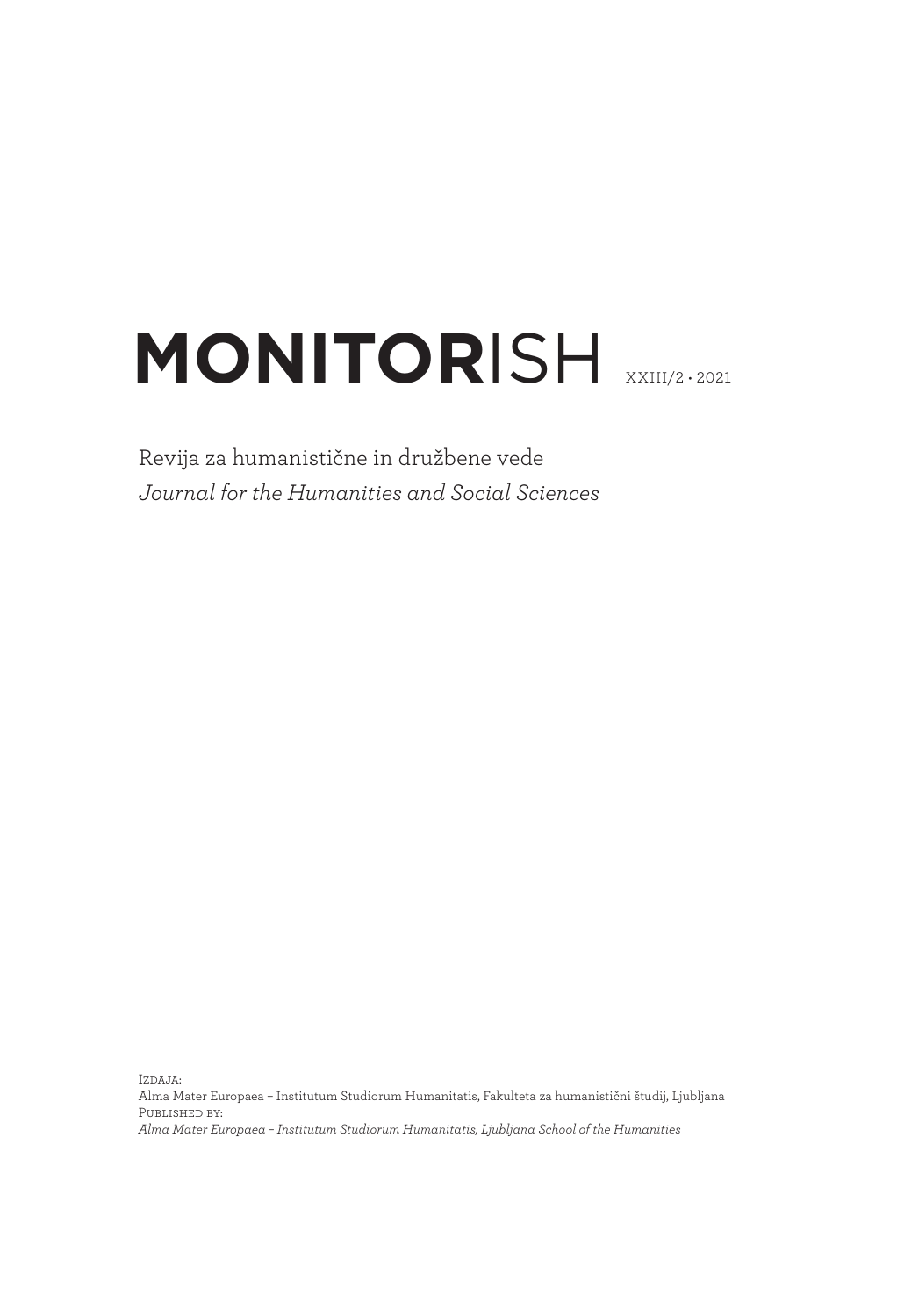Monitor ISH Revija za humanistične in družbene vede / Jo*urnal for the Humanities and Social Sciences* ISSN 1580-688X, e-ISSN 1580-7118, številka vpisa v razvid medijev: 272

Glavni uredniki / *Editor-in-Chief* Lenart Škof, Barbara Gornik in Luka Trebežnik

Uredniški odbor / *Editorial Board* Nadja Furlan Štante, Matej Hriberšek, Petra Kleindienst, Eva Klemenčič Mirazchiyski, Sebastjan Kristovič, Aleš Maver, Svebor Sečak, Tone Smolej, Rok Svetlič, Verica Trstenjak

Mednarodni svetovalni svet / *International Advisory Board* Rosi Braidotti (University Utrecht), Maria-Cecilia D'Ercole (Université de Paris I – Sorbonne, Pariz), Marie-Élizabeth Ducroux (EHESS, Pariz), Daša Duhaček (Centar za ženske studije, FPN, Beograd), François Lissarrague (EHESS, Centre Louis Gernet, Pariz), Lisa Parks (UC Santa Barbara), Miodrag Šuvaković (Fakultet za medije i komunikaciju, Univerzitet Singidunum, Beograd).

Revija je vključena v bazo dLib.si – Digitalna knjižnica Slovenije. Revija je vključena v mednarodno bazo / Abstracting and indexing IBZ - Internationale Bibliographie der Zeitschriftenliteratur

Lektor za slovenščino / *Reader for Slovene* Grega Rihtar

Lektor za angleščino / *Reader for English* Luka Ličar

Oblikovanje in stavek / *Design and Typeset* Tjaša Pogorevc

Tisk / *Printed by* Podoba d.o.o., Rogaška Slatina

Naslov uredništva / *Editorial Office Address* MONITOR ISH, Kardeljeva ploščad 1, 1000 Ljubljana, Tel.: + 386 5 933 30 70

Založnik / *Publisher*

*Alma Mater Europaea – Institutum Studiorum Humanitatis, Fakulteta za humanistični študij, Ljubljana / Alma Mater Europaea – Institutum Studiorum Humanitatis, Ljubljana School of the Humanities* Za založbo / *For publisher* Jurij Toplak

Korespondenco, rokopise in recenzentske izvode knjig pošiljajte na naslov uredništva. / *Editorial correspondence, enquiries and books for review should be addressed to Editorial Office.* Revija izhaja dvakrat letno. / *The journal is published twice annually.*

Naročanje / *Ordering* AMEU-ISH, Kardeljeva ploščad 1, 1000 Ljubljana, tel. 059333070 E-naslov / *E-mail:* maja.suncic@gmail.com

Cena posamezne številke / S*ingle issue price* 6,30 EUR Letna naročnina / *Annual Subscription* 12,50 EUR Naklada / *Print run* 100

http://www.ish.si/?page\_id=3610 *© Alma Mater Europaea – Institutum Studiorum Humanitatis, Fakulteta za humanistični študij, Ljubljana* Revija je izšla s finančno pomočjo Javne agencije za raziskovalno dejavnost RS.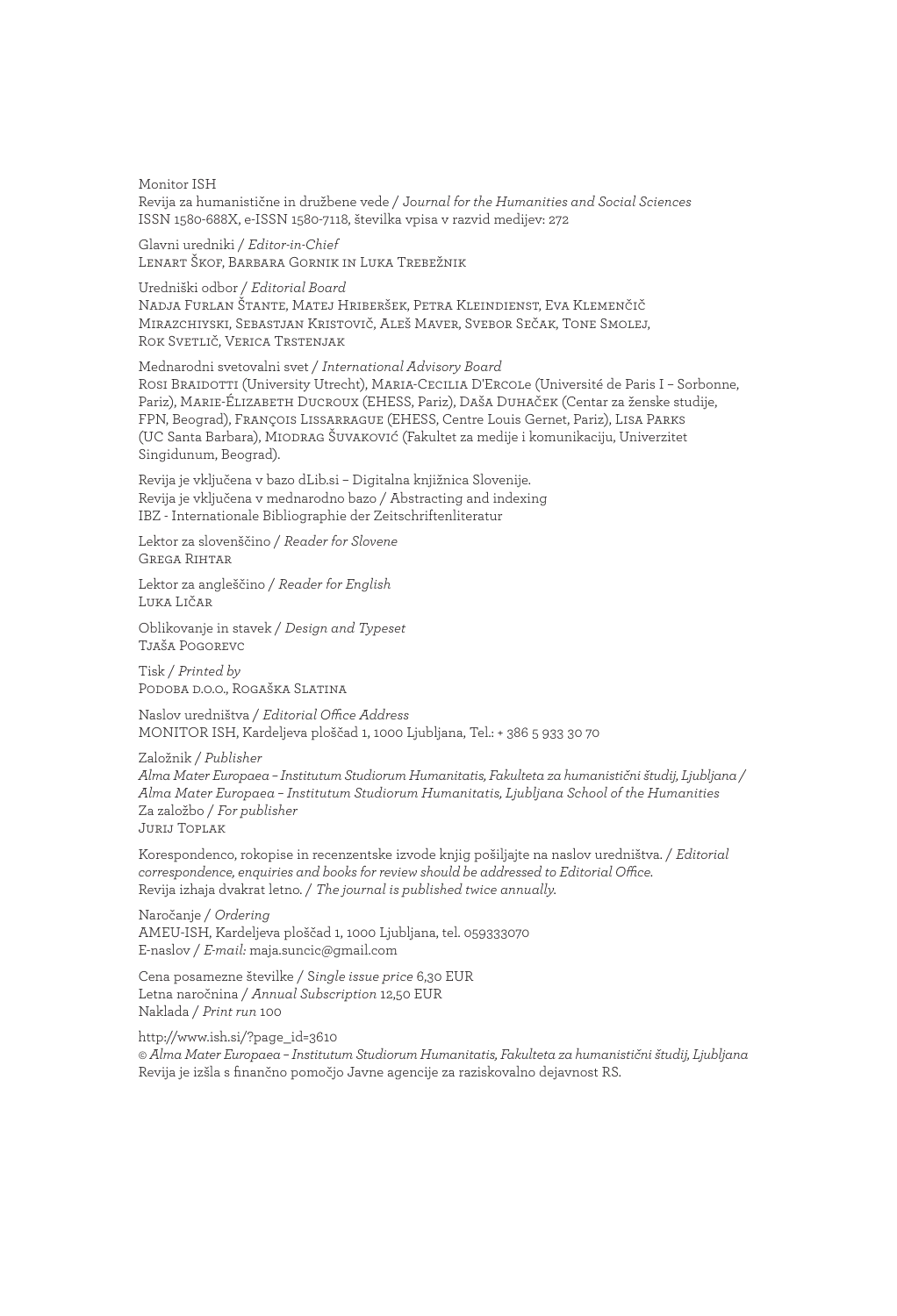Kazalo / *Contents*

#### **(POST)COVIDNA DRUŽBA: SPREMEMBE, POSLEDICE IN IZZIVI / (POST)COVID SOCIETY: CHANGES, IMPLICATIONS AND CHALLENGES**

| EDUARDO MENDIETA<br>Pandemic Glossaries: On Lexical Contagions /<br>Pandemični besednjak: o leksikalnih okužbah                                                                                                                                    | $7 - 29$  |
|----------------------------------------------------------------------------------------------------------------------------------------------------------------------------------------------------------------------------------------------------|-----------|
| Jože Ruparčič<br>Pravica do javnega zdravja in cepljenje prebivalstva /<br>The Right to Public Health and the Vaccination<br>of the Population                                                                                                     | $30 - 49$ |
| VERONIKA BAJT<br>Virus strahu: nacionalizem in pandemična družba /<br>The Virus of Fear: Nationalism and Pandemic Society                                                                                                                          | $50 - 77$ |
| Vesna Mikolič<br>Medijski diskurz v Sloveniji in Italiji ter slovensko-<br>italijanskem čezmejnem prostoru v času covid-19 /<br>Media Discourse in Slovenia, Italy and in the Slovenian-<br>Italian Cross-Border Area During the Covid-19 Pandemic | 78-112    |
| KLAUS-GERD GIESEN<br>Post/Trans/Hyper? The Case for Humanism /<br>Post/Trans/Hyper? Primer humanizma                                                                                                                                               | 113-126   |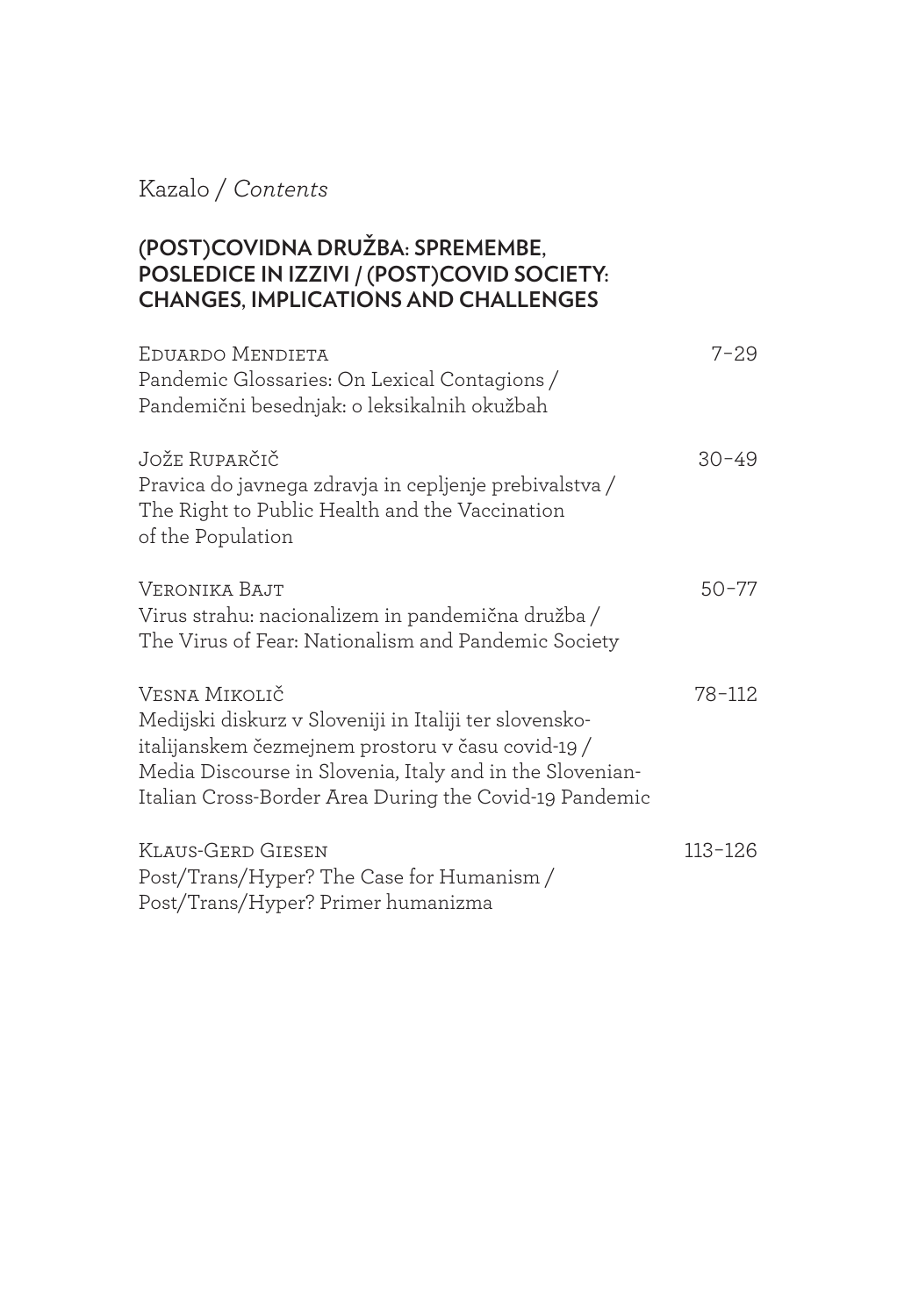#### **RAZLIČNI ČLANKI / VARIOUS ARTICLES**

#### GREGA ROJC 131-149

Vzgoja za odgovornost in avtonomijo kot sidrišče smisla, ki ga učitelji lahko najdejo v svojem delu / Education for Responsibility and Autonomy as an Anchor of the Meaning that the Teachers Find in Their Work

#### Igor Ivašković 150-176

Samoocene znanja in percepcije koristnosti tujih jezikov pri študentih in diplomantih na področju poslovnih in ekonomskih ved / Self-assessments of Knowledge and Perceptions of Usefulness of Foreign Languages among Students and Graduates in the Field of Business and Economics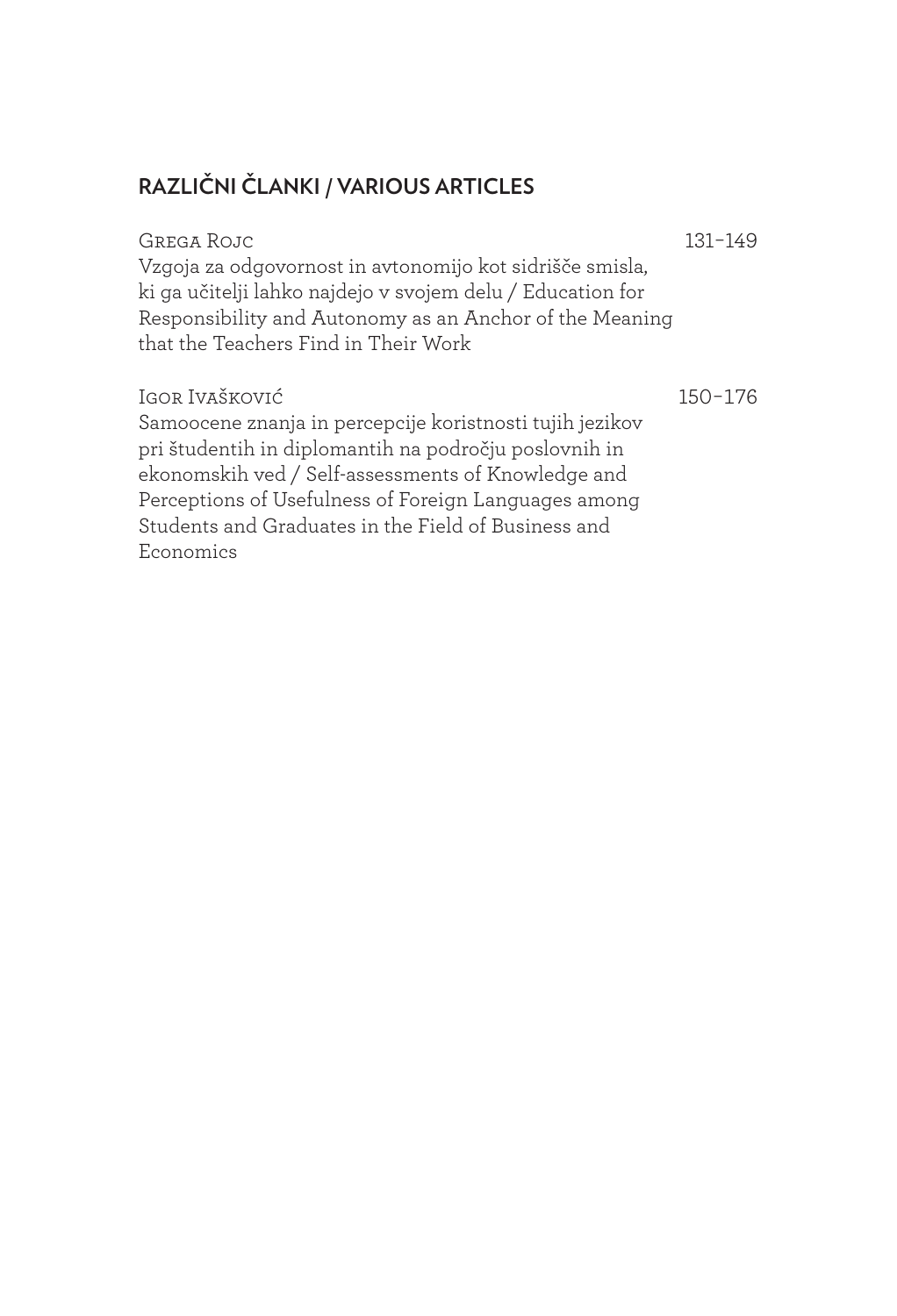(POST)COVIDNA DRUŽBA: SPREMEMBE, POSLEDICE IN IZZIVI / (POST)COVID SOCIETY: CHANGES, IMPLICATIONS AND CHALLENGES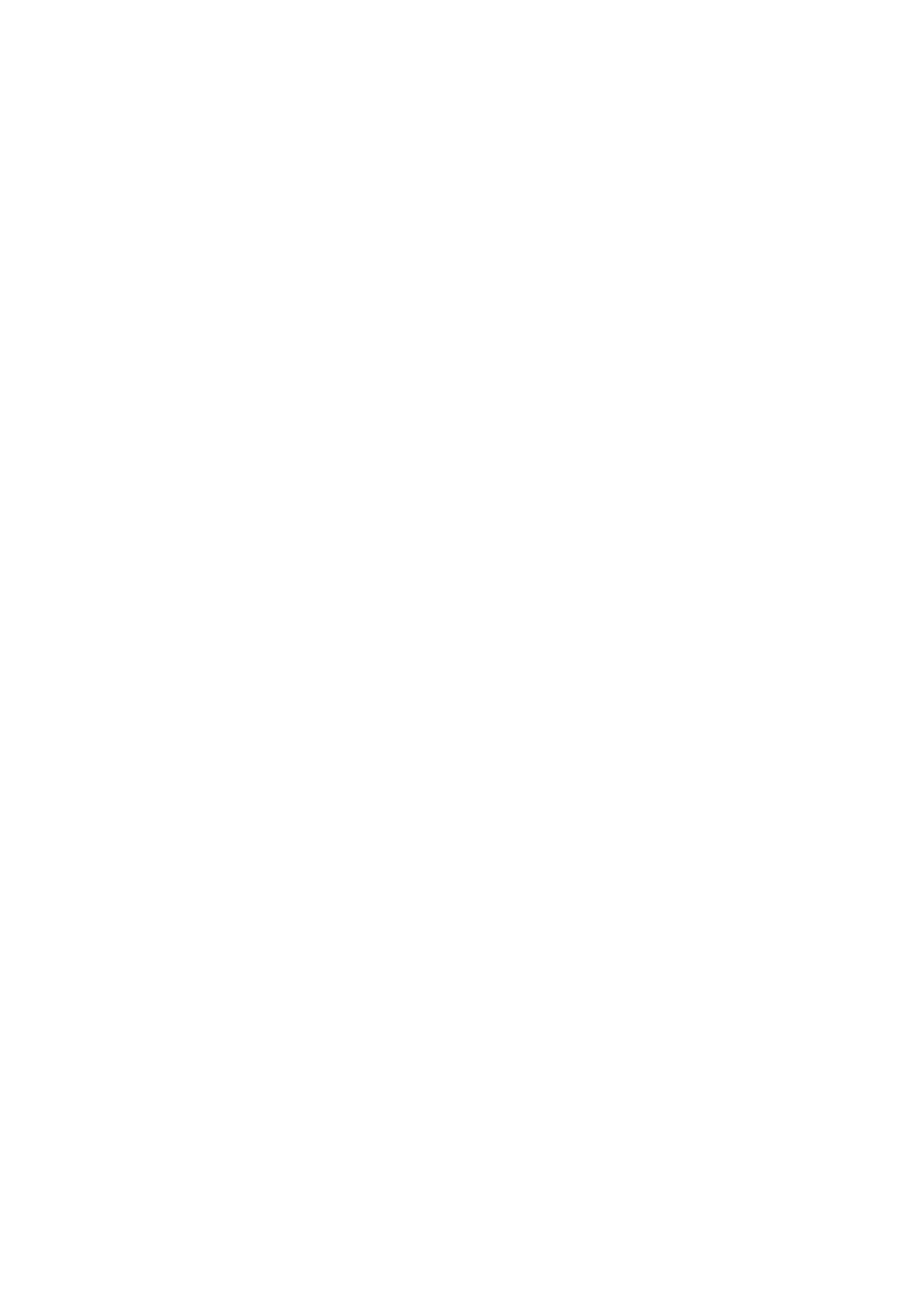#### **Monitor ISH (2021)**, XXIII/2, 7–29

Izvirni znanstveni članek *Original scientific article*

#### EDUARDO MENDIETA<sup>1</sup>

## **Pandemic Glossaries: On Lexical Contagions<sup>2</sup>**

**Abstract:** Less a philologist's notebook of the covid-19 pandemic, this essay is a "linguistic investigation" of the pandemic glossaries that emerged and then ossified into etymological fossils. The aim is to attempt to "inoculate" our public language to what Orwell called "slovenliness of our language" and its "corruption" of our thinking. Every language is both a form of life and a world-view, and thus, the goal is to unmask what world-view is concealed in the seeming innocuousness of the words we use to refer to not only the virus that caused the pandemic, but also to the measures that we have either implemented or failed to implement in the face of this global health crisis. The essay engages words such as: social distancing, relief, stimulus, homeoffice,

<sup>&</sup>lt;sup>1</sup> Dr. Eduardo Mendieta is a Professor of Philosophy at Penn State University, and acting director of the Rock Ethics Institute / Dr. Eduardo Mendieta je profesor filozofije na univerzi Penn State in vršilec dolžnosti direktorja na Rock Ethics Institute. E-pošta: ezm5325@psu.edu

<sup>2</sup> This essay uses parts of a much shorter and early essay, but which I have revised and expanded: "Lexicon of a Pandemic: Language as a Virus" in Solstice Literary Magazine, April, 2020: available on line at: https://solsticelitmag.org/blog/lexicon-of-a-pandemic-language-as-avirus/. This text grew over the last year and a half in part because the dynamics of the pandemic continued to unfold, and because I changed my mind or because I came to see something I had not before because of conversations with friends over this period of time. I want to thank Martin Woessner, Ramón del Castillo, Santiago Zabala, Thomas Schmidt, and colleagues in Germany and Italy with whom I had informal conversations about how people were talking about the pandemic in their respective countries and languages.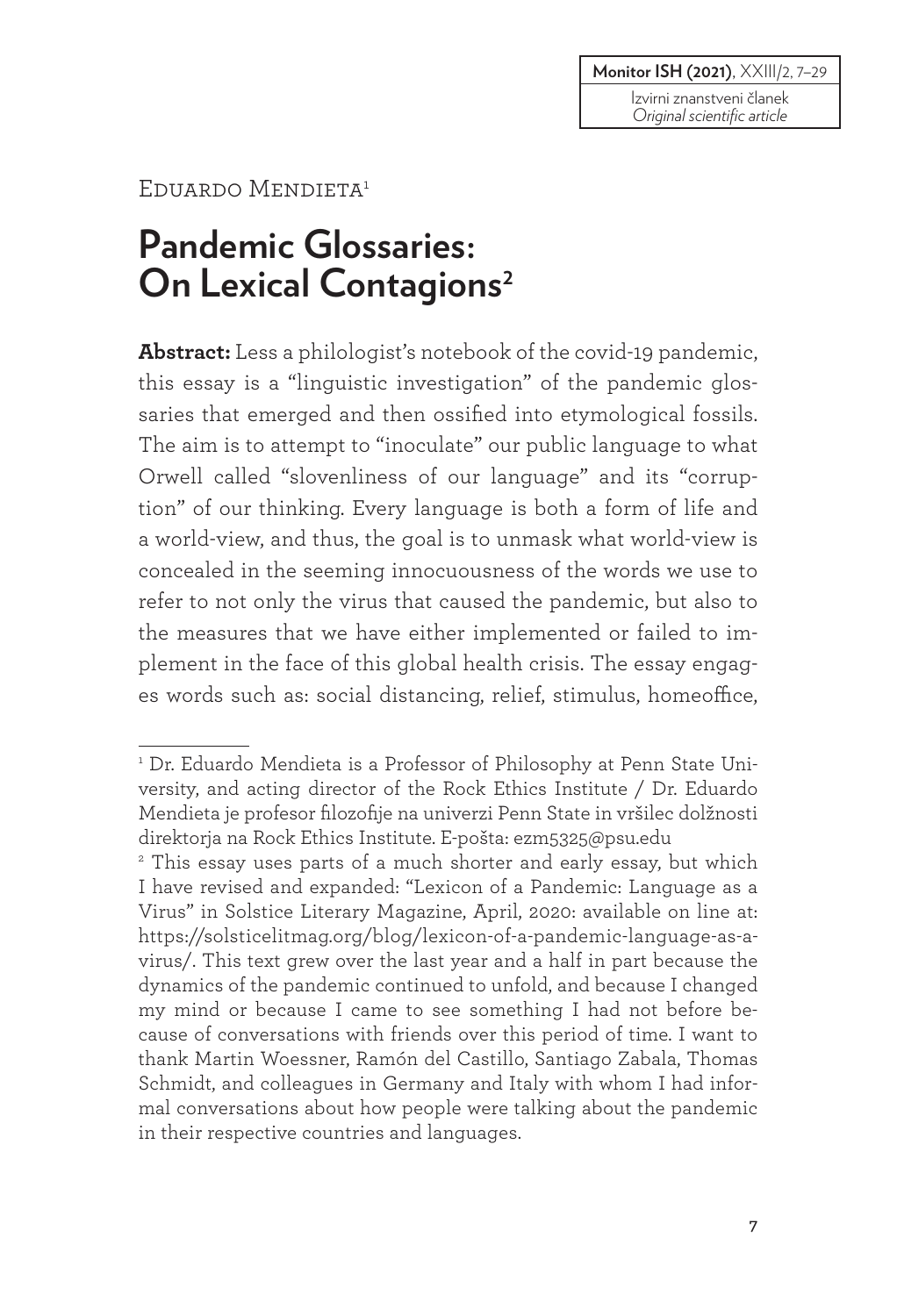vaccine, anti-vaxxer, economic and financial time, vector, foreign, deep state, and other words that have become as ubiquitous but also mystifying and masking.

**Keywords:** pandemic, language, virus, inoculation, linguistic investigation, social distance, homeoffice

#### **Pandemični besednjak: o leksikalnih okužbah**

**Povzetek:** Čeprav ne ravno filologov zvezek o pandemiji Covid-19, je pričujoči esej vendarle »jezikovna raziskava« pandemičnega besednjaka, ki se je pojavil in nato okostenel v etimološke fosile. Cilj eseja je poskusiti »cepiti« naš javni jezik proti temu, kar je Orwell imenoval »zaspanost našega jezika« in »pokvarjenost« našega mišljenja. Vsak jezik je hkrati oblika življenja in pogled na svet, zato je cilj besedila razkriti, kakšni svetovni nazori se skrivajo v navidezni neškodljivosti besed, ki jih uporabljamo za označevanje ne le virusa, ki je povzročil pandemijo, temveč tudi za ukrepe, ki smo jih v tem svetovni zdravstveni krizi izvedli ali jih nismo izvedli. Esej vsebuje besede, kot so: socialno distanciranje, pomoč, spodbuda, domača pisarna, cepivo, proti-cepilec, ekonomski in finančni čas, vektor, tuje, globoka država in druge besede, ki so postale tako vseprisotne, a tudi skrivnostne in prikrivajoče.

**Ključne besede:** pandemija, jezik, virus, cepljenje, jezikovna raziskava , socialna distanca, domača pisarna

#### **Introduction**

We will look back upon the glossary produced by the covid-19 Pandemic as fossils that bear witness to the massive shifts, fractures and fissures, but also follies, inanities, and inattentions in our social consciousness and the terrain of our sociality. Words such as 'shutdown,' 'social distance,' 'hybrid mode,' 'maskup,' 'home office,' but also 'green pass' (used in Italy to show that you were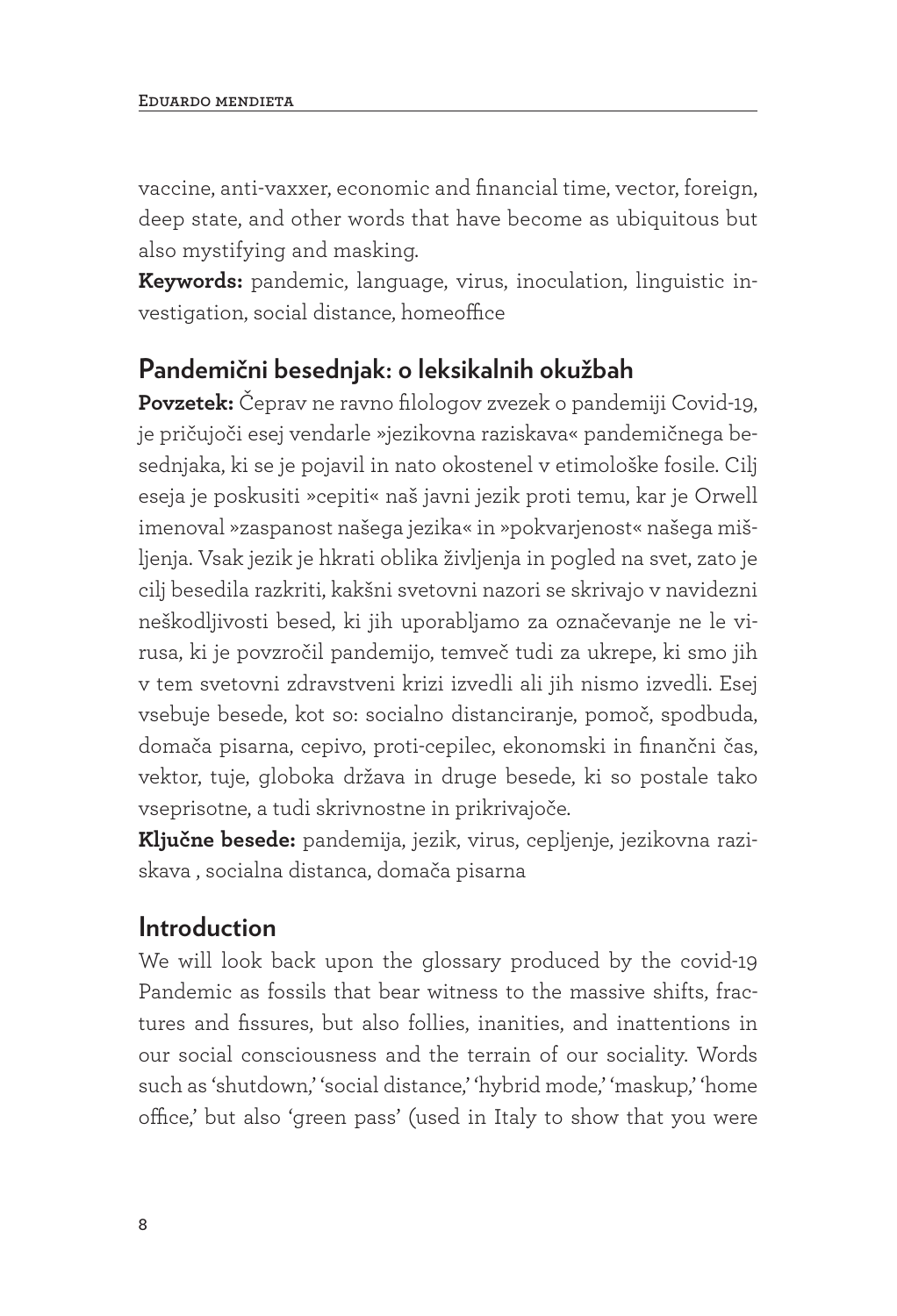either vaccinated or recently received a negative covid-19 test), 'passe sanitaire' (used France to proved you have been vaccinated), 'querdenken' (used in Germany to refer to conspiracies theories and pandemic deniers), and 'anti-vaxxers' (used in the U.S. to refers to those who oppose the covid-19 vaccines and espouse conspiracy theories about their origins, purposes and efficacy), to mention only some, are part of a public and private lexicons that conceal as it reveal the ways in which the pandemic has challenge the ways we talk about what has happened, what is happening, how we failed or succeed at addressing it. Language has its unconscious and words are the symptoms of repressions, traumas, and healing processes. Languages, as ordinary language philosophy, hermeneutics, and the theory of communicative of language allow us to establish a tri-fold relation: to the objective, social, and subjective worlds. Languages thus have syntax, semantics, and pragmatics: how we put together statements about either states of affair or subjective states; how we refer to "things in the world," and in what context something acquires meaning or sense. As we now recognize thanks to the work of Wittgenstein, Husserl, Heidegger, Gadamer, Apel, Habermas, Austin, Rorty, de Beauvoir, Irigaray, and many others, every language is simultaneous a "life world" and a *Weltanschaung*, a "world-view." Every word is thus a window into a world.

In the following I will try to offer a psychoanalysis of our pandemic language. The following is not quite a philologists diary, in the tradition of Victor Klemperer, whose *The Language of the Third Reich: LTI Lingua Tertii Imperii: A Philologist's Notebook*  was certainly an inspiration, nor is it quite a celebration of language, in the tradition of Elias Canetti, whose *The Conscience of Words*, was also a source (Klemperer 1979). Instead, I aim to follow in the trails trudged by George Orwell, Susan Sontag, and Judith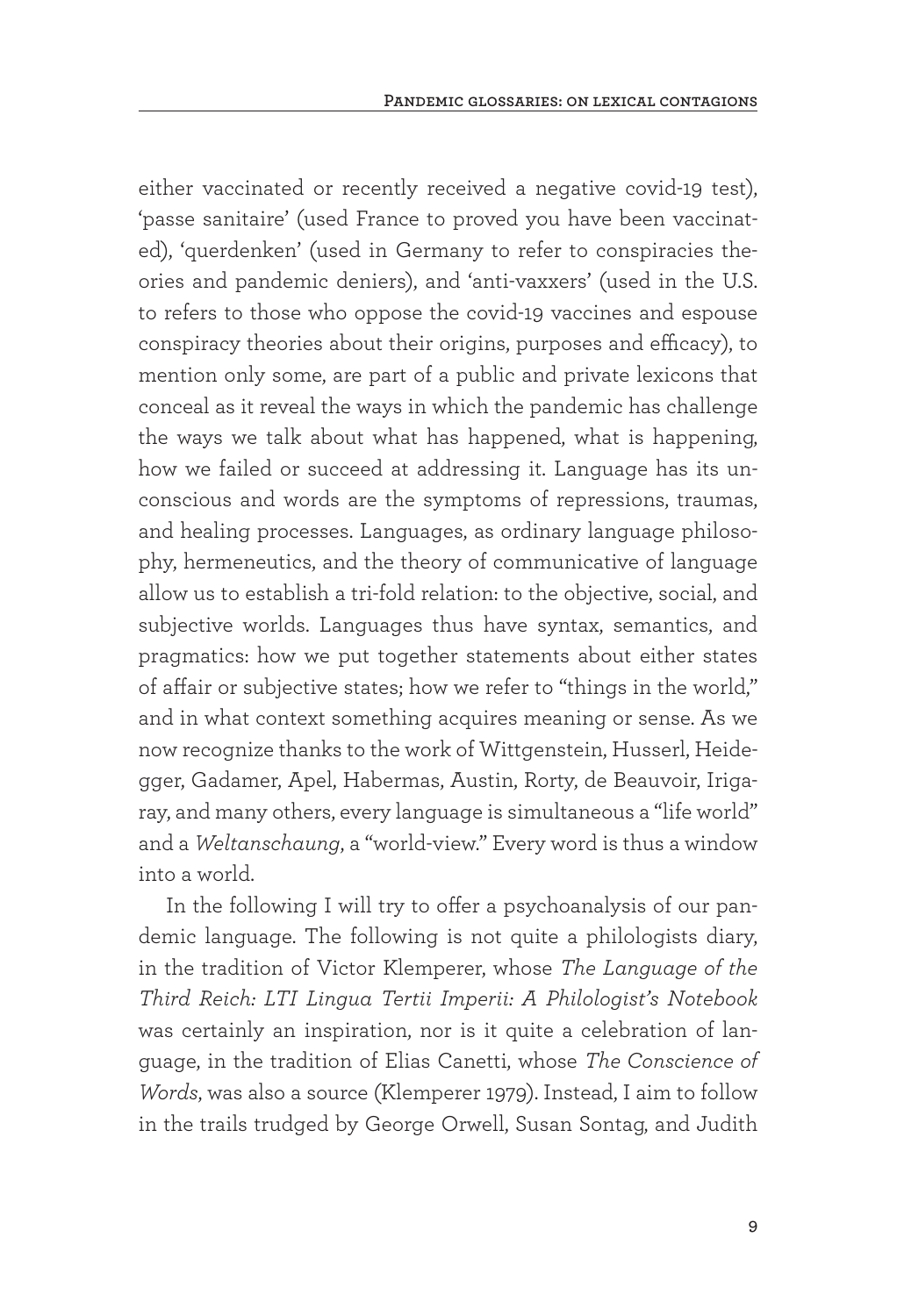Butler, who have also engage in the analysis of language with a view to their impact on our political will, or how it obfuscates of our common goals and insinuates subordination to either strongman or technocrats. In this famous essay *Politics and the English Language* from 1946, Orwell wrote: "It [The English Language] becomes ugly and inaccurate because our thought are foolish, but the slovenliness of our language make it easier for us to have foolish thoughts," and "But if thought corrupts language, language can also corrupt thought." (Orwell 2021). I would paraphrase this last sentence for our pandemic: 'If politics corrupts language, language can also corrupt politics.' This in fact did happened. What follows is an attempt to discern how the words in our pandemic glossaries corrupted our global health politics. In earlier iterations of this "linguistic investigations" I used the words lexicon and dictionary, as nouns to name a distinct linguistic species. I come to realize that we already have a "pandemic" language that is made up of its unique semantics and syntax. This language is infectious. It has contributed to the corruption of our public discourse and has given rise to what Orwell calls the "slovenliness of our language." Thus, I like to think of these "linguistic investigations" as means toward a "linguistic inoculation."

Before I begin, I need to signal another source for this project. In the *Nicomachean Ethics*, Aristotle provided us one of the most important definitions of what it means to be human, namely that we are "zoon politikon"—that we are political animals. Aristotle added some nuance to this definition when, in his *Politics*, he said that humans, in addition to being political animals, are also "zoon echon logon"—animals possessing language. To be a political animal means also to be an animal of language, one that possesses and is possessed by language. For Aristotle, language not only allows us to express what is pleasant or painful, but also, and most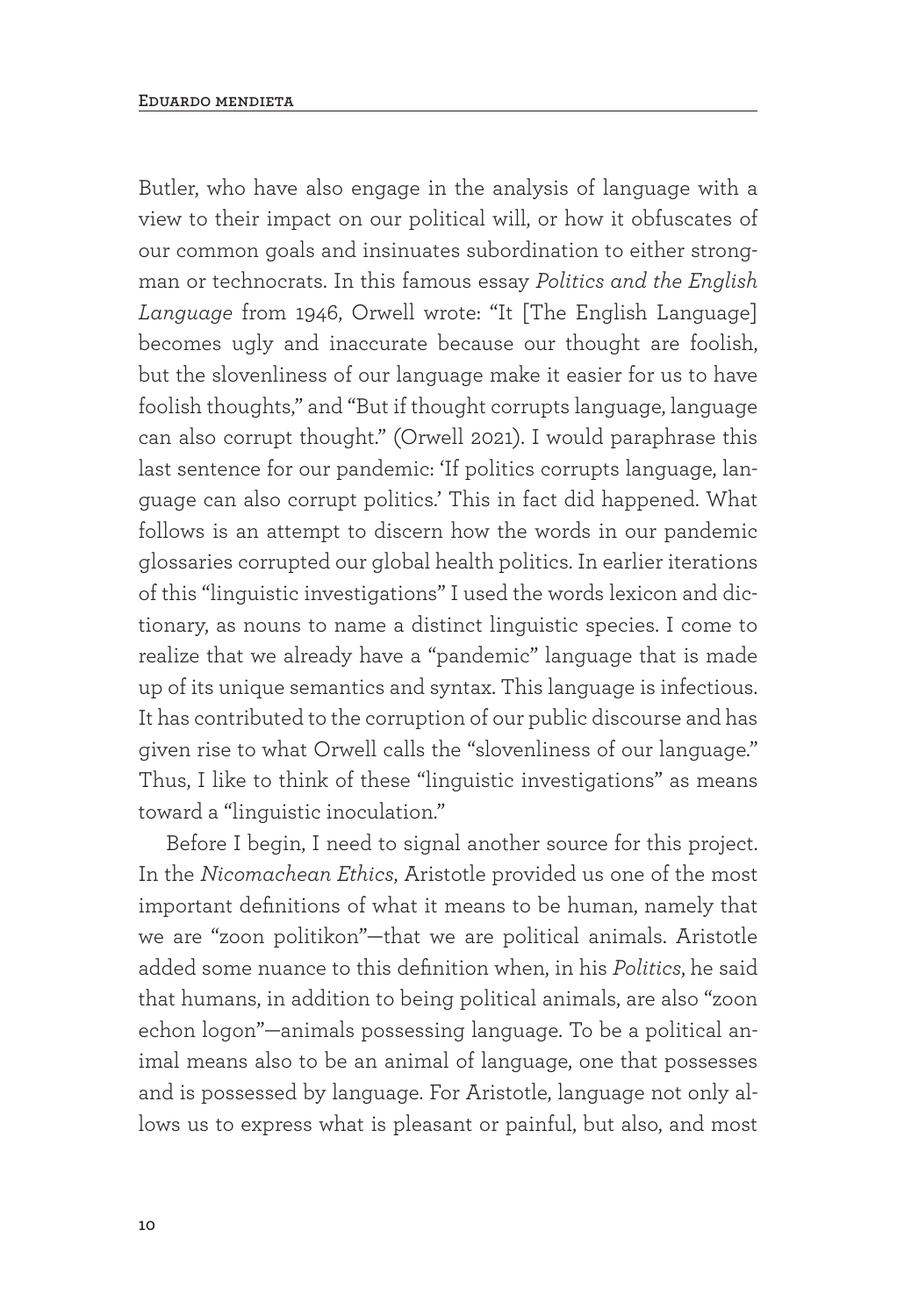importantly, what is advantageous or harmful, and thus, by extension, what is either just or unjust (*Politics*, Book 1, chapter 2, 1253a). Language is the very condition of the possibility of naming justice. It is the core of political existence.

By the same token, language may be the very condition for concealing, masking, and imposing injustice. Language may itself become a form of tyranny, or the way to sanction a tyrannical political system at least. This is what Orwell had in mind when he brought *1984* to a conclusion with an appendix: "The Principles of Newspeak," one of the most powerful reflections on the political uses of language ever written. This may have been what William Burroughs also had in mind when wrote—or cut and pasted, in *The Ticket that Exploded*— "language is a virus from outer space."3

A virus is a biological entity, but language itself can be infected by the virus of double speak, misinformation, and obfuscation. Language itself can become the vector of other viruses. Still, though language may be a virus that infects the mind and our public existence, it may also be a source of healing, of clarity, good air, articulation, and inoculation for our public mind, something that makes us civically resilient. In a relatively recent essay in the New Yorker, Paul Elie (2020), recalling Susan Sontag's essay *Illness as Metaphor,* writes the following: "Rather than applying societal metaphors to illness, we've applied illness metaphors to society, stripping them of their malign associations in the process. It may be that our fondness for virus as a metaphor has made it difficult for us to see viruses as potentially dangerous, even lethal, biologi-

<sup>&</sup>lt;sup>3</sup> This line from Burroughs became the title of one of Laurie Anderson's performances: "Language is a virus." I saw one such performance in which Burroughs is himself on the stage speaking the lines in his inimitable raspy voice. For a performance, see a video here: https://www. youtube.com/watch?v=KvOoR8m0oms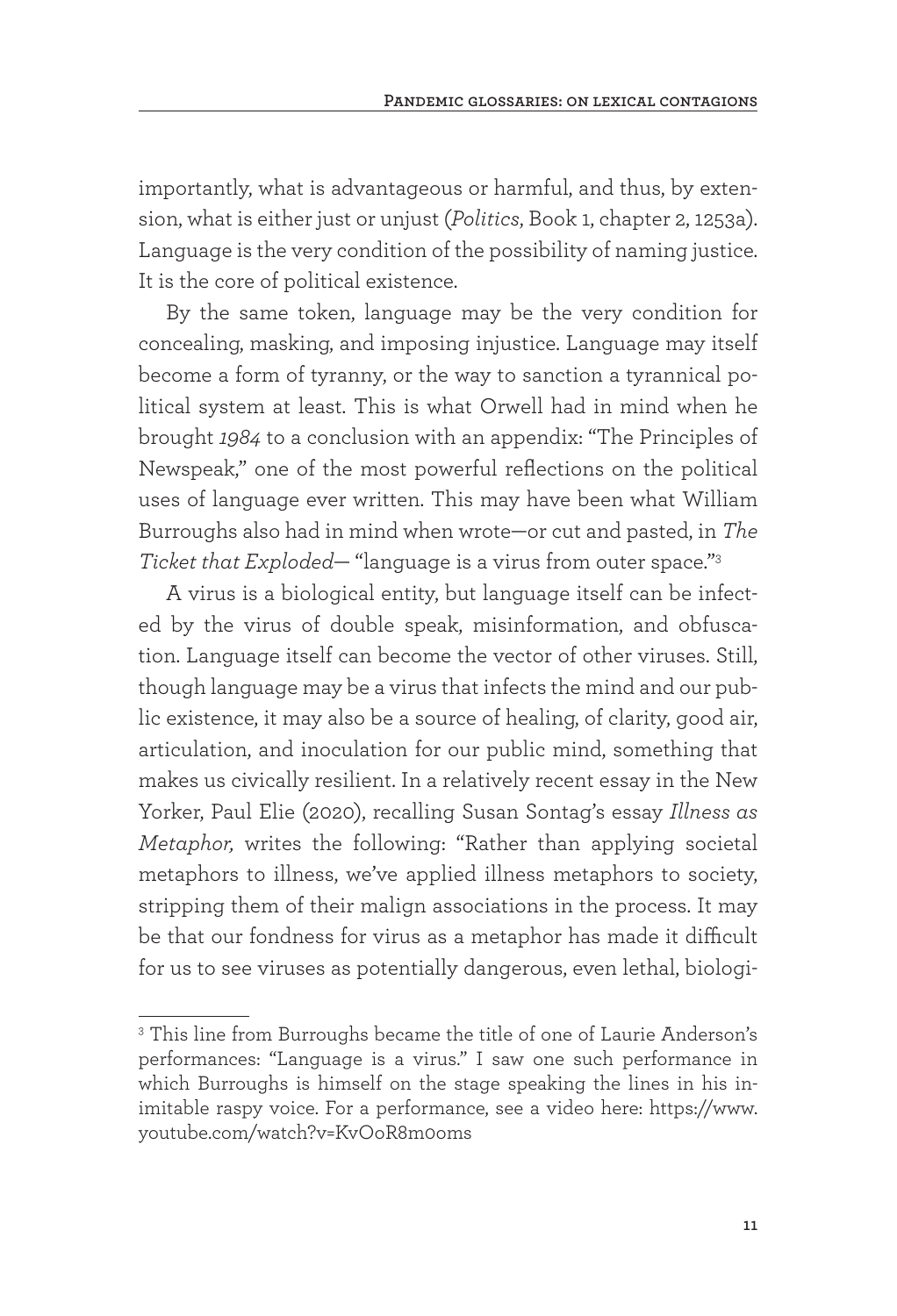cal phenomena. In turn, our disinclination to see viruses as literal may have kept us from insisting on and observing the standards and practices that would prevent their spread." (Elie 2020) I disagree with the first sentence, for when we use the language of virus, or social sickness, in general, to talk about a social "pathology" we are precisely underscoring, not metaphorizing, its urgency and potential lethality. But I think that the sentences following are on point. It is for this reason that, in a pandemic, we have to be especially attentive to the language we use to talk about who dies, as a result of what causes. We must know what we are asked to do, or not to do. We thus need a glossary for this pandemic, so we can become reflexive of the ways we conceal, obfuscate, disguise, and mask the basic issues of justice, fairness, urgency, and collective sacrifice that a crisis of this magnitude is hurtling into our midst. These "linguistic investigations" are perhaps ways to begin to inoculate our language, make it "bullshit" resistant.

In the following, I will reflect on some of the key terms that are being circulated in the public sphere right now as part of the collective attempt to describe, decipher, and discuss the "global health crisis."

#### **Social Distancing**

At first blush this may seen like an innocent and apropos way to talk about what we must do to "flatten the curve." Yet, as we are discovering, this is also the biggest misnomer of what we are actually doing. We all have reached out to loved ones, whether distant or close. We have fired texts, emails, postcards, tweets, epistles; reaching out to friends, lovers, parents, sons, and daughters. We are in fact "socially de-distancing." Though we are apart from each other, we have fallen back into the thickness, closeness, warmth, and proximity of our social existence. We are not "socially distancing," but rather "physical distancing." But the expression "social distancing" may be more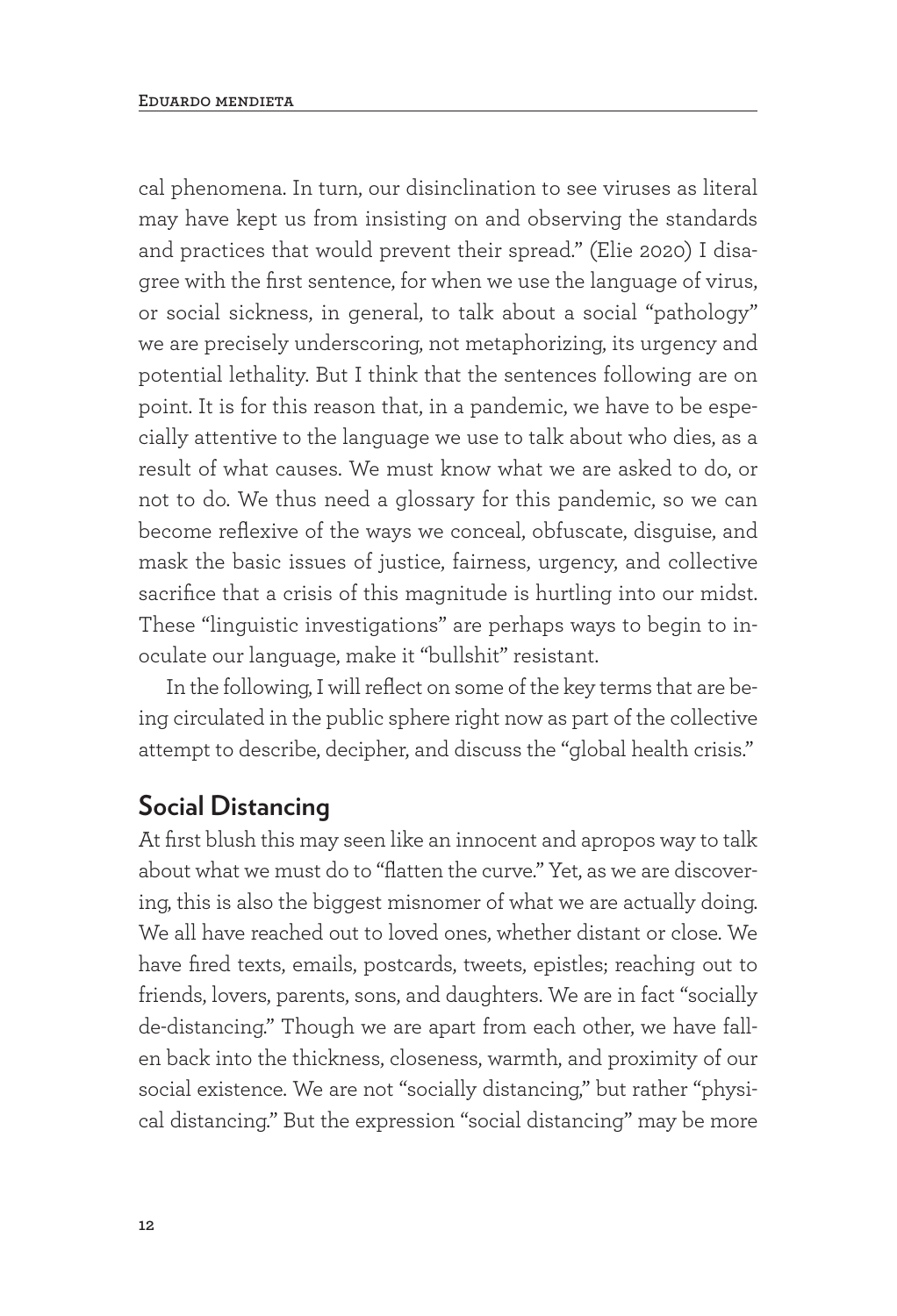insidious and viral than we suspect: for what is the "social" exactly? Hospitals, public transportation, libraries, schools, unemployment benefits—everything that we call "social services." When we use the expression "social distancing" we are already getting ready to accept that "social services," may have to be suspended, abridged, re-directed to those more deserving or entitled to them. What does it mean to social distance if not to put a greater distance between everything that constitutes "social services" and the most marginalized communities who depend on them? In California, for example, the agricultural cornucopia of the United States, the migrant labor force is made up almost exclusively of "Latinos"—many of whom over the last several years have been criminalized, demeaned, and vilified. They are the ones picking the food that must be picked, the food on which we are all relying to stay healthy. Yet they are socially-distanced out of the political community: they are ineligible for any social services or financial aid. On top of this, they already do not use our public medical facilities.

#### **Relief, Stimulus, Stabilization**

These are terms that have been used to refer to the two trillion dollar package that Congress passed in order to deal with the "economic" effects of the pandemic. Stimulus and stabilization are perhaps the most egregious and even cynical ways to refer to what is turning into an economic depression worse than the 2008 financial collapse, and close to the depression that followed the 1929 Wall Street Crash. The unemployment rate has already reached proportions beyond anything we saw in 2008. You cannot "stimulate" or "stabilize" an economy that is essentially grinding to a halt. At the most, the "package" voted by Congress in the last week of March is a relief package. We should thus talk about "rescue" Instead. The money that will go to tax-filing Americans is a form of "relief" that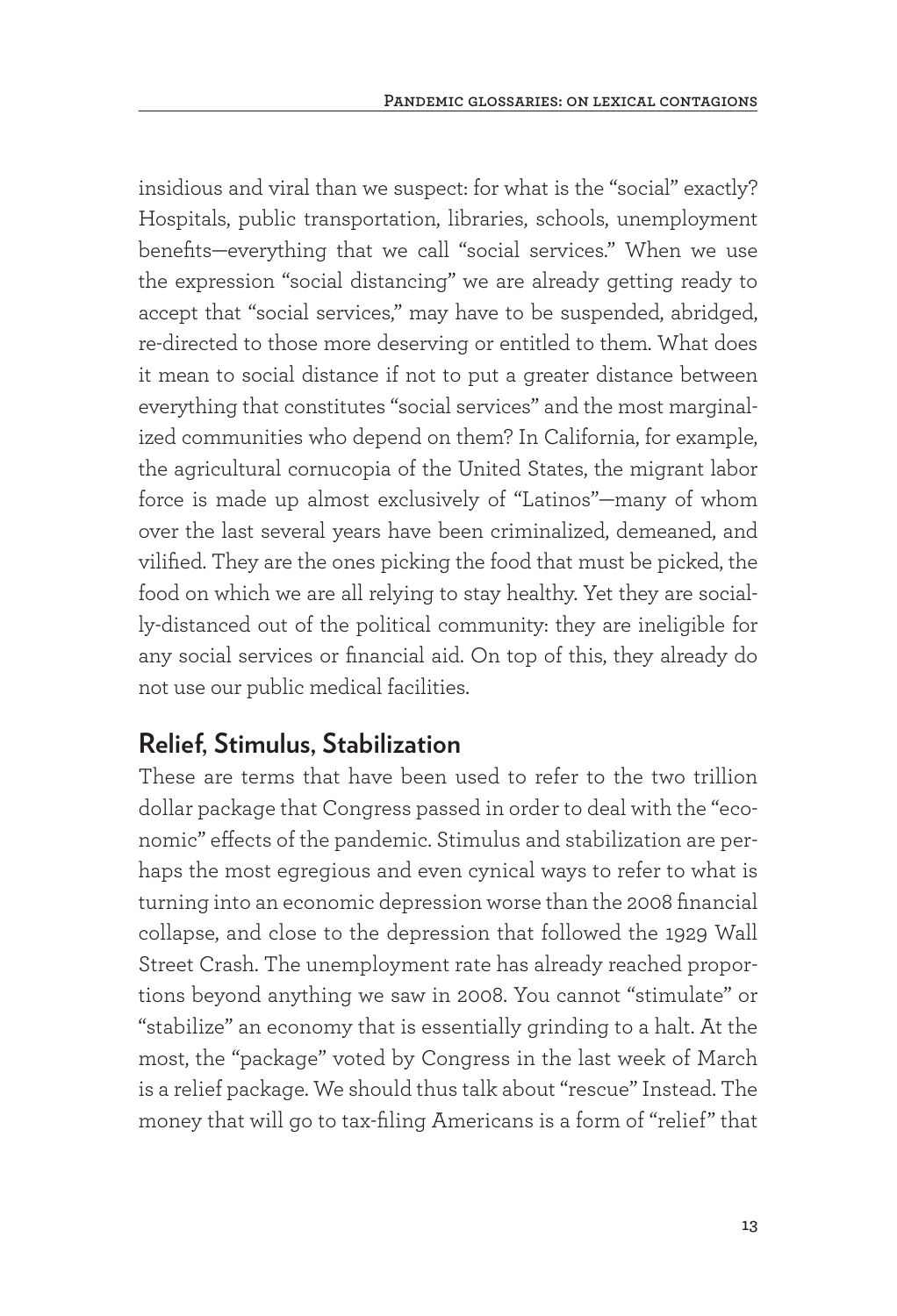may allow them to get by during what seems like it will be many months of economic stasis. But what we really need is a "rescue package" that will provide, in addition to immediate relief, longterm support that will allow citizens and workers to re-store and re-start their lives at the other end of this pandemic. We will need another Marshall Plan to re-structure and revive our economy.

#### **Economic and Financial Time**

Economists and economic journalists have been taking about the uncoupling of economic time from financial time as a way to highlight the challenges of dealing with the economic consequences of this pandemic. The former refers to the time in which we are making, earning, saving money. The latter refers to the timelines of our debts or financial burdens: school loans, car payments, mortgages, small business loans, etc. We already knew that one of largest debts in our economy is the "school" debt that students have had to accrue over the last decades, as the costs of higher education have skyrocket. This is one of the reasons why Democratic presidential candidates, like Bernie Sanders and Elizabeth Warren, made the "forgiving" or "canceling" of student debts a central plank of their campaigns. Here, too, the pandemic is making it all too evident, all too clear, why we need to address the school debt issue. It is crippling this generation of young adults and it will cripple the next one, too. But this is perhaps only one of the most striking disconnect between not having a job, for many months, and not being able to keep up with one's debts. As useful and important as the coupling or uncoupling of these two terms—economic time and financial time—may be for helping us get a handle on the extent of the economic crises, something falls out of view when use them. Before there is economic or financial time, there is the time of life, what the Germans call *Lebenzeit,* or life-time. Our economic time is only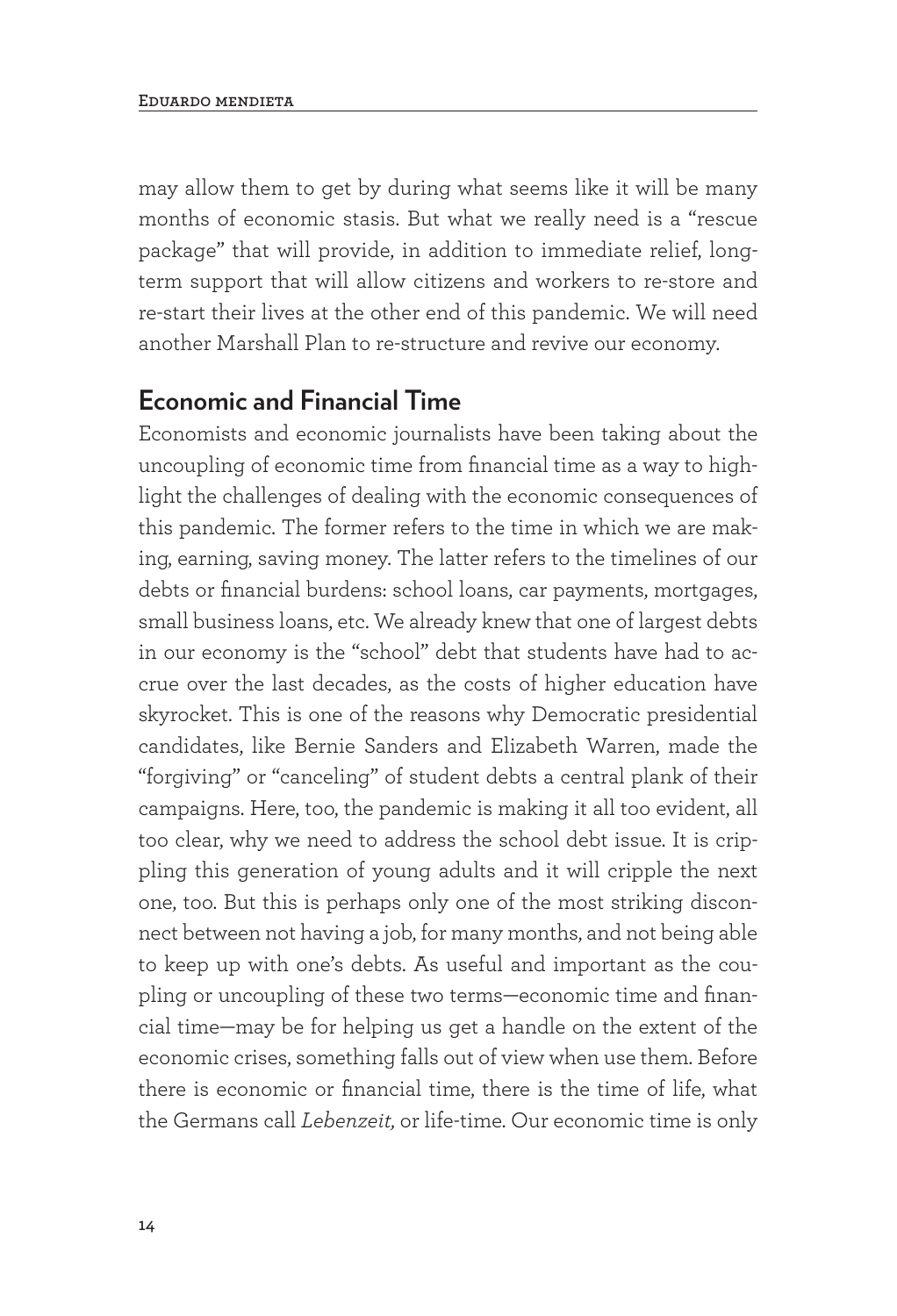one part of our *living time* or the *time of living*: we don't live to work; we work to live, as the saying goes. There must always be life after work. For many—for children, for young adults, for parents, for all in fact—this pandemic also means that life has been put on hold. 2020 may turn out to be the year that life came to a stand-still. Many will talk about it as the "lost year." Some universities, thinking ahead to the disruption this is causing for their faculty and students, have "stopped the tenure clock" for faculty who would have been going up for tenure in the near future. But that's just one example. The pandemic has "stopped the clock" on just about every aspect of *living time.* There is yet another way to think of *Lebenzeit,* for which we have created an appropriate expression: *life expectancy*. Life is not a given. It is at most a horizon of expectability, of what we can count on, and how long we think we may be able to live, all things being equal. It is revealing that one of the indicators of the justice of a society is measured in numbers by its "life expectancy" rates: the more just the society, the higher its statistical life expectancy; the less just, the lower the life expectancy. Life-time is in fact life expectancy; it is the living expression of the justice of a polity.

### **Home/Office/Homeoffice**

Home is the realm of privacy, intimacy, the family, of love and care; where we relax, rest, and replenish; where our attention is directed to our spouse, our children, our pets, our plants, our hobbies, and where we turn our minds to other things than work. The office is its anti-thesis; it is public, formal, full of rituals, chains of command, hierarchies, comic or tragic plots; it is impersonal and depersonalized (even when we are allowed to have pictures of our families on our desk); it has its own rhythms and demands all of our attention. In the office we attend to tasks that we don't fully grasp, which will be revised before we have fully comprehend or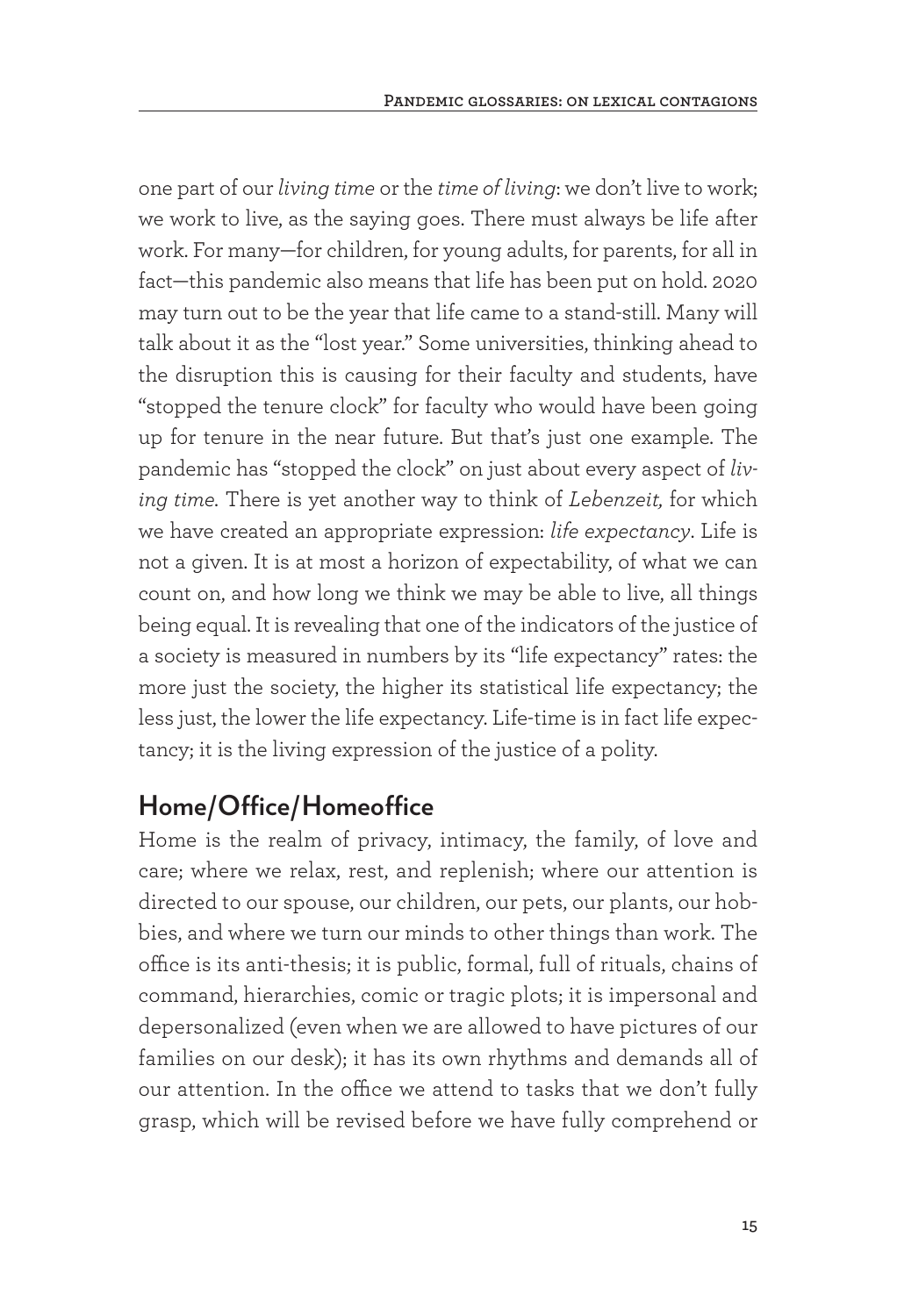memorized, or recognize as fleeting and soon futile. Home and office belong to two different spaces in the social geography of our modern lives. In fact, the geography of our modern technological lives was configured by the gerrymandering and zoning of our lives in terms of a topological division of labor: work, consumption, entertainment, transportation, and homes were relegated to different zones in space. The extreme of this gerrymandering of social geography is the suburb with its publically finance highway, the driveway, the two car garage, the white picket fence, and the strictly enforced racial zoning. This was not always so, and one can say that these topological division of social space is relatively recent, at most 150 years. It is with the rise of the high-rise building, the invention of elevators, the invention and introduction of the telephone and typewriter into work that the technification and severe separation of home and office achieved new heights. Not all work was office work, but all work was regulated from an office, with its bureaucracy (which incidentally, means the "rule of the bureau or desk"). Like all social geographies, however, the division between office and home is predicated on a political economy that plays tricks on our perceptions of what is private, public, or owned by large corporations. Corporate headquarters belong to a corporation, with its CEO, boards of investors and stockholders. The offices, and all in those offices, belong to the corporation: the typewriters, telephones, copiers, desks, faxes, etc. Our homes belong to us, at least nominally, insofar as we pay mortgages. Everything in our homes belongs to us. The car in the driveway belongs to us, and we pay for its insurance, upkeep, the tolls, and the gas we use to get to the office. When we don't drive to work, we pay for the use of public transportation. We spend hours getting to work, and then hours to return home. The person who takes a job that requires such a commute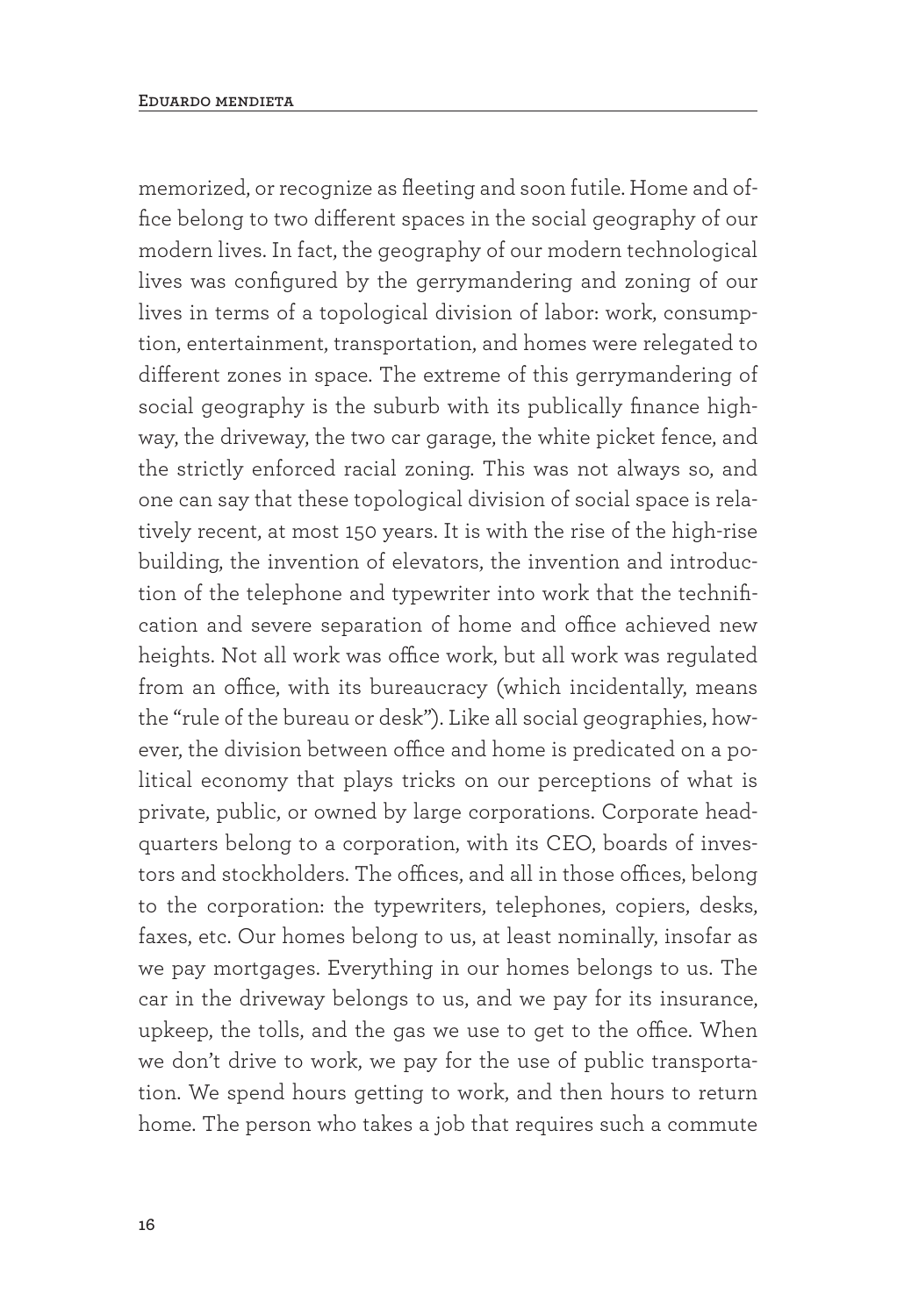incurs the costs of the "commute". The uncoupling and severing of work and home commits us to a political economy that shifts the costs of maintaining such a zoned and gerrymandered topology to 'private' persons and citizens. The extreme example of this shift of costs is the daily care of our families, which is shouldered predominantly, if not exclusively, by women.

Just as the introduction of the skyscraper, the typewriter, and the telephone revolutionized work, the introduction of high-speed internet, the portable computer, and the cell phone have catalyzed another revolution in work, with its own topological consequences on the social geography of work and home, and the implementation of another political economy. We can describe this new social geography as one in which the office colonized home, work has invaded our entire life, the boundaries between private and the public have blurred and eroded. The office is a panoptical space. The productivity of the office worker demanded their quasi-anonymous surveillance. Max Weber argued that modern work, with its protestant ethic, made each one of us a "monk" Today, speaking along with Michel Foucault, we can say that the modern office made each one of us a 'warden.' The relatively inexpensive laptop, cell phone, and widespread availability of the Internet mean that we can work 24/7 (Crary 2013). We can check emails on the cell phone, reply to some before we get to the office. We can do a lot of our work seating on the train, or if we car pool, in the backseat. Wherever we go, we have our cell phone, and thus the office has become a mobile panopticon. The blue light of cell phone screens radiates their vigilance, and the relentless beeping and vibrating of their tireless wakefulness have replaced the soothing beaconing of church bells. We have turned into insomniacs of work. We have become hostages to its surveillance. And we never leave work, and work never leaves us.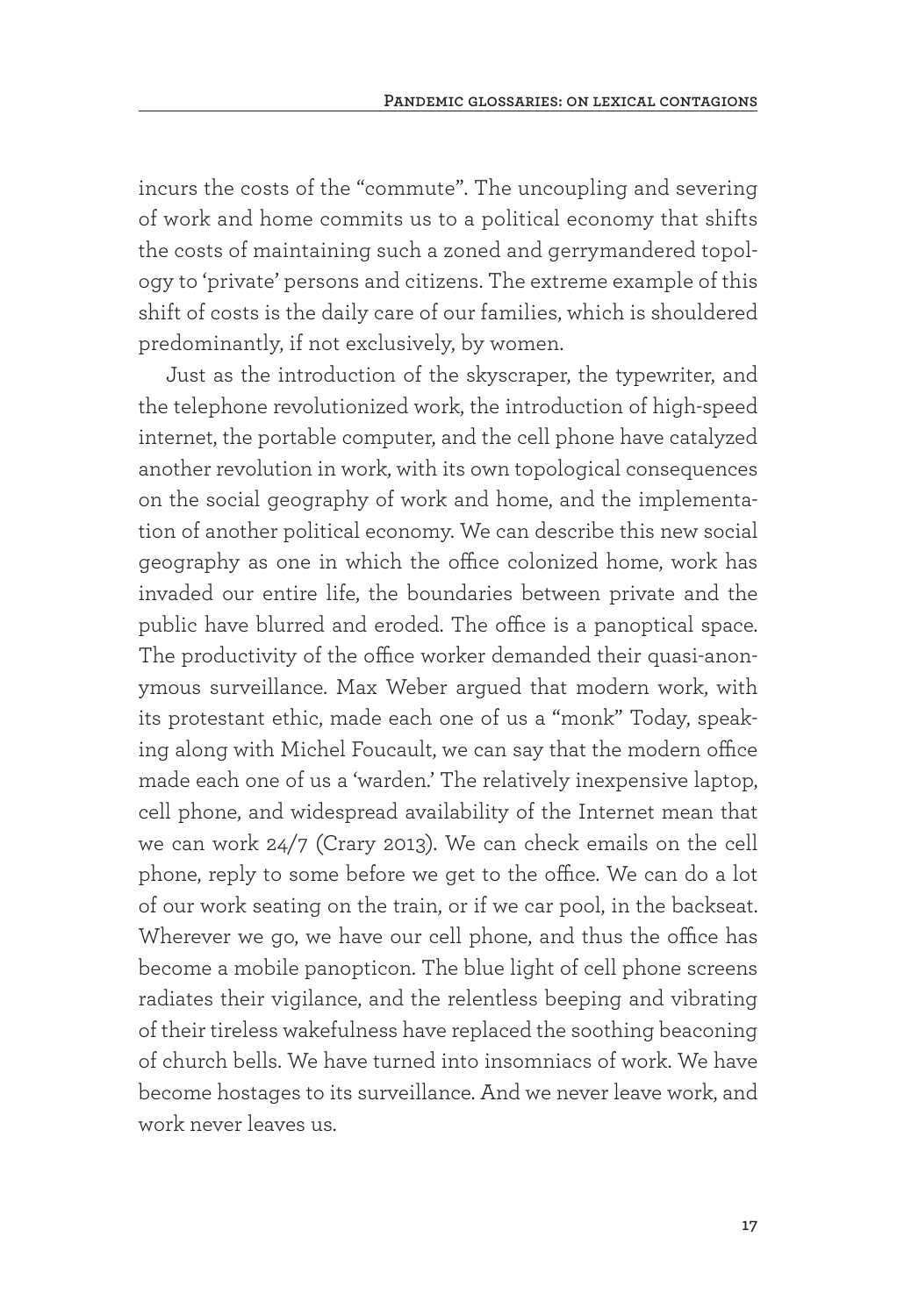We now speak of the way the pandemic revealed deep fissures in our social fabric, along the lines of class, race, gender, school attainment. In light of what I have called here the social geography of economic-social-political existence, we can also say that the pandemic has made legible and unmasked the hidden cartographies of our political economies. As we went into lockdown (a term that has all kinds of nefarious connotations), and most public venues were shutdown, we were consigned and relegate to stay home. Some were lucky to be able to continue to work from home. Others, the so-called front-line and indispensable workers, whose work can't be performed in an office, had to continue to show up to work and expose themselves to the hazards of the virus. There are jobs and work that can neither be outsourced nor done from a portable office, such as making food, stacking the shelves of supermarkets, processing the poultry and meat, tending to the ill and those who have medical urgencies. Yet, what had been taking place slowly but ineluctably now became a *fait accompli*. Home and office that had been converging because of the colonization of private life by work suddenly became the home-office. We had to stop commuting, spending money on gas, tolls, parking, lunches at work; some even stop having to pay for dry cleaning, and the buying of our expensive office cloths. But at the same time, the costs of the internet, the computer, the camera, the headphones, the cell phone bill, etc, were shifted to our home budget. Whereas our employer gave us an office, with all of its accoutrements, now we provided our employer an office free of charge. We don't need to clock in, as now there is neither temporal nor spatial makers separating work from private life, office from home. The virus has provided us with a revealing radiography of our new panoptical topographies and their segregated and extractive political economies.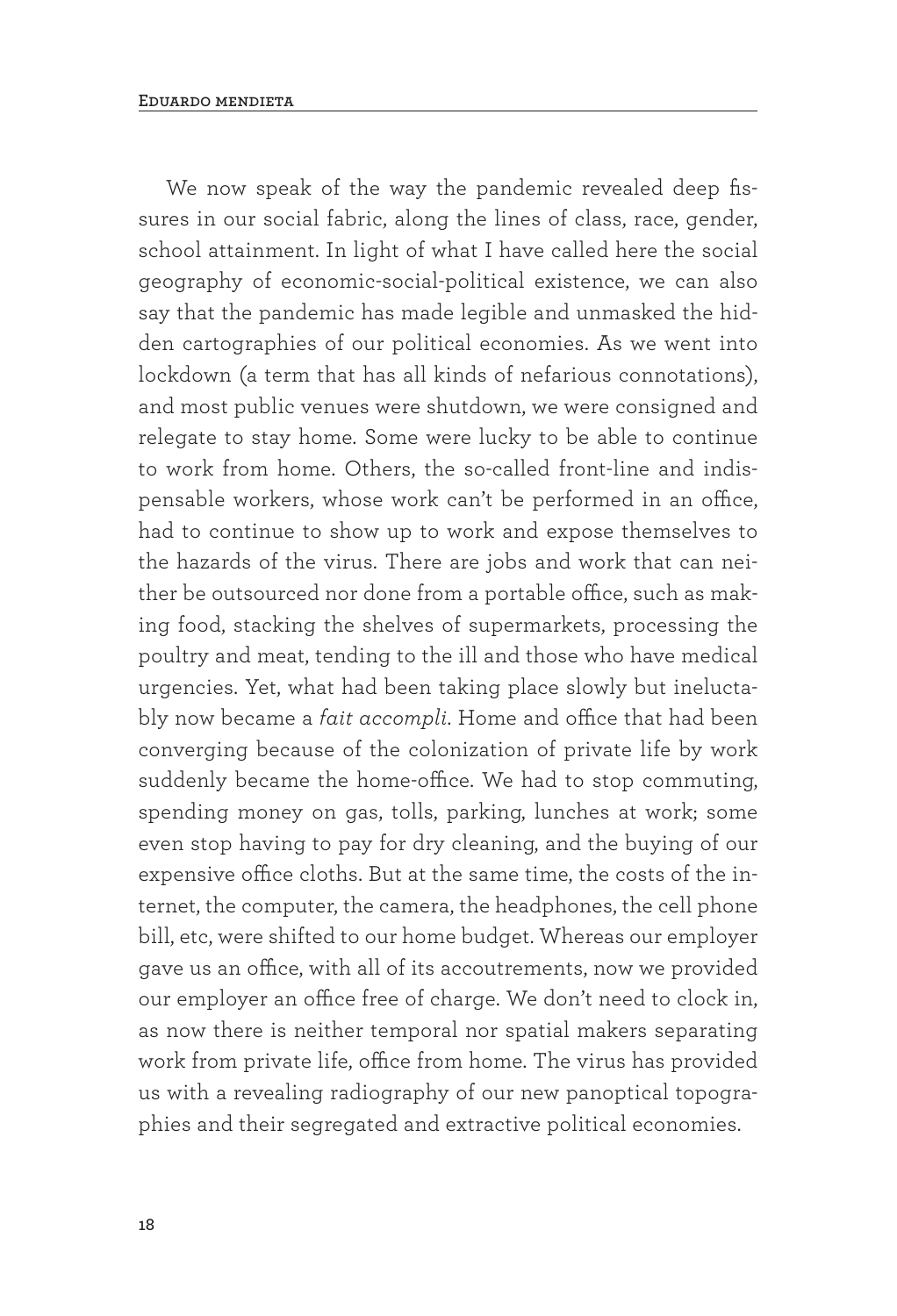#### **Vaccine/Antivaxxer**

The expression that is most striking during our pandemic times is anti-vaxxer. Why resist, oppose and refuse vaccines? Why make a political and social movement through the resistance to a medical device that has proven to be one of the greatest discoveries and inventions in the history of humankind? A painful part of human history was and remains, the history of our struggle against viruses, pathogens, bacteria, plagues, and so on. Human history is epidemiological history. We have discovered and invented vaccines to treat Smallpox, Yellow Fever, Measles, Poliomyelitis, the seasonal Flu, Tetanus, Rabbies, etc. Yet, we still face many other unconquered or undomesticated viruses and maladies; for instance, Ebola, Spongiform Encephalopathies (otherwise known as Mad Cow Disease), and of course, HIV, and Cancer. We used to think that plagues and pandemics were punishments or curses from God. Vaccines allowed us to steal that thunder from the Gods and domesticate their necrological power. But, what is a vaccine? First and foremost, vaccines are both a discovery and an invention. We learned that being exposed to a mild form of a virus teaches our body to generate antibodies against that virus. Vaccines are a virological pedagogy of the body. They are also invented, because some of them use the latest biochemical and genetic technique to develop artificial substance that neutralize or attack viruses. Thus, vaccines are facts of science and technological devices. They are reliable and well tested as the planes, trains, and cars in which we ride. Vaccines are also expression of our political will. This means they are a political fact. Whether we decide to invest in the science that develops them, whether we mass-produce them, how, where, at what costs, and to whom are they delivered is a large part of what good government decides. Furthermore, because we live in a globalized world, health is no longer national, but global, and thus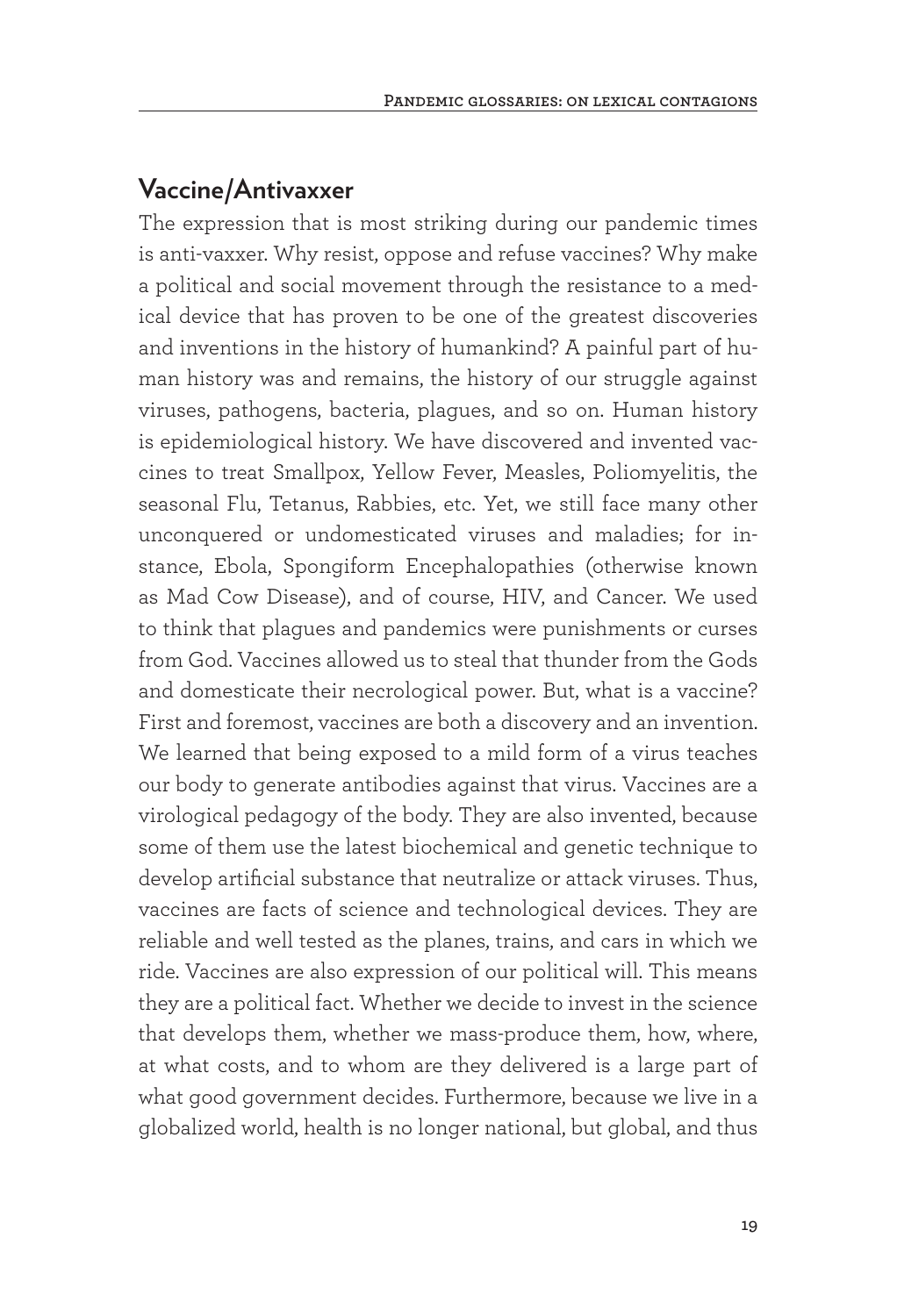vaccines have taken on this global character. One nation, one state, one city, one county cannot be inoculated alone because viruses do not discriminate. This has been made patently clear by this pandemic. Most importantly, vaccines are also ethical imperatives, both in a social and individual sense. Public health is part of the ethical face of a society. Whether we have access to potable water, whether our air is polluted, whether we allow children to drink and smoke, whether we label our foods, whether we allow smoking in crowded public spaces, and so many different ways our public health is watched over and secured, are all ethical dimensions of our expectation that our government will attend to our collective health. Today, we measure the public health of a society in terms of life expectancy. The justice of a society is also gauged in terms of the distribution of health, access to affordable health care, and healthy foods. Our outrage and disbelief when our government betrays these expectations is evidence of their fundamental character. Vaccines protect and secure our public health. But, they are key elements of distribute justice. Vaccines protect not only the healthy, but most importantly, the most vulnerable among us, the very young and the elderly. Most vaccines are given to children, and for a reason. The Polio vaccine, for instance, allowed us to eradicate a decease that disfigured, maimed and irrevocably marked the life of children. Vaccines also allow us to minimize taxing our health care system, thus allowing it to attend to those with urgent healthcare crisis. An ICU bed not taken by a Covid-19 patient is one that can be occupied by the patient with urgent medical needs. Vaccines are thus part of our individual ethical profiles. As ethical persons, we have duties towards others and towards ourselves. I have duties of beneficence, non-malignancy, equity and justice towards others. But I also have the duties of self-regard and self-respect towards myself. This is why the anti-vaxxer is both socially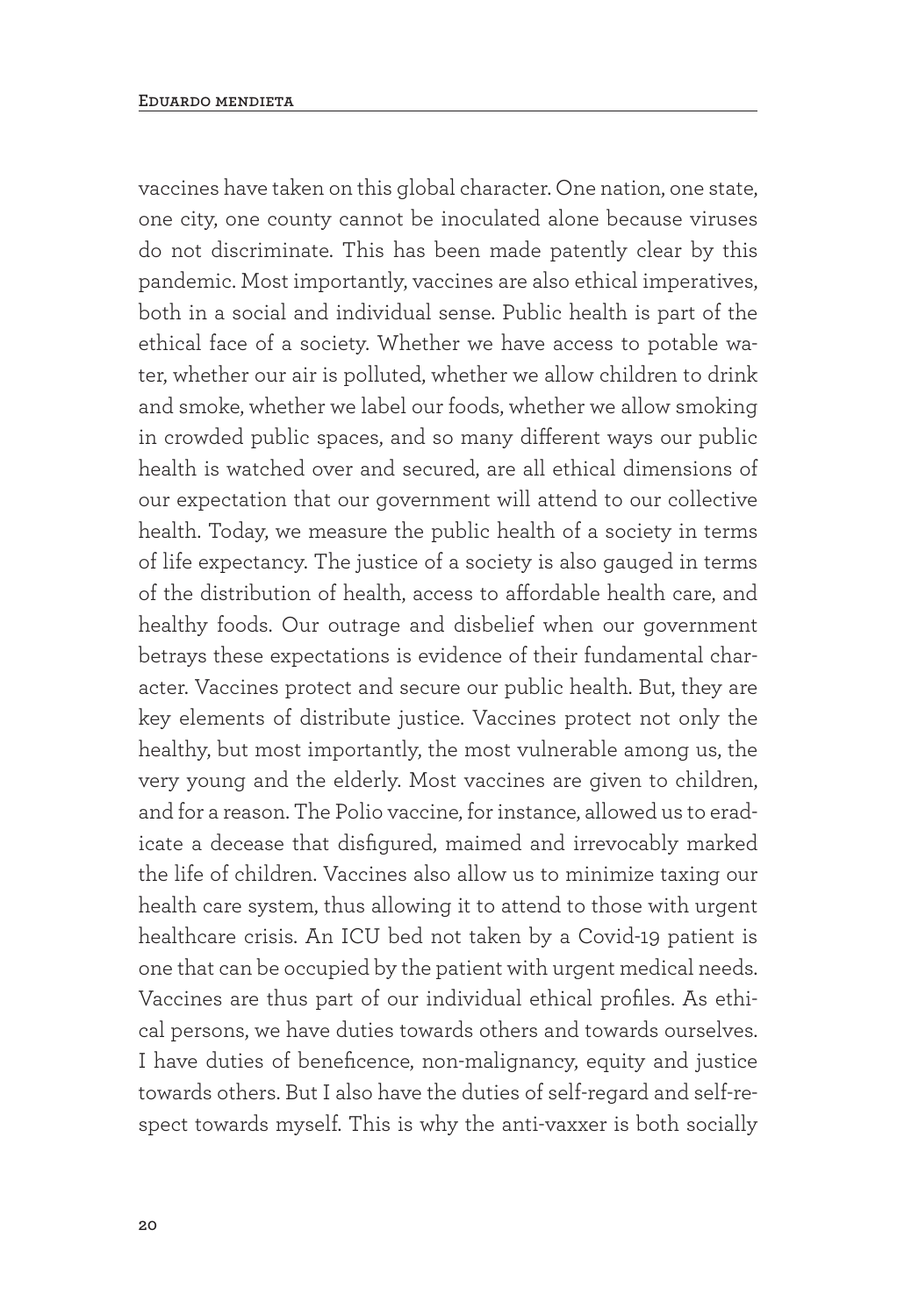perplexing and ethically disorienting. Does it mean they are anti-science, anti-medicine, anti-public health, and most insidiously, anti-ethics? Vaccines are part of our public ethical and justice profile. To refused and attack them is to besmirch that face.

#### **Virus**

The Oxford English Dictionary provides us with the following etymology of the term: "classical Latin *vīrus* poisonous secretion, venom, virulent or malignant quality (of disposition or speech), acrid juice or element in something (as affecting its taste or smell), secretion having medicinal or magical property, animal semen, in post-classical Latin also human semen (early 3rd cent. in Tertullian) < the same Indo-European base as Sanskrit *visa* poison, Avestan *vīša* poison, ancient Greek *ἰός* poison. Compare Middle French, French virus (1478) in sense 'substance which conceals an infectious agent'" This is a very revealing etymology: first, because in its most ancient uses the term refers to both a poisonous substance and a "disposition or speech," i.e. a certain poisonous form or type of language and speech; second, because it refers to a secretion, whether vegetable or animal; and third, because it refers to semen, which, from another perspective, is the carrier of life. What is interesting is that in all these senses, virus indicates that we are the carrier and projector of viruses, not only because of our bodily effluvia, but also because of our rhetorical venom. Once again, as Burroughs reminded us, words are a form of poisonous effluvia.

#### **Vector**

This is the word we are using to track the spread of the corona virus. The Oxford English Dictionary, again, provides us with an illuminating etymology: "Latin *vector*, agent-noun < *vehĕre* to carry. So (in sense 1) Spanish *vector*." Vector means, then, what carries.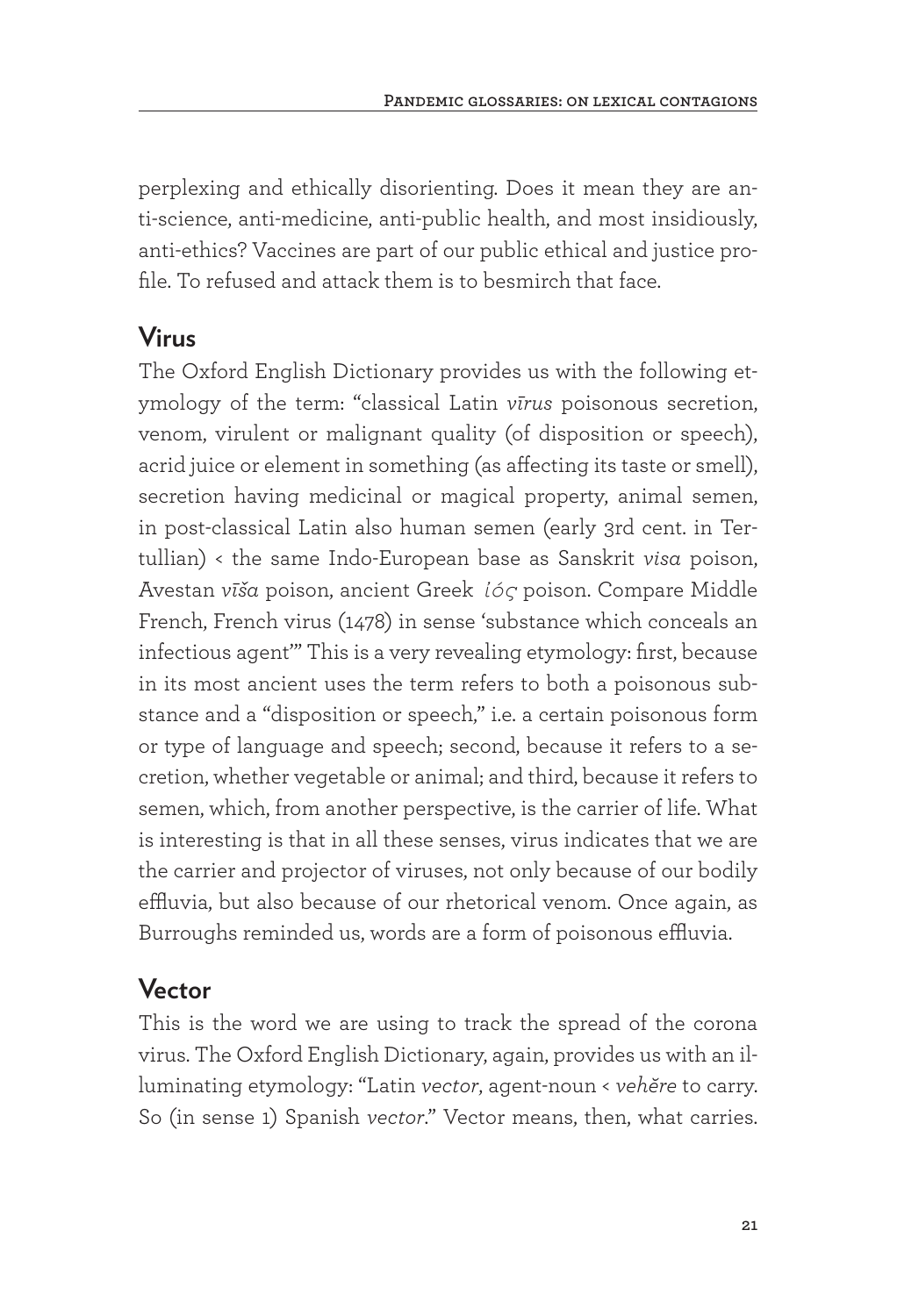In an epidemic, the vector carries the virus, and the virus has its vector. In mechanics, a vector became the visual representation of a line of force, movement, momentum, velocity, or acceleration, which is the reason why in astronomy we talk about the "radius vector." This is the line of movement of an astronomical object, the description of a parabolic arc around a gravitational pivot. A vector traces the trajectory of displacement around a curvature in space, as Einstein showed. More precisely, a vector is a representation of force. Seen from this perspective, a virus is then a line of force with its own trajectory of propagation: a force of biology as well as physics. This returns us to the original meaning: to carry. We are the carriers—the line of force—of the virus. We project it. We are its line of propagation. Insofar as we are "zoon politikon," we cannot but give more force to the virus. The virus traces the radial vector of our global social existence and, of course, our biological interdependence.

#### **Foreign**

This word has become key in the lexicon of authoritarian populism, at least since the first half of the Twentieth Century. In his amazing *The Language of the Third Reich: LTI Lingua Tertii Imperii: A Philologist's Notebook* the philologist Victor Klemperer notes that: "*artfremd* [foreign, literally, "of strange genus or type"] was a pervasive, recurring, and signaling term of the language of the Nazis. Foreign was everything that ailed, sickened, depleted, or weighed down the German people. This was why the Jewish people were described as rats or vermin, as an infestation. As a virus. Racial nationalisms, xenophobic nativism, and anti-immigrant populism utilize similar rhetorical strategy today: everything that is deemed and labeled foreign is unhealthy, impure, virulent and ultimately. It is revolting and polluting. But as American historian William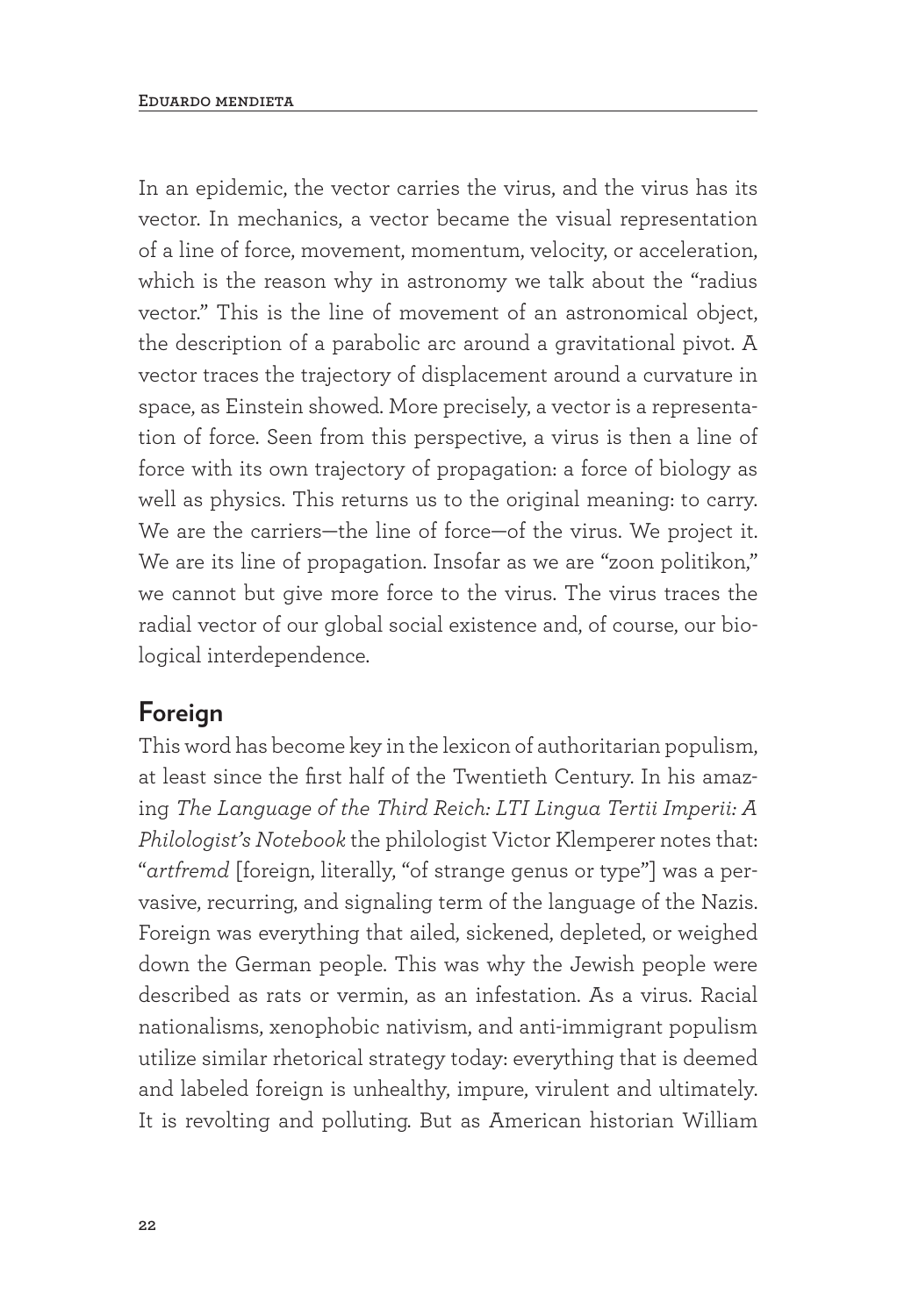Appleman Williams showed in his *Empire as a Way of Life*, this strategy of making foreign what is autochthonous is a way to sanction the vilification of alleged enemies and to legislate the acceptance of internal injustices (Williams, 1980). Viruses are not foreign. They are endemic to life. Arguably, the history of humanity is also a virological history, the history of our symbiosis with viruses. To be a living biological entity is to have learned to survive and co-exist with the DNA randomizers that viruses are. The virus that is rightly seen as a vector is also the one that demonstrates there are no foreign viruses. It show that there are no foreign bodies, which, all alone, serve as the carriers of virus. If instead of speaking of a theodicy—of god's (in)justice as expressed in the form pandemic, which kills indiscriminately—we spoke of anthropodicy, of the justice of the being of the human, we might even say that we humans are the virus that is killing the planet. Such language puts us on the slippery slope of a misanthropic rhetoric, though. It would be better, I think, simply to remember that we are all impure. We are our viruses: our immunological systems of resistance, our learned and acquired immunity.

#### **Disappear**

This is probably one of most irresponsible words to use when referring to a pandemic, a global health crisis. Viruses do not disappear; they either mutate, killing the host and thus killing itself, or we develop antibodies or vaccines. Viruses are DNA bandits—they steal DNA, or dissimulate by taking over DNA bits. They use the host's DNA as a cloaking system. In this sense, viruses are what we can call the "cunning of life," to alter that wonderful expression of Hegel's. To this extent, viruses are always with us. Life itself cannot eradicate them, nor can we humans make them disappear. What we can do is learn to manage them, or to use Aesopian language,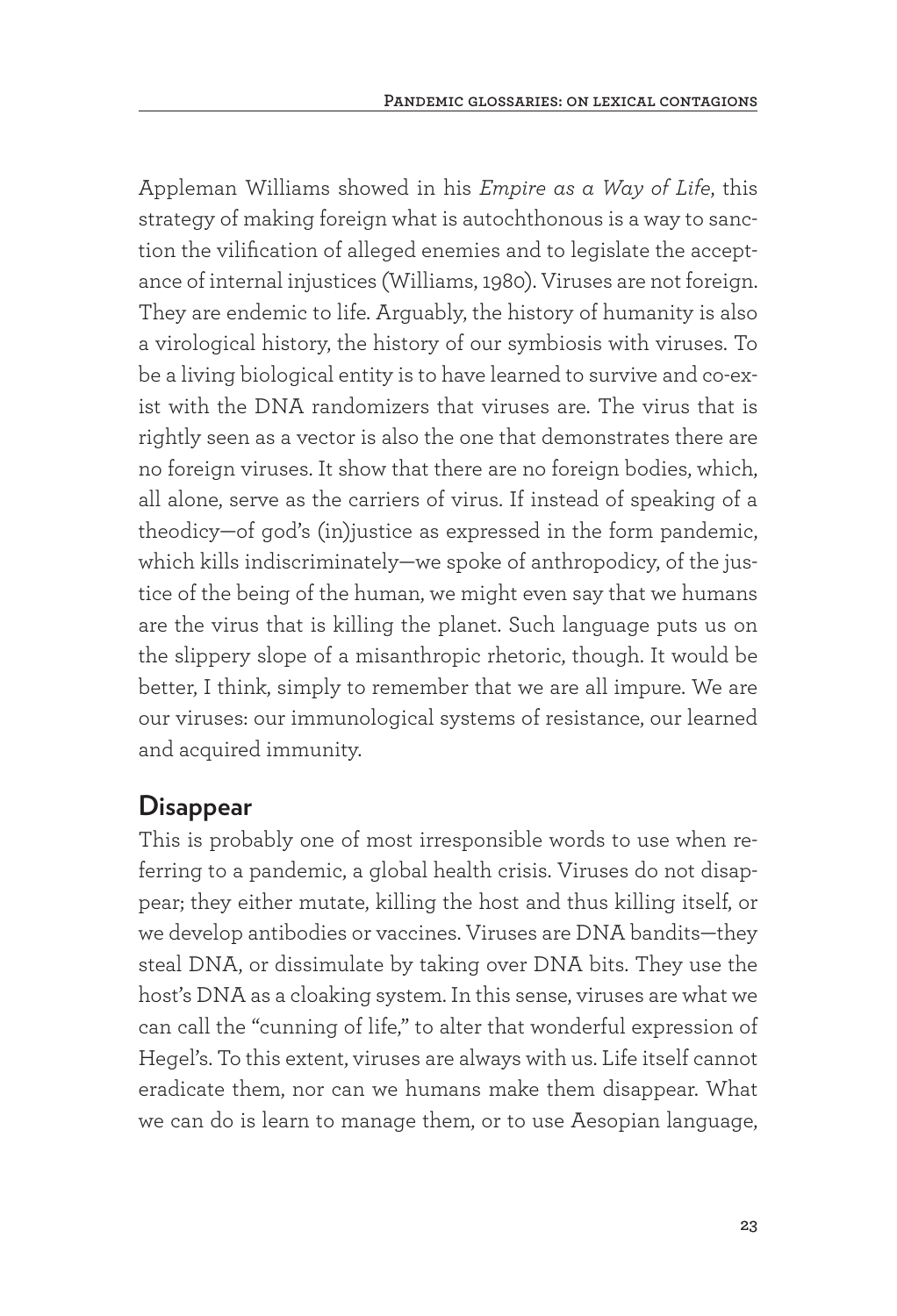to co-exist with them. The idea that the virus will just "disappear" is the height of self-denial about the nature of pandemics and what kind of response this one demands.

#### **Luck**

This is possibly the second most irresponsible word to be using these days, or in the context of any global health crisis. Our trusted OED again: "The chance occurrence of situations or events either favorable or unfavorable to a person's interests; the sum of chance events affecting (favorably or unfavorably) a person's interests or circumstances; a person's apparent tendency to have good or ill fortune." We talk about "good" or "bad" luck with "respect" to chances, hazards, happenstance; to whatever is not in our control or within our power to determine; to what we cannot foresee. Lurking in the use of the term is a sense that some have better luck than others, because the stars have aligned in their favor, or because some divine being is guarding over their fate, like a guardian spirit or some beneficent angel. Luck thus insinuates some kind of privilege, some sense of invulnerability. It is bound up with the idea of being a chosen one. But a virus does not discriminate on the basis of nationality, race, class, gender, of faith. This does not mean that viruses carry the vector of their lethality with the same degree of force and efficacy equally and indiscriminately. Those who have the means to "isolate" themselves, or have access to the right medical services, will be able to cope, to survive, and perhaps even develop resistance to the virus. Surviving a pandemic is not like winning the lottery. It is more like having been the beneficiary of a robust, accessible, and affordable public healthcare system. Most importantly, public health, as we have learned from the many epidemics, influenzas, and pandemics we have lived through, is a matter of social solidarity and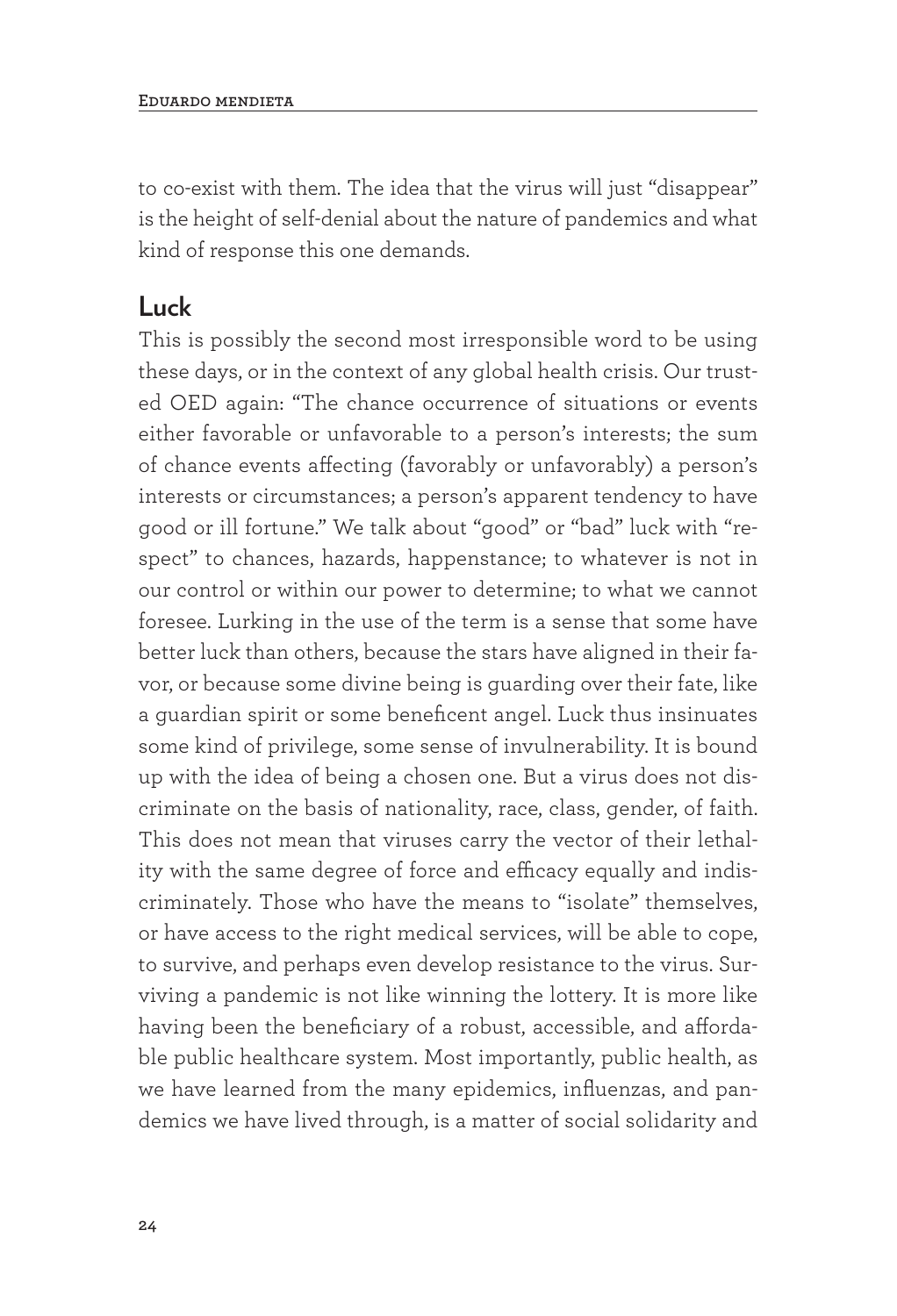social justice. We may thus say: public health is the public face of social justice, i.e. public health is health justice. It is not luck.

#### **Deep State**

This is a term that surely belongs in Orwell's grammar of "Newspeak." The connotation is that there is a hidden, secret, burrowed, illegitimate, undemocratic state that thwarts, undermines, disrupts, and aims to discredit the "open," "real," "honest," "sincere," "overt," "public" state. It also has the connotation that what is being challenged, called into question, is the "real state." Thus, when someone invokes the dog whistle language of the "deep state," they are also thundering: "L'etat c'est moi"—The state, that is me. Or, more directly, I am the state. Fortunately, in English at least, we have ways to undue this grammar of deligitimation and usurpation. We have the useful terms government, administration, and government powers. When the "Founding Fathers" drafted the Constitution, they specifically used the language of "Union," "Powers," the "granting" or "delegation" of powers, and "representatives." It is a constitution of "States," where each state, meaning a specific member of the Union, has its own constitution. In the United States Constitution, arguably, the term "state" appears only as something to be deconstructed. The Constitution of the United States constituted a government, not a state. States are either inherited or bequeathed, as in the "Right of Kings." To the "State" belongs an entire political iconology, complete with pageantry and semiological seducements. But a "government" is not, and cannot be, an icon or an image, because it is an ever shifting, revolving, staggered set of peoples performing and executing different powers. A "government" speaks with the many voices of reason, science, and, above all, public deliberation. A government has no king, and a president is only one of the powers that must be checked by the other pow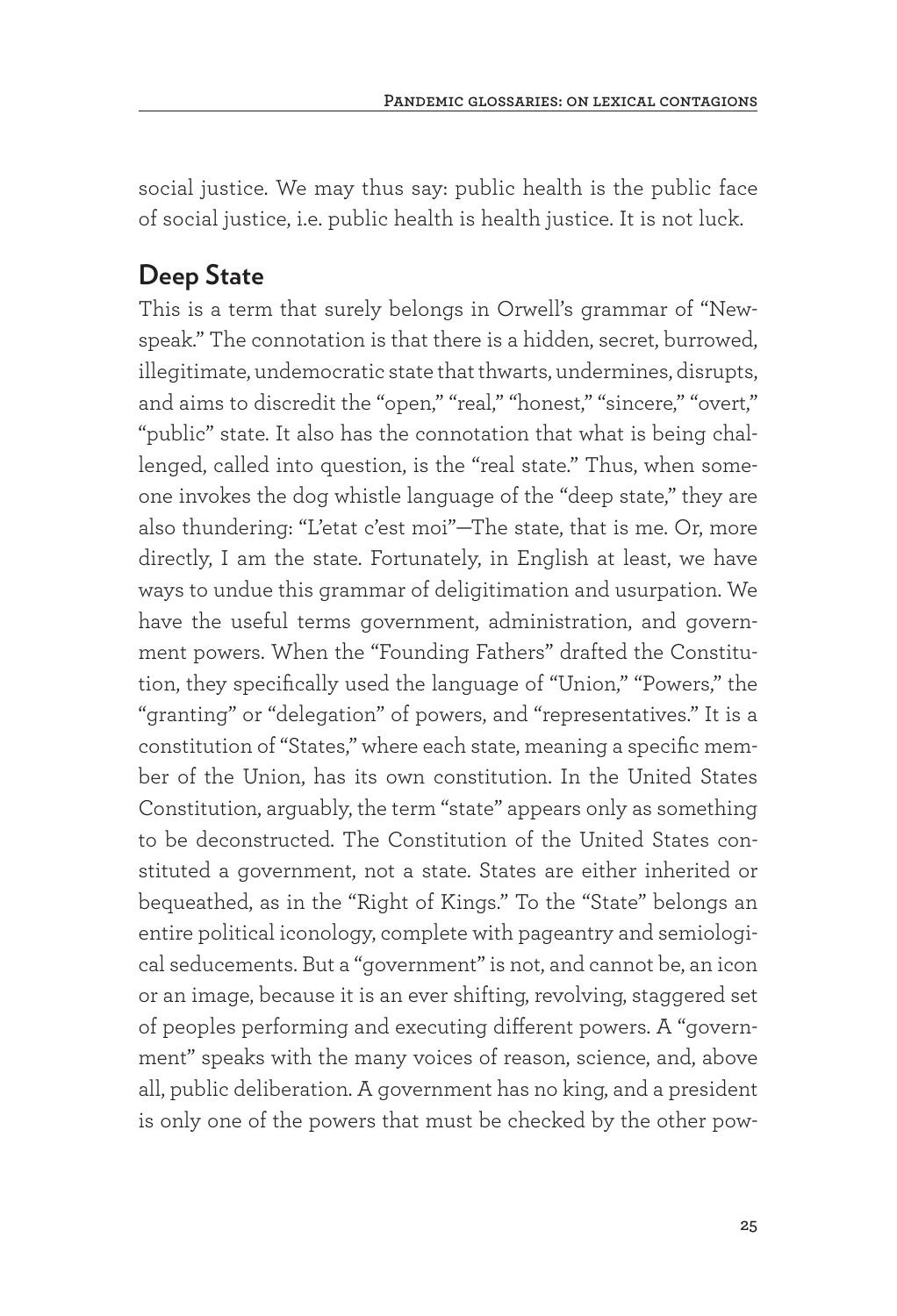ers. True democracies have no "state." What they have are governments and elected "administrations," that may work hard to use the government for their ideological ends. Towards the end of his "Appendix" to *1984*, Orwell, the philologist of Newspeak, explains how Old English had transformed into Newspeak. He quotes the U.S. Declaration of Independence:

*We hold these truths to be self-evident, that all men are created equal, that they are endowed by their Creator with certain unalienable Rights, that among these are Life, Liberty and the pursuit of Happiness. That to secure these rights, Governments*  [note, not a state] *are instituted among Men, deriving their just powers from the consent of the governed. That whenever any Form of Government becomes destructive of these ends, it is the Right of the People to alter or to abolish it, and to institute new Government*…[in italics, as quoted by Orwell]

But to this, our philologist of Newspeak adds: "It would have been quite impossible to render this into Newspeak while keeping to the sense of the original. The nearest one could come along to doing so would be to swallow the whole passage up in the single world *crimethink*. A full translation could only be an ideological translation, where by Jefferson's words would be changed into a panegyric on absolute government." It is exactly this "panegyric" on absolute government that the expression "deep state" invokes, but in reverse, which is why it is so similar to totalitarian language. It is language we should excise from our public deliberations.

#### **Solidarity**

There is a stark contrast between the language public officials in the US and in Europe are using to talk about this pandemic. Among many, many other contrasts, one of the most telling is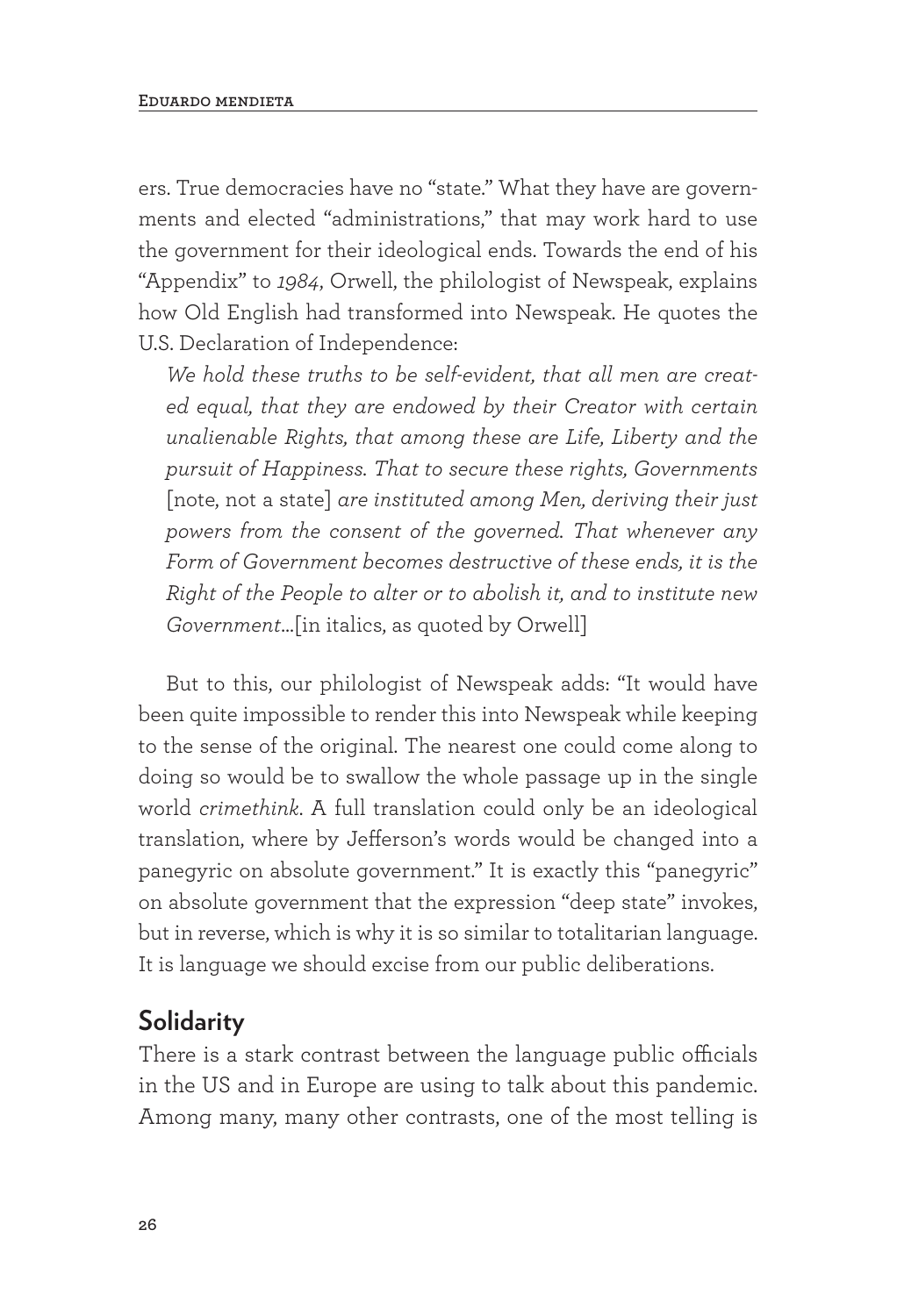the absence of the language of "solidarity" from the pronouncements of US officials. Europeans (Germans in particular) are repeatedly and emphatically referring to "social solidarity," and "solidarity" more generally (see Chancellor Markel's speech from March 18, 2020). Checking our reliable OED, we find the following definition for solidarity: "The fact or quality, on the part of communities, etc., of being perfectly united or at one in some respect, esp. in interests, sympathies, or aspirations; *spec.* with reference to the aspirations or actions of trade-union members. Also *attributive* and in other combinations." Solidarity is either a "fact" or a "quality." As a fact, solidarity means that the interests, aspirations—in general, the well being of others—is a primary interest and concern. As a quality, solidarity is a virtue, i.e. a way in which publics behave towards their members. A democracy, one might say, represents the extension of solidarity to each and every member of the polity, regardless of race, class, gender, ethnicity, or sexual orientation. Solidarity is democratic love. Your interests will be my interests; my interests will be your interests. We shall share burdens and benefits. Where there are undue or mal-distributed burdens, we will make every effort to shoulder them together. In an essay from the early nineties, titled, most appropriately, *Justice and Solidarity: On the Discussion Concerning 'Stage 6'* Jürgen Habermas set out to show that universalism is not antithetical to social solidarity (Habermas 1990). Both are indispensable, he pointed out, for the pursuit of democratic equality and justice. Blind justice is guided by solidarity: it may not see, but it is impartially concerned for the well being of each who stands before it to make her or his claims. There is a beautiful sentence in the essay that eloquently describes the entwinement of solidarity and justice: "every requirement of universalization must remain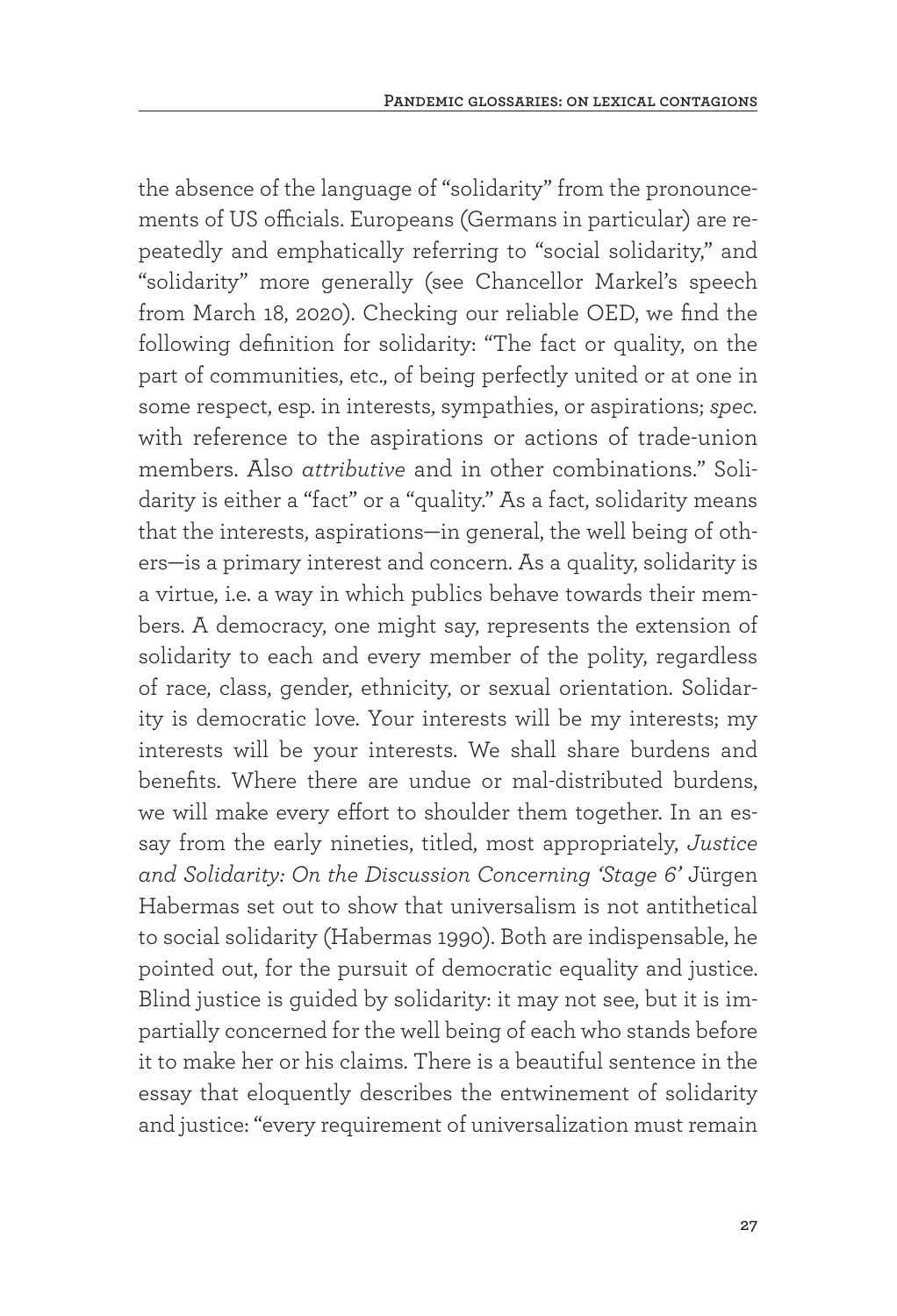powerless unless there also arises, from membership in an ideal communication community, a consciousness of irrevocable solidarity, the certainty of *intimate relatedness in a shared life context*" (my italics). I would interpret this sentence, given our present "shared life context," in the following way: every justice claim, every claim to fairness, remains silent unless it is given voice—and ears to hear—by the expectation that we are the agents and benefactors of "irrevocable solidarity," that we share in an "intimate social relatedness." This pandemic is making all too evident how much we belong to a "community of life," to use Enrique Dussel's beautiful expression, in which we have a claim to justice as well as to solidarity. One cannot exist without the other. Solidarity and Justice are the highest virtues of a democracy. A pandemic is surely the most extreme challenge to our democratic virtuousness and healthcare institutions. Let us attend not only to what language we speak, but also to what we wittingly or unwittingly say with it. Let us not forget to whom, for whom, and for what public good we are speaking.

#### **References**

CANETTI, ELIAS. 1979. *The Conscience of Words*. Neugroschel. New York: Seabury Press.

CRARY, JONATHAN. 2013. 24/7: *Capitalism and the Ends of Sleep*. New York: Verso Books.

ELIE, PAUL. 2020. *(Against) Virus as a Metaphor*. New Yorker. Available at: https://www.newyorker.com/news/daily-comment/ against-the-coronavirus-as-metaphor(12 December 2021).

HABERMAS, JÜRGEN. 1990. Justice and Solidarity: On the Discussion Concerning 'Stage 6.' In: Thomas E. Wren (ed.). *The Moral Domain: Essays in the ongoing discussion between Philosophy and the Social Sciences*, 224–251. Cambridge, MA: The MIT Press.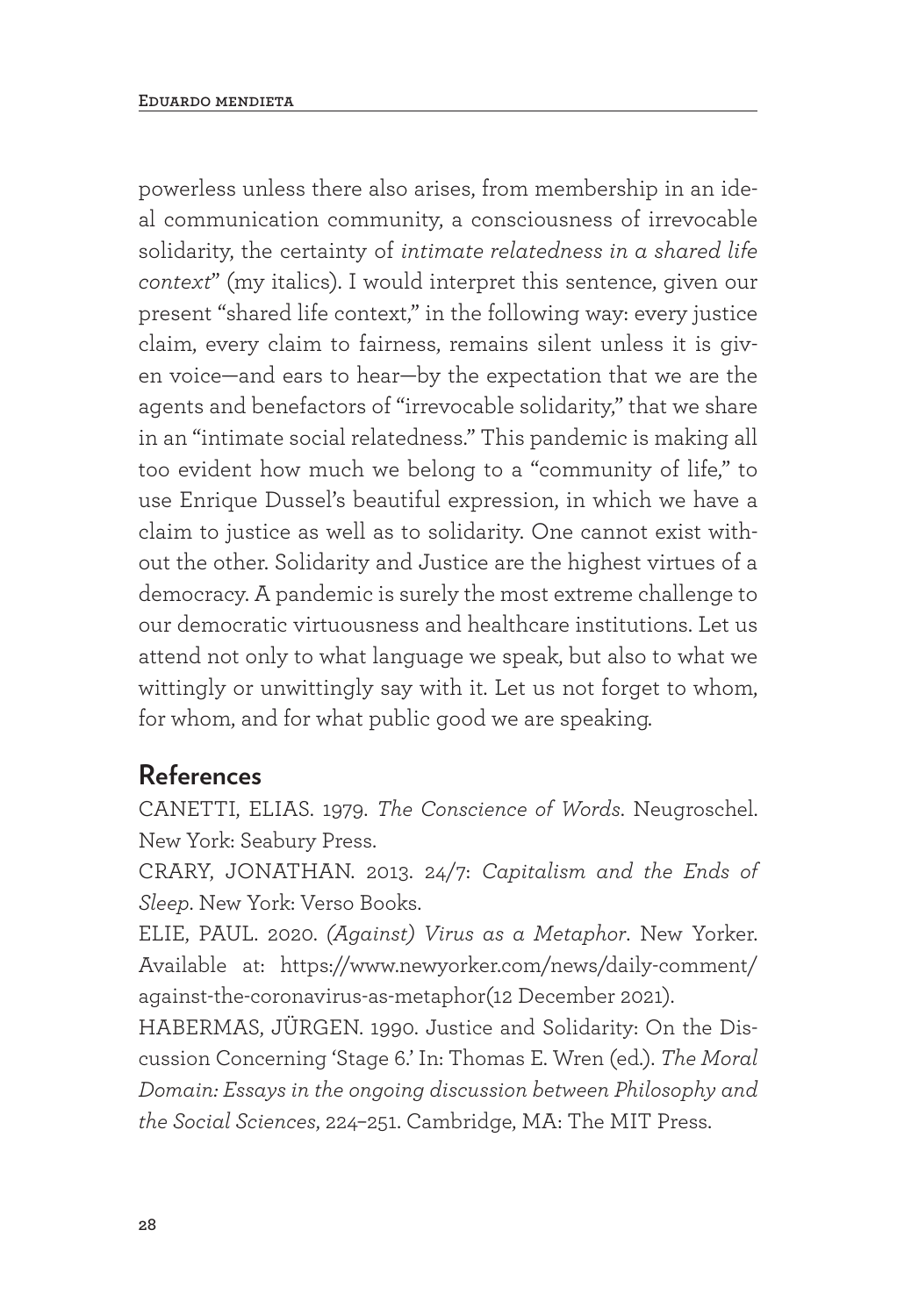KLEMPERER, VICTOR. 2000. *The Language of the Third Reich: LTI Lingua Tertii Imperii*. London, New Brunswick, NJ: Atlhone Press. ORWELL, GEORGE. 2021. *Politics and the English Language*. The Orwell Foundation. Available at: https://www.orwellfoundation. com/the-orwell-foundation/orwell/essays-and-other-works/politics-and-the-english-language/ (12 December 2021).

WILLIAMS, WILLIAM CARLOS. 1980. *Empire as a Way of Life: An essay on the causes and character of America's present predicament, along with a few thoughts about an alternative*. New York: Oxford University Press.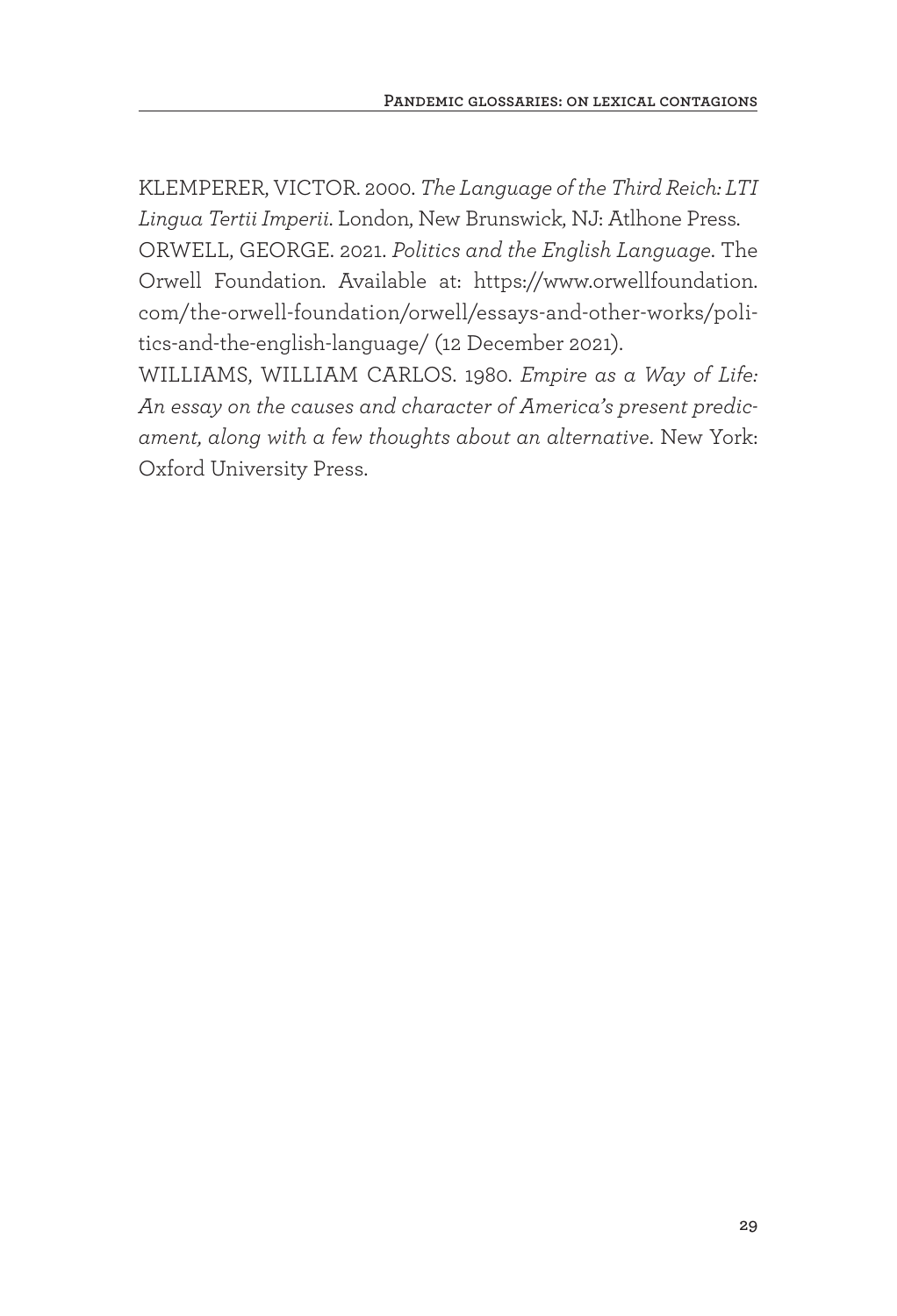Jože Ruparčič1

# **Pravica do javnega zdravja in cepljenje prebivalstva**

»Vsaka pravica se konča tam, kjer se začne pravica drugega.«

**Povzetek:** Doktrina o »pozitivnih« dolžnostih države temelji na premisi, da imajo vsi državni organi dolžnost varovati človekove pravice ali kratko »varovalno dolžnost« (»Schutzpflicht«). Pozitivne dolžnosti države so neločljivo povezane s posamezno človekovo pravico, ki jo zagotavlja Ustava. Ustavnost predpostavlja obstoj vrednot in načel, ki jih naše civilizacijsko okolje šteje za najvišje. In prav na vrhu teh vrednotnih domen se nahajata pravici do življenja in zdravja. Ustavna demokracija je zamišljena kot družbena ureditev, v kateri se formalno zagotavljajo in v praksi spoštujejo temeljne človekove pravice in svoboščine, temeljna demokratična načela, kot so načelo pravne države, načelo socialne države, načelo ustavnosti, načelo delitve oblasti. Vsebina teh načel in vrednot se razvija s časom in z razvojem civilizacijskega okolja. Jedro demokratičnosti, pravnosti in ustavnosti predstavljajo prav temeljne človekove pravice in svoboščine. So nekakšno vrednostno merilo in tista minimalna vsebina, ki jo morajo sleherni politični in pravni sistem ali sleherna oblastna odločitev spoštovati, če želijo ohraniti vsaj minimalno raven demokratičnosti in pravnosti. Človekove pravice je praviloma dovoljeno omejiti, če je to potrebno za zavarovanje drugih pravic in svoboščin, oziroma za zaščito drugih javnih interesov, ki so v konkretnem primeru pomembnejši od določene

<sup>1</sup> Jože Ruparčič je namestnik varuha človekovih pravic Republike Slovenije / Jože Ruparčič is Deputy Human Rights Ombudsman of the Republic of Slovenia. E-pošta: joze.ruparcic@gmail.com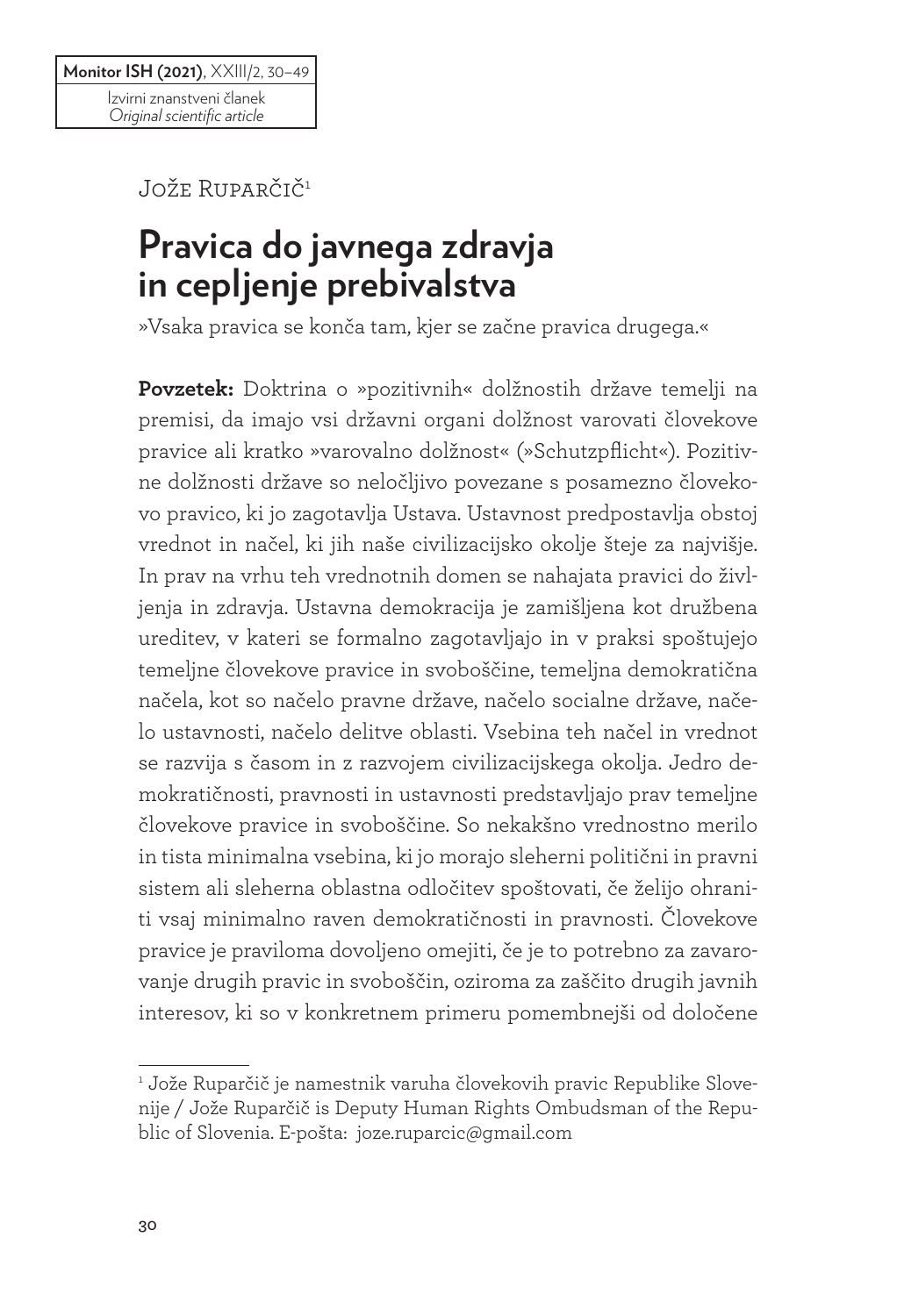pravice. Vsak poseg v človekove pravice mora biti legitimen in tudi sorazmeren. Ukrep države mora biti utemeljen tako, da v najmanjši možni meri vpliva na pravice in interese z njim prizadetih. Cilj, ki se ga pri cepljenju prebivalstva zasleduje je preprečevanje širjenja nalezljivih bolezni in predstavlja odgovor države na družbeno potrebo po zaščiti zdravja in življenja posameznika, pa tudi javnega zdravja nasploh, saj učinkovito prispeva k nadaljnjemu padanju števila okuženih. Predstavlja legitimni cilj v javnem interesu, ker pomeni zaščito posameznikovega zdravja in zaščito zdravja celotnega prebivalstva. Vprašanje uvedbe obveznega cepljenja ostaja odprto – predstavljeni so strokovni pogledi, ki nakazujejo rešitve. **Ključne besede:** varstvo človekovih pravic, pravici do zdravja in življenja, ustavna demokracija, nalezljive bolezni, cepljenje prebivalstva

#### **The Right to Public Health and the Vaccination of the Population**

**Abstract:** The doctrine of the "positive" duties of the state is based on the premise that all state bodies have a positive duty to protect human rights or a short "protective duty" ("Schutzpflicht"). The positive duties of the state are inextricably linked to the individual human right guaranteed by the Constitution. Constitutionality presupposes the existence of values and principles that our civilizational environment considers the highest. And right at the top of these value domains are the rights to life and health. Constitutional democracy is conceived as a social order in which fundamental human rights and freedoms, fundamental democratic principles such as the rule of law, the principle of the welfare state, the principle of constitutionality, the principle of separation of powers are formally guaranteed and respected in practice. The content of these principles and values evolves over time and with the development of the civilizational environment. The core of democracy, the rule of law and constitution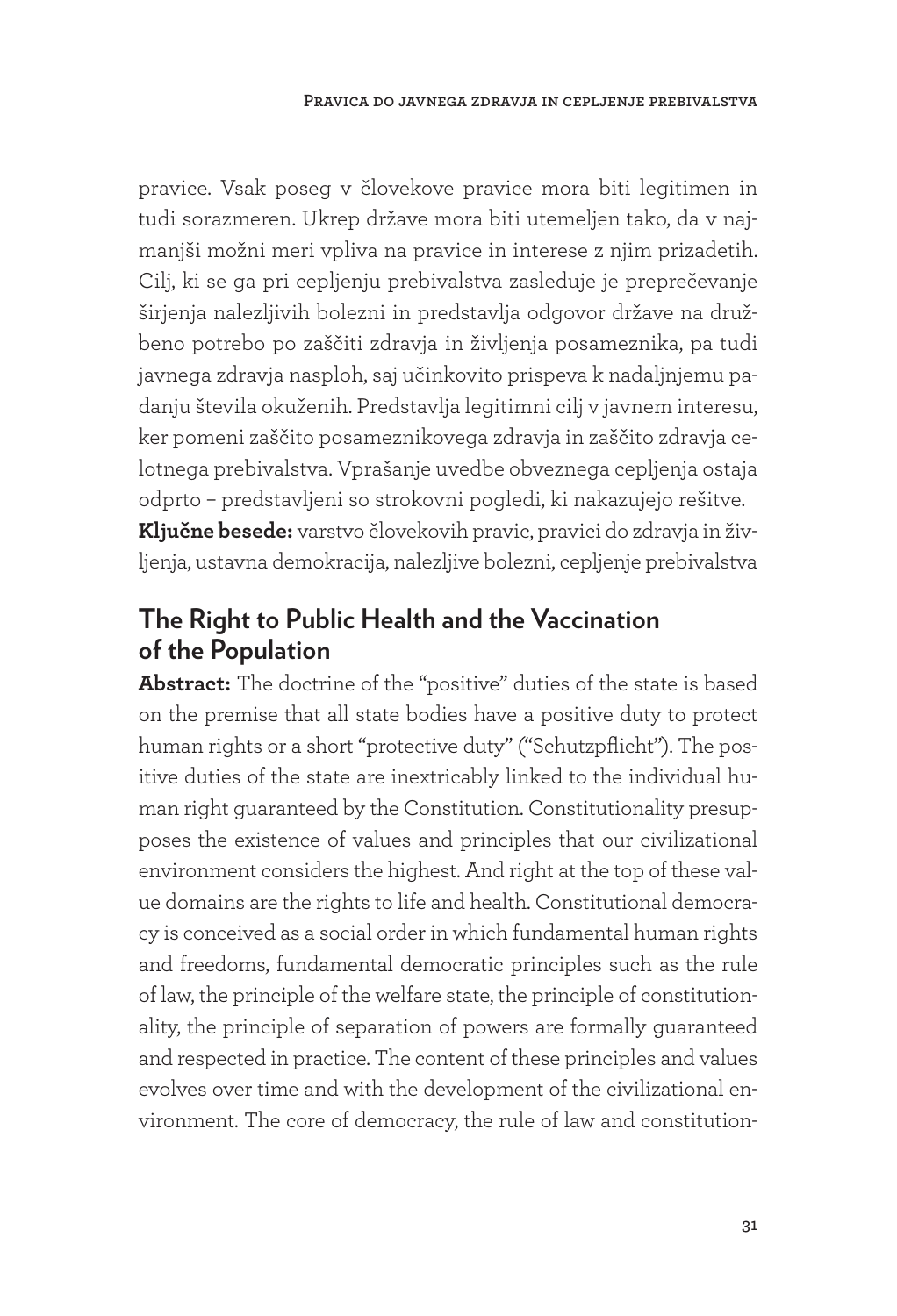ality are fundamental human rights and freedoms. They are a kind of value criterion and the minimum content that every political and legal system or every decision of the authorities must respect if they want to maintain at least a minimum level of democracy and justice. As a rule, human rights may be restricted if this is necessary to secure other rights and freedoms, or to protect other public interests that are more important than a particular right in a specific case. Any interference with human rights must be legitimate and also proportionate. The action of the state must be justified in such a way as to affect as little as possible the rights and interests of those affected by it. The goal of vaccination is to prevent the spread of infectious diseases and represents the state's response to the social need to protect the health and life of the individual, as well as public health in general, as it effectively contributes to a further decline in the number of infected. It is a legitimate aim in the public interest because it means protecting the health of the individual and protecting the health of the entire population if the medical profession so decides. The issue of introducing compulsory vaccination remains open-expert views are presented, suggesting solutions.

**Key words:** protection of human rights, rights to health and life, constitutional democracy, infectious diseases, vaccination of the population

#### **1 Test legitimnosti in sorazmernosti**

Vsak zakonsko določen poseg v človekovo pravico ali temeljno svoboščino mora biti ustavno dopusten – torej mora prestati tako ustavni test legitimnosti (iz tretjega odst. 15. člena ustave) kot tudi test sorazmernosti (kot enega izmed načel pravne države, 2. člen ustave) za poseg v to pravico. Pri ugotavljanju upravičenosti/primernosti zadeve vrhovni sodnik Jan Zobec ugotavlja, da si pomagamo s testom legitimnosti – tako glede vhodne legitimnosti *(input legitimacy)*, kakor tudi glede izhodne legitimnosti *(output legitima-*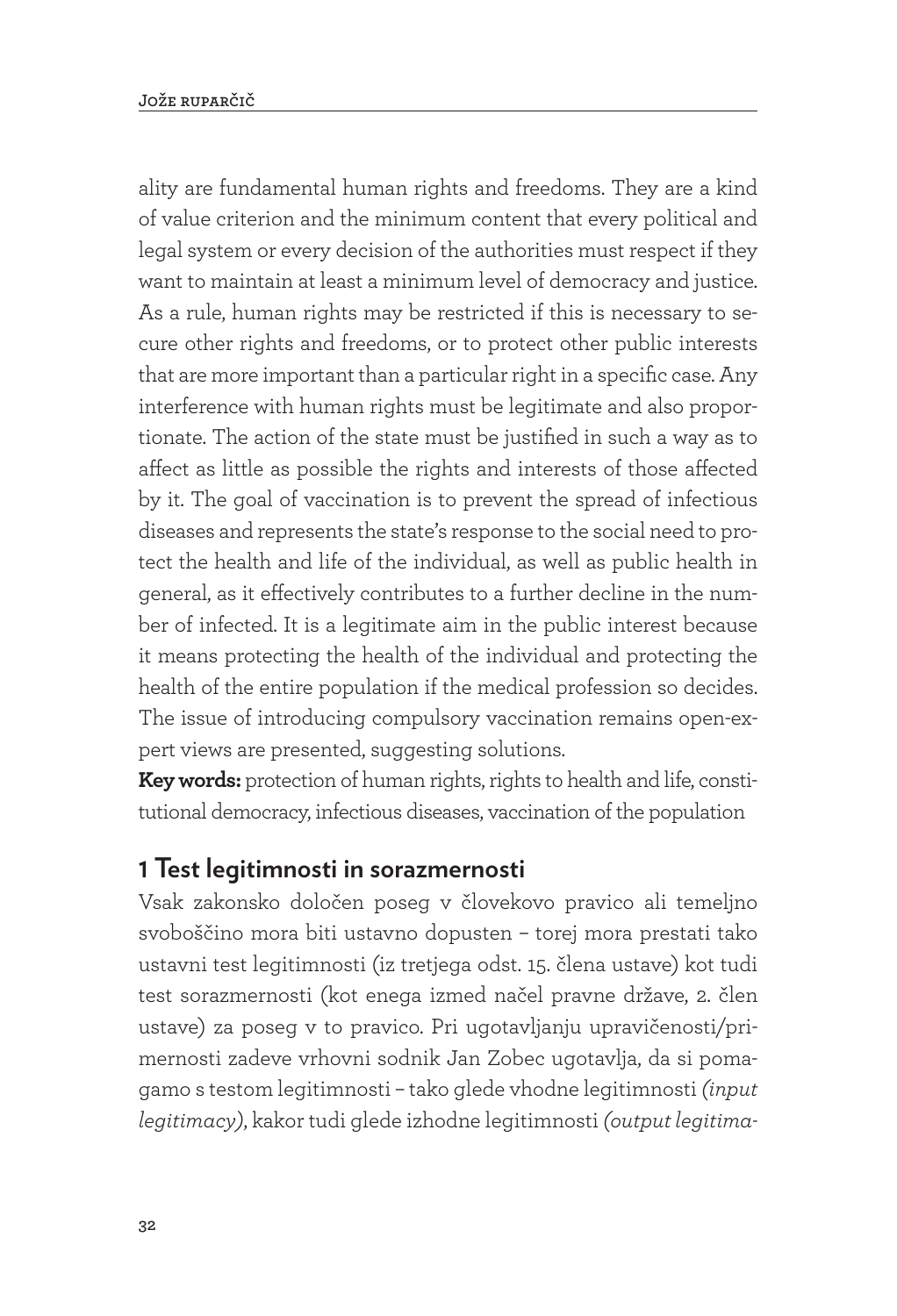*cy).* Procesna legitimnost *(throughput legitimacy)* pa se nanaša na demokratični postopek (ustavno pravna podlaga) *stricto sensu*, ki se odvija med inputom in outputom. Le tak način zagotavlja neokrnjeno izhodno legitimnost *(output legitimacy).*

Test legitimnosti pomeni, da se presoja ustavno dopustnost cilja, ki se s tem posegom zasleduje. Varstvo druge človekove pravice ali temeljne svoboščine vselej pomeni ustavno dopustni cilj. Protiustavnost pa se lahko pojavi s tem, da ni razvidno, kateri cilj zakon zasleduje, tako da ni mogoče ovrednotiti njegove ustavne dopustnosti. Test sorazmernosti pa nadalje pomeni, da je zakonski poseg v človekovo pravico ali temeljno svoboščino za varstvo druge človekove pravice ali temeljne svoboščine oziroma ustavno dopustnega cilja v javnem interesu nujen, primeren in sorazmeren v ožjem pomenu besede, torej da gre za ustrezno ravnotežje med medsebojno soočenimi vrednotami. Poseg v človekove pravice lahko torej temelji le na legitimnem, stvarno upravičenem cilju. Po ustaljeni ustavnosodni presoji (U-I-18/02, U-I-219/03, U-I-178/10, U-I-123/11… ) je vselej oceniti še, ali je ta v skladu z načeli pravne države (2. člen Ustave), in sicer s tistim izmed teh načel, ki prepoveduje prekomerne posege države tudi v primerih, ko se z njimi zasleduje legitimen cilj (splošno načelo sorazmernosti). Oceno, ali ne gre morda za prekomeren poseg, opravi ustavno sodišče na podlagi t. i. strogega testa sorazmernosti. Ta test obsega presojo treh vidikov posega:

- 1. ali je poseg sploh nujen (potreben) v tem smislu, da cilja ni mogoče doseči brez posega nasploh (kateregakoli) oziroma da cilja ni mogoče doseči brez ocenjevanega (konkretnega) posega s kakšnim drugim, ki bi bil po svoji naravi blažji;
- 2. ali je ocenjevani poseg primeren za dosego zasledovanega cilja v tem smislu, da je zasledovani cilj s posegom dejansko mogoče doseči; če ga ni mogoče doseči, poseg ni primeren;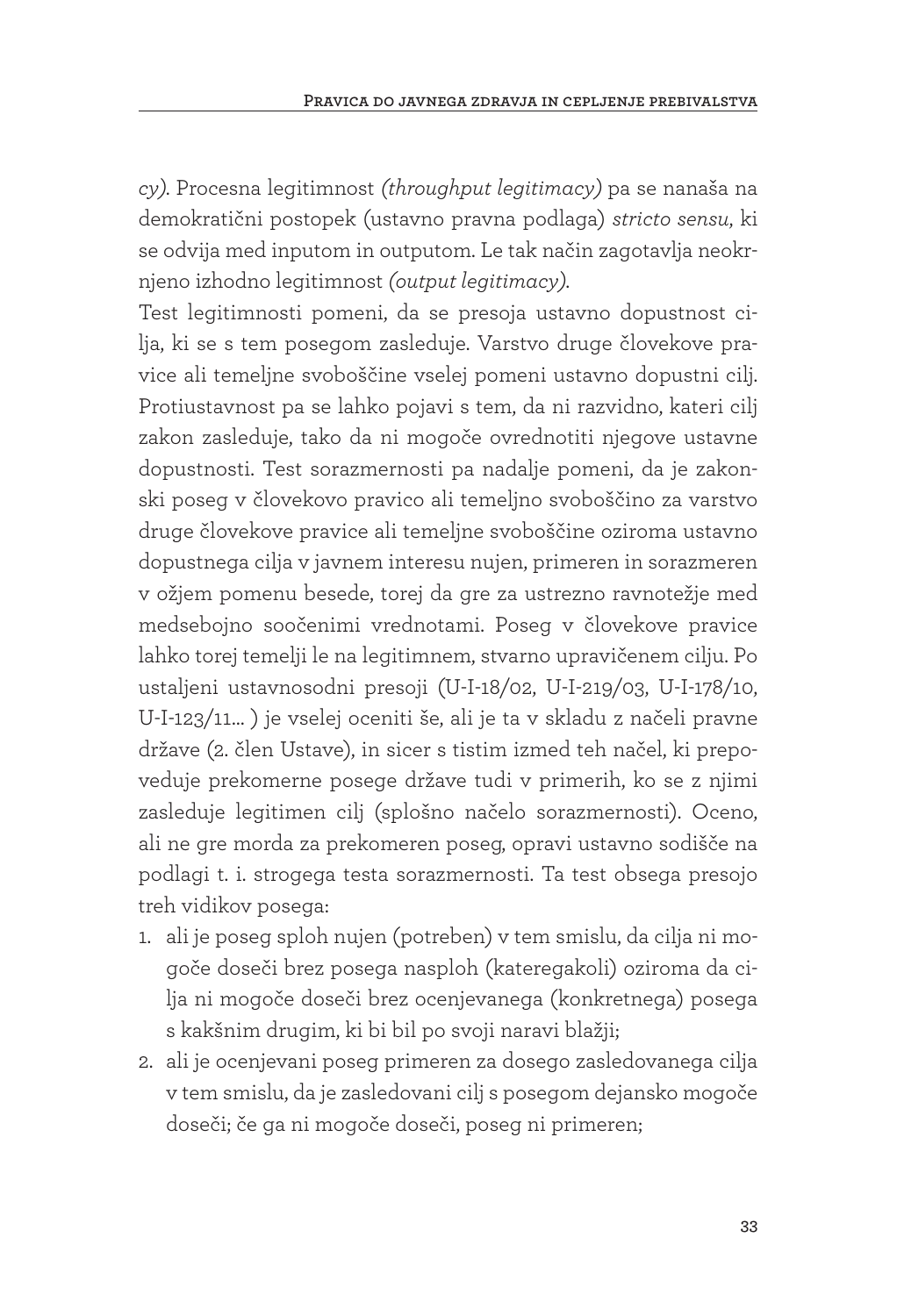3. ali je teža posledic ocenjevanega posega v prizadeto človekovo pravico proporcionalna vrednosti zasledovanega cilja oziroma koristim, ki bodo zaradi posega nastale (načelo sorazmernosti v ožjem pomenu oziroma načelo proporcionalnosti).

Šele če poseg prestane vse tri vidike testa, je ustavno dopusten. Pri celostnem tehtanju (»balancing«) med težo posega in med težo nujnosti razlogov, ki poseg upravičujejo, je treba spoštovati mejo domnevne presoje. Kolikor bolj so naslovniki prizadeti v svoji pravici, toliko močnejši morajo biti interesi varovanja pravic drugih in v tem okviru javne koristi, katerih uresničevanje naj zagotovi zakonska ureditev. V takih primerih je treba vedno upoštevati splošno načelo sorazmernosti kot izvedbeno načelo pravne države. V tem pogledu ga je treba razumeti kot splošno napotilo pri omejitvah človekovih pravic – namreč kot zapoved tehtanja med pravico posameznika do njegovih svoboščin in te svoboščine omejujoče pravice drugih subjektov. Poseg, to je obseg prizadetosti varovane dobrine, mora biti v (vrednostnem) sorazmerju z vrednostjo zastavljenih zakonodajnih ciljev. Težo legitimnih posegov zakonodajalca je potrebno zmanjšati do mere, ki še zagotavlja doseganje postavljenih ciljev, in tako vzpostaviti razumno ravnovesje med vrednostjo teh ciljev in težo posegov. (Avbelj 2019)

#### **1.1 Presoja ESČP**

Presoja sorazmernosti oz. proporcionalnosti pride kot končna, potem ko ESČP opravi predhodne teste. ESČP govori o poštenem ravnovesju (fair balance) med uživanjem pravic in drugimi pravno varovanimi interesi, ki jih zagotavlja EKČP (36022/97 Hatton in drugi proti Združenemu kraljestvu). Ugotavlja se ali je podana razumno sorazmerna povezava med uporabljenimi sredstvi in že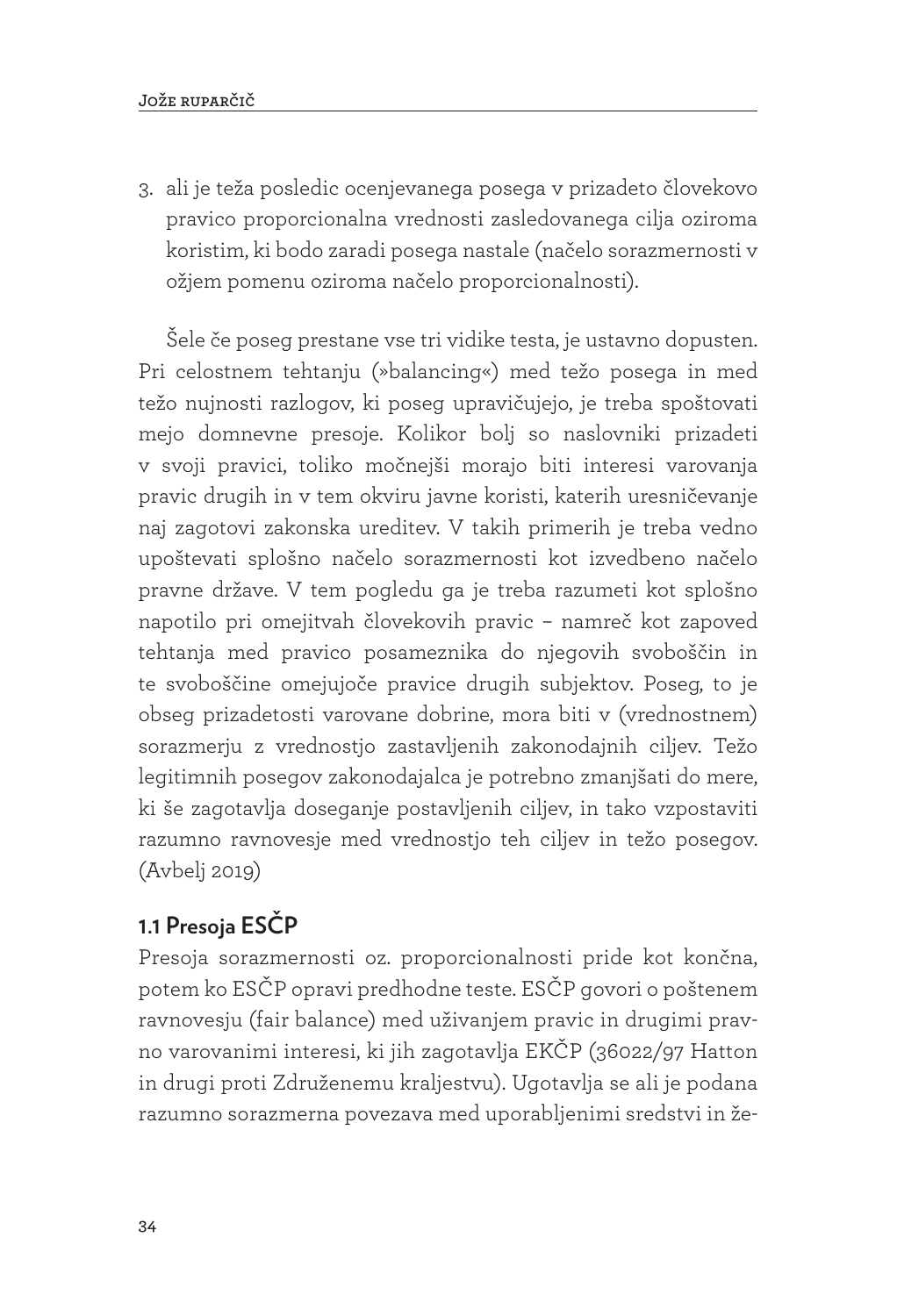lenim ciljem (prim. 13378/05 Burden in Burden proti Združenemu kraljestvu). Načelo sorazmernosti je ESČP sicer prvič uporabilo že leta 1961, vendar ga takrat ni izrecno tako poimenovalo. V zadevi 332/57 Lawless proti Irski in v zadevi 5310/71 Irska proti Združenemu kraljestvu je bila presoja osredotočena na vprašanje, ali uporabljeni ukrepi niso šli preko tega, kar so zahtevale okoliščine, oz. z drugimi besedami, ali niso bili nesorazmerni. V obeh primerih ESČP ni ugotovilo, da bi bili ukrepi, ki so jih terjale kritične razmere, prekomerni. Državnim oblastem je dopustilo pravico do sorazmerno širokega prostega preudarka, za kar je ESČP skovalo izraz polje proste presoje (margin of appreciation), ki ga odtlej v vseh podobnih primerih standardno uporablja kot korektivno merilo.

Sklicevanje na načelo sorazmernosti je bolj eksplicitno v sodbah, ki se nanašajo na naslednje člene EKČP: 8. člen (pravica do spoštovanja zasebnega in družinskega življenja), 9. člen (svoboda mišljenja, vesti in vere), 10. člen (svoboda izražanja) in 11. člen (svoboda zbiranja in združevanja). V teh členih so izjemoma dovoljene zakonske omejitve z njimi priznanih pravic, če so nujne v demokratični družbi in če so podani posebni razlogi ali posebne okoliščine, ki so tudi izrecno navedene, npr. varnost države, javna varnost, zaščita zdravja in morale, zavarovanje ugleda, pravic ali svoboščin drugih ljudi. Vendar se presoja, kdaj je neka omejitev nujna, ne more izogniti uporabi načela sorazmernosti. Prvi korak je ESČP storilo v sodbi 5493/72 Handyside proti Združenemu kraljestvu, kjer je presojo o nujnosti oprlo na sorazmernost. Standardna formulacija ESČP je jasno izražena tudi v zadevi 10465/83 Olsson proti Švedski, ki je obravnavala pravico do družinskega življenja: »Pojem nujnosti nakazuje, da poseg ustreza preteči socialni potrebi in, še posebej, da je v sorazmerju z legitimnim ciljem, ki mu sledi« (prav tam).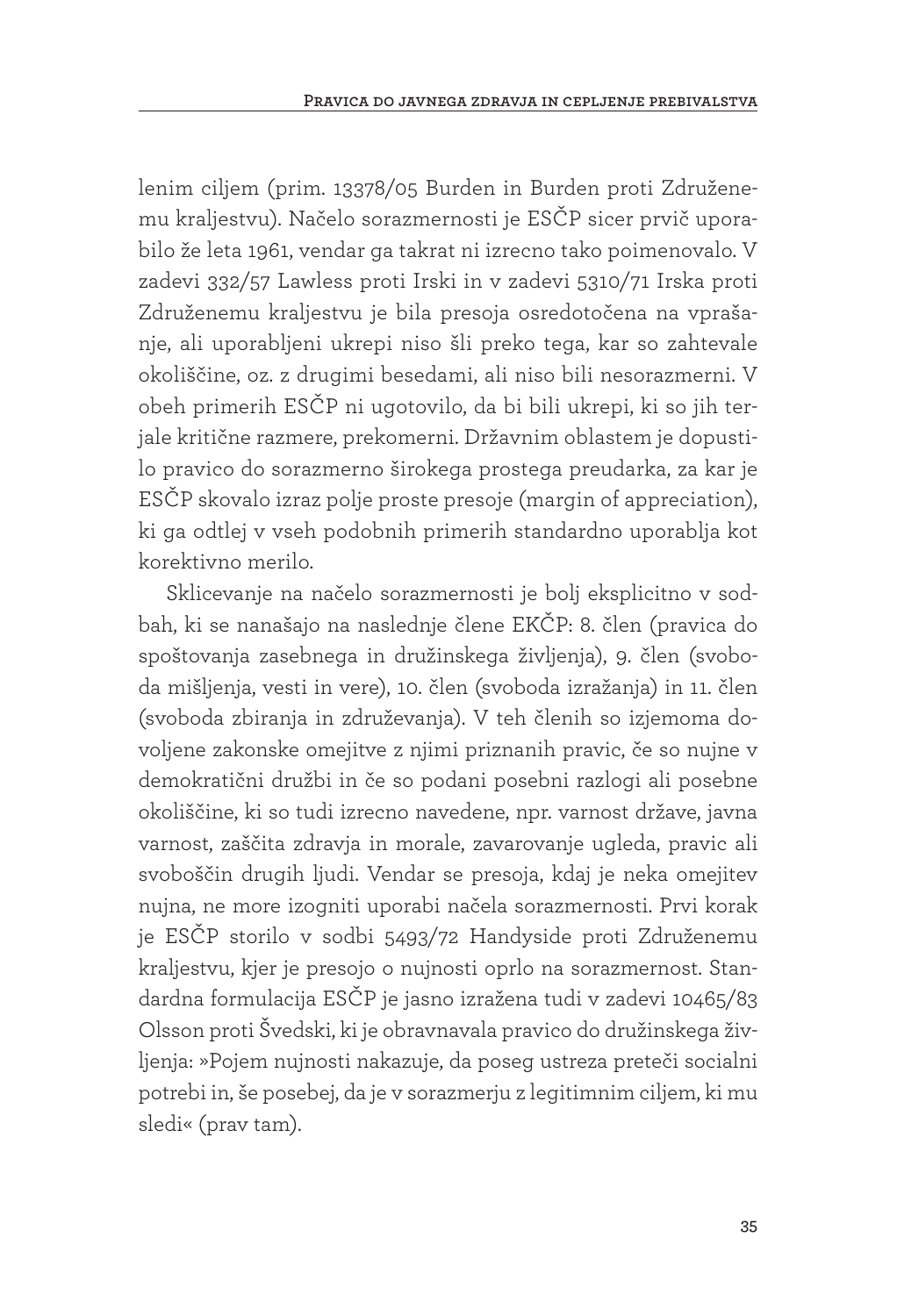#### **1.2 Ustavnosodna presoja**

Ustavno sodišče se je pri razvoju svoje prakse s področja načela sorazmernosti tesno naslonilo na mednarodno in primerjalno ustavnosodno prakso, še posebej na ESČP. Sistematičen prikaz je ustavno sodišče podalo v zadevi U-I-77/93. Kadar pride do zakonodajalčevega posega v ustavno varovana upravičenja posameznikov, je predmet nadaljnjega preizkusa, ali je poseg ustavno dopusten. Na tej točki ustavnosodne presoje se pričenja test sorazmernosti oziroma prepovedi prekomernih posegov in ustrezno tehtanje, ali so ukrepi, določeni v zakonu, skladni z njegovim namenom. Ukrep mora biti utemeljen s ciljem, in sicer tako, da v najmanjši možni meri vpliva na pravice in interese prizadetih subjektov. Ukrepi morajo biti, kot smo pokazali zgoraj, primerni za dosego zakonodajalčevih ciljev, potrebni za njihovo implementacijo glede na objektivne interese državljanov ter ne smejo biti izven vsakega razumnega razmerja do družbene oziroma politične vrednosti teh ciljev. Zakonodajalec [ je] lahko posegel/poseže tudi v ustavno varovane položaje predlagateljev in pobudnikov, če je s tem uresničil neki drugi ustavno dopusten cilj. Pri tem pa lahko posega v te položaje le, kolikor je to neogibno potrebno za uresničevanje zakonodajalčevega cilja. Cilji zakonodajalca morajo biti opredeljivi, razumni in ustavno legitimni (prav tam).

Ustavno sodišče je t. i. strogi test sorazmernosti opredelilo v zadevi U-I-18/02. Test obsega presojo treh vidikov posega: 1) ali je poseg sploh nujen (potreben) v tem smislu, da cilja ni mogoče doseči brez posega nasploh (kateregakoli) oziroma da cilja ni mogoče doseči brez ocenjevanega (konkretnega) posega s kakšnim drugim, ki bi bil po svoji naravi blažji; 2) ali je ocenjevani poseg primeren za dosego zasledovanega cilja v tem smislu, da je zasledovani cilj s posegom dejansko mogoče doseči; če ga ni mogoče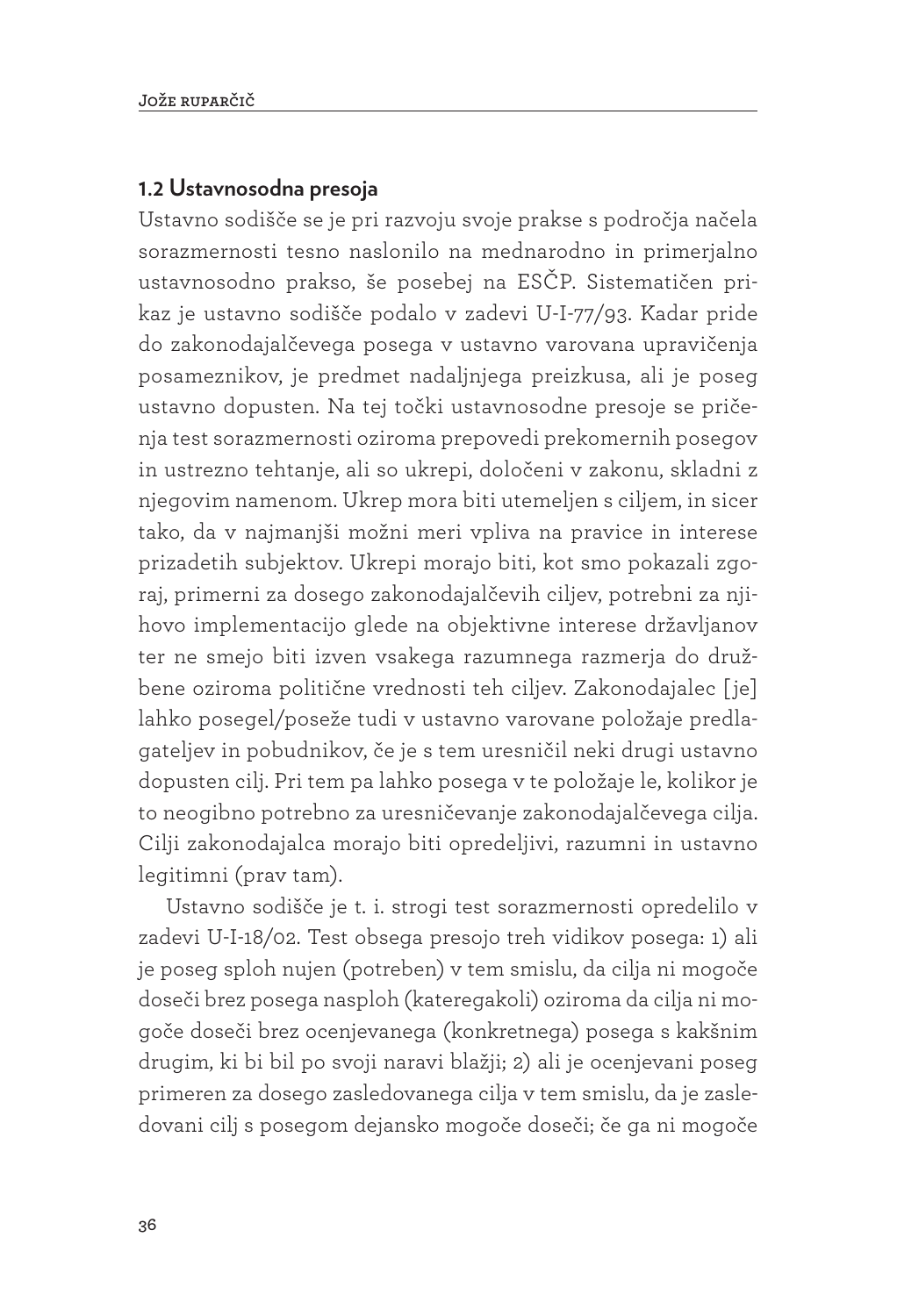doseči, poseg ni primeren; 3) ali je teža posledic ocenjevanega posega v prizadeto človekovo pravico proporcionalna vrednosti zasledovanega cilja oziroma koristim, ki bodo zaradi posega nastale (načelo sorazmernosti v ožjem pomenu oziroma načelo proporcionalnosti). Šele če poseg prestane vse tri vidike testa, je ustavno dopusten. To si že imel zgoraj. V zadevi U-I-77/08 je besedilo zgornje premise iz U-I-18/02 nekoliko spremenjeno in skrajšano. Načelo sorazmernosti kot kriterij pri presoji sodnih odločb je ustavno sodišče uporabilo prvič ob ustavni pritožbi Up-74/95, ko je razveljavilo sklepa višjega sodišča in okrožnega sodišča v Kopru o priporu. Sodišče bi bilo moralo pri odločanju o priporu zaradi ponovitvene nevarnosti ob uporabi načela sorazmernosti pretehtati, ali je v konkretnem primeru ogrožanje varnosti ljudi, ki bi ga lahko pomenila izpustitev obdolženca, tako velik oz. težak poseg v njihovo ustavno pravico do varnosti, da odtehta poseg v obdolženčevo pravico do osebne svobode, ob tem, ko mu še ni bilo dokazano, da je očitano kaznivo dejanje res storil in ko tudi ni mogoče z gotovostjo »napovedovati«, ali bi taka kazniva dejanja v prostosti ponavljal.

Spoštovanje načela sorazmernosti pomeni, da je treba pred odreditvijo posega v ustavno pravico presoditi: prvič, ali je poseg sploh primeren za dosego zaželenega, ustavno dopustnega cilja (ta standardni prvi korak pri presojanju dopustnosti posegov je pri sodnem odrejanju pripora možno izpustiti, ker je to presojo opravil že zakonodajalec); drugič, ali je poseg nujen (»neogibno potreben«), tako da zaželenega cilja ni mogoče doseči na noben drug način, torej z blažjimi sredstvi (od tistih, ki jih predvideva 192. člen ZKP – čeprav izrecno le »za zagotovitev obdolženčeve navzočnosti in za uspešno izvedbo kazenskega postopka« –, bi kot milejše sredstvo za preprečevanje ponovitvene nevarnosti najbrž prišla v poštev, vsaj pri določenih vrstah kaznivih dejanj, le varščina); in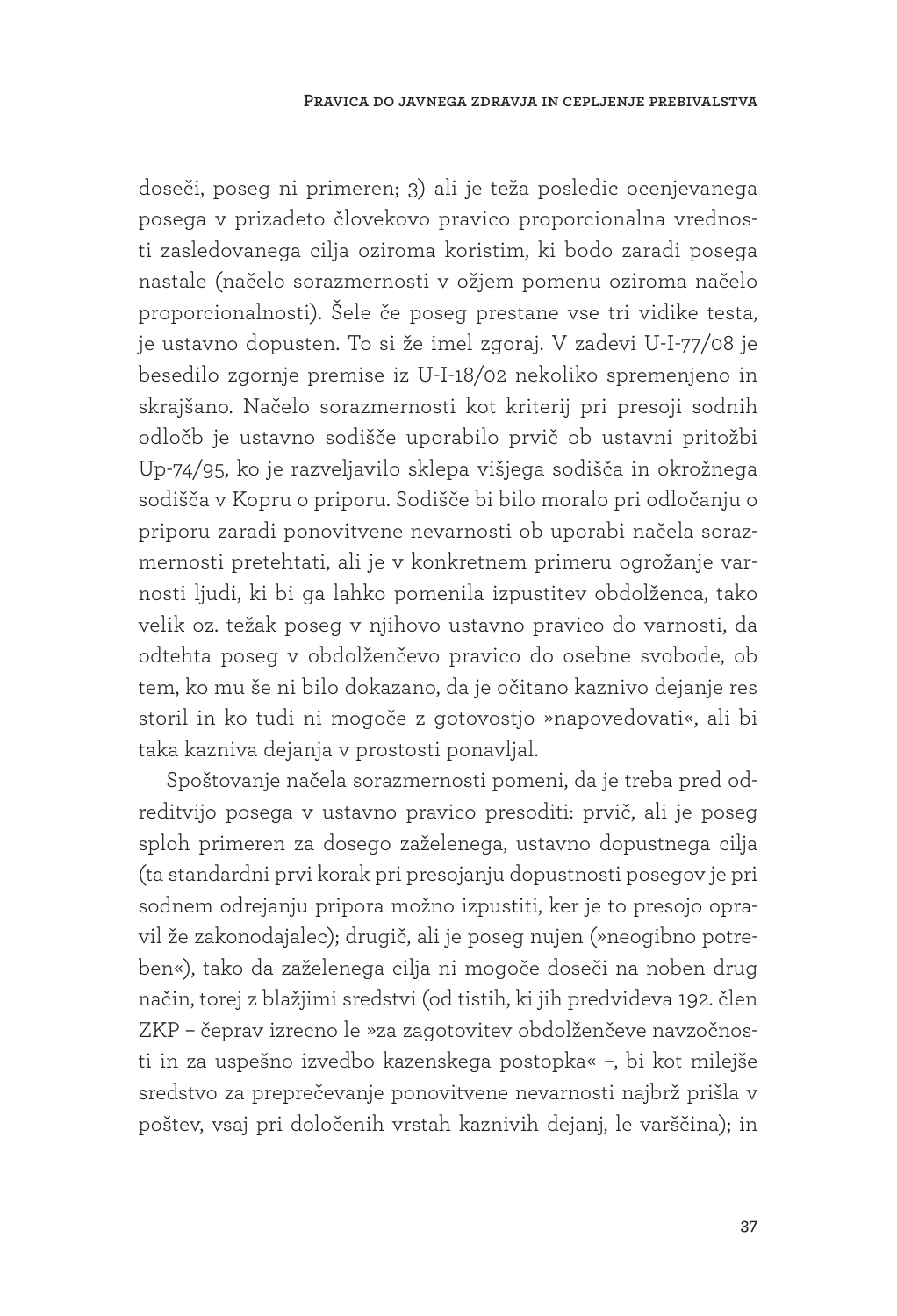tretjič, ali je poseg v razumnem sorazmerju s ciljem, torej s tisto dobrino, ki naj se s posegom zavaruje, in z razumno pričakovanim učinkom takega zavarovanja (t. i. sorazmernost v ožjem smislu).

V primeru Up-164/95 je ustavno sodišče zavzelo stališče, da bi zato, ker gre za obstoj nevarnosti, ne pa za gotovost pri ravnanju pritožnika, moralo kazensko sodišče v skladu z določbo 3. odst. 15. člena in z uporabo načela sorazmernosti še toliko bolj skrbno tehtati med dvema ustavno zavarovanima dobrinama, to je osebno svobodo pritožnika ter življenjem in zdravjem oškodovank. Iz obrazložitve odločbe kazenskega sodišča je razvidno, da je sodišče to tehtanje opravilo in presodilo, zakaj sodi, da je pripor zoper pritožnika neogibno potreben. Pritožbeno sodišče je, kakor je razvidno iz obrazložitve, glede na pritožbene razloge preizkušalo, ali je prvostopno sodišče pravilno ugotovilo obstoj vseh ustavno in zakonsko določenih pogojev in v obrazložitvi svoje odločitve odgovorilo tudi na pritožbene navedbe glede vprašanja, zakaj je pripor zoper pritožnika neogibno potreben. Obe sodišči sta presodili vse, kar je pomembno za odločitev o ustavno dopustnem posegu v pritožnikovo pravico do osebne svobode, vključno z okoliščino, da pritožnik že dalj časa gladovno stavka, zaradi česar naj bi bila ogrožena njegovo zdravje in življenje. Sodišče je presojalo, ali gladovna stavka predstavlja okoliščino, ki bi lahko pretehtala odločitev o sorazmernosti med posegom v pritožnikovo ustavno pravico in obstojem nevarnosti posega v človekove pravice oškodovank. Tudi po mnenju ustavnega sodišča gladovna stavka ni pravno utemeljen razlog, s katerim bi bilo v pravni državi mogoče doseči spremembo odločitev organov oblasti, sprejetih na zakonit način. Zato tudi kršitev pritožnikove pravice do osebne svobode ni podana. Na podlagi navedenega je ustavno sodišče ugotovilo, da zatrjevane kršitve človekovih pravic v izpodbijanih aktih niso bile podane.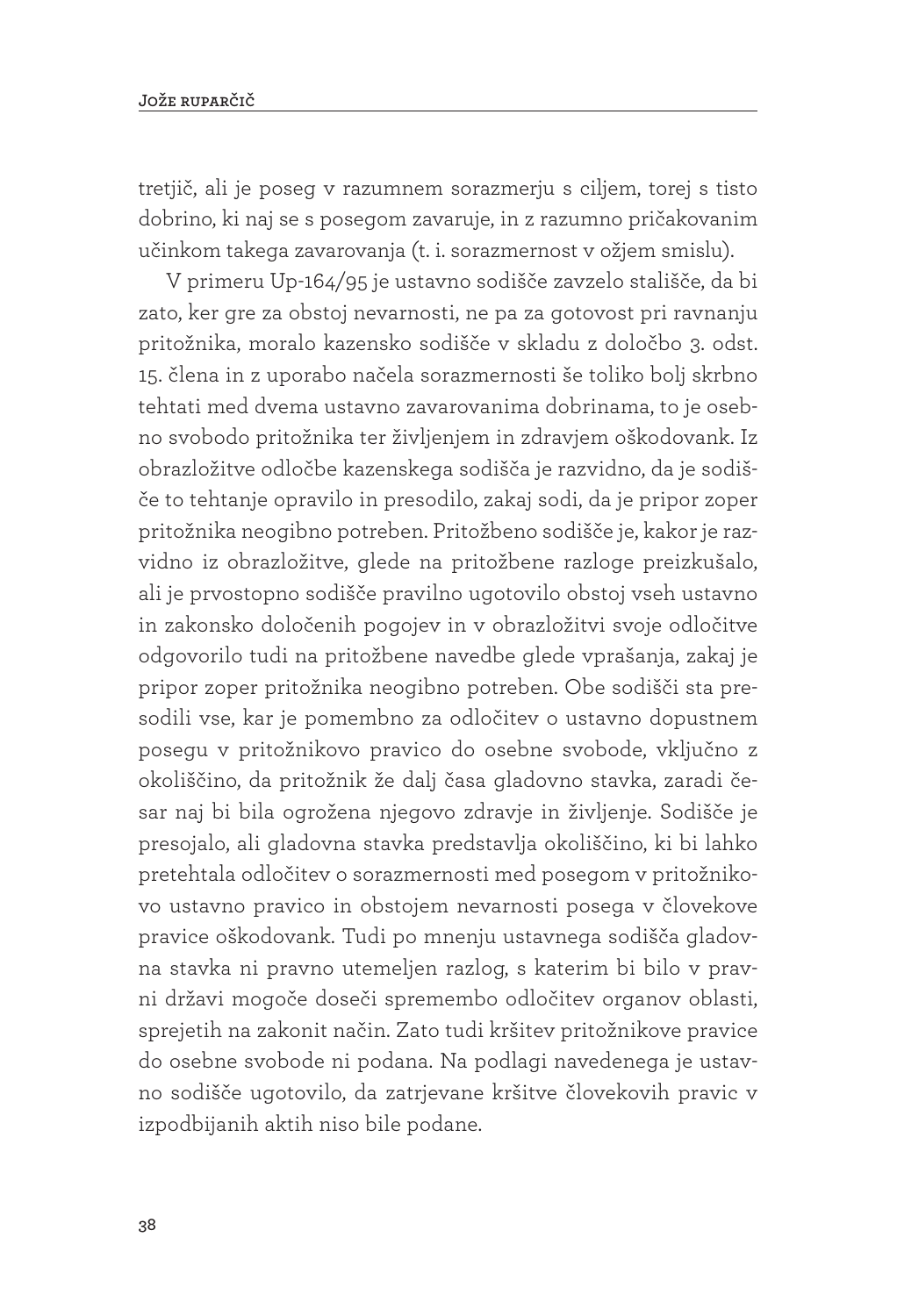Pogoji in okoliščine te najstrožje presoje, ki jih je ustavno sodišče opredelilo so: 1. razlogi, motivi, namen in cilji zakonodajalca za spremembo ZDen morajo biti stvarno upravičeni in ustavno legitimni (ne samo opredeljivi); 2. predvideni ukrepi morajo biti v demokratični družbi neogibni, ker jih narekuje nujna javna potreba in 3. zakonodajalčevi posegi (ukrepi, zakonske rešitve) morajo biti v skladu z načelom sorazmernosti primerni, neogibno potrebni za dosego zakonodajalčevega cilja in v sorazmerju z vrednostjo zastavljenih ciljev. Prepoved čezmernih posegov države oz. načelo sorazmernosti je z odločitvami ustavnega sodišča dobilo ustavni rang splošnega ustavnega načela iz 2. člena, ki zavezuje vse državne organe in druge nosilce javnih pooblastil. Sicer splošno načelo sorazmernosti ni samostojno merilo za presojo skladnosti z ustavo, temveč je lahko vezano le na ugotovljeni poseg v posamezno človekovo pravico (U-I-219/03; U-I-178/10; U-I-123/11) (prav tam).

## **2 Javno zdravje in problematika (ne)obveznega cepljenja**

Ustavnopravni strokovnjak, prof. dr. Andraž Teršek izpostavlja latinski rek »Salus populi suprema lex esto« (Cicero, *De legibus* 3, 3, 8) in ugotavlja, da človekove pravice in svoboščine niso absolutne. To pomeni, da jih je ne le dovoljeno, temveč celo nujno omejiti, če je to potrebno za zavarovanje drugih pravic in svoboščin oziroma za zaščito drugih javnih interesov, ki so v konkretnem primeru pomembnejši od določene pravice. V takšnih primerih morajo sodišča med nasprotujočimi si pravicami ali interesi vzpostaviti ustavno sprejemljivo in funkcionalno ravnovesje (Teršek 2009). Varovanje javnega zdravja sodi torej na pediestal vrednotnih domen, čemur mora vsaka država nameniti posebno pozornost. Temu cilju so tudi praviloma podrejene ostale pravice, saj če nismo živi, je vse ostalo brez pomena.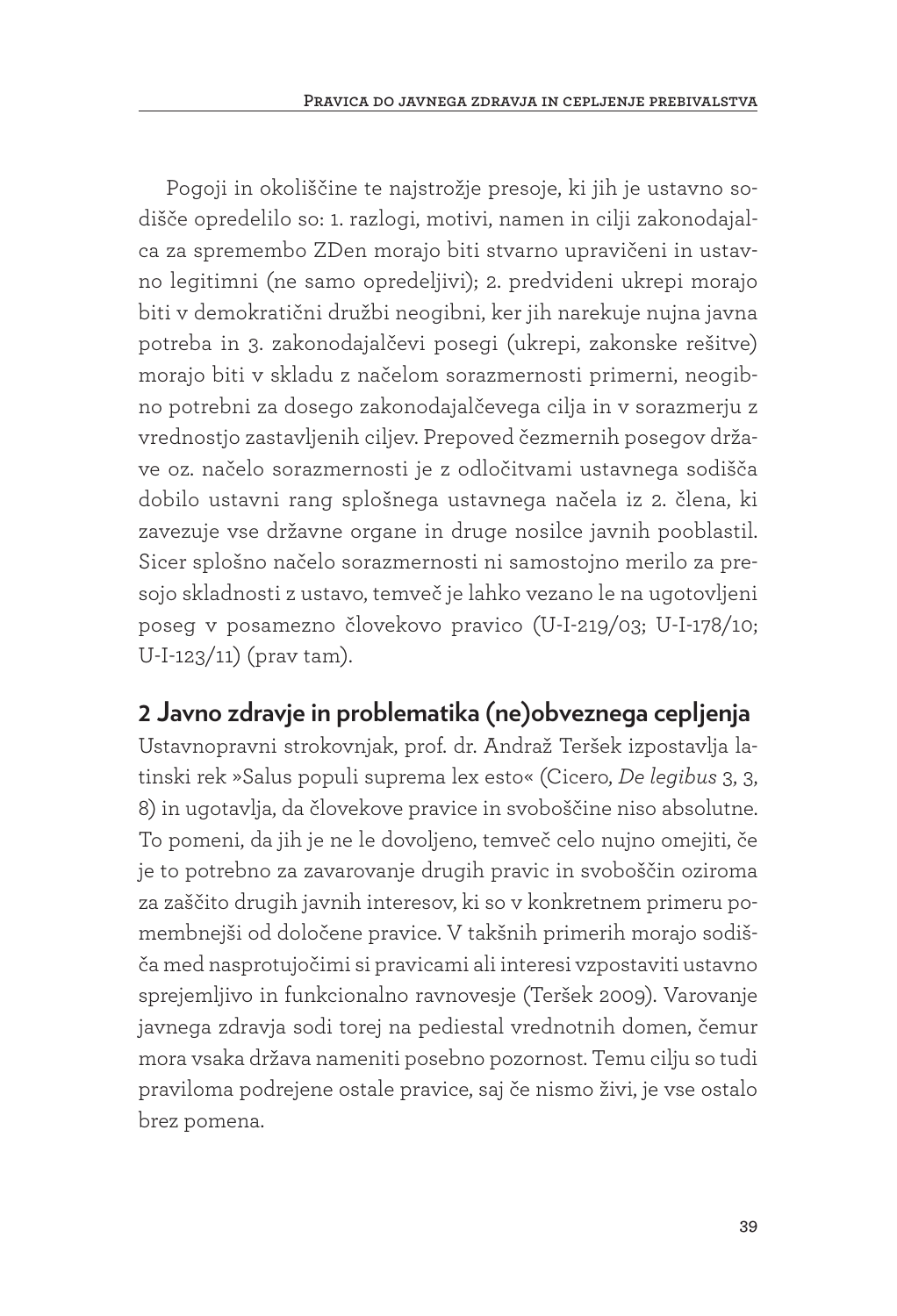Kadar pride do zakonodajalčevega posega v ustavno varovana upravičenja posameznikov, je predmet nadaljnjega preizkusa, ali je poseg ustavno dopusten (test legitimnosti). Pri tem je treba upoštevati ustavno predvidene legitimne omejitve ustreznih ustavnih upravičenj, najprej splošno omejenost s pravicami drugih, nadalje zakonitost predpisanega načina uresničevanja pravice ter posebne, z ustavo dovoljene omejitve konkretne pravice zaradi družbenih ali javnih koristi. Na tej točki ustavnosodne presoje se pričenja test sorazmernosti oz. prepovedi prekomernih posegov in ustrezno tehtanje, ali so ukrepi, določeni v zakonu, skladni z njegovim namenom. Ukrep mora biti utemeljen s ciljem, in sicer tako, da v najmanjši možni meri vpliva na pravice in interese prizadetih subjektov. Ukrepi morajo biti primerni za dosego zakonodajalčevih ciljev, potrebni za njihovo implementacijo glede na objektivne interese državljanov ter ne smejo biti izven vsakega razumnega razmerja do družbene oziroma politične vrednosti teh ciljev.

Zakonodajalec je lahko posegel tudi v ustavno varovane položaje predlagateljev in pobudnikov, če je s tem uresničil neki drugi ustavno dopusten cilj. Pri tem pa lahko posega v te položaje le, če je to neogibno potrebno za uresničevanje zakonodajalčevega cilja. Zakonodajalec mora pri urejanju razmerja med ustavno varovanimi dobrinami, ki medsebojno kolidirajo, upoštevati načelo, da mora biti sredstvo, ki ga je izbral za dosego legitimnega cilja, kot tako pravno dopustno in primerno (ustrezno) za dosego tega cilja. Nadalje mora biti izbrano sredstvo za dosego cilja potrebno, to je táko, da cilja ni mogoče doseči na način, ki bi manj posegel v ustavno varovane položaje, in končno, da mora biti poseg, to je obseg prizadetosti varovane dobrine v (politično vrednostnem) sorazmerju z vrednostjo zastavljenih zakonodajnih ciljev. Cilji zakonodajalca morajo biti opredeljivi, razumni in ustavno legitimni. V kolikor je zakonodajalec sprejel možne in potrebne zakonodajne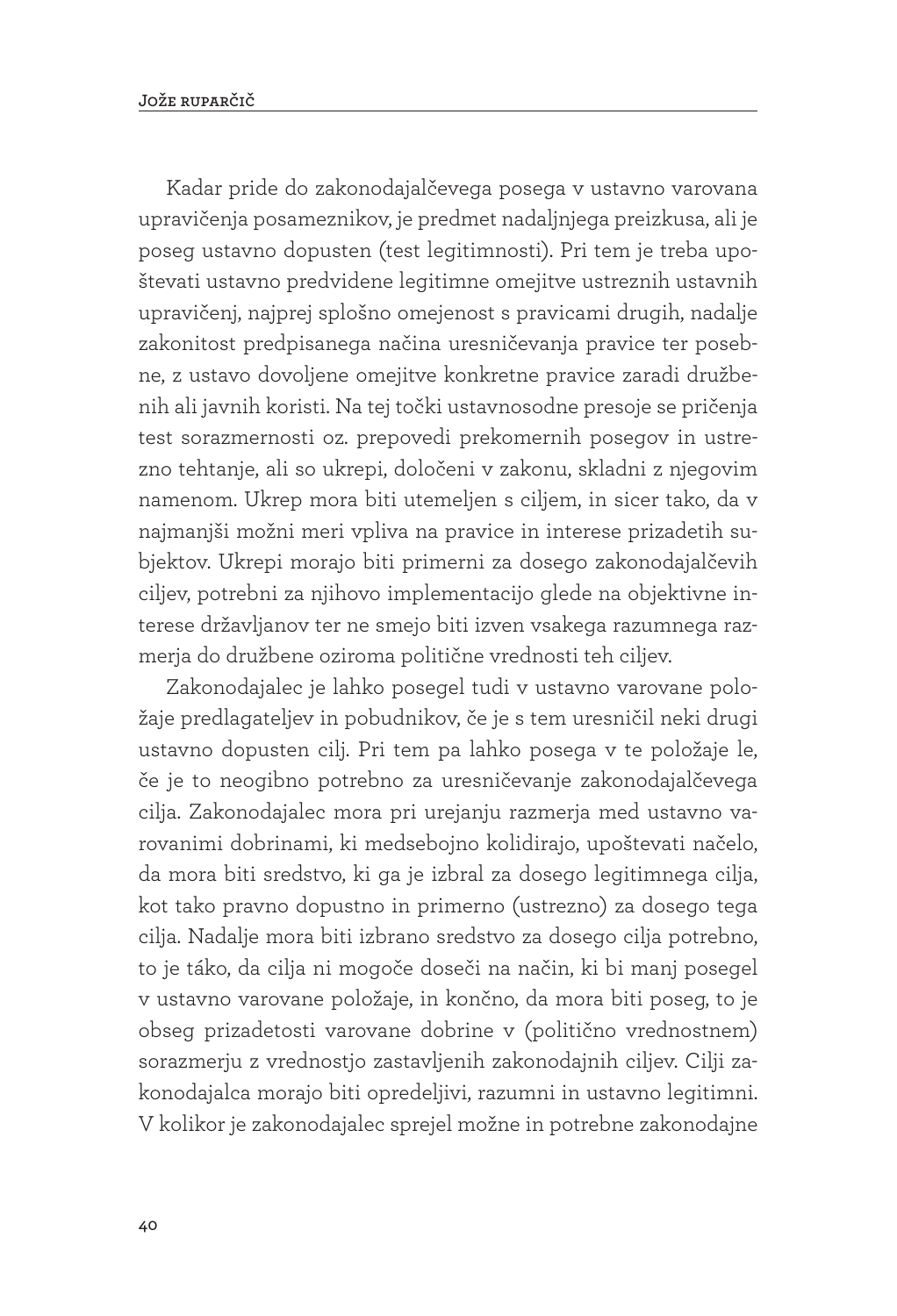ukrepe, s katerimi je težo legitimnih posegov zmanjšal do mere, ki še zagotavlja doseganje postavljenih ciljev, in tako vzpostavil razumno ravnovesje med vrednostjo teh ciljev in težo posegov je s tem zadostil ustavnopravnim kriterijem (Šturm in Avbelj 2019).

## **2.1 Sodna praksa in (ne)obvezno celjenje**

Sodnik ESČP, dr. Marko Bošnjak opozarja, da je z vidika človekovih pravic in svoboščin v povezavi z epidemijo pomemben ne le vidik poseganja v temeljne človekove pravice in svoboščine posameznika, ampak tudi dolžnost države za varovanje zdravja in življenja vseh prebivalcev (STA 2002).

Predstojnik katedre za ustavno pravo na Pravni fakulteti Univerze v Ljubljani, dr. Samo Bardutzky, je glede možnosti obveznega cepljenja dejal, da je po svoje zelo dobro, da je to v slovenskem ustavnem pravu že razčiščeno vprašanje, odločba ustavnega sodišča U-I-127/01 je kakovostna, dobro argumentirana. Vzpostavlja tudi ustavne podlage za to, da se denimo plača odškodnina ljudem, ki so bili cepljeni, ker je bilo to obvezno, pa so potem trpeli težke negativne posledice. Na vso moč poskuša torej vzpostaviti ravnotežje med pravicami posameznika in dobrim, ki pride iz tega, da je družba precepljena in se s tem – kot je to pri nekaterih starejših boleznih – morda celo za vedno znebi neke smrtonosne bolezni.

Po drugi strani pa je obžalovanja vredno, da se včasih zdi, kot da ta odločba sploh ne obstaja. In se znova spuščamo v te debate, kot da ne bi ustavno sodišče že razložilo, kakšen je pomen tega, da se kolektivno zavarujemo in da je to ustavno legitimen cilj, v imenu katerega se lahko poseže v svobodno odločanje. Sedaj se pojavljajo argumenti, naj tisti, ki se nočejo cepiti, pač trpijo posledice. Ampak po njegovem laičnem prepričanju cepljenje ne funkcionira tako, in tudi ustavno sodišče poudarja prav idejo precepljenosti. Ne torej, da se družba razdeli na dva razreda, ampak da stopi skupaj in sku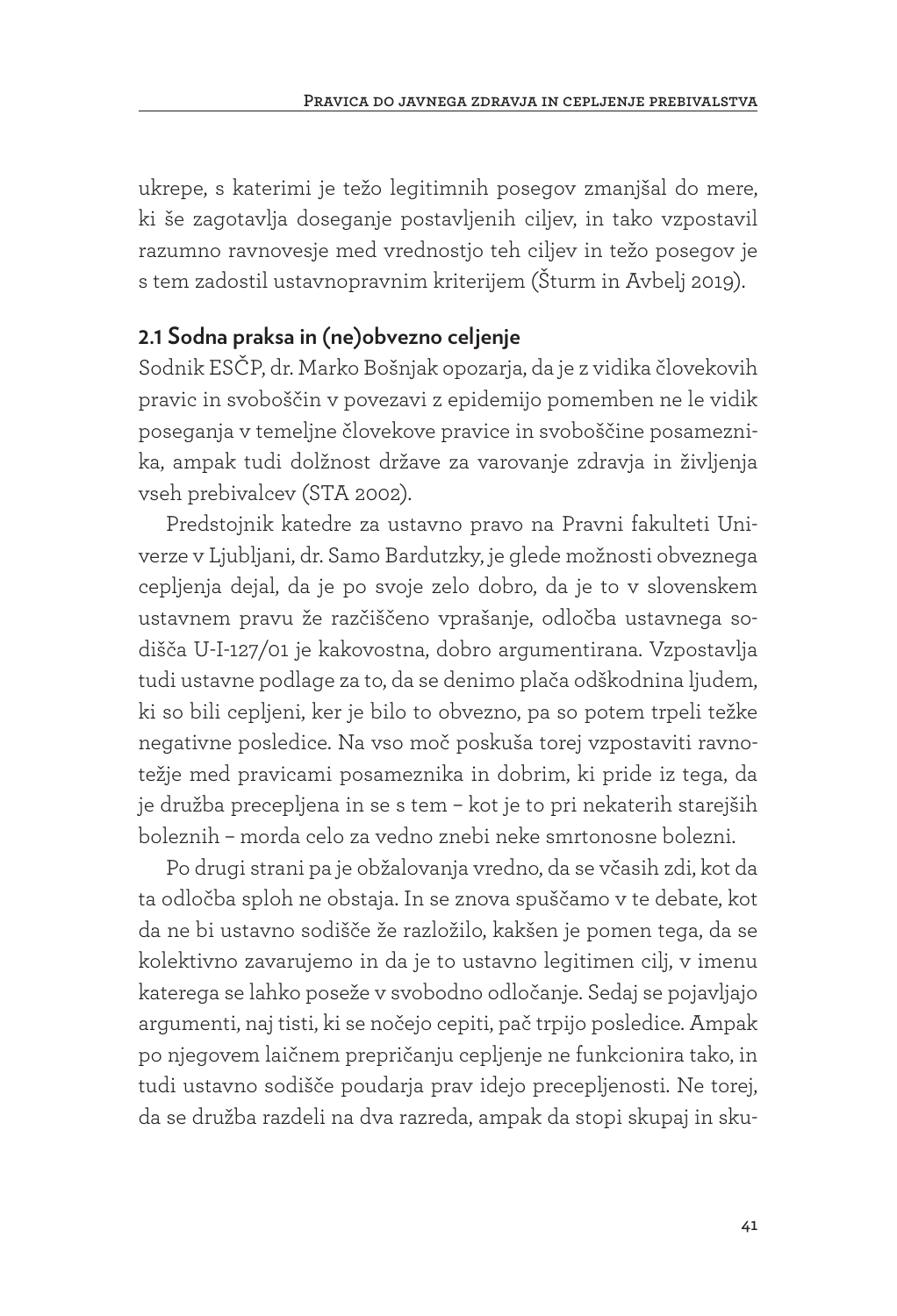paj zagotovi zdravje in varnost vsem. Posebej pa tistim, ki se želijo cepiti, pa tega iz medicinskih razlogov ne morejo. Dolžnosti imamo tudi do njih (Neubauer 2021).

### *U-I-127/01*

Ustavno sodišče RS je v svoji odločitvi U-I-127/01, z dne 12.02.2004 začrtalo smernice glede obveznega cepljenja.

Pomembne ugotovitve iz odločbe Ustavnega sodišča U-I-127/01 z dne 12.02.2004:

- V primeru obveznega cepljenja gre za poseg v nekatere človekove pravice – v pravico posameznika odločati o samem sebi, v pravico do varstva njegove telesne integritete (35. člen Ustave) in v pravico do prostovoljnega zdravljenja (tretji odstavek 51. člena Ustave).
- Cilj, ki ga je zakonodajalec zasledoval pri določitvi obveznega cepljenja, je preprečevanje širjenja nalezljivih bolezni. S tem naj bi se v čim večji meri zagotovilo varstvo posameznika pred okužbo in preprečil nastanek epidemij, ki so v preteklosti povzročile okvare zdravja, v nekaterih primerih pa tudi smrt velikega števila prebivalcev.
- S cepljenjem proti nalezljivim boleznim se vzpostavi imunost posameznika, ki je bil cepljen, z 90-95 % precepljenostjo prebivalstva proti posameznim boleznim pa tudi tako imenovana kolektivna imunost prebivalstva. Širjenje nalezljivih bolezni in s tem nastanek epidemij je mogoče preprečiti le z zadostno stopnjo precepljenosti prebivalstva. Glede na to je nujno, da se cepljenju podvržejo vsi tisti, pri katerih niso ugotovljeni utemeljeni razlogi za opustitev cepljenja (t. i. kontraindikacije). Ker že Ustava sama v tretjem odstavku 51. člena dopušča, da se lahko z zakonom določijo zdravstveni ukrepi tudi brez privolitve posameznika, je zakonodajalec smel kot sredstvo za dosego cilja, ki ga je zasledoval, predpisati obvezno cepljenje. Ker se s cepljenjem zagotavlja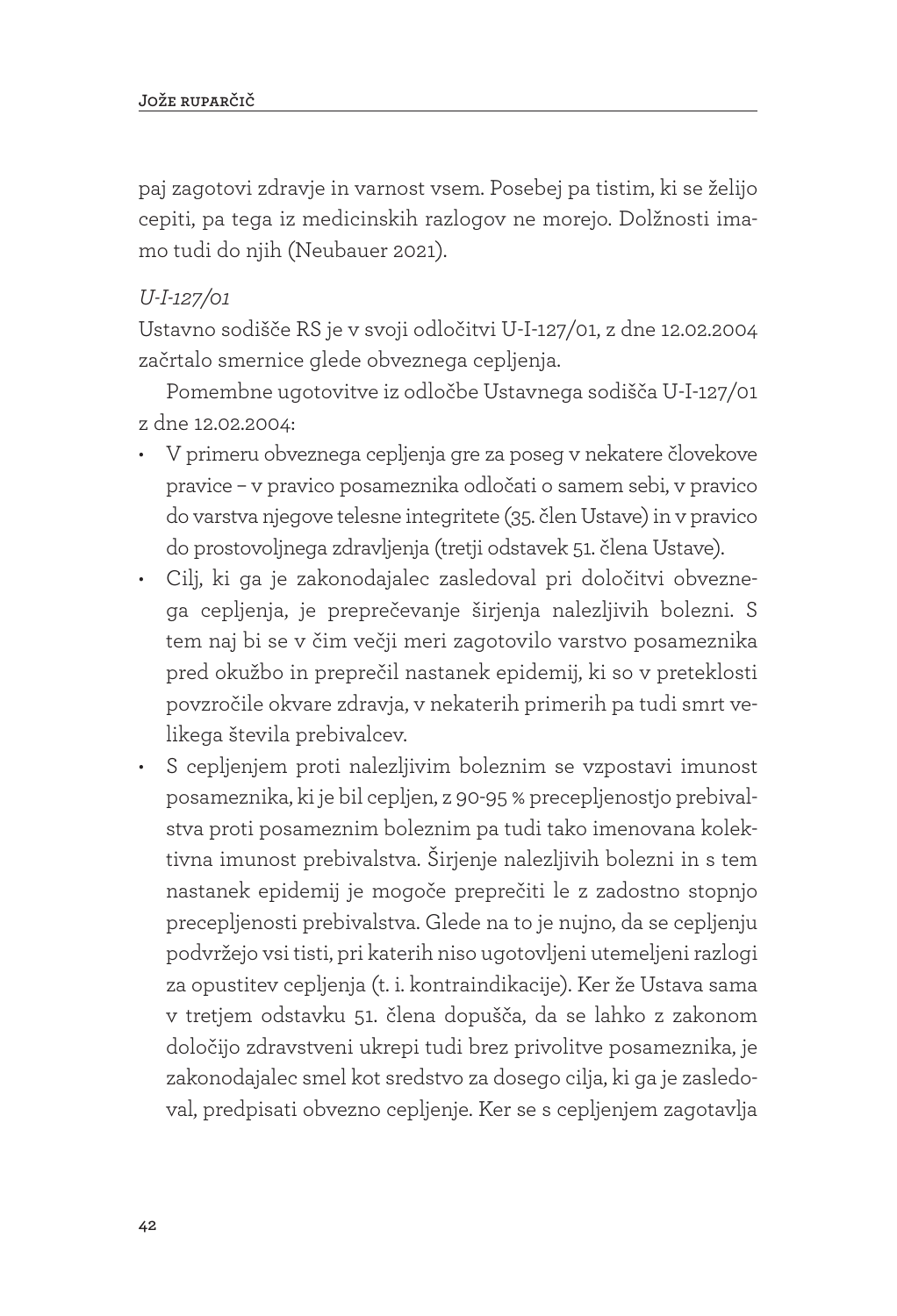kolektivno varstvo prebivalstva pred nalezljivimi boleznimi, se posameznik pri uveljavljanju svoje pravice odločati o samem sebi ne more sklicevati na to, da bodo za varstvo pred širjenjem nalezljivih bolezni (in s tem tudi za varstvo njega samega pred okužbo) poskrbeli drugi, ki se bodo podvrgli cepljenju.

- Cepljenje je pomembno prispevalo k zvišanju ravni zdravja prebivalstva in je v veliki meri pripomoglo k upadanju števila obolelih in umrlih za nalezljivimi boleznimi oziroma k temu, da že več let ni bilo epidemij oziroma celo posameznih primerov nekaterih nalezljivih bolezni. Obvezno cepljenje je po oceni Ustavnega sodišča primeren ukrep za dosego zasledovanega legitimnega cilja, tj. preprečevanja in obvladovanja nalezljivih bolezni.
- Ustavno sodišče tudi ocenjuje, da korist, ki jo prinaša cepljenje za zdravje posameznika in širše skupnosti, presega morebitno škodo, ki utegne nastati posameznikom zaradi stranskih pojavov tega ukrepa. Po oceni strokovnjakov je za posameznika tveganje, da bo utrpel zdravstveno okvaro zaradi cepljenja, bistveno manjše od tveganja, ki bi ga zanj predstavljala sama bolezen, ki bi lahko povzročila hujše posledice kot cepljenje. V primerih, ko bi cepljenje pomenilo preveliko tveganje za zdravje posameznika, pa Zakon omogoča ugotavljanje (trajnih) utemeljenih razlogov za opustitev cepljenja.
- Opustitev obveznega cepljenja bi pomenila veliko tveganje, da bi v primeru, če bi zaradi tega stopnja precepljenosti padla pod kritično mejo, prišlo do ponovnega pojava nalezljivih bolezni in epidemij. Te posledice bi bile za zdravje oziroma življenje ljudi neprimerljivo večje, kot je tveganje za nastanek zdravstvenih težav, ki se le izjemoma pojavijo po cepljenju. Ustavno sodišče tako ocenjuje, da koristi, ki jih prinaša obvezno cepljenje za zdravje posameznika in članov širše skupnosti, presegajo težo posledic posega v ustavne pravice posameznika. Zato obvezno cepljenje, ni prekomeren ukrep.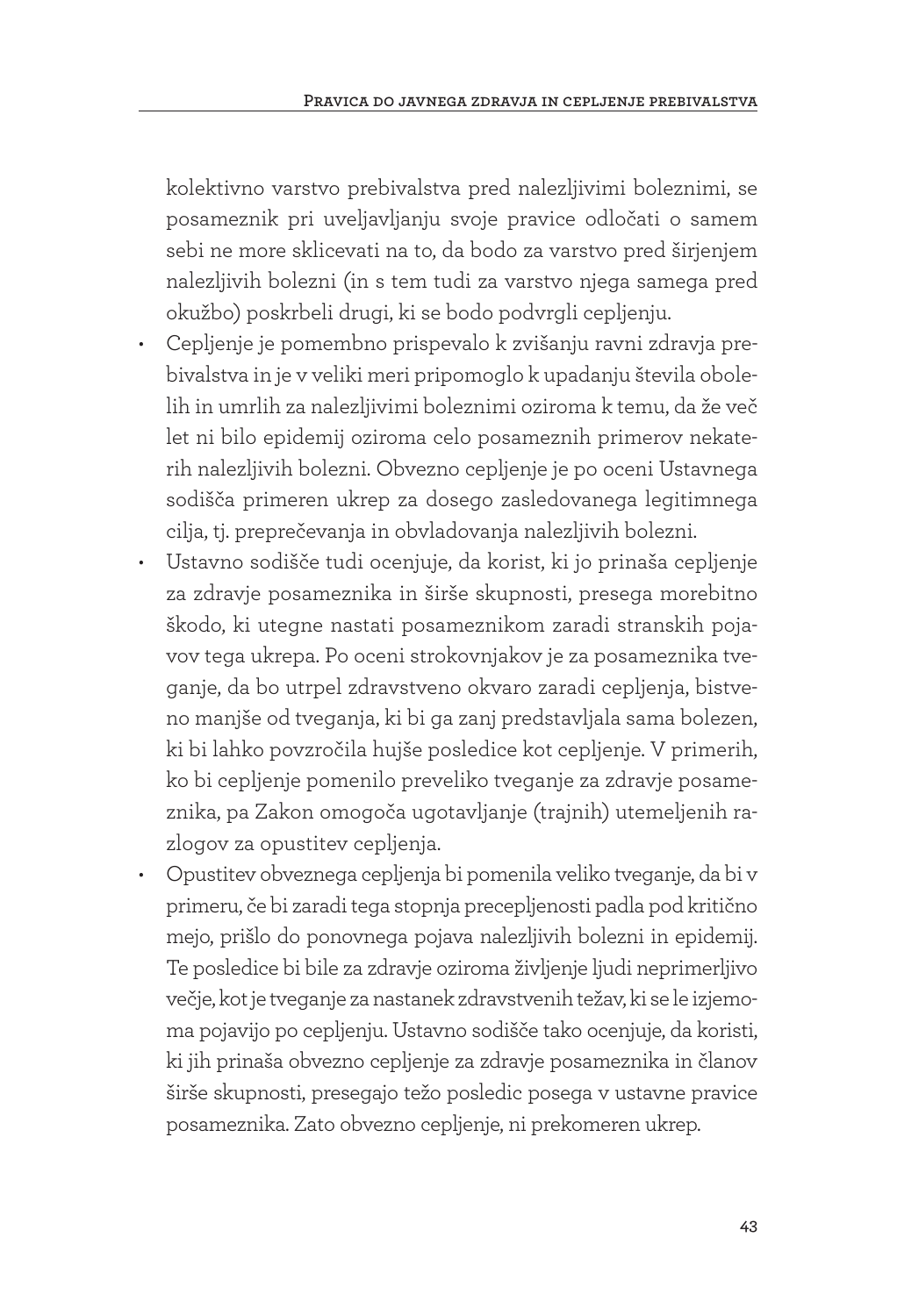• Zahtevi glede obveznega cepljenja tudi ni mogoče očitati neskladnosti s 56. členom Ustave. Ustava zavezuje državo, da mora zagotoviti posebno varstvo in skrb populaciji. Zakonodajalec to varstvo zagotavlja s predpisi na družinskopravnem, delovnopravnem, socialnovarstvenem in drugih področjih. Posebno varstvo in skrb morata biti otrokom zagotovljena tudi na področju zdravstvenega varstva. Zakonodajalec je torej z določitvijo obveznega cepljenja ravnal v skladu z dolžnostjo, da vsem, posebej pa še otrokom, zagotovi potrebne preventivne in kurativne zdravstvene ukrepe, ki zagotavljajo najvišjo možno stopnjo zdravja.

## *Vavřička in drugi proti Češki republiki, 47621/13*

V sodbi Velikega senata Evropskega sodišča za človekove pravice v zadevi *Vavřička in drugi proti Češki republiki* je ESČP z večino (šestnajst glasov proti enemu), dne 8.4.2021 presodilo, da ni prišlo do kršitve 8. člena (pravica do spoštovanja zasebnega življenja) Evropske konvencije o človekovih pravicah, ker je Češka določila obvezno cepljenje. Sodišče je poudarilo, da v skladu s sodno prakso obvezno cepljenje kot neprostovoljno zdravstveno posredovanje pomeni poseg v telesno integriteto in s tem zadeva pravico do spoštovanja zasebnega življenja, zaščiteno z 8. členom Konvencije. Obvezno cepljenje predstavlja odgovor državnih organov na družbeno potrebo po zaščiti zdravja posameznika in javnega zdravja pred zadevnimi boleznimi ter varuje proti trendu upadanja stopnje cepljenosti.

Dr. Andraž Teršek tudi v tem primeru ugotavlja, da gre torej za dva legitimna cilja obveznega cepljenja, ki sta v prevladujočem javnem interesu. Prvi cilj je »imunizacija«, oziroma »množična imunost« populacije, drugi in enakovreden cilj pa – po besedah sodišča – zaščita vsakega otroka pred hudimi boleznimi, ob »množični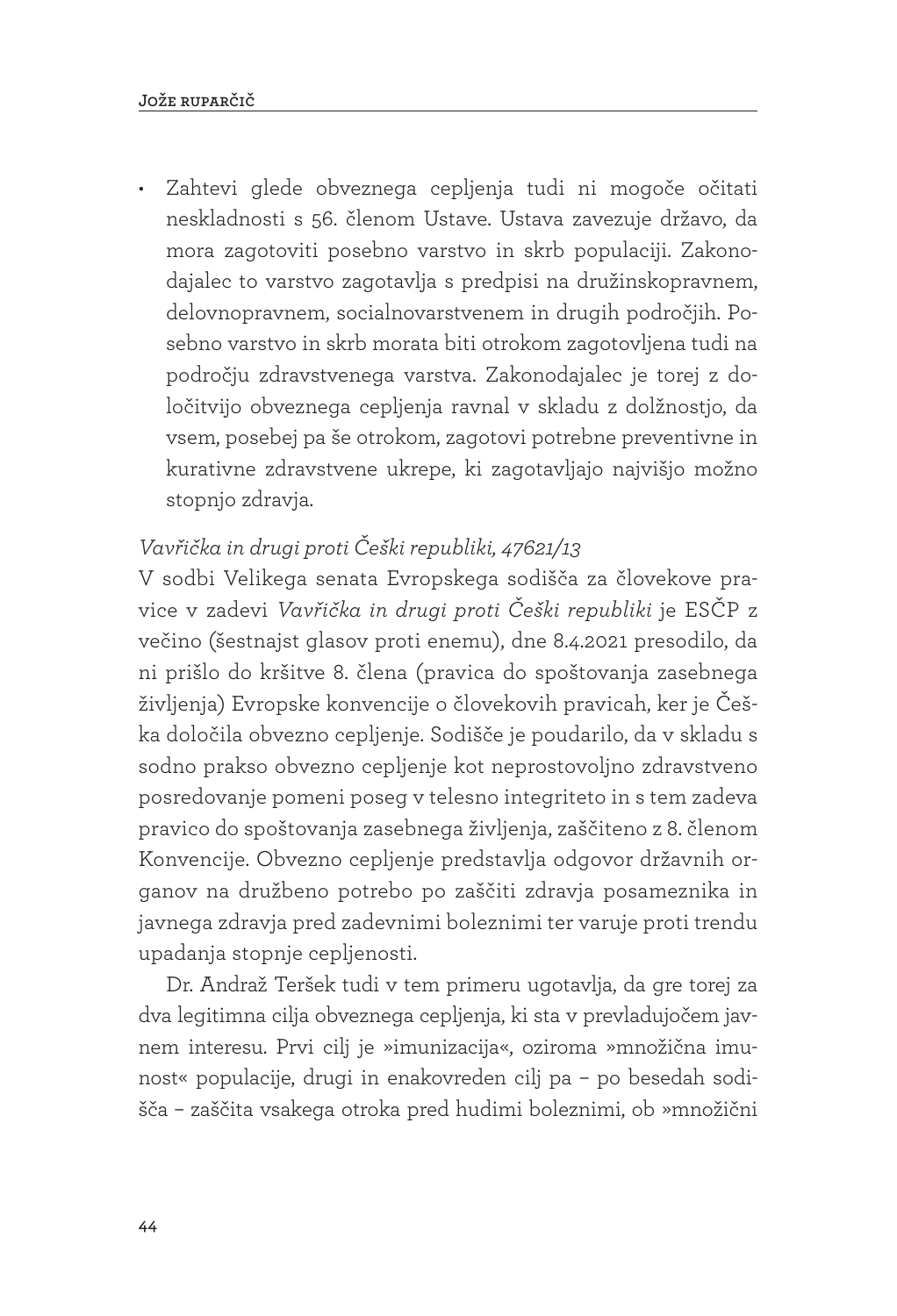imunosti« kot drugem cilju (Teršek 2021). Sodišče je presodilo, da sta oba cilja komplementarna in v primernem, delujočem (ali funkcionalnem) medsebojnem ravnovesju. Češko pravno politiko in zakonodajo glede cepljenja je sodišče označilo za najboljšo rešitev, ki je v največjo korist vseh otrok. Iz sodbe pri tem izhaja, da mora biti pri vseh odločitvah, ki zadevajo otroke, doseganje za njih največje koristi izjemnega pomena. Kar zadeva imunizacijo, mora biti cilj, da je vsak otrok zaščiten pred hudimi boleznimi s cepljenjem ali zaradi čredne imunosti. Za češko zdravstveno politiko bi torej lahko rekli po presoji sodišča, da je v skladu z največjimi interesi otrok, ki so v njenem središču.

Sodišče je nato presojalo sorazmernost politike cepljenja. 8. člen Konvencije namreč določa, da ima vsakdo pravico do spoštovanja svojega zasebnega in družinskega življenja, svojega doma in dopisovanja. Javna oblast se ne sme vmešavati v izvrševanje te pravice, razen če je to določeno z zakonom in nujno v demokratični družbi zaradi državne varnosti, javne varnosti ali ekonomske blaginje države zato, da se prepreči nered ali zločin, da se zavaruje zdravje ali morala ali da se zavarujejo pravice in svoboščine drugih ljudi. Posledično sodišče v takih primerih vselej presoja sorazmernost posega oziroma ali je določeno vmešavanje države nujno v demokratični družbi.

Sodišče je ugotovilo, da je češka politika sledila legitimnim ciljem varovanja zdravja in pravic drugih, pri čemer je opozorilo, da cepljenje ščiti tako tiste, ki ga prejmejo, kot tudi tiste, ki jih iz zdravstvenih razlogov ni mogoče cepiti in ki se zato naslanjajo na čredno imunost za zaščito pred resnimi nalezljivimi boleznimi. Presodilo je tudi, da v tem okviru za toženo državo velja široko polje proste presoje. Iz odločitve sodišča torej lahko sklepamo, da država z zakonom lahko predpiše obveznost cepljenja. Obvezna cepiva so legitimni cilj v javnem interesu, ker pome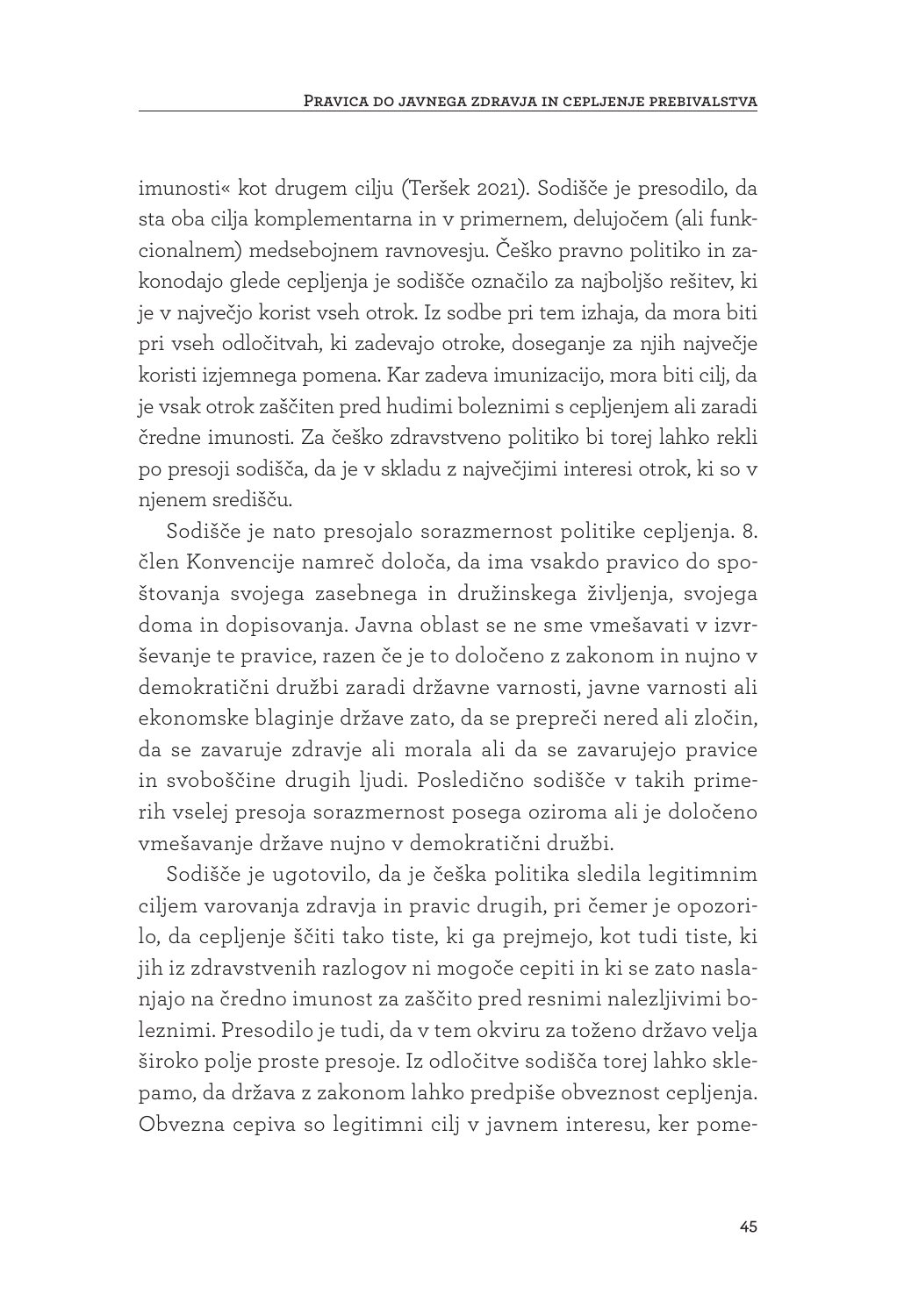nijo zaščito posameznikovega zdravja in ker pomenijo zaščito zdravja celotnega prebivalstva, če tako odloči medicinska stroka. Če je utemeljen zdravstveni razlog zakonsko predpisan kot edina dopustna izjema od obveznega cepljenja, to ni v nasprotju s Konvencijo. Primarni cilj take pravne ureditve namreč ni kaznovanje, ampak preventiva, ki lahko učinkovito prispeva k nadaljnjemu padanju števila cepljenih otrok za nevarne bolezni, zato ni v nasprotju s Konvencijo. To pa je družbena potreba in zato so ti ukrepi nujni v demokratični družbi (Pirc Musar 2021).

V odvetniški pisarni Nataše Pirc Musar nadalje ugotavljajo, da še ni jasno, kaj to pomeni za morebitno uvedbo obveznega cepljenja proti covid-19, vsekakor pa se nakazujejo možnosti, da je to mogoče uvesti, če je obveznost predpisana z zakonom, če cepljenje in cepivo podpre medicinska stroka, ter če je to nujno v demokratični družbi, da se zavaruje zdravje. Temu stališču pritrjuje dr. Andraž Teršek, saj se Evropa in svet od marca 2020 tako rekoč ukvarjata z eno samo boleznijo, kot najnevarnejšo boleznijo, vključno z neomejenim številom možnih sevov (Teršek 2021).

# **3 Conclusio**

Temeljne človekove pravice in dolžnosti so v sodobni družbi materialnopravni vir pozitivnega prava in merilo vsebinske pravilnosti prava ter so postavljene kot izhodišče in merilo pravnosti. Pravilnega in pravičnega prava brez temeljnih človekovih pravic namreč ni (Mozetič 1998). Pravici do zdravja in življenja sta bazični človekovi pravici in predstavljata *conditio sine qua non* praviloma vsem ostalim človekovim pravicam. Družbeno pravično je tudi zavedanje, da lahko s svojimi (ne)odgovornimi ravnanji glede obvladovanja epidemije vplivamo na zdravje drugih – vsaka pravica se namreč konča tam, kjer se začne pravica drugega. Platon imenuje pravičnost kot prvo temeljno človekovo vrednoto,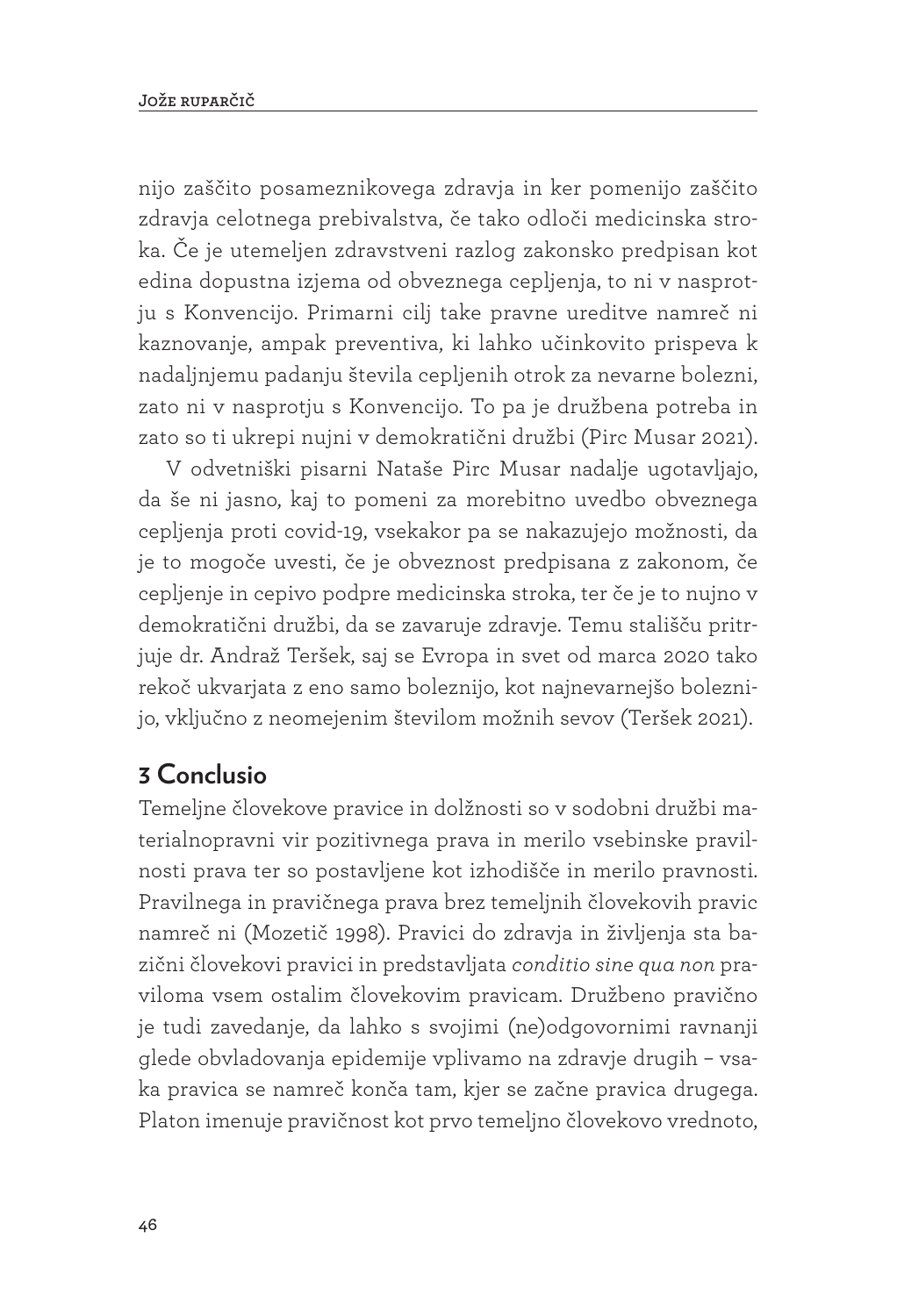ki ima svojo bistveno socialno sestavino: biti pravičen do drugih ljudi. Pravičnost je, tako se zdi, eno izmed temeljnih vodil človeka, družbenega bitja v sožitju z drugimi ljudmi in individualne osebe, v odnosu do kozmosa (Novak 2008).

Pripadnost človekovim pravicam je neka posebna, *sveta reč,*  oziroma kot taka vsaj velja v svetu. Je nujni prvi pogoj oziroma *porok prava in pravičnosti*. Brez kulture, ki bi to pripadnost ponotranjila, ni pravne države (Jaklič 2016). Pravo kot sistem, ki je in ki mora biti razumen, tudi logičen, naj bi bil odraz človekovih moralnih kvalitet in intelektualnih sposobnosti, tudi kapacitet uma. Pravo bo zato uspešno pri sklicevanju na svojo moralno utemeljenost in racionalno prepričljivost samo v primeru, če bo vsebinsko in z načinom njegovega uresničevanja približano ljudem.2 V postopku prepričevanja ljudi o smiselnosti cepljenja se je zato treba nagovarjati državljane in zagotavljati, da evalvacija sloni na dejavnikih, ki temeljijo na znanstvenih dokazih, in tako le-ta ni pristranska.

Znanost je namreč glede nujnosti in potrebnosti cepljenja nedvoumno povedala svoje. Zaupanje v znanost je tudi edino oprijemljivo in predstavlja odločujoči faktor, ki se ga lahko tudi »empirično dotaknemo«. Zato je treba zagotoviti pravočasno informacijo o smiselnosti ter potrebnosti cepljenja za naše javno zdravje in življenje ter o vseh vidikih vpliva tega družbenega procesa. Cepljenje nedvomno predstavlja tudi obrambni zid pred to hudo družbeno nadlogo. Gre torej za aktivacijski moment vseh progresivnih družbenih sistemov, saj le to lahko zagotavlja zdrav družbeni razvoj in blaginjo, ki si jo vsi tako zelo želimo.

Kakšna je torej cena neprecenljivih vrednot?

<sup>2</sup> Teršek, Približati pravo ljudem: Esej o odtenkih slovenske ustavne demokracije, Pravna praksa, št. 24-25/2009, priloga.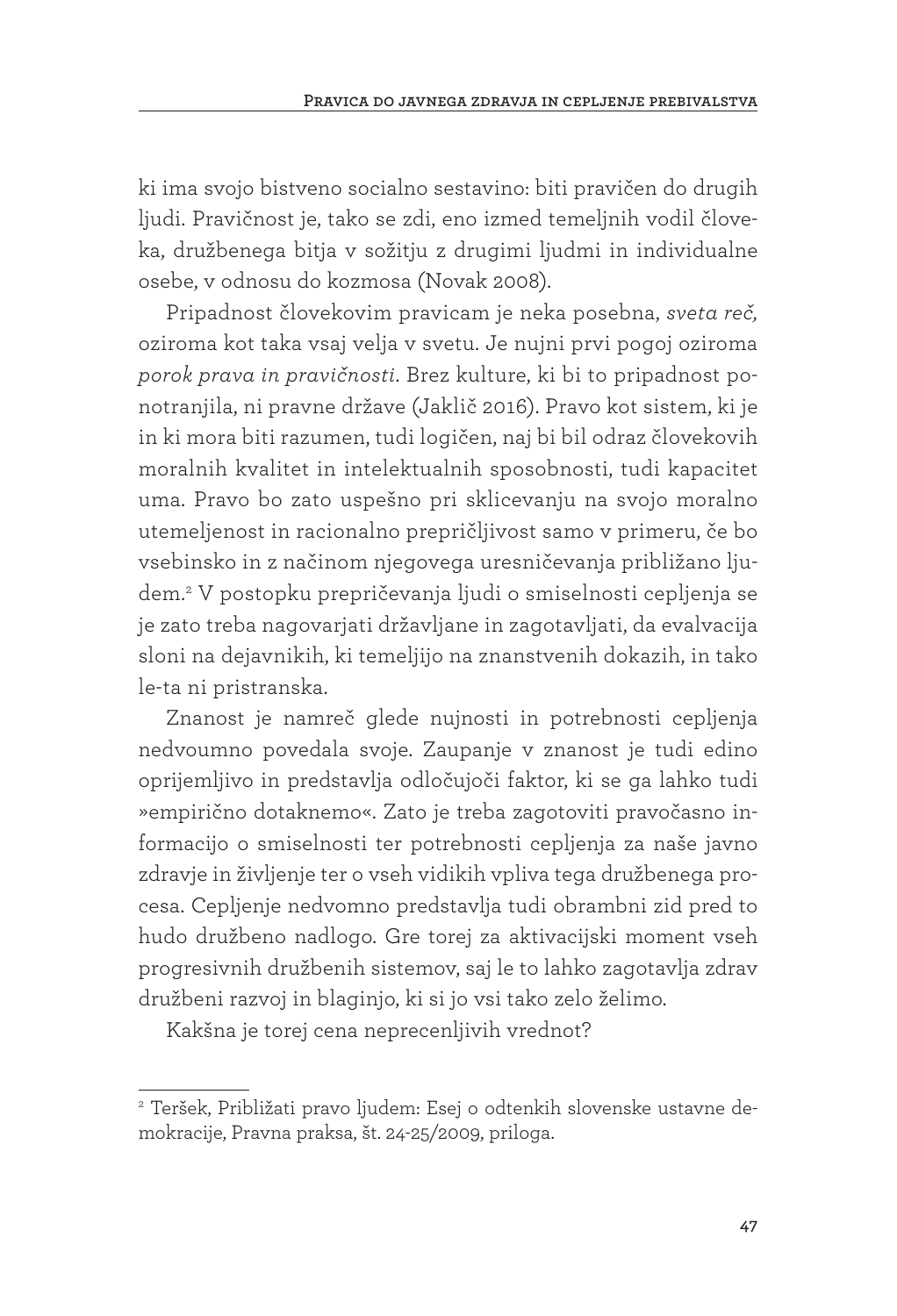# **4 Bibliografija**

AVBELJ, MATEJ. 2019. *Komentar ustave republike Slovenije*. Nova univerza, Nova Gorica.

JAKLIČ, KLEMEN. 2016. *Doktorand mora biti iz pravega testa*. Portal tax-fin-lex. Dostopno na: https://www.tax-fin-lex.si/publikacije/TflGlasnik/b8e1fe7a-854e-4125-bab5-bd244dbcb07e (12. december 2021)

MOZETIČ, MIROSLAV. 1998. Temeljne človekove pravice kot merilo pravnosti. *Podjetje in delo* 6–7: 1063–1069.

NEUBAUER, SARAH. 2021. *Bi cepljenje proti covidu-19 v Sloveniji lahko postalo obvezno*? N1. Dostopno na: https://n1info.si/koronavirus/bi-cepljenje-proti-covidu-v-sloveniji-lahko-postalo-obvezno/ (1. december 2021).

NOVAK, MARKO. 2008. *Poglavja iz filozofije in teorije prava*. Nova Gorica: Evropska pravna fakulteta.

PIRC-MUSAR, NATAŠA. 2021. Mnenje odvetniške pisarne Nataše Pirc – Musar.

RADBRUCH GUSTAV. 2016. Pet minut filozofije prava, V: Marjan Pavčnik, Miro Cerar in Aleš Novak: *Uvod v pravoznanstvo*, 13–14. Ljubljana: Uradni list RS.

STA. 2020. *Okrogla Miza glede COVID-19*. Ljubljana: Nova univerza. TERŠEK, ANDRAŽ. 2009. Približati pravo ljudem: Esej o odtenkih slovenske ustavne demokracije. *Pravna praksa* 28(24/25): ii-viii, priloga.

TERŠEK, ANDRAŽ. 2021. *ESČP je končno presodilo in odločilo v primeru Vavrička in drugi proti Republiki Češki*, Dnevnik. Dostopno na: https://www.dnevnik.si/1042952917/mnenja/odprta-stran/ preverite-kaj-o-prelomni-ceski-sodbi-o-cepljenju-meni-dr-andraz- -tersek (13. December 2021)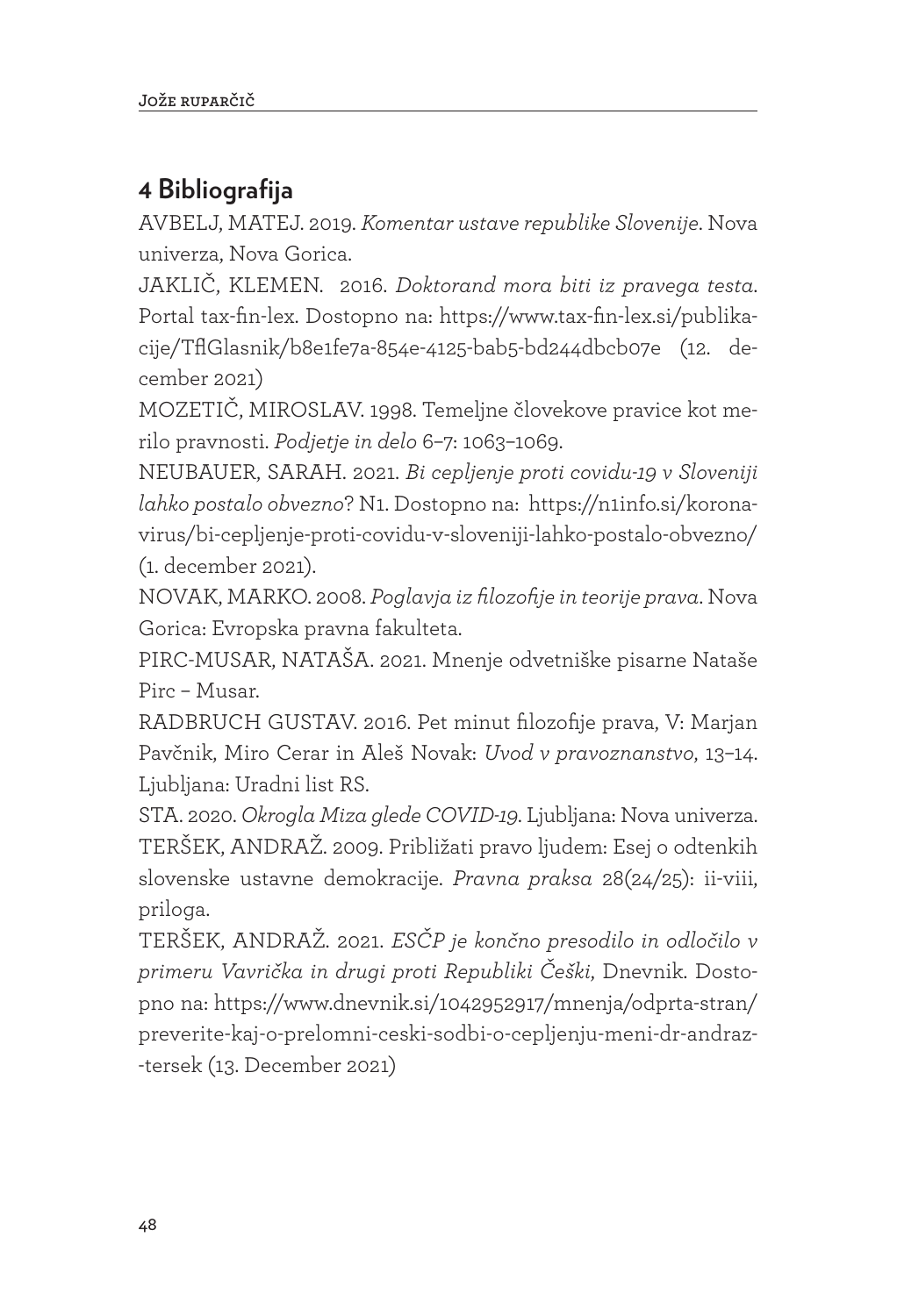## **Sodne odločitve ESČP**

Vavřička in drugi proti Češki republiki, 47621/13 Hatton in drugi proti Združenemu kraljestvu, 36022/97 Burden in Burden proti Združenemu kraljestvu, 13378/05 Lawless proti Irski, 332/57 Irska proti Združenemu kraljestvu, 5310/71 Handyside proti Združenemu kraljestvu, 5493/72 Olsson proti Švedski, 10465/83

## **Sodne odločitve Ustavnega sodišča**

U-I-127/01 U-I-77/93 U-I-18/02 U-I-77/08 U-I-18/02 Up-74/95 U-I-219/03 U-I-178/10 U-I-123/11 U-I-18/02 U-I-219/03 U-I-178/10 U-I-123/11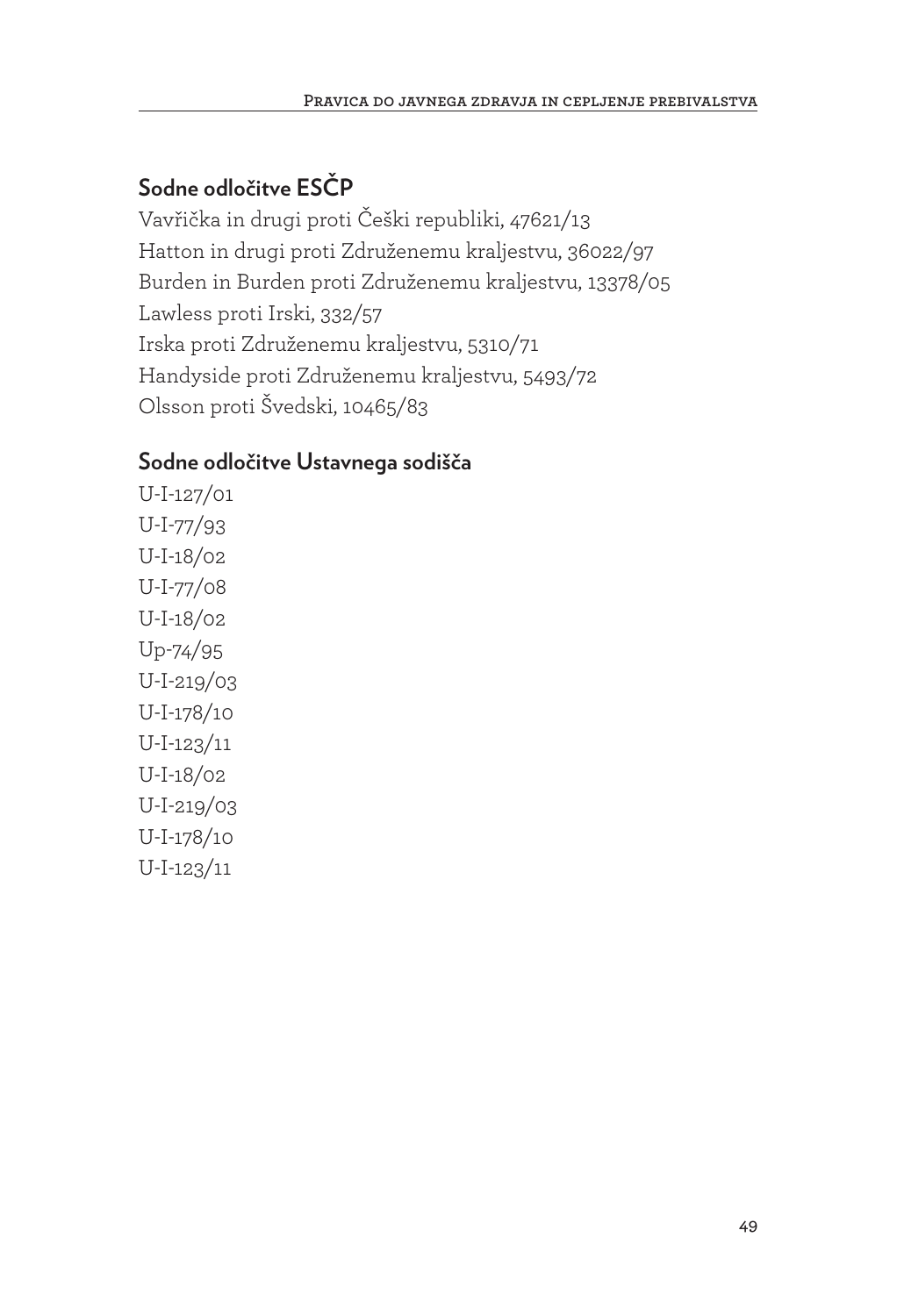Veronika Bajt1

# **Virus strahu: nacionalizem in pandemična družba**

**Povzetek:** Raziskave potrjujejo svetovni vzpon nacionalizma (Bieber 2020), rasizma (Chan in Montt Strabucchi 2020) in sovražnega govora v povezavi z izbruhom covida-19 (Moreno Barraneche 2020). Zunanji sovražniki oziroma nevarni Drugi *še zdaleč niso koncepti, ki jih povezujemo* zgolj z zgodovino, saj opisujejo tudi konstrukcijo strategij spoprijemanja z izzivi sodobnosti. Prispevek analizira vladne ukrepe, ki so bili sprejeti v obdobju od pojava koronavirusne bolezni covid-19 in zadevajo prehajanje meja, ter jih vzporeja z nekaterimi zgodovinskimi primeri naslavljanja nalezljivih bolezni s karantenami in zapiranjem meja. Analiza pokaže krepitev izključevalnih nacionalizmov, ki najbolj prizadane že tako marginalizirane družbene skupine, predvsem migrantsko populacijo oziroma t. i. državljane tretjih držav.

**Ključne besede**: nacionalizem, covid-19, karantena, meja, migracije, Slovenija

# **The Virus of Fear: Nationalism and Pandemic Society**

**Abstract:** Research confirms a global rise of nationalism (Bieber 2020), racism (Chan and Montt Strabucchi 2020) and hate speech in connection with the outbreak of covid-19 (Moreno Barraneche 2020). External enemies or dangerous Others are far from concepts associated only with history, as they also describe strategies for dealing with challenges of modernity. The paper analyzes

<sup>1</sup> Veronika Bajt je raziskovalka na Mirovnem inštitutu / Veronika Bajt is a researcher at the Peace Institute. E-pošta: veronika.bajt@mirovni-institut.si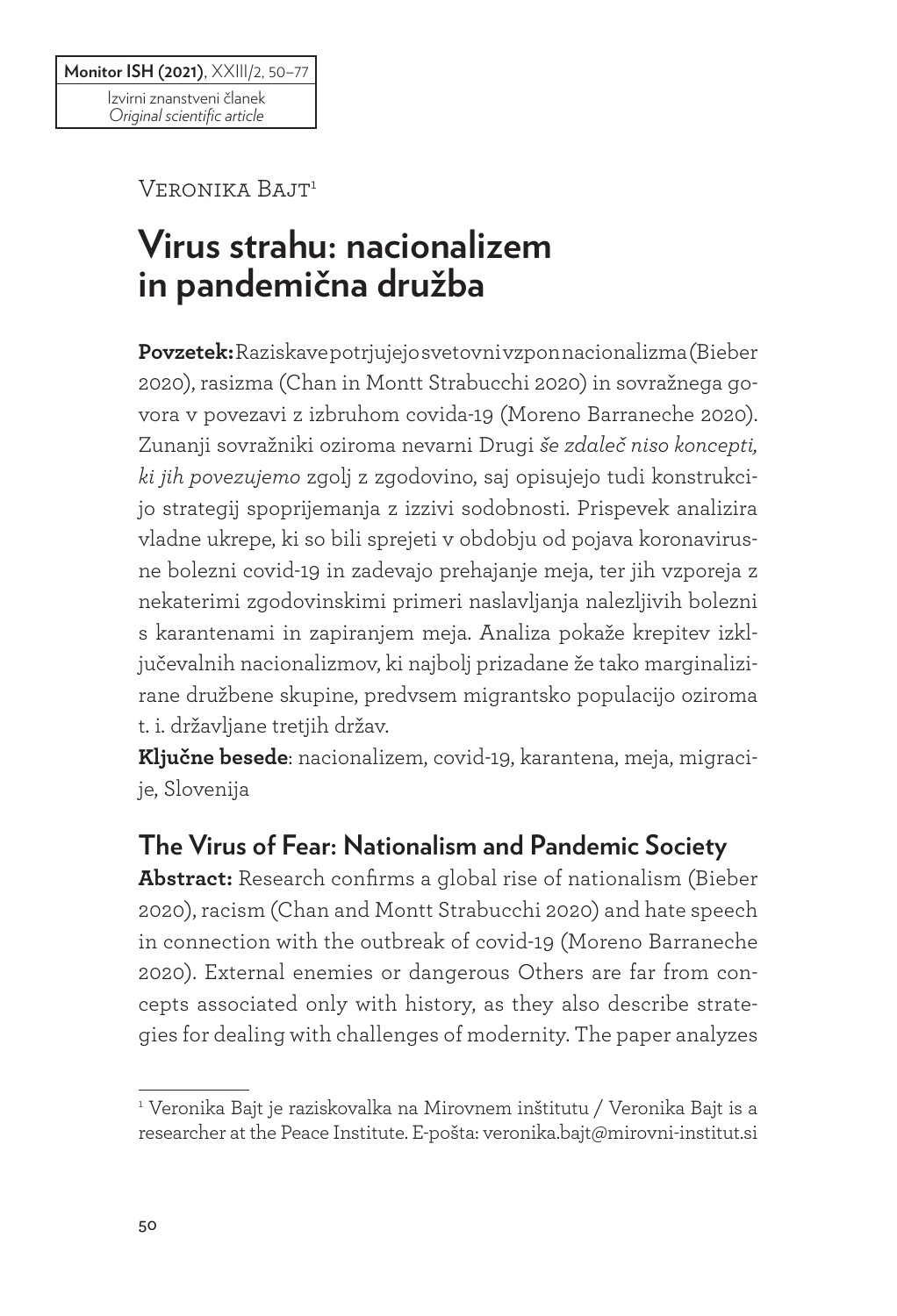governmental measures taken in Slovenia in the period since the outbreak of the coronavirus that refer to border crossing, comparing them with historical examples of addressing infectious diseases by quarantine and border closure. The analysis shows a rise in exclusionary nationalism that mostly affects already marginalized social groups, especially the migrant population, i. e. third country nationals.

**Keywords:** nationalism, covid-19, quarantine, border, migration, Slovenia

# **1 Uvod**

V Sloveniji je bila prva okužba z novim koronavirusom SARS-COV-2 oziroma covidom-19 odkrita 4. marca 2020. Ker je t. i. pacient nič (*patient zero*) prišel v Slovenijo preko Italije iz Maroka, je v želji po čim hitrejšem medijskem poročanju prišlo do napake v novici in je bil prvi oboleli najprej označen kot »Maročan« (Žerdin 2020, 12), dejansko pa je šlo za slovenskega državljana. Čeprav je bila napaka hitro odpravljena, raziskave potrjujejo, da je vsakršno medijsko etniziranje oziroma rasiziranje oseb lahko uvod v moralno paniko in porast odklonilnih in ksenofobnih stališč do določene skupnosti oziroma do tujcev nasploh (Cohen 2002). Ob bok širjenju globalnega strahu pred neznanim novim »vuhanskim« ali »kitajskim« virusom (He in Chen 2020) je sicer hitro popravljena napaka sprožila komentarje na družbenih omrežjih, da je za vnos virusa v Slovenijo kriv »migrant«. In kadar gre za pripadnika marginalizirane oziroma manjšinske družbene skupine lahko prav senzacionalistična retorika medijev, ki temelji na poudarjanju razlik in obtoževanju Drugega, spodbuja k izražanju naklonjenosti do nasilja nad celotno družbeno skupino (Javed in Miller 2019). S pojavom pandemije covida-19 so tovrstni izključevalni procesi postali še bolj očitni, na kar opozarjajo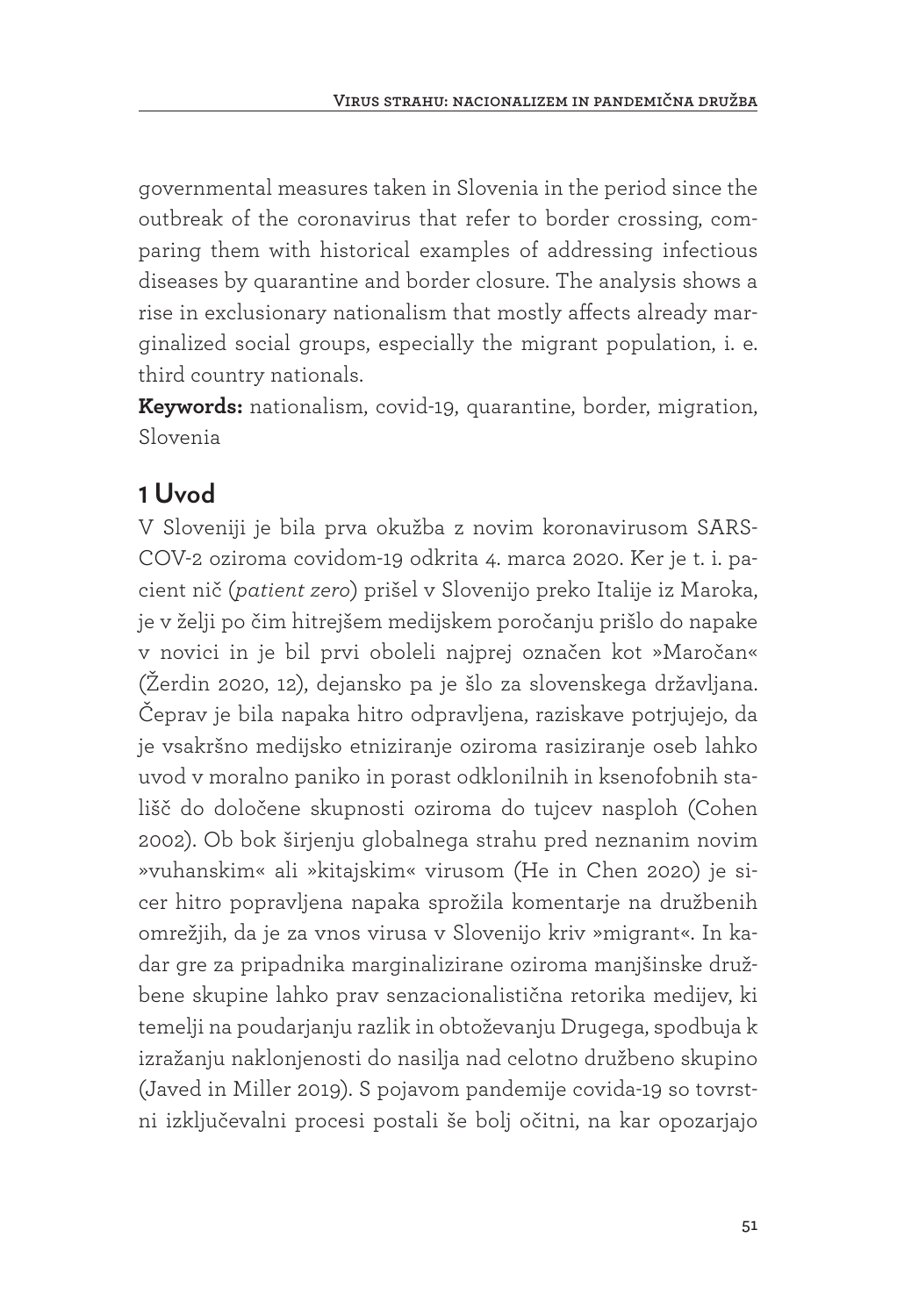tako medijski zapisi (Vuksanović 2020; Smajila 2021; Weiss 2021), kot tudi že obstoječe raziskave (Chan in Montt Strabucchi 2020; Moreno Barraneche 2020; Rošker 2021; Vidmar Horvat in Pušnik 2021; Zavratnik in Cukut Krilić 2021).

Obstoječe analize stanja, ki svetovni vzpon nacionalizma, rasizma in sovražnega govora v povezavi z izbruhom covida-19 vzporejajo s stanjem v Sloveniji, metodološko izhajajo predvsem iz medijskega in političnega diskurza ter ekspertnih intervjujev (Jurić Pahor 2020; Zavratnik in Cukut Krilić 2021). Pričujoči tekst že obstoječe raziskave nadgrajuje in empirični manko zapolnjuje s sociološko analizo procesov institucionalnega izključevanja, stigmatizacije in diskriminacije v povezavi z državnimi ukrepi, ki naj bi zamejili epidemijo v Sloveniji. Analiziram vladne ukrepe, ki so bili sprejeti v obdobju leta in pol od pojava koronavirusne bolezni covid-19 spomladi 2020 do konca poletja 2021, še posebej se osredotočam na tiste, ki naslavljajo vprašanje prehajanja meja in jih vzporejam z zgodovinskimi primeri naslavljanja nalezljivih bolezni s karantenami in zapiranjem meja.

V članku si zastavljam nalogo preveriti na primeru Slovenije, kakšen je odgovor na dve raziskovalni vprašanji: 1) kako razumeti odnos med nacionalizmom in pandemijo covida-19 in 2) ali je covid-19 v Sloveniji okrepil nacionalistične politike. Obstoječa razmišljanja znanosti na področju raziskovanja nacionalizma so namreč diametralno nasprotna in medtem ko se na eni strani nizajo argumenti za porast nacionalizma in konflikta med državami (izključevalne politike, prisvajanje cepiv, kopičenje zaščitne opreme, povečana prizadetost manjšin), hkrati teče tudi argumentacija, da je pandemija vzbudila porast mednarodnega povezovanja in skupnega globalnega soočanja z izzivi, ki jih je prinesel covid-19 (načrtovanje ukrepanja, npr. EU cepilne sheme in ukrepi pomoči, solidarnost, darovanje zaščitne opreme).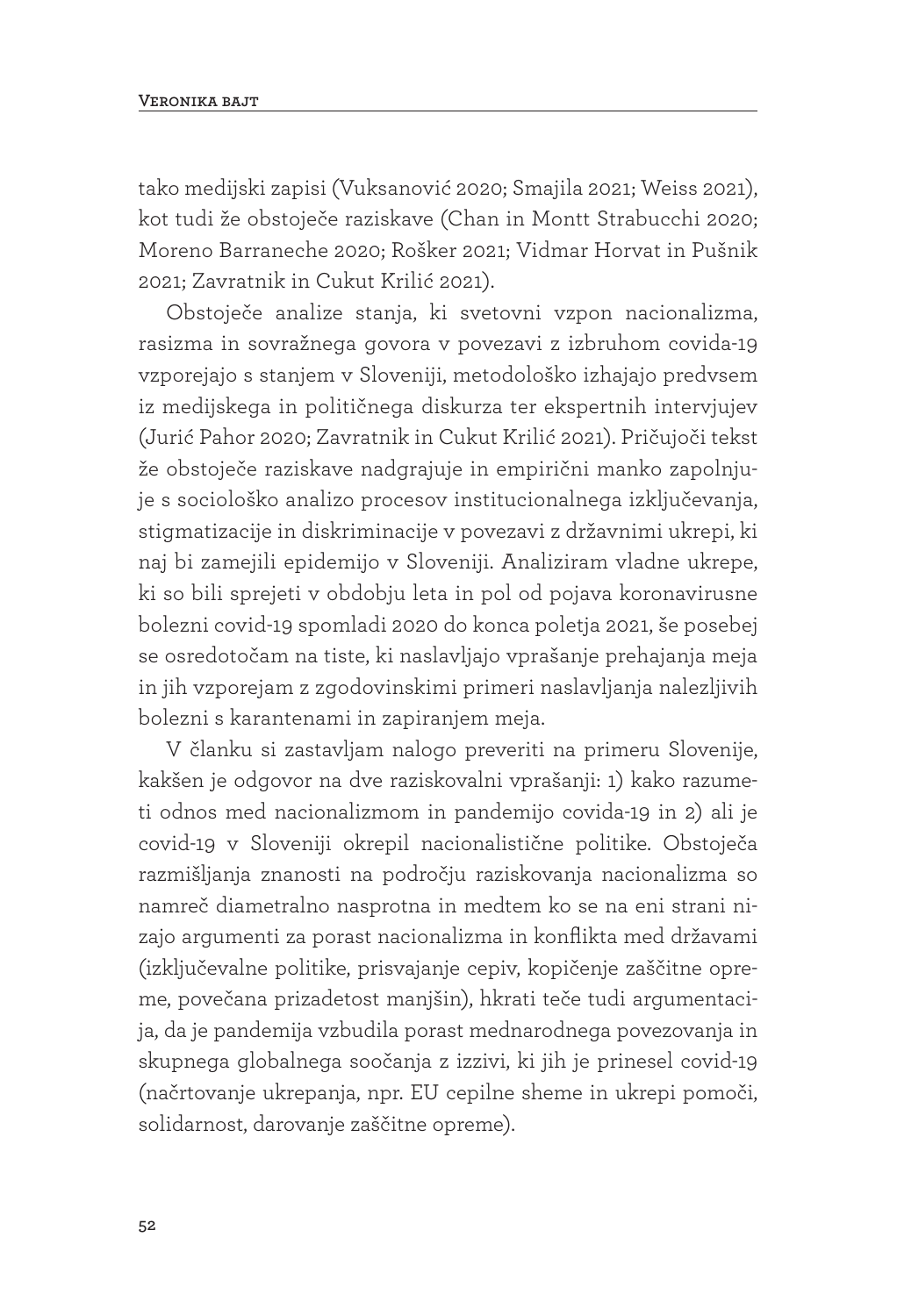# **2 Metodologija**

Članek teoretsko izhaja iz študij nacionalizma, oslanja pa se tudi na vidik nacionalizma oziroma stigmatiziranja nevarnih Drugih v zgodovinskih analizah javnozdravstvenih ukrepov, kot je na primer karantena oziroma izolacija. Osrednji empirični del predstavlja analiza vladnih ukrepov, kjer z aplikacijo analize politik raziskujem z metodami ovrednotenja politik na ravni programske orientacije upravljanja z epidemijo (gl. npr. Clarke idr. 2018; Feldman 1995; Mason 2002).

V prvi fazi dela je potekalo iskanje in identifikacija uradnih virov za vse ukrepe in odloke, ki so bili sprejeti od marca 2020 do julija 2021.2 V drugi fazi raziskave, ki je obsegala zbiranje ukrepov in beleženje kratkega vsebinskega pregleda za vsak posamezen odlok oziroma uredbo, so se izrazile pomanjkljivosti Uradnega lista kot edinega zanesljivega vira za zbiranje podatkov. Čeprav je bil pri večini odlokov spremenjen le manjši del besedila (npr. le številka ali dodana alineja), je bil nov odlok le redko izdan kot »Odlok o spremembah Odloka«, in bolj pogosto kot celoten nov odlok. Tako je bilo iskanje dejanskih sprememb in novosti v odlokih oteženo. Na težavnost spremljanja veljavnih odlokov je opo-

<sup>2</sup> Na mestu je metodološka zabeležka oteženega dostopa do podatkov. Čeprav so na spletni strani Nacionalnega inštituta za javno zdravje (NIJZ) zbrana aktualna priporočila za določena področja, kronološkega pregleda vseh ukrepov na uradnih spletnih straneh ni mogoče najti. Dostop do natančnih informacij o odlokih je bil omogočen šele prek spletne strani Uradnega Lista RS, a tudi tam dodatnega razdelka za covid-19 ukrepe ni mogoče najti. Z ukrepi je bilo precej težav, za ilustracijo izpostavljam zgolj dve: decembra 2020 je Ustavno sodišče (US) razveljavilo sklepe vlade o »koronaukrepih«, ki niso bili podaljšani in objavljeni na predpisan način, tj. v Uradnem listu.Vlada tudi ni dosledno upoštevala sklepa US, da mora vsaj vsakih sedem dni na temelju mnenja stroke preverjati, ali so uvedeni ukrepi še potrebni za doseganje ciljev, in jih ob upoštevanju strokovnih razlogov podaljšati, spremeniti ali odpraviti, ter o tem obvestiti javnost.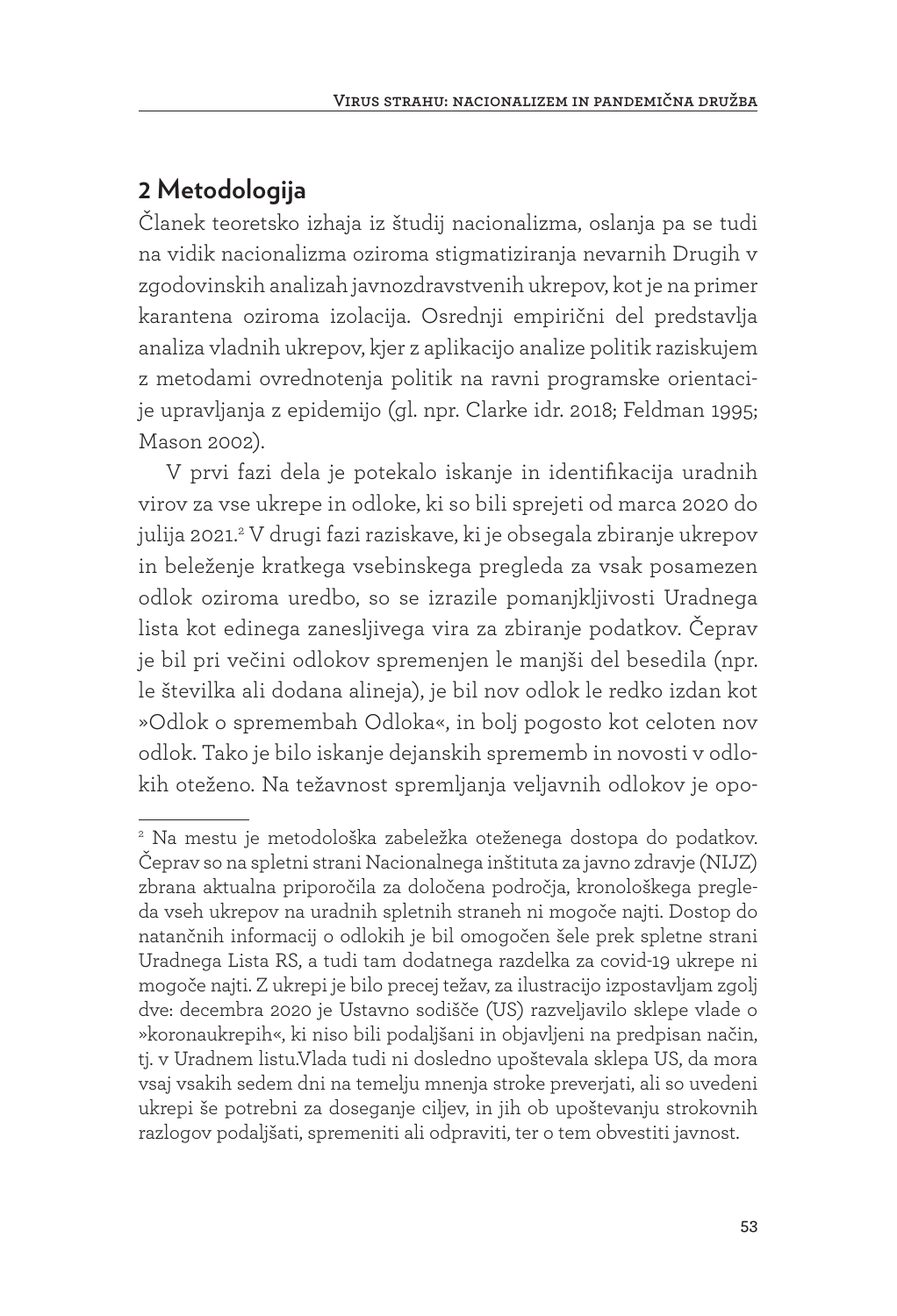zarjala tudi stroka, v javnosti pa je v povezavi z vladnimi ukrepi prevladal vtis, da gre za zmedo in neusklajenost, celo kontradiktornost. Šele z januarjem 2021 je bilo tudi prvič zaslediti odlok o spremembah več odlokov skupaj za podaljšanje trajanja ukrepov; do takrat se je namreč podaljševal vsak odlok posebej.3

V javnosti so bile največ pozornosti deležne omejitev gibanja na občine ter omejitve pri prehodu državnih meja, zaprtje šol in fakultet, omejitev gibanja v nočnem času, zaprtje družabnih prostorov ter prepoved kulturnih in športnih prireditev (Jontes idr. 2021, 110). Zaradi izjemne številčnosti vladnih odlokov in uredb se analiza osredinja zgolj na eno področje in sicer na vsebinsko vprašanje meddržavne mobilnosti oziroma migracij v smislu omogočanja stika z družino tujcem.4 Tako so bili v nadaljevalni fazi raziskave izločeni vsi ukrepi in odloki, ki se niso dotikali mejnih prehodov oziroma vstopa v in izstopa iz države. Po vsebinskem pregledu vseh ukrepov sem izpostavila spremembe za prehajanje meje oziroma za karanteno pri tujcih. Pri tem je na primer opaziti, da se je kljub enaki vsebini in namenskosti odloka, ki ureja karanteno za državljane in tujce ob vstopu, ta preimenoval v začetku leta 2021. Tako se je sprva imenoval *Odlok o odrejanju in izvajanju ukrepov, povezanih s preprečevanjem širjenja COVID-19, na mejnih prehodih na zunanji meji in na kontrolnih točkah na notranjih mejah Republike Slovenije*, nato pa *Odlok o določitvi pogojev vstopa v Republiko Slovenijo zaradi zajezitve in obvladovanja nalezlji-*

<sup>3</sup> Ko so bili objavljeni Odloki o spremembah (ter se je zapisalo le novosti in dopolnitve prejšnjega odloka), hitre povezave do prejšnjega odloka, ki ga novi spreminja, na spletnih straneh Uradnega lista RS ni bilo najti – sam Odlok o spremembah pa brez izvirnika ni razumljiv. Preglednost bi se bistveno izboljšala, če bi se ob Odlokih o spremembah priložilo besedilo izvirnika.

<sup>4 8.</sup> člen evropske konvencije o človekovih pravicah zagotavlja pravico do spoštovanja zasebnega in družinskega življenja (Svet Evrope 2010).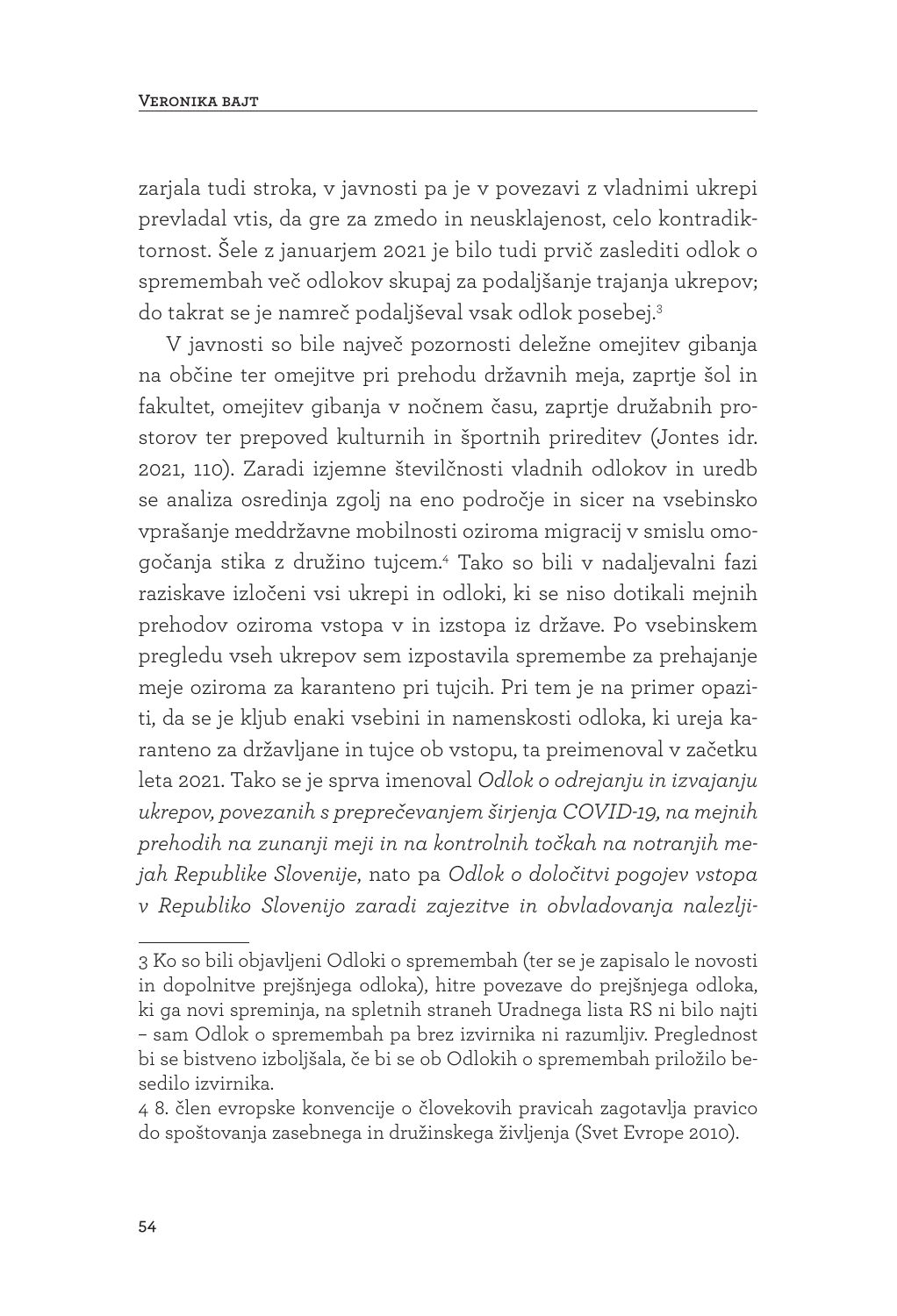*ve bolezni COVID-19*. Ker so bili predhodno popisani vsi ukrepi, ta sprememba ni povzročala težav pri pregledu, a vendar se zdi pomembno zabeležiti, da velika količina odlokov z minimalnimi spremembami raziskovalkam\_cem vsekakor lahko povroča težave oziroma oteži delo.

V času od marca 2020 do julija 2021 je vlada izdala 476 odlokov in uredb, več kot 270 samo v letu 2020. V analizo je vključen tudi pregled 21 zakonov in 9 z zakoni povezanih sklepov v tem obdobju, ki so relevantni za odnos Republike Slovenije do tujcev, predvsem t. i. državljanov tretjih držav. V podrobnejšo analizo je zajetih 68 odlokov in uredb, ki naslavljajo vprašanje prehajanje meja oziroma določitev pogojev vstopa in izstopa iz države. Deskriptivno analizo ukrepov za namen ugotavljanja prenosa uradnega diskurza primerjam s spremembami političnega konteksta, ki sem ga spremljala na spletnih straneh vlade in relevantnih ministrstev, ki so v javnih objavah ukrepe dodatno razlagali in komentirali.5 V pomoč pri analizi je bila tudi Ustava Republike Slovenije, še posebej naslednji členi: Pravica do gibanja (32. člen)

- *• Vsakdo ima pravico, da se prosto giblje in si izbira prebivališče, da zapusti državo in se vanjo kadarkoli vrne.*
- *• Ta pravica se sme omejiti z zakonom, vendar samo, če je to potrebno, da bi se zagotovil potek kazenskega postopka, da bi se preprečilo širjenje nalezljivih bolezni, se zavaroval javni red, ali če to zahtevajo interesi obrambe države.*
- *• Tujcem se na podlagi zakona lahko omeji vstop v državo in čas bivanja v njej.*

Pravica do zasebnosti (35. člen)

*• Zagotovljena je nedotakljivost človekove telesne in duševne celovitosti, njegove zasebnosti ter osebnostnih pravic.*

<sup>&</sup>lt;sup>5</sup> Gl. npr. www.gov.si.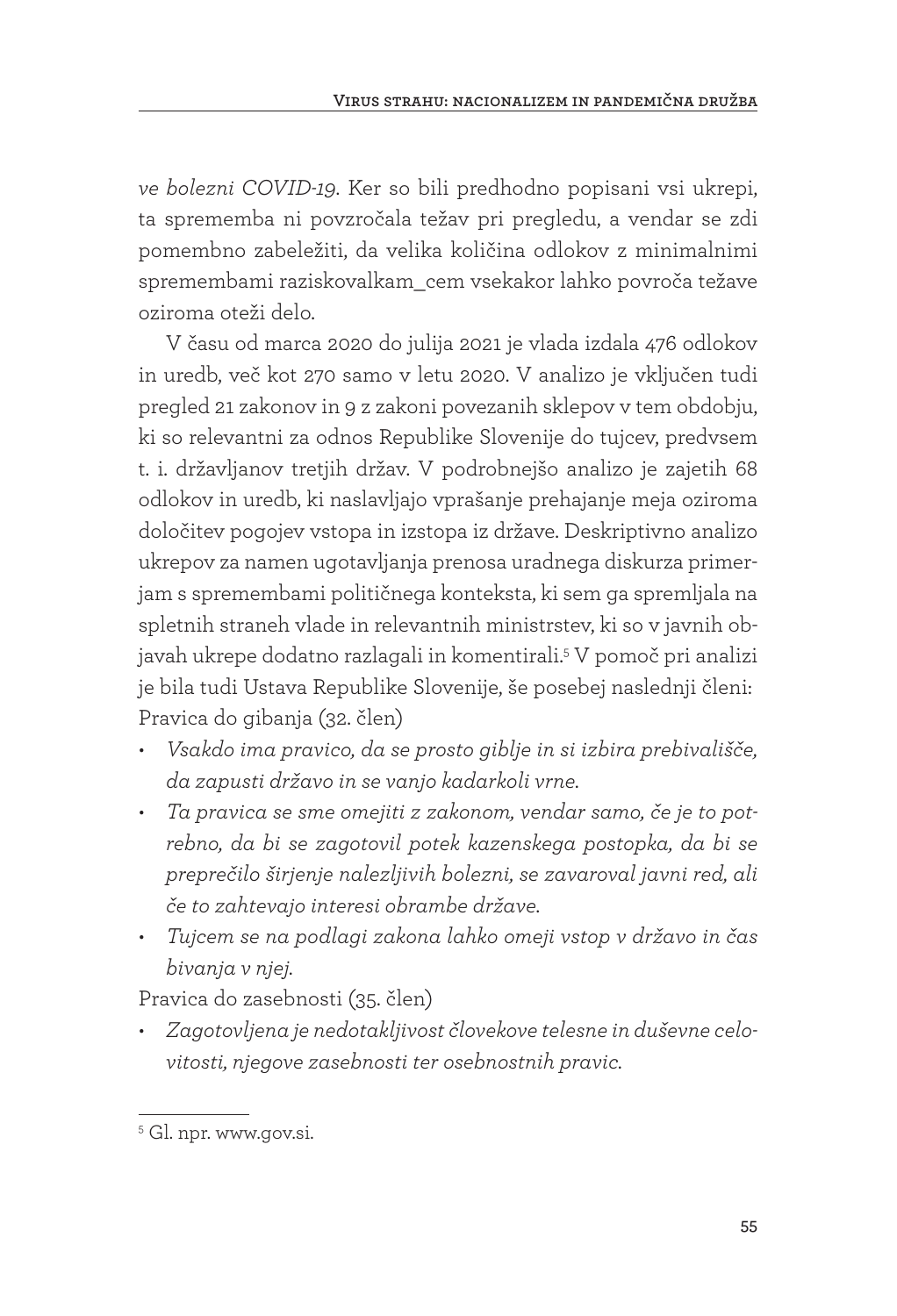Svoboda dela (49. člen)

- *• Vsakomur je pod enakimi pogoji dostopno vsako delovno mesto.*
- *• Prisilno delo je prepovedano (URS 1991).*

## **3 Teoretski okvir: nacionalizem in karantena kot obramba pred nevarnim Drugim**

Kompleksnost pojava nacionalizma zaobjema tako dimenzijo politične ideologije, nacionalnega gibanja, kot tudi diskurzivne in simbolne prakse vzpostavljanja pripadnosti skupnosti naroda. Problem definiranja Drugega tvori jedro nacionalizma in v vseh pojavnih oblikah je nacionalizem vedno zaposlen z mejami in razlikovanjem med »nami« in »njimi«. Ta vidik je v ospredju analize članka, ki se osredinja na institucionalni vidik, torej na nacionalizem v državnih politikah. Nacionalizem namreč ostaja pomembna sila svetovne politike in kljub pogostim napovedim o nasprotnem ni videti njegovega zatona (Bajt 2016). Gre za ključni pojav in mobilizacijski mehanizem 19. in 20. stoletja, nacionalna država pa ostaja kljub postnacionalnim transformacijam še vedno osrednja struktura zagotavljanja zaščite človekovih pravic in opredeljevanja članstva glede na civilno, politično, socialno in ekonomsko državljanstvo (Janoski 1998). Raziskave nacionalizma zato vključujejo interdisciplinarne pristope, ki koncept analizirajo kot sestavni del države (Billig 1995; Hearn 2006; Bajt 2016), saj tudi utrjene demokracije rutinizirajo nacionalizem preko vključenosti v politične strukture. Nacionalizem je torej inherentni element državnih politik, vgrajen v družbene procese in strukture.

Teoretiki nacionalizma, ki raziskujejo povezavo med nacionalizmom in covidom-19, ugotavljajo, da je pandemija (začasno) zasenčila protipriseljensko in protimuslimansko politiko in diskurz ter se ob tem sprašujejo, ali gre za stalen ali zgolj začasen pojav (Taylor Woods idr. 2020). V pričujočem članku na primeru Slovenije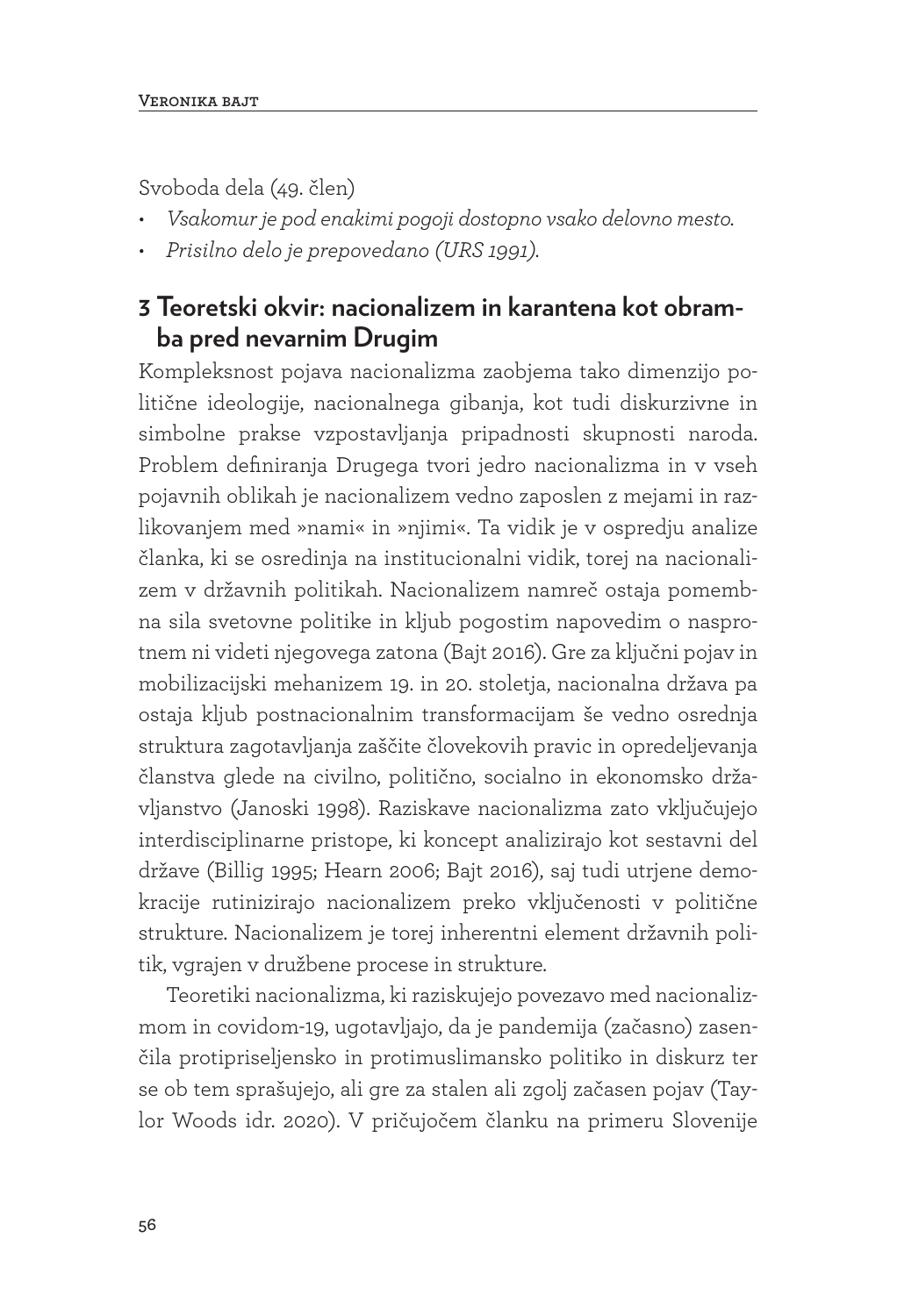sledim teoretizacijam, ki pandemijo mislijo v kontekstu prisotnosti oziroma odsotnosti izključevalnega nacionalizma (posameznih nacionalnih držav). Akademska revija *Nations and Nationalism* je že poleti leta 2020 objavila diskusijo o vplivu pandemije covida-19 na razvoj nacionalizma in svetovne politike, v kateri so sodelujoči akademiki skušali s pomočjo znanstvenih teoretskih dognanj odgovoriti na naslednja vprašanja: 1) kako razumeti odnos med nacionalizmom in pandemijo covida-19, 2) ali bo covid-19 na dolgi rok okrepil ali ošibil moč nacionalne države in 3) ali bo covid-19 podžgal etnične in nacionalistične konflikte (Taylor Woods idr. 2020).6 A ker sta spreminjanje in kontinuiteta vedno tesno prepletena v procesih družbene transformacije, kot pronicljivo ugotavlja Florian Bieber (2020), bo tudi »potem« – čeprav drugačen – vseeno temelječ na »prej« (tj. pred pandemijo).

Kako torej teorija vidi »potem«, ki je pravzaprav že »zdaj«? Liah Greenfeld in Cynthia Miller-Idriss trdita, da je v primerjavi s prejšnjimi pandemijami zdaj nacionalizem ključna spremenljivka, ki vpliva na odgovore mnogih držav, soočenih s covidom-19 (Taylor Woods idr. 2020). Vsi teoretiki v razpravi poudarjajo politizacijo covida-19 v povezavi z nacionalističnim konfliktom med ZDA in Kitajsko, Greenfeld izpostavi tudi nacionalistične konflikte znotraj EU, ki jih je na površje izbezala pandemija (prav tam). Zdravstvo se »oborožuje« za doseganje nacionalističnih ciljev (tj. zdravje naroda), protipriseljenska in ksenofobna stališča so se s pojavom koronavirusa v večini držav okrepila in strokovnjaki opozarjajo na krepitev preganjanja etničnih manjšin ter z zaskrbljenostjo opazujejo krhke države t. i. globalnega juga, kjer je tveganje za nacionalistični in etnični konflikt največje (Taylor Woods idr. 2020). Covid-19 je povzročil

<sup>6</sup> V razpravi so sodelovali teoretiki in teoretičarki iz ZDA, Velike Britanije in Kanade: Eric Taylor Woods, Robert Schertzer, Liah Greenfeld, Chris Hughes in Cynthia Miller-Idriss (Taylor Woods idr. 2020).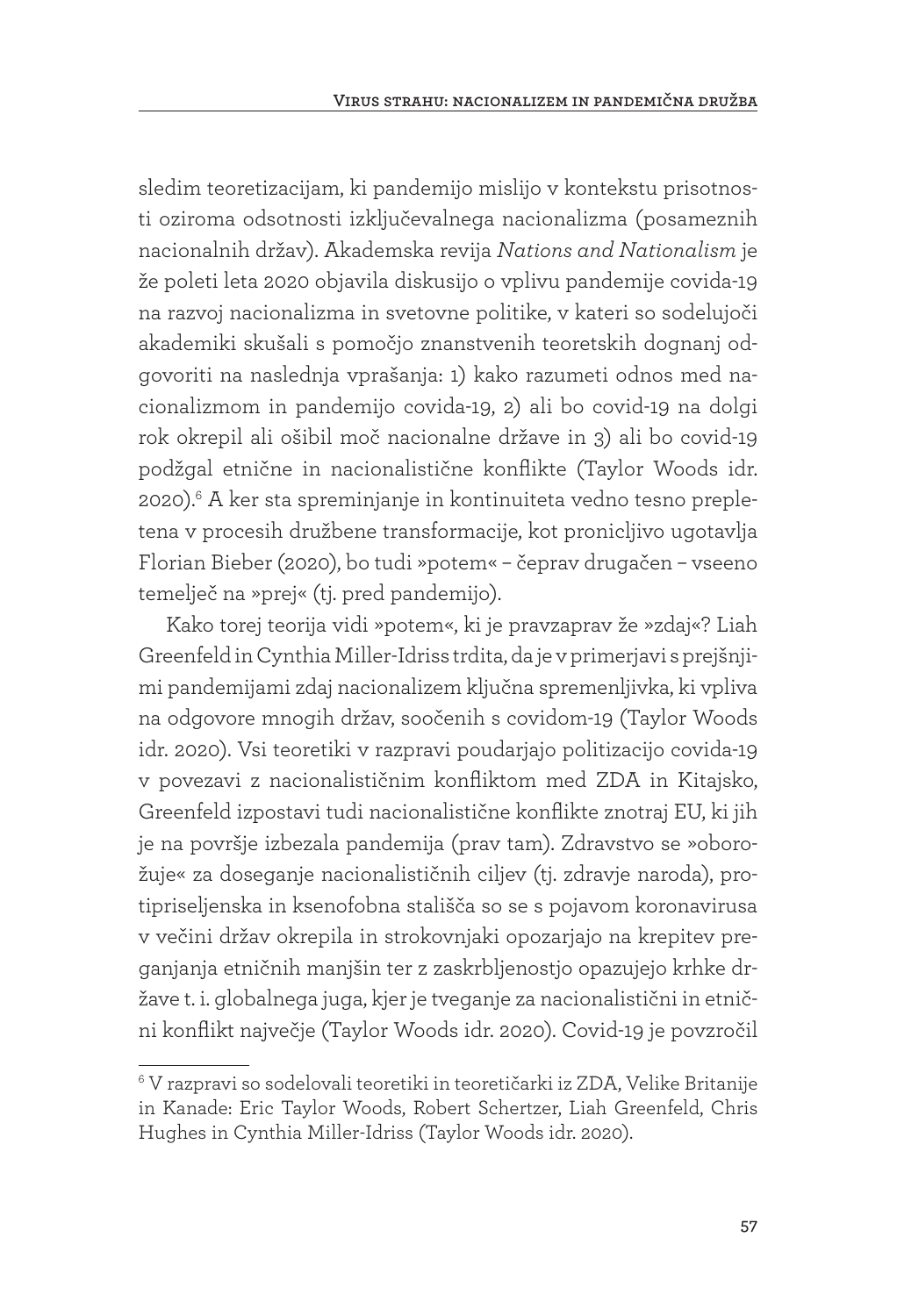globalno povečanje diskriminacije proti migrantskim delavcem, beguncem in prosilcem za azil (Elias idr. 2021). Raziskave so tudi v slovenskem prostoru že pokazale na taktiko iskanja grešnih kozlov v manjšinah, marginaliziranih skupinah in stigmatiziranje beguncev kot kužnih Drugih (Zavratnik in Cukut Krilić 2021). Ker krizne situacije v ljudeh izzovejo strah, sta med izbruhi nalezljivih bolezni pogosta ksenofobija in rasizem – v času pojava covida-19, katerega izvor so pripisali kitajskemu mestu Vuhan, je na primer prevladovala sinofobija (Rošker 2021) oziroma protiazijski rasizem (Taylor Woods idr. 2020; Elias idr. 2021). Ob tem postane pomemben koncept nevarnih Drugih, ki so skonstruirani za promocijo strahu in sovraštva do domnevno drugačnih kultur, religij, civilizacij. Gre za nevaren potencial, ki ga ima lahko nacionalistična kolektivna paranoja v odnosu do tujcev (oziroma do specifičnih kategorij tujcev), še posebej kadar prežema vladne politike in na ta način vpliva na izključevalne in rasistične politike neenakosti (Bajt 2016).

Lekcije iz zgodovine zapiranja meja ali vzpostavljanja karanten pokažejo, da pri procesih, ki smo jih in jih še doživljamo zaradi pandemije covida-19, ne gre za nič bistveno novega. Karantena oziroma t. i. *lockdown* je kot spopad s covidom-19 sicer »prinesla transformacijo prostorsko-časovne dimenzije vsakdanjega življenja« (Jontes idr. 2021, 110) in zato vsekakor vzbudila občutek popolnega preseka s »prej«. Hkrati pa so tako preprečevanje vstopa tujcem kot mobilizacija represivnih sil, ločevanje zdravih od (potencialno) obolelih oziroma »kužnih« in stigmatizacija slednjih procesi, ki jih lahko opazujemo že vsaj od 14. stoletja, ko so se začeli organizirani institucionalni odzivi na epidemijo kuge (Tognotti 2013). V stoletjih, ki so sledila, so se sistemi izolacije seveda izboljševali in eden ključnih trenutkov je nastopil z ustanovitvijo zdravstvenih listin za ladje, ki so z natančnim popisom sanitarnega statusa izvorne luke omogočali pristaniščem, da so se zaprla za ladje, ki so priplule iz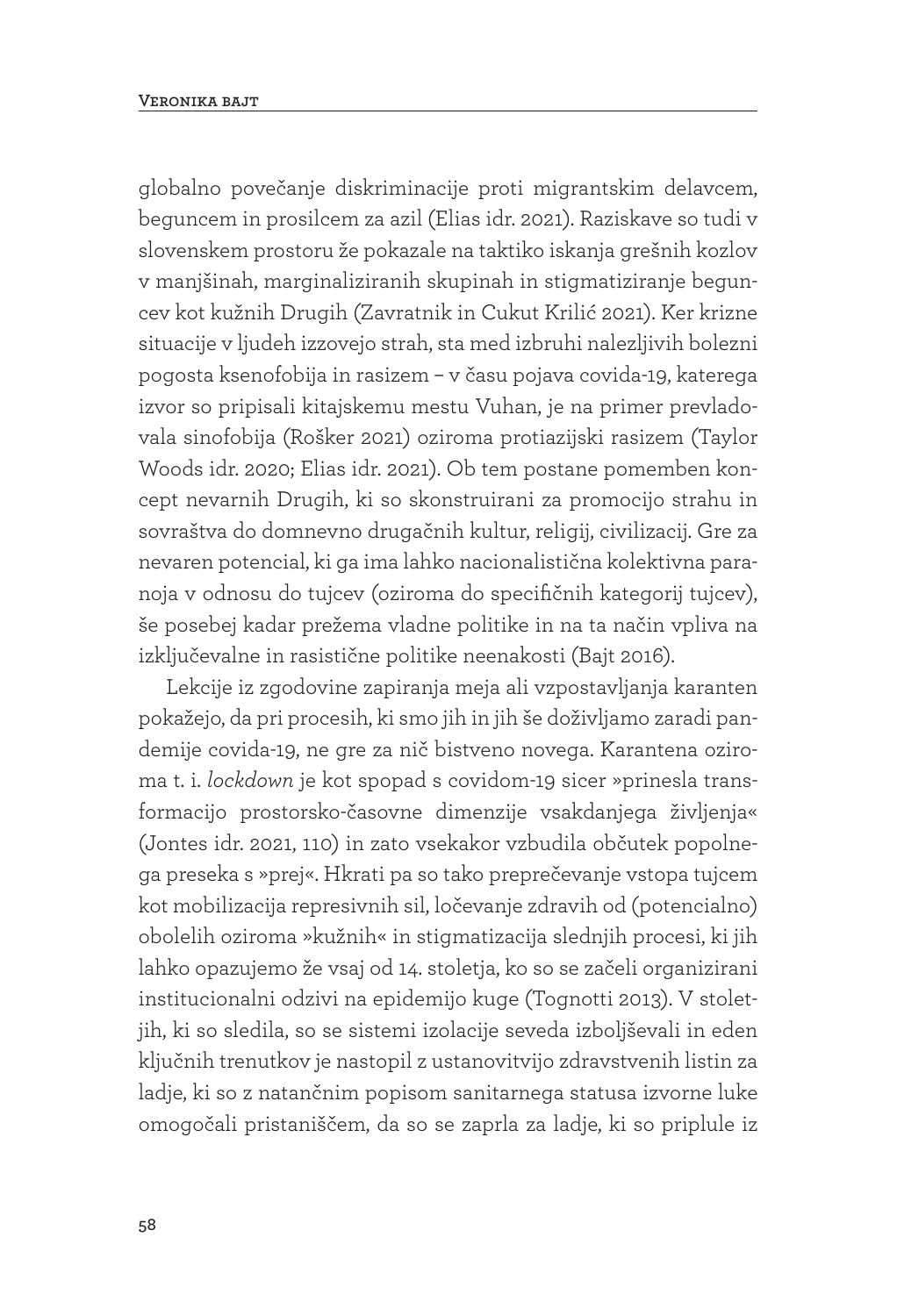področij, kjer je razsajala kuga. Postopki, ki so jim bili podvrženi kapitani takih ladij, močno spominjajo na ukrepe, ki smo jim priča v sedanjosti; kapitana so na čolnu z ladje prepeljali v zdravstveno pisarno, kjer je bil ves čas v izolaciji, pogovor pa je potekal na varni distanci preko okenca, brez neposrednega osebnega stika. Kapitan je moral predložiti dokumente o zdravju posadke, potnikov in o izvoru natovorjenega blaga. Če je obstajal sum na bolezen, so vse ljudi preusmerili v karanteno, ladjo in blago pa razkužili in zadržali 40 dni. Začenši v Benetkah, so ta postopek kasneje vpeljale tudi druge evropske dežele (Tognotti 2013). »Prej« in »potem« sta v sozvočju. Vzporednice s trenutnimi družbenimi procesi najdemo tudi v 19. stoletju, ko je bila kolera poimenovana »aziatska kuga«, njen izbruh pa so spremljali upori proti obveznemu cepljenju, ukrepom za zajezitev širjenja bolezni in porast moči policije, v 20. stoletju pa se je v povezavi z ukrepi zajezitve t. i. španske gripe uporabljal izraz »socialna distanca« (Tognotti 2013).

Zdravje nasploh je postalo osrednjega pomena pri oblikovanju moderne identitete, postalo je način predstavljanja in utelešenja integritete in – kar je problematično – homogenosti ali čistosti »nas«, skupnosti, in zlasti v 20. stoletju, naroda (Bashford 2003, 4). Z izbruhom gripe v letih 1918-1919 so v mnogih državah ukrepi nesorazmerno prizadeli etnične in marginalizirane manjšine, v kolonijah pa staroselsko prebivalstvo, na primer v Novi Kaledoniji (Tognotti 2013). Tudi v vseh kasnejših primerih izbruhov nalezljivih bolezni – od druge pandemije gripe v letih 1957-1958, ki je bila tudi stigmatizirano poimenovana »azijska gripa«, do nedavnih primerov t. i. prašičje in ptičje gripe ter SARS-a – so strategije v nekaterih državah doprinesle k diskriminaciji in stigmatizaciji določenih oseb in skupnosti, še posebej etničnih in marginaliziranih manjšin (Tognotti 2013). Nalezljive bolezni so skozi zgodovino vladam vedno omogočale pridobitev moči nad državljani in zgodovina pandemij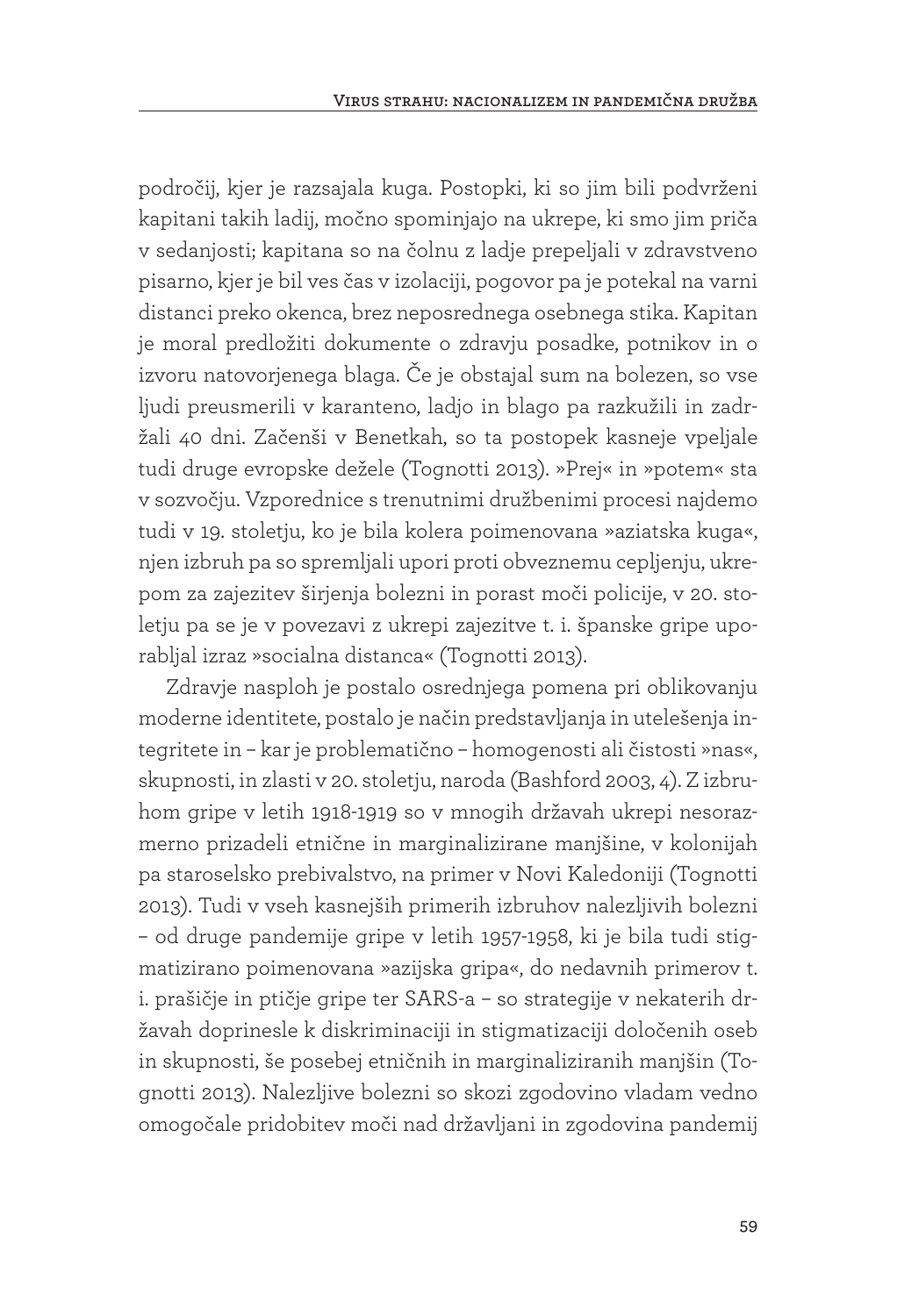kaže, da se lahko ukrepi za nadzor gibanja uporabijo za oblikovanje nacionalne identitete, saj ljudje ostanejo zamejeni v svojo družino in zgolj bližnjo okolico. To na eni strani potrjujejo trenutni procesi zamejevanja širjenja covida-19, ko na primer Komunistična partija Kitajske medicino uporablja kot orožje za izvajanje nadzora nad teritoriji, ki jih ima za osrednje v svoji nacionalistični misiji, na drugi strani pa je epidemija SARS-a v letih 2002-2003 omogočila nacionalno identitetno politiko na Tajvanu v mobilizaciji proti »kitajski kugi«, kar se v sodobnosti ponavlja (Taylor Woods idr. 2020, 8). V skladu s teoretizacijami nacionalizma namreč proces kreiranja in krepitve nacionalne identitete teče hkrati navznoter (krepitev lastne identitete naroda) in navzven (procesi razločevanja od Drugih), zato je nujna analiza odnosa do tujcev – še posebej tistih kategorij, ki so nacionalistično skonstruirane kot nevarni Drugi (Bajt 2016).

Zgodovinske analize s področja javnega zdravja omogočajo, da procese sedanjosti lahko razumemo tudi kot del razvoja družbenih procesov nacionalizacije na eni strani ter represije in stigmatizacije na drugi strani, ki se še dodatno krepijo s pojavom kriminalizacije migracij.7 Ko so države znotraj schengenskega območja odpravile notranje meje, so namreč poostrile nadzor na skupni zunanji meji. To pomeni izključenost državljanov t. i. tretjih držav, migracijska politika in upravljanje schengenskih meja v Sloveniji pa se je že pred pandemijo premikalo v smeri vse večje kriminalizacije migracij (Bajt 2019). Obstoječe analize odzivov javnih politik na pandemijo covida-19 so pokazale, da se je negotov položaj beguncev in

<sup>7</sup> S kriminalizacijo migracij (t. i. krimigracija) mislim na aktualni trend konstrukcije migrantov kot simbolnih kršiteljev zakona. Povečana uporaba ukrepov kazenskega pregona za obravnavo »problematike migracij« in izvajanje krimigracijskih politik, kot sta npr. povečan nadzor meja in prisilno vračanje, povzročata diskriminacijske učinke in nespoštovanje pravic migrantov na ravni Slovenije, EU in globalno.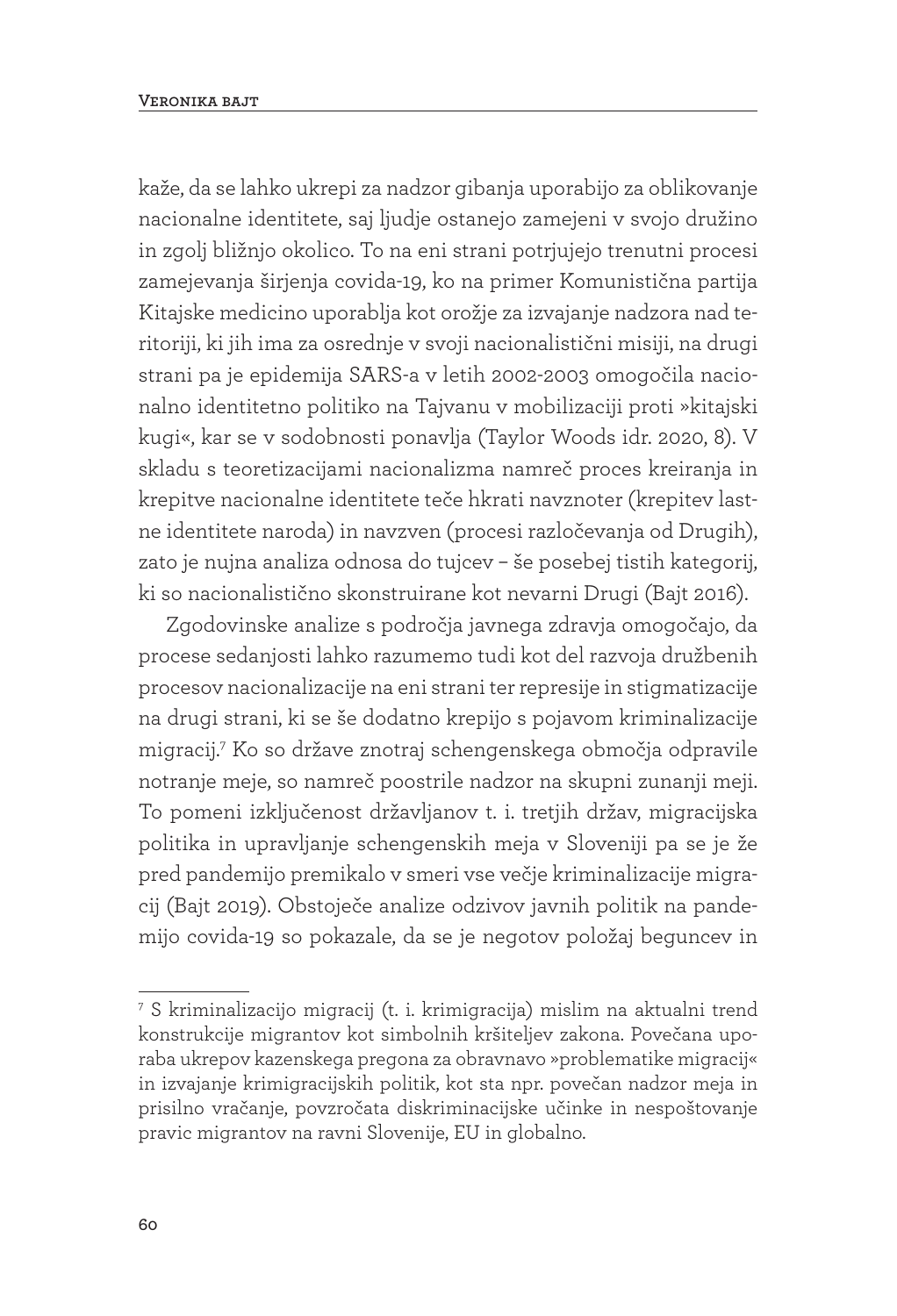migrantov še povečal, da je bil ljudem na poti v veliki meri omejen dostop do azilnega postopka ter da so migranti in begunci postali del zaznamovanega telesa kužnega Drugega. »Retorike nacionalističnih politik v globalnem oziru in ,vaške straže' na lokalnih nivojih so jih jasno opredelile kot tveganje javnemu zdravju« (Zavratnik in Cukut Krilić 2021, 83). Teoretiki govorijo o specifičnih tveganjih, ki se pojavijo, ko se »politika krivde« združi z nacionalizmom. Ta kombinacija prinaša povečano nevarnost za konflikt med posamezniki in skupnostmi, ki se jih dojema kot Druge; jezik o »umazanih« priseljencih, ki prenašajo bolezni, razčloveči celotne populacije in spremlja prepovedi priseljevanja, zaprtje meja, zavrnitve prošenj za azil, deportacije in podobne ukrepe (Taylor Woods idr. 2020, 3; 11).

## **4 Empirični rezultati: mobilnost in virus**

Izhajajoč iz teoretičnih razprav, ki poskušajo razumeti odnos med pandemijo covida-19 in nacionalizmom, v empiričnem delu podajam temeljne ugotovitve raziskave, sledeč dvema uvodoma zastavljenima vprašanjema. Izhajam iz pregleda 68 odlokov in uredb, ki naslavljajo vprašanje prehajanja meja oziroma določitev pogojev vstopa v in izstopa iz države, ki jih analiziram skupaj s političnim kontekstom »upravljanja« migracij, zato so bili v pregled vključeni tudi relevantni področni zakoni.

## **4.1 Nacionalistični odzivi na pandemijo covida-19: zapiranje meja**

Začelo se je 11. marca 2020, ko je v veljavo stopila *Odredba o določitvi pogojev vstopa v Republiko Slovenijo iz Italijanske republike zaradi preprečevanja širjenja nalezljive bolezni SARS-CoV-2 (covid-19),*  ki je določila pogoje vstopa na območje Slovenije iz Italije. Vlada Marjana Šarca, ki je sicer sestopila 27. januarja 2020, je na podlagi 39. člena Zakona o nalezljivih boleznih že februarja pripravila ta ukrep, 12. marca pa je razglasila epidemijo. 13. marca 2020 je Državni zbor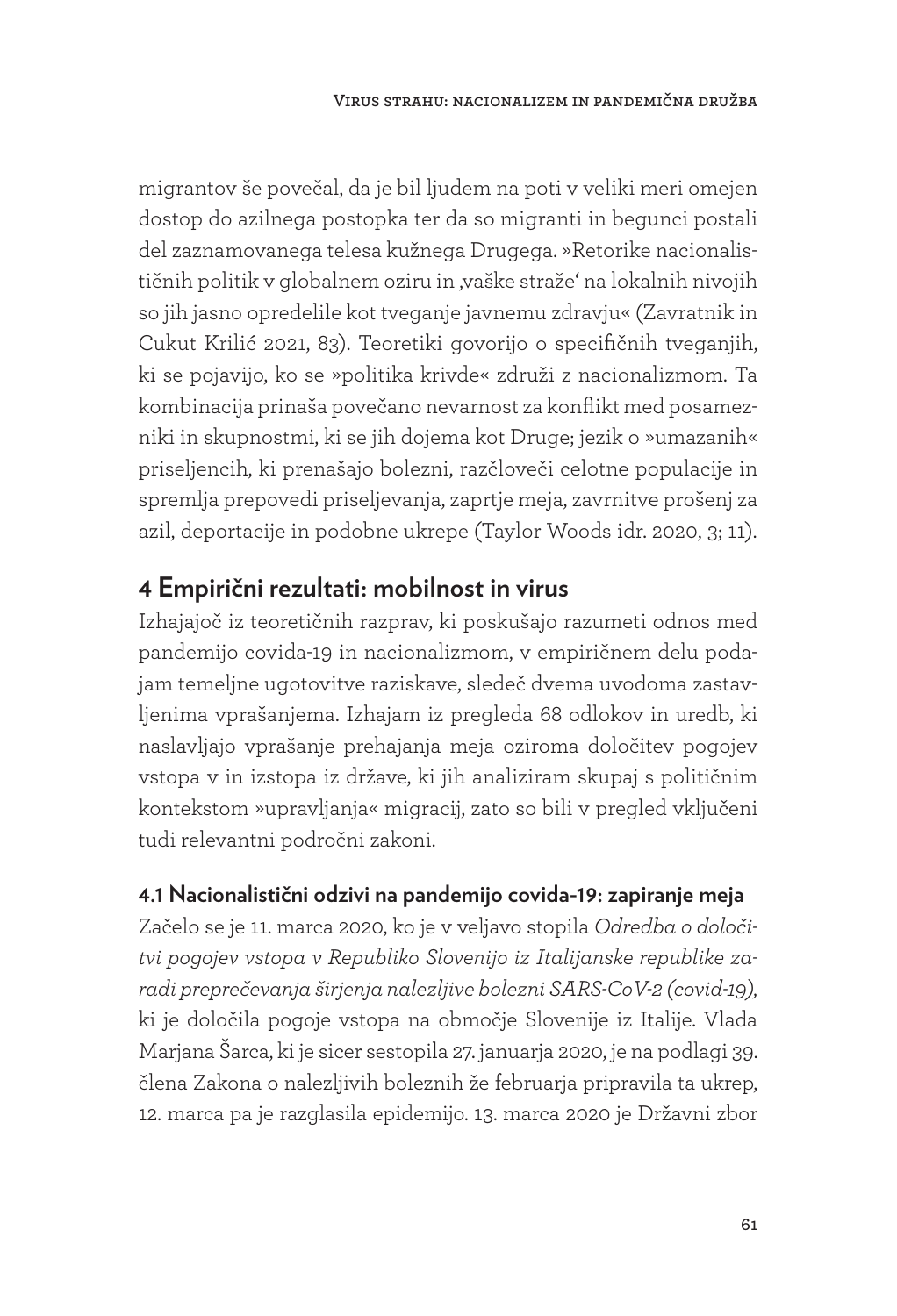#### **Veronika bajt**

imenoval novo vlado pod vodstvom Janeza Janše. »Besede epidemija koalicijska pogodba sploh ni omenjala« (Žerdin 2020, 37), a je postala središčna točka delovanja vseh državnih struktur in institucij.

Odredba je ukinila vlakovni potniški promet med Italijo in Slovenijo ter vzpostavila šest kontrolnih točk na mejnem območju na cestnih povezavah z Italijo, ki je kmalu po izbruhu pandemije decembra 2019 postala najbolj prizadeta država v Evropi, saj ima Bergamo odlične letalske povezave s kitajskim Vuhanom. Ponovil se je zgodovinsko že opisan potek širjenja okužbe, ki sledi človeški mobilnosti, trgovskim potem in pretoku globalnega kapitala, zato ne preseneča odziv nacionalnih držav, ki so se prav tako v skladu s tradicijo skušale zaščititi z zapiranjem meja, izolacijo in uvedbo karantene. V raziskavi mejnega območja med Italijo in Slovenijo, kjer lucidno analizira mejo kot metodo, Jurić Pahor ugotavlja, da se je v prvem valu pandemije pokazalo, da se le-ta »paradigmatično vzpostavlja in razrašča v obmejnih območjih nacionalnih držav« (2020, 57), njena analiza pa pokaže, da gre za nacionalistično upravljanje s pandemijo. To potrdi tudi naša raziskava, ki v pregledu vladnih odlokov in uredb, ki so sledile, zaznava trend krepitve nacionalističnega izključevanja tujcev. S to oznako so najpogosteje definirani vsi, ki niso državljani, pregled retorike političnih akterjev, ki so kontekstualizirali odloke in uredbe pa kaže tudi trend vse bolj etnizirane stigmatizacije državljanov določenih držav kot kužnih Drugih (Zavratnik in Cukut Krilić 2020) oziroma nevarnih Drugih (Bajt 2016).

Odloku o prepovedi opravljanja zračnih prevozov (16. marec 2020) je 17. marca namreč sledil *Odlok o začasnem prenehanju obratovanja mejnih prehodov za obmejni promet na meji z Republiko Hrvaško*. Za razliko od prve odredbe, ki jo je podpisal minister za zdravje Aleš Šabeder, je oba odloka podpisal novi predsednik vlade Janez Janša. Sledila je množica vladnih odlokov; na primer 24. marca *Odlok o določitvi pogojev vstopa v Republiko Slovenijo iz*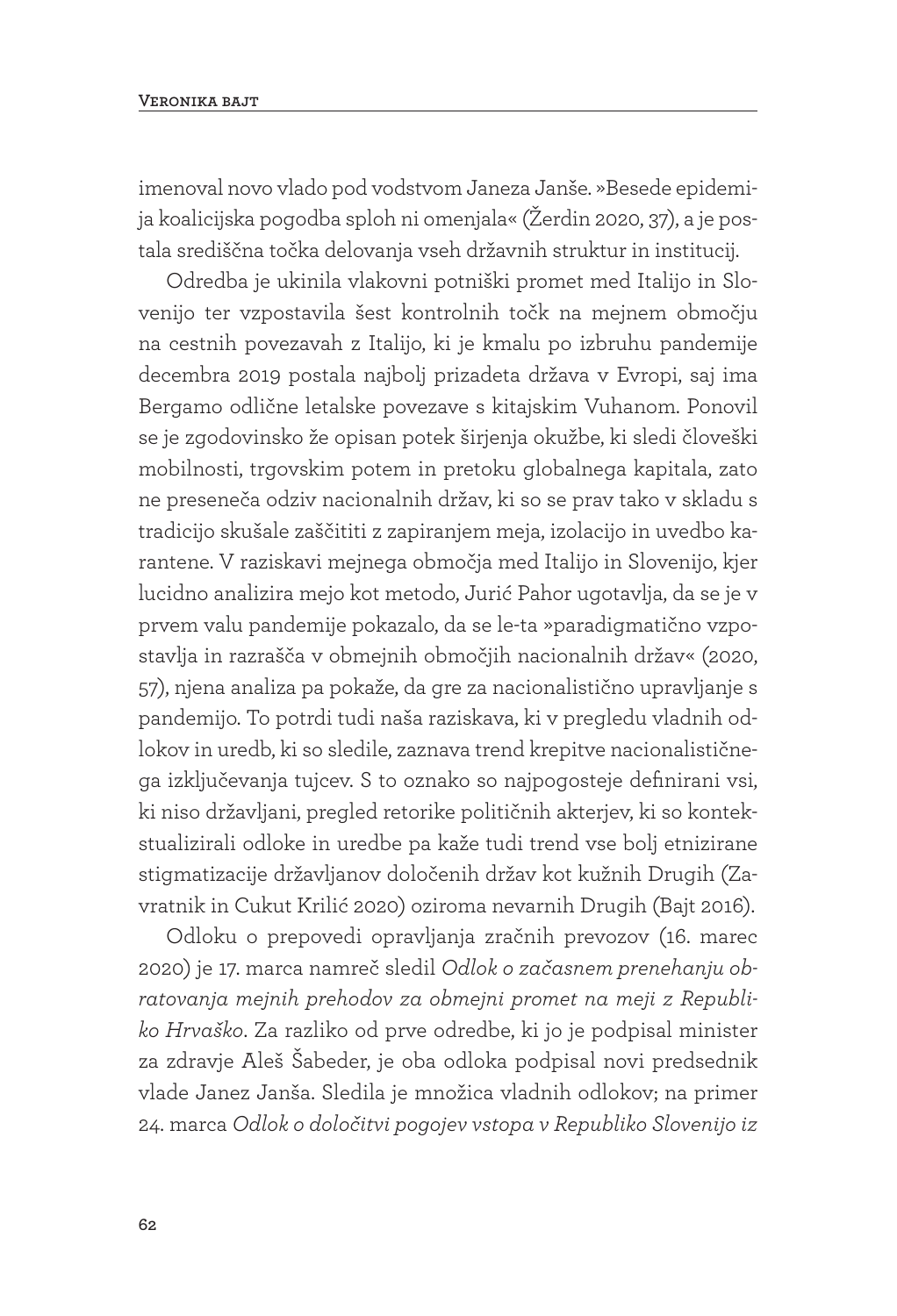*Republike Avstrije zaradi zajezitve in obvladovanja nalezljive bolezni*, ki je vzpostavila 13 kontrolnih točk na cestnih povezavah na mejnem območju z Avstrijo, ter v aprilu še razširitev na Madžarsko (Ministrstvo za zdravje 2020). Izpostaviti velja, da so podobne ukrepe seveda sprejemale mnoge države po svetu, saj naj bi bili namenjeni preprečevanju širjenja virusa. A vse več raziskav ugotavlja, da so bili pogosto ukrepi nesorazmerni in izrabljeni za nove oblike dominacije in politizacije (Bieber 2020; Jurić Pahor 2020; Zavratnik in Cukut-Krilić 2020). Začetno zapiranje zahodne in severne državne meje je tudi v Sloveniji sledilo poročilom o širjenju virusa, ki je v Evropi najprej in najmočneje prizadel prav sosednjo Italijo in njeno pokrajino Bergamo, kamor se je, poleg Avstrije, v času zimskih počitnic na smučanje odpravilo kar nekaj slovenskih državljank in državljanov. Tudi dikcija prvih odredb je izpostavljala, da jih izvajajo zdravstveni delavci in Civilna zaščita ob asistenci policije, poudarek je bil na merjenju temperature potnikov in javnozdravstvenih zaščitnih ukrepih. Ob tem pa je bila jasna ločnica potegnjena med tujci, ki so v državo lahko vstopali zgolj z negativnim testom<sup>8</sup> ali brez »jasnih znakov okužbe zgornjih dihal« in državljani in tujci s stalnim prebivališčem, ki so bili v primeru znakov okužbe »seznanjeni z navodili Nacionalnega inštituta za javno zdravje«. Javno življenje se je v prvem valu dejansko ustavilo, Slovenija je – tako kot večina sveta – »ostala doma«.

Čeprav je bila epidemija z odlokom predsednika vlade preklicana 14. maja 2020, je večina ukrepov veljala še do konca maja, hkrati pa so se še vedno izdajali novi odloki o izvajanju ukrepov na mejnih prehodih. Ker so odrejali tudi karanteno oziroma domačo izolacijo,

<sup>8</sup> Tj. »dokazilo v slovenskem, angleškem ali italijanskem jeziku, ki ni starejše od treh dni, o opravljenem molekularnem laboratorijskem testu na prisotnost SARS-CoV-2 (COVID-19), s katerim izkaže negativen izvid na SARS-CoV-2 (COVID-19)«.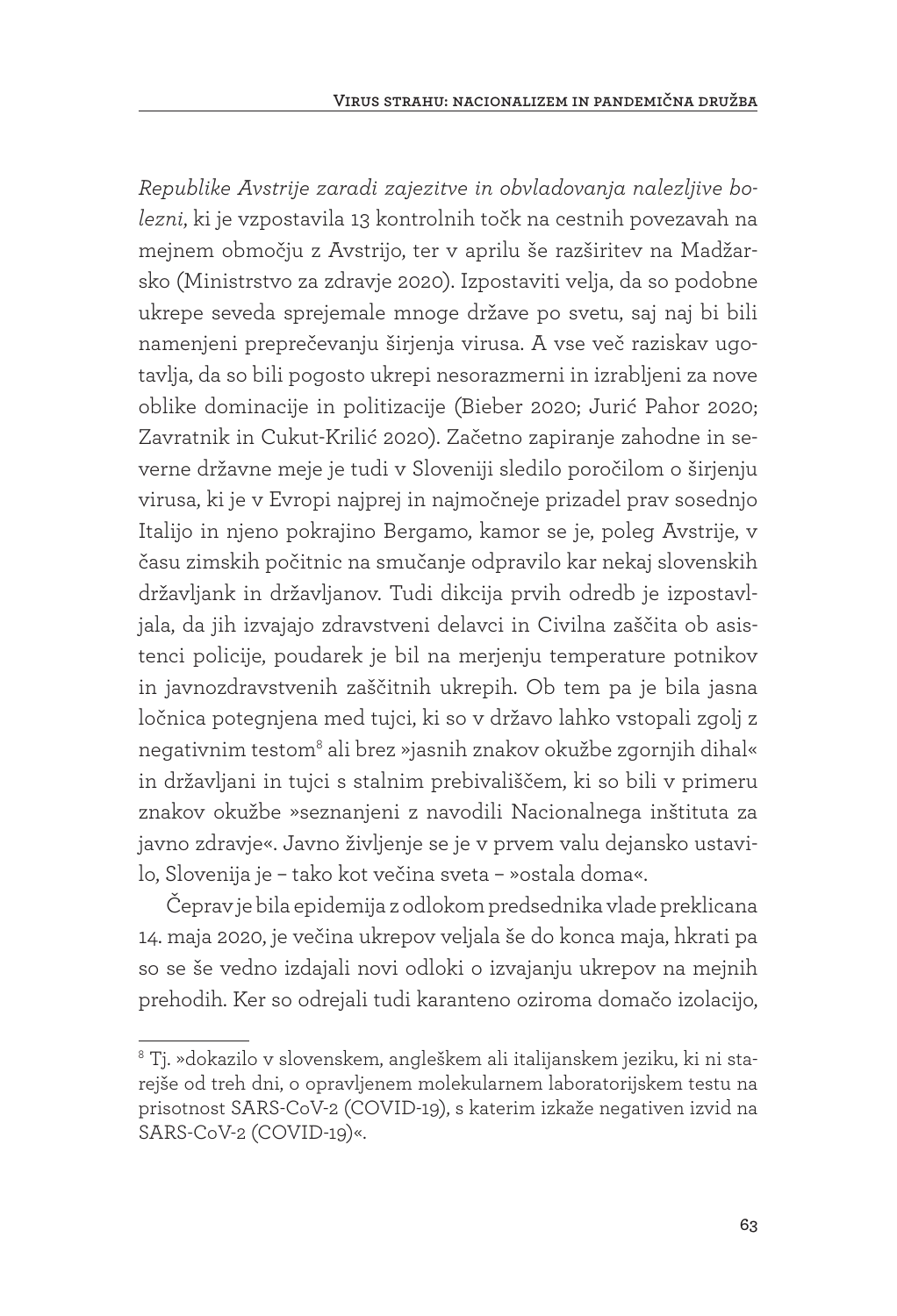sprememb pa je bilo v kratkem časovnem razponu veliko, je vladala precejšnja zmeda v javnosti. Od začetne določitve sedmih dni za prestajanje karantene, je kasneje prišlo do spremembe na 14 dni in potem spet skrajšanje na 10 dni. Tudi pogoji prekinitve karantene so se večkrat spremenili, v smislu koliko dni je moralo miniti od začetka karantene, da je za prekinitev zadostoval negativen bris. Po razglasitvi konca epidemije so se postopno ukinile tudi karantene ob vstopu v državo, a predpisi so se še vedno ves čas spreminjali. Medtem ko so večinskemu prebivalstvu nejasni in ves čas spreminjajoči se predpisi povzročali nelagodje, so se pokazale posledice nacionalističnih tendenc odločevalcev za migrantske delavce. Strah pred virusom se je namreč kmalu preusmeril z zahoda na jugovzhod; od Italije k balkanskim državam, iz katerih prihaja večina migrantske populacije v Sloveniji. Analiza ukrepov in spremljajoče politične retorike kaže na nacionalistične podtone v odzivih na epidemijo. Ukrepi so ustvarjali ločnico med nevarnim Drugim, ki naj bi prihajal od zunaj, čeprav je vse več podatkov potrjevalo (gl. npr. COVID-19 Sledilnik), da se virus najbolj širi na delovnih mestih, v skupnem gospodinjstvu, v domovih starejših občanov in na zasebnih druženjih po vsej Sloveniji. A hkrati je vlada poudarjeno nadzorovala predvsem južno mejo s Hrvaško in omejevala vstop državljanov tretjih držav. 26. maja 2020 je Delavska svetovalnica – društvo za zagovorništvo ranljivih skupin na odločevalce naslovila javno pismo, v katerem je bila izpostavljena stiska delavk in delavcev iz Bosne in Hercegovine, Srbije, Severne Makedonije, ki imajo v Sloveniji začasno ali stalno bivanje:

*ljudje so si na podlagi informacije o ponedeljkovem odloku, ki je začel veljati v torek, upali iti v Bosno in Hercegovino, Srbijo, Severno Makedonijo ... čakali so na petek, da gredo k domačim. Med njimi je kar nekaj takšnih, ki niso videli svojih bližnjih po nekaj tednov in celo mesecev! Med njimi je kar nekaj takih, ki so se prav*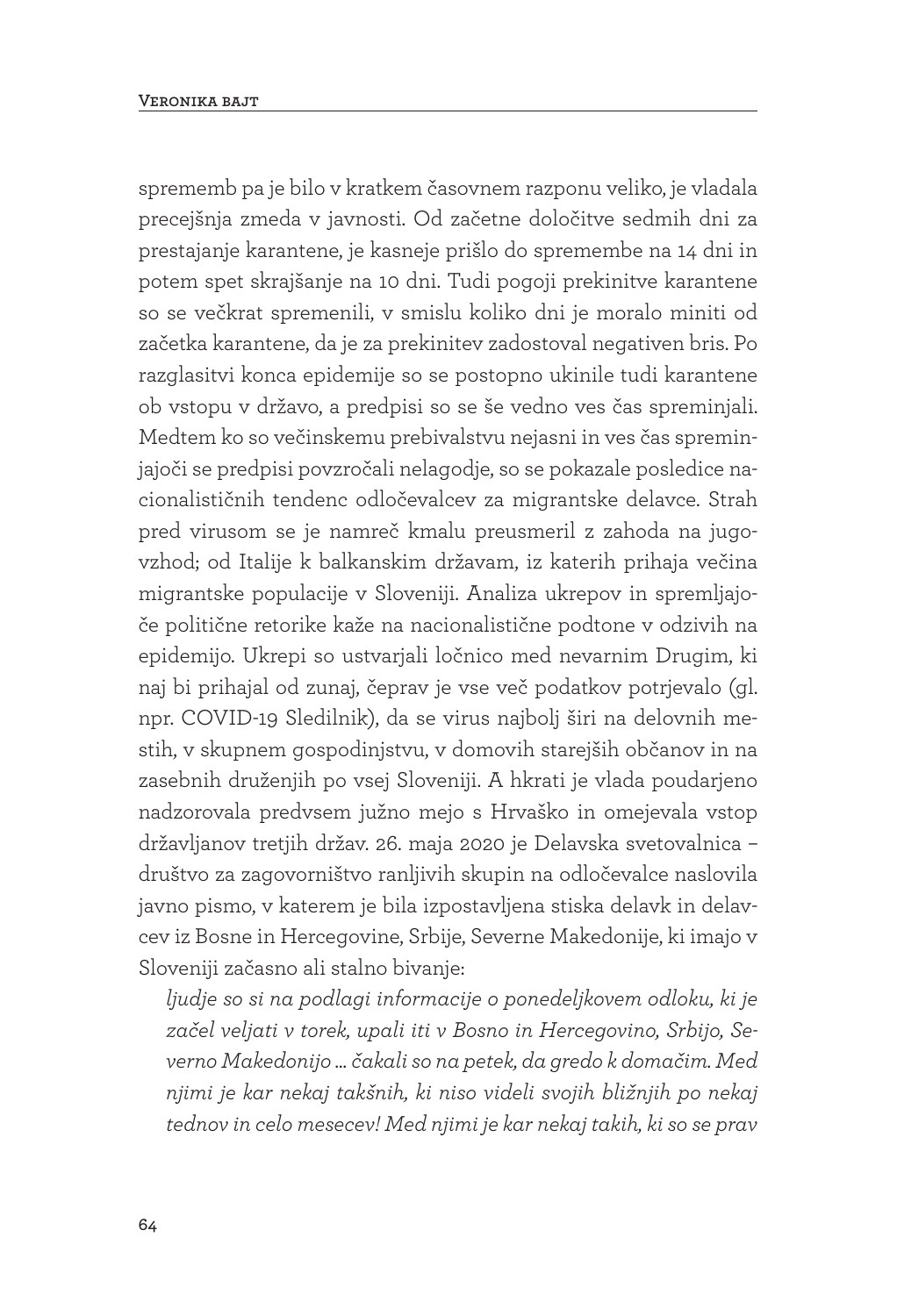*na podlagi tega odloka končno odpravili v domače kraje. Ampak ne – včeraj popoldne se je plošča obrnila, kar naenkrat so vsi ki so (bili) v* »*tretjih državah*«*, očitno* »*rizična skupina*« *(…) imamo vse te ljudi, ki so absolutno zmedeni, ki begajo od ene informacije do druge, imamo mejne policiste, ki skoraj vsak dan dobijo druga navodila, skratka imamo popoln kaos (…) tovrstne stihijske karantenske odločitve zelo koristijo slabim delodajalcem, ki že imajo pripravljene odjave delavcev iz socialnega zavarovanja, ker se delavci –* »*niso javili na delo*« *(…) Predstavljajte si ljudi, ki jih bo po koncu karantene pričakal zagovor pred izredno odpovedjo delovnega razmerja!* (Delavska svetovalnica 2020)

Dopis Delavske svetovalnice jasno ilustrira stisko migrantske populacije, ki se je zaradi stigmatizacije t. i. tretjih držav znašla v vlogi nevarnega, kužnega Drugega. Pritisk je sicer zalegel in 29. maja 2020 je vlada sprejela odločitev, da osebam s stalnim ali začasnim bivališčem v Sloveniji ob vstopu v Slovenijo iz tretjih držav ne bo treba v karanteno (Račič 2020).

Na podobno problematiko so opozarjali tudi državljanke in državljani v partnerskih zvezah s tujci, ki so izpostavljali, da s tovrstnim izključevanjem državljanov tretjih držav država ne preprečuje okužb, le stigmatizira. Državljani Slovenije so tako pri vstopu iz drugih držav EU, ne glede na to, ali so bile na seznamu varnih držav ali ne, lahko vstopali brez omejitev. Pogoji za »tuje« partnerje iz držav, ki niso bile na seznamu epidemiološko varnih, pa so zahtevali odreditev karantene. Pravila so se pogosto spreminjala; najprej so bili bližnji sorodniki (npr. registrirani na istem naslovu, kar pa izključuje tiste, ki ne živijo skupaj) deležni izjeme, kasneje spet ne. Ljudje so se soočali s precej težavami, npr. čeprav je šlo za partnersko zvezo oziroma zakonca, za državljane Slovenije karantene ni bilo, za tujca pa, čeprav sta bili obe osebi potencialno prenašalca okuž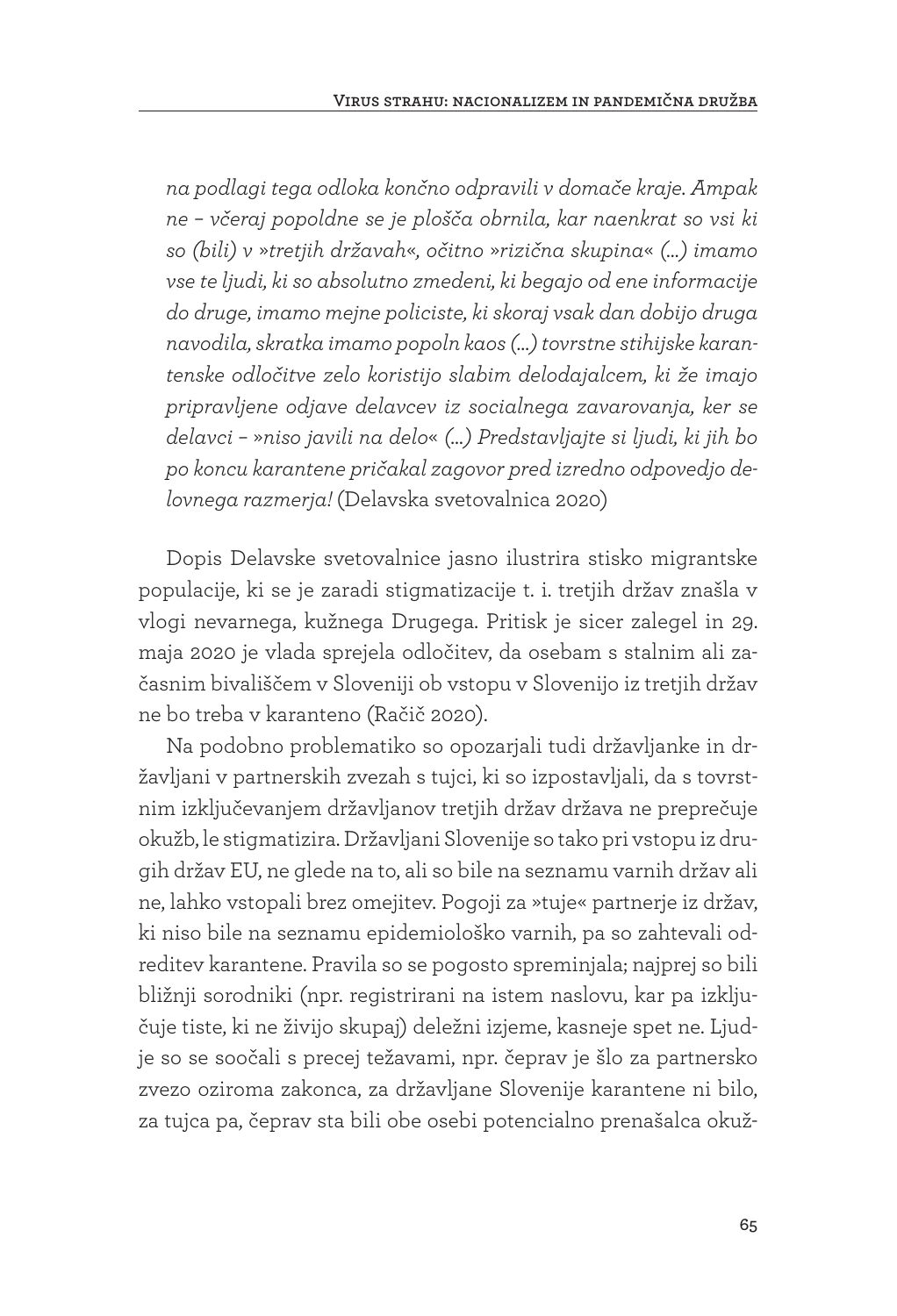be glede na epidemiološke ocene. Še več, slovenskemu državljanu tudi po večdnevnem poslovnem potovanju v Srbijo ni bilo treba v karanteno. Tudi tujcem, ki so poslovno pripotovali v Slovenijo iz držav EU ali schengenskega območja, ne. Za državljane tretjih držav, ki so nameravali poslovno pripotovati v Slovenijo, pa so bila pravila drugačna. Njim karantena ob vstopu v Slovenijo ni bila odrejena le, če »predložijo dokazilo ministrstva za gospodarski razvoj in tehnologijo, da bi v primeru odreditve karantene prišlo do večje družbene ali gospodarske škode« (Račič 2020), kar v upravljanju mobilnosti tujcev izpostavlja ekonomski vidik nacionalnega interesa, ki je sestavni del moderne države.

## **4.2 Covid-19 in krepitev nacionalističnih teženj: nevarne »temnordeče države«**

Diskrepanca je bila še posebej očitna v času poletnih počitnic leta 2020, ker je vlada državljanom Slovenije omogočila nemoteno prehajanje meje s Hrvaško, da so lahko odšli na morje. Junija je notranji minister Aleš Hojs izjavil, da si Slovenija kljub priporočilom Evropske komisije pridržuje pravico, da sama odloča o odpiranju ali zapiranju epidemioloških meja: »sami bomo še naprej urejali tudi, katera država je na rdečem, rumenem ali zelenem seznamu« ter ob tem ponovil, da se »v primeru, da je Hrvaška uvrščena na rumeni seznam, slovenski državljani in tisti s stalnim ali začasnim prebivališčem v Sloveniji, vrnejo brez odrejene karantene, omenjena sprememba pa za hrvaške državljane, ki želijo vstopiti v Slovenijo, pomeni štirinajstdnevno karanteno, če ne sodijo v katero izmed izjem« (Vlada Republike Slovenije 2020a). Določanje karantene zgolj na podlagi državljanstva varovanje javnega zdravja uporablja kot krinko za prizadevanja za zaostritev mejnega režima in tako perpetuira strah pred tujci (prim. Jurić Pahor 2020). Sredi julija 2020 je vladni govorec Jelko Kacin poročal, da je Slovenija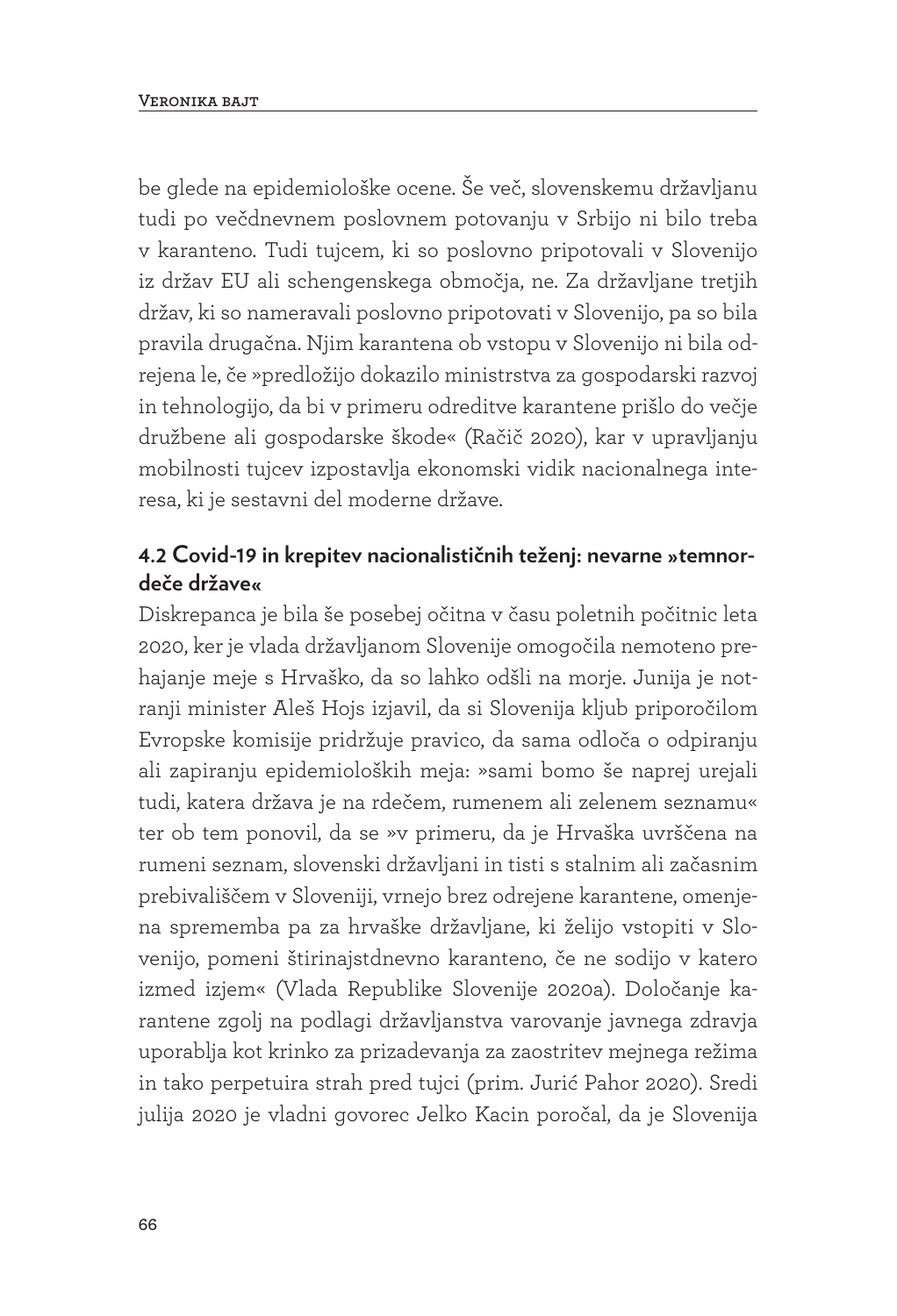»uspešno zamejila vnos virusa iz držav Zahodnega Balkana« (Vlada Republike Slovenije 2020b).

Tudi ko so se jeseni 2020 ukrepi malce prilagodili in omogočili vstop iz t. i. rdečih držav brez karantene s predložitvijo negativnega testa, je vlada daljše obdobje priznavala le teste z območja EU in tako onemogočala enake pogoje za vse tujce. Drugačna obravnava tujcev je bila v vladnih ukrepih očitna na primer pri navajanju držav, v katerih so lahko izdana potrdila o prebolelosti oziroma o negativnem rezultatu testa, da se oseba izogne karanteni. Sprva so bile to samo države EU oziroma Schengna, nato so bile dodane tudi posamezne države, kot npr. Avstralija in Ruska federacija – ne pa države zahodnega Balkana, npr. Bosna in Hercegovina.

Še jasneje se je krepitev nacionalistične obravnave pokazala s pojavom cepiva, ki je bilo na primer v Srbiji veliko hitreje in lažje dostopno kot v Sloveniji. V začetku julija 2021 je v veljavo stopil *Odlok o spremembah in dopolnitvi Odloka o določitvi pogojev vstopa*, ki je tujcem iz t. i. temnordečih držav – četudi so bili cepljeni – prepovedal vstop v državo, čeprav je strokovna skupina vladi predlagala ukinitev obvezne karantene za cepljene in prebolevnike ter izenačitev vstopnih pogojev za tujce z rizičnih območij. Odzivi javnosti so opozarjali, da je »sredi pandemije deliti ljudi na tujce in Slovence« zelo nevarno (Smajila 2021) in situacija se je spremenila šele z uvedbo evropskega digitalnega potrdila in ukinitvijo prepogosto arbitrarno določenih barvnih seznamov držav.9

V odgovor na izhodiščno vprašanje, izhajajoče iz teoretskih razprav o vplivu covida-19 na nacionalizem, analiza vladnih ukrepov pokaže, da je v Sloveniji epidemija zgolj začasno – če sploh – zasen-

<sup>9</sup> V tujini cepljeni proti covidu-19 v Sloveniji ne morejo pridobiti EU digitalnega potrdila.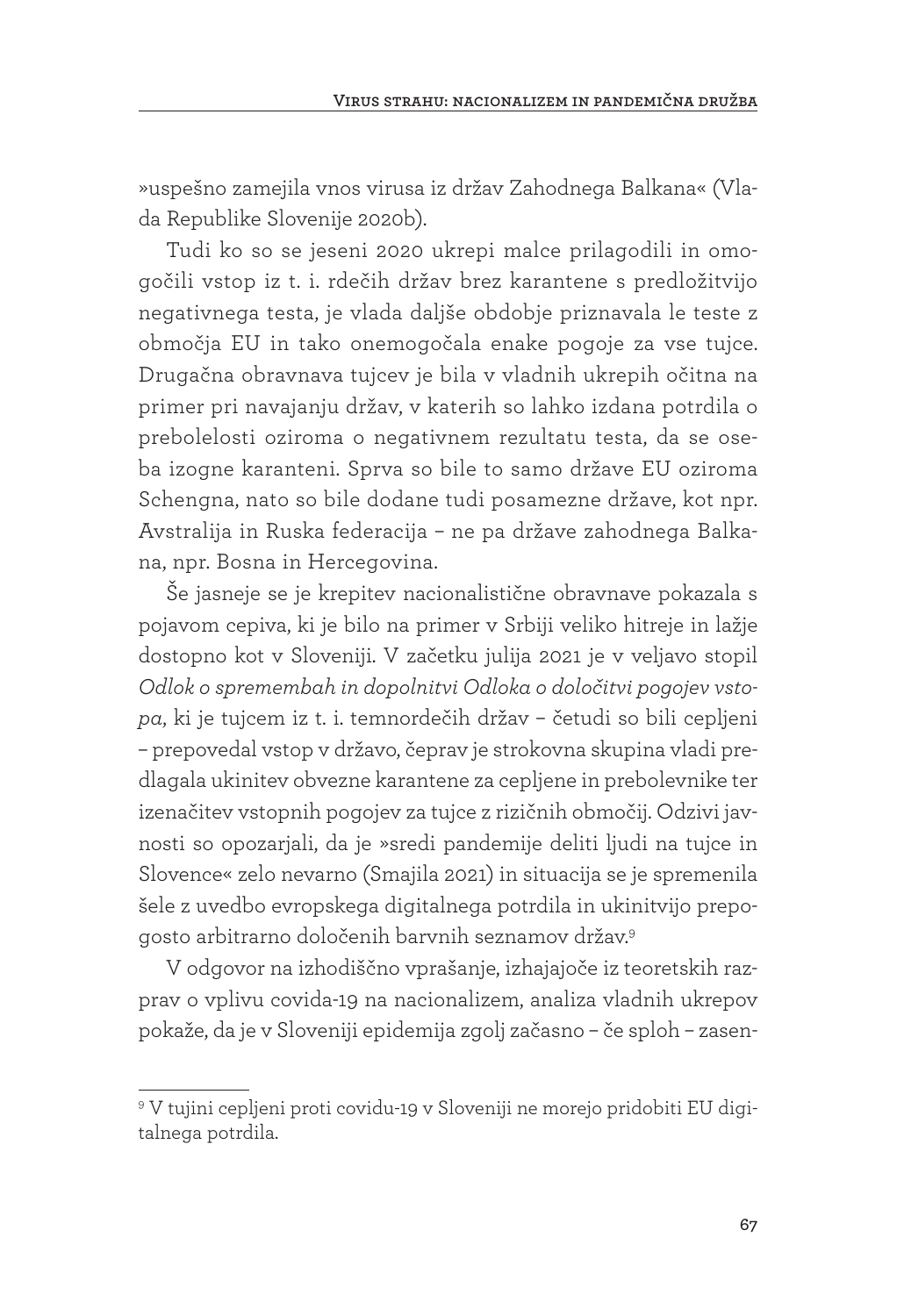čila protipriseljensko in protimuslimansko politiko in diskurz, saj je bila ponovna zaostritev vladne retorike opazna že vsaj od druge polovice 2020.10 Poleg vladnih odlokov in uredb o pogojih prehajanja meja so v analizo vključeni tudi relevantni zakoni in z zakoni povezani sklepi o obravnavi tujcev oziroma »upravljanju« migracij iz analiziranega obdobja (od marca 2020 do julija 2021). Decembra 2020 so na primer v predlogu novele zakona o mednarodni zaščiti kljub opozorilom pravosodnega ministrstva in nevladnih organizacij ostale sporne določbe, ki prosilcem za azil omejujejo ustrezno sodno varstvo. Vlada je zaostrila pogoje tudi v noveli zakona o tujcih in zakona o zaposlovanju in delu tujcev. Zakon o tujcih, ki je bil brez ustrezne razprave sprejet marca 2021, v uporabi pa je od maja 2021, načenja množico temeljnih pravic različnih skupin prebivalcev. V javnosti je odmevala zaostritev pogojev študija za študente iz držav, ki niso članice EU; poleg njih je ogrozil tudi pravice tujih delavcev in njihovih družin, pravice nastanjenih v centru za tujce in pravice prosilcev za azil, ki so prepuščeni arbitrarnim ukrepom oblasti. Že kmalu po razglasitvi epidemije je vlado skupina aktivističnih organizacij pozvala k ukrepanju:

*Vlada Republike Slovenije pandemijo zlorablja za uveljavljanje politik strahu in diskriminacije proti eni izmed najbolj ranljivih skupin v Evropi – proti migrantom in beguncem, ki so ujeti na balkanski poti (…) Prisotnost vojske na meji [s Hrvaško] nominalno upravičuje z omejitvijo pandemije, vendar pa bi ojačano delovanje vojske na meji dejansko služilo zgolj temu, da bi se ljudem še naprej onemogočalo iskanje zatočišča in mednarodne zaščite znotraj Evropske unije.* (InfoKolpa idr. 2020)

<sup>&</sup>lt;sup>10</sup> V tekstu ne analiziram vladne retorike na družbenih medijih, ki bi pokazala na večleten trend populističnega hujskanja proti priseljevanju in stigmatiziranja predvsem državljanov tretjih držav z Balkana in Bližnjega vzhoda s poudarjeno islamofobijo.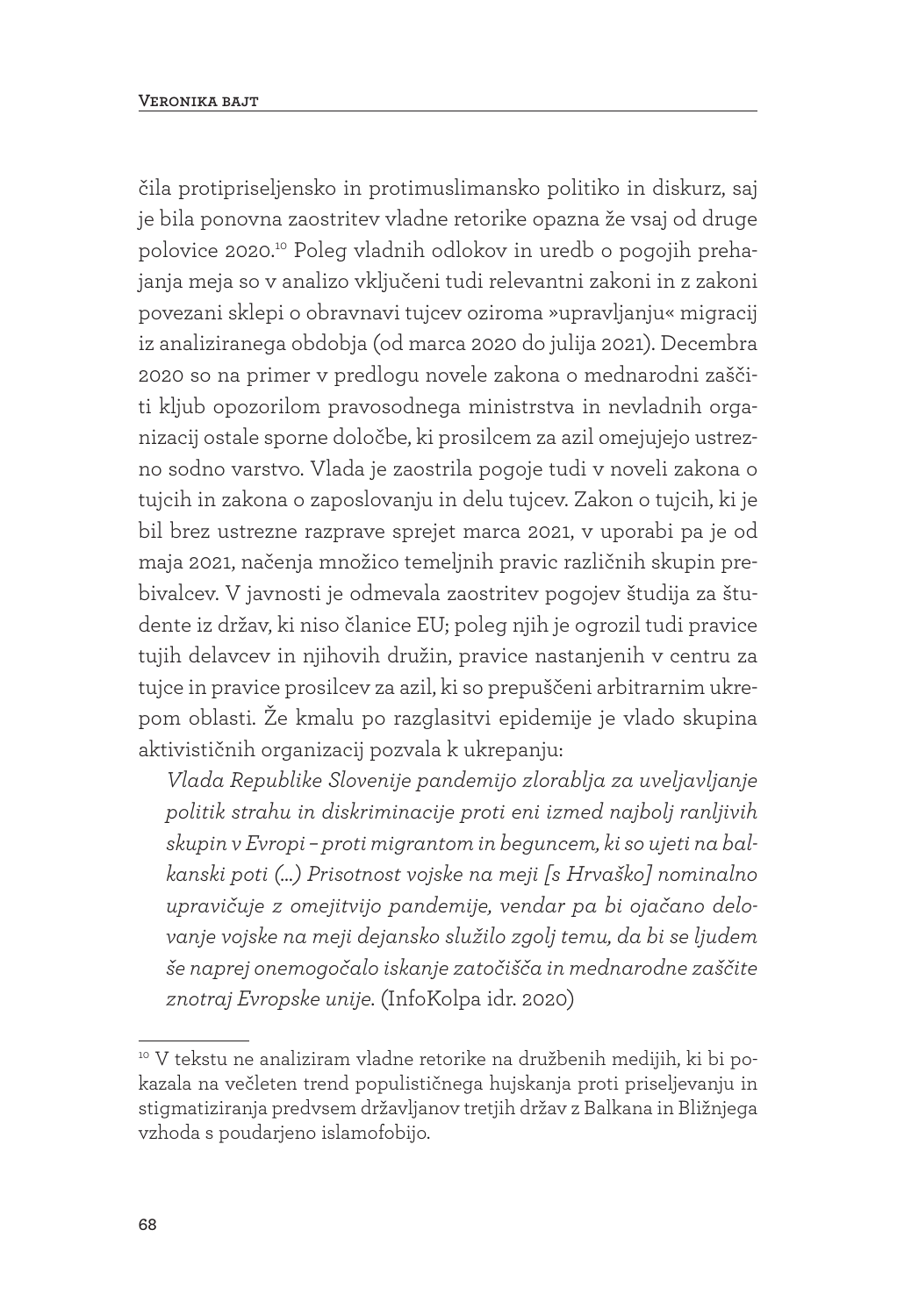Kljub suhoparni pravniški dikciji odlokov in odredb je prav njihovo javno komentiranje s strani vladnih predstavnikov pogosto razkrilo nacionalistično ozadje, na katerega opozarjajo tovrstni javni odzivi. Analiza ukrepov pokaže na povezavo med upravljanjem epidemije in mobilnosti. Zgolj iz uredb je težje dokazati, da je šlo za namen izključevanja tujcev, je pa bila to dejanska posledica, še posebno za osebe iz balkanskih držav, ki tvorijo jedro migrantske delovne sile v Sloveniji. Odziv nevladnih organizacij, delujočih na področju migracij in azila, je vladne ukrepe glede zaostrovanja vstopnih pogojev pri prehajanju meja zato povezal s pravico do svobode gibanja in zasebnega življenja:

*Kot je na Odmevih TV Slovenija povedal minister Hojs, je bil ukrep prepovedi prehajanja meje sprejet predvsem zato, da bi med prazniki ljudem preprečili obiskovanje družin in sorodnikov v državah na Balkanu. Sprejet je bil torej z namenom, da bi nesorazmerno prizadel priseljence, saj jim ne odreka le pravice do svobode gibanja, ampak tudi do zasebnega in družinskega življenja.* (Mirovni inštitut idr. 2021)

# **5 Diskusija**

Vlada je prvič razglasila epidemijo 12. marca 2020. Toda virus strahu pred okužbo in virus strahu pred migracijami in tujci je simbolno vstopil v Slovenijo že veliko prej (gl. Kogovšek Šalamon in Bajt 2016). Čeprav obstoječa zakonodaja kot tujko in tujca definira vsako osebo, ki nima državljanstva Republike Slovenije, je jasno, da obstajajo različne kategorije tujcev in da vse niso enako obravnavane ne v zakonih in ukrepih ne v javni percepciji in nacionalističnem diskurzu. Že januarja 2020 se je na dnevnem redu skupnega zasedanja odbora za zdravstvo ter odbora za notranje zadeve, javno upravo in lokalno samoupravo znašla točka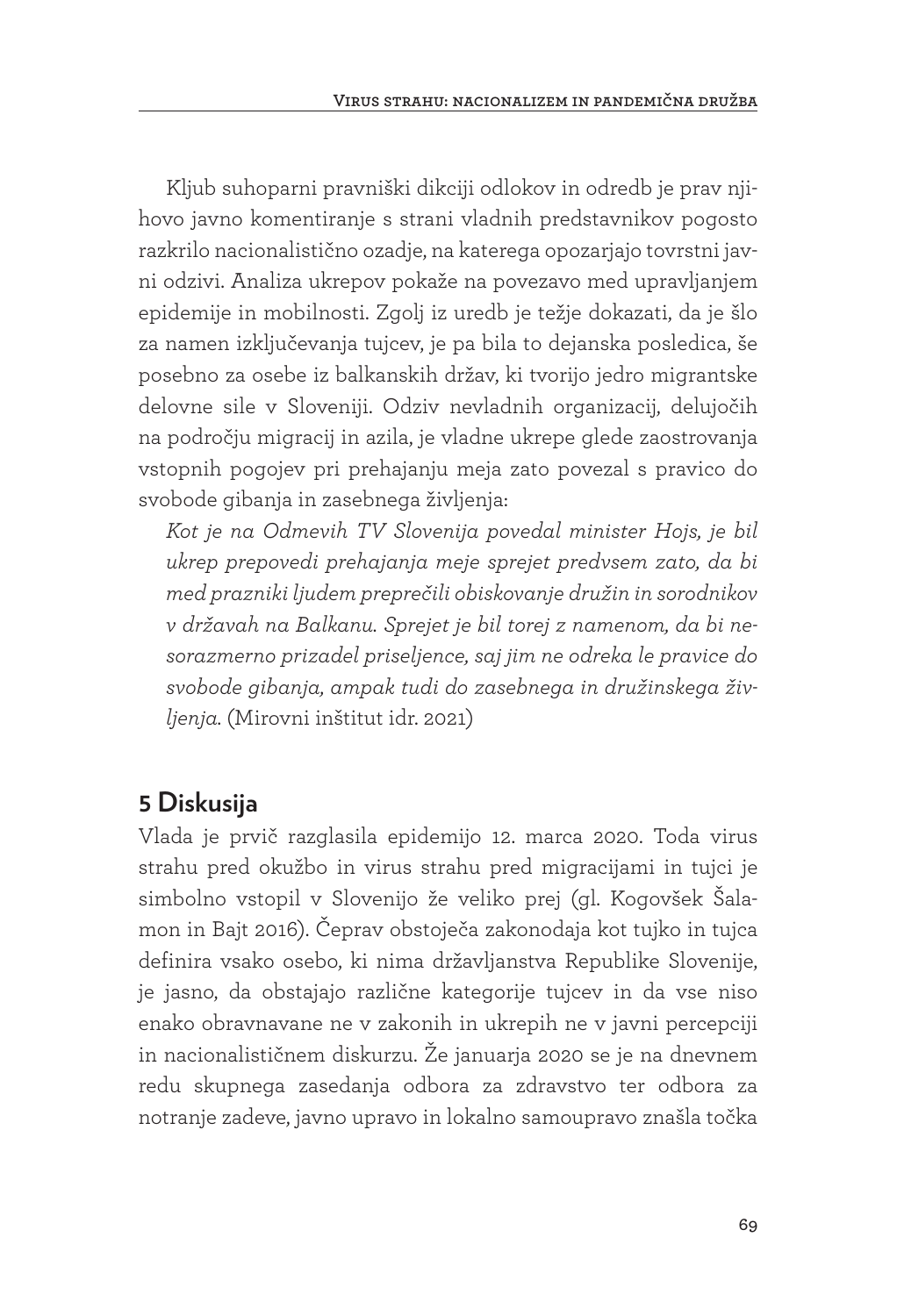»problematika zagotavljanja zdravstvene varnosti policistov in zdravstvenih delavcev ob stikih z ilegalnimi migranti« (Žerdin 2020, 23), ki jo je predlagala poslanska skupina SDS z namenom opozarjanja na to, da »v Evropo in tudi v Slovenijo prihaja vedno več ilegalnih migrantov, ki pa s seboj prinašajo tudi nevarne infekcijske bolezni, ki so v Evropi že davno izkoreninjene« (SDS 2020). Na seji je poslanka SDS zatrdila, da gre za dejstvo, »da so to bolezni, ki prihajajo v naše kraje … prek ilegalnih migracij« (Žerdin 2020, 25), medtem ko so strankarske objave poročale, da »naj bi se v zadnjih treh letih primeri hepatitisa B povišali za kar 300 odstotkov, primeri ošpic za 450 odstotkov, število primerov tuberkuloze pa naj bi naraslo za 30 odstotkov« (SDS 2020). Vztrajno in večletno ustvarjanje strahu pred migranti, ki je bilo še posebej poudarjeno od t. i. dolgega poletja migracij leta 2015, je značilno za retoriko desničarskih političnih akterjev, ki javno podporo gradijo na enostavnih populističnih floskulah izključevanja in uperjanja prsta v grešne kozle (Bajt 2019).

Spomladi 2020, ko je bilo še mnogo neznank, je vlada najprej reagirala z zaprtjem meja z vsemi sosednjimi državami. To je odražalo reakcijo večine nacionalnih držav po svetu, zato so se teoretiki nacionalizma spraševali, ali bo pandemija nujno pomenila porast nacionalističnih politik. Glede na to, da je z množico začasnih odlokov vladajoča elita v Sloveniji kmalu prešla na vse bolj vidne poskuse nadzorovanja predvsem južne, tj. schengenske meje s Hrvaško, ki omejuje vstop državljanom tretjih držav, analiza pokaže trend vse bolj etnizirane stigmatizacije državljanov določenih držav kot nevarnih Drugih. Težnja po zaostritvi nadzora schengenske meje, sicer jasna stalnica v procesih kriminalizacije migracij, je v času pandemije dobila nov zagon. Analiza je pokazala na proces stigmatiziranja državljank in državljanov globalnega Juga oziroma jugovzhodne evropske »periferije«, ka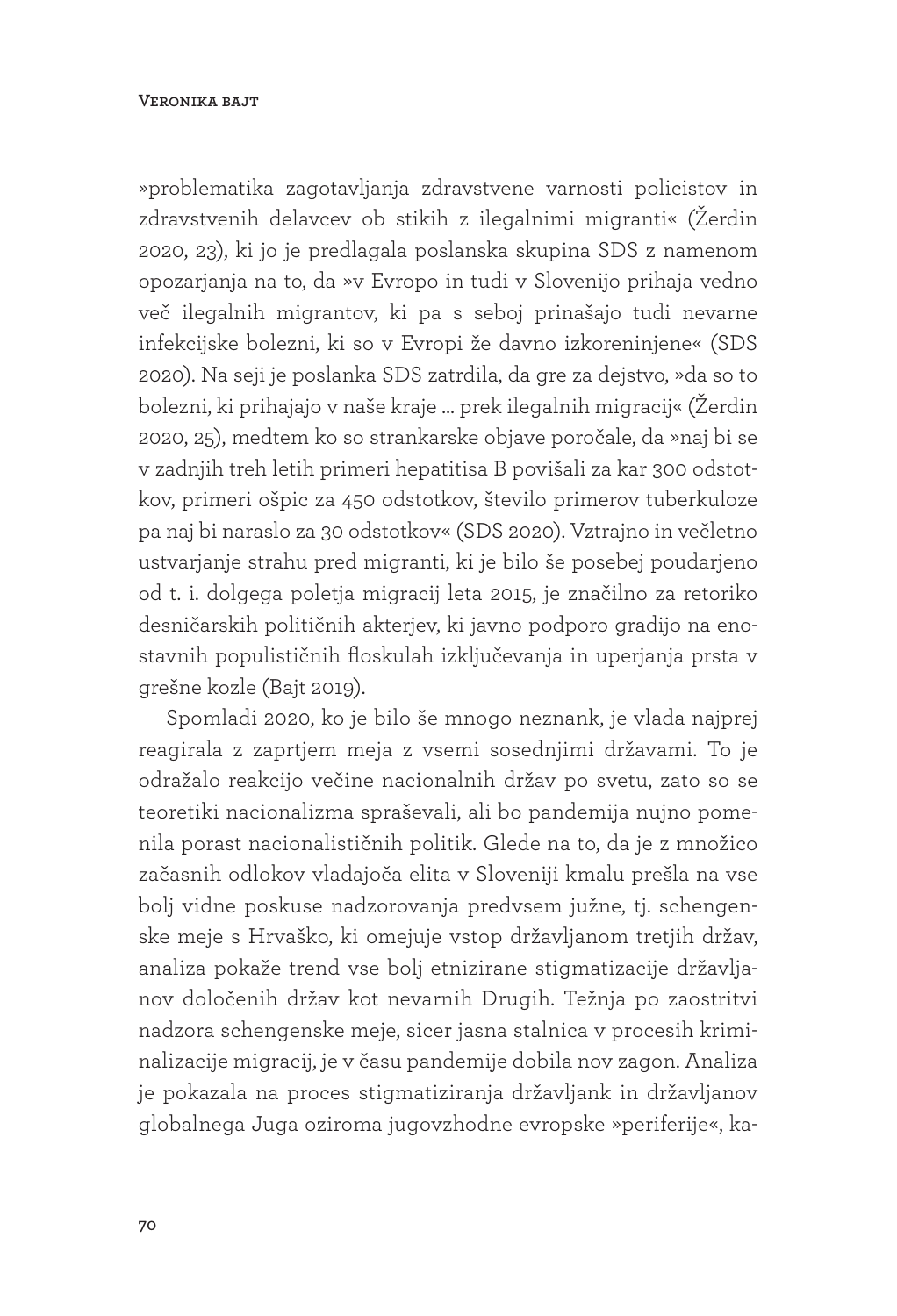mor se odriva Balkan.11 Ukrepi za zamejevanje epidemije v Sloveniji so izpostavili že obstoječe neenakosti, hierarhije in ranljivosti ter tako zgolj nadaljevali sistemski rasizem in politike nacionalističnega izključevanja. Krepitev nacionalizma in poskusi reguliranja družbenih odnosov so prizadeli že tako marginalizirane družbene skupine. Raziskave so na primer pokazale izključenost begunske populacije (NIEM 2020), migrantski delavci in delavke *z začasnimi dovoljenji za bivanje* so bili v precejšnji meri izvzeti iz različnih *»paketov ukrepov za omilitev posledic epidemije«* in kljub plačevanju davkov niso bili prejemniki turističnih bonov ipd. Zapoved »ostani doma« in z njo povezani ukrepi omejevanja gibanja na občino prebivališča in druženja zgolj na družinske člane oziroma člane istega gospodinjstva je pomenila, da so migranti in migrantke po več mesecev ostali ločeni od svojih družin v državah na Balkanu.

Ukrepi so ustvarjali ločnico med nevarnim Drugim, ki naj bi prihajal od zunaj, čeprav se je virus najbolj širil v domovih starejših občanov, na delovnih mestih, v skupnem gospodinjstvu ter tudi na zasebnih druženjih. Državljani Slovenije so pri vstopu iz drugih držav EU, ne glede na to, ali so na seznamu varnih držav, v večji meri lahko vstopali brez omejitev. Pogoji za tujce in »tuje« partnerje slovenskih državljanov iz držav, ki niso bile na seznamu epidemiološko varnih, pa so zahtevali odreditev karantene. Razlikovanje znotraj kategorije »tujcev« kaže na nacionalistično kategorizacijo nevarnih Drugih predvsem iz vrst državljanov tretjih držav, Balkana, Bližnjega vzhoda, Azije in Afrike. Z drugimi besedami, tujci

<sup>11</sup> Morda je tu najti razlago za zanimivo diskrepanco med ukrepi, ki so odrejali karanteno za hrvaške državljane, a omogočali uživanje počitnic na Hrvaškem »domačemu prebivalstvu«, čeprav so načeloma ločevali med nevarnimi Drugimi in »varnimi« državljani EU, ki so – tako kot državljani Slovenije – lahko prehajali mejo z manj ovirami.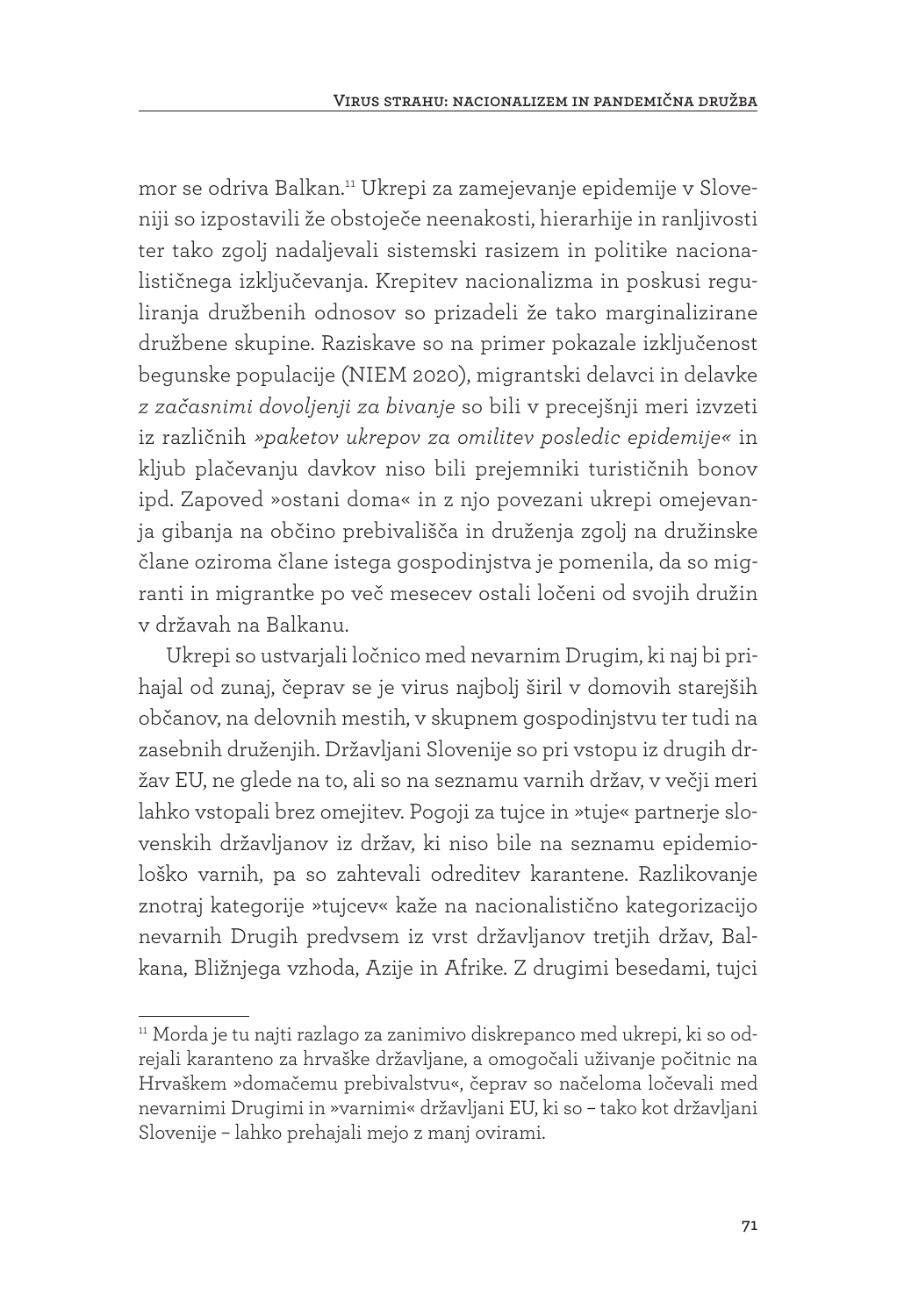iz držav članic EU in z Zahoda razen v kratkem začetnem obdobju, ko je predvsem veljal strah pred prihodi iz Italije, niso predstavljali grešnih kozlov, ki bi v trenutni konstrukciji slovenske nacionalne identitete igrali pomembno vlogo.

# **6 Zaključek**

Ne vedno v skladu z dejanskim naraščanjem števila novih okužb oziroma hospitalizacij in torej ne nujno odražajoč realnost javnozdravstvene krize, je bila epidemija v Sloveniji drugič razglašena z 19. oktobrom 2020, in sicer za 30 dni. Vlada je epidemijo nato podaljševala, včasih za 60, drugič za 30 dni, s 15. junijem 2021 pa je bila po skoraj osmih mesecih preklicana, čeprav v veljavi še vedno ostajajo mnogi ukrepi. Konec poletja 2021 je Slovenija stopila v četrti val.

Članek je izhajal iz dveh raziskovalnih vprašanj: 1) kako razumeti odnos med nacionalizmom in pandemijo in 2) ali je covid-19 v Sloveniji okrepil nacionalistične težnje in politike. Obstoječe raziskave je nadgradil s sociološko analizo procesov nacionalističnega izključevanja in stigmatizacije tujcev v povezavi z javnozdravstvenimi ukrepi, ki naj bi zamejili epidemijo v Sloveniji. Analiziral je vladne ukrepe, ki so bili sprejeti od pojava koronavirusne bolezni covid-19 spomladi 2020 do konca poletja 2021. Primerjava z zgodovinskimi primeri naslavljanja nalezljivih bolezni s karantenami in zapiranjem meja je pokazala, da gre za procese, ki zrcalijo zgodovinske trende in ne prinašajo fundamentalno novih pristopov. Ukrepi so ustvarjali ločnico med nevarnim Drugim, ki naj bi prihajal od zunaj, čeprav se je virus najbolj širil znotraj Slovenije. A vlada je poudarjeno nadzorovala predvsem južno mejo s Hrvaško in omejevala vstop državljanov tretjih držav. *Članek sklene, da* gre v primeru Slovenije za nacionalistično upravljanje z epidemijo, saj je raziskava zaznala trend krepitve nacionalističnega izključevanja tujcev.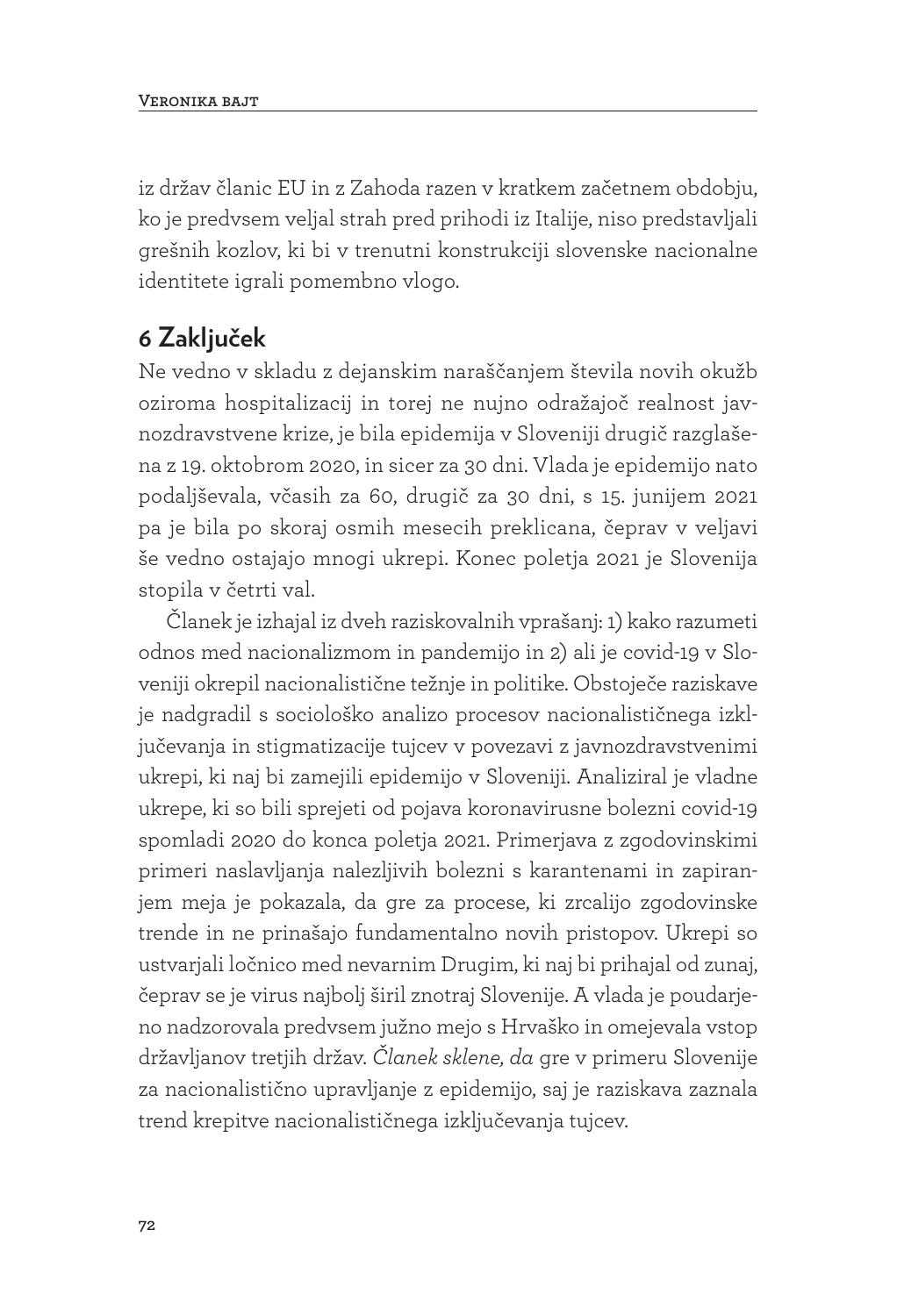Ukrepi za upravljanje epidemije primarno sicer niso bili usmerjeni na tujce, temveč na prehajanje meja, a obstajale so jasne razlike v ukrepih, ki so se nanašale na določena državljanstva. Epidemija se je namreč pojavila v kontekstu že obstoječega in povsod prisotnega izključevalnega nacionalizma, ki se je zato izrazil tudi v odlokih in odredbah za zamejevanje epidemije in v zakonodajnih potezah vlade, ki je epidemijo izkoristila za krepitev nacionalističnega upravljanja z migracijskimi in azilnimi politikami.

# **7 Bibliografija**

BAJT, VERONIKA. 2016. Nacionalizem kot paranoja. *Časopis za kritiko znanosti* 44(26): 48–60.

BAJT, VERONIKA. 2019. The Schengen Border and the Criminalization of Migration in Slovenia. *Südosteuropa* 67(3): 304–327.

BASHFORD, ALISON. 2003. *Imperial Hygiene: A Critical History of Colonialism, Nationalism and Public Health.* London: Springer. BIEBER, FLORIAN. 2020. Global Nationalism in Times of the CO-VID-19 Pandemic. *Nationalities Papers* DOI: 10.1017/nps.2020.35 BILLIG, MICHAEL. 1995. *Banal Nationalism*. London: SAGE Publications.

CHAN, CAROL IN MARIA MONTT STRABUCCHI. 2020. Many- -Faced Orientalism: Racism and Xenophobia in a Time of the Novel Coronavirus in Chile. *Asian Ethnicity* 22(2): 374–394 DOI: 10.1080/14631369.2020.1795618

CLARKE, ADELE E., CARRIE FRIESE IN RACHEL S. WASHBURN. 2018. *Situational Analysis: Grounded Theory After the Interpretive Turn.* Los Angeles: Sage.

COHEN, STANLEY. 2002. *Folk Devils and Moral Panics: The Creation of the Mods and Rockers.* London: Routledge.

COVID-19 SLEDILNIK. B. d. Dostopno na: https://covid-19.sledilnik.org/sl/stats (2. oktober 2021).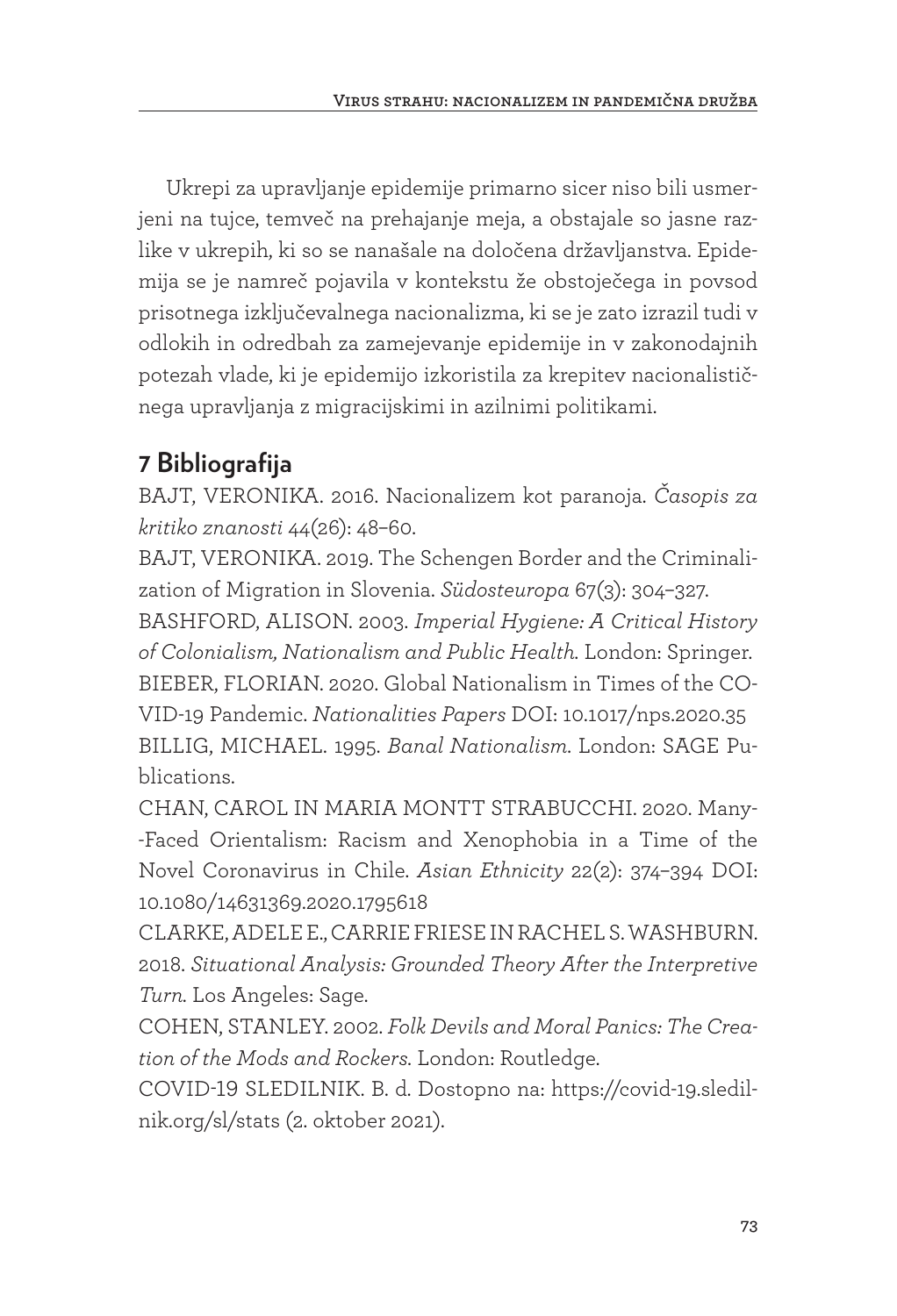DELAVSKA SVETOVALNICA. 2020. Loterija na prehodu meje?! Dostopno na: https://www.facebook.com/delavskasvetovalnica (2. oktober 2021).

ELIAS, AMANUEL, JEHONATHAN BEN, FETHI MANSOURI IN YIN PARADIES. 2021. Racism and Nationalism during and beyond the COVID-19 Pandemic. *Ethnic and Racial Studies* 44(5): 783–793. https://doi.org/10.1080/01419870.2020.1851382

FELDMAN, MARTHA S. 1995. *Strategies for Interpreting Qualitative Data.* London: Sage Publications.

HE, ZHINING IN ZHE CHEN. 2021. The Social Group Distinction of Nationalists and Globalists amid COVID-19 Pandemic. *Fudan Journal of the Humanities and Social Sciences* 14: 67–85. DOI: 10.1007/s40647-020-00310-6

HEARN, JONATHAN. 2006. *Rethinking Nationalism: A Critical Introduction.* Hampshire: Palgrave Macmillan.

InfoKolpa, Border Violence Monitoring Network, Radio Študent, Are You Syrious? in Zdravniki za azilante. 2020. Odprto pismo institucijam EU v zvezi z vojaškim odzivom vlade RS na zdravstveno krizo. 31. 3. 2020. Dostopno na: https://radiostudent.si/dru%C5%BEba/ krizni-%C5%A1tab-r%C5%A1/odprto-pismo-institucijam-eu-v-zvezi- -z-voja%C5%A1kim-odzivom-vlade-rs-na (18. november 2021).

JANOSKI, THOMAS. 1998. *Citizenship and Civil Society.* Cambridge: Cambridge University Press.

JURIĆ PAHOR, MARIJA. 2020. Border as Method: Impact of Covid-19 Pandemic on the Border Area between Italy and Slovenia and on the Slovene Minority in Italy. *Razprave in gradivo* 85: 57–81. KOGOVŠEK ŠALAMON, Neža in Veronika Bajt, ur. 2016. *Razor- -wired: Reflections on Migration Movements through Slovenia in 2015.* Ljubljana: Peace Institute.

MASON, JENNIFER. 2002. *Qualitative Researching* (2. izdaja). London: Sage.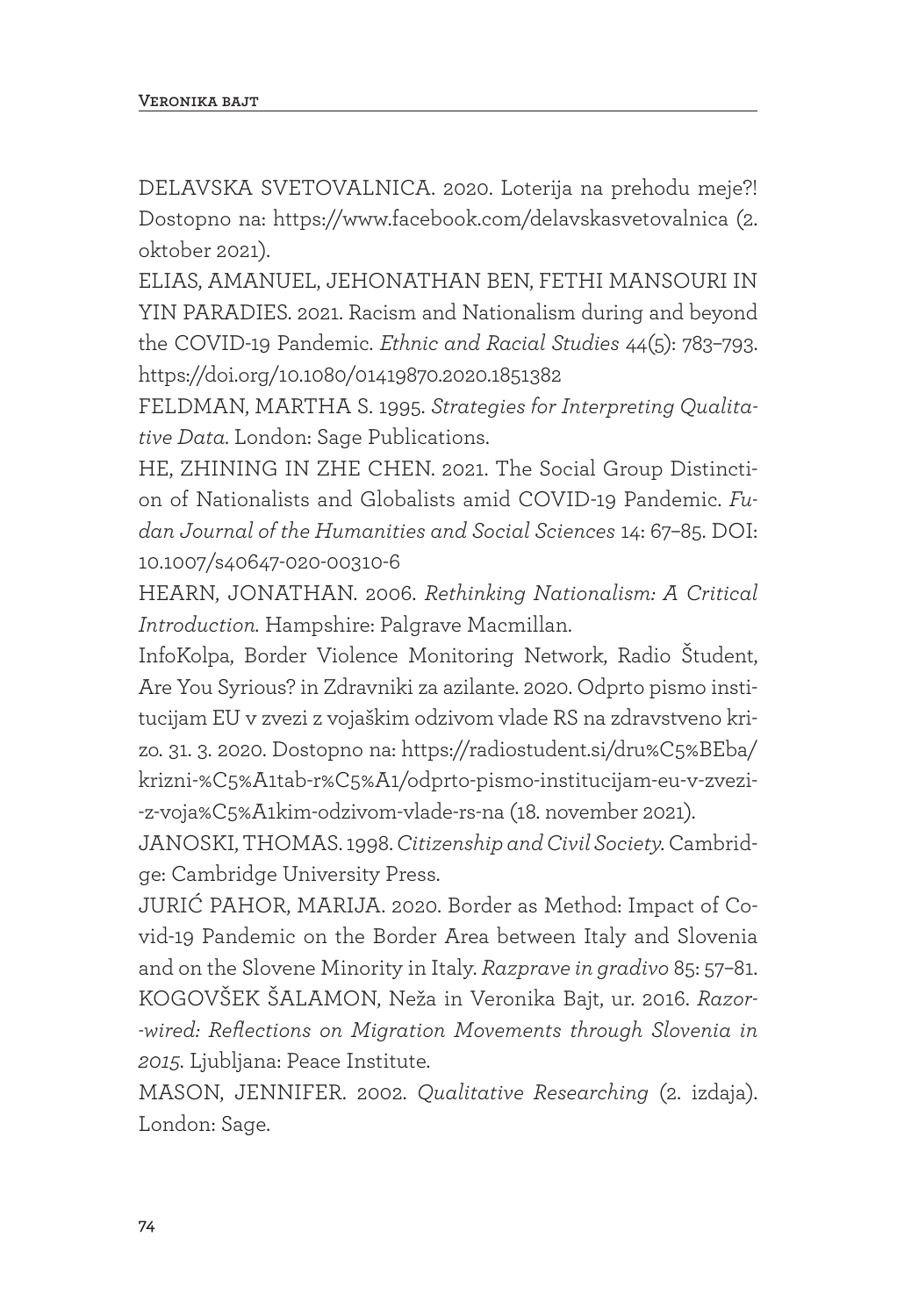MINISTRSTVO ZA ZDRAVJE. 2020. Odlok o ukrepih na mejnih prehodih ob vstopu v Republiko Slovenijo. Dostopno na: https:// www.gov.si/novice/2020-04-11-jutri-zacne-veljati-odlok-o-ukrepih-na- -mejnih-prehodih-ob-vstopu-v-republiko-slovenijo/ (2. oktober 2021). Mirovni inštitut, Pravno-informacijski center nevladnih organizacij – PIC, Zavod za kulturo raznolikosti Open, Danes je nov dan in AM-NESTY INTERNATIONAL SLOVENIJa. 2021. *Svoboda gibanja je osnovna človekova pravica, na kateri temelji pravni red Evropske unije in Republike Slovenije.* Dostopno na: https://www.mirovni-institut. si/svoboda-gibanja-je-osnovna-clovekova-pravica-na-kateri-temelji- -pravni-red-evropske-unije-in-republike-slovenije/ (2. oktober 2021). MORENO BARRANECHE, SEBASTIAN. 2020. Somebody to Blame: On the Construction of the Other in the Context of the CO-VID-19 Outbreak. *Society Register* 4(2):19–32.

NIEM (Nacionalni mehanizem za evalvacijo integracije). 2020. Infografika: Vpliv pandemije Covid-19 in preventivnih ukrepov na življenja beguncev v Sloveniji. Dostopno na: https://www.mirovni- -institut.si/infografika-vpliv-pandemije-covid-19-in-preventivnih- -ukrepov-na-zivljenja-beguncev-v-sloveniji/ (2. oktober 2021).

RAČIČ, MAJA. 2020. Brez karantene ob vrnitvi iz tretje države, če imate stalno ali začasno prebivališče v Sloveniji. Dostopno na: https://www.24ur.com/novice/korona/karantena.html (2. oktober 2021).

ROŠKER, JANA S. 2021. Porast rasizmov med pandemijo CO-VID-19 in ontologija rase: medkulturna primerjava evropske in kitajske tradicije. *Ars & Humanitas* 15(1): 43–55.

SDS. 2020. Ilegalni migranti na naše območje prinašajo bolezni, ki so bile že zdavnaj izkoreninjene. Dostopno na: https://www.sds.si/ novica/ilegalni-migranti-na-nase-obmocje-prinasajo-bolezni-ki- -so-bile-ze-zdavnaj-izkoreninjene (2. oktober 2021).

SVET EVROPE. 2010. *Evropska konvencija o varstvu človekovih pravic*.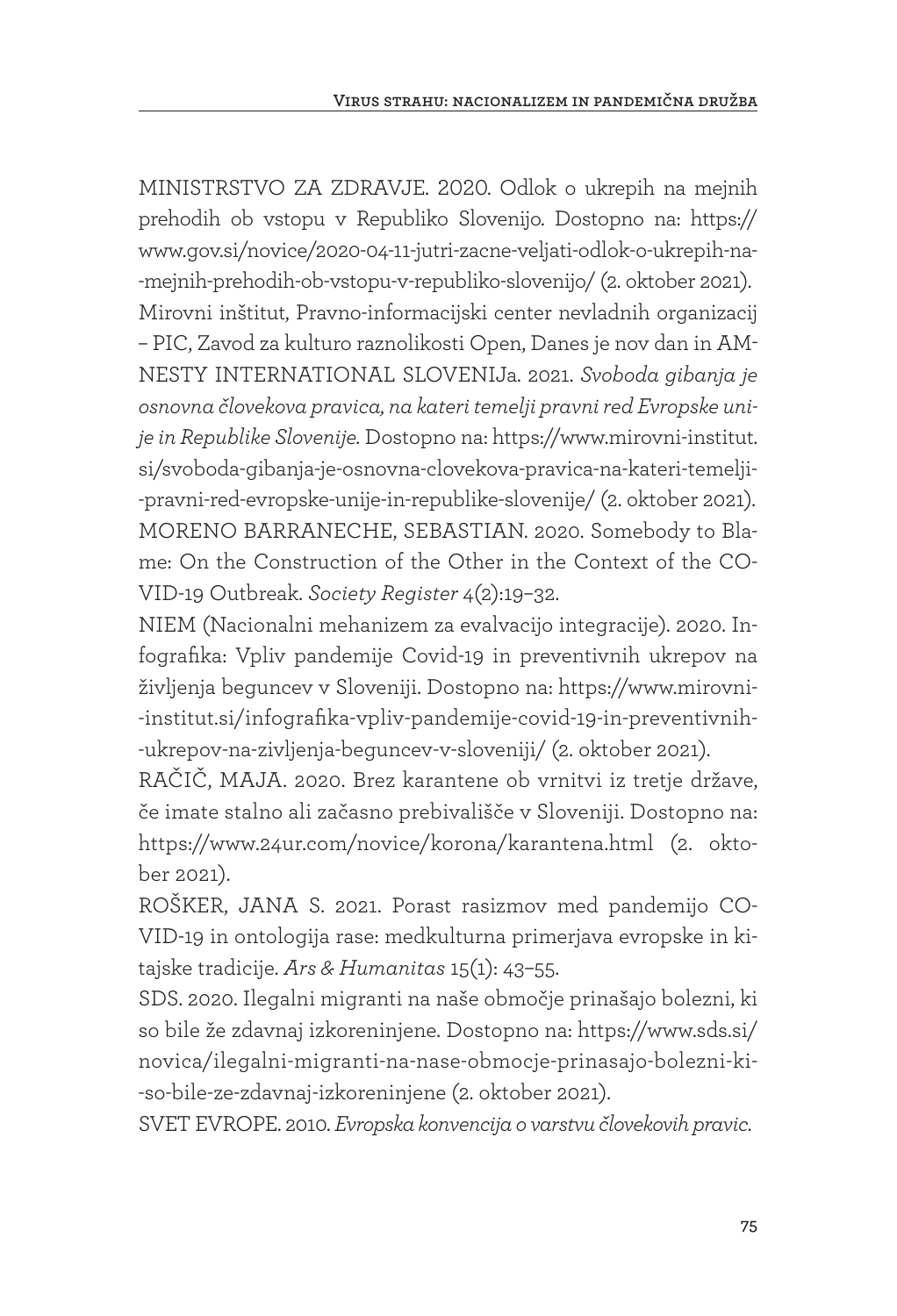TAYLOR WOODS, ERIC, ROBERT SCHERTZER, LIAH GREE-NFELD, CHRIS HUGHES IN CYNTHIA MILLER-IDRISS. 2020. COVID-19, Nationalism, and the Politics of Crisis: A Scholarly Exchange. *Nations and Nationalism* : 26(4): 807–825*.* DOI: 10.1111/ nana.12644

TOGNOTTI, EUGENIA. 2013. Lessons from the History of Quarantine, from Plague to Influenza A. *Emerging Infectious Diseases* 19(2): 254–259.

URS. 1991. Ustava Republike Slovenije. Dostopno na: http://pisrs. si/Pis.web/pregledPredpisa?id=USTA1 (2. oktober 2021).

VIDMAR HORVAT, KSENIJA IN MARUŠA PUŠNIK. 2021. Pandemija COVID-19 in njene družbene posledice. *Ars & Humanitas*   $15(1): 5-12.$ 

VLADA REPUBLIKE SLOVENIJE. 2020a. Hrvaška za zdaj ostaja na seznamu epidemiološko varnih držav. Dostopno na: https:// www.gov.si/novice/2020-06-30-hrvaska-v-tem-trenutku-ostaja-na- -seznamu-epidemiolosko-varnih-drzav/ (2. oktober 2021).

VLADA REPUBLIKE SLOVENIJE. 2020b. Nov način izdajanja karantenskih odločb za boljše obvladovanje širjenja okužb. Dostopno na: https://www.gov.si/novice/2020-07-17-nov-nacin-izdajanja-karantenskih-odlocb-za-boljse-obvladovanje-sirjenja-okuzb/ (2. oktober 2021). VIETEN, ULRIKE M. 2020. The , New Normal' and , Pandemic Populism': The COVID-19 Crisis and Anti-hygienic Mobilisation of the Far Right. *Social Sciences* 9(165), DOI: 10.3390/socsci9090165 ZAVRATNIK, SIMONA IN SANJA CUKUT KRILIĆ. 2021. Migracije v času pandemije covid-19: meje mobilnosti in družbene neenakosti. *Teorija in praksa* 58(1): 72–87.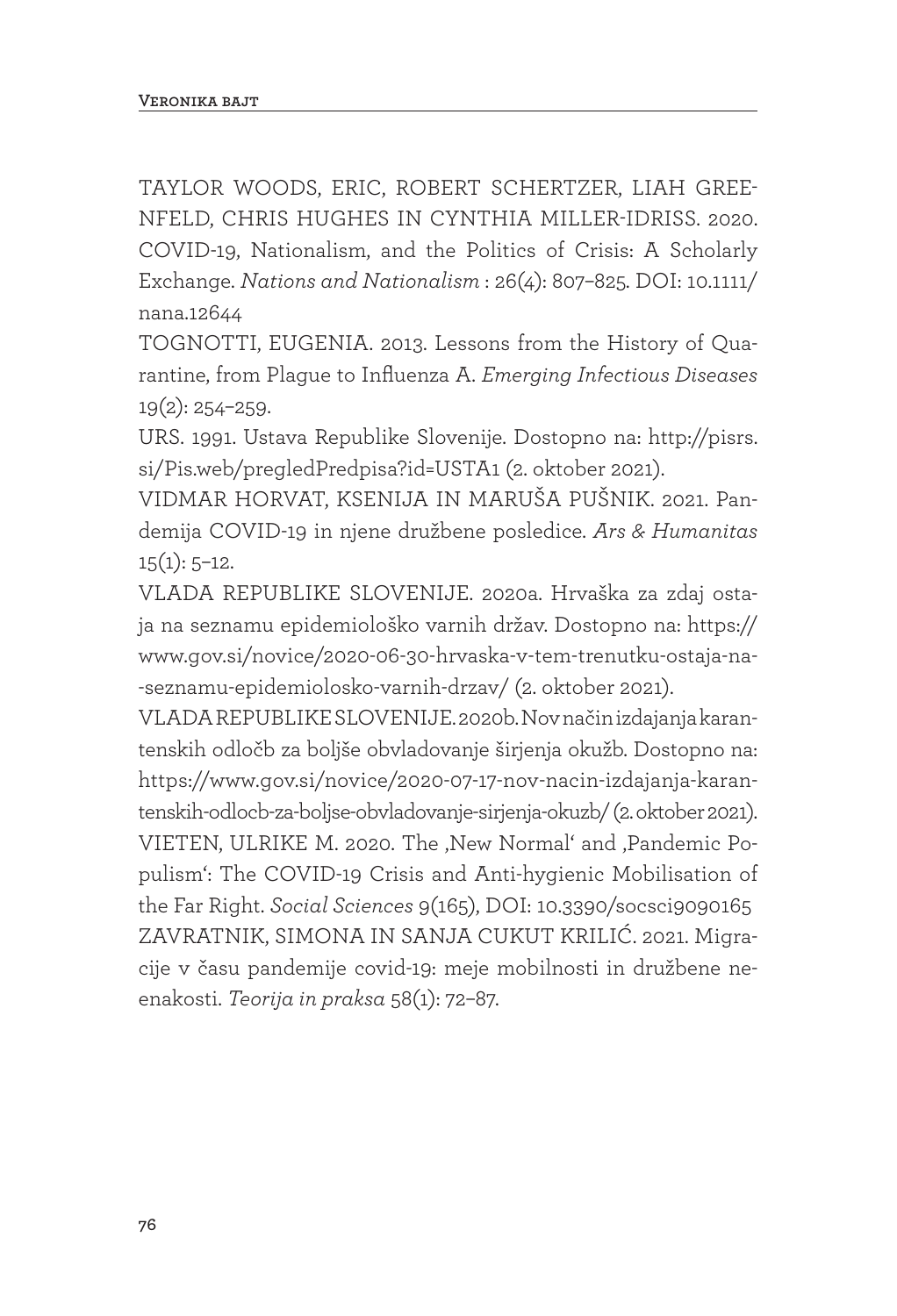# **Zahvala**

Zahvaljujem se Filipu Gavranoviću za pomoč pri zbiranju podatkov.

# **Financiranje**

Članek je nastal v okviru raziskovalnega programa Mirovnega inštituta »Enakost in človekove pravice v dobi globalnega vladovanja«, P5-0413, ki ga financira Javna agencija za raziskovalno dejavnost Republike Slovenije (2020-2023) in v okviru temeljnega raziskovalnega projekta »Sovražni govor v sodobnih konceptualizacijah nacionalizma, rasizma, spola in migracij«, J5-3102, ki ga financira Javna agencija za raziskovalno dejavnost Republike Slovenije (2021-2024).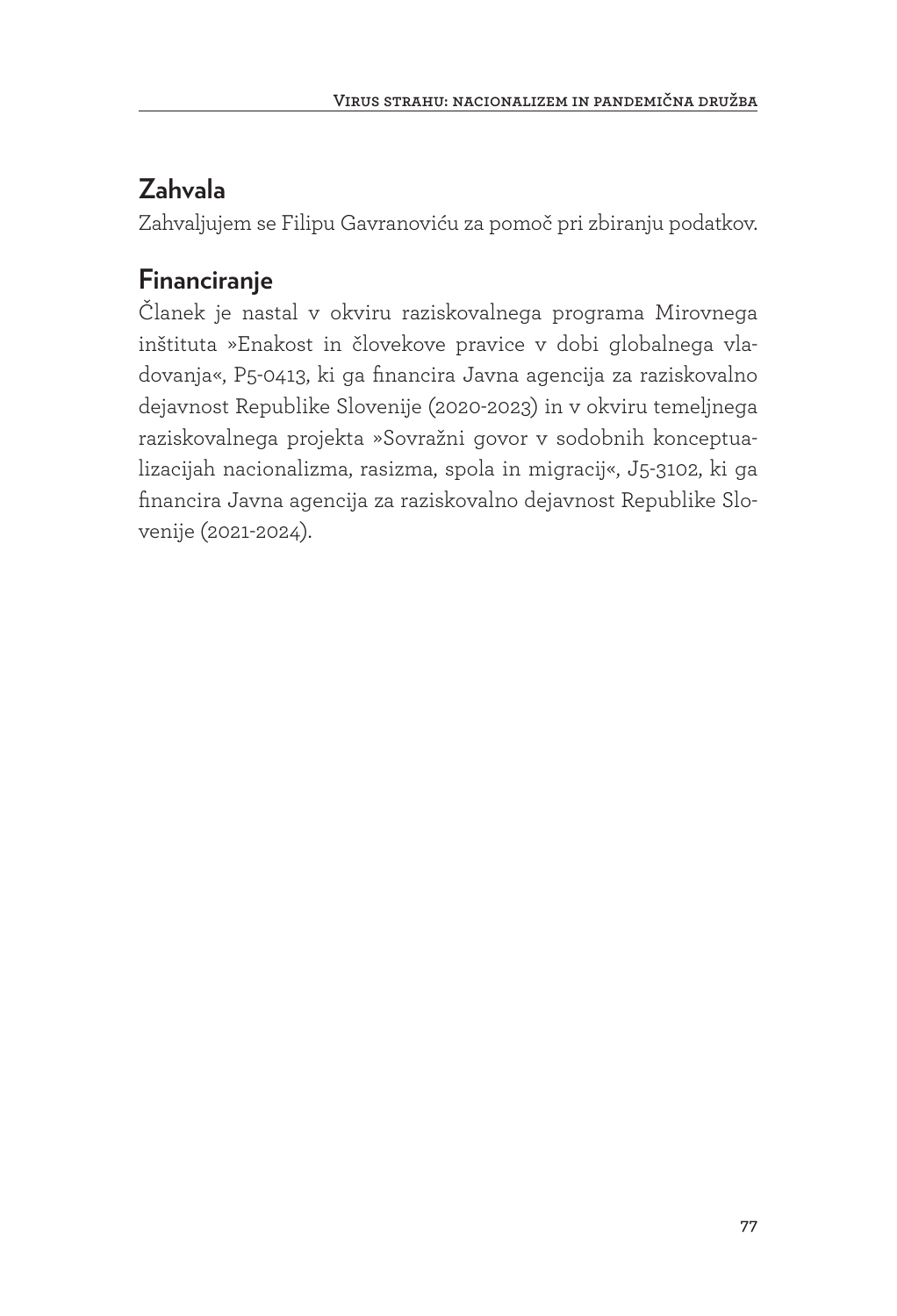Vesna Mikolič<sup>1</sup>

# **Medijski diskurz v Sloveniji in Italiji ter slovensko-italijanskem čezmejnem prostoru v času covid-19**

**Povzetek:** V prispevku predstavljamo rezultate analize medijskega diskurza v zvezi z omejitvenimi ukrepi v času pandemije covid-19 v Sloveniji, Italiji in ob slovensko-italijanski meji. Na osnovi korpusne metode in analize diskurza smo primerjali diskurzne prakse v tradicionalnih in novih medijih in opazovali rabo novih leksemov, povezanih s pandemijo. Ob tem smo posebej izpostavili modifikacijo intenzitete jezika in ugotavljali, kako in v katerih kontekstih govorci in pisci krepijo ali šibijo diskurzne pomene. Zanimalo nas je, ali se javni govor zaradi družbenih restrikcij oblikuje s pozicij moči ali pa poskuša vzpostavljati dialog, solidarnost in sodelovanje v skupnosti. Primerjava medijskega diskurza v Sloveniji in Italiji je pokazala, da se italijanski javni diskurz bolj osredotoča na samo vsebino epidemiološkega stanja in ukrepov, pandemija je prikazana kot objektivno dejstvo, ob državni politiki je prisotno več stroke in več akterjev, tako na nacionalni kot na regionalni ravni. V slovenskem diskurzu pa je komunikacija bolj centralizirana, v veliki meri odvisna od državne politike in je zanjo značilna višja stopnja intenzitete jezika. Prav tako sta se pokazala medsebojni vpliv in sodelovanje nekaterih obmejnih medijev, ki so bili še posebej pozorni na primernost javne komunikacije za namene čezmejnega sodelovanja v času oteženega prehajanja državnih meja in ohranjanja medkulturnih stikov.

<sup>1</sup> Vesna Mikolič je znanstvena svetnica na Znanstveno-raziskovalnem središču Koper/ Vesna Mikolič is Principal Research Associate at the Science and Research Centre Koper. E-pošta: vesna.mikolic@zrs-kp.si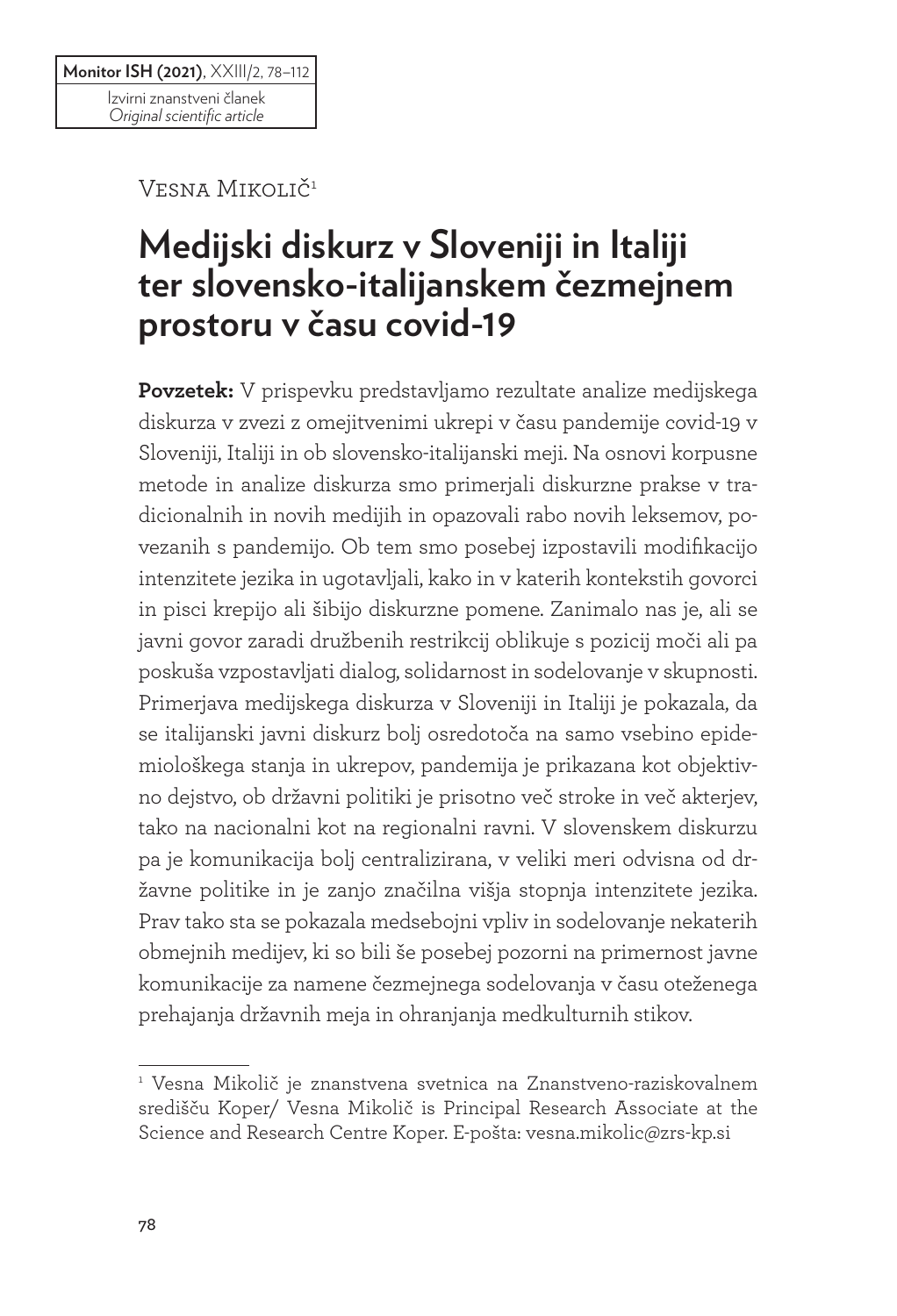**Ključne besede:** krizna komunikacija, tradicionalni mediji, novi mediji, medijski diskurz, korpusno jezikoslovje, analiza diskurza, medkulturna pragmatika, obmejni prostor, Slovenija, Italija.

#### **Media Discourse in Slovenia, Italy and in the Slovenian-Italian Cross-Border Area During the Covid-19 Pandemic**

**Abstract:** This article presents media discourse on health measures during the covid-19 pandemic in Slovenia, Italy and along the Slovenian-Italian border. Based on the corpus method and discursive analysis, we compared discourse practises in traditional and new media and observed the use of new lexemes in the context of pandemics. At the same time, we have highlighted modifications of language intensity, noting how and in what contexts speakers and writers strengthen or weaken the meanings of discourse. We were interested in whether public speech is shaped by positions of power due to social constraints, or whether it aims to promote dialogue, solidarity, and community participation. A comparison of media discourse in Slovenia and Italy showed that public discourse in Italy focuses more on the content of the epidemiological situation and measures, the pandemic is presented as an objective fact, besides the actors of national politics there are different professional groups and other actors, both at national and regional level. In Slovenian discourse, on the other hand, communication is more centralised, largely dependent on state policy and characterised by a higher language intensity. The mutual influence and cooperation of some border media were also highlighted, with special attention paid to the adequacy of public communication for the purposes of cross-border cooperation during difficult border crossings and maintaining intercultural contacts. **Keywords:** crisis communication, traditional media, new media, media discourse, corpus linguistics, discourse analysis, intercultural pragmatics, border area, Slovenia, Italy.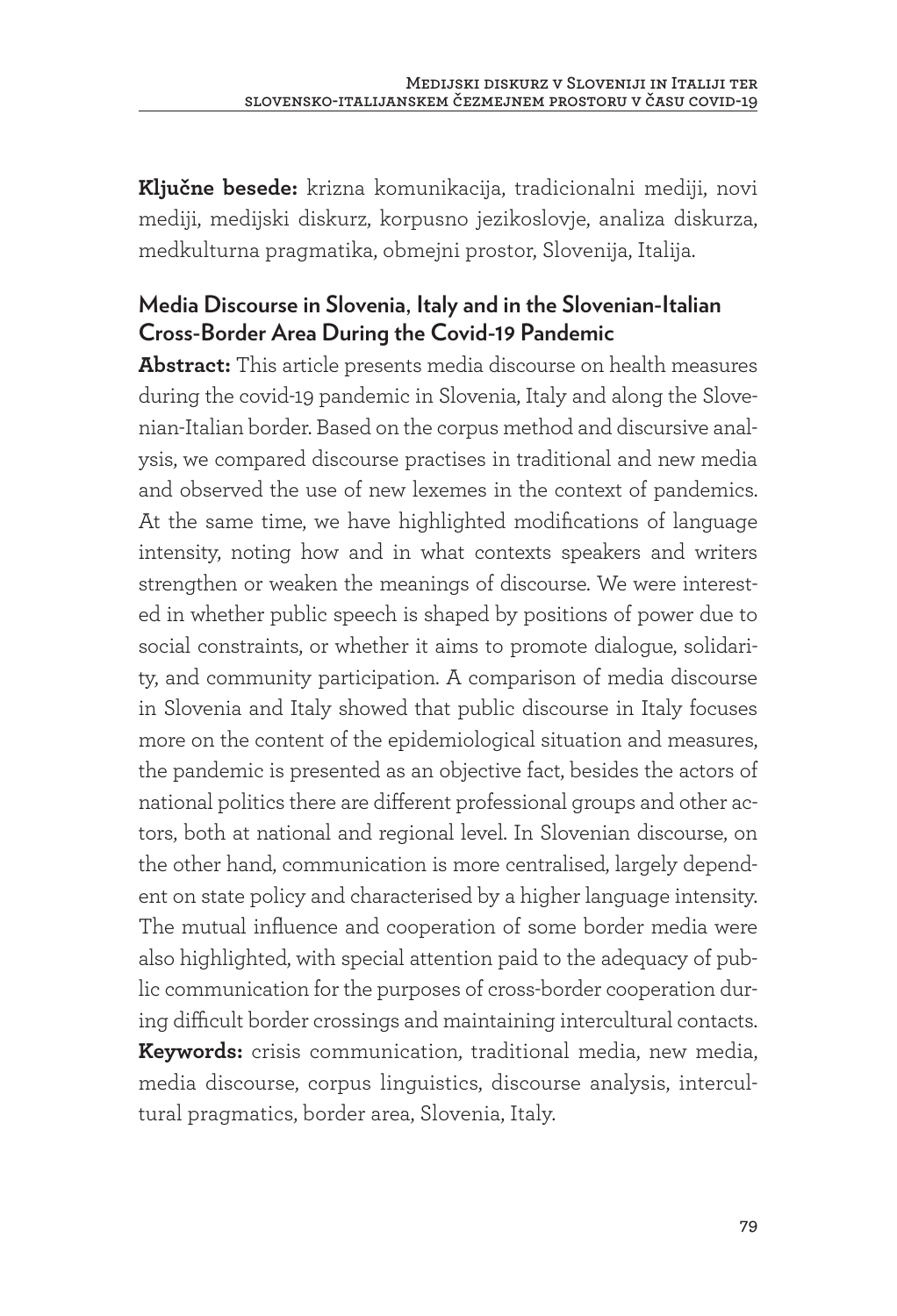### **1 Cilji raziskave**

V prispevku primerjamo medijski diskurz o omejitvenih ukrepih med drugim valom pandemije covid-19 v Sloveniji z medijskim diskurzom v Italiji. Poudarek je na medijih, ki jih lahko spremljajo prebivalci ob slovensko-italijanski meji v Sloveniji in slovenska manjšinska skupnost v Italiji. V obmejnem območju je prednosti in slabosti obeh nacionalnih strategij krizne komunikacije v času pandemije lažje oceniti, ljudje ju lahko primerjajo in si ustvarijo mnenje o njihovi učinkovitosti. Obenem pa morajo slediti obema, ker obe vplivata na njihovo vsakdanje življenje v smislu prehajanja meje, dostopa do trgovin in storitev na obmejnem območju itd. Zato je zanimivo opazovati, kako medijsko komuniciranje v obeh državah odraža komunikacijske strategije, ki se izvajajo v dveh sosednjih državah, Sloveniji in Italiji, s posebnim poudarkom na medijih v obmejnem prostoru.<sup>2</sup>

V okviru te tematike smo oblikovali naslednja raziskovalna vprašanja: kako deluje medijski diskurz v obeh državah v času pandemije, ali je bolj strokoven ali bolj poljuden in vrednotenjski, ali se bolj oblikuje s pozicij moči ali pa poskuša vzpostavljati dialog, solidarnost in sodelovanje v skupnosti, in končno, kako se vse te značilnosti izražajo v tradicionalnih in novih medijih v obeh državah ter v lokalnih medijih v slovenskem jeziku na obeh straneh meje.

<sup>2</sup> Raziskava je bila izvedena v okviru raziskovalnega programa Razsežnosti slovenstva med lokalnim in globalnim v začetku 3. tisočletja (ARRS, P5-0409, 1.1.2019 - 31.12.2024), v letih 2020 in 2021 prilagojenega na temo covid-19, pod vodstvom dr. Vesne Mikolič pri ZRS Koper in INV v sodelovanju s SLORI Trst. Prispevek je prevedena in dopolnjena različica poglavja v angleški monografiji Musolff, A., Breeze, R., Kondo, K., Vilar-Lluch, S. (ur.): Pandemic and Crisis Discourse. Communicating COVID-19 and Public Health Strategy. London: Bloomsbury Publishing (v tisku).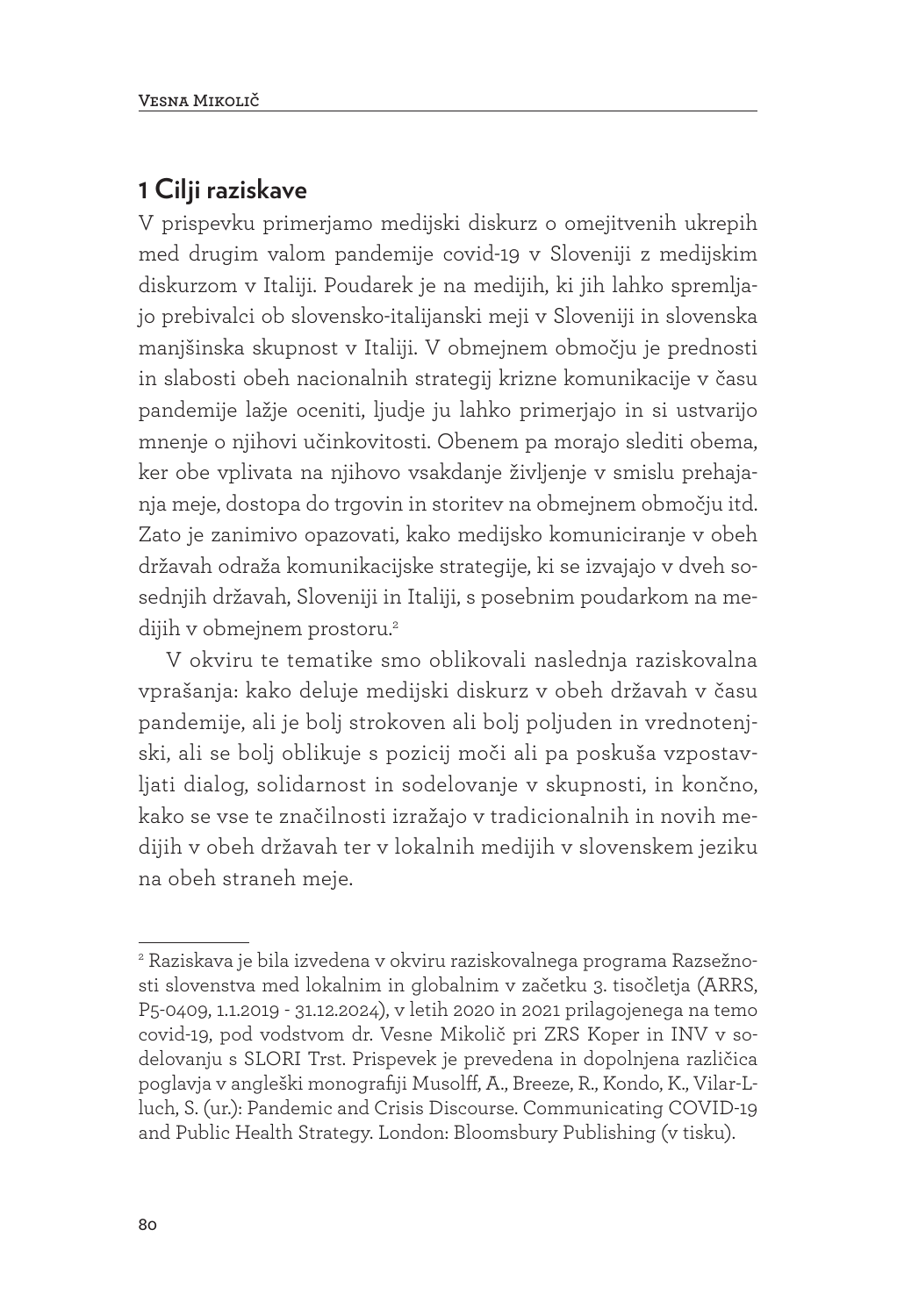Z odgovori na zastavljena raziskovalna vprašanja želimo doseči naslednje raziskovalne cilje:

- prepoznati podobnosti in razlike med slovenskimi in italijanskimi mediji, med lokalnima medijema v slovenskem jeziku na obeh straneh meje ter med tradicionalnimi in novimi mediji (4. in 8. poglavje),
- analizirati najpogosteje rabljene besede, povezane s pandemijo, in v tem okviru identificirati strokovne izraze (5. poglavje),
- opisati izraze intenzitete jezika in ugotoviti, kako pisci krepijo ali šibijo pomene z vidika spoznavne in čustvene naklonskosti (6. poglavje),
- analizirati različne medijske diskurzne strategije, ki imajo bodisi namen krepiti pozicije moči ali pa vzpostavljati dialog in sodelovanje (7. poglavje).

# **2 Teoretična izhodišča**

Z omejitvenimi ukrepi v času pandemije covid-19 je pomen družbene interakcije in komunikacije postal še bolj očiten (Oputu 2020). Tudi sicer se komunikacija kaže kot osrednji pojem družbene organizacije v digitalni dobi; priča smo komunikacijski revoluciji, ki vodi od množične komunikacije k množičnemu samoizražanju (*self-communication*) (Castells 2009, 54–58). Manovich ugotavlja: »Če je logika tradicionalnih medijev ustrezala logiki industrijske družbe, se logika novih medijev ujema z logiko postindustrijske družbe, ki daje prednost individualnosti pred skladnostjo. /.../ V postindustrijski družbi lahko vsak državljan oblikuje življenjski slog po lastni meri in »izbere« svojo ideologijo iz velikega (čeprav ne neskončnega) števila izbir. Namesto da bi iste predmete/informacije ponudili množičnemu občinstvu, se trženje zdaj trudi ciljati na vsakega posameznika posebej.« (Manovich 2001, 41–42). V današnji produkciji in potrošnji novic zato postanejo zelo pomemben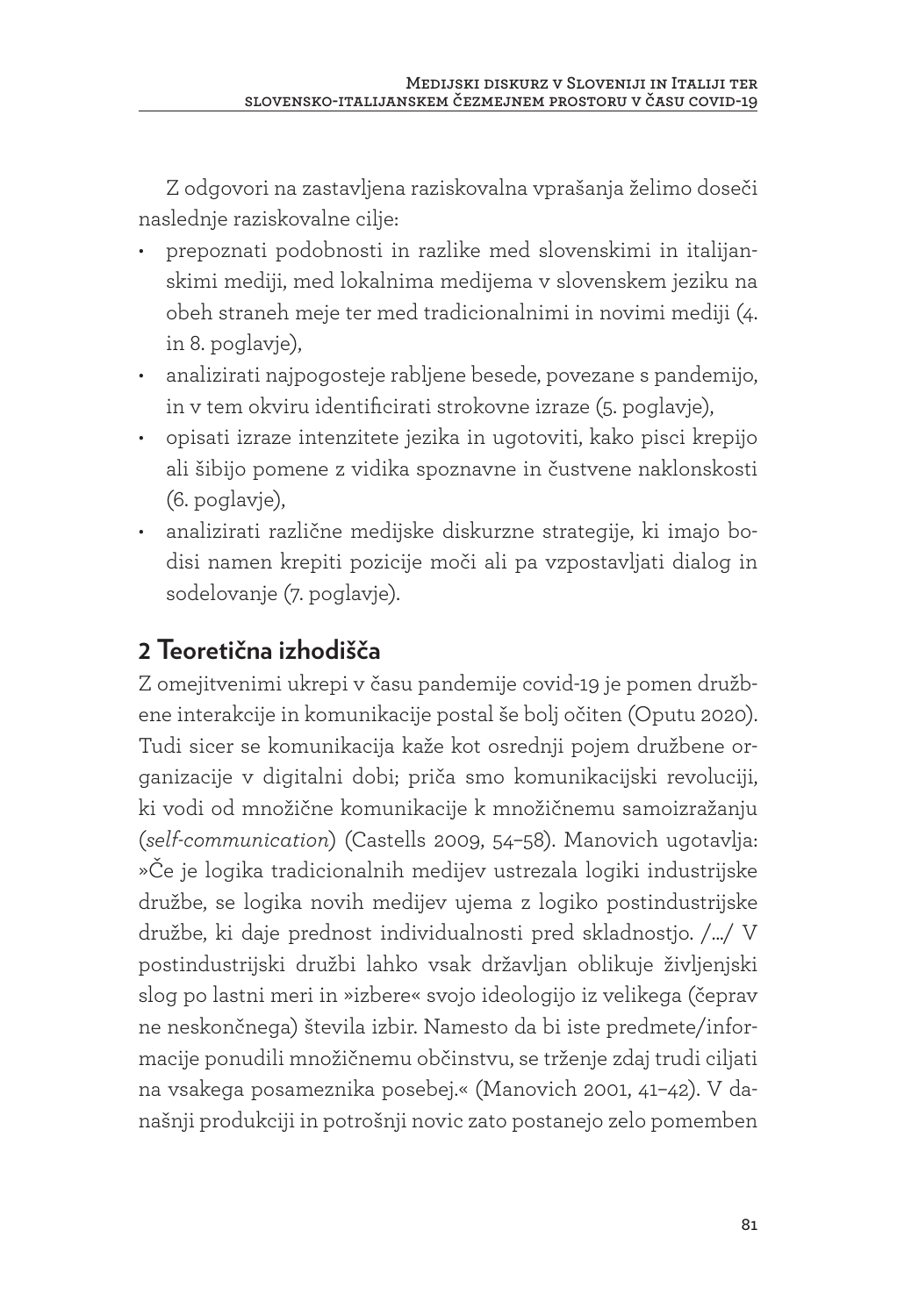dejavnik čustva (glej Becket in Deuze 2016). Ti procesi tako redefinirajo klasičen pogled na novinarsko objektivnost. Kljub temu je najpomembnejši dejavnik pri preprečevanju širjenja covid-19 opolnomočenje ljudi s pravimi informacijami (Reddy in Gupta 2020), zato je zanimivo opazovati razmerje med racionalnimi in emocionalnimi, objektivnimi in subjektivnimi elementi v govoru novih medijev v obdobju pandemije. Ti elementi so del modalne funkcije jezika ali naklonskosti. Naklonskost ima veliko izrazov in sestavin, med njimi tudi stopnjevanje spoznavnega in čustvenega, objektivnega in subjektivnega, kar vse sodi v okvir intenzitete jezika.

Po Bowersu je namreč intenziteta jezika lastnost jezika, ki »nakazuje stopnjo, po kateri se govorčev odnos do ubesedene stvarnosti razlikuje od nevtralnega odnosa« (Bowers 1963). Sredstva intenzitete jezika ne izražajo le govorčevega odnosa do vsebine besedila, pač pa so tudi sredstvo za izražanje strategij vljudnosti ali nevljudnosti. Brown-Levinsonova teorija vljudnosti poudarja, da šibitev pomenov odpira več možnosti za poslušalca, da se odzove in izrazi svoje mnenje (Brown in Levinson 1987). Krepilce in šibilce, ki spreminjajo intenziteto jezika bodisi na ravni epistemične oz. kognitivne in deontične oz. emocionalne modalnosti, najdemo na vseh jezikovnih ravneh, pri čemer se najbolj opazni zdijo besedni označevalci intenzitete in vsi izrazi na besedoslovni ravni (metafore, notranje modificirane besede). Nekatere besede so že notranje okrepljene ali ošibljene, druge pa se uporabljajo skupaj z označevalci intenzitete, ki krepijo ali šibijo njihov pomen (Mikolič 2020, 54–61).

Modifikacija intenzitete se obravnava tudi kot ena od diskurznih strategij, ki lahko podobno kot še nekatere druge diskurzne strategije lahko izraža strukturne družbene odnose moči in prevlade. Ti so v času epidemije, ko se morajo množice podrediti strogim ukrepom, lahko še očitnejši. Koncepti moči, ideologije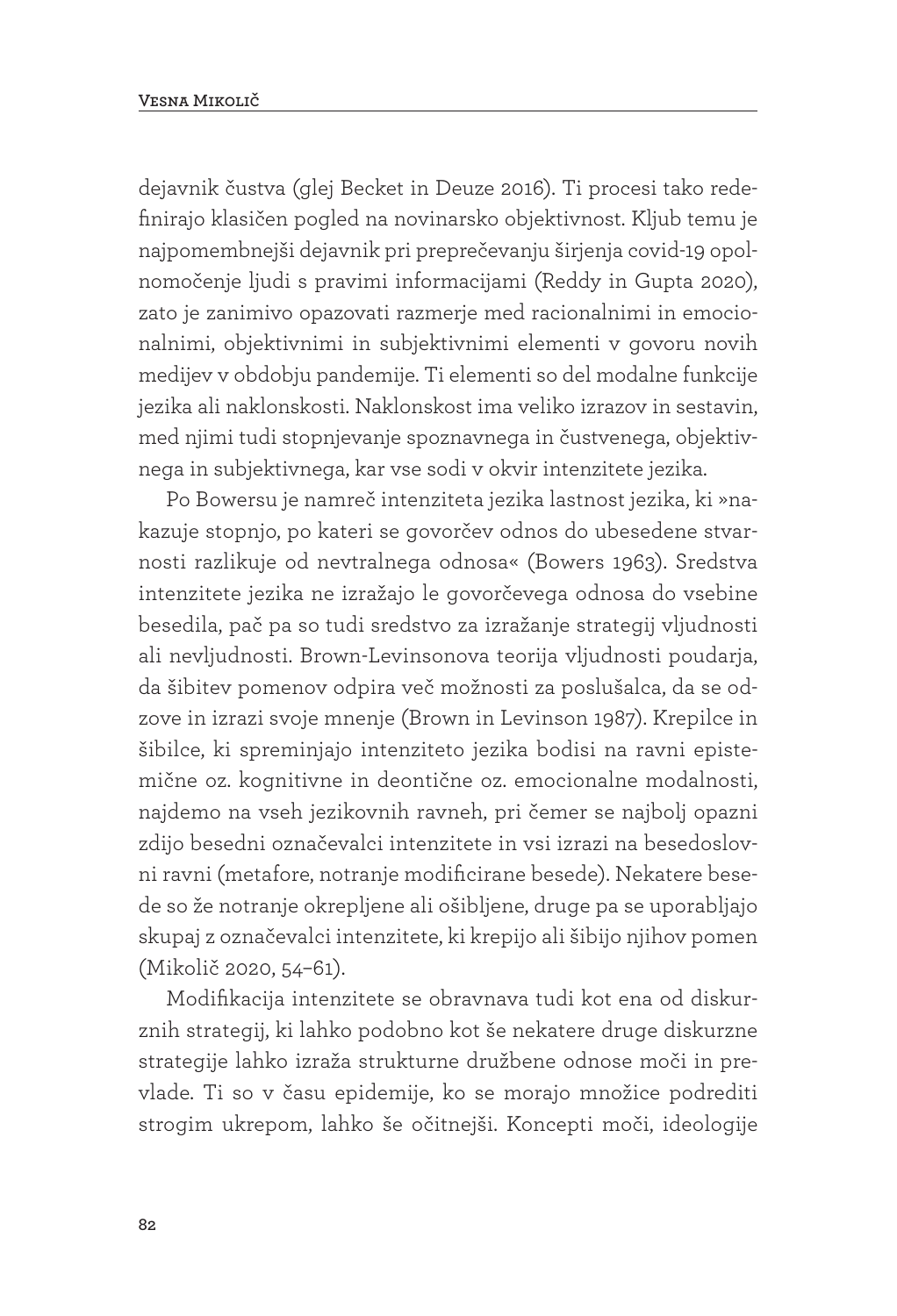in zgodovine imajo osrednjo vlogo v diskurznih študijih, zlasti v kritični analizi diskurza (KAD). Cilj KAD je kritično preučiti družbeno neenakost, kot se izraža in legitimira skozi jezikovno rabo oziroma diskurz. Kritična analiza diskurza zahteva opis tako družbenih procesov kot sredstev, ki oblikujejo besedilo (Fairclough in Kress v Wodak in Meyer 2001, 2–3). Po KAD jezik nima moči sam po sebi, temveč jo jeziku preko njegove rabe določajo ljudje z določeno družbeno močjo. Moč ni izražena le s slovničnimi sredstvi v besedilu, temveč tudi s stopnjo nadzora nad družbeno situacijo, zajeto v besedilnem žanru. KAD se ukvarja predvsem s petimi vrstami diskurznih strategij, to so: nominacija, predikacija, argumentacija, perspektivizacija/uokvirjanje diskurza, modifikacija intenzitete. Te strategije v veliki meri služijo pozitivni reprezentaciji sebe in negativni reprezentaciji drugih, zato KAD vidi diskurzno konstrukcijo pojmov »mi« in »oni« kot temelj diskurzov o identiteti in razliki. Ti diskurzi pa so sestavni del diskurzov o diskriminaciji in neenakosti (Wodak v Wodak in Meyer 2001, 10–11, 72–73).

V prostorih jezikov v stiku so naklonskost in diskurzne strategije še pomembnejše, saj ima vsak jezik svoj specifičen način izražanja ilokucijske sile in tako tudi drugačno pojmovanje nevtralnosti in stopnjevanja intenzitete jezika. Raziskave slovenskega in italijanskega konverzacijskega sloga so na primer pokazale, da v italijanščini prepričevalne strategije pogosto temeljijo na čustveni osnovi in da je v jeziku očitna nagnjenost k hiperboli in antilitoti, medtem ko je slovenski slog bolj litotičen (Wierzbicka 2003; Mikolič 2012). Te razlike so verjetno še pomembnejše na obmejnih območjih v času pandemije. Prekinitev čezmejnih stikov in različno soočanje s pandemijo na družbeni ravni ter s tem povezano javno komuniciranje zelo močno občutijo manjšinske skupnosti in celotno prebivalstvo na teh območjih.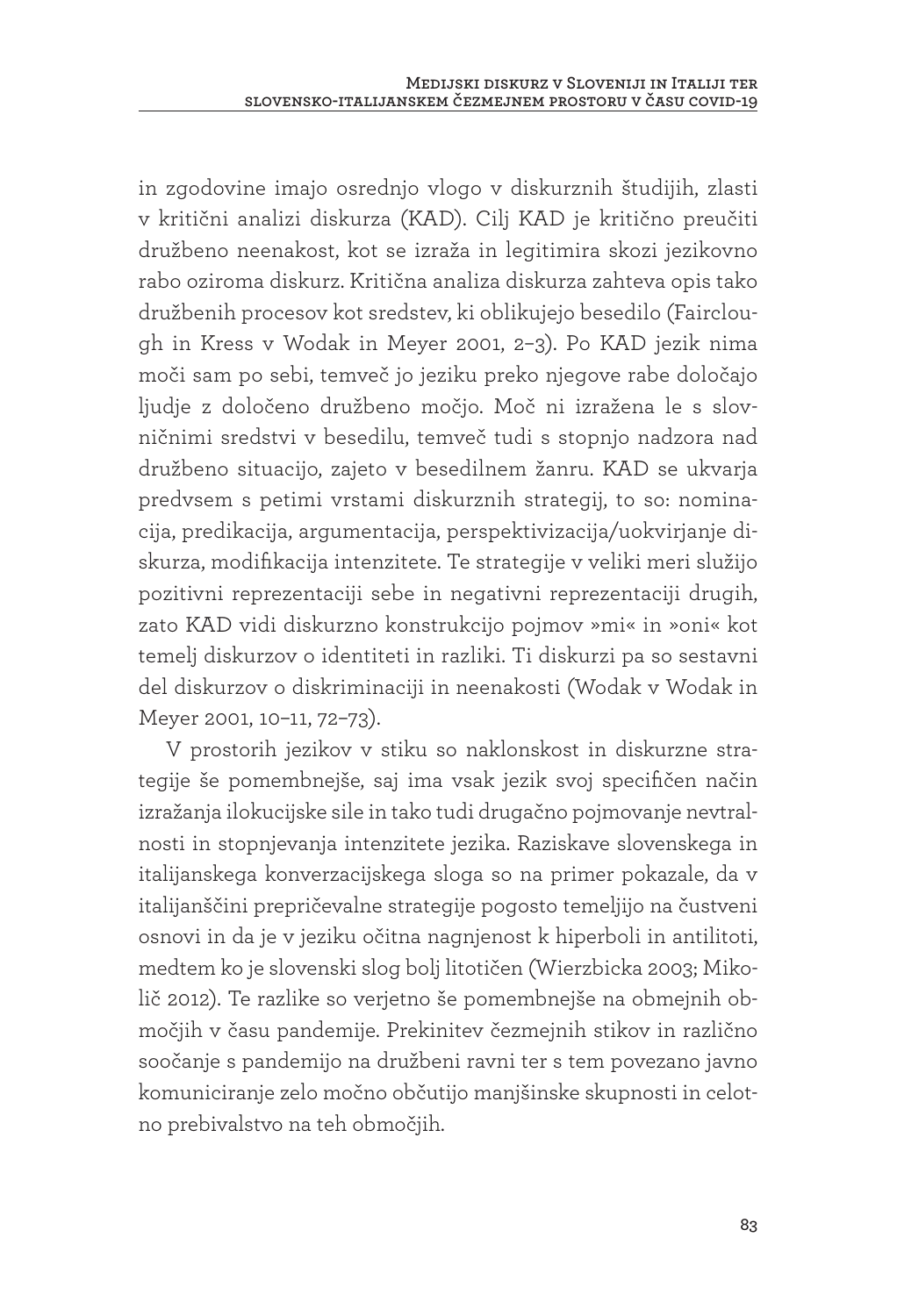### **3 Raziskovalne metode**

Na podlagi teoretičnih izhodišč in v skladu z raziskovalnimi cilji smo v raziskavi uporabili tako korpusno metodo kot analizo diskurza. Kvantitativno in kvalitativno raziskavo smo izvedli v petih korakih.

Najprej smo oblikovali nabor člankov, objavljenih med 10. oktobrom in 10. novembrom 2020, ki smo jih pridobili tako, da smo v brskalnik spletnih portalov šestih medijev vnesli slovensko besedo »koronavirus« ali italijansko besedo »coronavirus«. To obdobje je bilo izbrano, ker je bil začetek drugega vala covid-19 in sta se obe državi, Slovenija in Italija, pripravljali na strožje ukrepe. Šlo je tudi za obdobje, ko sta oba premiera imela govor, v katerem sta prebivalstvo seznanila z novimi omejitvami in novimi ukrepi gospodarske pomoči v času drugega vala epidemije, slovenski predsednik vlade Janez Janša 3. novembra 2020 in italijanski premier Giuseppe Conte 4. novembra 2020.

Izbrali smo spletne portale šestih časopisov, ki odlično predstavljajo nacionalne in lokalne, tradicionalne in nove medije, večinsko in manjšinsko javno komunikacijo v Sloveniji in Italiji ter ob slovensko-italijanski meji: a) v Sloveniji: Delo (De) je nacionalni slovenski dnevnik, Slovenske novice (Sn) so eden najbolj branih tabloidov in portalov v Sloveniji, Primorske novice (Pn) so lokalni dnevni časopis s sedežem v Kopru, ki se osredotoča na dogajanje na Primorskem; b) v Italiji: Corriere della Sera (CS) je nacionalni italijanski dnevni časopis, Trieste Cafe (TC) je priljubljen novičarski portal v tržaški regiji, Primorski dnevnik (Pd) je lokalni dnevni časopis slovenske manjšine v Italiji s sedežem v Trstu. Vsi proučevani mediji so hkrati v tiskani obliki in na spletnem portalu, z izjemo Trieste Cafe, ki deluje le kot portal. Naša raziskava je bila omejena le na besedila na njihovih portalih.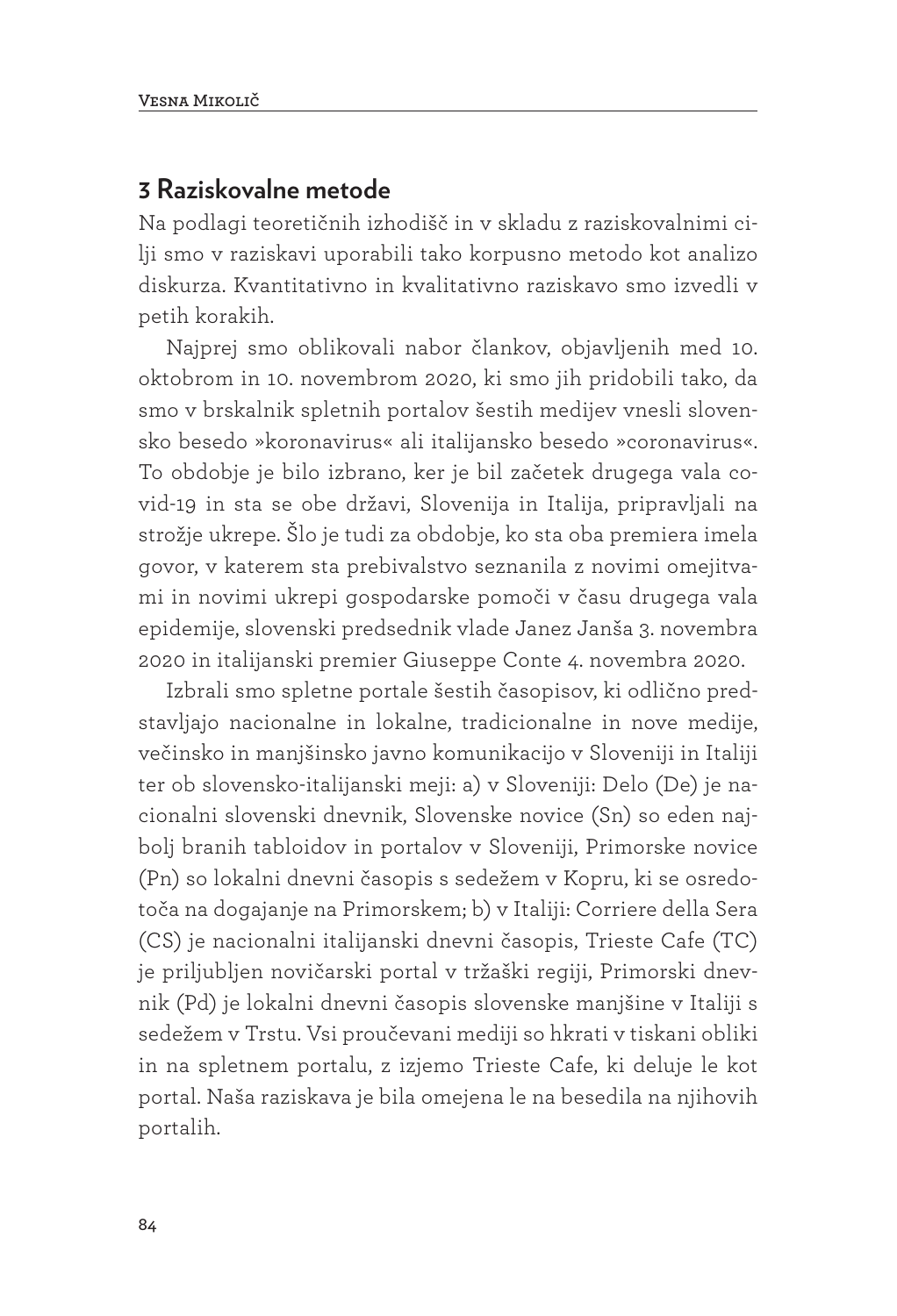V drugem koraku smo iz nabora člankov izdelali šest delovnih korpusov, po enega za vsak časopis, ki so bili lematizirani in ustrezno označeni (z uporabo orodij in metod, ki so jih razvili Erjavec idr. 2005; Vičič idr. 2016).<sup>3</sup> Na podlagi tega smo izvedli avtomatsko luščenje besed in izdelali frekvenčne liste za posamezne lekseme (leme), ki so razkrile pestrost besedišča in prisotnost modifikatorjev intenzitete med najpogosteje rabljenimi besedami. Vsakega od štirih delovnih korpusov besedil v slovenskem jeziku (De, Sn, Pn, Pd) smo križali tudi s slovenskim referenčnim korpusom pisnih besedil Gigafida in vsakega od dveh delovnih korpusov italijanskih besedil (CS, TC) z italijanskim referenčnim korpusom itTenTen16 – italijanski korpus spletnih besedil. Na ta način smo prišli do statistične analize najbolj specifičnega besedišča v besedilih, povezanih s covid-19.

Tretjič, izvedli smo analizo naslednjih diskurznih strategij: nominacije, predikacije in argumentacije, perspektivizacije, modifikacije intenzitete, metaforizacije, kar predstavlja prilagojen model diskurznih strategij KAD (Wodak in Meyer 2001, 72–73).4 Diskurzne strategije smo opazovali v sedmih prispevkih o govorih obeh predsednikov vlad in o delovanju vlad v vseh šestih obravnavanih

<sup>3</sup> Opisi korpusov: a) delovni korpusi: De – 44.970 besed, SN – 20.160 besed, PN – 1.142 besed, CS – 20.898 besed, TC – 9.305 besed, PD – 3.186 besed; b) referenčni korpusi: Gigafida – 1.134.693.933 besed, itTenTen16 – 4,9 milijarde besed.

<sup>4</sup> Izhodiščni model KAD smo prilagodili tako, da smo nominacijo razdelili na dve strategiji, in sicer na nominacijo in metaforizacijo, saj je metaforično jezikovno rabo mogoče opaziti tudi znotraj drugih diskurznih strategij, medtem ko smo strategiji predikacijo in argumentacijo združili v eno iz dveh razlogov: a) ker je predikat lahko tudi del argumenta, b) ker smo topose v naši raziskavi analizirali tudi s statistično analizo najbolj specifičnega besedišča (za prilagoditev modela glej tudi Mikolič 2018).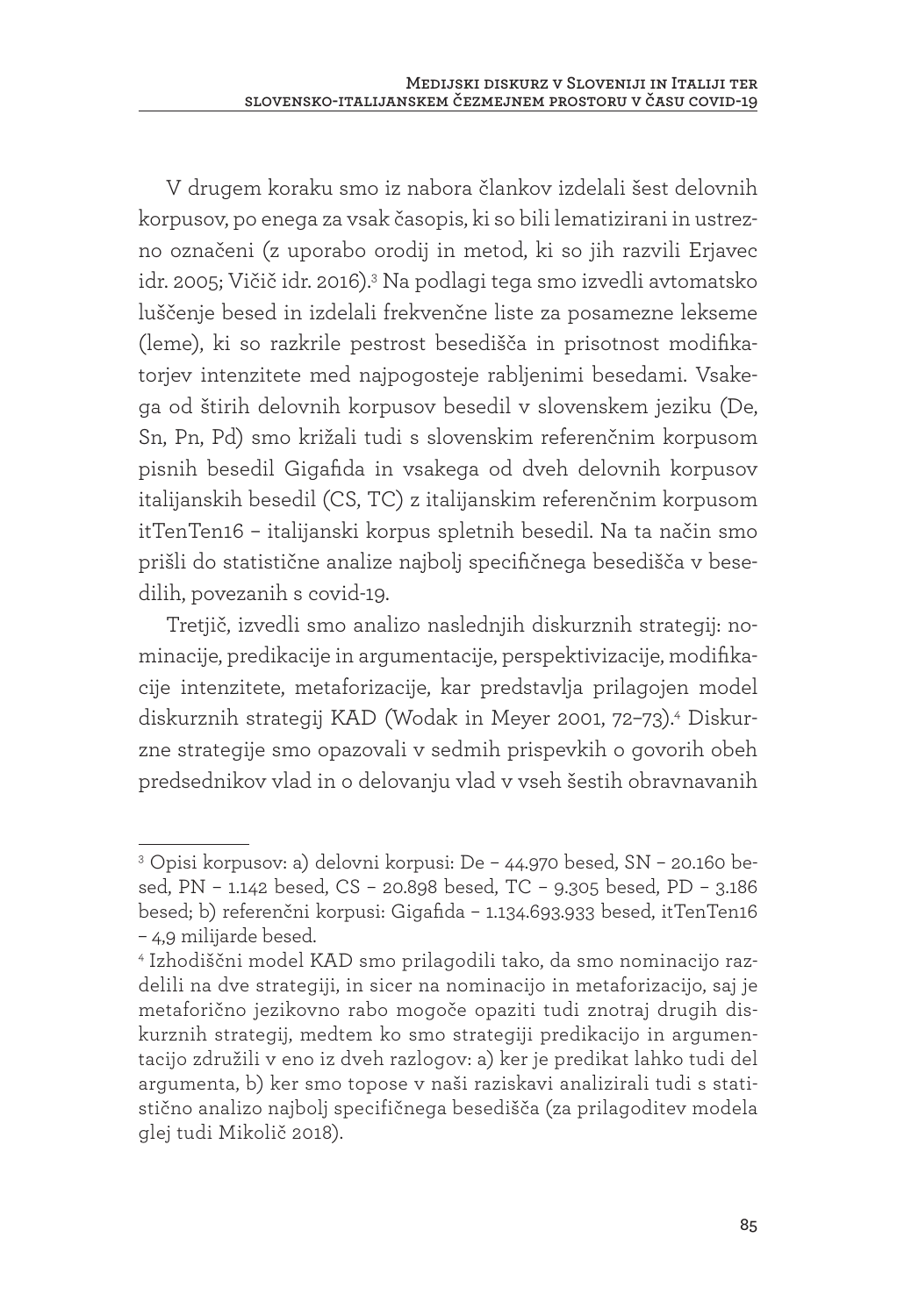časopisih.5 Posebna pozornost je bila namenjena primerom najznačilnejših jezikovnih sredstev, ki jih novinarji uporabljajo za krepitev oz. šibitev pomenov posameznih besed in celotnega besedila.

V naslednjem koraku smo opravili dva strukturirana intervjuja z novinarjema lokalnih časopisov na obeh straneh slovensko-italijanske meje, torej Primorskih novic in Primorskega dnevnika, o čezmejnem in medkulturnem sodelovanju v opazovanem obdobju oteženega prehoda meje zaradi pandemije.

Na koncu smo povzeli rezultate vseh analiz in izpeljali nekatere primerjave glede na cilje raziskave.

## **4 Leksika v pandemičnem medijskem diskurzu 4.1 Statistična analiza**

Po opisani korpusni metodi smo na osnovi avtomatskega luščenja besed sestavili frekvenčne sezname za posamezne lekseme (leme),6 da bi ugotovili pestrost besedišča v šestih delovnih korpusih.

<sup>5</sup> V analiziranih medijih smo poiskali prispevke v obdobju po nastopih obeh predsednikov vlad (Janša 3. 11. 2020, Conte 4. 11. 2020) in našli 5 člankov, ki poročajo o govoru obeh predsednikov vlad: De1 (Delo, 3. 11. 2020), Sn1 (Slovenske novice, 3. 11. 2020), CS1 (Corriere della Sera, 4. 11. 2020), Pd1 in Pd2 (Primorski dnevnik, 4. 11. 2020 ob 15:26 in isti dan ob 20:24). De1 in Sn1 sta poročala o govoru slovenskega premierja, CS1 in Pd1 pa o govoru italijanskega premierja. Primorski dnevnik je na isti dan objavil dva članka, v drugem članku (Pd2) je pojasnjena razvrstitev dežele Furlanije Julijske krajine v kategorijo ogroženosti, kar ob prvem prispevku (Pd1) ni bilo jasno. Poleg omenjenih 5 člankov smo v analizo vključili še 2: na portalu Trieste Cafe smo zasledili krajšo novico o omejitvenih ukrepih, ki jih je napovedal Conte (TC1, Trieste Cafe, 4. novembra 2020), medtem ko na portalu Primorskih novic nismo našli nobenega prispevka o Janševem govoru, nekaj dni kasneje pa so poročali o ukrepih gospodarske pomoči, ki so bili napovedani tudi v premierjevem govoru (Pn1, Primorske novice, 8. november 2020).

 $^{\rm 6}$ Lema je osnovna oblika besede, ki predstavlja vse njene oblikovne različice (različne sklonske in spregatvene oblike).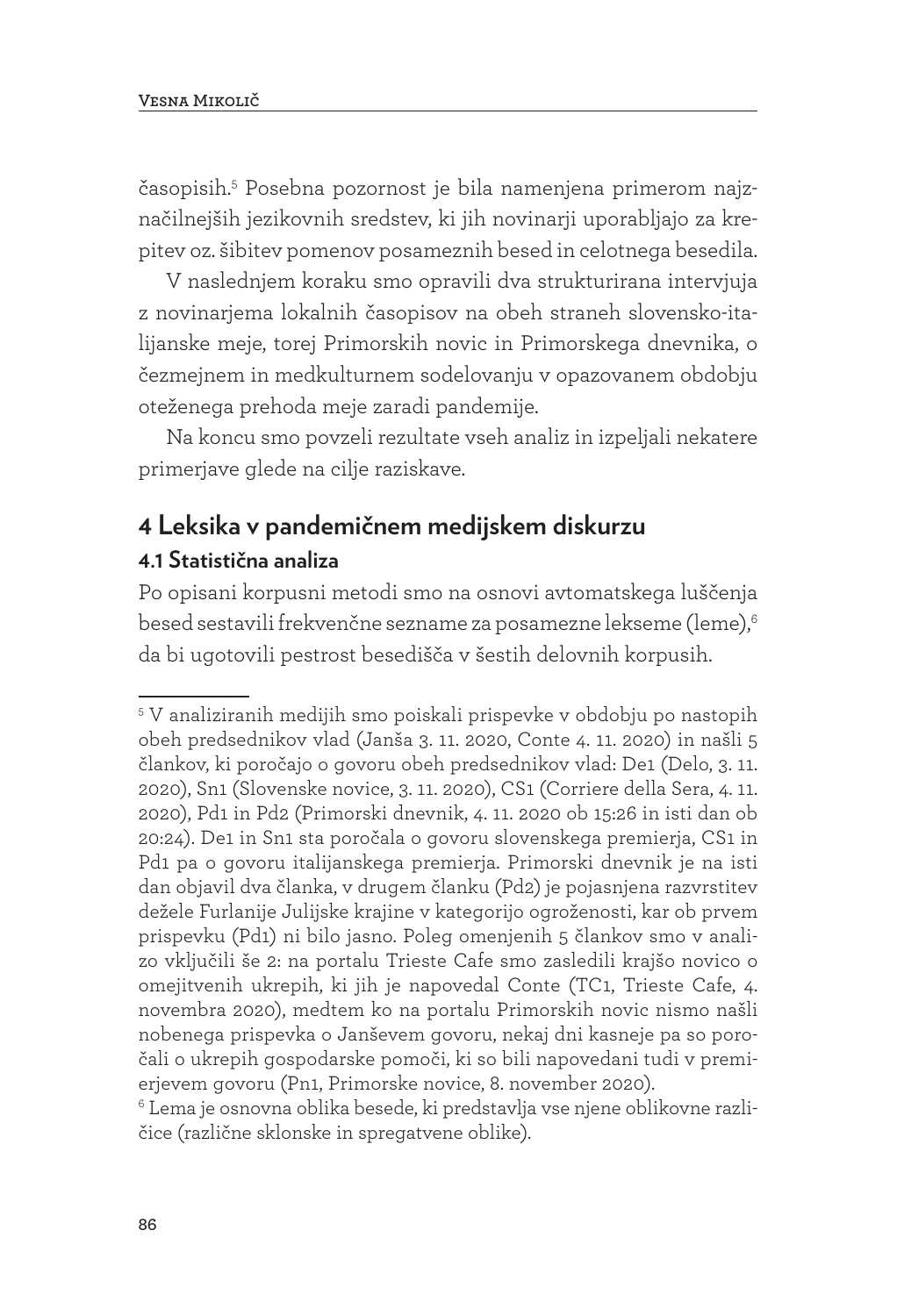Zanimalo nas je, koliko besed, ki sodijo v pomensko polje covid-19 in omejitvenih ukrepov, je mogoče srečati med 100 najpogosteje rabljenimi besedami v posameznih korpusih. Ugotovili smo, da je največ besed s tega pomenskega polja v Pn (22), sledi CS (18), temu s 17 besedami sledi TC, s po 16 besedami De in Pd, najmanj (14) besed s tega področja ima slovenski tabloid Sn (tabela 1).

Križanje medijskih korpusov s slovenskim referenčnim korpusom Gigafida in italijanskim referenčnim korpusom itTenTen16 pa je pokazalo, koliko je takih besed, ki se v pandemičnih medijskih besedilih pojavljajo statistično bistveno pogosteje kot v besedilih referenčnih korpusov. Na teh spiskih najbolj specifičnih lem za pandemični medijski diskurz je bilo po pričakovanju veliko specializiranih terminov s področja covid-19 in omejitvenih ukrepov. Največje število takih izrazov med prvimi 100 najpogosteje rabljenimi specifičnimi lemami je bilo ugotovljeno pri CS (50) in TC (47), sledijo De (32), Pn (28) in Pd (22), najmanj terminov srečamo pri Sn (16) (tabela 1).

**Tabela 1: Porazdelitev najpogostejših besed (lem) s področja pandemije.** 

| Mediji              | Stevilo besed s področja pan-<br>demije med 100 najpogostejši-<br>mi besedami (lemami) | Stevilo besed s področja pande-<br>mije med 100 najpogostejšimi<br>besedami (lemami) po križanju<br>z referenčnim korpusom |
|---------------------|----------------------------------------------------------------------------------------|----------------------------------------------------------------------------------------------------------------------------|
| Delo                | 16                                                                                     | 32                                                                                                                         |
| Corriere della Sera | 18                                                                                     | 50                                                                                                                         |
| Slovenske novice    | 14                                                                                     | 16                                                                                                                         |
| <b>Trieste Cafe</b> | 17                                                                                     | 47                                                                                                                         |
| Primorske novice    | 22.                                                                                    | 28                                                                                                                         |
| Primorski dnevnik   | 16                                                                                     | 22.                                                                                                                        |

### **4.2 Leksikalna analiza**

V seznamih slovenskih in italijanskih najbolj specifičnih besed, do katerih smo prišli s križanjem z referenčnim korpusom, smo navedli najprej termine iz korpusa z največjim številom terminov, nato pa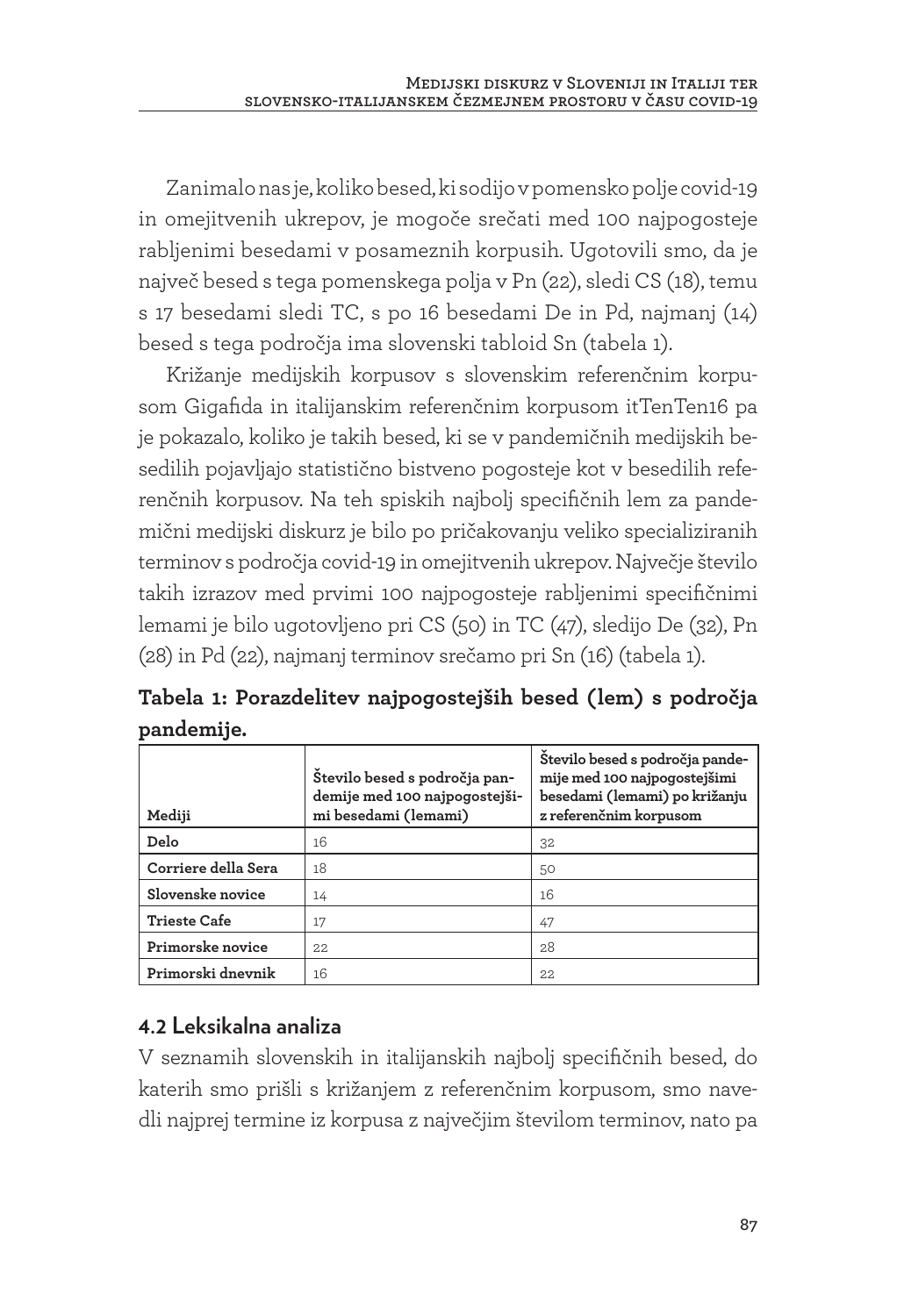seznam dopolnili še s termini iz drugih korpusov, ki jih v prvem korpusu ni bilo med prvimi 100 specifičnimi lemami. Vedno pa so termini razvrščeni po pogostosti od najbolj do najmanj pogosto rabljenih.

#### *Slovensko besedišče s področja pandemije*

Med 100 najpogosteje rabljenimi področno specifičnimi besedami, do katerih smo prišli po križanju štirih medijskih korpusov s slovenskimi besedili De, Sn, Pn, Pd in slovenskega referenčnega korpusa Gigafida, so naslednji termini, povezani s področja pandemije:

- v De, nekateri od njih tudi v Pn, Pd and Sn: pandemija, koronavirus, NIJZ, zajezitev, karantena, epidemiološki, UKC, okužba, hospitaliziran, epidemija, epidemiolog, covid, samoizolacija, coviden, okužen, epidemiolog, sledilnik, cepivo, protikoronski, namestitev, bris, koronavirusni, antigenski, oskrbovalka, potrjen, incidenca, testiranje, karantenski, novookužen, ECDC (European Centre for Disease Prevention and Control), bolnišnica, razkuževanje,
- samo v Pn: imunost, WHO, varstveno-delovni center, PCR test, Lancet, klinika, vatenka, žrelen, rektalen, veterinarski, namestitven, okužiti, omejevalni ukrep, epidemiološki,
- samo v Pd: druženje, ICGEB (International Centre for Genetic Engineering and Biotechnology AREA Science Park), Katinara, Asugi, metilprednisol, razkužitev, zajezitven, Medrol, distanciranje,
- samo v Sn:/.

V tej skupini besed gre v glavnem za precej ozko specializirane termine s področja epidemiologije in zdravstvenih ukrepov, le nekateri so:

- deloma determinologizirani, npr. bolnišnica,
- z drugih strokovnih področij, npr. zajezitev, namestitev, potrjen, sledilnik.

Nekaj je tudi neologizmov, npr. vatenka.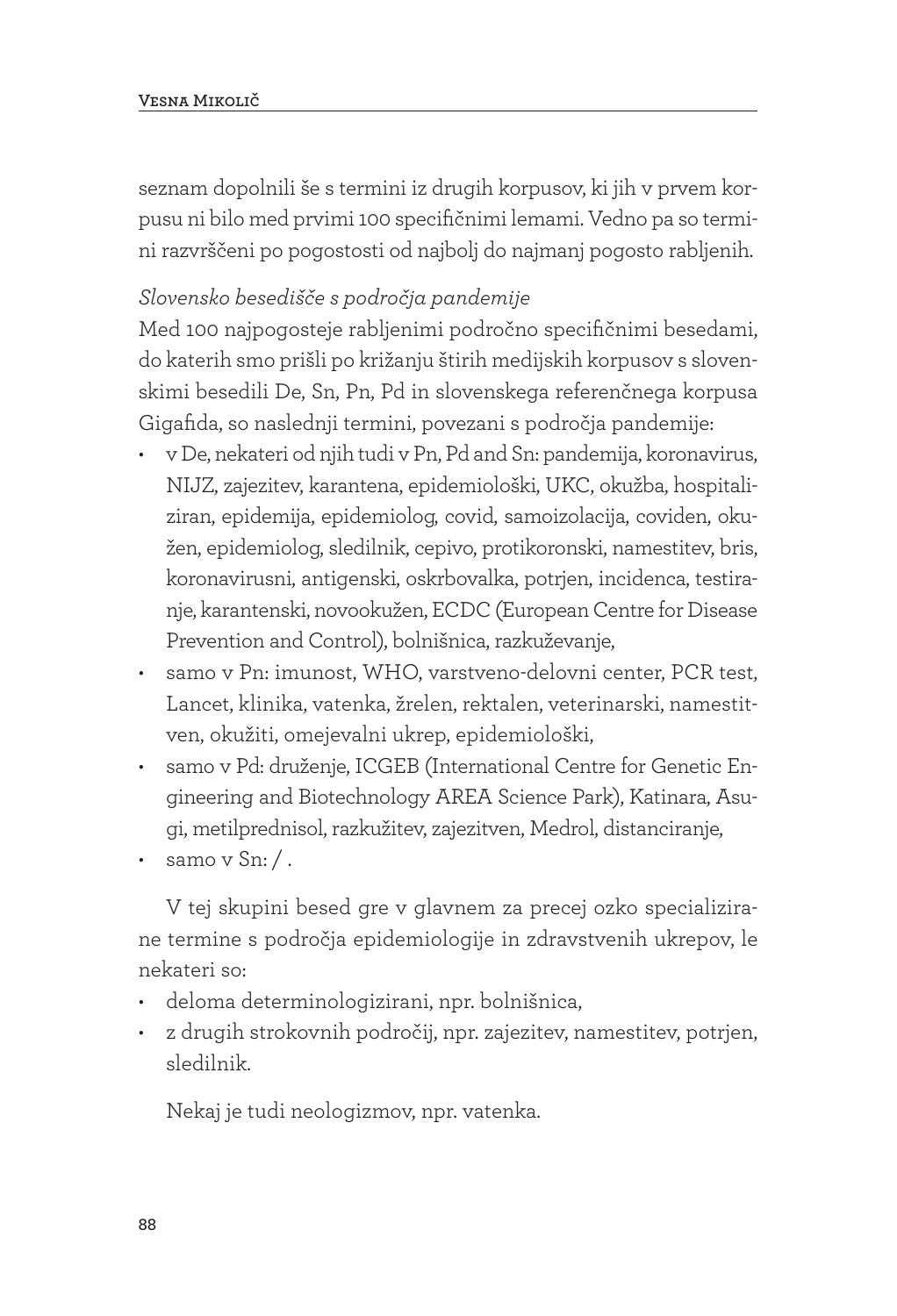Nekatere od teh področno specifičnih besed se pojavljajo tudi med 100 najpogosteje rabljenimi lemami v istih medijih, poleg teh pa najdemo na seznamih najpogosteje rabljenih lem tudi take termine z istega pomenskega polja, ki se ne pojavljajo tako visoko na seznamu specifičnih besed, kar pomeni, da njihova raba ne odstopa od rabe istih besed v referenčnih korpusih. To kaže, da gre za manj specializirane termine ali za splošno leksiko, in sicer so to lahko:

- termini več področij: okužiti, odkriti, potrditi, testirati, testiranje, stik, pozitiven, okužen, namestitev,
- terminologizirana splošna leksika: val, širjenje, prisotnost, vrsta, ukrep, rezultat, primer, maska,
- termini, ki prehajajo v splošno leksiko: virus, bolnišnica, bolezen, bolnik, strokovnjak,
- na področju pandemije pogosto rabljena splošna leksika: število, odstotek, zagotavljanje, oseba.

V besedišču Pd je nekaj posebnosti, povezanih z dejstvom, da dnevnik deluje v drugačnem kulturnem okolju, tako srečamo enaka krajevna imena in imena italijanskih institucij, povezanih z omejitvenimi ukrepi, kot so tudi v italijanskih medijih, prav tako so na obeh seznamih zelo visoko nekateri drugi področni izrazi, ki so v drugih slovenskih korpusih daleč od najpogostejših. Taka sta na primer izraza druženje in distanciranje; glede na to, da se med drugimi najpogostejšimi besedami v tem korpusu ali med najbolj pogosto rabljenimi specifičnimi besedami po križanju z referenčnim korpusom nahaja kar nekaj besed, povezanih z druženjem, kot so praznovanje, praznik, božična tržnica, družinski krog, izlet, potovanje, prijatelj, lahko sklepamo, da so v tem dnevniku več pozornosti posvetili socialni distanci in omejitvam druženja kot v ostalih slovenskih dnevnikih.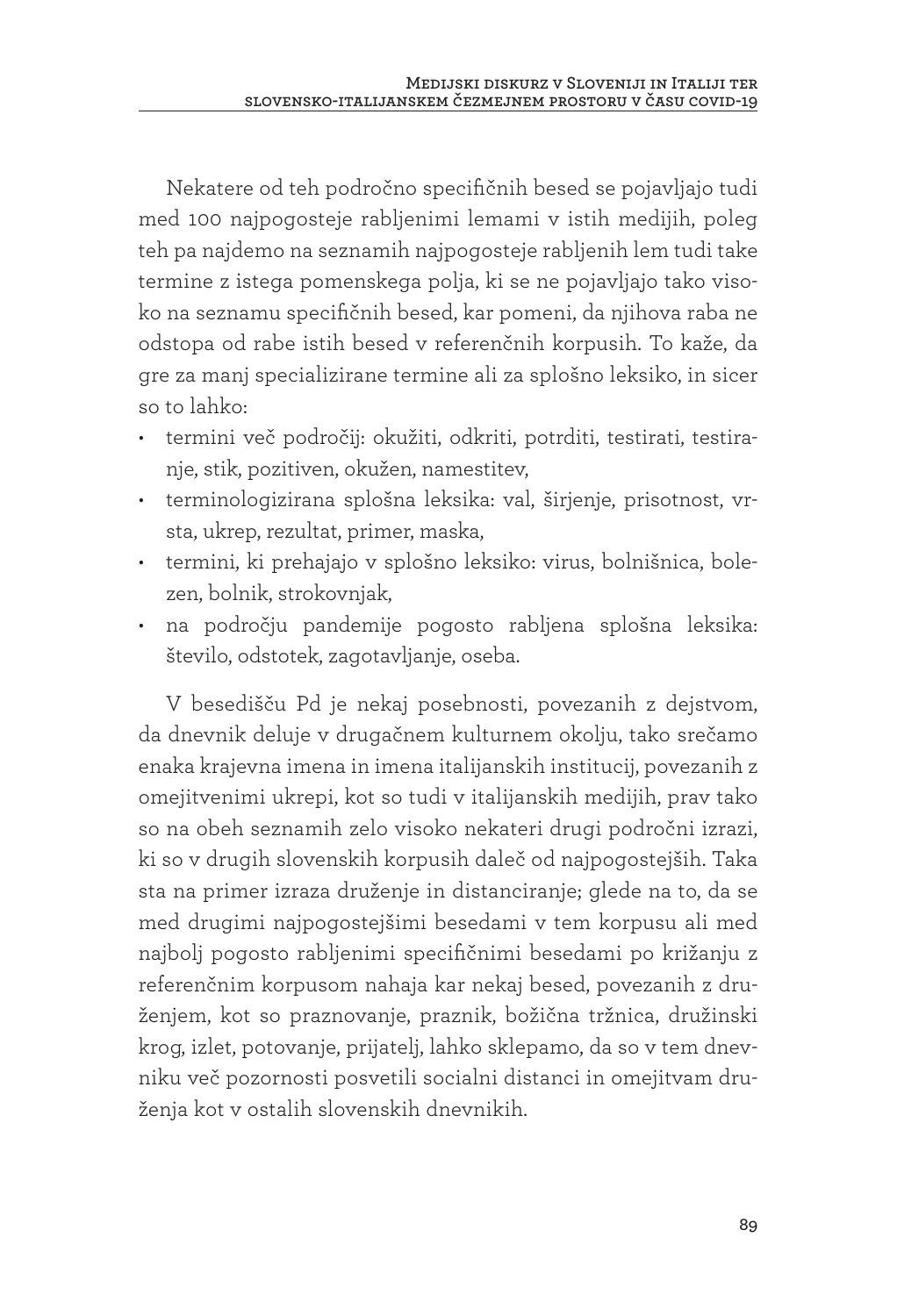#### *Italijansko besedišče s področja pandemije*

Med 100 najpogosteje rabljenimi področno specifičnimi besedami, do katerih smo prišli med križanjem korpusov italijanskih medijev v Italiji CS in TC in italijanskega referenčnega korpusa itTenTen16 (tabela 2), najdemo naslednje termine, povezane s covid-19 in zdravstvenimi ukrepi:

• v CS, nekateri tudi v TC: Covid, coronavirus, lockdown, tampon (bris), pandemia (pandemija), contagio (okužba), quarantena (karantena), RSA (Residenze Sanitarie Assistenziali – domovi za ostarele), assembramento (zbor), Dpcm (Decreto del Presidente del Ministriglio de – Odlok predsednika Sveta ministrov), mascherina (maska), positività (pozitivnost), caso di positività (pozitiven primer), tasso di positività (stopnja pozitivnosti), positività al coronavirus (pozitivnost na koronavirus), coprifuoco (policijska ura), distanziamento sociale (socialna distanca), asintomatico (asimptomatsko), focolaio (izbruh), decesso (smrt), contagiare (okužiti), terapia intensiva (enota za intenzivno nego), epidemia (epidemija), Cts (Comitato Tecnico Scientifico – Scientific Tech odbor), virologo (virolog), Oms (Organizzazione Mondiale della Sanità – Svetovna zdravstvena organizacija SZO), indeks Rt (indeks Rt – indeks prenosljivosti okužbe), ricoverato (hospitalizacija), reinfezione (ponovna okužba), sanità (ozdravi th care), impennata (vzpon), sanificazione (dezinfekcija), sierologici (serološki), Gimbe (il Gruppo Italiano per la Medicina Basata sulle Evidenze – italijanska skupina za medicino, ki temelji na dokazih), antigenico (antigen), epidemiologo (epidemiolog) , virus, tracciamento ali tracing (sledenje), ricoverare (hospitalizacija), sierologico (serološko), movida (nočno življenje), ondata (val), ASST (Aziende Socio Sanitarie Territoriali – Lokalna zdravstvena podjetja), pandemico (prilag za pandemijo), Lancet. (mednarodni tedenski splošni medicinski časopis), asintomatico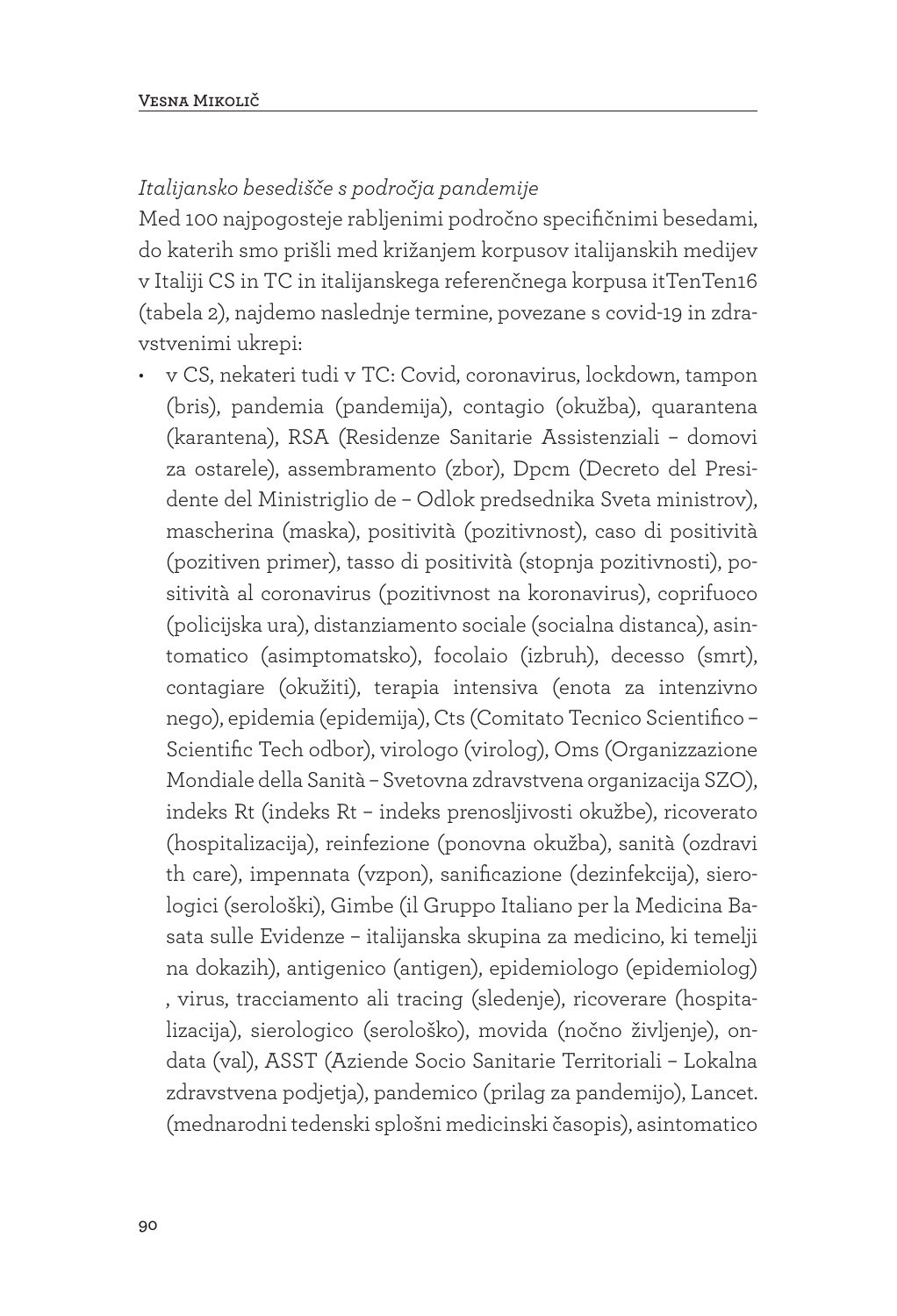(asimptomatsko), epidemija (prilagoditev epidemiji), restrizione (omejitev), rianimazione (oživljanje), vaccino (cepivo), isolamento (izolacija), superširjenje,

• samo v TC: numero (število), ASUGI (Azienda Sanitaria Universitaria Giuliano Isontina – Univerzitetno zdravstveno podjetje Giuliano Isontina), clinicamente (klinična), pediatra (pediater), USCA (Unità Speciali di Continuità Assistenziale – enote za kontinuiteto posebne oskrbe), guarire (zdraviti), Oss (Operator socio-sanitario – izvajalec socialnega zdravstvenega varstva), negativo (negativno), prevenzione (preprečevanje), trasmissibilità (prenosnost), pandemija (pandemija), positivo (pozitivno), resrittivo (omejevalno), CRO (pogodbena raziskovalna organizacija / klinični Raziskovalna organizacija), pozdrav (zdravje).

Večina teh najpogostejših področno specifičnih besed je visoko specializiranih terminov, vendar med njimi najdemo tudi besede, ki ne sodijo med ozko specializirane termine, pač pa so to:

- terminologizirana splošna leksika, npr. mascherina (maska),
- termini, ki prehajajo v splošno leksiko, npr. virus,
- pogosto rabljena splošna leksika na področju pandemije, npr. numero (število),
- publicistični metaforični izrazi, npr. impennata (vzpon), movida (nočno življenje), ondata (val),
- anglicizmi, npr. tracing (sledenje).

Nekatere od teh področno specifičnih izrazov, ki so bolj ali manj terminološki, najdemo tudi med 100 najpogostejšimi lemami v istih italijanskih medijih, vendar pa se v tej skupini besed nahajajo še nekatere pogosto rabljene besede s področja pandemije, ki pa so še bližje splošni leksiki kot zgoraj omenjeni izrazi, in sicer so to lahko:

• termini več področij (test, positivo),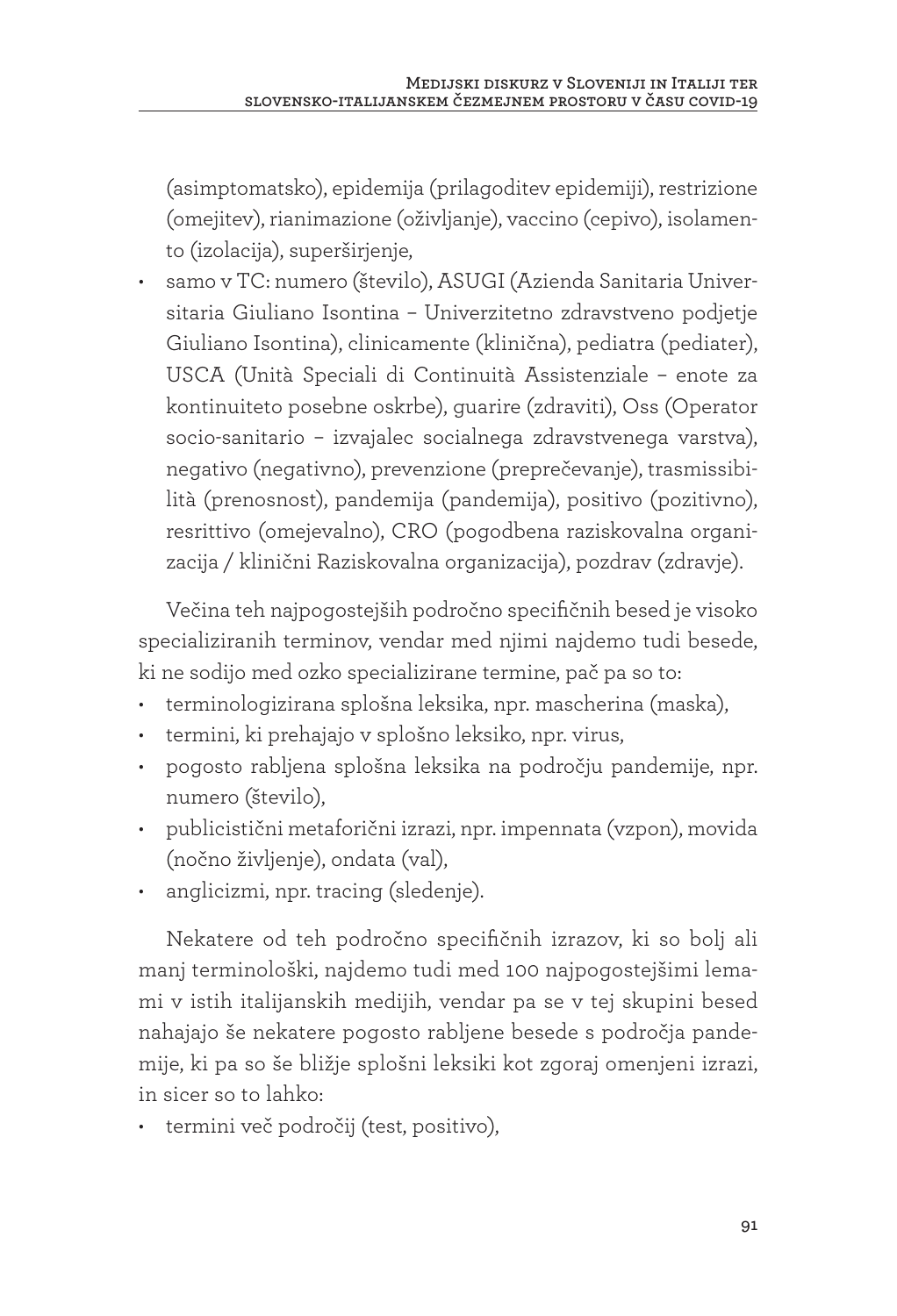- terminologizirana splošna leksika (misura),
- zdravstveni termini, ki prehajajo v splošno leksiko (paziente, ospedale, terapia, sanitario),
- na področju pandemije pogosto rabljena splošna leksika (število, odstotek, zagotavljanje, oseba).

#### **4.3 Besedišče v pandemičnem medijskem diskurzu – razprava**

Analize besedišča v medijskih korpusih slovenskih in italijanskih besedil so pokazale, da se analizirani korpusi ne razlikujejo bistveno po številu zdravstvenih terminov med najpogosteje rabljenimi besedami, medtem ko se glede na pogostost rabe ožje specializiranih pojmov mediji delijo v dve skupini. V italijanskem nacionalnem dnevniku Corriere della Sera in na italijanskem lokalnem portalu Trieste Cafe se pojavlja veliko število zdravstvenih terminov med prvimi sto najpogostejšimi lemami, poleg tega pa v teh medijih srečamo tudi najpogostejšo rabo ožje specializiranih zdravstvenih terminov v primerjavi z drugimi mediji. Nekoliko nižje, a še vedno primerljive številke pri obeh kategorijah besed srečamo tudi pri slovenskem nacionalnem dnevniku Delo. To kaže na veliko pozornost, ki jo ti mediji posvečajo covid-19 in z njim povezanim ukrepom, ter na strokovnost člankov oziroma njihovo natančnost pri pisanju o teh temah. Če je večja pogostost pisanja o teh temah in strokovnost v nacionalnih dnevnikih pričakovana, pa je bolj presenetljiva visoka strokovnost lokalnega portala TC. Očitno je, da si tudi ta medij prizadeva zelo pogosto in natančno informirati bralce o bolezni in omejitvenih ukrepih.

Prav tako izstopa največje število zdravstvenih terminov med prvimi sto najpogostejšimi lemami pri slovenskem lokalnem dnevniku Primorske novice in le nekoliko manjše število pri lokalnem dnevniku Slovencev v Italiji Primorski dnevnik, kar kaže na ravno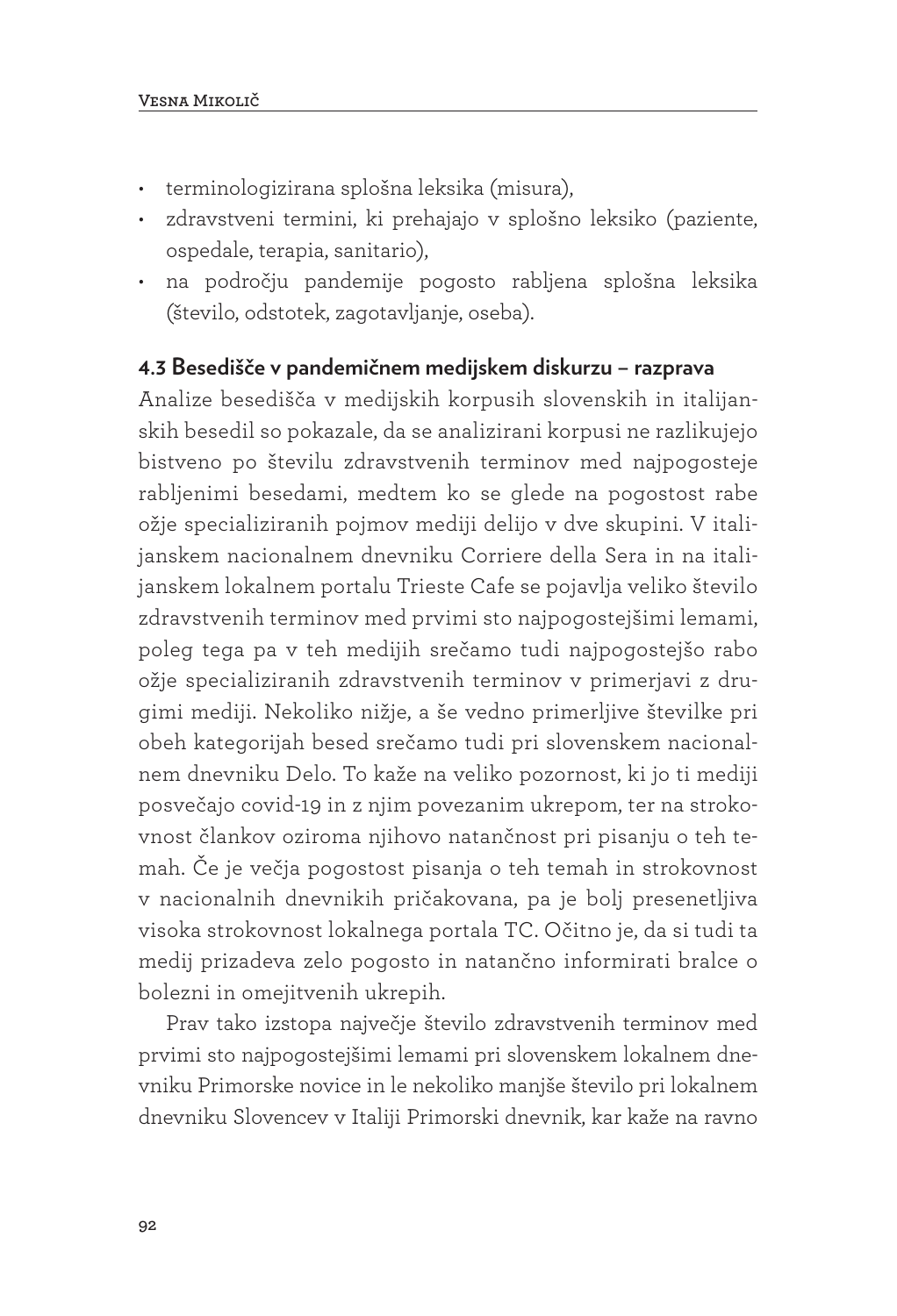tako veliko pozornost, ki jo obmejna lokalna dnevnika posvečata koronavirusni bolezni in zdravstvenim ukrepom. Pri tem pa je v korpusih teh dveh dnevnikov manj pogosta raba ožje specializiranih zdravstvenih terminov v primerjavi s prvo skupino korpusov. Najbrž to lahko pojasnimo, prvič, z željo po informiranju bralcev na bolj poljuden, razumljiv način in, drugič, z namero po sočasnem informiranju o različnih družbenih temah, saj se na seznam prvih 100 specifičnih terminov, ki izstopajo v primerjavi z referenčnima korpusoma, uvršča tudi veliko lastnih imen politikov, organizacij, držav. Gre za poslanstvo teh lokalnih medijev, da novinarsko pokrivajo vse teme, relevantne za nek lokalni prostor.

Najmanjše število področno specifičnih besed na obeh seznamih je značilno za korpus slovenskega tabloidnega portala Slovenske novice, kar je pravzaprav skladno z usmeritvijo slovenskega tabloida, da piše o različnih temah, privlačnih za širšo publiko, in da o njih, tudi o koronavirusu, ne piše preveč strokovno.

## **5 Intenziteta jezika v pandemičnem medijskem diskurzu 5.1 Raba krepilcev in šibilcev**

Na frekvenčnih listah za posamezne lekseme (leme), generiranih na podlagi avtomatskega luščenja medijskih delovnih korpusov, smo med 100 najpogosteje rabljenimi besedami lahko opazili tudi označevalce intenzitete na besedoslovni ravni.7

<sup>7</sup> Pri statistični analizi najpogosteje rabljenih modifikatorjev intenzitete v šestih delovnih korpusih smo opazovali samo modifikatorje intenzitete na besedoslovni ravni, ki vključujejo besedne modifikatorje in že modificirane lekseme. Med njimi smo zajeli samo tiste, za katere že iz njihovega pomena izhaja, da modificirajo pomen ali so že same modificirane, nismo pa upoštevali besed, ki postanejo modifikatorji ali so modificirane v okviru konteksta. V okviru pragmatične analize v naslednjem koraku raziskave pa smo opazovali modifikatorje na vseh jezikovnih ravninah in opazovali tudi učinek na ravni konteksta.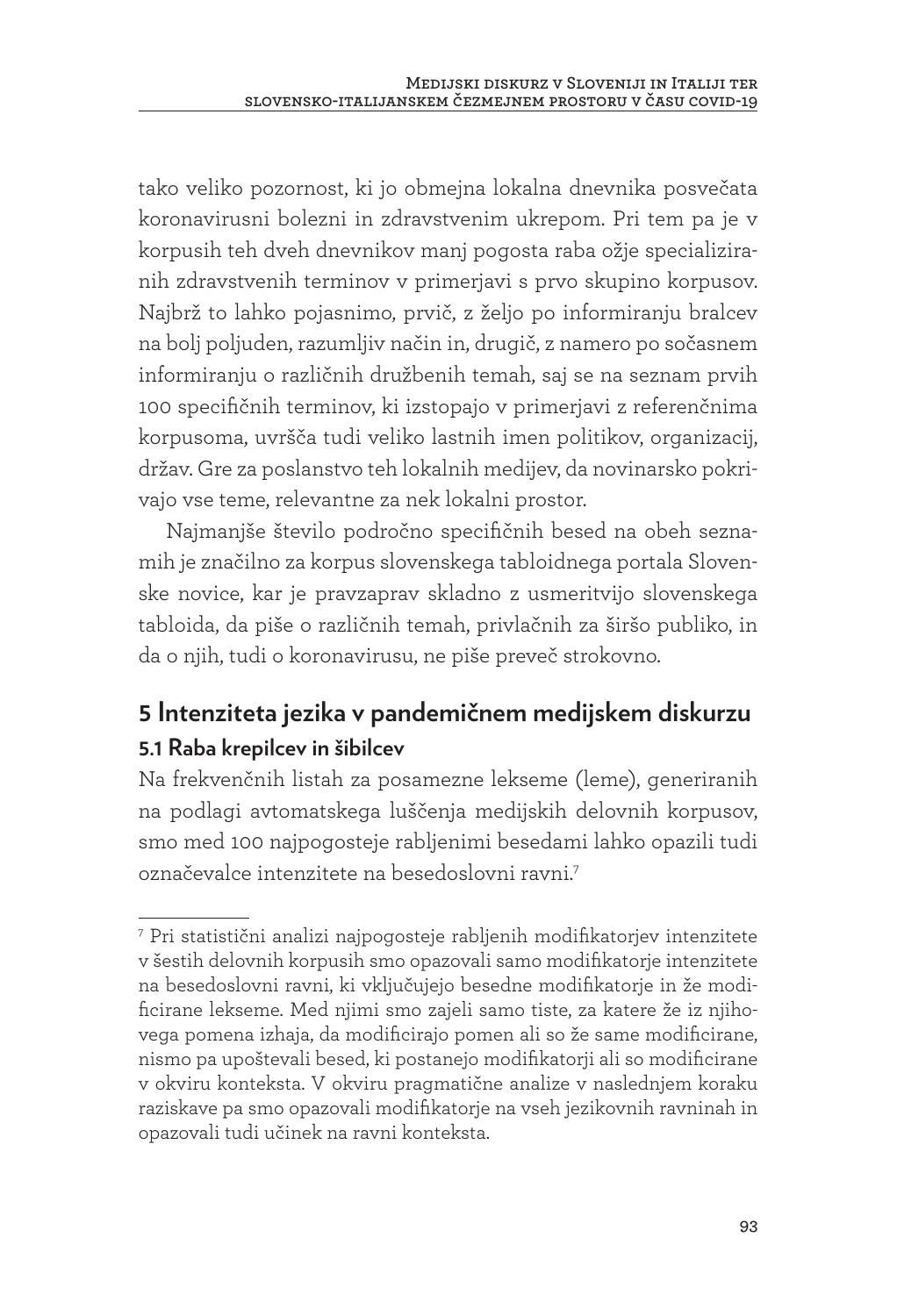Kot je razvidno iz tabele 2, si korpusi glede na število modifikatorjev sledijo v naslednjem vrstnem redu: najprej slovenski Sn (17), Pd (13), De (12), Pn (9), za njimi pa italijanska korpusa TC (7) in CS (5).

**Tabela 2: Porazdelitev krepilcev in šibilcev v šestih medijskih korpusih.**

| Mediji              | Število kre-<br>pilcev med<br>100 najpo-<br>gostejšimi<br>lemami | Število šibil-<br>cev med 100<br>najpogostej-<br>šimi lemami | Število modi-<br>fikatorjev, ki<br>delujejo kot<br>krepilci ali ši-<br>bilci med 100<br>najpogostejši-<br>mi lemami | Vsota vseh<br>modifikator-<br>jev |
|---------------------|------------------------------------------------------------------|--------------------------------------------------------------|---------------------------------------------------------------------------------------------------------------------|-----------------------------------|
| Delo                | 9                                                                |                                                              | 3                                                                                                                   | 12                                |
| Corriere della Sera | 4                                                                |                                                              |                                                                                                                     | 5                                 |
| Slovenske novice    | 13                                                               |                                                              | 3                                                                                                                   | 17                                |
| <b>Trieste Cafe</b> | 6                                                                |                                                              |                                                                                                                     | 7                                 |
| Primorske novice    | 7                                                                |                                                              | 2.                                                                                                                  | 9                                 |
| Primorski dnevnik   | 10                                                               | 1                                                            | 2                                                                                                                   | 13                                |

### **5.2 Leksikalna analiza najpogostejših krepilcev in šibilcev**

Različne vrste modifikatorjev intenzitete med najpogostejšimi 100 besedami v slovenskih in italijanskih medijskih korpusih so prikazane v tabeli 3. Razvidno je, da je v slovenskih korpusih več vrst krepilcev, od katerih sta dva specifična le za slovenski časnik v Italiji. Tudi v italijanskih korpusih med najpogostejšimi 100 besedami najdemo več vrst krepilcev, čeprav manj kot v slovenskih korpusih. Šibilci pa so v obeh skupinah korpusov med 100 najpogostejšimi besedami bistveno redkejši, čeprav najdemo v slovenskih korpusih različne tipe šibilcev, medtem ko je v italijanskih korpusih le ena vrsta šibilcev na leksikalni ravni.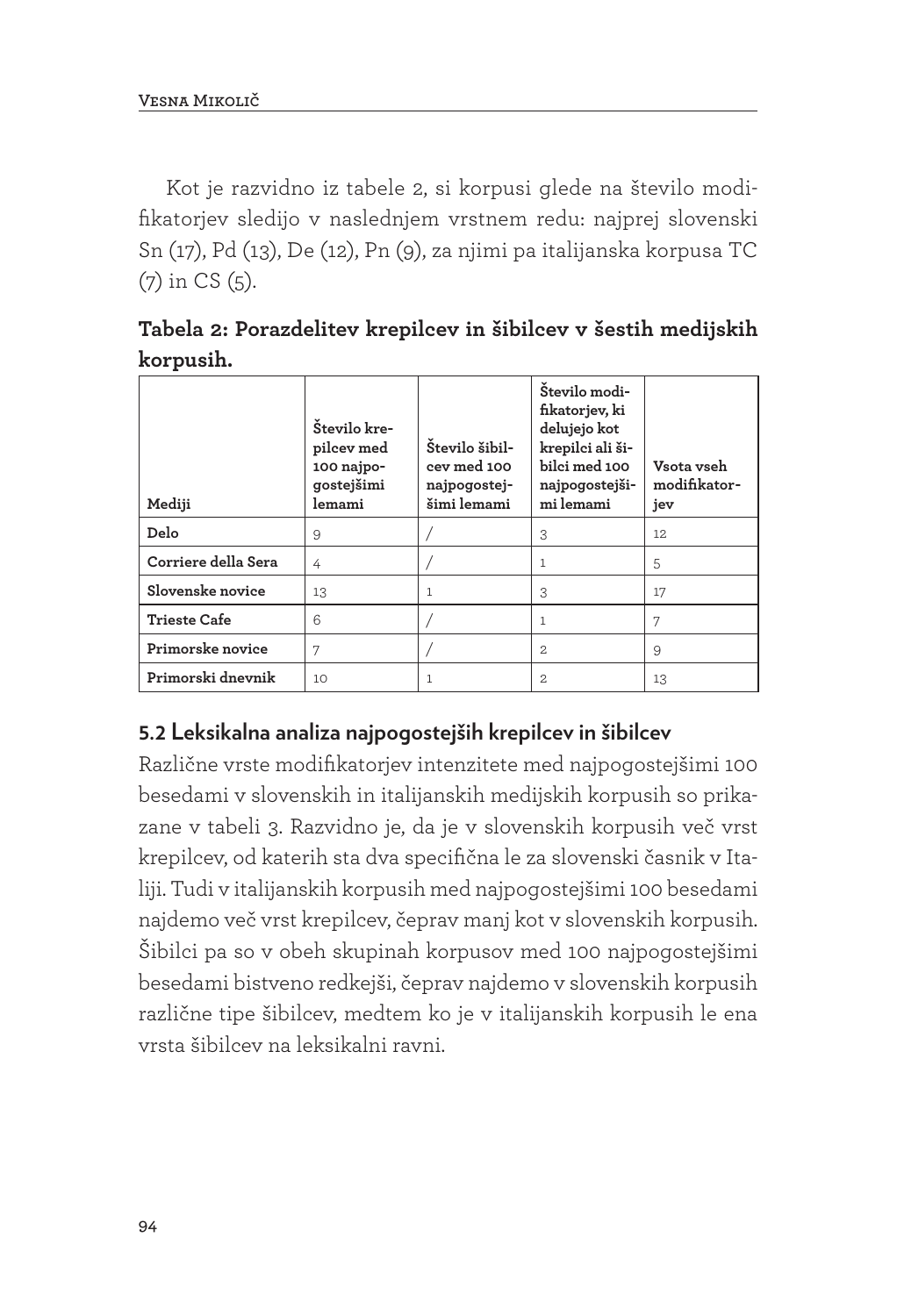| Mediji                       |                                                                                                                                                                                                                                                                                                                                                                                                                               |                                                                                                                                                                                                                                                                                                |
|------------------------------|-------------------------------------------------------------------------------------------------------------------------------------------------------------------------------------------------------------------------------------------------------------------------------------------------------------------------------------------------------------------------------------------------------------------------------|------------------------------------------------------------------------------------------------------------------------------------------------------------------------------------------------------------------------------------------------------------------------------------------------|
| Modifikatorji<br>intenzitete | Modifikatorji v slovenskih<br>medijskih korpusih                                                                                                                                                                                                                                                                                                                                                                              | Modifikatorji v italijanskih<br>medijskih korpusih                                                                                                                                                                                                                                             |
| Krepilci                     | > v Sn, nekaj modifikatorjev tudi<br>v De, Pn in Pd:<br>kazalni zaimek:<br>$t \alpha$<br>tako<br>tisti<br>• protivni veznik:<br>pa<br>· členek:<br>tudi<br>še<br>$\check{z}$ e<br>le<br>· celostni zaimek:<br>ves<br>vsak<br>· naklonski izraz:<br>lahko<br>• prislov:<br>več<br>zelo<br>vedno<br>• velelnik 3. os.:<br>naj<br>> samo v Pd:<br>• presežniška oblika prislova:<br>najbolj<br>• pomenski presežnik:<br>množičen | > v TC, nekaj modifikatorjev<br>tudi v CS:<br>· kazalni zaimek:<br>tale (tak)<br>questo $(ta)$<br>• primernik prislova:<br>più (bolj)<br>• členek:<br>anche (tudi)<br>• celostni zaimek:<br>tutto (ves, vse)<br>• naklonski glagol:<br>potere (moči)<br>• protivni veznik:<br>ma (toda, ampak) |
| Šibilci                      | > v Sn, nekateri tudi v De, Pd in<br>PN.<br>• naklonski izraz:<br>lahko<br>· nedoločni zaimek:<br>nekaj<br>· členek:<br>sicer                                                                                                                                                                                                                                                                                                 | > v TC in CS:<br>• naklonski glagol:<br>potere (moči)                                                                                                                                                                                                                                          |

#### **Tabela 3: Krepilci in šibilci v šestih medijskih korpusih.**

**5.3 Intenziteta jezika v pandemičnem medijskem diskurzu – razprava** Hitro lahko opazimo, da imajo korpusi slovenskih besedil več modifikatorjev intenzitete kot italijanski korpusi, in sicer si po številu modifikatorjev korpusi sledijo po naslednjem vrstnem redu: najprej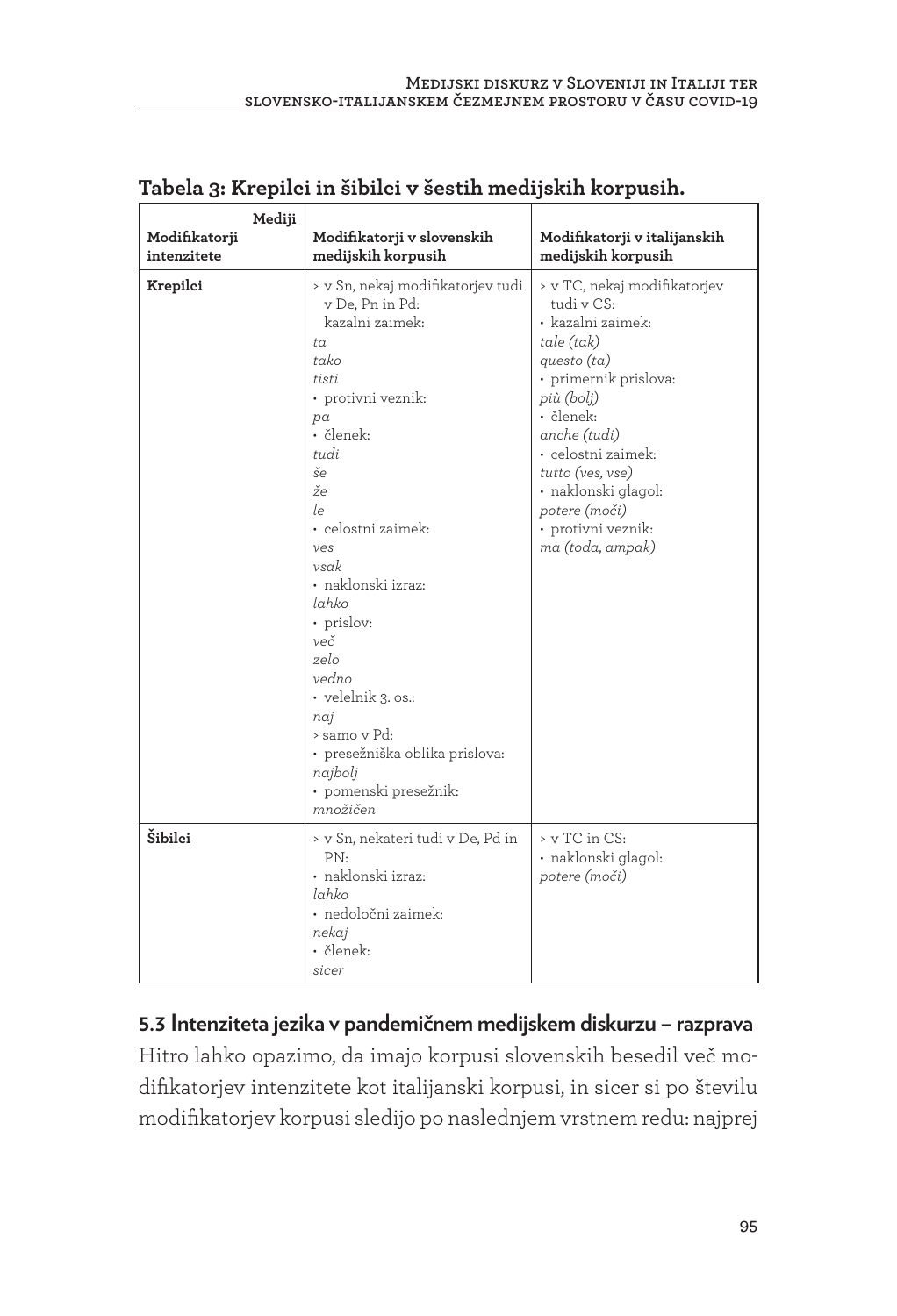slovenski Slovenske novice, Primorski dnevnik, Delo, Primorske novice, na dnu po številu modifikatorjev pa sta Trieste Cafe in Corriere della Sera. Med modifikatorji tako v slovenskih kot italijanskih korpusih prevladujejo krepilci.

Da v vseh medijih prevladujejo krepilci, ne preseneča, saj želijo članki z močnimi argumenti prepričati bralce o tako pomembnih temah, kot so Covid-19 in ukrepi, povezani z njim. Prav tako ne preseneča, da ima najvišje število modifikatorjev in še posebej krepilcev, slovenski tabloidni portal Slovenske novice, saj očitno zaradi svoje uredniške zasnove deluje bolj na čustveni ravni in občasno tudi senzacionalistično.

Presenetljivo pa je majhno število označevalcev intenzitete v lokalnem portalu Trieste Cafe, za katerega bi pričakovali, da bi kot spletni medij podobno kot Slovenske novice temeljil na hitrem učinku besedil s pomočjo čustvenih ali tudi spoznavnih poudarkov. Prav tako je glede na izhodiščno spoznanje o večji čustvenosti italijanskega konverzacijskega sloga presenetljivo, da imata oba italijanska korpusa med sto najpogostejšimi besedami manj modifikatorjev intenzitete kot slovenska korpusa. Odgovore na ta vprašanja glede intenzitete jezika v medijskih tekstih smo iskali s pomočjo kvalitativne metode, tj. diskurzne analize izbranih člankov.

# **6 Modifikatorji intenzitete in različne diskurzne strategije 6.1 Analiza diskurznih strategij**

Uporaba označevalcev intenzitete je povezana z različnimi diskurznimi strategijami, uporabljenimi v analiziranih besedilih. V analizi diskurza smo po prilagojenem modelu KAD (po Wodak in Meyer 2001: 72–73) analizirali naslednje diskurzne strategije:

- 1. nominacija: družbeni akterji;
- 2. predikacija in argumentacija: pozitivna/negativna, stereotipna/ nestereotipna, močni/šibki argumenti;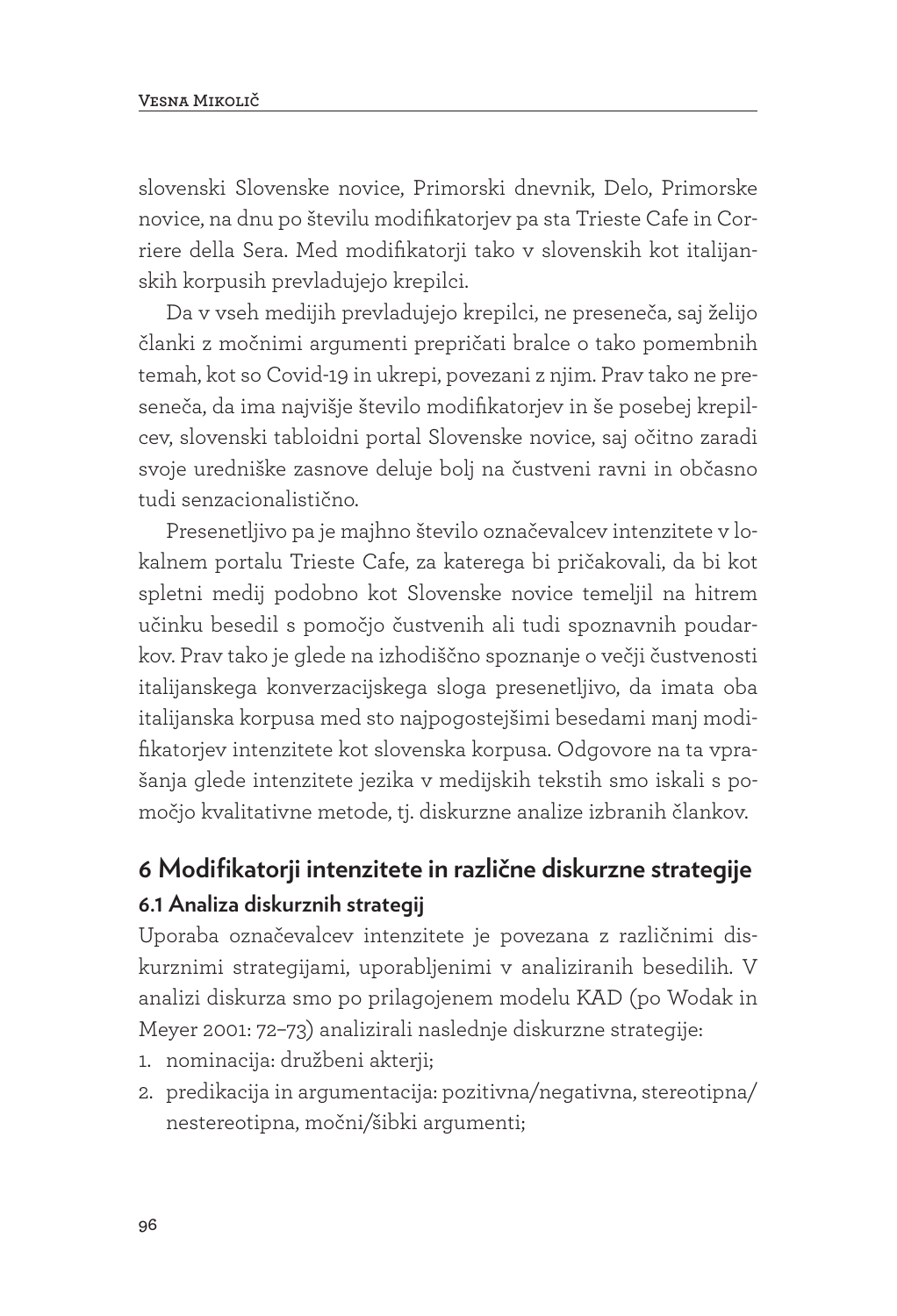- 3. perspektivizacija: izražanje govorčevega odnosa do vsebine in naslovnika;
- 4. modifikacija intenzitete: krepitev ali šibitev ilokucijske sile;
- 5. metaforizacija.

Po tem modelu diskurzne analize smo opazovali novinarske članke De1 (Delo, 3. 11. 2020), Sn1 (Slovenske novice, 3. 11. 2020), CS1 (Corriere della Sera, 4. 11. 2020), Pd1 in Pd2 (Primorski dnevnik, 4. 11. 2020 ob 15:26 in isti dan ob 20:24), ki so se v vseh šestih analiziranih medijih pojavili po skoraj sočasnih govorih slovenskega in italijanskega premierja Janeza Janše in Giuseppeja Conteja, v katerih sta napovedala nove, strožje omejitvene ukrepe oziroma popolno zaprtje v času drugega vala covid-19 (glej opombo 3).

#### **6.2 Modifikatorji intenzitete in različne diskurzne strategije – analiza in razprava**

#### *Nominacija*

Analiza člankov z vidika razmerja med akterji in predikacijo kaže, da je v dveh slovenskih medijih, osrednjem nacionalnem dnevniku Delo in tabloidu Slovenske novice, prevladujoči subjekt slovenski premier Janša kot avtor govora, o katerem so mediji poročali, in s tem najpogostejši družbeni akter v analiziranem medijskem diskurzu (De1: je dejal Janša; Sn1: premier je napovedal).

V člankih vseh ostalih medijev, tako slovenskih obmejnih medijev Primorske novice in Primorski dnevnik kot italijanskega nacionalnega dnevnika Corriere della Sera in regionalnega portala Trieste Cafe, je v ospredju vsebina ukrepov, vse ostalo (kdo je/bo sprejel ukrepe, govorca Janša in Conte) je v drugem planu. Kot subjekti se pojavljajo državni odloki, posamezni ukrepi, ustanove in podjetja, na katere se ukrepi nanašajo ipd. V teh besedilih so pogosti: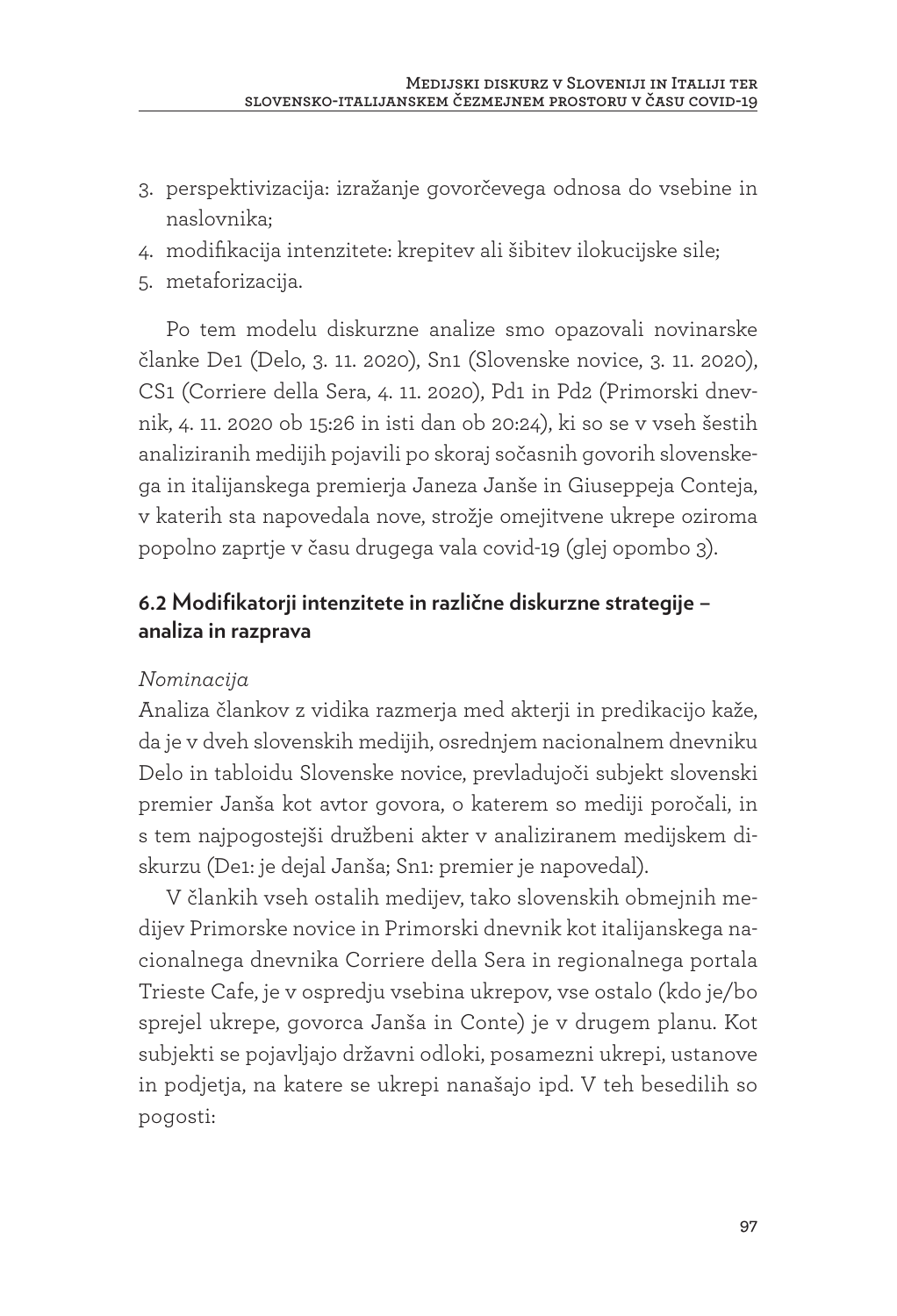- pasivna glagolska struktura v obeh jezikih (Pd1: dovoljena bo dostava na dom; CS1: il piano studiato dal governo e dagli esperti/načrt, ki so ga preučili vlada in strokovnjaki),
- splošni predmet v 3. osebi množine v slovenskih besedilih (Pn1: so sporočili po seji vlade),
- elipsa v italijanskih besedilih (TC1: aperti solo negozi/odprte samo trgovine).

Te oblike še potrjujejo, da so subjekti ali družbeni akterji manj pomembni od samih dejanj ali ukrepov. Zanimivo je, da je pasivna glagolska struktura pogosta tudi v člankih obeh obmejnih medijev v slovenskem Pn1 in Pd1, čeprav sta pasivna oblika in nominalizacija sicer bolj značilni za italijanščino kot za slovenščino (Mikolič Južnič 2017, 120–143).

#### *Predikacija in argumentacija*

Z vidika namena oziroma ilokucije, argumentacije in notranje modalnosti, kar vse se izrazi skozi predikacijo, so vsi članki namenjeni informiranju o govorih predsednikov vlad, najmanj je to izpostavljeno v člankih Pn1 in TC1, ki ne sledita vsebini govorov, ampak le predstavljata ukrepe, ki sta jih napovedala premiera, zlasti gospodarske ukrepe za ublažitev posledic pandemije (Pn1) in omejitvene ukrepe za zajezitev covid-19 (TC1). S tega vidika so vsi članki dobro argumentirani in navajajo bodisi izvlečke iz govorov obeh predsednikov bodisi vsebino ukrepov.

Predikacija in izbira argumentov v samih govorih pa odkriva očitno razliko že v nameri govorov obeh predsednikov in njihovem odnosu do naslovnikov. V govoru slovenskega premierja sta prevladujoči govorni dejanji poziv k upoštevanju ukrepov in svarilo pred težko situacijo, ki bi sledila neupoštevanju ukrepov, čemur se občasno pridružujeta na eni strani pohvala nekaterih poklicnih skupin (npr. zdravstvenih delavcev), na drugi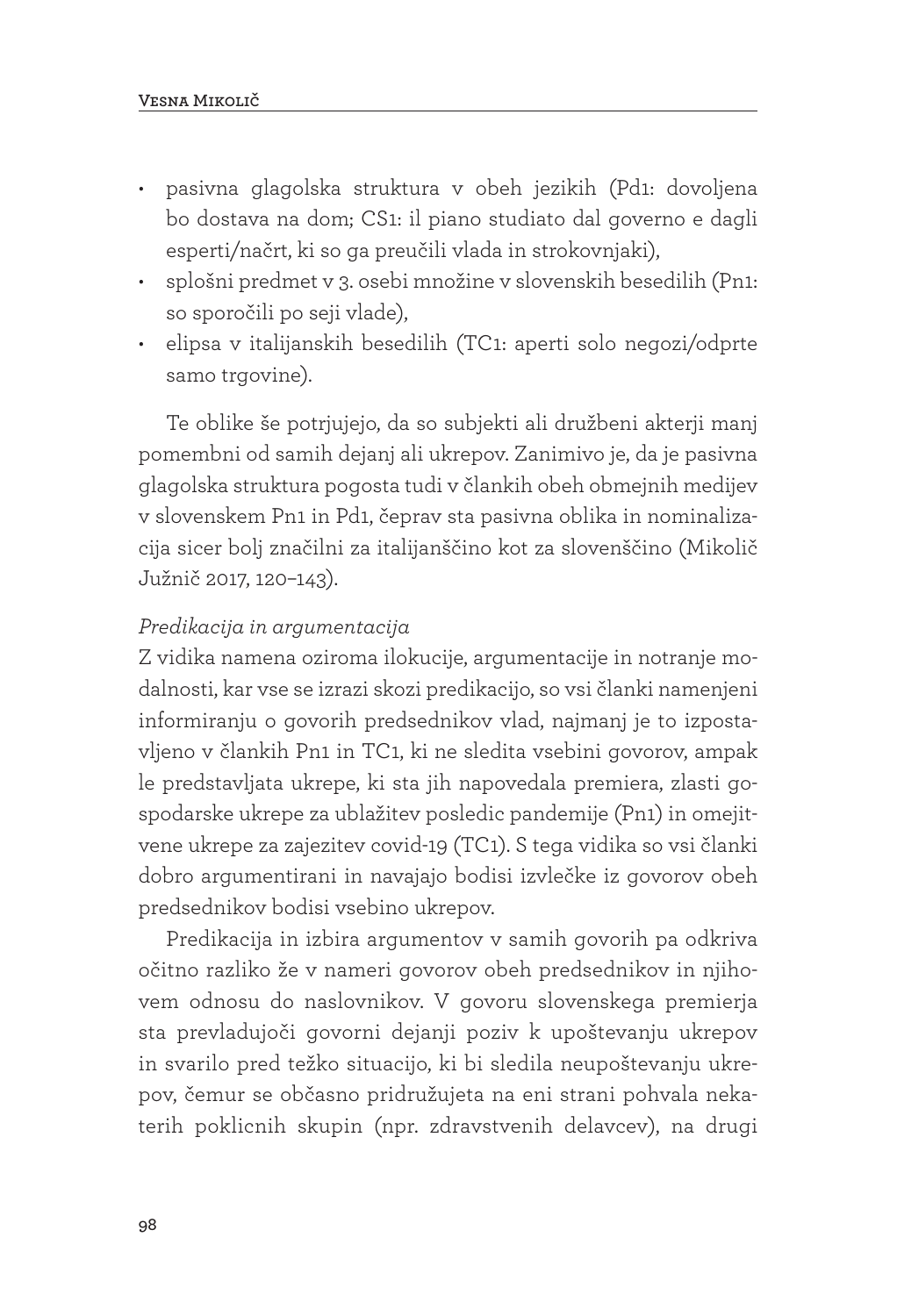pa obtoževanje drugih skupin naslovnikov (npr. vplivnežev na družbenih omrežjih, ki so kritični do ukrepov vlade). V govoru italijanskega premierja pa sta v ospredju govorni dejanji predstavljanja in razlaganja ukrepov, ki se jima pridružuje spodbujanje prebivalstva k upoštevanju ukrepov z vzbujanjem upanja, s predstavljanjem objektivnih razlogov za sprejete ukrepe na osnovi konkretnih številčnih podatkov in s poudarkom, da so vsi naslovniki na istem, v podobno težki situaciji.

Tako je v člankih slovenskih medijev, ki poročajo o govoru slovenskega premierja, tj. De1 in Sn1, predikacija bodisi nevtralna (De1: je dejal Janša; Sn1: premier je napovedal) bodisi izraža ostrino predsednikovega nagovora (v De1 s pridevnikom v besedni zvezi: je bil oster Janša, z uporabo glagolov, ki izražajo ostrino: opozoriti, pozvati, ogroziti; v Sn1 z elipso: Janša tudi nad vplivneže). Informacije so bolj splošne, ne konkretizirane, argumenti za sprejetje omejitvenih ali ukrepov za gospodarsko pomoč niso natančneje utemeljeni z morebitnimi številčnimi dokazi, analizami. Drugače je v Pn1, kjer je zelo natančno predstavljena vsebina zakona za ekonomsko pomoč s konkretno opisanimi glavnimi ukrepi, čeprav kot hipotetični z glagolom v pogojnem naklonu, saj zakon še ni bil sprejet (Pn1: Poroštvena shema SID banke bi se podaljšala). V člankih vseh treh italijanskih medijev in slovenskega medija v Italiji pa predikacija predstavi premierjev govor kot nevtralen, pozitiven nagovor, glagoli rekanja in drugi glagoli, ki se navezujejo na premierjev nagovor, so nevtralni in vsi v prihodnjiku povednega naklona, čeprav zakon še ni bil sprejet (v CS1 prevladujeta glagola rekanja spiegare (razložiti) in precisare (natančneje pojasniti), poleg teh najdemo še glagole: aggiungere (dodati), sottolineare (podčrtati), concludere (zaključiti)). Konkretni ukrepi so opisani natančno, zaradi česar so to večinoma močni argumenti.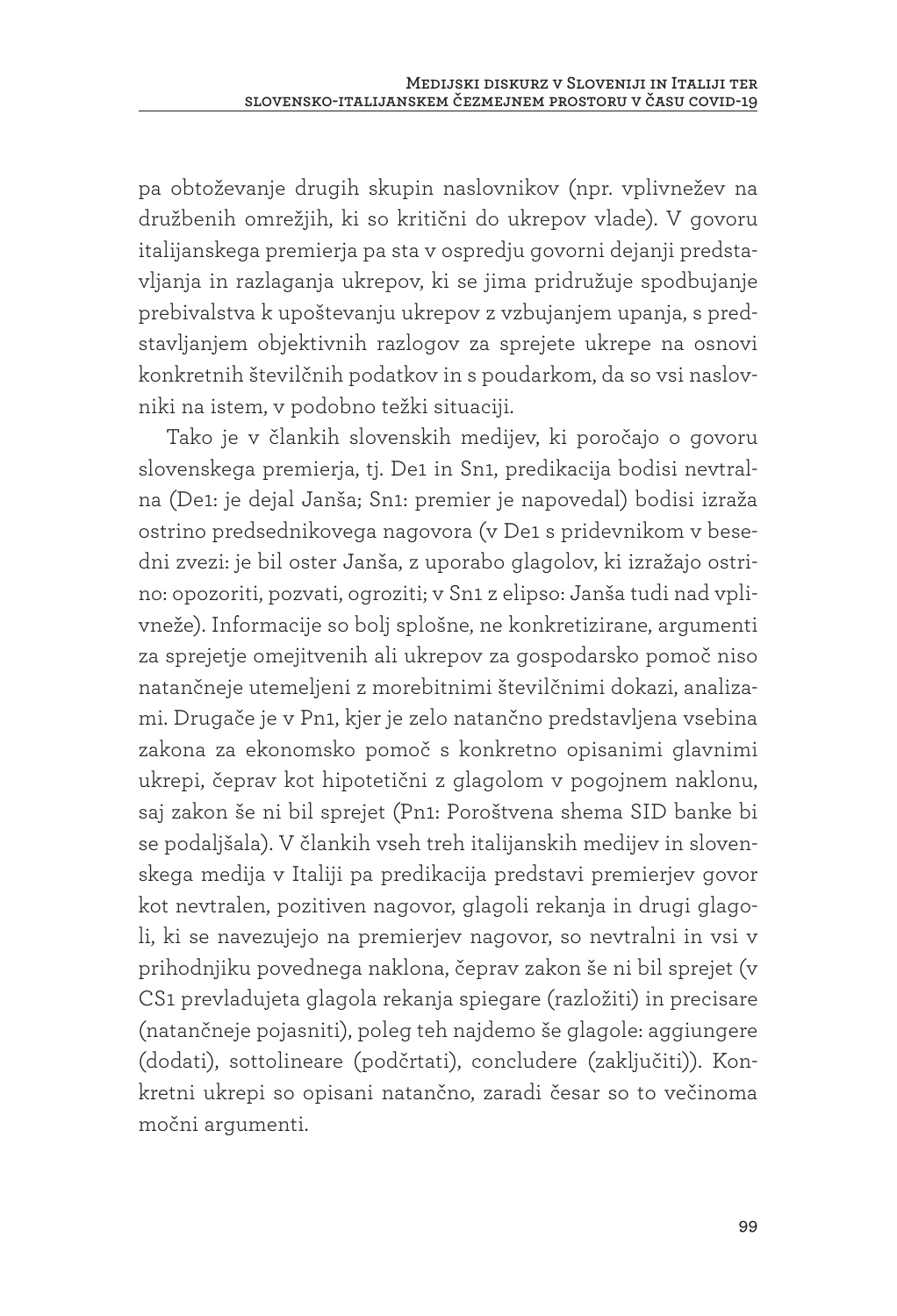#### *Perspektivizacija*

Z vidika odnosa novinarja oziroma medija do sporočene vsebine in bralcev lahko ugotovimo, da se pisci vseh člankov osebnemu odnosu do premierjevega govora ali sprejetih ukrepov izogibajo in poskušajo upovedeno temo predstaviti čim bolj objektivno. V De1 pisec v glavnem sledi premierjevemu govoru, osebnemu odnosu do samega govora se izogiba, zato govorca večkrat dobesedno navaja. Tako dobesedne navedke srečamo že v naslovu (Čaka nas še najmanj mesec dni trdega boja z virusom) in mednaslovu (Pandemija je preizkušnja za celotno človeštvo), v katerih zasledimo številne besedne krepilce (zvezo členka in prislova 'še najmanj', metaforo s področja vojne tematike in pridevniškim pomenskim presežnikom 'trd boj', celostnim zaimkom 'celoten'). V Sn1 je težnja, da pisec sledi premierjevemu govoru, še bolj izrazita, saj je daljših dobesednih navedkov še več, prisotni so v vseh odstavkih, z izjemo enega. Že v naslovu je prisoten glagol rekanja, tako da je jasno, komu pisec pripisuje navedene besede (Janša sporoča: Čaka nas najmanj mesec dni trdega boja z virusom). Tudi v CS1 se že naslov z dobesednim navedkom sklicuje neposredno na premierja (Dpcm, Conte: »Sono 4 le Regioni nella zona rossa, 2 arancioni e 14 gialle./L'entrata in vigore slitta a venerdì«/Dpcm, Conte: »4 regije so v rdeči coni, 2 sta oranžni in 14 je rumenih. Začetek veljavnosti odloka prestavljen na petek«). Prav tako tudi v samem besedilu, v katerem avtor članka kronološko sledi premierjevemu govoru, ne najdemo komentarjev k poročani vsebini, pač pa gre le za povzemanje besed premierja, bodisi v premem ali prenesenem govoru. Podobno so tudi v obeh člankih Pd1 in Pd2 v ospredju ukrepi vladne uredbe, ki so predstavljeni brez komentarja. Kljub temu v naslovu prvega članka zasledimo krepilec 'še', ki poudarja nedorečenost vladne informacije glede barvne kategorije dežele FJK (Še nejasno, če bo FJK rumena ali oranžna). Tudi v nadaljevanju prispevka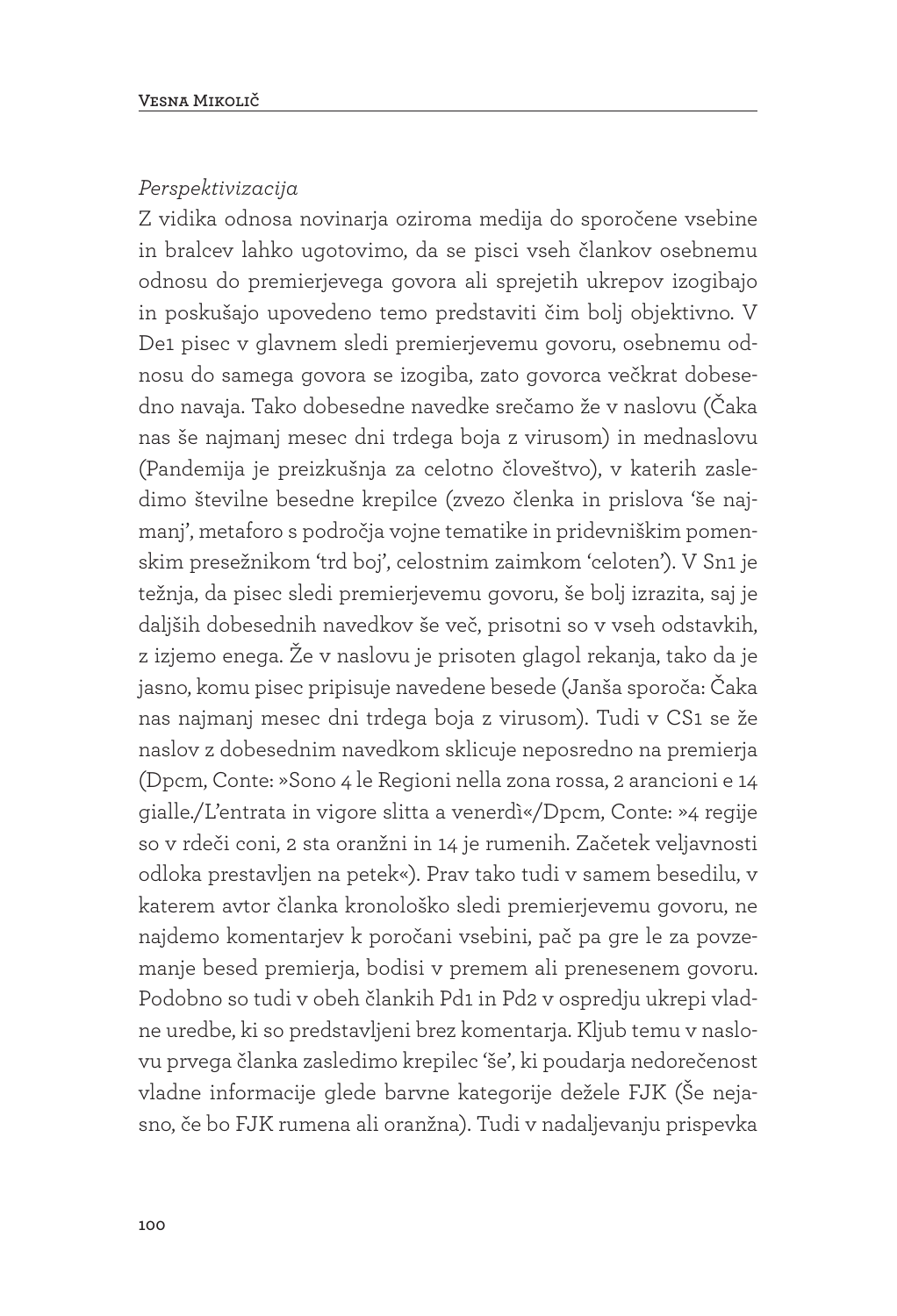avtor izpostavi to negotovost in jo tudi utemelji (Zaenkrat še ni znano, če bo Furlanija - Julijska krajina rumena ali oranžna, saj je po epidemiološki sliki na meji med dvema različnima režimoma ukrepov.). Naslednji članek pa je očitno nastal prav z namenom odgovoriti na to nedorečenost prve vladne informacije, saj že v naslovu in podnaslovu informira bralce glede kategorije FJK in o izvoru te nove informacije (FJK med »rumenimi« deželami. To je pravkar sporočil predsednik vlade Giuseppe Conte). Članka želita torej karseda jedrnato in objektivno predstaviti predvsem vsebino ukrepov, le deloma pa tudi nezadovoljstvo zaradi nezadostnih, nejasnih ali nepravočasno posredovanih informacij.

Odnos medija do poročane vsebine pa je nekoliko bolj izpostavljen le v Pn1, in sicer se ta kaže v odločitvi, da ne poročajo o premierjevem govoru (ta je v besedilu izrecno omenjen samo enkrat), ampak zelo natančno predstavijo samo napovedane ukrepe za ublažitev gospodarske krize, in v TC1, ki o ukrepih, predstavljenih v Contejevem govoru, poročajo samo v obliki novice na kratko in jedrnato.

Za vse članke lahko ugotovimo rečemo, da podobnosti in razlike v izbirah naslova in mednaslovov, v rabi določene vrste glagolov rekanja, mišljenja ter modifikatorjev intenzitete lahko pripišemo v glavnem bolj vsebini nagovorov obeh premierjev kot odnosu novinarjev do vsebine, saj slednji v analiziranih besedilih želi biti čim bolj nevtralen.

#### *Modifikacija intenzitete*

Skladna s predstavljeno perspektivizacijo je tudi raba modifikatorjev intenzitete, ki so rabljeni v glavnem v okviru navedb iz govorov dveh politikov, o katerih članki poročajo, in s tem izražajo njun odnos do upovedenega sporočila in naslovnikov, ne pa novinarjevega odnosa do poročane vsebine in bralcev. Tako v člankih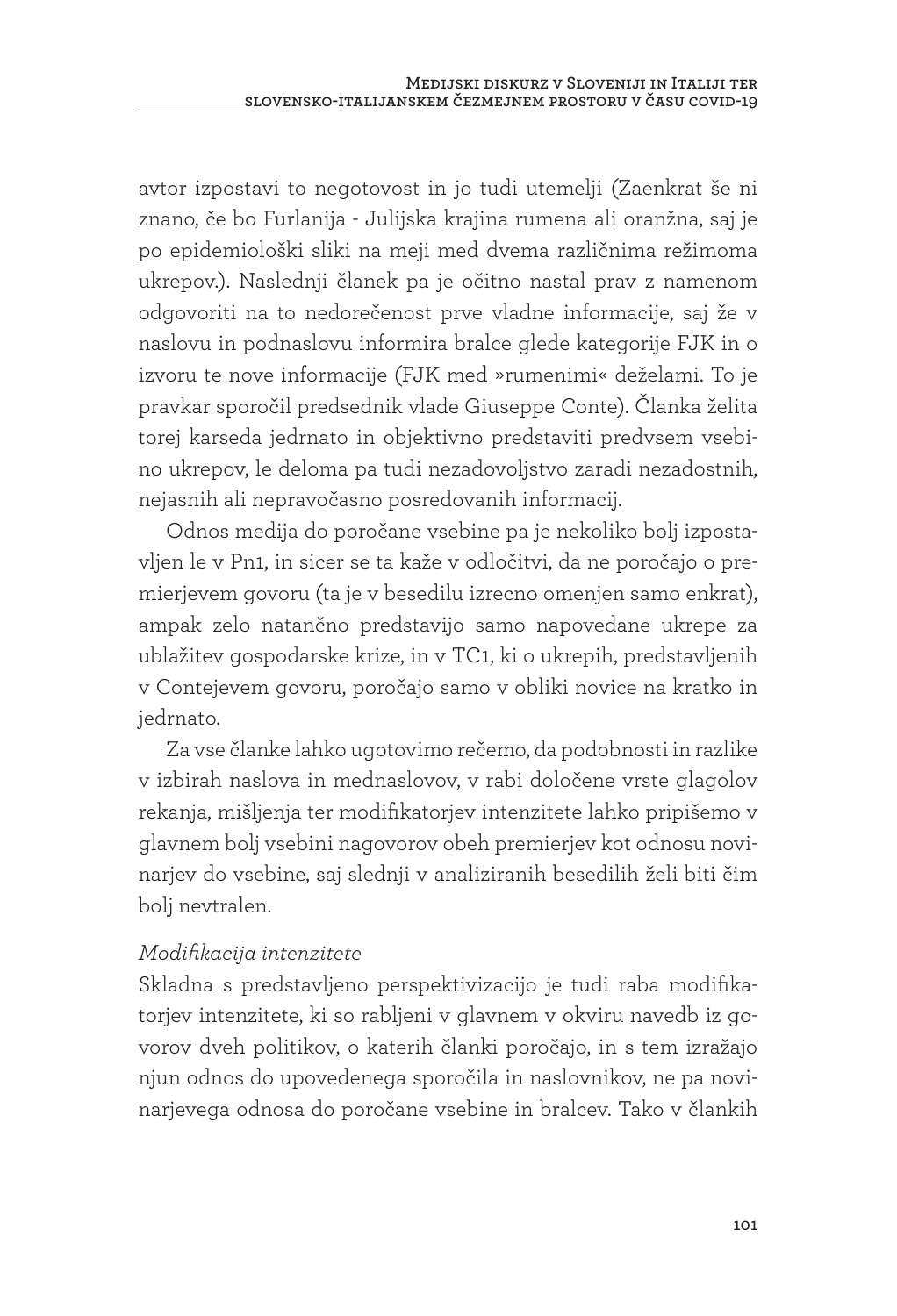v De1 in Sn1 prevladujejo krepilci, a jih novinarji v glavnem pripisujejo avtorju nagovora in se tako na nek način distancirajo od zapisanega (npr. v De1 najdemo celostni zaimek 'vse/vsi', prislov 'zelo', frazem s poljubnostnim zaimkom 'nima smisla karkoli olepševati': »Pandemija vpliva na vse. Položaj je zelo resen in nima smisla karkoli olepševati.«). Pri tem avtor članka v Sn1 dobesedno navaja besede premierja, tako da so vsi modifikatorji intenzitete pravzaprav modifikatorji, ki naj bi jih uporabil premier, in sicer so to sami krepilci (šibilcev ni), poleg tega tu avtor dobesedno navede še nekatere premierjeve intenzitetno močne dele govora, ki jih je novinar v De1 izpustil (npr. v Sn1 del z okrepljenimi, ekspresivnimi besedami, kot je 'zavržno', 'ničvredno': »Izkoriščanje globalne zdravstvene krize za rušenje (vlade – op. a.) je zloraba stiske, je zavržno, ničvredno početje.«). V Pn1 se samo krepilci pojavijo v prvem odstavku, kjer je informacija o Janševem govoru, medtem ko v naslednjih odstavkih, kjer je govor o paketu ukrepov, ki bo šele sprejet, prevladujejo šibilci ali pa je raba šibilcev in krepilcev uravnotežena. V Pd1 srečamo le malo modifikatorjev intenzitete, in sicer le nekaj krepilcev, ki želijo poudariti pomen nezadostne informacije (glej zgornje poglavje o perspektivizaciji). V TC1 krepilcev ni, srečamo samo glagole v trpniku ali neosebne glagolske oblike, ki jih čutimo kot sredstvo za distanciranje novinarja od vira informacij in odločevalcev, kar je na prvi pogled lahko šibilec, ker pa istočasno prav zaradi omenjene distance ukrepi v članku delujejo kot neko objektivno dejstvo, pravzaprav to jezikovno sredstvo argumente krepi (npr. trpnik 'verrano anticipati' in nedoločnik »di eseguire consegne« v: Nelle zone arancioni il coprifuoco, e la chiusura dei locali, verranno anticipati alle 18, con la possibilità per i locali di eseguire consegne a domicilio.). Podobno kot v De1 in Sn1 so tudi v CS1 modifikatorji pripisani premierjevemu govoru, pri čemer se tu precej enakomerno izmenjujejo krepilci in šibilci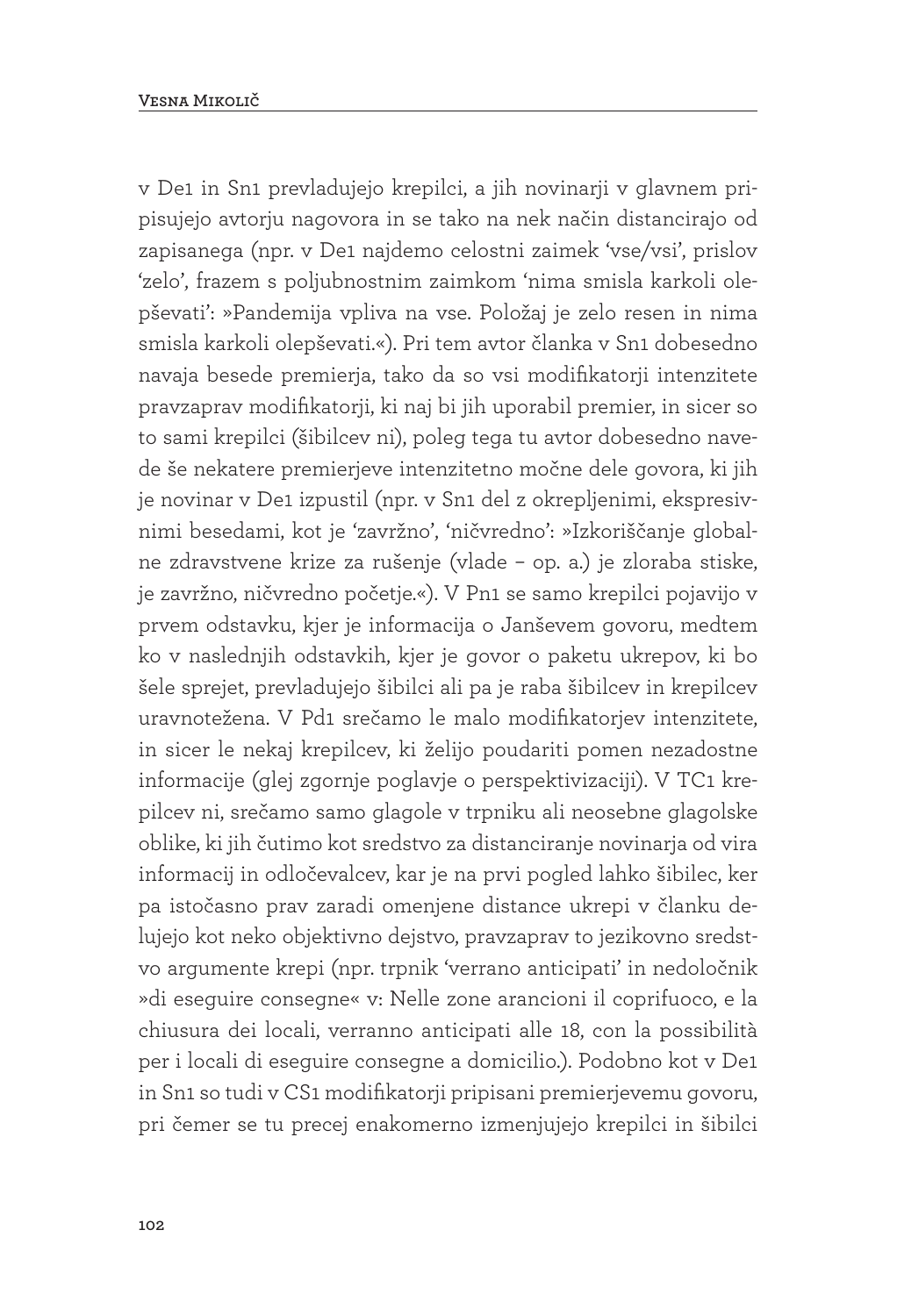(npr. v CS1 imamo glagolski naklon 'avrete notato/morda ste opazili' kot šibilec in ponavljanje nikalne oblike 'non ci sono/ni' kot krepilec: »Avrete notato che non ci sono regioni comprese in aree verdi. Non ci sono territori che possono sottrarsi alle misure prese/«Morda ste opazili, da ni regij, vključenih v zelene cone, ni ozemelj, ki bi se lahko izognili sprejetim ukrepom).

#### *Metaforizacija*

Največ metaforičnega izražanja in retoričnih figur zasledimo v članku De1, ki prinaša največ premierjevega govora in pravzaprav so vsa metaforična in retorična sredstva tista, ki jih je uporabil premier v svojem govoru. To so metafore s področja boja, vojne (npr. trdi boj, bitka za življenje, na prvi boj, bitka za življenje, na frontni črti) in s področja podnebnih razmer (nov val, hladni val, dolga zima, hladni val, dolga zima). V glavnem so to konvencionalne metafore, ki vsebujejo stalne besedne zveze oz. idiome z omenjenih področij ali iz splošnega govora. Med najpogostejšimi retoričnimi figurami so: stopnjevanje, pretiravanje, kopičenje, antiteza.

Podobno stanje je tudi v Sn1, le da je metaforičnih in retoričnih sredstev manj, saj članek prinaša le krajši del Janševega govora, je pa nekaj več okrepljenih in obenem ekspresivnih besed (velikanska, zavržno, ničvredno, trdoživ itd.), tudi tu srečamo konvencionalne metafore, kot npr. razumemo, kaj je na tehtnici; izbruh virusa).

Metaforično izražanje je prisotno tudi v CS1, kjer so prav tako vse uporabljene metafore v članku navedene kot Contejeve, le da se poleg konvencionalnih metafor sreča tudi bolj ustvarjalne metafore. Pri konvencionalnih, tudi uradniških ali publicističnih metaforah, gre za pomenske prenose, ki so že vgrajeni v pomen besed, besednih zvez (npr. pandemia corre ovunque/pandemija se širi povsod). S pravimi, ustvarjalnimi metaforami pa se Conte trudi na bolj slikovit način predstaviti situacijo (npr.: Il piano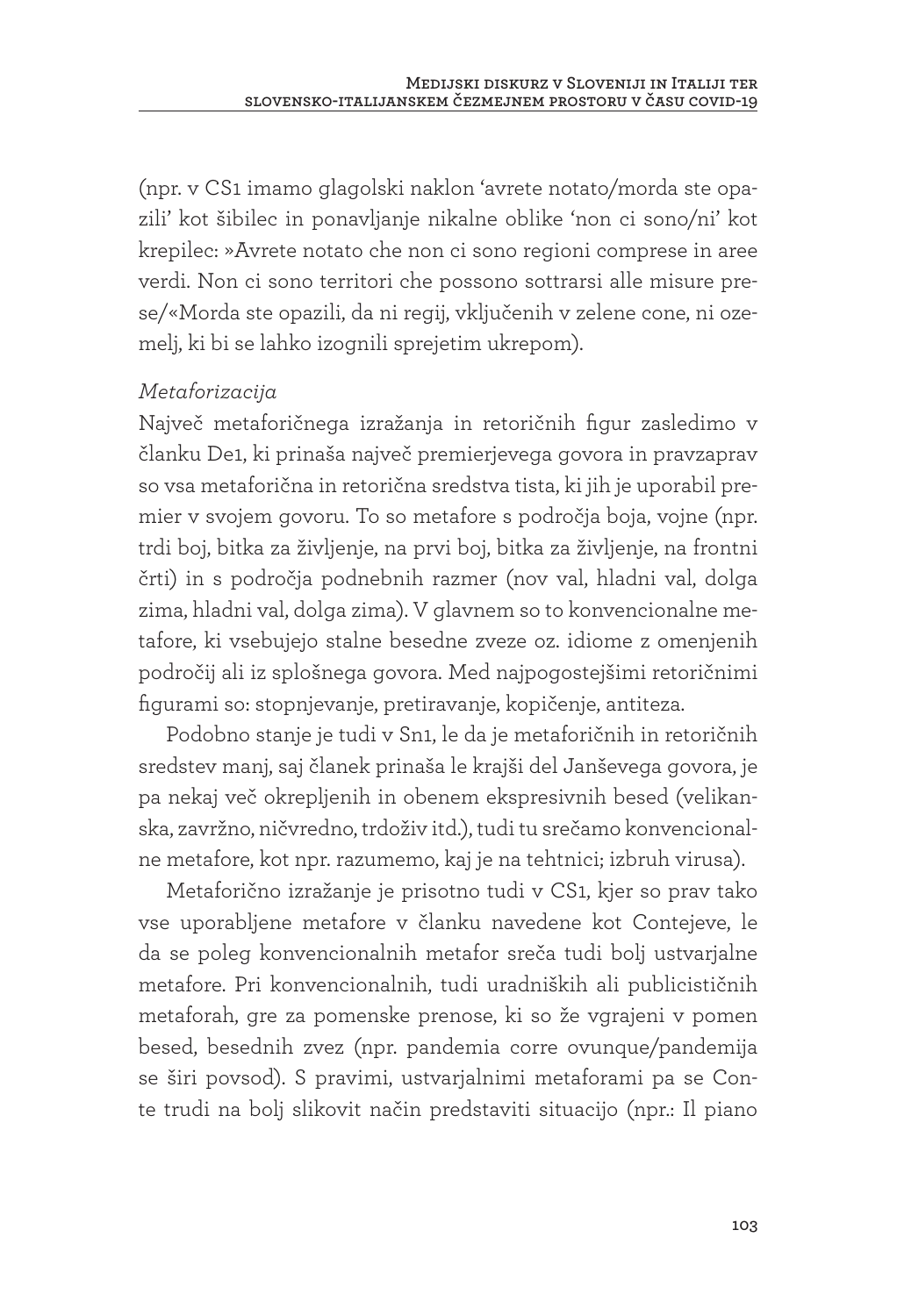studiato dal governo e dagli esperti /…/ è la bussola che ci indica dove intervenire e con quali misure./Načrt, ki so ga preučevali vlada in strokovnjaki /…/ je kompas, ki nam pokaže, kam posredovati in s kakšnimi ukrepi.). Med retoričnimi figurami pa poleg antitez, ponavljanja in stopnjevanja nekajkrat zasledimo tudi nagovor naslovnikov. Zanimivo je, da tu ne najdemo metaforičnih sredstev s področja boja in vojne, je pa prisotna uporaba barv kot simbolov za različne režime ukrepov.

Slednje srečamo tudi v prispevkih drugih dveh časopisov v Italiji (TC1 in Pd1). V TC1 in Pd1, kot tudi v Pn1 v Sloveniji, pa ne zasledimo drugih metaforičnih in retoričnih sredstev, prisotna je le poosebitev, povezana s pasivno stavčno tvorbo, ki odraža težnjo po objektiviziranem opisu ukrepov (npr. v TC1 misure che dividono l'Italia in 3 zone/ukrepi, ki delijo Italijo na 3 območja; La zona rossa vede le restrizioni più dure per le attività/Rdeče območje bo deleležno najstrožjih omejitev dejavnosti.).

# **7 Čezmejna perspektiva**

### **7.1 Vprašanja strukturiranega intervjuja**

Da bi izvedeli, kako se s čezmejne perspektive kaže slovensko-italijanska komunikacija o covid-19, smo opravili intervjuja z novinarjema lokalnih časopisov z obeh strani slovensko-italijanske meje Primorskimi novicami in Primorskim dnevnikom, odgovornima za pokrivanje tematskega področja pandemije. Zastavili smo jima naslednja vprašanja:

- 1. Kateri so bili njihovi viri informacij in kateri so se jim je zdeli najbolj zanesljivi?
- 2. Katere so bile morebitne težave pri sprejemanju informacij z različnih virov in pri posredovanju informacij?
- 3. Jih je zanimalo stanje v sosednji državi, v čezmejnem prostoru in kateri so bili njihovi viri?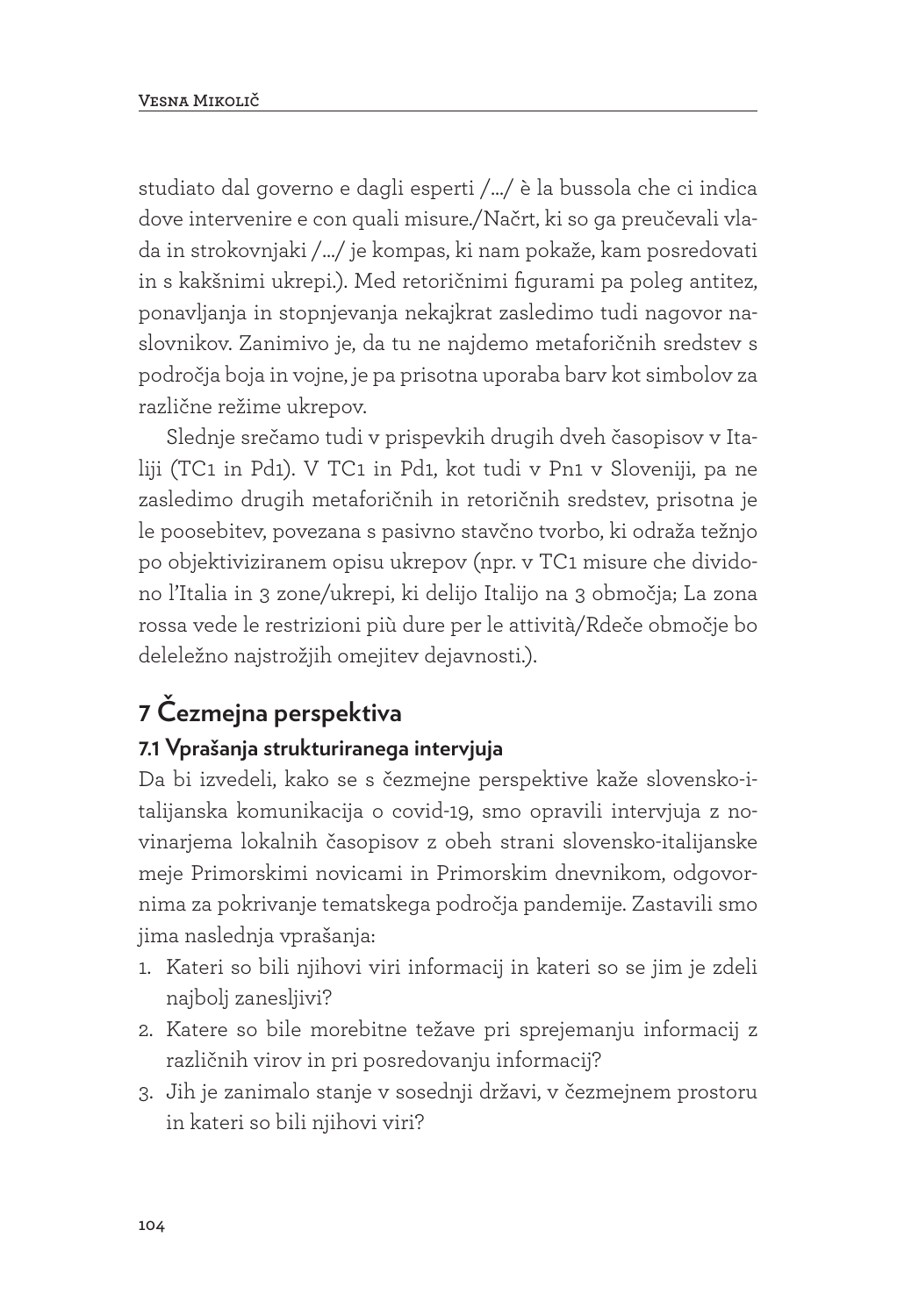- 4. Kako so novinarji občutili in prehajali mejo v času omejitev gibanja?
- 5. Koliko so posvečali pozornosti drugim temam?

### **7.2 Čezmejna perspektiva – analiza in razprava**

Viri informacij za Primorske novice v Sloveniji so politični in strokovni, redne tiskovne konference organizira Vlada RS, na njej sodelujejo predstavniki različnih organizacij. Informacijski viri za Primorski dnevnik v Italiji so številčnejši, saj gre za telesa tako na državni kot regionalni ravni, več je predvsem strokovnih ustanov. Tako tudi redne tiskovne konference organizirajo strokovne ustanove, v prvem valu jih je organizirala Protezione Civile (Civilna zaščita), sedaj pa Istituto Superiore di Sanità ISS (Višji inštitut za zdravstvo).

Težave pri pridobivanju in širjenju informacij Primorske novice v Sloveniji vidijo predvsem v razhajanju informacij med različnimi viri, iz česar izhaja nejasnost in kaotičnost informacij glede omejitvenih ukrepov, moteči so nenadne, nepričakovane izjave, tudi prek družabnih medijev, ki vnašajo zmedo. Primorski dnevnik v Italiji vidi dve težavi: prva je v tem, da odločevalci potrebujejo preveč časa za sprejemanje ukrepov, in posledičnem poznem obveščanju; še pomembnejša pa je premalo konkretni nivo omejitvenih ukrepov, ki zato dopuščajo različne interpretacije.

Oba medija spremljata tudi čezmejno stvarnost, pri tem se naslanjata predvsem na nacionalni tiskovni agenciji ANSA in STA, na svojega dopisnika (Pd) ali že vzpostavljeno mrežo neposrednih virov na terenu (Pn), zelo dragoceno jima je njuno sodelovanje pri izmenjavi novic in člankov v zvezi s temo covid-19. Primorski dnevnik še bolj kontinuirano skrbi za pokrivanje tudi drugih tem v Sloveniji kot matični državi.

Čeprav oba medija tudi v obdobjih delnega zaprtja meje nadaljujeta s čezmejno komunikacijo, ta poteka predvsem preko spleta, manj v neposrednem fizičnem stiku. To občutijo kot moteče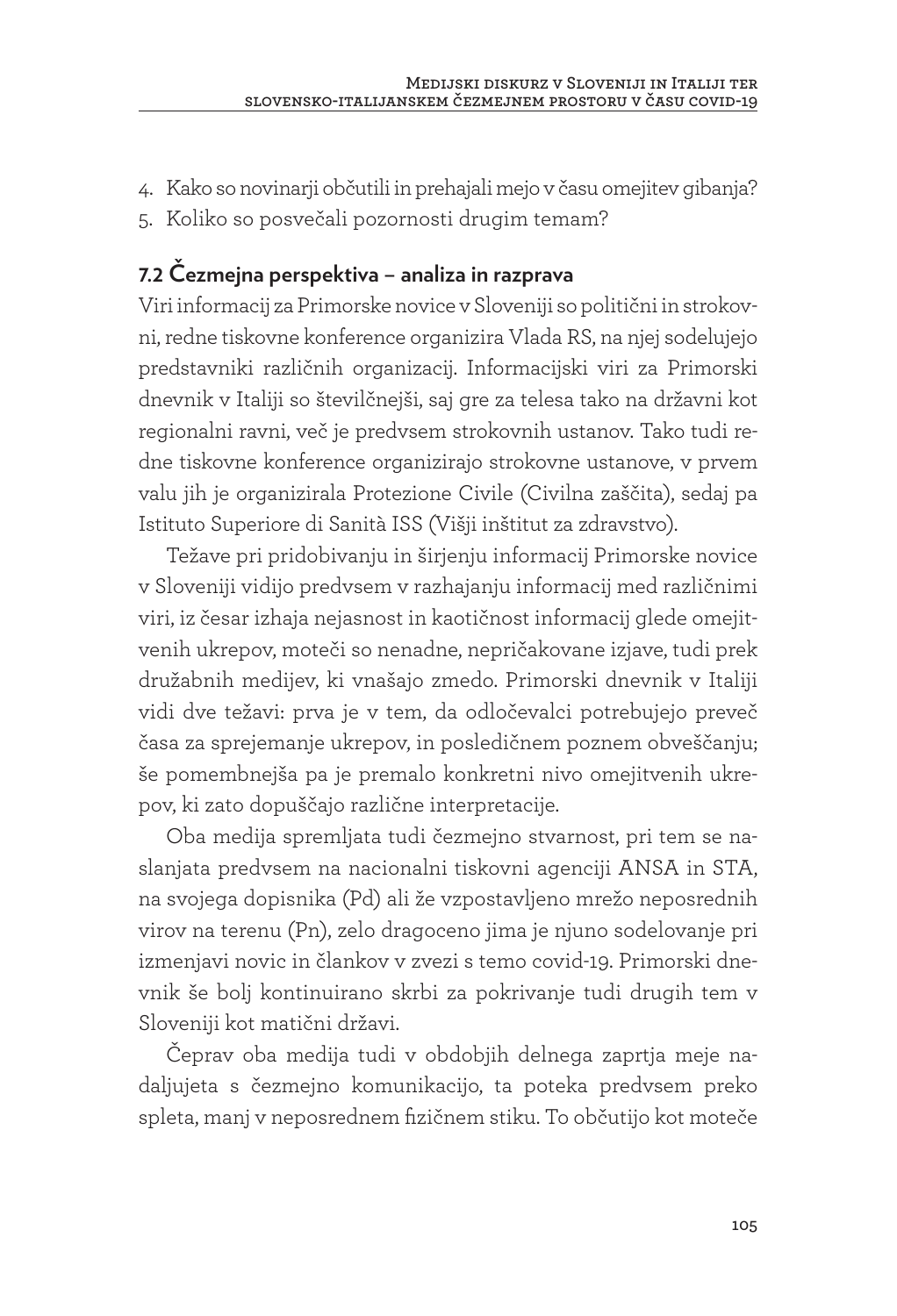predvsem na Primorskem dnevniku, kjer zaprtje meje občutijo ne zgolj na konkretni, fizični ravni, temveč tudi na simbolni ravni, kot odreznosti od matice.

Pri Primorskih novicah je covid-19 vseskozi osrednja tema, tudi novinarji, ki pokrivajo različna družbena področja, opazujejo, kako se pandemija odraža na teh področjih. Pri Primorskem dnevniku pa je bila tema pandemije prevladujoča v prvem valu, medtem ko so kasneje poskušali več pozornosti posvečati tudi drugim temam.

### **8 Sklepi**

V prispevku smo prikazali nekatere rezultate raziskave medijskega diskurza o omejitvenih ukrepih med drugim valom pandemije covid-19 v Sloveniji v primerjavi z medijskim diskurzom v tem obdobju v Italiji. Zanimali so nas predvsem mediji, ki jih lahko spremljajo prebivalci ob slovensko-italijanski meji v Sloveniji in slovenska skupnost v Italiji.

Z vidika naših raziskovalnih ciljev se je v korpusni analizi pokazala zanimiva povezava med rabo specifičnih izrazov s področja pandemije in rabo označevalcev intenzitete, predvsem krepilcev. Če primerjamo na eni strani dve lestvici slovenskih in italijanskih medijskih korpusov, in sicer lestvico glede na število besed s področja pandemije med 100 najpogostejšimi besedami/lemami (od korpusa z največjim številom do korpusa z najmanjšim številom pandemičnih področnih izrazov: 1. Pn, 2. CS, 3. TC, 4. De, 5. Pd, 6. Sn) in lestvico glede na število ožjih terminov s področja pandemije po križanju z referenčnim korpusom (1. CS, 2. TC, 3. De, 4. Pn, 5. Pd, 6. Sn) z na drugi strani lestvico slovenskih medijev po številu modifikatorjev intenzitete (1. Sn, 2. Pd, 3. De, 4. Pn, 5. TC, 6. CS), vidimo, da gre za skoraj obratno sorazmerje. Medijski diskurz v Sloveniji vsebuje manj terminov in več označevalcev intenzitete (De, Sn) v primerjavi z medijskim diskurzom v analiziranih medijih v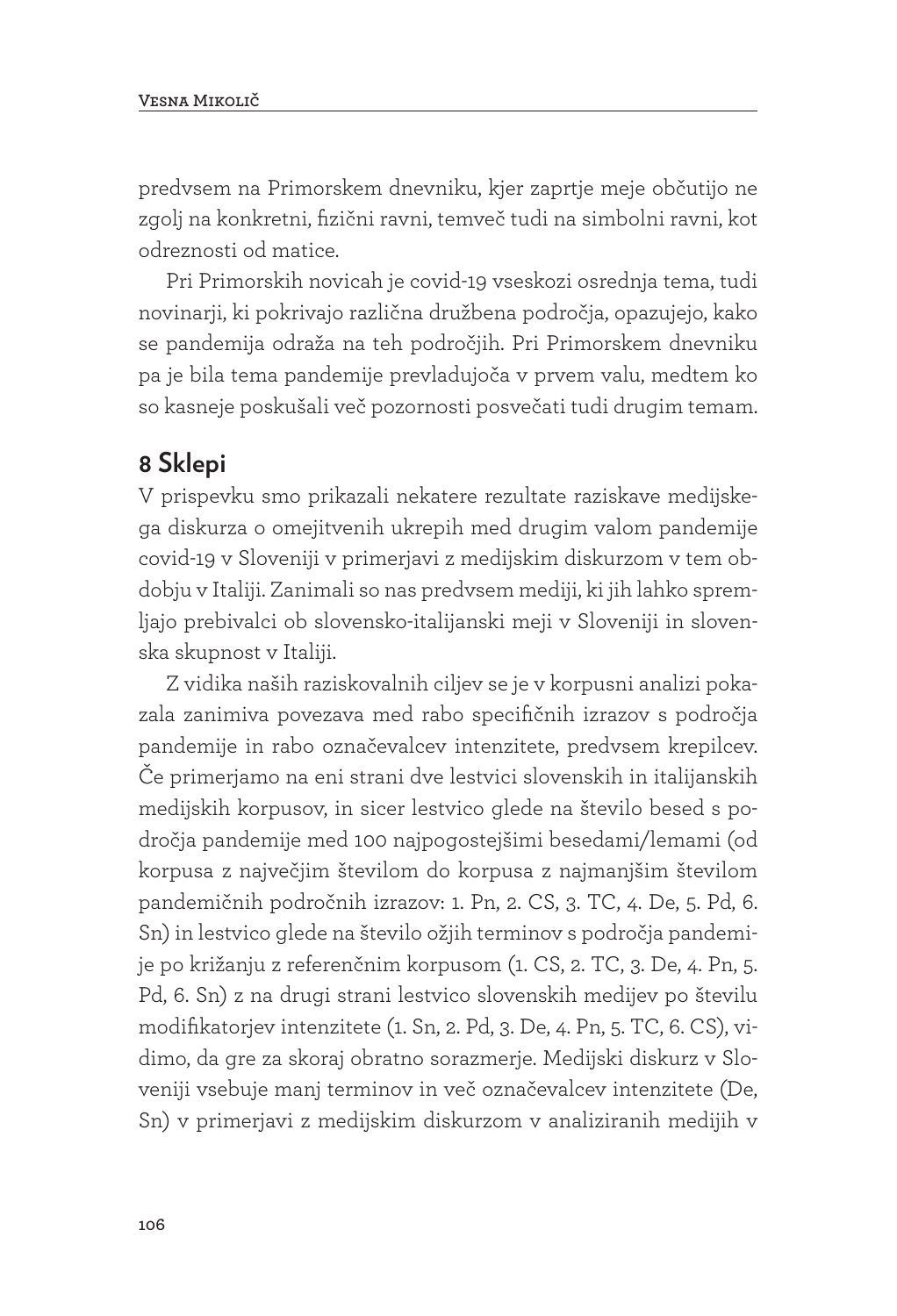Italiji (CS, TC), ki vsebuje največje število terminov in najmanjše število modifikatorjev intenzitete.

Analiza diskurza je pokazala, da je v analiziranih prispevkih v dveh slovenskih medijih (De1, Sn1) glavni akter premier Janša kot avtor nagovora državljanov, ki se nanaša na nove ukrepe za javno zdravje in gospodarsko pomoč. Tudi odnos do upovedene teme, označevalci intenzitete, med katerimi prevladujejo krepilci, in metaforika so pripisani istemu akterju. Tudi v člankih v italijanskih medijih so modifikatorji intenzitete, med katerimi se tu izmenjujejo tako krepilci kot šibilci, ter metafore prav tako večinoma pripisani glavnim akterjem. Za razliko od slovenskih medijev pa se v italijanskih medijih akterji v člankih bodisi izmenjujejo (premier Conte in drugi akterji v CS1) bodisi gre za akterje, povezane s samo vsebino ukrepov (odlok, trgovine, storitve v TC1).

Ugotovimo lahko, da se kvantitativni in kvalitativni del raziskave, tj. korpusna analiza in analiza diskurza, dopolnjujeta in medsebojno potrjujeta. Obe vrsti raziskave kažeta, da je slovenski diskurz bolj opisen, vrednotenjski, emocionalen, italijanski pa bolj informativen, formalen, strokoven. V obeh diskurzih prevladuje notranja modalnost (diskurzne strategije so odvisne od strategij glavnih akterjev), kar kaže na to, da si mediji ne želijo sami presojati o temah, povezanih s covid-19, pač pa vsa mnenja pripišejo akterjem, o katerih poročajo. Zato sta položaj moči, ki ga zaseda vir informacij, in narava njegovega diskurza ključnega pomena, glede na to, da vir informacij postane glavni akter pandemičnega diskurza v vseh medijih, slovenskih in italijanskih. Poleg rezultatov diskurzne analize, ki je razkrila večjo raznolikost družbenih akterjev v italijanskem medijskem diskurzu v primerjavi s slovenskim, so intervjuji z novinarji obeh obmejnih medijev pokazali tudi, da imajo mediji v Italiji možnost slediti številčnejšim virom informacij, predvsem številnim strokovnim ustanovam s področja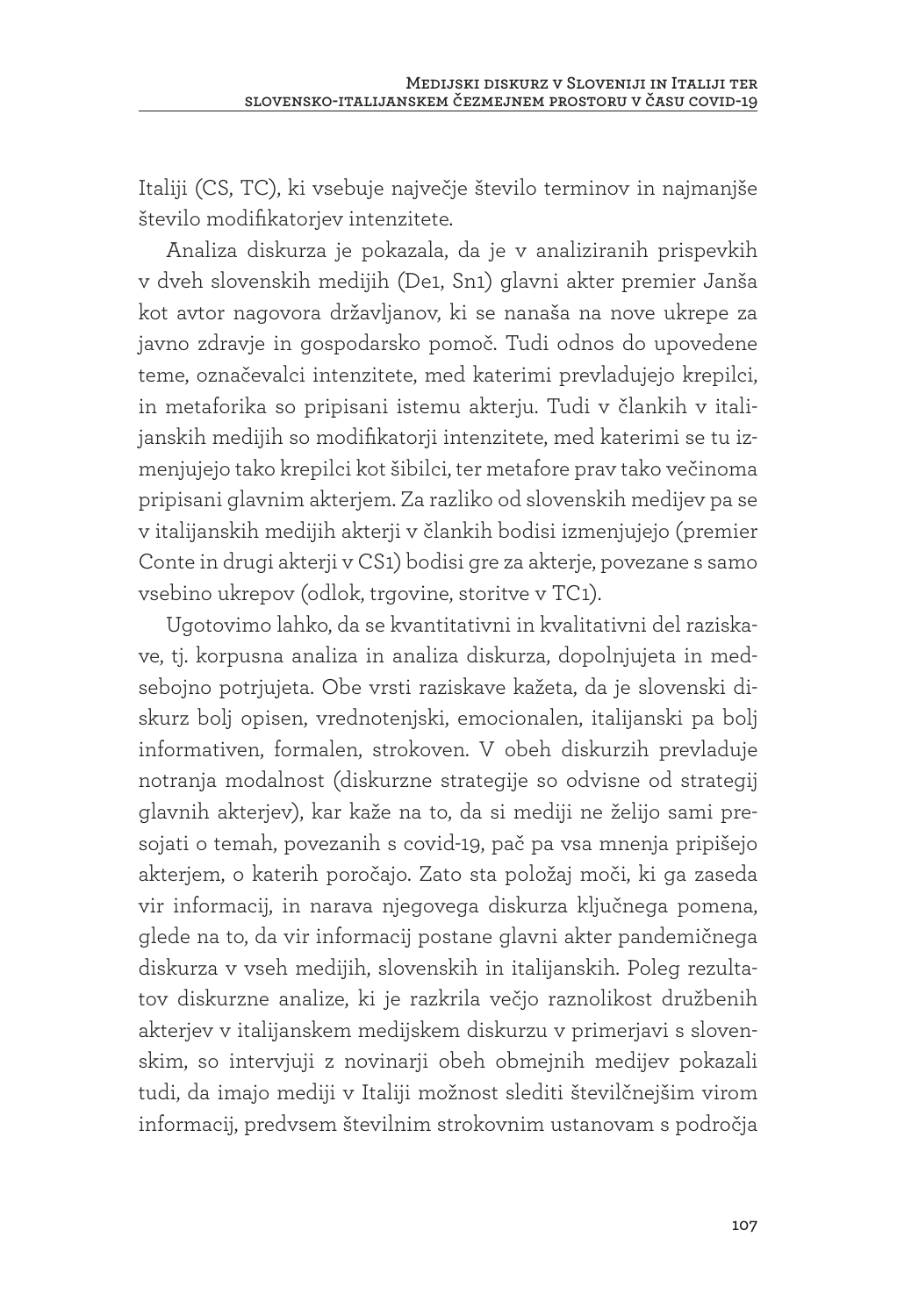medicine, v primerjavi z mediji v Sloveniji, kjer redne novinarske konference, ki se jih udeležujejo predstavniki različnih organizacij, organizira Vlada RS.

Kar zadeva raziskovalno vprašanje o diskurzu dveh lokalnih medijev v slovenščini na obeh straneh meje, je zanimivo, da se v rezultatih vseh analiz umeščata na vmesne pozicije. Dnevnik Primorske novice, s sedežem v Sloveniji, je sicer po številu besed s področja pandemije in po številu označevalcev intenzitete bliže italijanskim medijem, po številu bolj specializiranih terminov pa bližje slovenskim, medtem ko je Primorski dnevnik po vseh kriterijih bliže slovenskim medijem. Pri tem je potrebno upoštevati informacijo, pridobljeno iz intervjujev, da so se v Primorskem dnevniku koronavirusu podrobneje in temeljiteje posvečali v prvem valu, medtem ko se želijo v drugem valu sočasno posvečati še drugim temam, pomembnim za slovensko skupnost v Italiji, in je tudi zato med najbolj pogostimi besedami manj terminov s področja pandemije kot v italijanskih medijih. Vsekakor pa se pri obeh lokalnih medijih pozna njuno poslanstvo informirati na čim bolj nevtralen način čim širšo lokalno publiko različnih profilov.

Glede na spoznanja o delovanju novih medijev predvsem na čustva bralcev lahko rečemo, da je v slogu slovenskega tabloidnega portala Slovenske novice pričakovana najvišja stopnja intenzitete jezika, na kar kaže največje število modifikatorjev, predvsem krepilcev, in najmanjše število besed s področja pandemije. Presenetljiv pa je slog portala Trieste Cafe, ki se je pokazal kot izrazito informativen, tudi strokoven medij.

Po primerjavi slovenskega in italijanskega medijskega diskurza lahko torej ugotovimo, da je covid-19 nekako obrnil na glavo pričakovanja glede racionalnega, litotičnega slovenskega in emocionalnega, hiperboličnega italijanskega konverzacijskega sloga,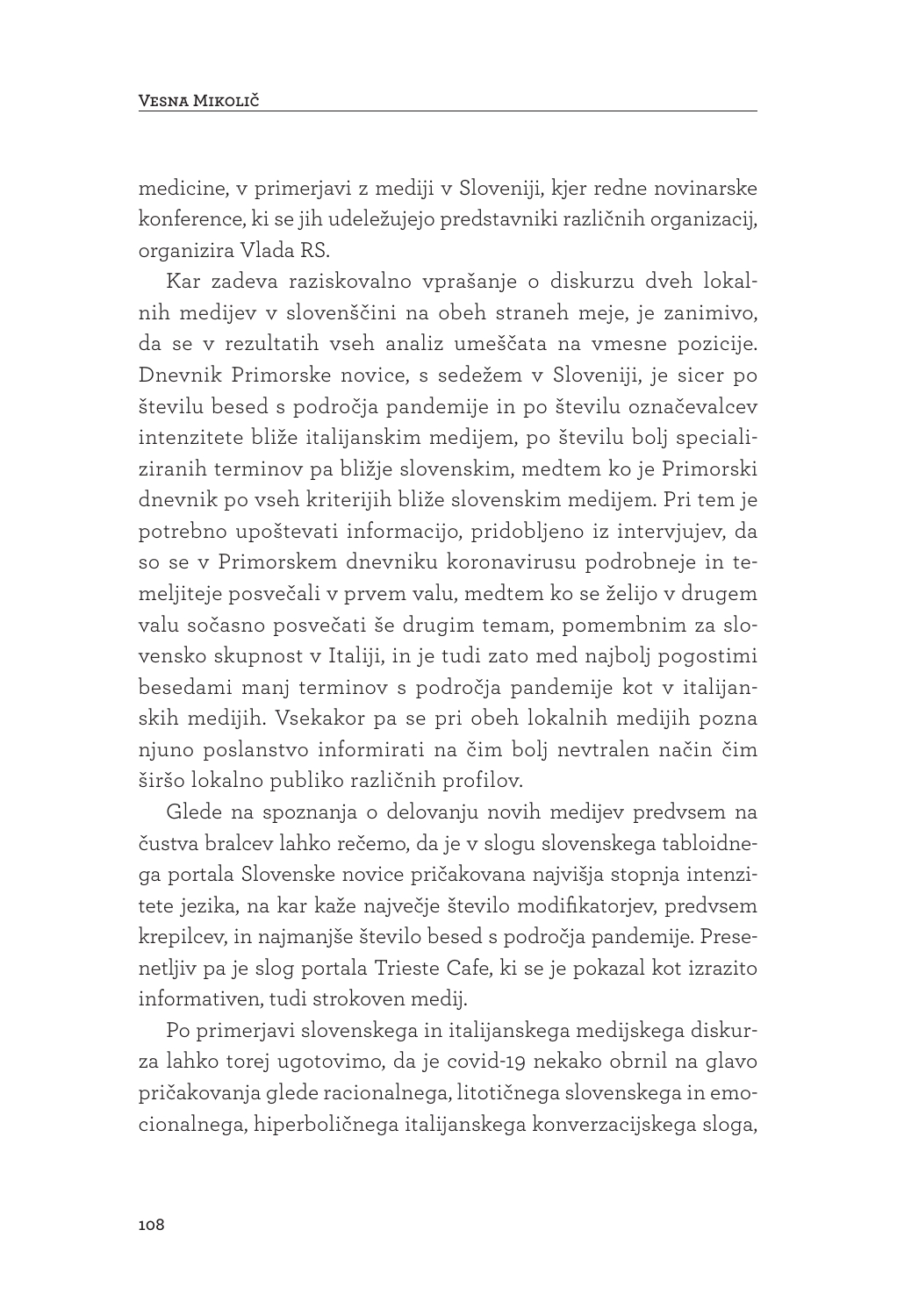o čemer govorijo raziskave, ki smo jih omenjali v teoretskem poglavju. Očitno je, da se italijanski javni diskurz bolj osredotoča na samo vsebino epidemiološkega stanja in ukrepov, pandemija je prikazana kot objektivno dejstvo, ob državni politiki je prisotno več stroke in več akterjev, tako na nacionalni kot na regionalni ravni. V slovenskem diskurzu pa je komunikacija bolj centralizirana, v veliki meri odvisna od državne politike in je zanjo značilna višja stopnja intenzitete jezika. V slovenskem medijskem diskurzu tako lahko opazimo izrazito pozicijo moči osrednjega vira informacij, ki se odraža v večji emocionalnosti govora in neposrednemu pozivanju naslovnikov, italijanski medijski diskurz pa s svojo strokovno vsebino, raznolikimi viri informacij in formalnim slogom dosega večjo distanco in odpira prostor za razmislek.

Na koncu lahko rečemo, da imata oba pandemična komunikacijska sloga svoje dobre in slabe strani. Nekateri očitajo italijanski komunikaciji počasnost in birokratskost, slovenski komunikaciji pretirano pokroviteljstvo, obema pa tudi veliko zmede in nejasnosti. Pri tem je zanimivo, da mediji v obmejni regiji očitno lažje spremljajo pozitivne in negativne strani obeh stilov komuniciranja in zase izbirajo nevtralnejše. Vse to bomo lahko preverjali še v novih raziskavah, ki bodo zajele javno komunikacijo v daljšem obdobju pandemije.

# **9 Bibliografija**

BECKETT, CHARLIE, AND MARK DEUZE. 2016. On the Role of Emotion in the Future of Journalism. *Social Media + Society* 2(3): 1–6. Dostopno na: https://journals.sagepub.com/doi/full/10.1177/ 2056305116662395.

BROWN, PENELOPE, STEPHEN C. LEVINSON, AND STEPHEN C. LEVINSON. 1987. *Politeness: Some Universals in Language Use*. Cambridge: Cambridge University Press.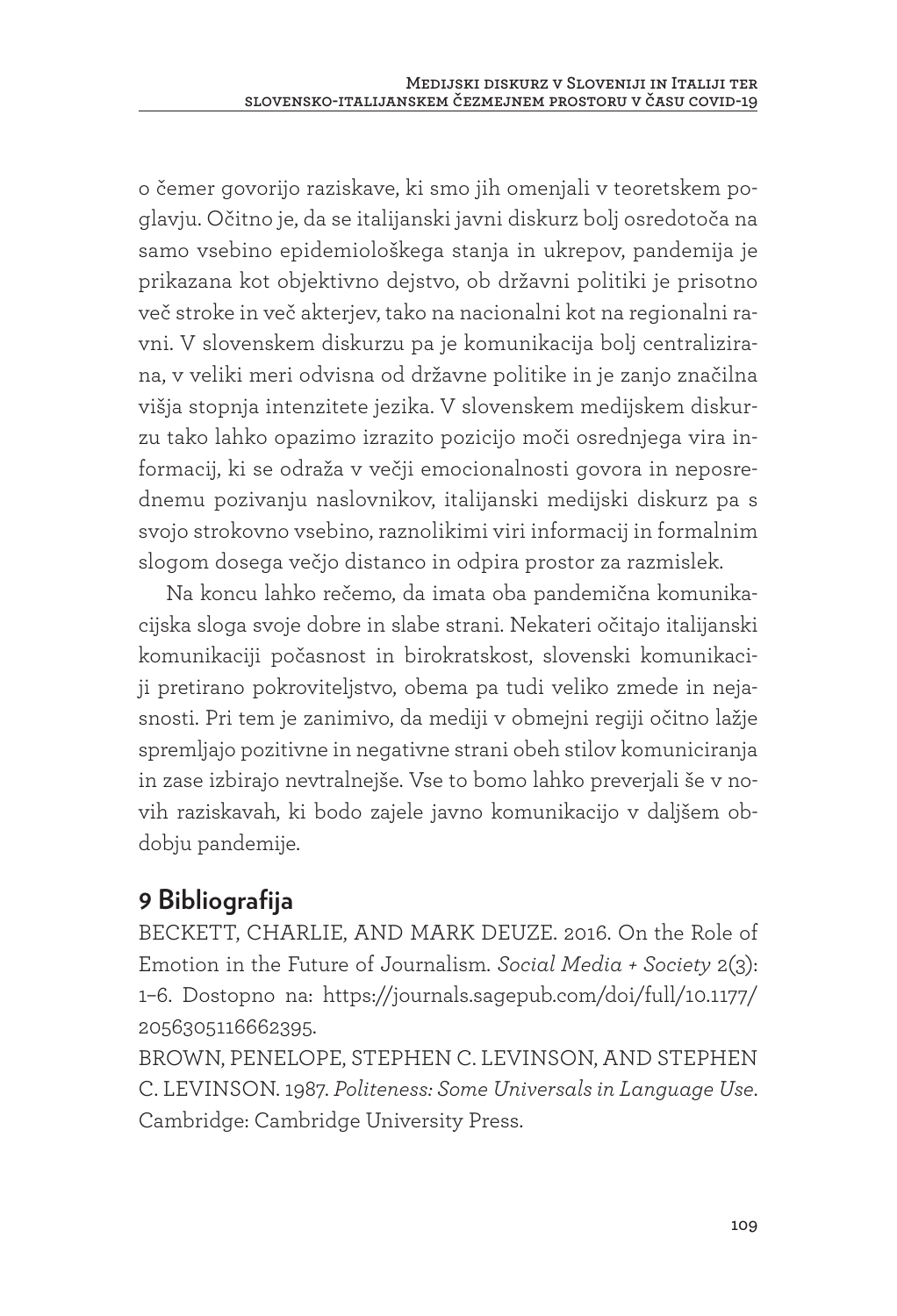BOWERS, JOHN WAITE. 1963. Language intensity, social introversion, and attitude change. *Speech Monographs* 30: 345–352.

BURGERS, CHRISTIAN, AND ANNEKE DE GRAAF. 2013. Language intensity as a sensationalistic news feature: The influence of style on sensationalism perceptions and effects. *Communications* 38(2): 167–188.

CASTELLS, MANUEL. 2009. *Communication Power*. Oxford, New York: Oxford University Press.

CS1 – MOROSI, S. 2020. Nuovo Dpcm, Conte: »Sono 4 le Regioni nella zona rossa, 2 arancioni e 14 gialle. L'entrata in vigore slitta a venerdì«. Corriere della Sera, 4. 11. 2020. Available from: https:// www.corriere.it/cronache/20\_novembre\_04/dpcm-conte-quando- -parla-conferenza-stampa-discorso-ordinanza-regioni-lockdown- -zona-rossa-diretta-b16d7eac-1ec3-11eb-9970-42ca5768e0fd.shtml (22. oktober 2021).

DE1 – BE. B. 2020. Čaka nas še najmanj mesec dni trdega boja z virusom. Delo, 3. 11. 2020. Available from: https://www.delo.si/novice/slovenija/drzavljane-bo-nagovoril-predsednik-vlade/ (12. oktober 2021).

ERJAVEC, TOMAŽ, CAMELIA IGNAT, BRUNO POULIQUEN AND RALF STEINBERGER. 2005. Massive multi-lingual corpus compilation: Acquis Communautaire and totale. *Archives of Control Sciences* 15(4): 529–540.

HAMILTON, MARK. A. 2015. Language Intensity as an Expression of Power in Political Messages. V: Schulze, Rainer, and Hanna Pishwa (ur.). *The Exercise of Power in Communication*, 233–265. London:Palgrave Macmillan.

MANOVICH, LEV. 2001. *The Language of New Media*. Cambridge, London: MIT Press.

MIKOLIČ, VESNA. 2020. *Izrazi moči slovenskega jezika*. Koper: Annales ZRS, Ljubljana: Slovenska matica.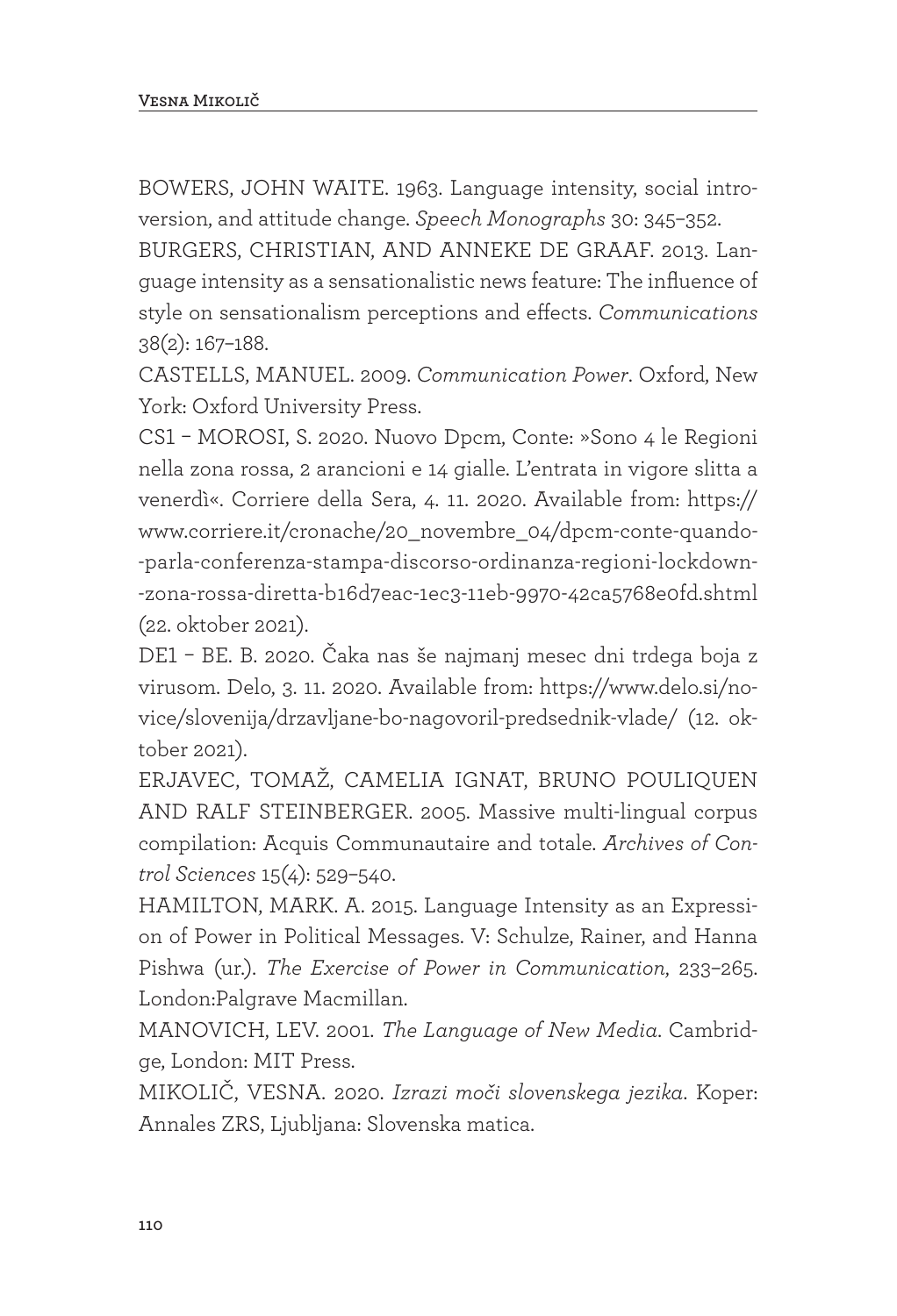MIKOLIČ, VESNA. 2018. National attributes viewed through tourism discourse: the case of Slovenia. V: Held, Gudrun (ur.). *Strategies of adaptation in tourist communication: linguistic insights,*  54–72. Leiden, Boston: Brill.

MIKOLIČ, VESNA. 2012. Teaching Slovenian and Italian communication style. V: Ruiz De Zarobe, L. in Y. Ruiz De Zarobe (ur.). *Speech acts and politeness across languages and cultures*, 337–366. Bern [etc.]: P. Lang.

MIKOLIČ JUŽNIČ, TAMARA. 2017. *Nominalizacija: korpusni pristop h kontrastivnim in prevodoslovnim vprašanjem.* Ljubljana: Znanstvena založba Filozofske fakultete Univerze v Ljubljani.

OPUTU, EDIRIN. 2020. The coronavirus pandemic has made communication more important than ever. Dostopno na: https://news. temple.edu/news/2020-09-16/coronavirus-pandemic-has-made- -communication-more-important-ever. (12. oktober 2021)

PD1 – SPLETNO UREDNIŠTVO. 2020. Še nejasno, če bo FJK rumena ali oranžna. Primorski dnevnik, 4. 11. 2020 | 15:26. Available from: https://www.primorski.eu/se/se-nejasno-ce-bo-fjk-rumena-ali-oranzna-FB663052 (14. avgust 2021).

PD2 – SPLETNO UREDNIŠTVO. 2020. FJK med »rumenimi« deželami. Primorski dnevnik, 4. 11. 2020 | 20:24. Available from: https:// www.primorski.eu/se/fjk-med-rumenimi-dezelami-FB663513 (12. september 2021).

PN1 – STA. 2020. Vlada sprejela osnutek šestega protikoronskega zakona. Primorske novice, 8. 11. 2020. Available from: https://www. primorske.si/slovenija/vlada-sprejela-osnutek-sestega-protikoronskega-zak (1. oktober 2021).

REDDY, B. VENKATASHIVA, AND ARTI GUPTA. 2020. Importance of effective communication during COVID-19 infodemic. *J Family Med Prim Care* 9(8): 3793–3796. Dostopno na: https://www. jfmpc.com/text.asp?2020/9/8/3793/293075 (12. oktober 2021).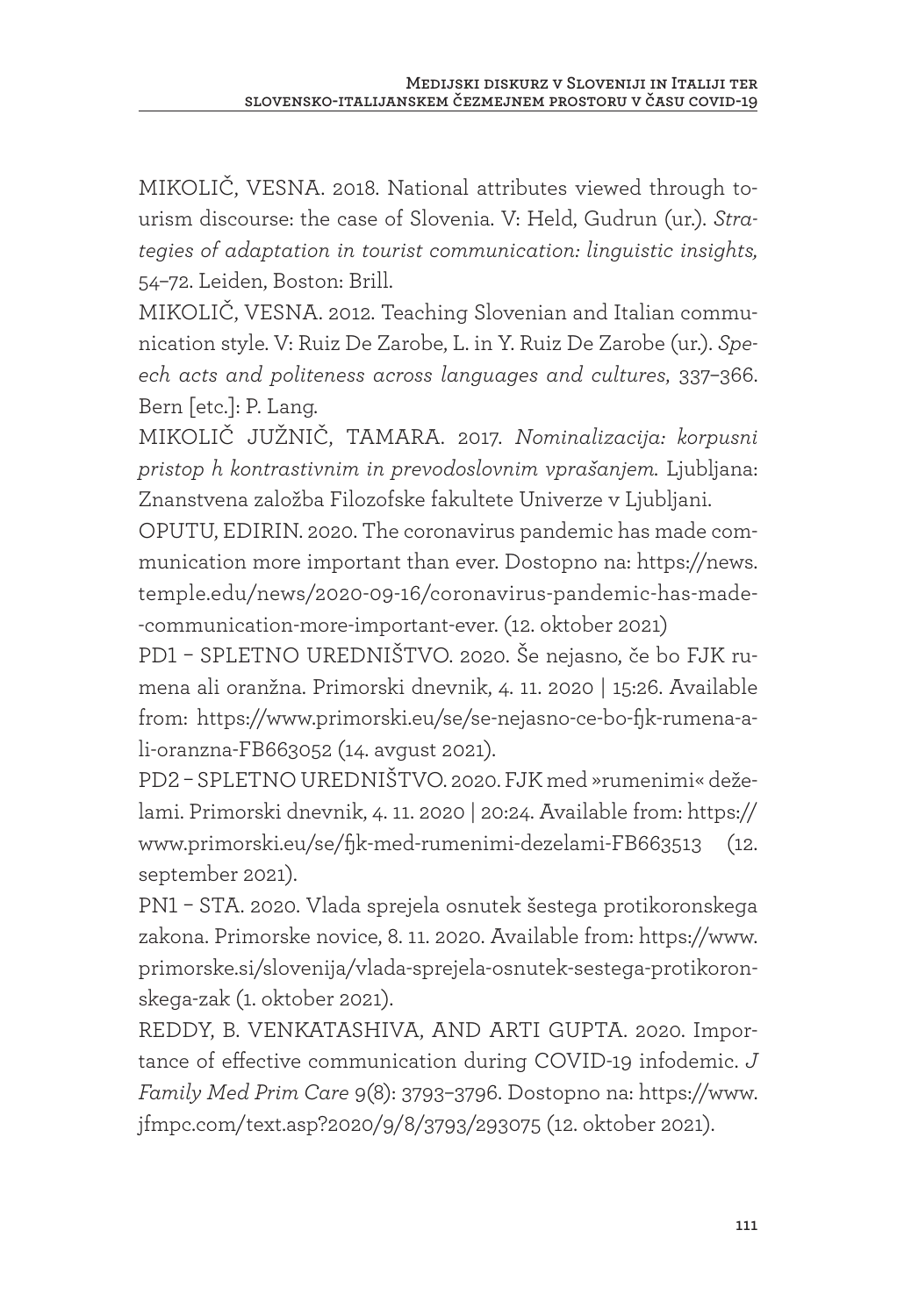RUTH, WODAK, AND MICHAEL MEYER. UR. 2001. *Methods of critical discourse analysis*. Los Angeles (etc.), SAGE Publications. SN1 – M.U. 2020. Janša sporoča: Čaka nas najmanj mesec dni trdega boja z virusom. Slovenske novice, 3. 11. 2020. Available from: https://www.slovenskenovice.si/novice/slovenija/jansa-sporoca-caka-nas-najmanj-mesec-dni-boja-z-virusom-video-366840 (12. november 2021).

ŠTRKALJ DESPOT, KRISTINA. 2020. Kako koronavirus mijenja jezik kojim govorimo (i mislimo)? Hrvatski jezik: znanstveno-popularni časopis za kulturu hrvatskoga jezika 7(2): 1–7.

TC1 – REDAZIONE. 2020. Nuovo Dpcm: la ristorazione nelle tre zone di rischio. Trieste Café, 4. 11. 2020. Available from: https:// www.triestecafe.it/it/news/cronaca/nuovo-dpcm-la-ristorazione- -nelle-tre-zone-di-rischio-4-novembre-2020.html (19. oktober 2021). VIČIČ, JERNEJ. 2016. Jezikovni viri za prevajalne sisteme. *Annales: anali za istrske in mediteranske študije, Series historia et sociologia* 26(4): 751–767.

WIERZBICKA, ANNA. 2003. *Crosscultural Pragmatics. The Semantics of Human Interaction*. Berlin: Mouton de Gruyter.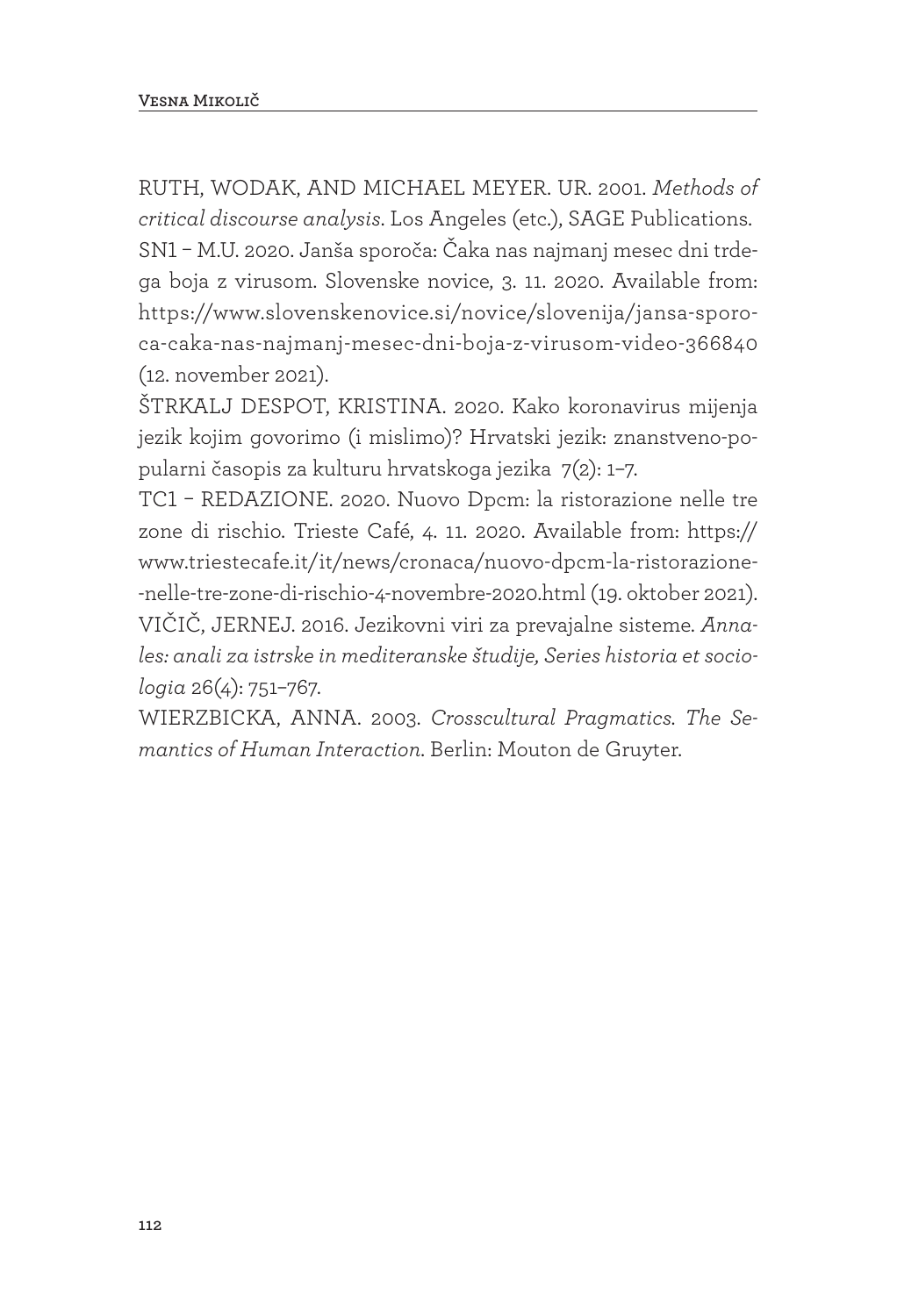**Monitor ISH (2021)**, XXIII/2, 113–126

#### KLAUS-GERD GIESEN<sup>1</sup>

# **Post/Trans/Hyper ? The Case for Humanism**

**Abstract**: The essay argues that the covid-19 crisis has caused a humanist leap on a planetary scale. It then examines possible objections from three currents of thought (posthumanism, transhumanism, hyperhumanism) which believe, in its own way, that the coronavirus pandemic demonstrates, on the contrary, that it is important to go beyond any humanist interpretation. It concludes that such an outbidding of humanism is not convincing.

**Keywords**: covid-19, humanism, posthumanism, transhumanism, hyperhumanism

## **Post/Trans/Hyper? Primer humanizma**

**Povzetek:** Esej zagovarja prepričanje, da je kriza covid-19 povzročila humanistični preskok v globalnem merilu. Nato preučuje možne kontra argumente, izhajajoče iz treh miselnih tokov (posthumanizem, transhumanizem, hiperhumanizem), ki na svoj način postulirajo, da pandemija koronavirusa dokazuje nasprotno, in sicer da je pomembno preseči vsako humanistično interpretacijo. Besedilo zaključuje, da takšno preseganje humanizma ni prepričljivo.

**Ključne besede:** covid-19, humanizem, posthumanizem, transhumanizem, hiperhumanizem

<sup>&</sup>lt;sup>1</sup> Klaus-Gerd Giesen is Professor of Political Science at Université Clermont Auvergne / Klaus-Gerd Giesen je profesor politologije na Univerzi Clermont Auvergne. E-pošta: klaus@giesen.fr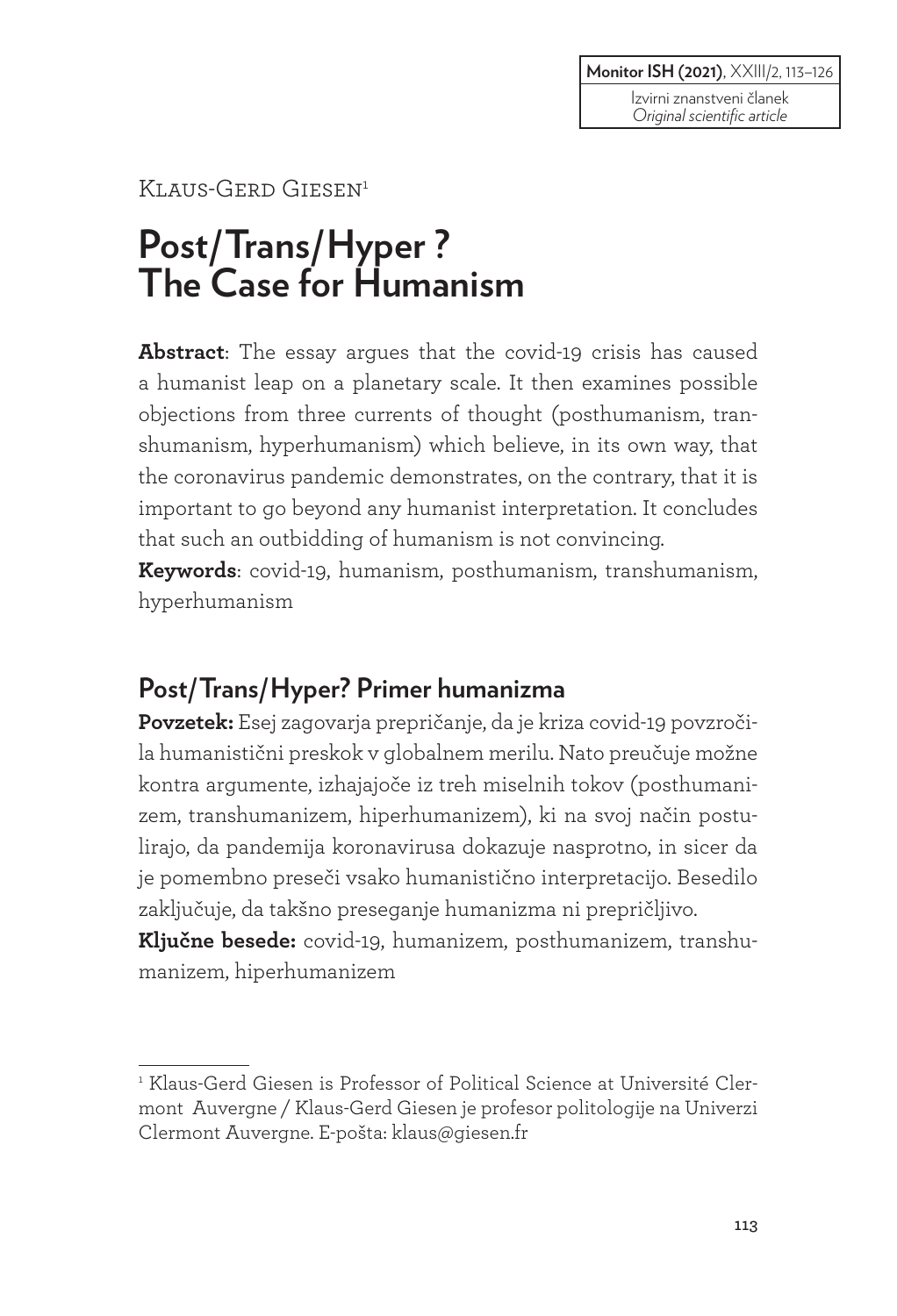With more than five million deaths around the world today, the covid-19 pandemic has been, and continues to be, a tremendous challenge for all humans. In the following pages I will outline, in the form of a very short essay—and therefore definitely not as an in-depth research paper—a few thoughts, sometimes deliberatively provocative, which lead me to think firstly that the crisis has caused a humanist leap on a planetary scale. Secondly, I will examine the possible objections to my argument from three currents of thought (posthumanism, transhumanism, hyperhumanism) that believe, each in its own way, that the coronavirus pandemic demonstrates, on the contrary, that it is important to go beyond any humanist interpretation and, consequently, to give a completely different meaning to the coronavirus disruption. Hoping that this may be useful, the main objective is simply to relativize a number of presuppositions in the current debate, and, above all, to sketch some possible perspectives for potential future research in philosophy and the social sciences.

I.

First, the thesis briefly defended here can be summarized as follows: through the covid-19 crisis humanism has perhaps just celebrated its greatest triumph of all times, if we understand (classical) humanism as any effort (moral, cultural, spiritual, educational, scientific, etc.) to make humans "better", i.e. to morally raise them above their lower gregarious instincts. Indeed, against all utilitarian calculations based on economic consequences, which are undoubtedly extremely harmful in the short and medium term, the whole planet has mobilized to try to protect, by multiple and prolonged confinements and other spectacular measures (putting bodies at a distance, systematic wearing of masks, invention of vaccines and systematization of vaccination, development of new medical tre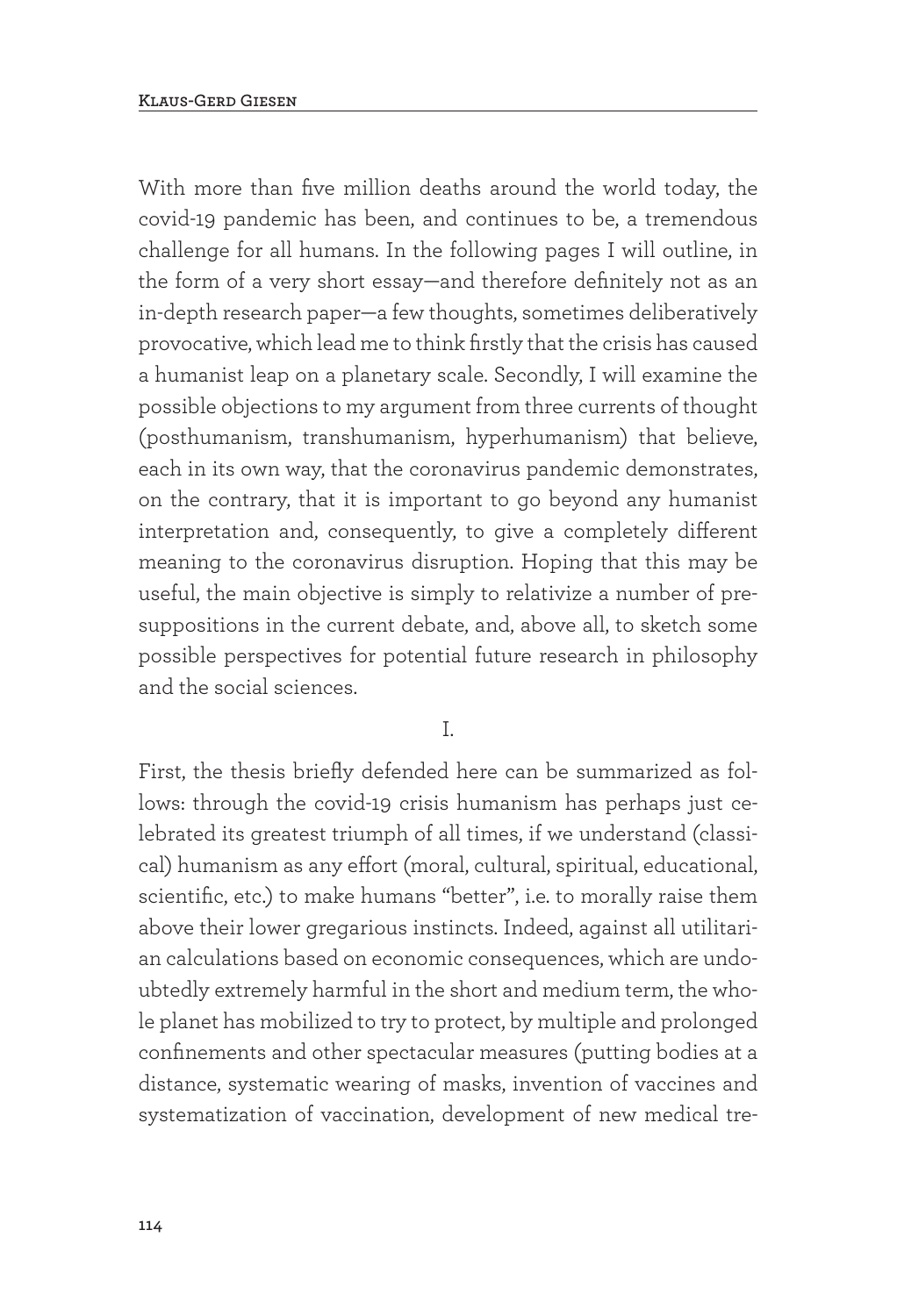atments, etc.), above all the most vulnerable among us, those who run the greatest risk of dying from covid-19 in times of limited medical resources.

The relationship not to death, but to inequality in the face of death, has thus been profoundly modified: on a global scale, the functioning of the economy and society has been slowed down considerably in an attempt to defend, albeit very imperfectly, first the most fragile, and then—and only then—all those who so desire. Unlike previous epidemics in the history of humanity, almost all the governments of the world have hastily and simultaneously organized what could be called a humanist planetary learning process (even if it is undoubtedly true that the effects of the efforts that require heavy financial investments have been very unevenly distributed across the globe), and a large majority of the populations willingly participated, not only out of interest but also often out of conviction and genuine concern for others. The scientific race for vaccines and medical treatments as well the sharing of epidemiological data on a global scale is part of it. An earthquake, coming from the depths, which magnifies the human being, his capacity to rise beyond its biological condition and to organize itself as humanity, and which ultimately magnifies life itself. An immense hope for the future of *homo sapiens sapiens*.

Human life, which by definition has no price (Kant 1785, 434), nevertheless has a cost. The new imperative to preserve it at almost any economic cost indicates, once again, a sudden reversal of perspective: the primacy of life over the economy; health as a public good; the return to the precautionary principle (stocks of masks, tests, vaccines, hospital beds, respirators, etc.) and the sanctuarization of certain health spaces and functions; the astonishment of the former colonial and imperialist powers (Europe, USA) at the much more efficient management of the epidemic by many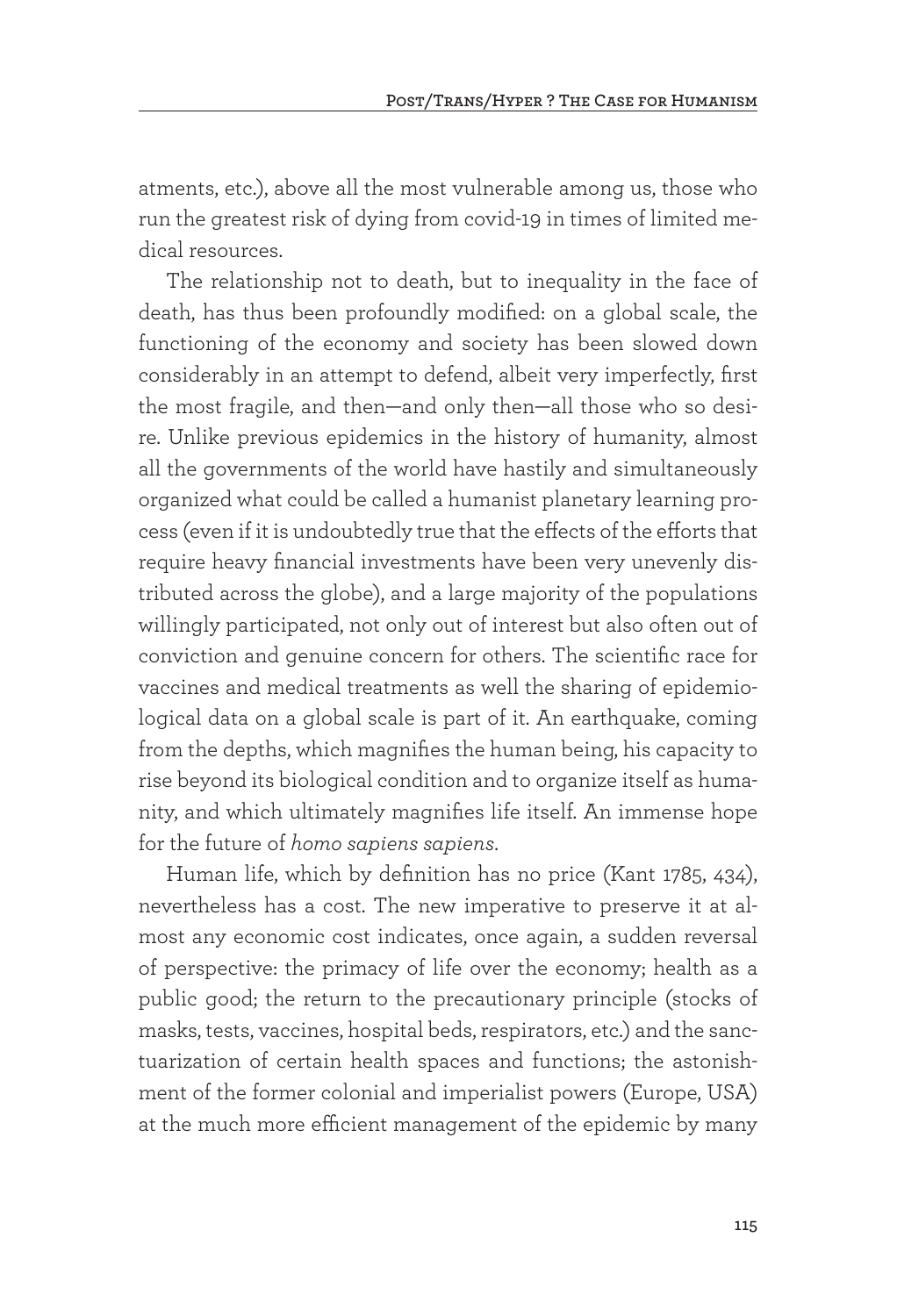states considered to be "developing" (Vietnam, Taiwan, Vanuatu, etc.), a not inconsiderable cultural shock for any eurocentric attitude, even though the situation in the developing world has been, and continues to be, very diverse in this field ; the reinforced role of a certain number of multilateral world organizations, such as the World Health Organization, whose financing and competences could be improved in the future.

Never again will it be possible to say that it is not possible to stop, or at least to strongly slow down, the productivist mega-machine of triumphant capitalism. Since the beginning of 2020 this has been done several times, over long weeks, even months. Perhaps this will also be the case, at least partially, for some of the next epidemic waves that will sooner or later appear. If it is true, however, that since the beginning of the year 2021 productivist capitalism has been partially restored, it seems nevertheless undeniable that in many layers of the world population, and especially in the affluent countries, a profound change of attitude is being felt and could lead to fundamental changes in the longer term.

For the time being the consequences have proven to be in part very beneficial, both for the individual and humanity as a whole, as well as for nature: a considerable reduction in pollution of all kinds, simpler and healthier food, less noise, revitalization of some natural areas, a drastic reduction in car or subway journeys to work, replacement of business trips by plane with video conferences, a decrease in superfluous consumption, a renaissance of local leisure and tourism, in short: acceptance of our own vulnerability, deceleration of time lived and return to the essential and to simplicity—a true revelation for many citizens in affluent countries.

We may have caught a glimpse of tomorrow's world. In any case, ecological and lifestyle awareness has been singularly strengthened, with a lasting effect on a planetary scale. Here again, it is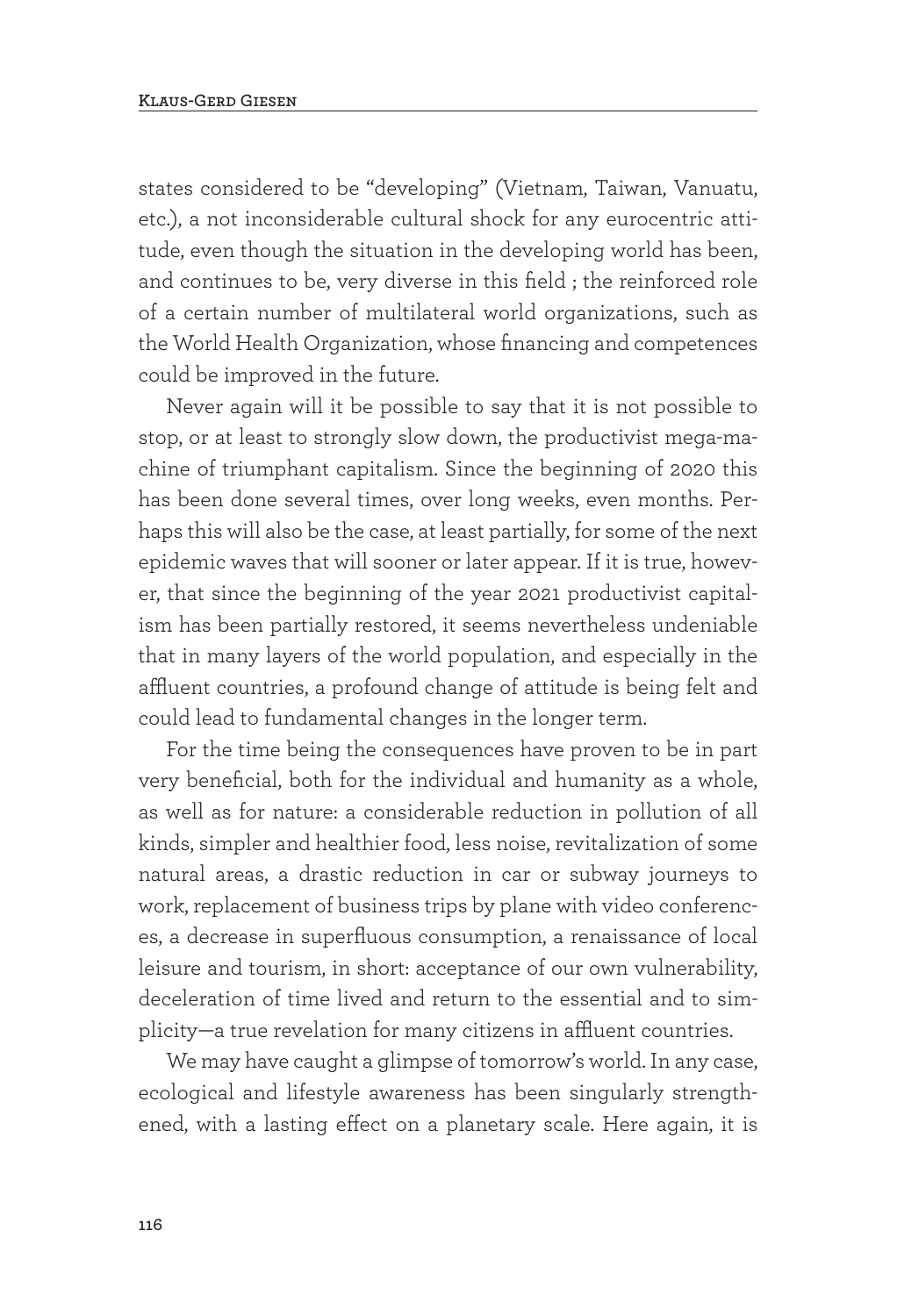important to seize this historic moment to try to change the course of things in favor of an ever-increasing quality of life and the preservation of nature. Starting with our daily behaviors, and by the consequent reduction of the externalization of the environmental costs of production and consumption.

Almost overnight, many neoliberal dogmas have collapsed like houses of cards. It even led to a comprehensive crisis of the neoliberal era, as stated by Adam Tooze (2021). We are witnessing the great return of the state to the economic game, beyond its traditional role as insurer of last resort. Gone, with a magic sweep, are the policies of austerity, public debt thresholds, limitation of central bank actions, autonomy of the financial sphere from the real economy, privatization of all individual risks. Instead we find gigantic recovery plans of many (affluent) states and the EU, on a scale never seen before and partly in favor of investments in the green economy alone, a state socialization of the losses suffered by businesses and workers during periods of confinement, and an almost unlimited refinancing of private assets in some Western countries, that is to say, everything that was considered until two years ago as real heresies by the dominant economic doctrine. Naturally, there is bound to be a reaction from neoliberal forces in the political game. But the shock seems to be severe enough that they may not be able to reach the pre-crisis strength.

More generally, the crisis reveals that in affluent countries the search for well-being, rather than just the accumulation of consumer goods and the increase in wealth measured by purely quantitative indicators of growth, could become the cornerstone of Western societies (Boyer 2020, 90–94). « Progress » may be changing its definition. Thus, a humanist permutation of values, already begun before the appearance of the coronavirus, seems to accelerate, including through the objective of a controlled growth, or even degrowth.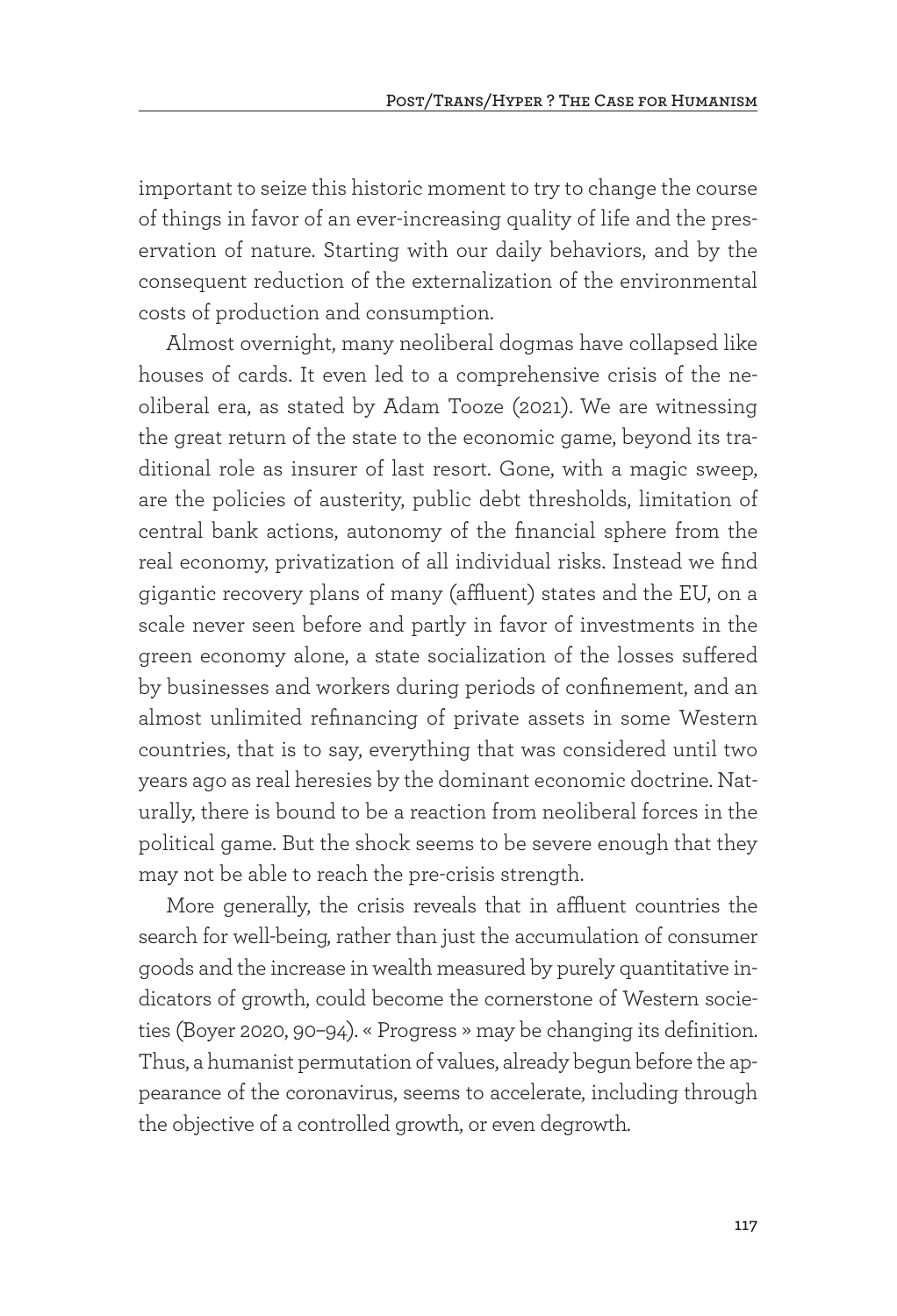It looks like we have the immense privilege to be projected in a rupture of great amplitude and long term. This is frightening, destabilizing, and remains a source of many serious dangers. Such a highly conflictual situation is never easy to live. At the same time, a new world is also being born. A revolutionary humanist moment is taking place, which remains for the moment still a little obscure. As always, a restoration, or even a reactionary movement, is naturally also possible. It could also be that the benefits remain essentially limited to rich countries, which would be a clear failure. Everything depends on the political struggles that follow.<sup>2</sup>

II.

At least three currents of thought can raise objections to such a radically humanist and rather optimistic interpretation of the Covid crisis. They have in common the view that humanism is no longer sufficient, and propose to grasp the historical moment of the crisis in order to outbid humanism. However, there are also important differences between them. Let's briefly go over them.

The first current is that of *posthumanism*. As its name indicates it wants to go beyond the classical humanism, paradoxically estimating that humanism itself would have gone too far, starting with its anthropocentric obsession. The thinkers attached to it, as for example Peter Sloterdijk (1999; Giesen 2002) and the late Jacques Derrida, question the very concept of human nature, and underline the importance of non-human agents. Often close to the deep ecology movement, they advocate a radical change of thinking. Various "collapsologist" thinkers, such as Pablo Servigne, believe that the extreme ecological vulnerability of our consumerist societies, operating at a frantic pace and over vast distances, would have fa-

 $^\mathrm{2}$  The previous paragraphs are partially inspired from my French academic blog: Giesen 2020.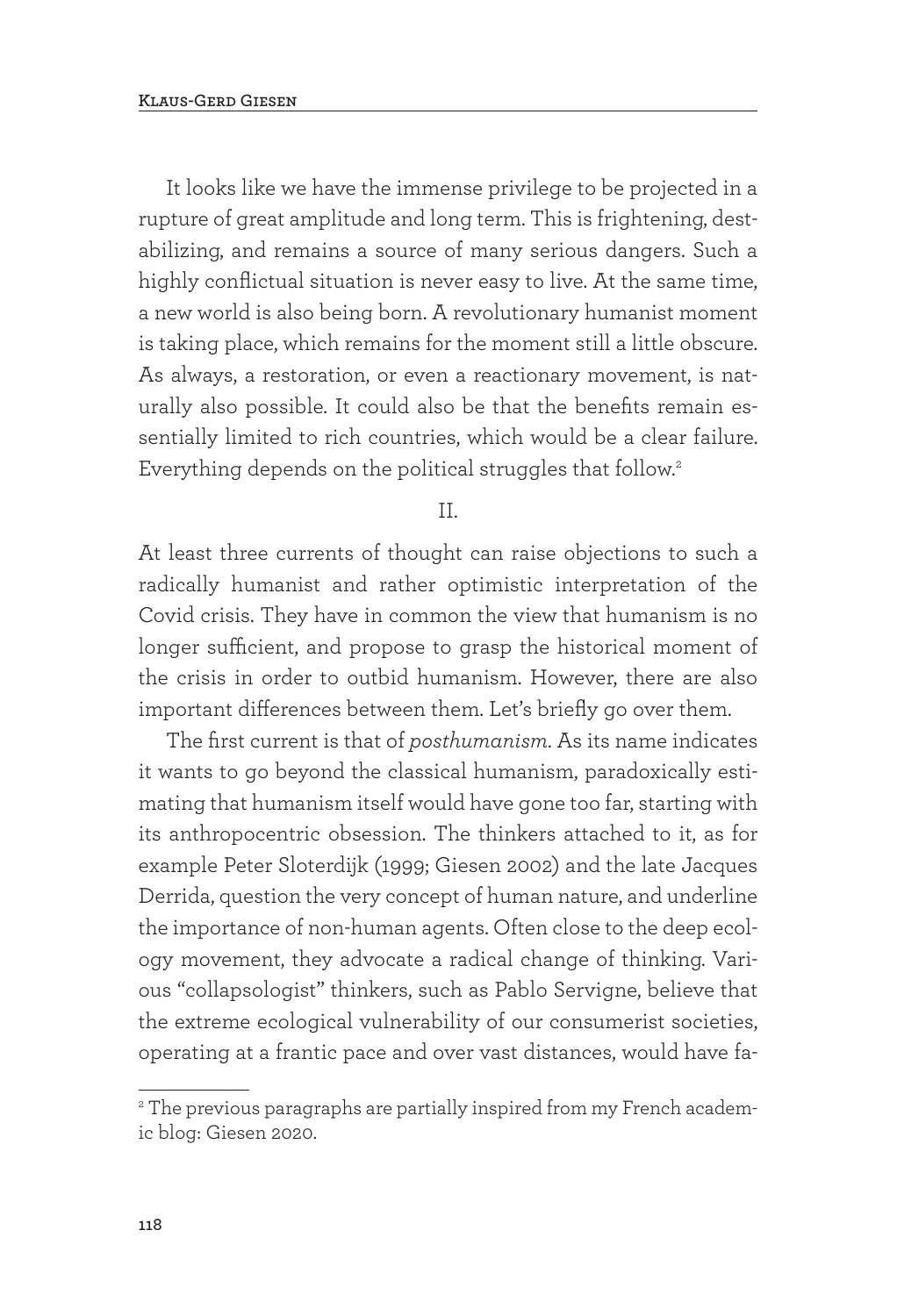vored the pandemic crisis, and that this one heralds a far more serious collapse. The philosopher Dominique Bourg thinks that "the virus comes from bats, via the pangolin. It is because their habitats have been destroyed that bats have moved closer to human dwellings and domestic animals. To this phenomenon is added the disappearance of species. All this leads to zoonoses, diseases that pass from animals to humans". And he draws from this a liberticidal, even authoritarian, instruction for political action: "To repair the living is to refuse that each person can in his corner decide his way of life" (*Le Temps*, April 22, 2020). The Parisian sociologist Bruno Latour goes further by evoking, in a perfectly posthumanist mode, "the sudden and painful realization that the classical definition of society—humans among themselves—has no meaning. The state of the social depends at every moment on the associations between many actors, most of whom do not have human form. This is true of microbes—we have known this since Pasteur—but also of the Internet, the law, the organization of hospitals, the capacities of the State, as well as the climate" (Latour 2020). In short, in his great impulse of deep ecology, tinged with catastrophism, Latour dissolves society in times of covid-19 pandemic into a great magma of all living beings where humans remain in the minority and must quickly adapt at all costs, under penalty of disappearing in a not too distant future.

The main counter-objection that one can formulate to such a posthumanist posture lies in the fact that, paradoxically, it neglects the responsibility of the human being with regard to the current state of the world. Indeed, in the course of its evolution it has acquired such a domination over the rest of "nature" that it is simply no longer possible to go back: now the human being must assume its overwhelming superiority and the fact that it has forever fundamentally altered "nature". As a result, he is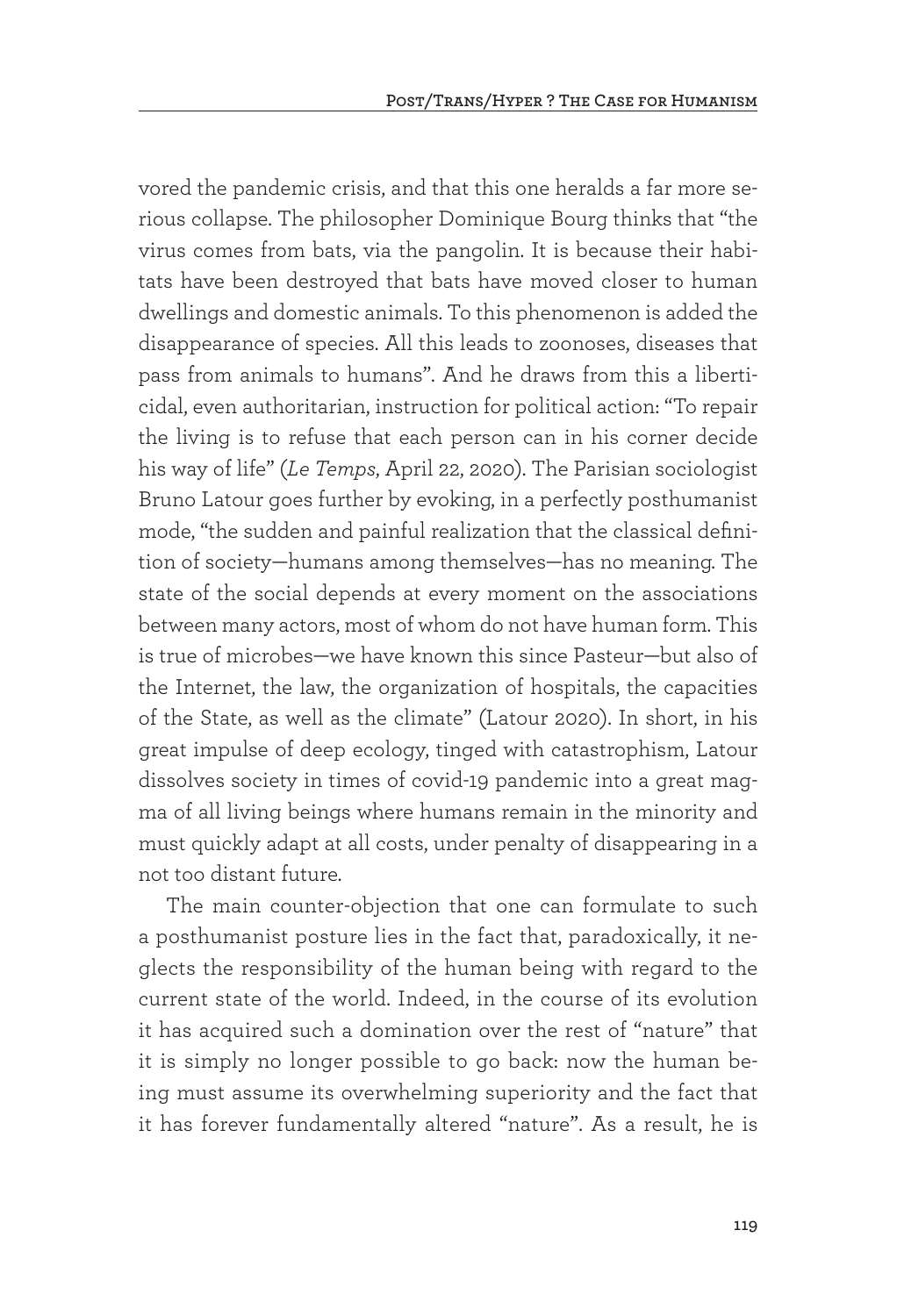and remains entirely responsible for what happens next. Such an overwhelming responsibility therefore still refers to an anthropocentric and humanist point of view. Minimizing it, by trying to "drown" the figure of mankind in a great magma of all living beings, means actually resigning in face of the gravity of the facts. The covid-19 pandemic demonstrates that, thanks to science and culture, humanity is capable of great and rapid mutations, for example by developing protective vaccines and medical treatments against the virus. Such humanist impulses to surpass oneself can, and must, also be implemented to "*renaturalize*" the world. As explained above, the covid-19 crisis can be one of the propelling movements.

The second objection to any humanist interpretation of the pandemic situation comes from *transhumanism*. As a form of ultraliberalism it naturally remains very concerned with individual liberties, first of all with the freedom of circulation of information that would allow fighting effectively against the pandemic. And then, transhumanists naturally advocate the absolute freedom of research, including that which no longer differentiates between "repair" and "enhancement" of the human being in order to be biologically better armed against the virus, or to prevent future pandemics. Thus, the avant-gardist Ray Kurzweil pleads for a combination of Artificial Intelligence and biotechnologies and writes about it: "We are seeing the beginnings of a profound paradigm shift in health technology" (Kurzweil 2020).

This is not surprising: science *alone* would make it possible to improve the human species in order to protect it from any present and future virological threat, and to raise it *biologically* to a higher level, in particular through the systematic use of NBIC technologies: the increasingly systematic interconnection of Nanotechnologies, Biotechnologies, Informatics and Cognitive Sciences which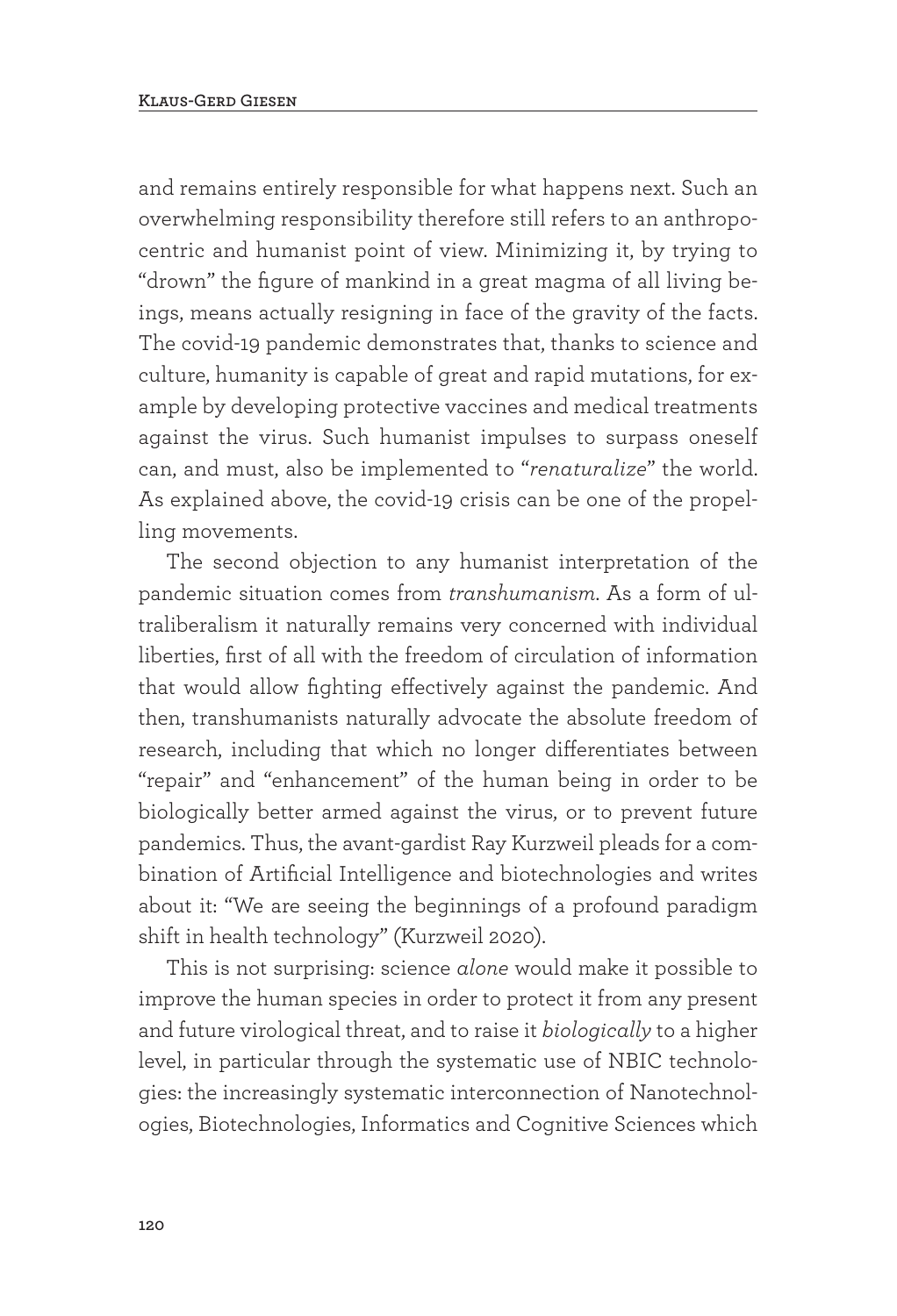leads to a new "Great Convergence" producing the advanced and growing integration between the infinitely small (N), the manufacturing of the biological (B), the thinking machines (I) and the cognitive study of the human brain (C) (Besnier 2009).

Such materialism obviously has little to do with classical humanism. It aims at overcoming the latter, not by elevating the human being culturally, educationally and spiritually, but exclusively by technological means. Advocating a real overcoming of the human condition in order to gradually develop—in a "proactive" way and thus in opposition to the precautionary principle (Fuller and Lipinska 2014)—a posthuman creature. Indeed, transhumanism advocates a headlong rush: human beings would be too limited biologically to be able to effectively face the challenges of the world's growing complexity, especially as far as the increasing threat of pandemics is concerned. Therefore, their capacities *have to be* increased by integrating them with all kinds of emerging technologies. Transhumanists such as Oxford philosopher Nick Bostrom consider that the Darwinian evolution is proceeding too slowly and that the biological condition of human beings it has established remains largely unsatisfactory (Harris 2007).

The political objective is therefore clearly stated. It is nothing less than the establishment of a new (post)human being and, consequently, an entirely new society, a grand plan that some political ideologies (communism, fascism, etc.) have pursued in the past in other, ultimately less radical. The normative core of transhumanism can thus be summarized around three main purposes (Giesen 2018):

1 Human beings in their "natural" state are obsolete and *ought* to be enhanced by technology, which then becomes a means of artificially extending the hominization process. Thus, transhumanism sweeps human taxonomy into the political arena.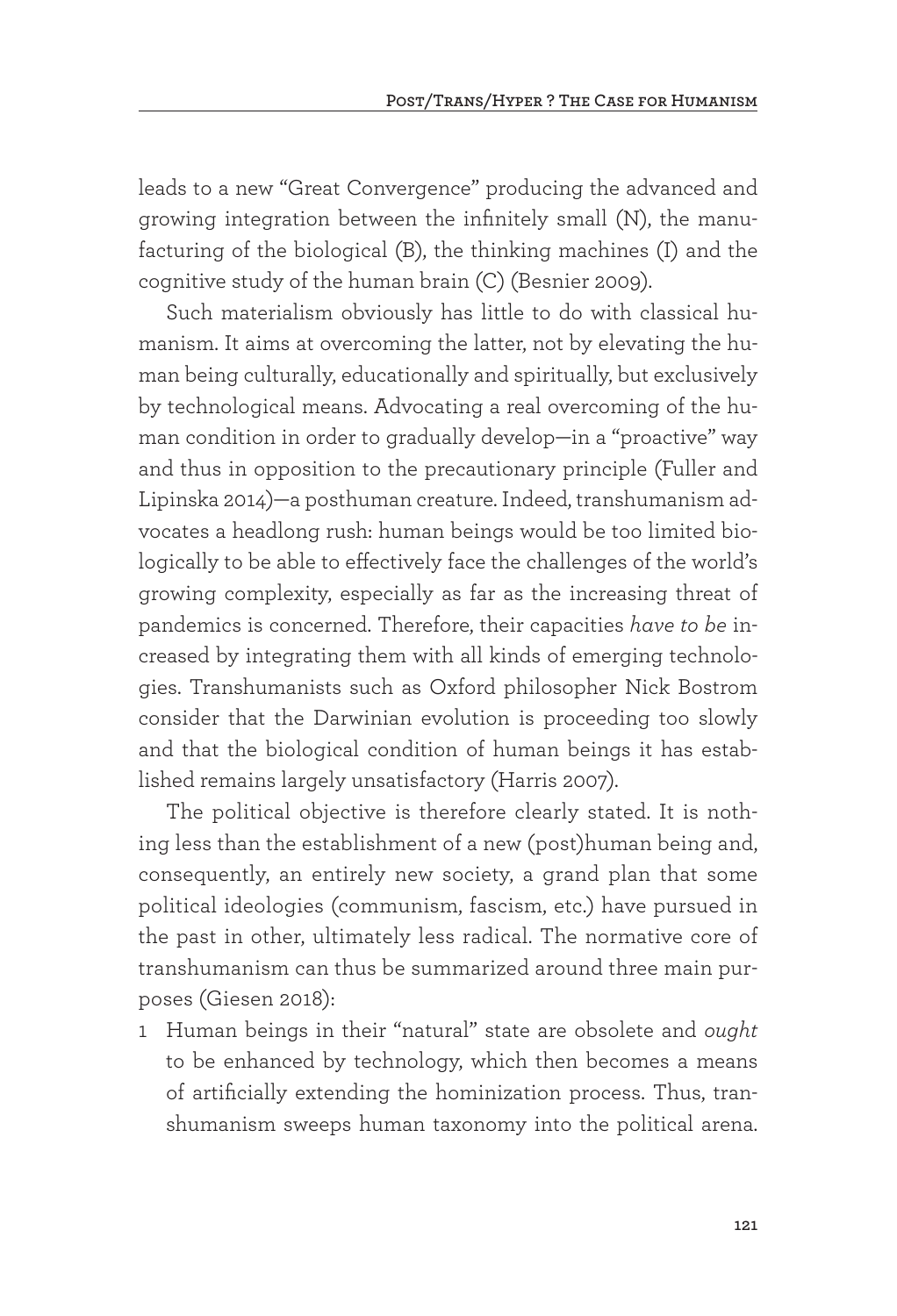An observation by Michel Foucault, written in 1976, comes to mind: "What might be called a society's 'threshold of modernity' has been reached when the life of the species is wagered on its own political strategies. [. . .] Modern man is an animal whose politics places his existence as a living being in question…" (Foucault 1976, 187–188). In other words, transhumanists believe we have a *duty* to replace the category of human with a new creature, a post-*sapiens sapiens*. We would potentially find ourselves, in zoological terms, at a moment of speciation: an extreme situation when a new species peels off and steps forward to join the animal kingdom.

- 2 The goal is full hybridization between the posthuman being and the machine, something that goes far beyond the human– machine interface we know today (from interacting with cell phones and computers, for example). The mind-boggling image of a human–machine hybrid suggests a permanent integration, frequently talked up by one of transhumanism's most prominent ideologists, Ray Kurzweil. Kurzweil believes that human beings should become an intrinsic part of the machine, that we should be (re)programmable like software, including to boost its resistance to biological virus. It proposes nothing less than full submission to technical rationality, our human subjectivity suppressed. From this point on, technology, viewed as the new agent of hominization, paradoxically becomes the main instrument of dehumanization. Transhumanist machinism turns out to be fundamentally antihumanist—not least because the machine is by definition inhuman.
- 3 Therefore, it is also necessary to go beyond humanism. While humanism focuses on a possible *moral* improvement of the individual through education, culture and spiritual activities ("the humanization of the human"), transhumanism proposes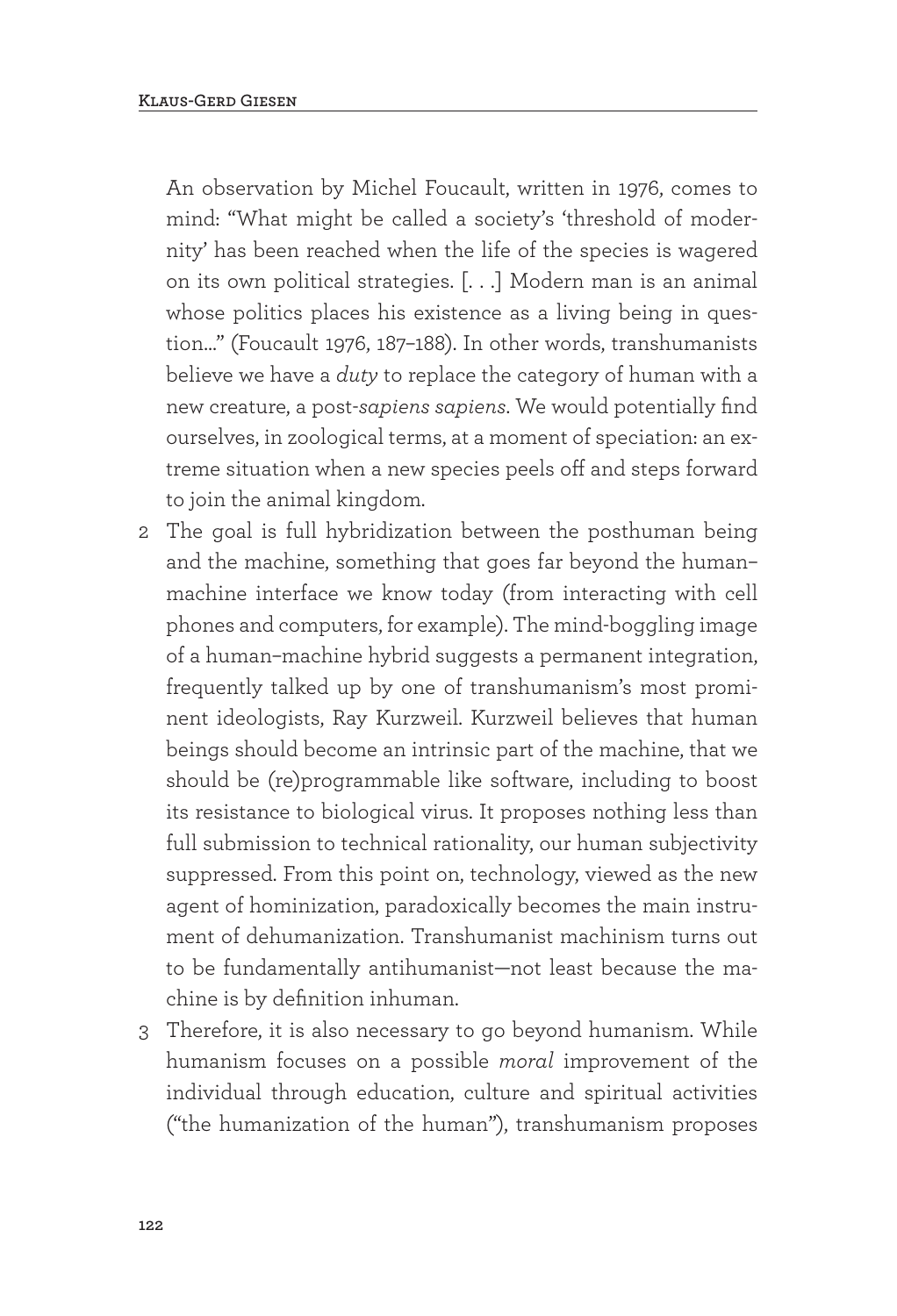a new set of values by stipulating the need for a transition to a post-human creature that must constantly improve itself by integrating new technical artifacts. These are called on to replace the moral, educational and cultural effort.

All together, the project of the transhumanist philosophy perfectly embodies the anti-humanist programme once dissected and denounced by the philosopher Günther Anders: to achieve "the obsolescence of humankind" (Anders [1956] 2002), and its extinction as a species. Therefore, it should be rejected.

The third objection comes from *hyperhumanism*. It criticizes the posthumanist and transhumanist approaches, but also proposes to go beyond classical humanism. Authors such as Joël de Rosnay and Hervé Fischer propose in particular to outbid the humanist focus on the individual alone, and to aim from the outset at humanity as such, which would be called upon to rise collectively on the moral, cultural and spiritual levels thanks to augmented collective intelligence. This one could be constituted progressively thanks to the new communication technologies, to lead to the *cybionte*, a new planetary collective being, nourished of reflections and spiritualties (Rosnay 1995). The Covid crisis of 2020/2021 would have demonstrated that "it will be a matter of existing in symbiosis with artificial intelligence [, and that] the future of humanity lies not in the individual, but in the organized community made possible by social networks, blogs and other sharing platforms." (*Le Temps*, July 4, 2021)

As for Hervé Fischer, he explains: "I speak of hyperhumanism to emphasize that we have today a humanism based on hyperlinks and that, at the same time, it develops this augmented consciousness, so more humanism" (*Le Devoir*, October 5, 2013). According to him, the new communication technologies therefore produce,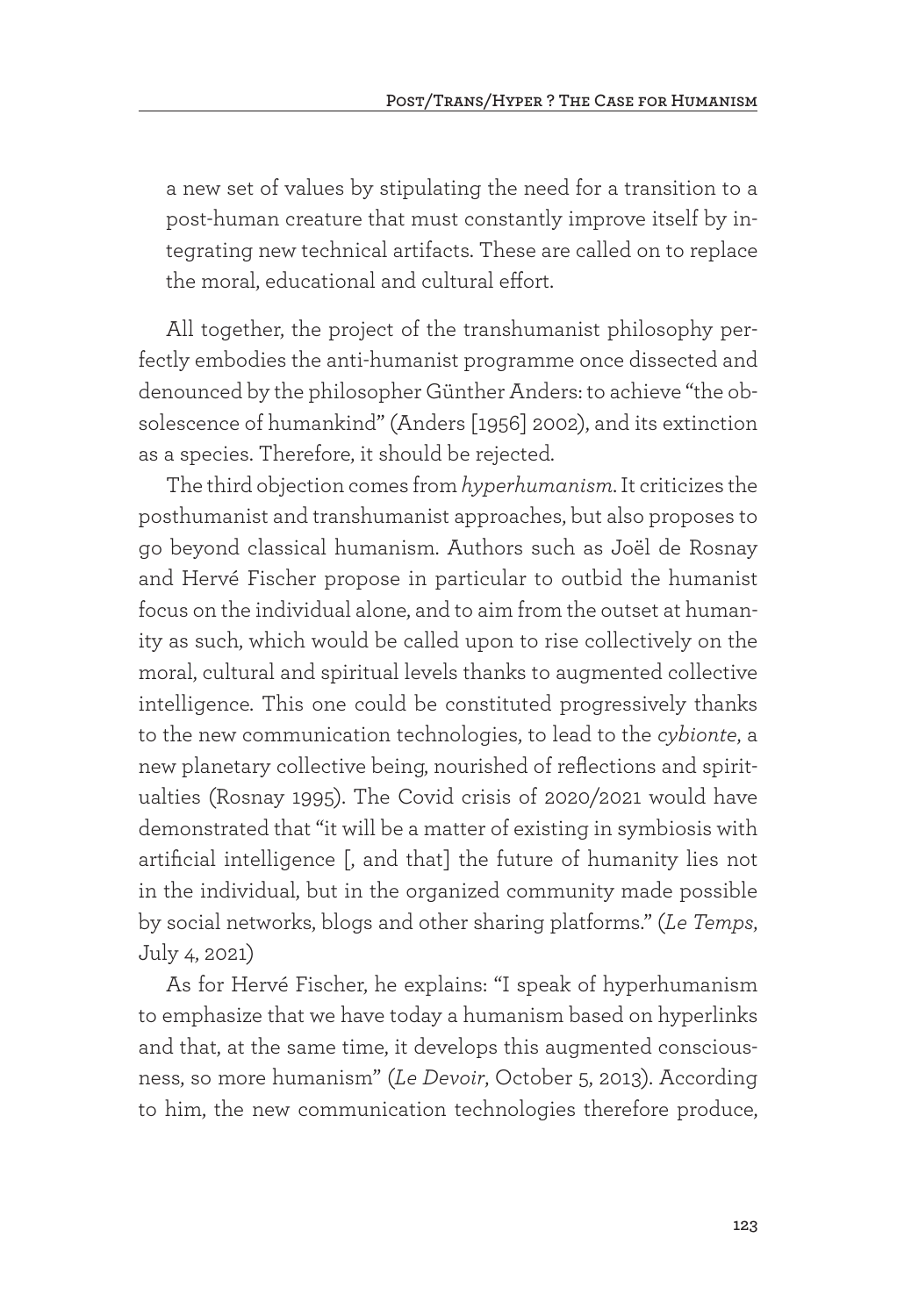so to speak automatically, a surplus of humanism. Thus, hyperhumanism removes from transhumanism most of its machinist aspects to keep only an excessive belief in digital technologies and its algorithms. If it remains true that virtual communication has singularly increased during the various confinements and that it has undoubtedly contributed to alleviate the loneliness of some, as well as to circulate more quickly the relevant information related to the covid-19 virus, it is even much more relevant that communication technology alone cannot elevate the human being, even in its numerical totality, if each individual human being does not make a personal humanist effort beforehand. Hyperhumanism thus remains well and truly anchored in machinism; it even represents the culmination of the machinist fetishism of the cybernetic movement born after the Second World War, as embodied by Norbert Wiener and other mathematicians and philosophers (Wiener 1948; 1959).

With the hyperhumanist position we find ourselves not in a hyperhuman world, but in a hypohuman reality. Because here again, as in the transhumanist stance, the human is called to integrate, at least partially, with the machine, to let itself be led by cybernetic algorithms. An increasingly cold world, a hybridization opposite to the humanist dream of becoming more and more human on the moral, cultural and spiritual levels, including in the acceptance without any hesitation of nature and its nature.

The three mentioned objections to a humanist interpretation of the pandemic do not seem to lead to convincing perspectives, since each one finally reduces, in one way or the other, the human part. The Covid crisis 2020-2021 seems to suggest that the outbidding of humanism is neither the best possible philosophical stance nor what the empirical facts suggest, and that we need, on the contrary, always more humanity, humanism and human vital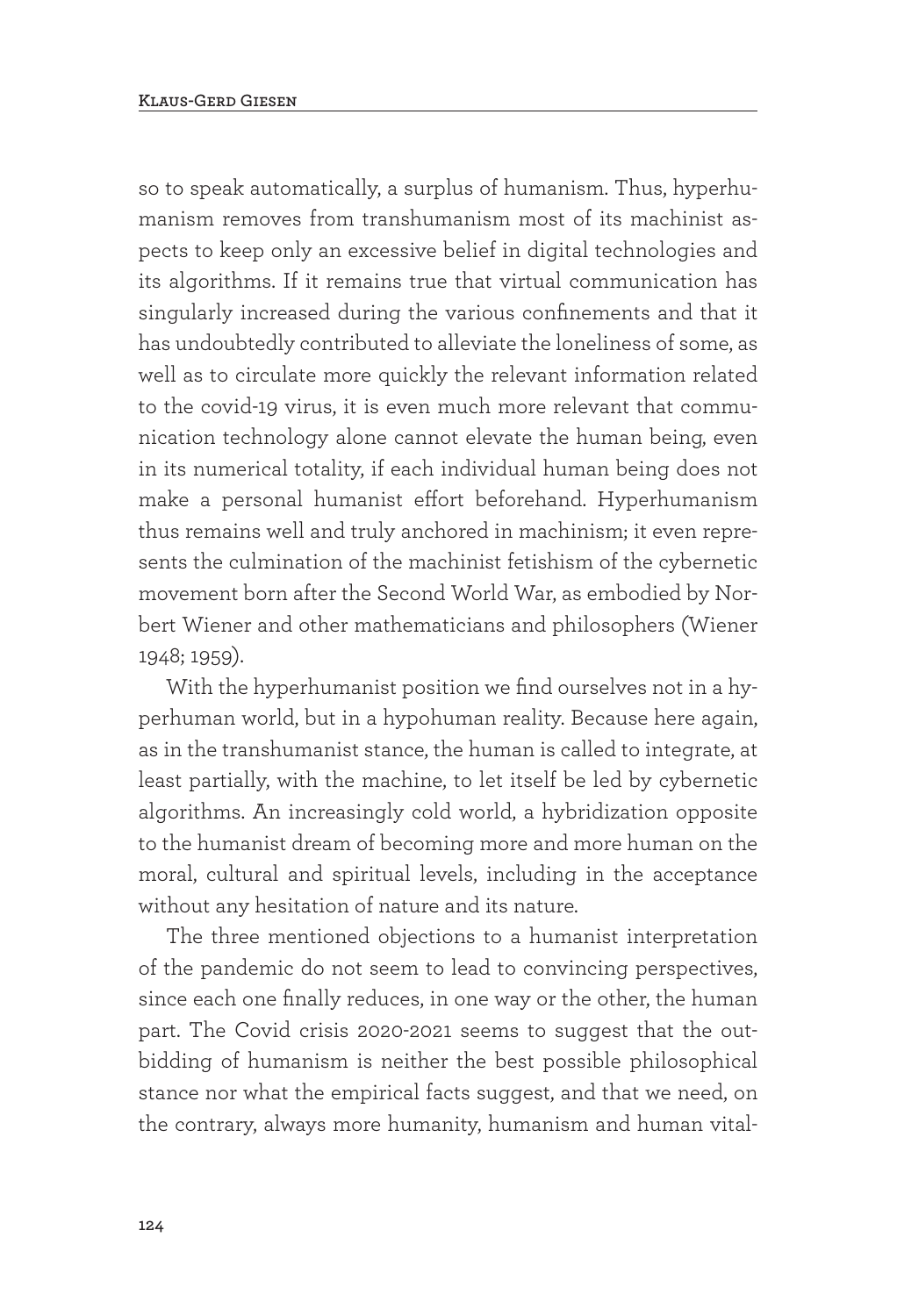ism. Certainly, this is a very broad research perspective that cannot be outlined here.

On the other hand, there are surely other possible objections to the cautious humanist optimism developed in the first part of the text. In any case the debate should therefore be broadened and deepened further. This short essay is just designed to roughly sketch some possible perspectives for potential research in humanities and the social sciences.

## **References**

ANDERS, GÜNTHER. 2002 [1956]. *Die Antiquiertheit des Menschen*. München: Beck.

BESNIER, JEAN-MICHEL. 2009. *Demain les posthumains. Le futur a-t-il encore besoin de nous ?*. Paris: Hachette.

BOYER, ROBERT. 2020. *Les capitalismes à l'épreuve de la pandémie*. Paris: La Découverte.

FOUCAULT, MICHEL. 1976. *Histoire de la sexualité*, vol. 1: *La volonté de savoir*. Paris: Gallimard.

FULLER, STEVE AND VERONICA LIPINSKA. 2014. *The Proactionary Imperative: A Foundation for Transhumanism*. London: Palgrave. GIESEN, KLAUS-GERD. 2002. Une question d'eugénisme en Allemagne, *L'Observatoire de la génétique*. Available at: https://www. multitudes.net/Une-question-d-eugenisme-en/ (24. november 2021). GIESEN, KLAUS-GERD. 2018 : Le transhumanisme comme idéologie dominante de la quatrième révolution industrielle. *Journal international de bioéthique et d'éthique des sciences* 29 : 3-4, 189–203. GIESEN, KLAUS-GERD. 2020. *Les lignent bougent*. Distingous. Available at: https://www.distinguos.info/distinguos/leslignes-bougent/ (24. November 2021).

HARRIS, JOHN. 2007. *Enhancing Evolution: The Ethical Case for Making Better People*. Princeton: Princeton University Press.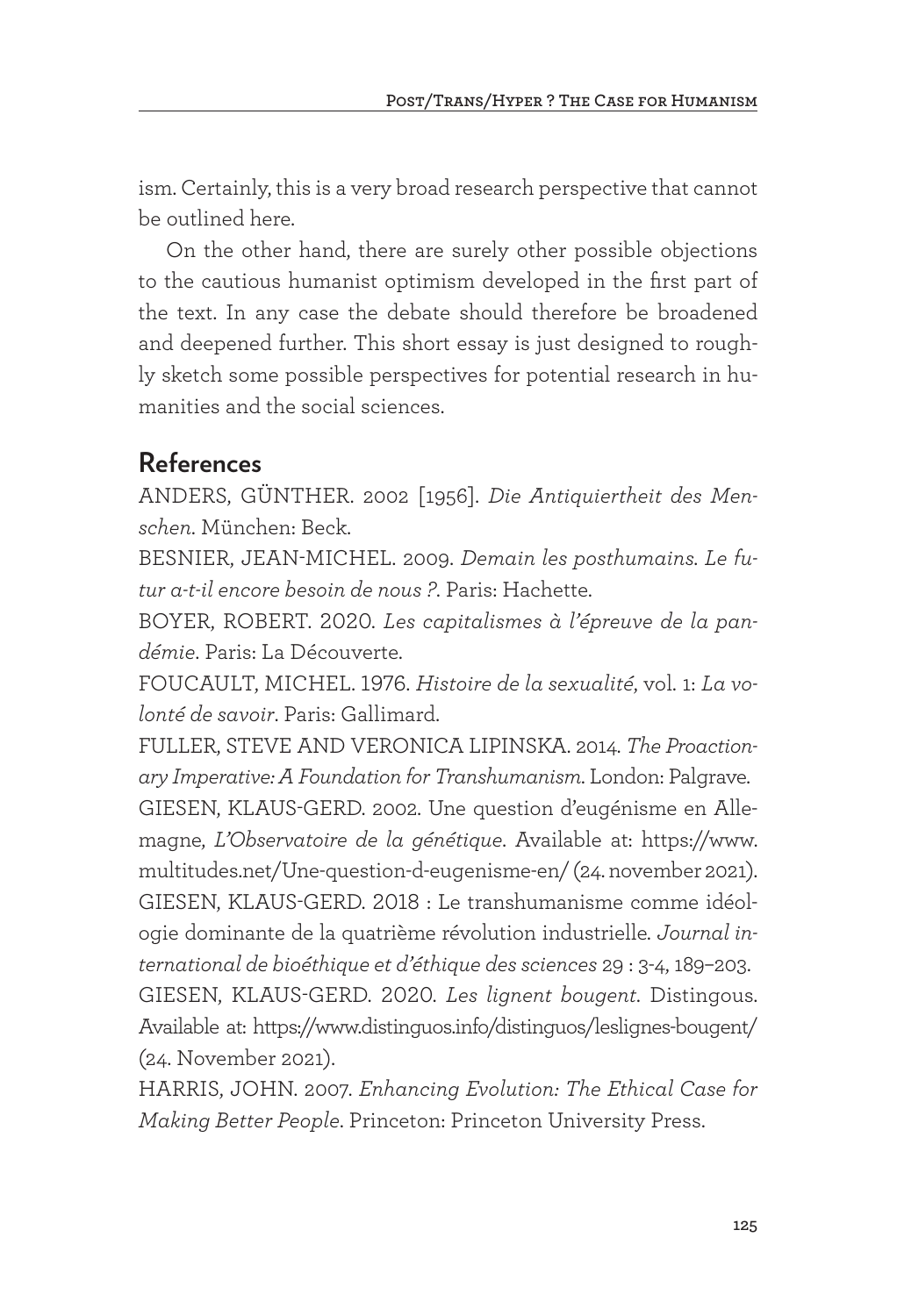KANT, IMMANUEL. 1985. *Grundlegung zur Metaphysik der Sitten*, Berlin: Akademie-Ausgabe.

KURZWEIL, RAY. 2005. *The Singularity is Near: When Humans Transcend Biology.* New York: Penguin Books.

KURZWEIL, RAY. 2020, *AI-Powered biotech can help deploy a vaccine in record time*. Wired. Available at: https://www.kurzweilai.net/wired-ai-powered-biotech-can-help-deploy-a-vaccine-in-record-time (12 November 2021).

LATOUR, BRUNO. 2020. *La crise sanitaire incite à se préparer à la mutation climatique*. Le Monde. Available at: https://www.lemonde. fr/idees/article/2020/03/25/la-crise-sanitaire-incite-a-se-preparer-a-la-mutation-climatique\_6034312\_3232.html (14 December 2021). ROSNAY, JOËL DE. 1995. *L'homme symbiotique*. Paris: Seuil.

SLOTERDIJK, PETER. 1999. *Regeln für den Menschenpark*. Frankfurt: Suhrkamp.

TOOZE, ADAM. 2021. *Shutdown: How Covid Shook the World's Economy*. London: Penguin.

WIENER, NORBERT. 1948. *Cybernetics: Or Control and Communication in the Animal and the Machine*. Paris: Hermann & Cie, and Cambridge: MIT Press.

WIENER, NORBERT. 1950. *The Human Use of Human Beings*. Boston: Houghton Mifflin.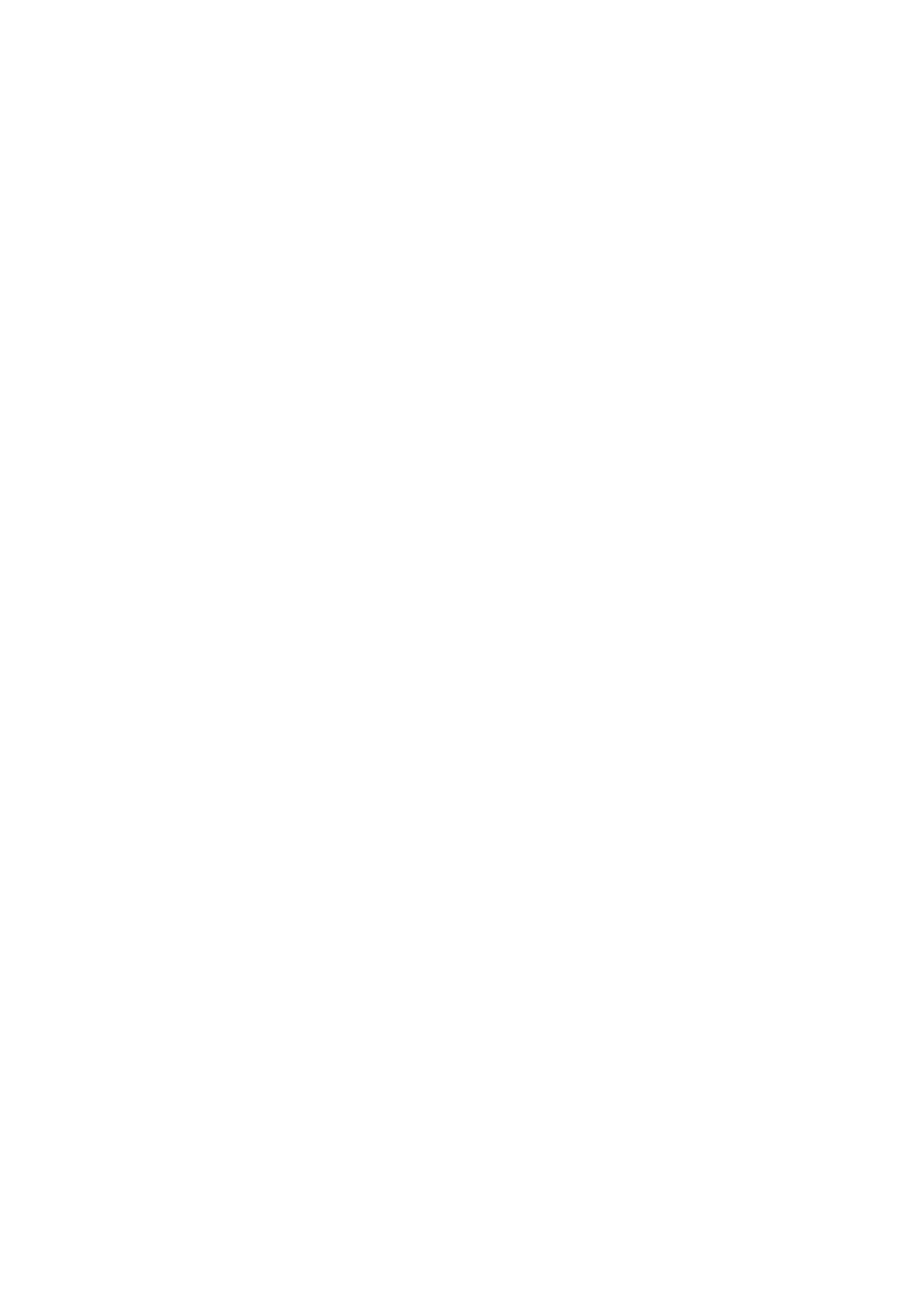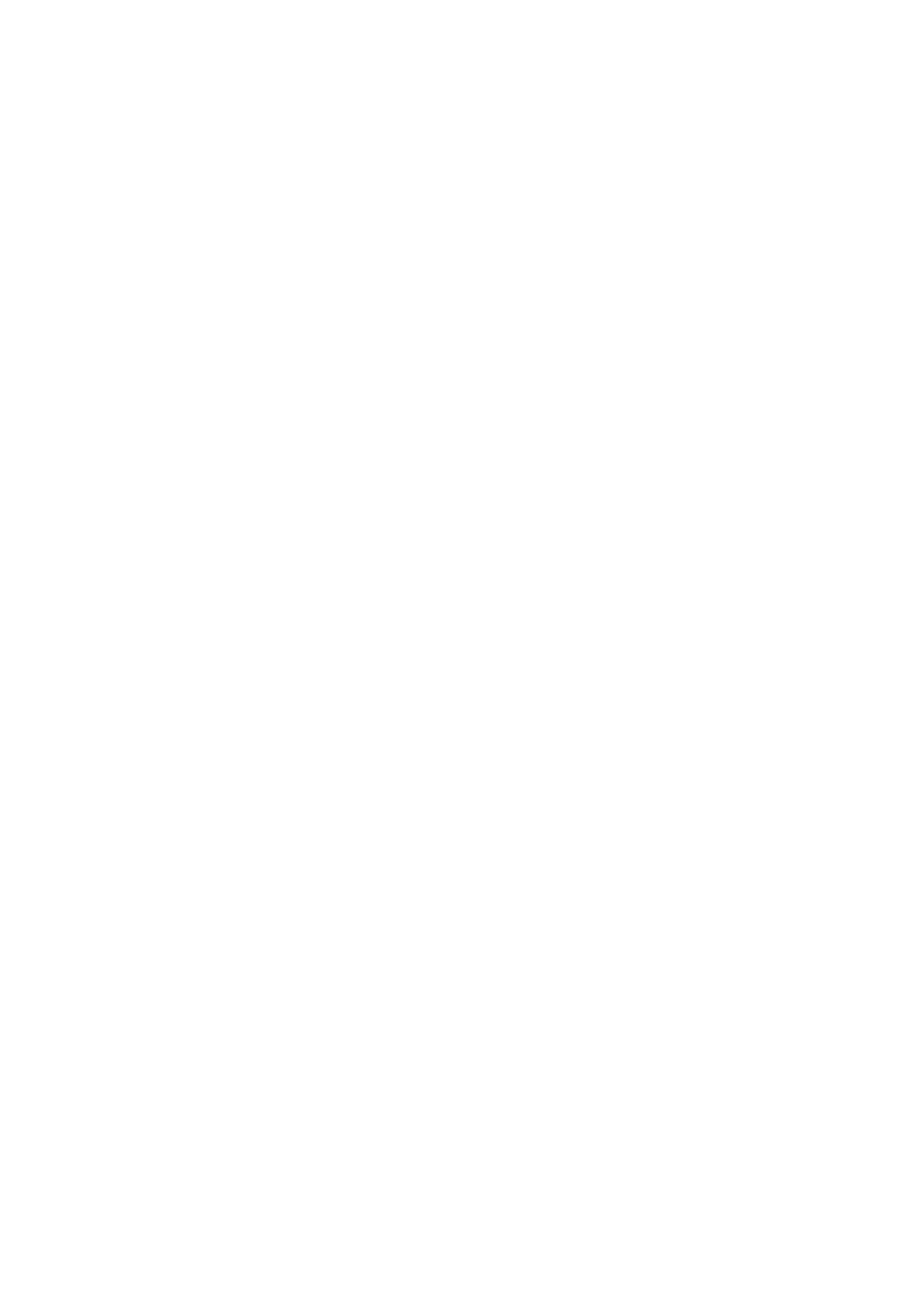Izvirni znanstveni članek *Original scientific article*

GREGA ROJC<sup>1</sup>

# **Vzgoja za odgovornost in avtonomijo kot sidrišče smisla, ki ga učitelji lahko najdejo v svojem delu**

**Povzetek:** Viktor Frankl je dokazal, da je smisel ključnega pomena za človeka. Učitelj, ki vidi smisel v svojem delu, se bo lažje prebil skozi težka obdobja svojega profesionalnega življenja. Učitelj ne sme le poučevati, pač pa mora tudi oblikovati značaj učenca. Pri tem mora izhajati iz ljubezni, ki pa ne sme biti posesivna ali takšna, da bi dušila potencial. Z vzgojo lahko učitelj oz. šola učvrščuje dobre in korigira morebitne slabe vedenjske vzorce, ki jih otrok prinese iz družine. Udejanjanje vzgoje preko dobrega učiteljevega zgleda je za učenca ključnega pomena. Smisel svojega dela lahko učitelj najde torej v ohranjanju učenčeve eksplicitne singularnosti in avtonomije. Učenec, ki je obravnavan kot individuum, ohrani poleg svoje svobode tudi svobodi inherentno odgovornost. Takšen učenec prav tako lažje prepoznava eksplicitno singularnost ostalih ljudi. Učitelj pri svojem delu ne bo nikoli dosegel popolnosti, pomembno pa je, da vztraja in se po njej steguje.

**Ključne besede:** Smisel, učitelj, učenec, svoboda, odgovornost, ljubezen, individualnost

## **Education for Responsibility and Autonomy as an Anchor of the Meaning that the Teachers Find in Their Work**

**Abstract:** Viktor Frankl has proven that finding meaning is vital for humans. If a teacher finds meaning in the work that he/she does,

<sup>1</sup> Grega Rojc je doktorski študent na Alma Mater Europaea / Grega Rojc is PhD student at Alma Mater Europaea. E-pošta: rojc.grega@gmail.com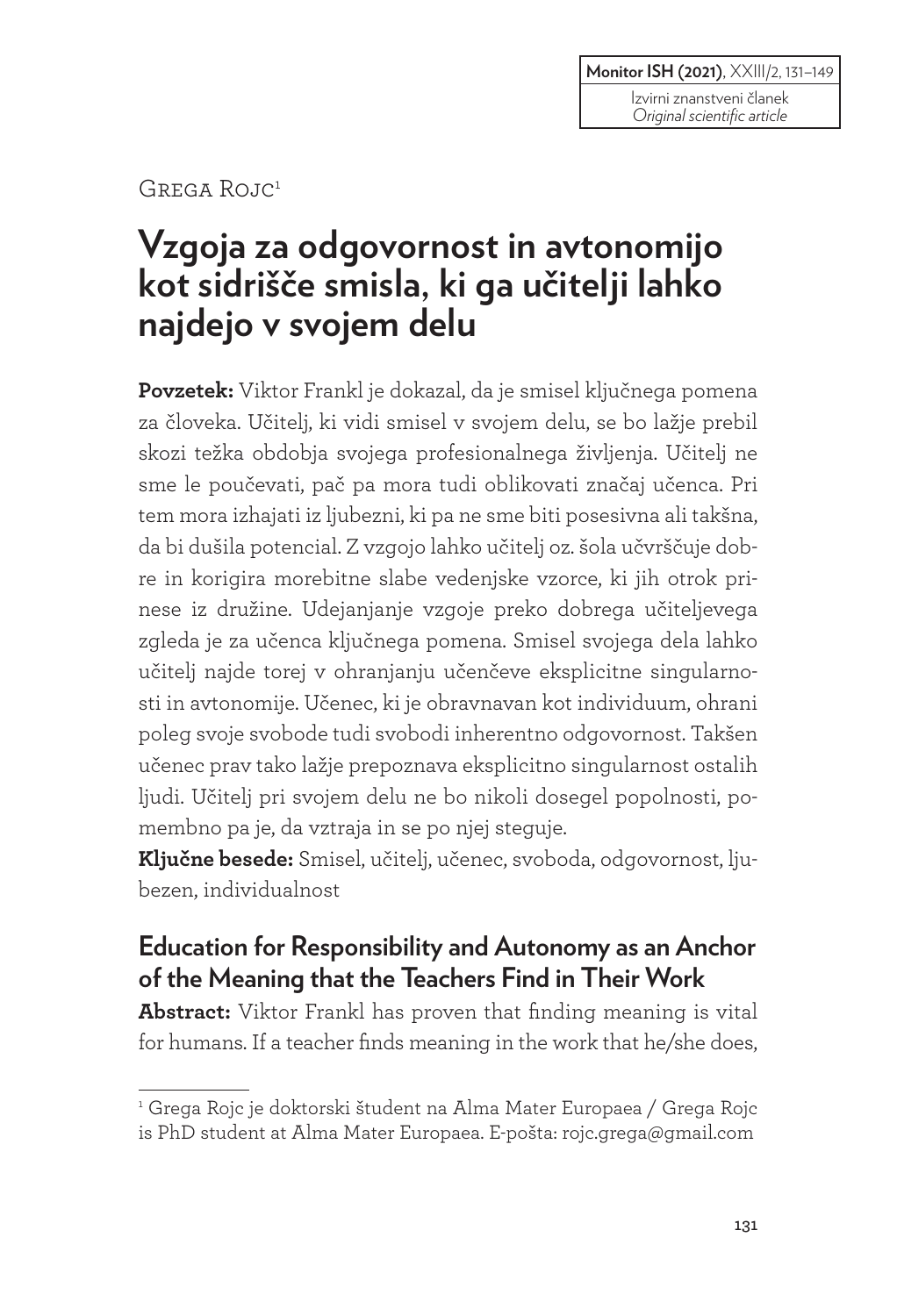it will be much easier for her/him to go through the hard patches of professional life. A teacher must not only teach but also has to build pupil's character. In doing that his/her actions should stem out of love, the kind of love that is not possessive or repressive. Through education (upbringing) a teacher or school can affirm good behavioural patterns or correct potential bad behavioural patterns which a child brings from his family. Realisation of upbringing through a good example set by the teacher is paramount for the pupil. A teacher can find the meaning of his work in an effort to preserve the pupil's explicit singularity and autonomy. A student who is treated as an individual preserves his/her freedom and responsibility which is inherent to freedom. Such pupil easily recognizes explicit singularity of others. A teacher will never attain perfection but he/she should persevere nevertheless and strive towards it.

**Keywords:** Meaning, a teacher, a student, freedom, responsibility, love, individuality

V članku želimo razmišljati o tem, kako poglobljeno razumevanje med učitelji tako zelo razširjene fraze o svetosti otrok<sup>2</sup> lahko pomaga učiteljem dajati smisel in moč, da vztrajajo, tudi kadar je (zelo) težko. Prav tako pa je ena izmed glavnih namer tega prispevka vpogled v eksplicitno singularnost, neskončno vrednost in (neubesedljivo) svetost otroka, ki potencialno lahko osmišlja delo učiteljev, še posebej udejanjanje vzgojne komponente, ki je poleg izobraževalne temeljna človekova pravica in potreba pa tudi potreba družbe (Rojnik 2006, 209). Vzgojno delovanje učitelja in šole je običajno posledica skrbnega načrtovanja (kar potrjujejo vzgojni načrti sleherne šole), pogosto pa tudi podjem, ki se zgodi ekstemporalno,

<sup>2</sup> Idejo o svetosti otrok (njihovega spanca) lahko zasledimo v Hölderlinovi poeziji (Škof 2021). Prav tako nam o posebnem statusu, ki ga uživajo otroci, priča tudi deklaracija o otrokovi pravicah.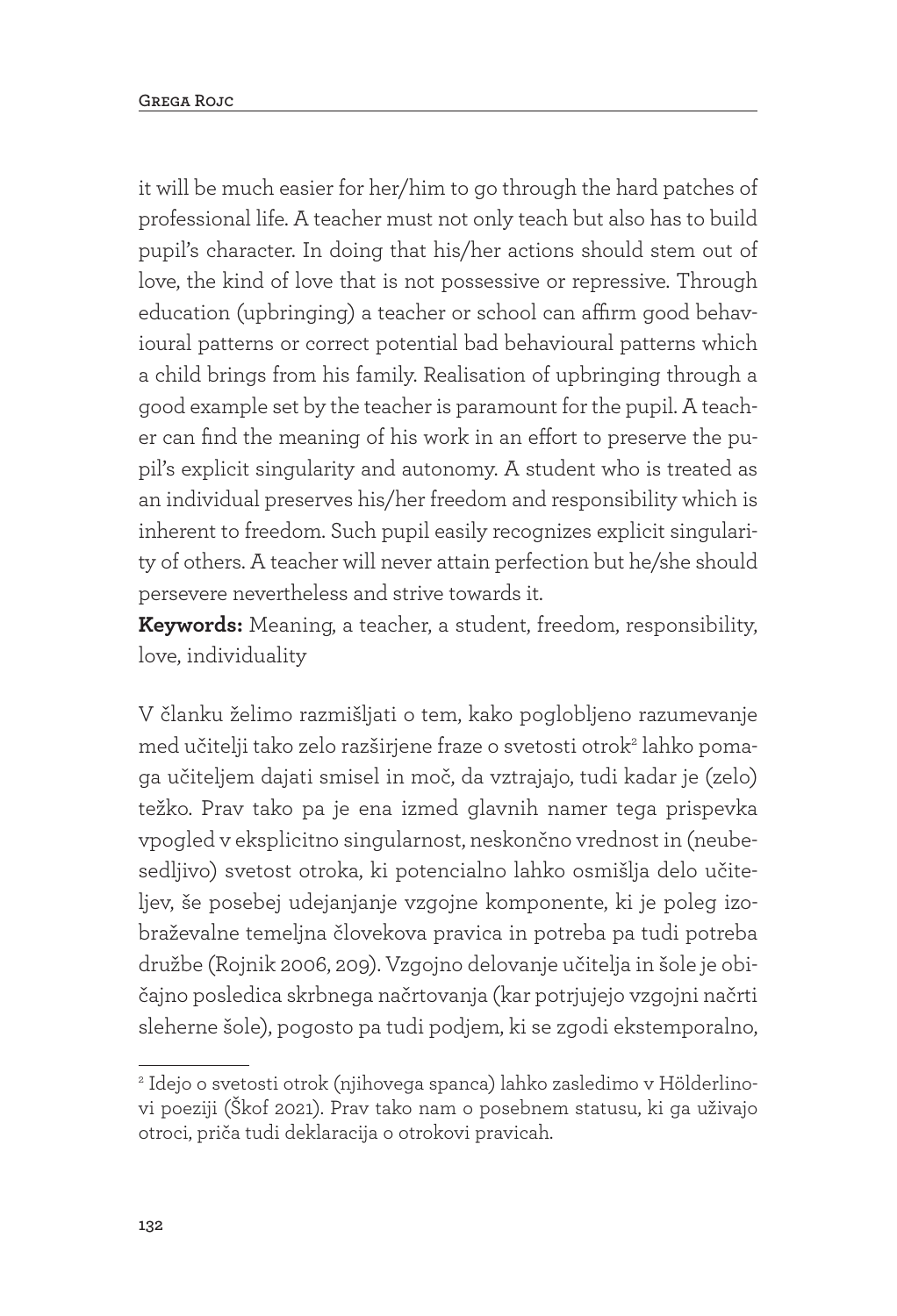ko se pojavi potreba ali priložnost za vzgojno delovanje, ki lahko učiteljem dodatno osmišlja njihovo delo.

# **1 Ljubiti učenca – ljubiti, ne nujno imeti rad**

Namenoma ni zapisano, da moramo otroka imeti radi, temveč da ga moramo ljubiti. Mnenja smo namreč, da ne moremo vsakogar imeti radi, lahko pa vsakogar ljubimo, če se za to odločimo. Stališče, da se lahko zavestno odločimo za to, da bomo nekoga ljubili, je prisotno že v Svetem pismu. Jezusovo navodilo, naj ljubimo celo svoje sovražnike (Sveto pismo 2000, Mt 5,44), je izjemno radikalno, a vendar ta izjava ni bila pogosto predmet napada. Kakor da bi ljudje podzavestno vedeli, da je izjavo kljub njeni radikalnosti z nekaj (beri: veliko) napora človeku moč izpolniti. Morda je za udejanjanje te zapovedi, še bolj kot napor, ključna nežnost, ki omogoči premišljevanje in ugledanje izvorne lepote drugega v njegovem srcu, onkraj vidnega in otipljivega (Turnšek 2018, 201). Na to, ali bomo imeli nekoga radi ali ne, torej nimamo vpliva, vendar pa se za to, koga bomo ljubili, lahko odločimo sami. Idejo, da je ljubezen stvar volje, podpira tudi C. S. Lewis, ki zapiše, da ljubezen ni stanje čustev, ampak volje (Lewis 2001). Dejansko gre Lewis celo nekoliko dlje in bralcem svetuje, kako lahko vplivajo na svojo ljubezen ali averzijo. Trdi namreč, da bomo človeka, do katerega se bomo obnašali ljubeznivo, sčasoma hočeš nočeš vzljubili, tako kot bomo človeka, ki ga ne maramo, črtili še bolj, če ga bomo prizadeli s kakršnokoli vrsto zla (2001). To, da naša zavestna dejanja določajo, kdo oziroma kaj postajamo, trdi tudi Frankl, ki pravi, da človek postane dober, če vedno znova dela dobro (2010, 9). To jasno sporoča, da kategorija »imeti rad« lahko niha, ljubezen pa je lahko nespremenljiva konstanta, neodvisna od emocij in situacije. Takšna bi morala biti tudi drža dobrega učitelja, ki želi kariero zaključiti z lepimi spomini, uspehi in ohranjenim zdravjem. C. S. Lewis o čustvih pravi, da so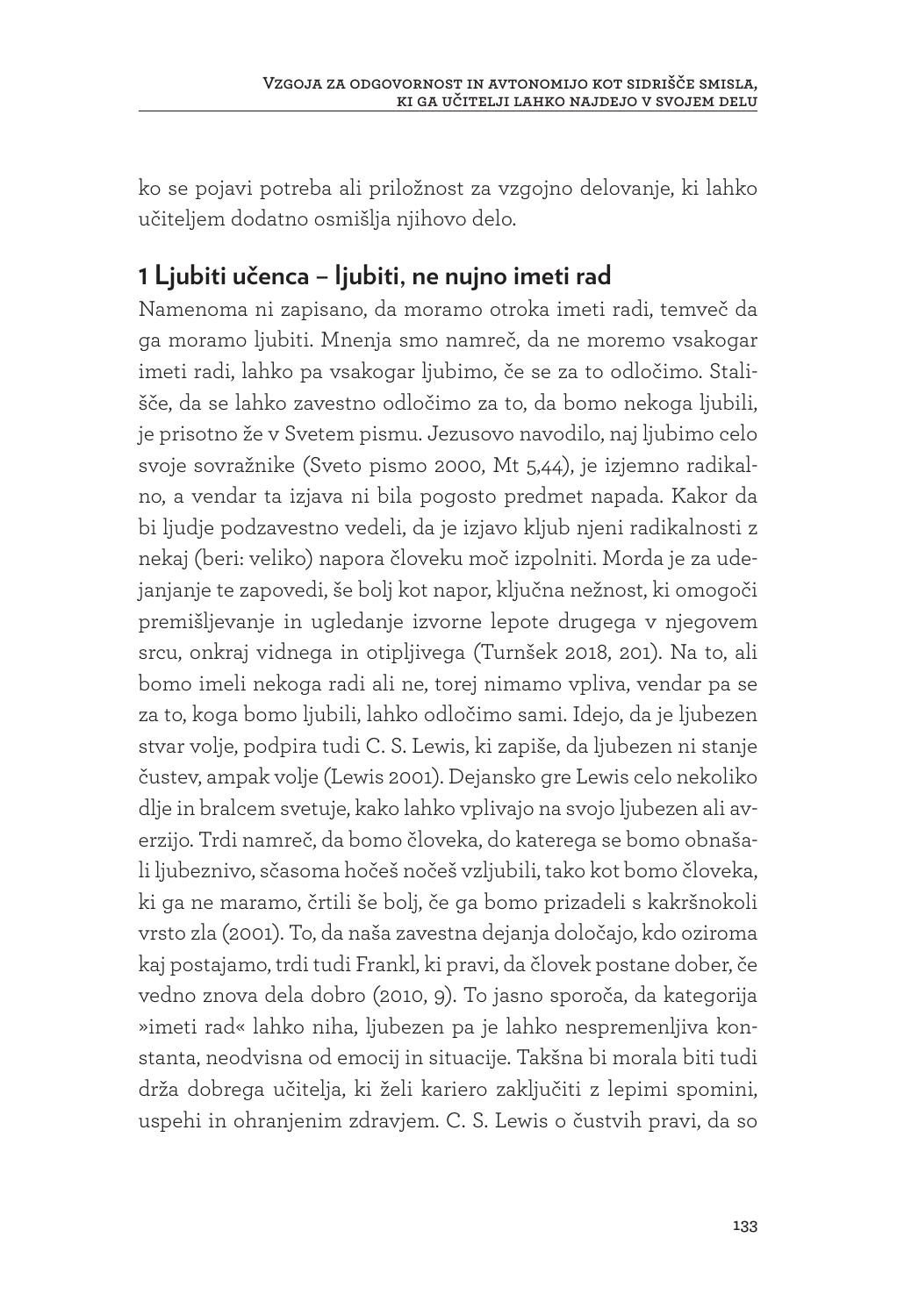zelo uporabna, kadar so prisotna, vendar pa čustva ne morejo biti običajna hrana človekovega duha (1952). Ravno zato učitelj svoje duhovne dimenzije ne bi smel napajati iz naslova emocij, temveč iz naslova smisla, če želi, da je njegovo profesionalno življenje stabilno skozi celotno obdobje službovanja.

#### **2 Ljubiti učenca, ne učencev**

Vsak izmed učencev (seveda tudi odraslih) je unikatni, neponovljivi individuum in dobro je, da učitelj učence vedno zaznava kot posameznike. Najprej zato, ker se na ta način s svojim zgledom postavlja nasproti kolektivizmom, ki so pustošili po svetu v prejšnjem stoletju, in prav tako tudi zato, ker se na ta način ne bo nikoli ujel v past kolektivnega pripisovanja krivde učencem ali staršem, kadar nastopijo nesporazumi in težave. In te težave vsekakor morajo nastopiti, saj se v šoli dnevno srečuje na stotine edinstvenih ljudi, ki niso vedno najbolj vešči shajanja z drugimi. Z rojstvom otroka svet pridobi absolutno novost – edinstveno živo bitje (Škof 2018, 218; Frankl 2010, 32). Luce Irigaray gre še celo korak dlje in otroka obravnava kot posameznika, ki si je želel priti na svet, ne glede na to, kako je bil spočet. Poleg tega trdi, da imamo že v trenutku rojstva voljo do bivanja. Ne glede na to, da je otrok spočet s strani dveh od njega ločenih ljudi, in ne glede na to, da je za svoje preživetje dolgo odvisen od drugih, je še vedno on sam (torej otrok) tisti, ki se je odločil vstopiti v univerzum živečih (Irigaray 2017; Škof 2018). To pomeni, da otrok že pred rojstvom (morda bi lahko rekli že/še v času, ko je le, recimo temu, monada – nematerialna enota sveta, težeča k dejavnosti) poseduje sebi lastno avtonomno voljo, ki se bo nekoč srečala z voljo drugih ljudi, tudi učiteljev. In ko se bosta ti dve volji srečali, je tako za učenca kot tudi za učitelja najbolje, da učitelj deluje skladno z ljubeznijo, še posebej, če želi, da otrok ohranja čim več svoje avtonomije, o čemer bomo spregovorili v nadaljevanju.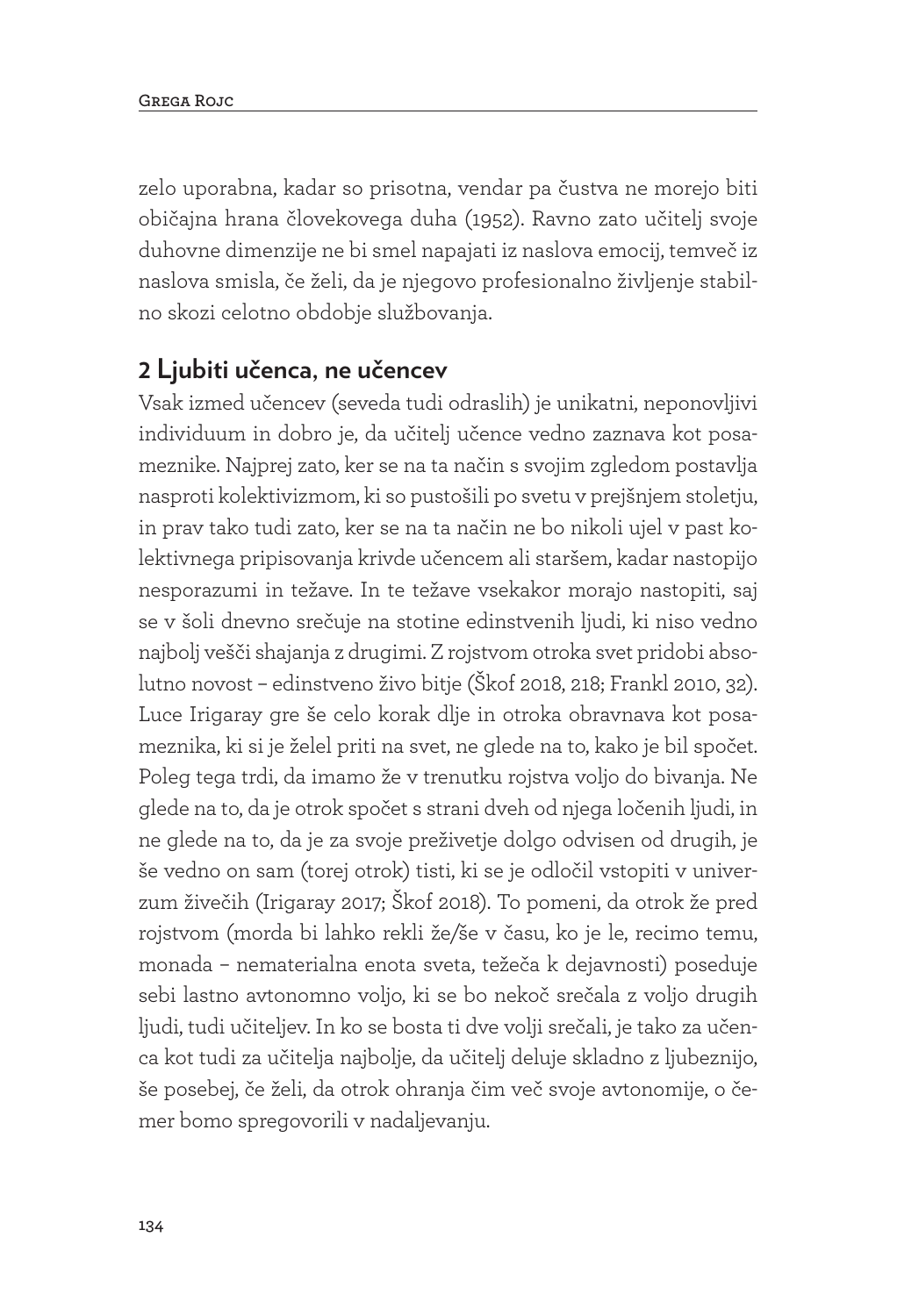#### **3 Ljubezen, ki ohranja avtonomijo**

Če smo v svoji odločitvi, ali bomo ljubili ali ne, svobodni, potem se prav gotovo lahko odločimo, s katero ljubeznijo bomo ljubili. Tukaj ne bo govora o tem, ali naj bi bila ta ljubezen *philia, storge, agape* ali kaj drugega. Osredotočili se bomo na to, kaj mora ta ljubezen učencu dati oziroma česa mu ne sme vzeti, kako mu mora ljubezen omogočiti spoznati drugega (kot individuuma) in omogočiti, da je tudi sam spoznan v svoji neponovljivi individualnosti. Za začetek razmišljanja o tem, kakšna naj bi bila ta ljubezen do učenca, navajamo zelo kompleksen filozofski pasus iz knjige *Antigonine sestre*, ki govori o otroku in ljubezni, nato pa to misel podpremo in razložimo z navajanjem nekaterih drugih avtorjev, ki so prav tako razmišljali in pisali o tovrstnih rečeh.

Če je izvorna ideja otroka povezana z njegovo eksplicitno singularnostjo (ta otroku zagotavlja avtonomijo), je hkrati rojstvo tudi prehod v drugačen svet prebivanja, ki pa v sebi ohranja spomin na izvorno prebivanje v drugem … Tako govorimo o dveh izvorih prebivanja, ki pa sta seveda tesno povezana. V razumevanju te povezanosti, se zdi, zdaj leži skrivnost ljubezni. Irigaray se zaveda pasti te stave: družina, v kateri odrašča otrok, je primarni in hkrati najvišji simbol skrbi zanj, a obenem v sebi ne zagotavlja nujno avtonomije in svobode. Da bi to dosegli, je potreben prehod od t. i. duhovne transcendence (ta temelji na nekem heteronomnem viru avtoritete, kot je družina, država ali neka druga skupnost, pri čemer se v vseh njenih omenjenih okvirih ohranja modus moči) v horizontalno transcendenco ljubezni kot prostora miru, ki edino lahko prepozna drugega v njegovi drugosti in hkrati singularnosti. To pa je transcendenca ljubezni, ki se kaže v (večnem, arhaičnem) hrepenenju/želji po drugem in po medsebojnem predajanju dveh oseb (Škof 2018, 218).

Eksplicitna singularnost je potemtakem nekaj, kar je otroku ontološko inherentnega, in kot vidimo, bi že družina morala do te av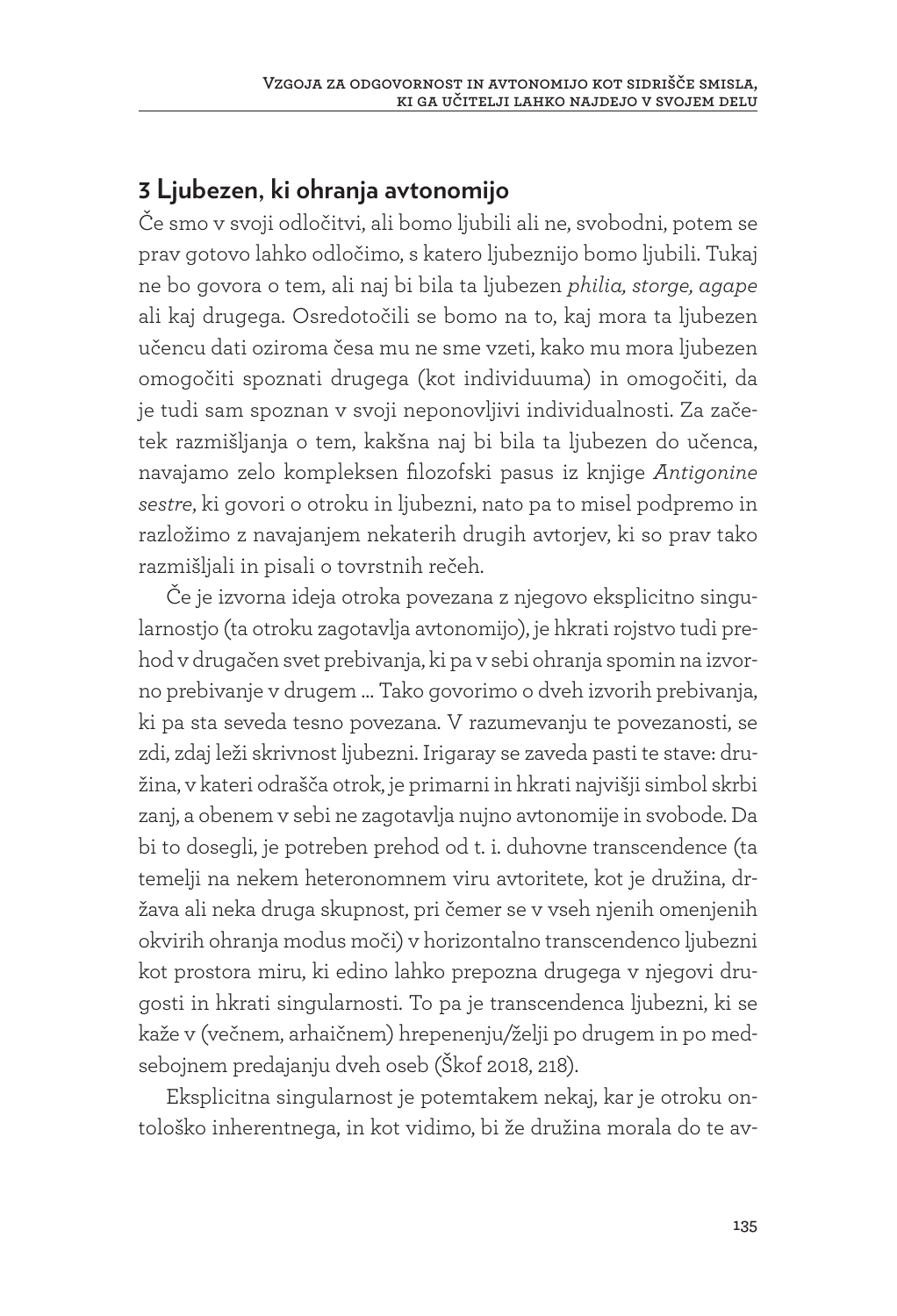tonomije in svobode zavzeti čimbolj modro držo. Seveda je jasno, da Irigaray govori o idealu. Toda če naj bo otrokova individualnost spoštovana v družini, potem vsekakor ne more biti zanemarjena v šoli, ki je tako izjemen socializacijski dejavnik. Irigaray razmišlja o dvojni nalogi, s katero smo dandanes ljudje soočeni. Najprej bi morali na novo utemeljevati singularno identiteto, nato pa na novo utemeljiti in izgraditi skupnost. Irigaray meni, da bi to bilo mogoče le, če bomo stopili na pot skupnega nastajanja, česar rezultat bo neizbežna ljubezen (Škof 2012, 274). Učitelj (seveda tudi starš ali partner) mora biti vedno pozoren, da slučajno v svoji ljubezni ne postane posesiven in omejujoč. Če otroka ljubimo, mu omogočimo rast in ga ne dušimo v objemih. Ljubezen namreč lahko cveti le na svobodi, kar pomeni, da nikakor ne smemo pretiravati v zaščiti, saj je rezultat tovrstne vzgoje mehkužen, nesamostojen in neizkušen otrok. Ljubiti drugega pomeni, da mu dovoljujemo njegovo svobodo. Brez tega je ljubezen egoistična, ne brezpogojna (Ščuka 2007, 190). Če ljubezen zaduši pogum posameznika, potem se lahko zgodi, da se ta otrok ne bo nikoli niti na daleč približal izpolnitvi svojih potencialov. Irigaray pravi, da se že s samim prihodom v življenje izpostavimo nevarnosti smrti – živeti dejansko pomeni tvegati s smrtjo. Zanjo je življenje proces neprestanega nastajanja, in če ne »nastajamo«, nazadujemo. Da pa bi lahko nastajali in presegali to, kar že smo, moramo sprejeti veliko mero tveganja, dasiravno pri tem včasih omahujemo (Irigaray 2017). Ta nevarnost je zdrava in je tudi sestavni del življenja. Odrasli se žal včasih odločijo, da bodo igrali vlogo zaščitnika, ker jim navezanost nedoraslega in nezrelega šolarja godi. Ob tem se doživljajo kot zreli in odrasli, pa še skrbni in dobri za povrh. S to vlogo zaščitnika se potrjujejo v socialnem krogu, prav tako pa si krepijo samozavest, ki je bila v preteklosti najbrž poškodovana. Dlje kot igrajo to vlogo, slabše je za šolarja, saj tako pomendrajo njegovo šibko zavest o sebi (Ščuka 2007, 74).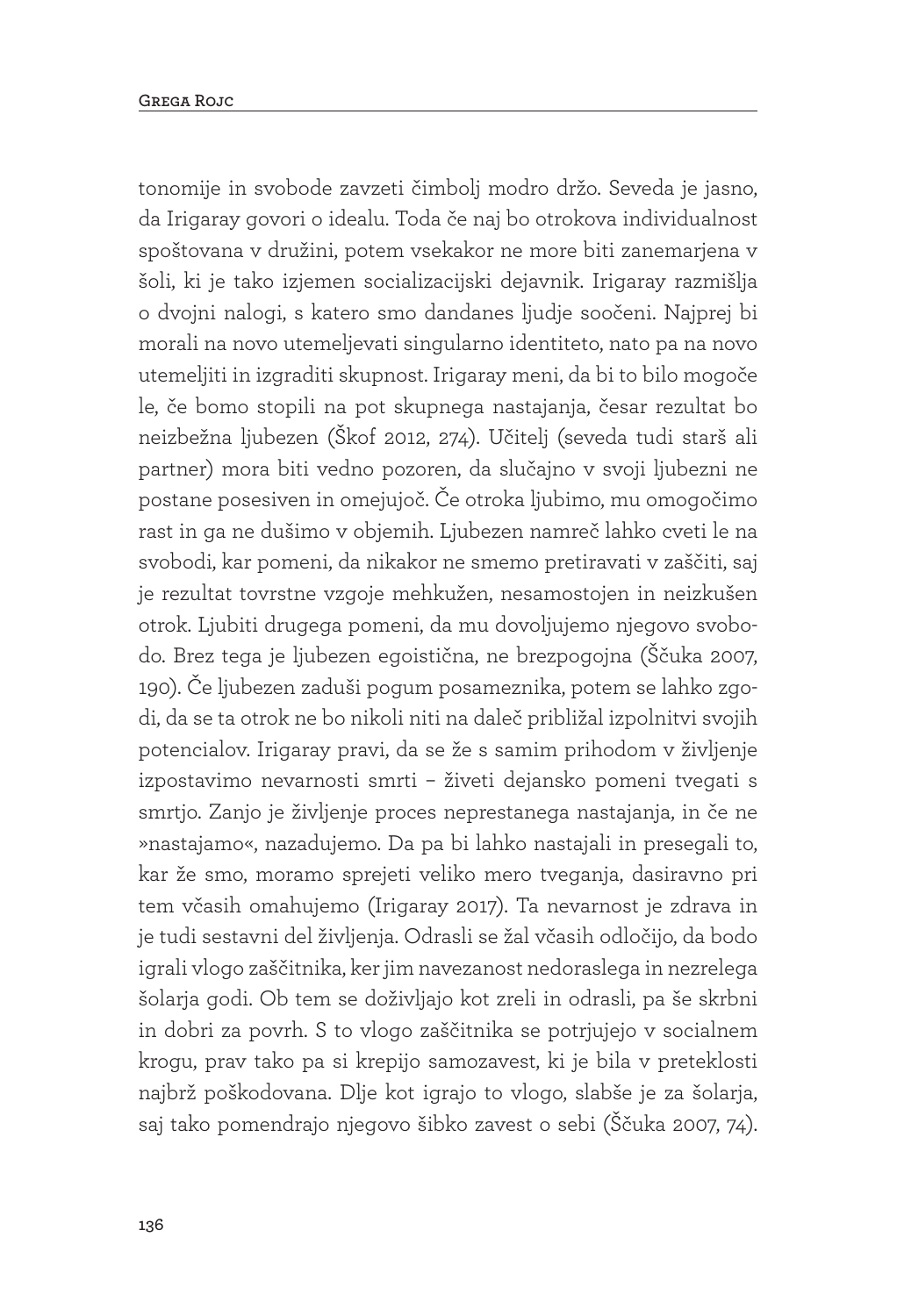Ko Irigaray govori o smrti, nima v mislih le fizične smrti, pač pa se lahko pojem smrti v kontekstu njene misli razume tudi kot smrt talentov oziroma potencialov, ki jih človek ne razvije. Tako na drugem mestu Irigaray očita sodobni šoli, da dandanes otrok ne uči presegati samega sebe in da ne upošteva otroka kot celote. Prav tako trdi, da trenutna edukacija redko upošteva avtonomijo posameznika in mu tudi izdatno ne pomaga pri tem, da bi razvil svojo sposobnost za sobivanje z drugimi ljudmi ali ostalimi živimi bitji (2017). Tudi Frankl pravi, da je ljubezen pojav preseganja samega sebe, ki odkriva edinstvenost ljubljene osebe (Frankl 2016, 69, 77), in ravno to nas lahko vodi v prej omenjeno horizontalno transcendenco ljubezni, ki prepozna drugega v njegovi singularnosti in drugačnosti, saj *biti* namreč pomeni *biti* drugačen (Frankl 1994, 22).

Merleau-Ponty zapiše, da bi morali vedno delovati s stališča, da otrok poseduje moralno vrednost, ki ne temelji na tem, kaj otrok počne, marveč jo otrok poseduje le zato, ker je, ker biva. Po njegovem mnenju se v človeku nahaja osebnost (*personhood*) osebe (*person*), ki je divji duh, logos, princip samo-determiniranja in samo-diferenciranja. To je temelj upora, fundament tistega »ne«, ki je izrečen v prisotnosti krivic (Burke 2001). Tako Irigaray kot Merleau-Ponty istočasno poudarjata individualnost človeka in našo nujno prepletenost. Misel Luce Irigaray nam tako sugerira, da je človek individuum že pred samim rojstvom, ki pa naj bi v povezavi z drugimi na novo utemeljeval in izgrajeval skupnost. Njena misel dopušča možnost, dasiravno je nikakor ne spodbuja, da človek ostane izključno v stanju eksplicitne singularnosti in se ne pridruži prej omenjenemu utemeljevanju skupnosti. Nam pa tovrstnega razumevanja človekove individualnosti ne omogoča Merleau-Ponty, ki pravi, da sva ti in jaz le dva ekstrema reverzibilne divergence iste Biti. Ravno dejstvo, da pripadava isti Biti, nama omogoča, da prepoznavava pravice drug drugega, služiva interesom drugega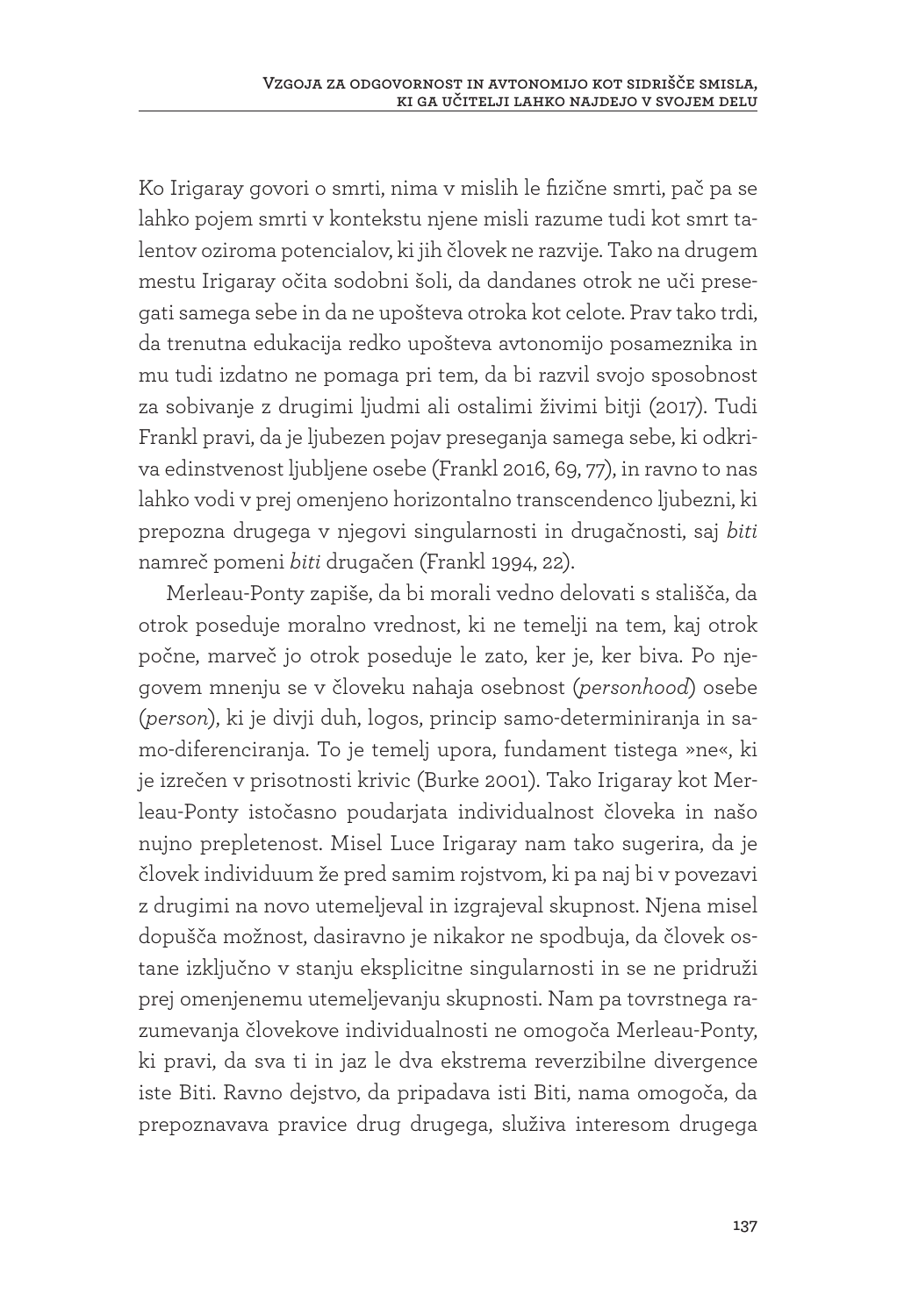in odgovorno sodelujeva pri udejanjanju Biti skozi skupnost, kulturo in zgodovino (Burke 2001). Na ta način nas Merleau-Ponty v svoji misli preplete na najbolj temeljnem nivoju, ki mu nihče ne more ubežati. Seveda se lahko odločimo, da bomo svojo eksistenco manifestirali kot skrajno mejo prej omenjene divergence, ampak dejstvu, da obstaja točka pred divergenco, po Merleau-Pontyju preprosto ne moremo ubežati in tako ostajamo neizogibno in večno povezani z drugimi.

#### **4 Avtonomija ni bivanje v prepovedanem mestu**

Ameriški pragmatistični filozof in pionir filozofije vzgoje John Dewey v uvodnem delu svojega eseja *The Child and the Curriculum* opozori na dve nasprotujoči si, kot ju on imenuje, pedagoški sekti. Ena pravi, da je otrok nezrelo bitje, za katerega je potrebno poskrbeti, da dozori, plitko bitje, ki mu je potrebno dati globino, entiteta, ki poseduje ozka obzorja, ki jih je potrebno razširiti. Zato lahko preprosto ignoriramo in minimiziramo otrokove individualne posebnosti ali kaprice. Druga sekta povsem nasprotno trdi, da je vse učenje potrebno podrediti otrokovi rasti, saj končni cilj izobraževanja ni znanje in posedovanje informacij, pač pa osebnost, karakter in samouresničitev. »Disciplina« je slogan tistih, ki poudarjajo strukturirano učenje, medtem ko je slogan tistih, ki opevajo otroka, beseda »interes« (1902). Dewey v nadaljevanju pove, da noben izmed omenjenih ekstremov/skrajnosti ni dober, kot tudi ne bi bil dober ekstrem, v katerem bi učitelj v svojem prizadevanju za ohranjanje njegove avtonomije učenca oropal stika z realnostjo. Realnost je namreč ključnega pomena. Če šola odseva realnost življenja, potem se učitelju ni potrebno ubadati s tem, kako bi nekaj aritmetike v imenu medpredmetnega povezovanja stlačil v zgodovino. Če šola odseva realno življenje, se to zgodi samo od sebe. Ne le to. Kadar šola odseva celotno realnost življenja, različne cilje, ideale, kulturo, disciplino, in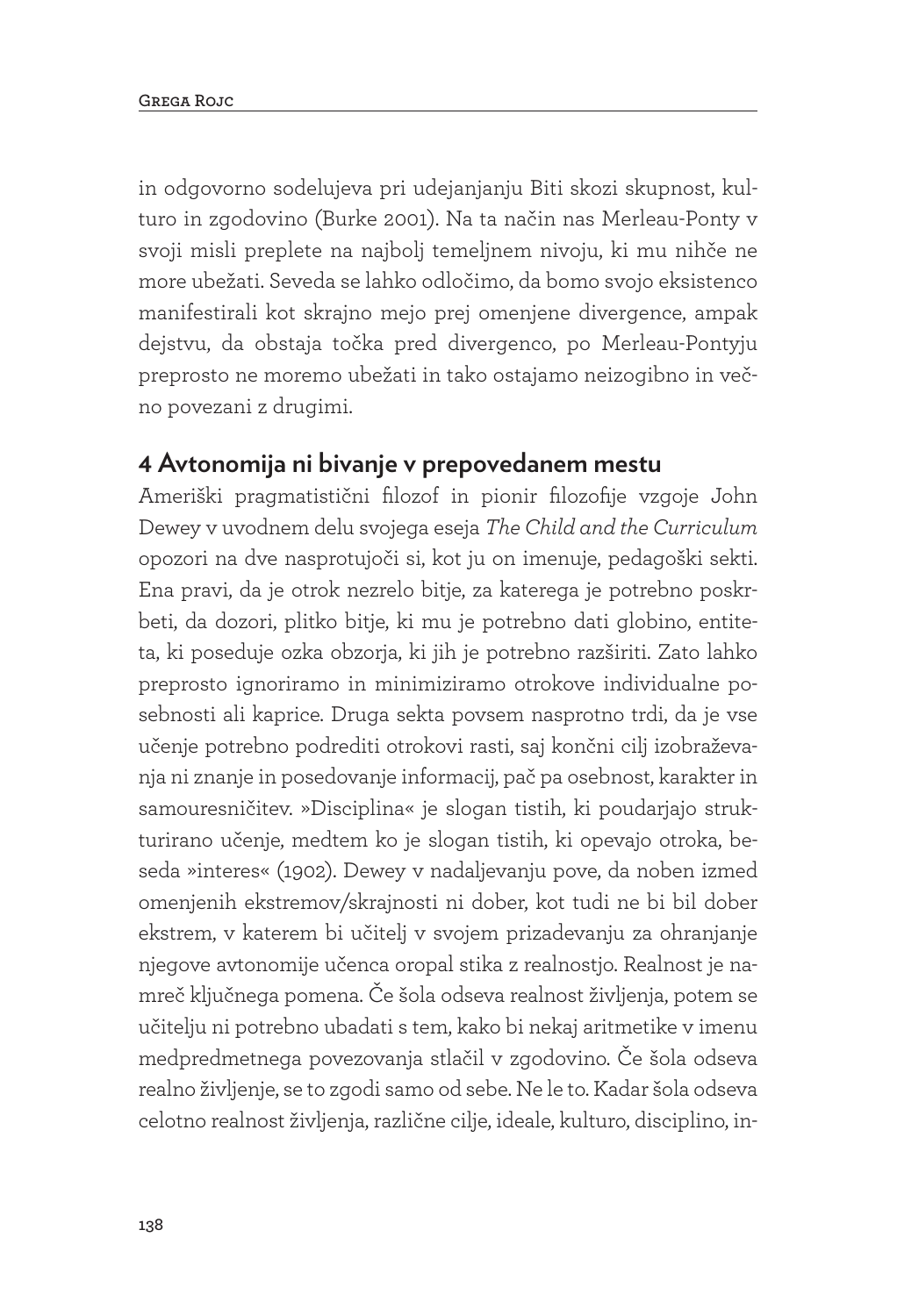formacije, le-te niso predmet posameznih učnih predmetov, ampak je vse skupaj del večje celote, ki otroka usmerja v razvoju (Dewey 1899), tudi moralnem. Že res, da bi eno izmed učiteljevih prizadevanj moralo biti ohranjanje avtonomije, vendar pa se to ne sme sprevreči v čaščenje otroka in tako imenovano zavijanje v vato ali ščitenje pred sleherno neprijetnostjo. Že v prejšnjem poglavju smo se nekoliko dotaknili ljubezni, ki lahko duši, v tem pa bomo razmišljali o tem, kako naj bi bila videti zdrava avtonomija učenca oziroma katerim pastem bi se moral učitelj, ki si prizadeva svoje učence pripoznavati in obravnavati kot individuume, na široko izogniti.

Avtonomija v prvi vrsti pomeni samostojnost, samostojnosti pa sta inherentni odgovornost in svoboda. Svoboda je ključna, saj biti človek pomeni biti svoboden, kar pomeni, da je svoboda glavni element človeškosti (Kristovič 2014, 59). (Če bi zdaj začeli pisati o tem, da svoboda, še posebej v kontekstu šole, seveda ne pomeni anarhije/svobodnjaštva<sup>3</sup>, bi šlo za zastranitev, ki ne bi v ničemer služila namenu tega članka, zato se bomo temu izognili, saj vsi, ki so bili kdaj koli del šolskega sistema, razumejo, kaj pomeni svoboda v kontekstu šole.) Če učitelj želi na zdrav način zagotoviti učenčevo avtonomijo oziroma spoštovati in negovati prej omenjeno eksplicitno singularnost, potem učenca nikakor ne sme izolirati od okolice in ga zapreti v »prepovedano mesto«. Za učenca ni dovolj, da se zave svoje unikatnosti, pač pa se mora skozi stike z drugimi učenci in učitelji začeti zavedati dejstva, da je sleherni človek manifestacija neponovljive singularnosti. Frankl pravi, da je človek absolutni individuum, ki svoj smisel odkriva v skupnosti, vsaka prava družba pa je po njegovem mnenju usmerjena k harmoničnemu sodelovanju samoodgovornih in samostojnih posameznikov (Lukas 1993,

<sup>3</sup> Svobodnjaštvo = prevrednoteno razumevanje svobode, upravičenost do brezmejnosti (Kristovič, 2014).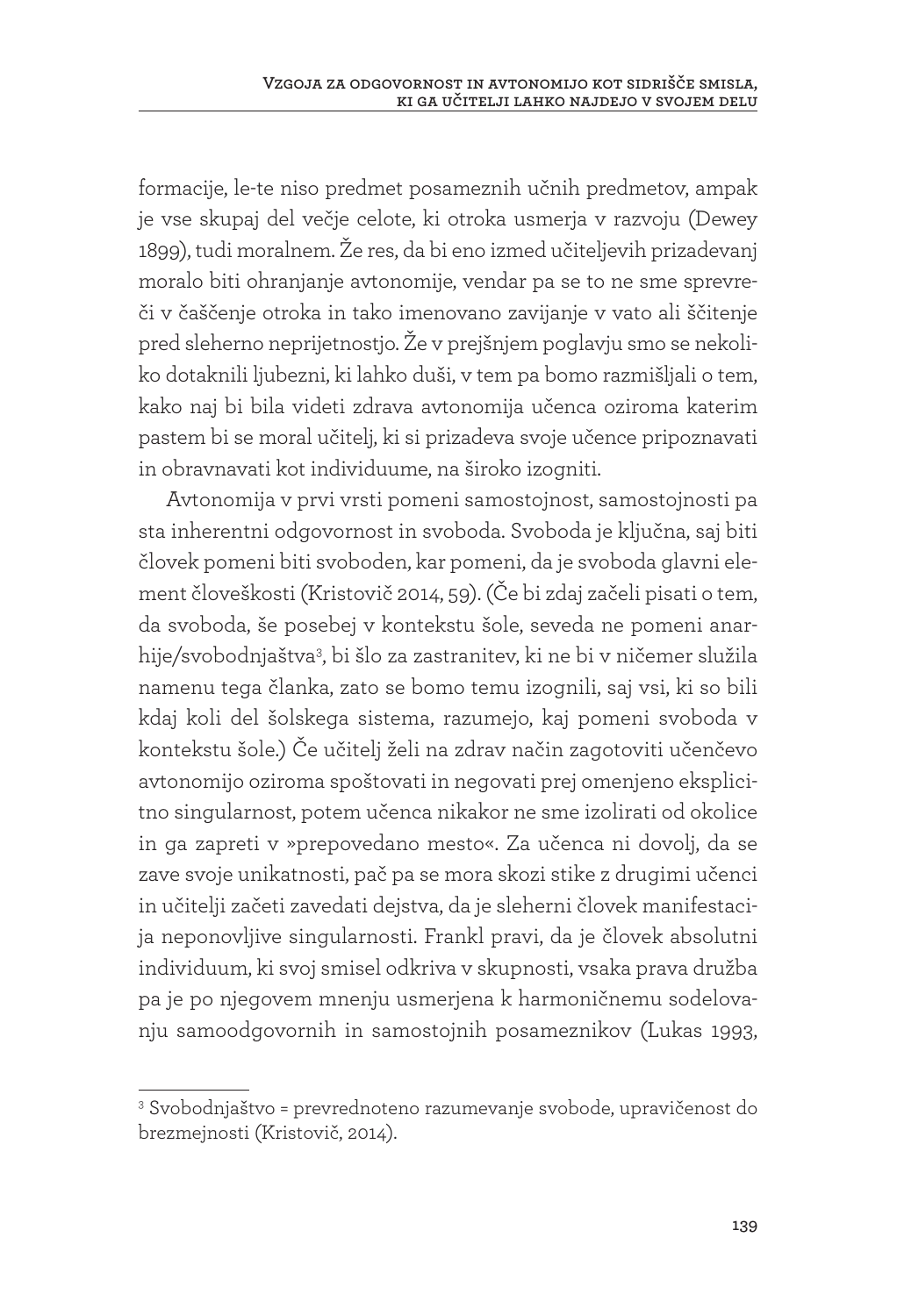134). Če bi učenca oropali pristnega stika z drugimi in ga v želji, da ohrani avtonomijo, naredili za kitajskega cesarja, ki prebiva v osami, bi ga dejansko oropali človeškosti. Ljudje smo namreč del širših procesov, ki tvorijo našo eksistenco, in tako smo, pa če si to priznamo ali ne, že od samega rojstva nadalje bitja odnosov (Škof 2012, 85). Osebni odnosi so vključeni v mrežo strukturnih odnosov, ki sestavljajo družbe in kulture. Svet je skozi in skozi družben (Škof 2012, 85). Šola je vsekakor neke vrste metafora družbe, zato bi bilo dobro, da učence spodbuja in vodi po poti harmoničnega sobivanja in soustvarjanja. Frankl prav tako pravi, da biti človek pomeni biti v odnosu do nečesa ali nekoga drugega (2016, 43), odnosi pa seveda nujno prinašajo nesoglasja, ki zdravemu posamezniku v zdravem okolju predstavljajo novo priložnost za osebnostni razvoj. Feuerbach pravi, da je svet mreža spreminjajočih se individuumov, ki so v medsebojnih stikih in ki soustvarjajo svet, odnose pa poimenuje za gradnike življenja. V odnosih ljudje rastemo, se razvijamo, izkušamo veselje do življenja, prav tako pa smo v odnosih prizadeti in trpimo (Škof 2012, 85). Človek torej ni nujno svoboden4 od okoliščin, vendar pa je svoboden, da do njih zavzame stališče (Frankl 2016, 45; Frankl 1994, 40). Tega pa je sposoben le človek, ki je svoboden. Če pa je človek vsrkan v množico, ki ne trpi individualnosti, ampak vse posameznike sili k podrejanju, potem ta človek doživi razdrobljenost, prav tako pa se kot marioneta, ki jo množica izkorišča za dosego lastnih ciljev, odpove oziroma izmakne samokontroli (Lukas 1993, 134), kar bi moralo biti v šoli sila nezaželeno. Zato je temeljna naloga šolskega sistema oblikovanje osebnosti šolarjev, da bi mislili s svojo glavo in se upirali pranju možganov s strani tistih, ki z denarjem obvladujejo sistem (Ščuka 2012, 43).

<sup>4</sup> Frankl pravi, da biti svoboden vedno pomeni biti svoboden (od) česa, vendar tudi istočasno biti svoboden »za kaj« (Frankl 2020, 57).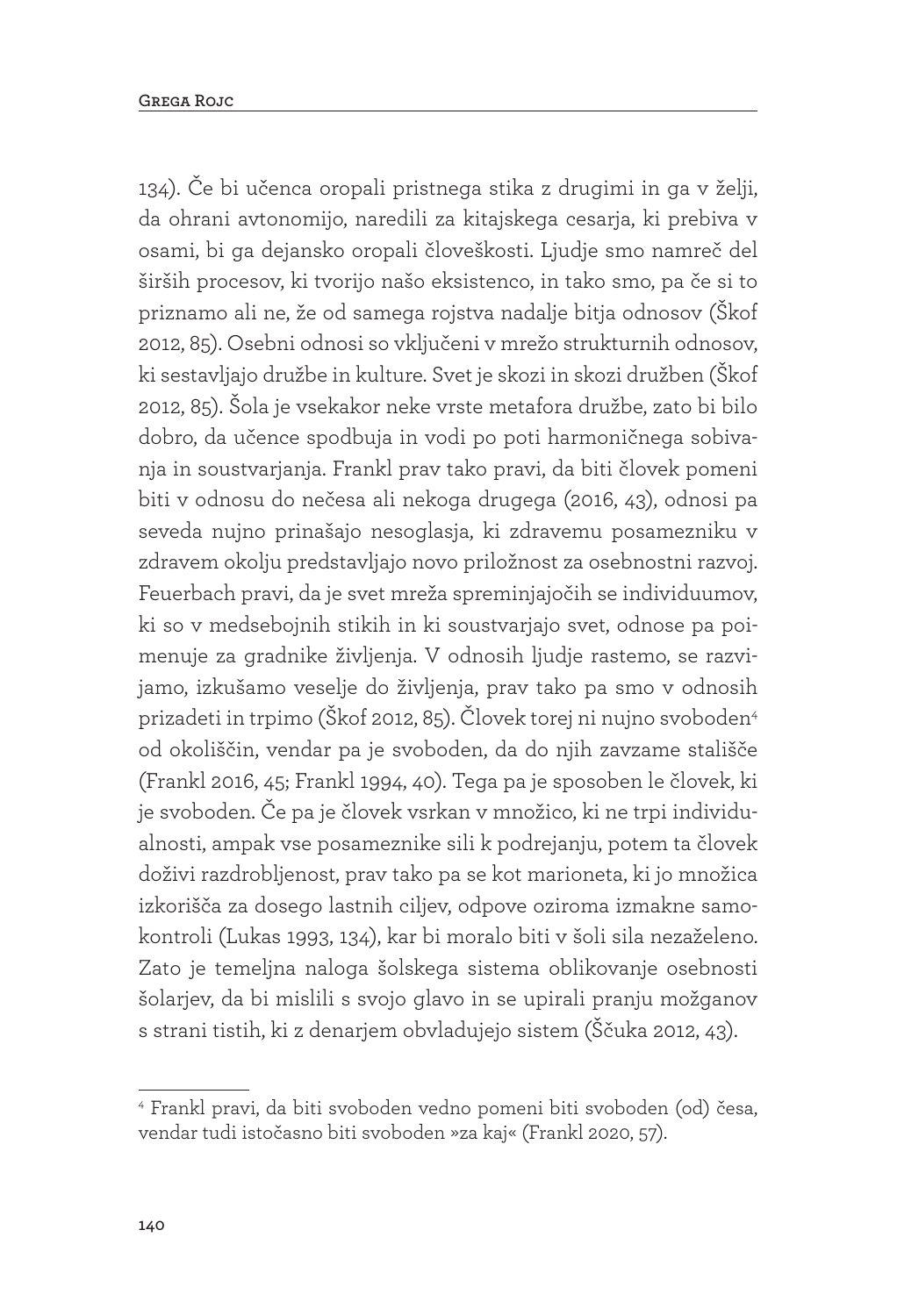### **5 Avtonomija in odgovornost**

V prejšnjem poglavju je bilo predstavljeno, zakaj je dobro, da se avtonomije ne zamenjuje z osamitvijo, izolacijo ali zavijanjem v vato, saj bi to slabo vplivalo na otrokov razvoj. Že res, da so/smo vsi unikatni, ampak istočasno tudi neizogibno prepleteni, kot to lepo ubesedi Merleau-Ponty. Vzgojo za ohranjanje lastne in pripoznavanje tuje avtonomije in edinstvenosti šola celo lažje udejanja kot družina. V svoji knjigi *The School and Society* John Dewey opozarja na to, da je šola zasnovana kot organizacija, ki se z otroki ukvarja *en masse* (1899). To lahko privede do tega, da otroke vidimo oziroma obravnavamo le kot dele celote in ne kot posameznih zaključenih celot. O neprimernosti takšnega pogleda je bilo dovolj napisanega že v prejšnjih vrsticah. Šola pa ni nujno prostor, kjer bi morala biti otrokova avtonomija neizbežno ogrožena ali celo pozabljena, saj ima šola celo nekatere prednosti pred družino. Da bi otrok lahko živel kar se da bogato in svobodno socialno življenje, bi moral priti v stik z velikim številom odraslih ljudi in drugih otrok (Dewey 1899), to pa se v krogu družine težko zagotovi. Dewey pravi, da lahko šola ponudi takšne medosebne odnose in zaposlitve/dejavnosti, ki služijo otrokovemu razvoju bolje od tistih, ki jih lahko ponudi družina, saj je šola, za razliko od družine, veliko bolj ciljno naravnana na otrokovo življenje (1899). Šola je edini sistem sodobne družbe, ki lahko istočasno vpliva na človekovo izobrazbo, socialno vedenje in človečnost ter s svojo dejavnostjo podpira ali spodnaša vzorce, ki jih otrok (pri)dobi v družini – tako dobre, kot tudi slabe (Nussbaum 2010, 45). Pri tem se moramo zavedati, da znanje, ki ga otrok pridobi v šoli, samo po sebi ni nikakršno zagotovilo za razvoj zdrave in pokončne osebnosti. Velja celo nasprotno – golo znanje brez človečnosti je lahko celo nevarno (Ščuka 2012, 178) ali pa vsaj nima nikakršne vrednosti, saj vednost brez etičnosti predstavlja le znanje v obliki uporabnih podatkov (Rutar 2002, 3).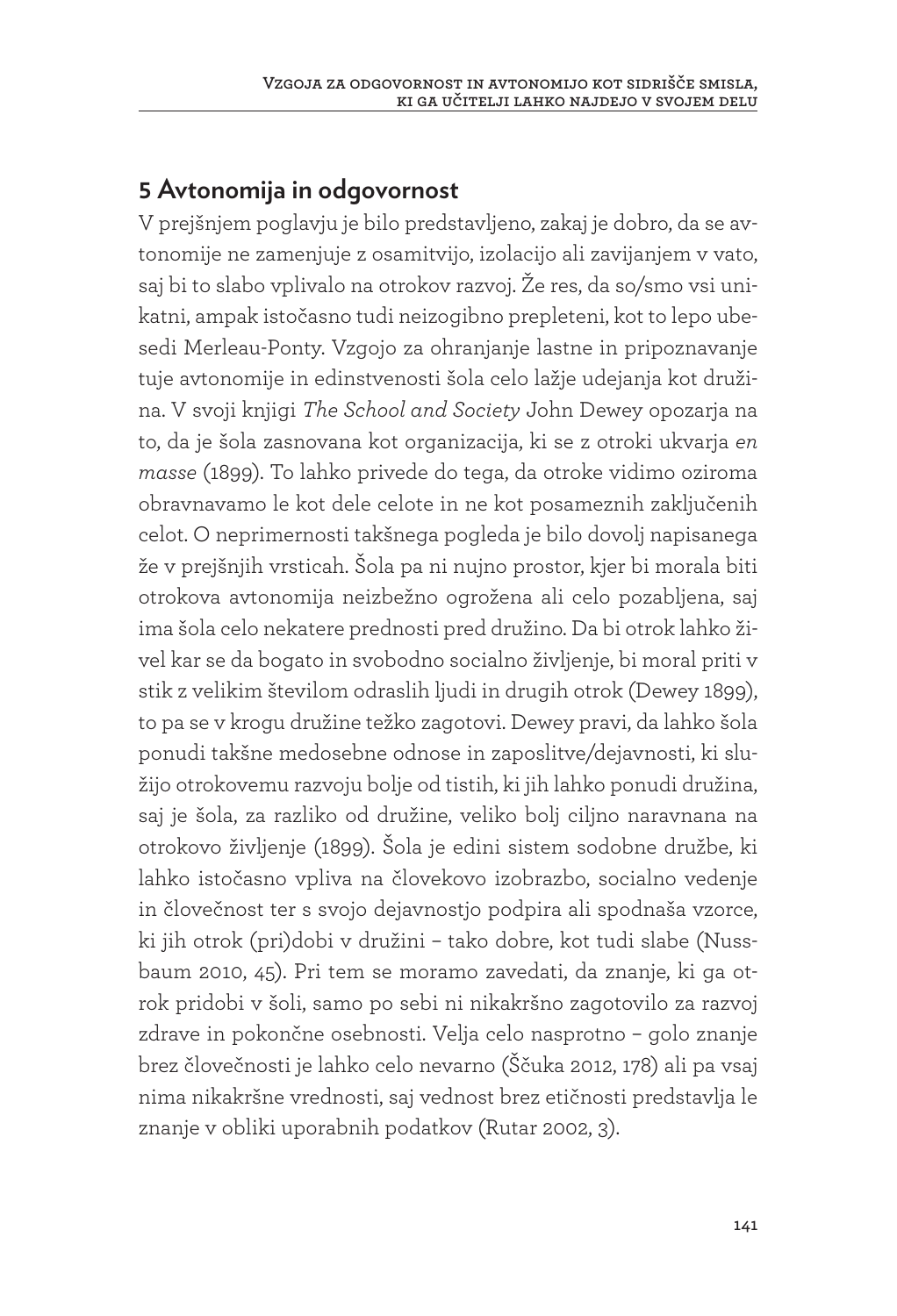### **6 Odgovornost kot cilj vzgoje**

Za vse, kar je na svetu človeškega, je odgovoren edino človek (Škof 2012, 165). Naša odgovornost je, da mlade vzgajamo tako, da bodo tudi sami nekoč odgovorni, kar lahko dosežemo tako, da jih vselej obravnavamo kot odgovorne posameznike (Nussbaum 2010, 45). Seveda pa odgovornost s sabo prinaša določeno mero strahu. V svetu medicine se govori o iatrogenih napakah – poškodbah, ki jih zagreši zdravnik, v pedagoškem svetu oziroma svetu vzgoje pa bi se prav tako (morda) lahko govorilo o »magistrogenih napakah«5, ki se seveda lahko pripetijo6, vendar nas Elisabeth Lukas poziva, naj kljub vsemu pogumno stopimo na polje vzgoje in naj si ne dovolimo, da bi nas strah pred napakami paraliziral (1993, 72). Še več. Lukasova odrasle, ki so/smo v vlogi vzgojitelja, pozove, naj položimo usodo bodoče generacije z zaupanjem v njihovo odgovornost (prav tam, 72). S tem nam Lukasova na nek način sugerira tisto, kar nam je vsem bolj ali manj znano, in to je, da sta odgovornost in usoda neizbežno prepleteni. Lukasova trdi, da je pedagoški zgled edini resnični instrument za vzpodbujanje osebnosti, ki ga imamo na razpolago v procesu vzgoje (prav tam, 58), zato se moramo potruditi, da bo le-ta vreden spoštovanja (prav tam, 72), istočasno pa se moramo zavedati, da se naša odgovornost s tem tudi konča. Učitelj/vzgojitelj je odgovoren le za zgled, ki ga daje, ne pa tudi za njegovo učinkovitost (prav tam, 59), ta je namreč odvisna tudi od otroka, zato je prav, da spregovorimo tudi o odgovornosti, ki jo nosi otrok.

<sup>5</sup> Magistrum – latinsko *učitelj*.

<sup>6</sup> Ko govorimo o vzgojnih napakah, ne govorimo o nečem postranskem, saj so le-te pomemben predmet raziskovanja znansvene vede psihologije (Lukas 1993, 71).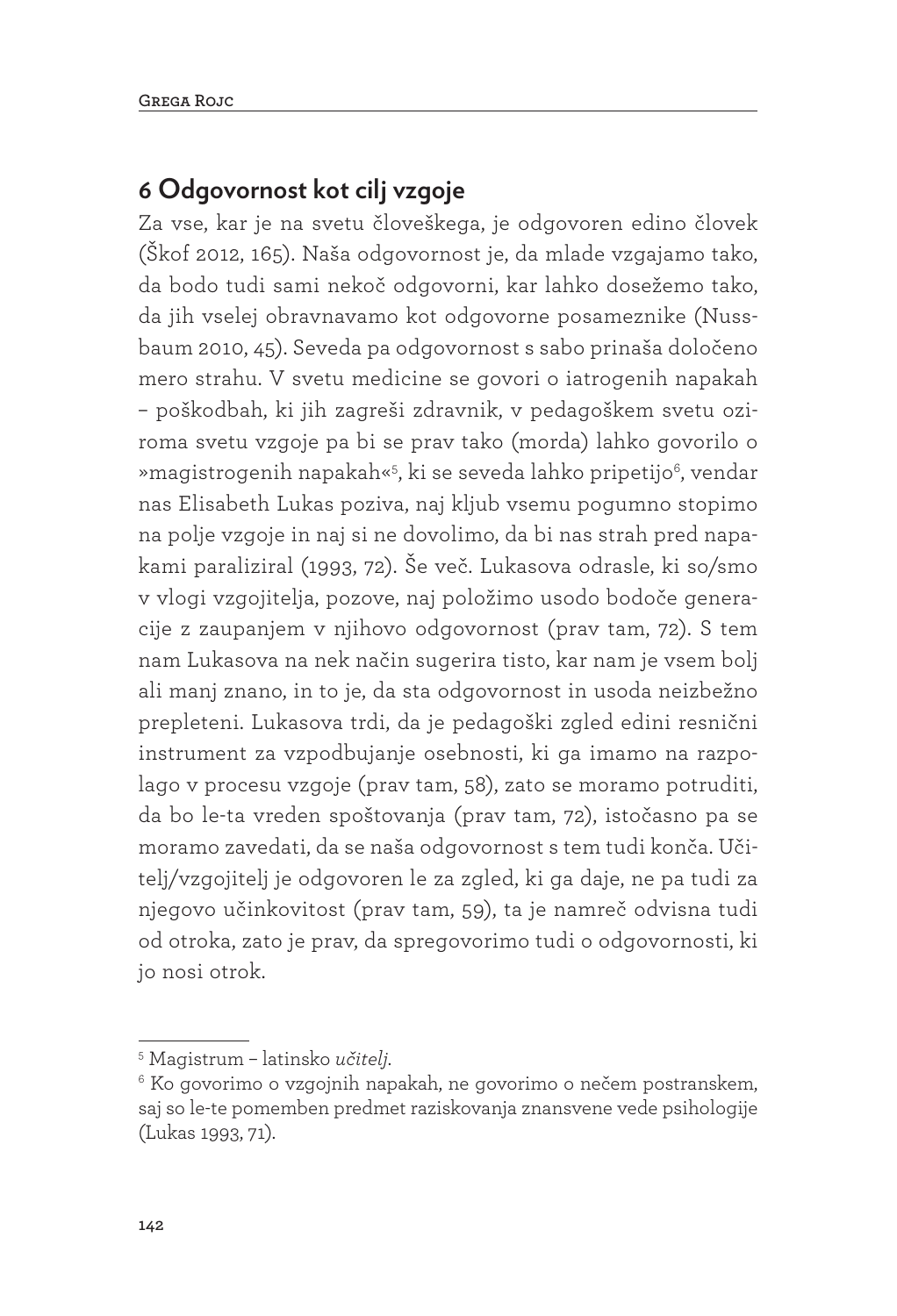## **7 Odgovornost otrok**

Če človeka/otroka odvežemo sleherne odgovornosti, ga s tem naredimo imunega v odnosu do krivde, vendar ga istočasno oropamo dostojanstva, saj je le reakcijski avtomat tisti, ki je lahko oproščen kakršnekoli odgovornosti oziroma ne more biti nikoli ničesar kriv (Lukas 2013, 34). Naš cilj pa seveda ne more biti vzgoja, ki bi otroke ropala dostojanstva, ampak ravno obratno. Spoštovanje osebnega dostojanstva nam ukazuje, da v človeku oziroma otroku prepoznamo bitje, ki se je sposobno odločati in s tem prevzemati odgovornost in krivdo (2013, 34) pa tudi zasluge in nagrade. Seveda lahko od otrok pričakujemo le omejeno odgovornost, saj njihove dolžnosti niso enake dolžnostim odraslih, vendar tudi otroci premorejo mehanizme samoobvladovanja ter morajo biti glede na svojo starost in spoznanje za svoje vedenje do določene mere sami odgovorni (Lukas 1993, 59). Frankl pravi, da odigra v vzgoji ravno duhovna komponenta človeka izredno veliko vlogo, vendar istočasno opozarja, da vzgojitelj nad tem duhovnim vplivom nima moči. Enkratnost in edinstvenost vsakega človeka se začne kristalizirati že v mladosti ter se nato neprestano oblikuje po lastni volji in v uravnavanju z lastnim značajem (Lukas, 1993). Duhovna komponenta je nekaj neizmerljivega, vendar ravno to neizmerljivo kasneje določa tisto, kar je izmerljivo (1993). Starši dajo otroku pri spočetju svoje kromosome, ne vdihnejo pa mu duha in tako kromosomi določajo zgolj psihofizične lastnosti, ne pa tudi duhovne osebe (Lukas 2019, 116; 1993, 59). Po spočetju je na delu pedagogika, ki vleče in oblikuje, kar odrašča (2019, 117). Če duha niso mogli vdihniti starši, potem je toliko bolj jasno, da ga ne morejo vdihniti niti učitelji/vzgojitelji, ki lahko le učijo, hvalijo, kaznujejo in dajejo dober zgled. Ta misel vsebuje istočasno nekaj zastrašujočega in tolažilnega. Zastrašujoče je to, da nikoli nimamo zagotovila, da se bo vse skupaj dobro končalo, istočasno pa nas lahko tolaži dejstvo,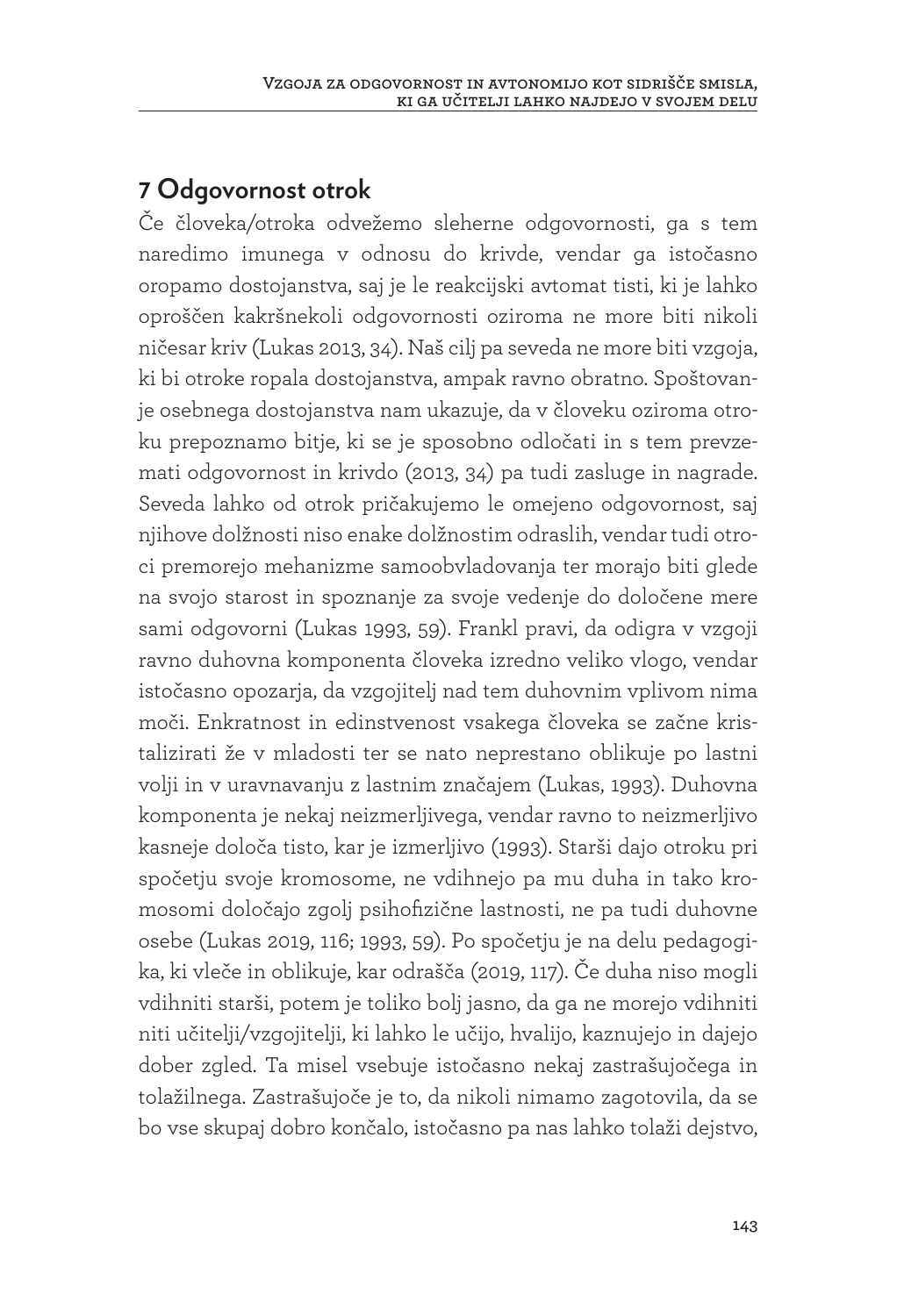da naše pedagoško delo ne nosi vse teže odgovornosti za mlado življenje (Lukas 1993, 59). Dober zgled je torej učiteljeva velika odgovornost, vendar pa vsak otrok zase odloča o tem, v kolikšni meri se ga bo ta zgled dotaknil, ga zaznamoval in oblikoval. Slednje je izključno odgovornost otroka/učenca.

#### **8 Vzgoja in poučevanje**

V svojem eseju *Our English Syllabus* C. S. Lewis citira Miltona, ki je v svojem traktatu *Of Education* zapisal, da bi izobraževanje moralo človeka opremiti za pošteno, vešče in plemenito delovanje v vojni in miru tako v zasebnem kot tudi javnem življenju (Lewis, 1939). Lewis v svojem eseju ločuje med vzgojo in golim poučevanjem učne snovi, pri čemer se bolj osredotoči na poklicno izobraževanje (*vocational training*). Cilj edukacije naj bil »dober človek«, kar pa nikakor ni mišljeno v kakšnem ozkem etičnem smislu. Dober človek je po Lewisovem mnenju nekdo, ki ima izurjene čute in preference, nekdo, ki ima interese in je zanimiv, lahko bi rekli celo, da govorimo o srečnem človeku (1939). Vendar pa zgolj poklicno izobraževanje po mnenju Lewisa človeka ne pripravlja za življenje, temveč le za opravljanje poklica. Lewis to skoraj nekoliko grobo ubesedi tako, da zapiše, da je edukacija v bistvu namenjena svobodnim ljudem, poklicno izobraževanje pa sužnjem (1939). Seveda je jasno, da potrebujemo oboje. Tudi Lewis pravi, da je uravnoteženost med edukacijo in (poklicnim) izobraževanjem ključnega pomena. Prostočasne dejavnosti, kot so na primer umetnost, literatura, pogovor, so za Lewisa cilj človeškega obstoja, ohranjanje življenja pa le sredstvo za dosego tega cilja (1939). Podobno stališče izrazi tudi v svoji knjigi *The Four Loves*, kjer zapiše, da filozofija za preživetje nima nobenega smisla, vendar daje preživetju smisel (Lewis, 1960). Da bi se lahko torej v šoli poleg poučevanja in učenja zgodila še edukacija, morajo učitelji učiteljevanje primarno udeja-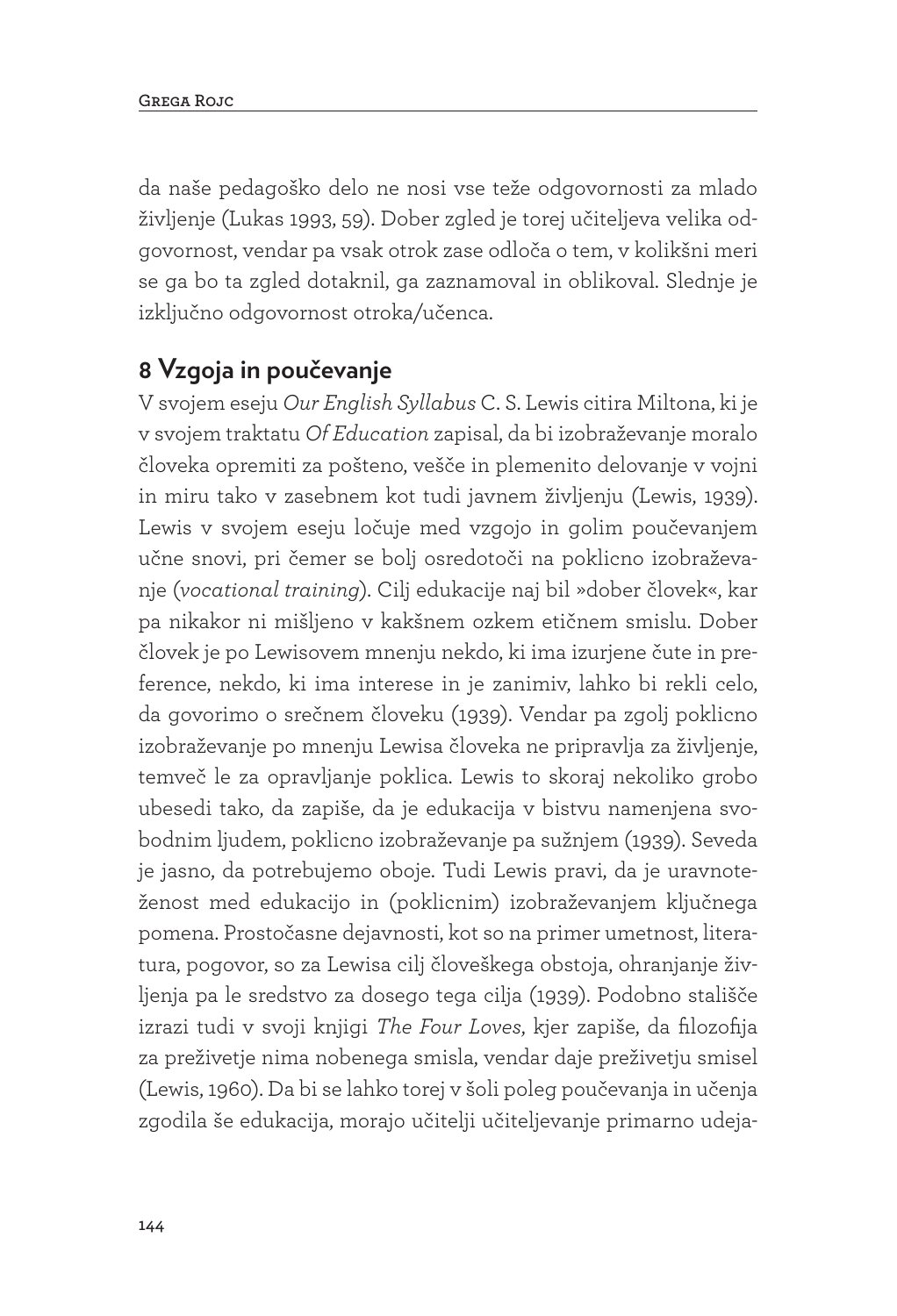njati kot intelektualno in etično aktivnost in ne le kot rokodelstvo (Rutar 2002, 48), učenec pa mora biti svoboden, avtonomen individuum, ki v končni fazi sam odloča in nosi odgovornost za to, ali se bo poleg učenja zgodila tudi vzgoja, ki se v veliki meri prenaša z zgledom. Učenca lahko z dobro razlago in ustreznim pedagoškim prijemom naučimo nekaj o angleški slovnici ali zakonitostih enakostraničnega trikotnika (to lahko doseže vsakdo, ki poseduje nekaj teoretičnega znanja s področja obravnavane tematike in nekaj pedagoškega znanja), vendar pa mu le z zgledom lahko pokažemo, da tako njega kot vse njegove sošolke in sošolce dojemamo kot individualne posedovalce telesne, duševne in duhovne komponente ter nosilce nekaterih neodtujljivih pravic, odgovornosti in svobode. Vendar pa to še ni končni cilj, h kateremu naj se učitelj steguje. Končni cilj je, da tudi učenci začnejo ljudi v svoji okolici zaznavati kot individuume, saj vemo, da se ljudje do tistih (še posebej tistih, nad katerimi imajo moč), ki so dehumanizirani in oropani individualnosti, začnejo obnašati na neprimeren način (Nussbaum 2010, 44). Ravno šola lahko skozi proces edukacije pri učencih razvije sposobnost za zaznavanje edinstvenosti sočloveka, s tem pa tudi sposobnost za upor proti krivicam (2010).

#### **9 Sidrišče smisla**

Viktor Frankl je zapisal: »Ne morem si predstavljati, da bi karkoli moglo človeka bolj usposobiti za prenašanje in premagovanje subjektivnih težav in objektivnih tegob kakor zavest, da ima neko nalogo – neko poslanstvo« (2010, 52). Ravno to poslanstvo oziroma smisel bi učitelji lahko našli v permanentnem ohranjanju učenčeve individualnosti. Videti smisel v svojem delu je nekaj, kar je za učitelja zelo pomembno, še posebej takrat, ko stvari ne tečejo gladko. Smiselno delo je lahko včasih zelo naporno, morda neposredno sploh ne nudi veselja. To je trenutek, ko je učitelju ponujena mož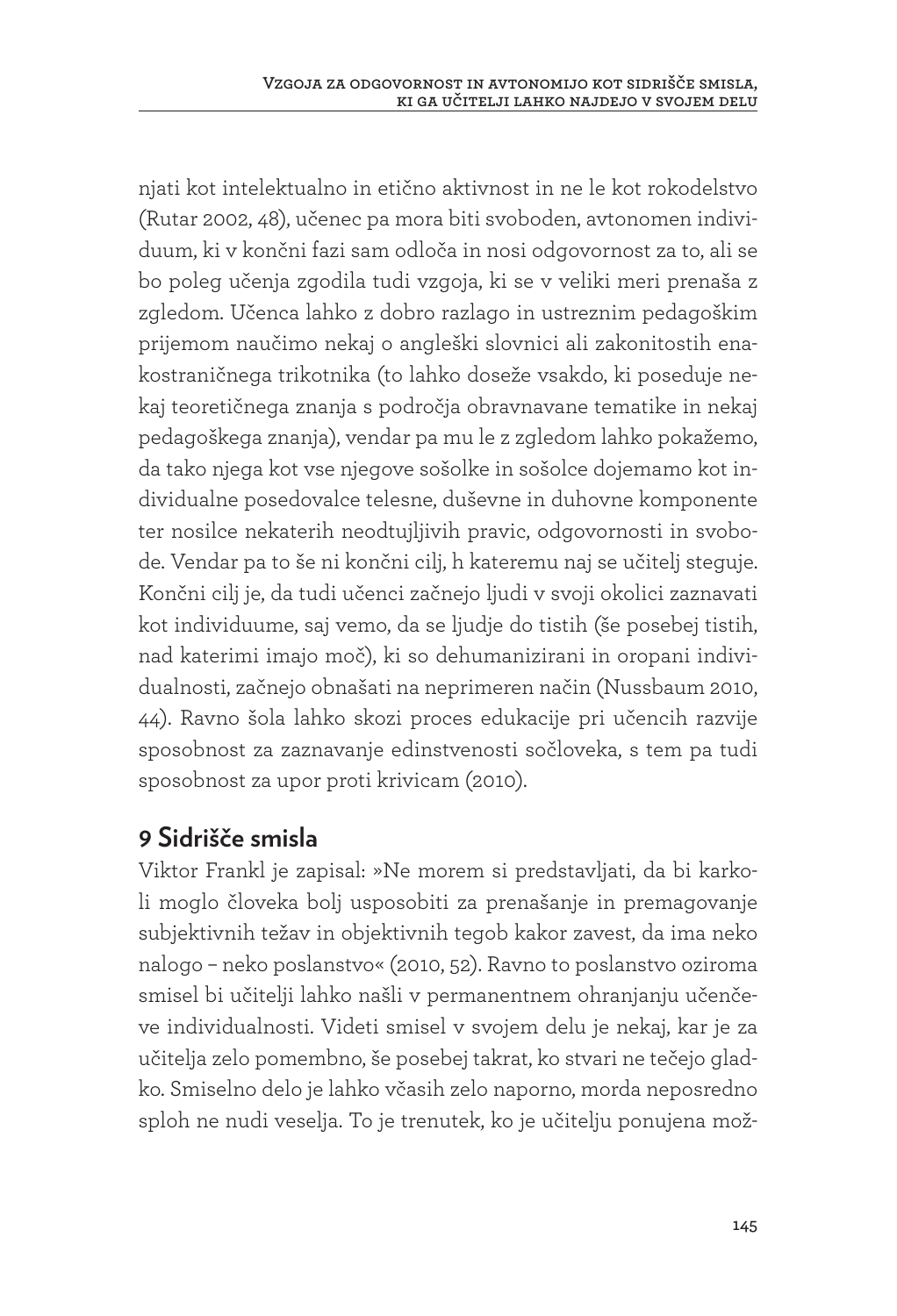nost za preseganje samega sebe. To je točka, ko lahko svetost otroka in daljnosežnost pozitivnih učinkov pravilne vzgoje (primarno vzgoje z zgledom) osmislita delo pedagoga.

Vzgoja je pri učiteljevem delu ključna. Lewis celo zapiše, da zamrtje vzgoje pomeni propad civilizacij (1939), na trditev, da šola predvsem poučuje in (pre)malo vzgaja, pa z nekoliko drugačno dikcijo opozarjajo še številni drugi avtorji. Irigaray tako pravi, da šolanje otroka odtrga od njegove naravne identitete (2017, 16). Rutar v svoji knjigi *Učitelj kot intelektualec* večkrat opozori na to, da šolski sistem ustvarja predvsem konformistične potrošnike in ne za demokracijo usposobljenih, kritično razmišljujočih posameznikov (2002). Podobno govori tudi Ščuka, ki pravi, da ljudje dandanes vse preveč trošijo, namesto da bi smotrno uporabljali dobrine (2012, 225).

Očitno torej je, da je vzgoje premalo in ravno v vračanju humanističnih vrednot7 bi učitelji lahko našli privez oziroma sidrišče svojega smisla. V tem članku se osredotočamo na ohranjanje singularnosti otroka, saj je le-ta temelj za zdrav razvoj otroka oziroma človeka in tudi širše, kritično misleče družbe. Vendar pa namen članka nikakor ni, da bi kakorkoli sugeriral, da je otroka zaradi njegove neponovljive individualnosti potrebno postaviti na piedestal, ga zavijati v vato in obvarovati pred konflikti, težavami, dolžnostmi ali odgovornostjo. Če bi otroka oropali dolžnosti in odgovornosti, bi mu odvzeli osnovo človekovega obstoja (Kristovič 2014, 74, 82) in lastno doživljanje sebe kot svobodnega individuuma (71).

<sup>7</sup> V knjigi, z naslovom *Not for Profit*, ki nosi podnaslov *Why Democracy Needs the Humanities (Zakaj demokracija potrebuje humanistične znanosti)*, avtorica Martha C. Nussbaum poglobljeno razpravlja o tem, kako so za demokracijo neobhodno potrebne humanistične znanosti in vrednote. V. Ščuka pa v svoji knjigi Šolar na poti do sebe zapiše: »Dajte šolarjem konjsko dozo humanističnih vrednot, pa če to hočejo ali ne« (2007, 134).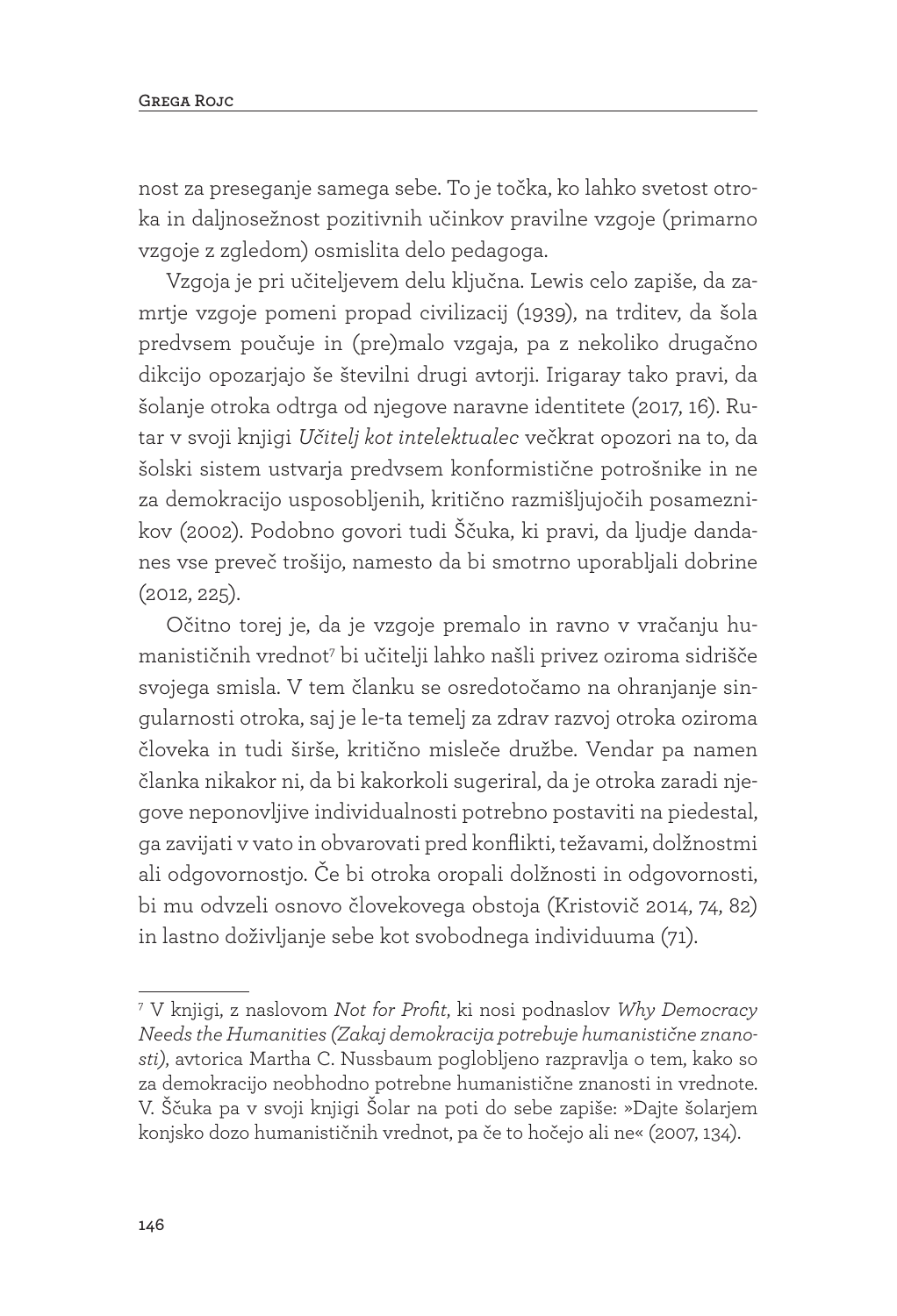### **10 Zaključek**

Odnosi so tako esencialni človekovemu obstoju, da nas brez njih ne bi bilo (Škof 2012, 85), in tako učitelj neprestano vstopa v odnose z učenci. Ti odnosi so lahko sterilni in služijo zgolj izobraževalnim namenom, lahko pa skozi pristnost uresničujejo tudi vzgojno komponento šole. Ohranjanje individualnosti slehernega učenca bi moral biti temeljni del vzgoje, njeno uresničevanje pa bi lahko učiteljem osmišljalo delo in jim nudilo zdravo mero tako imenovane noodinamike, napetosti, ki človeka pelje, vleče naprej. Vse skupaj pa seveda ni izvedljivo brez ljubezni, saj njena odsotnost vodi v neuspeh. Navsezadnje so vse (velike) krize, krize ljubezni – krize ljubezni do sočloveka pa tudi do narave, do sveta, do absolutnega in tudi do sebe. Če se odločamo za prihodnost, je izbira ljubezen, saj alternative vodijo v sebičnost in sovraštvo, oboje pa v propad (Rojnik 2006, 220).

Tovrstna vzgoja nam vsem skupaj zagotavlja varnejši in pravičnejši svet, saj je podstat za upor človeka proti krivicam (Nussbaum 2010, 44) ter upor proti pretiranemu potrošništvu (Ščuka 2007, 2012; Rutar 2002), prav tako pa nam tovrstna vzgoja edina omogoča razvoj novih generacij svobodnih in odgovornih ljudi.

Za učitelje je pomembno, da se zavedajo, da je vzgoja neskončen proces, ki ni nikoli končan in nikoli v popolnosti dovršen. Ravno tej pasti, nedoločnosti obsega abstraktne dolžnosti, se morajo k perfekcionizmu nagnjeni učitelji izogniti – ne smejo se ujeti v uničujoči »nikoli dovolj« (povzeto po Svetlič 2015, 204). Ko učitelj zadosti substancialnemu, mora nehati iskati »perfektno« odslikavo pojma v realnosti (Svetlič 2015, 205). Ali kot pravi Rorty – ne moreš meriti na to, da boš prišel do konca, in ne moreš doseči maksimalnosti, lahko pa si prizadevaš za to, da si zaskrbljen za več ljudi, oziroma, v primeru učitelja, za več učencev (Rorty 2002, 175). Ob vsem tem pa seveda ne morem mimo besed Viktorja Frankla, ki je dejal,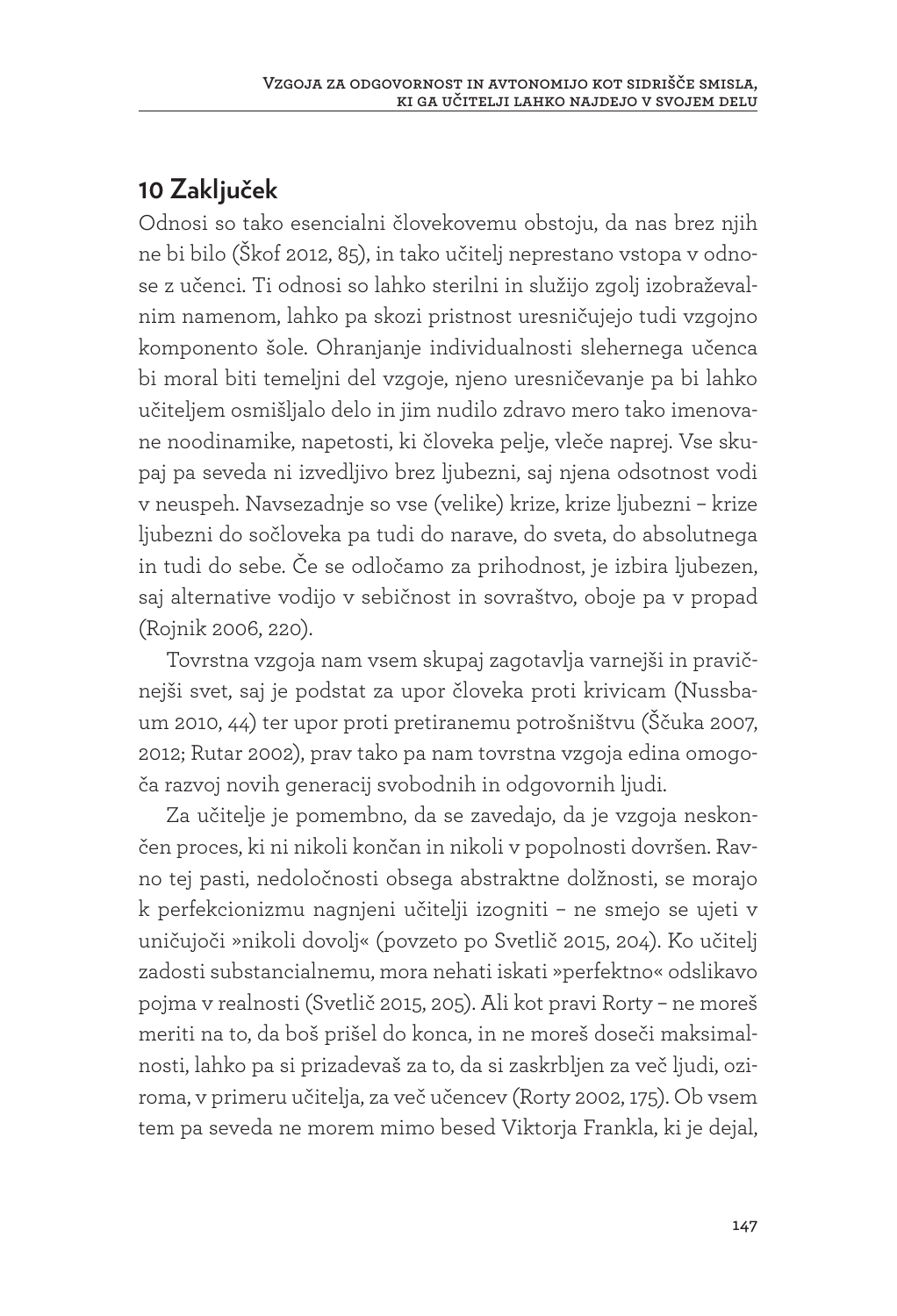da je namera sicer res naša, toda učinek je še vedno božji, in da komaj lahko slutimo, do kakšnega učinka lahko božja previdnost na koncu zavije in ukrivi naše namere. Na nas pač je, da moramo svoje opraviti po najboljši vesti in znanju (Lukas 2019).

## **11 Bibliografija**

BURKE, J. PATRICK. 2001. *Merleau-Ponty's Later Works and Their Practical Implications*, New York: Amherst, Humanity Books.

DEWEY, JOHN. 1899. *The School and Society*. Chicago: The University of Chicago Press.

— 1902. *The Child and the Curriculum.* Chicago: The University of Chicago Press.

FRANKL, VIKTOR. 2020. *Človekovo iskanje najvišjega smisla*. Celje: Mohorjeva družba.

— 2016. *Preslišani krik po smislu.* Celje: Celjska Mohorjeva družba.

— 2010. *Biti človek pomeni najti smisel*. Ljubljana: Novi svet.

— 1994. *Zdravnik in duša: osnove logoterapije in bivanjske analize.* Celje: Mohorjeva družba.

IRIGARAY, LUCE. 2017. *To Be Born*. London: Palgrave Macmillian. KRISTOVIČ, SEBASTJAN. 2014. *Reševanje krize sodobnega človeka: osnove logoterapije.* Celje: Mohorjeva družba.

LEWIS, CLIVE STAPLES 2001. *Mere Christianity.* New York: HarperCollins Publishers.

— 1960. *The Four Loves.* New York: Harcourt Brace.

— 1952. *The World's Last Night and Other Essays.* New York: Harcourt, Brace and Company.

— 1939. *Rehabilitations and Other Essays.* Oxford: University Press Oxford.

LUKAS, ELISABETH. 2019. *Frankl in Bog: psihiatrova spoznanja in uvidi.* Ljubljana: Novi svet.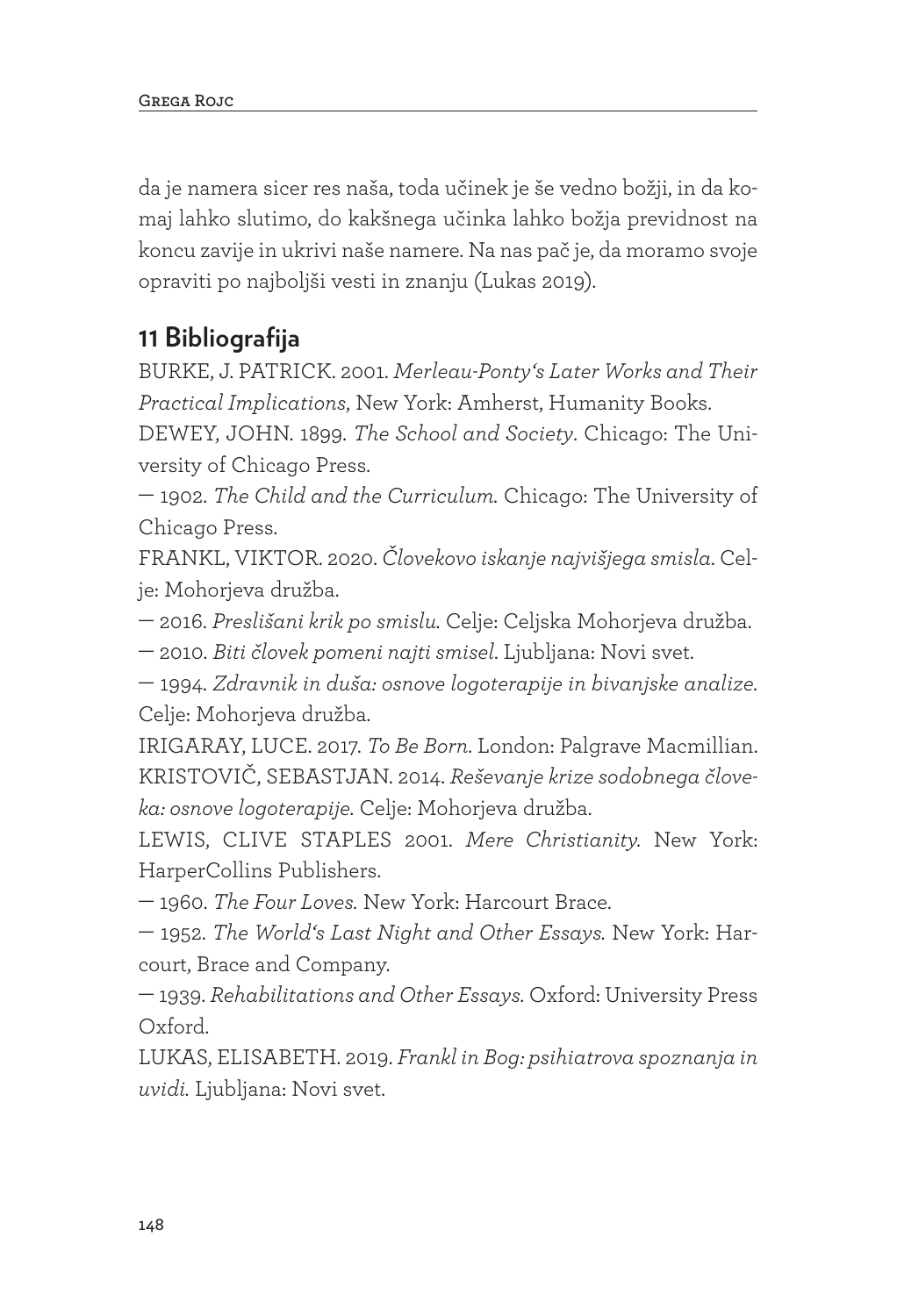— 2013. *Priveži svoj voz na kakšno zvezdo: kaj nam v življenju daje moč.* Ljubljana: Novi svet.

— 1993. *Družina in smisel.* Celje: Mohorjeva družba.

NUSSBAUM, MARTHA C. 2010. *Not for Profit.* Princeton: Princeton University Press.

ROJNIK, IVAN. 2006. Teleologija vzgoje in izobraževanja v luči filozofske antropologije Antona Trstenjaka. *Bogoslovni vestnik* 66(2): 205–221.

RORTY, RICHARD. 2002. *Izbrani spisi.* Ljubljana: Literarno-umetniško društvo Literatura.

RUTAR, DUŠAN. 2002. *Učitelj kot intelektualec*. Radovljica: Didakta SVETLIČ, ROK. 2015. *Prenašanje biti sveta.* Ljubljana: Slovenska matica.

*SVETO PISMO*. 2000. Ljubljana: Svetopisemska družba Slovenije. ŠČUKA, VILJEM. 2012. *Država v megli: oblikovanja osebnosti šolarjev*. Nova Gorica: Šola osebnosti

— 2007. *Šolar na poti do sebe*. Radovljica: Didakta

ŠKOF LENART. 2021. Sveta noč spanca, ideja otroka in respiratorna (po)etika miru. *Primerjalna književnost* 44(3): 39–58.

— 2018. *Antigonine sestre: o matrici ljubezni.* Ljubljana: Slovenska matica.

— 2012. *Etika diha in atmosfera politike: od etike k politiki ali poskus o intersubjektivnosti.* Ljubljana: Slovenska matica.

TURNŠEK, MARJAN. 2018. Nežnost: nekoliko zapostavljena krepost. *Bogoslovni vestnik* 78(1): 185–208.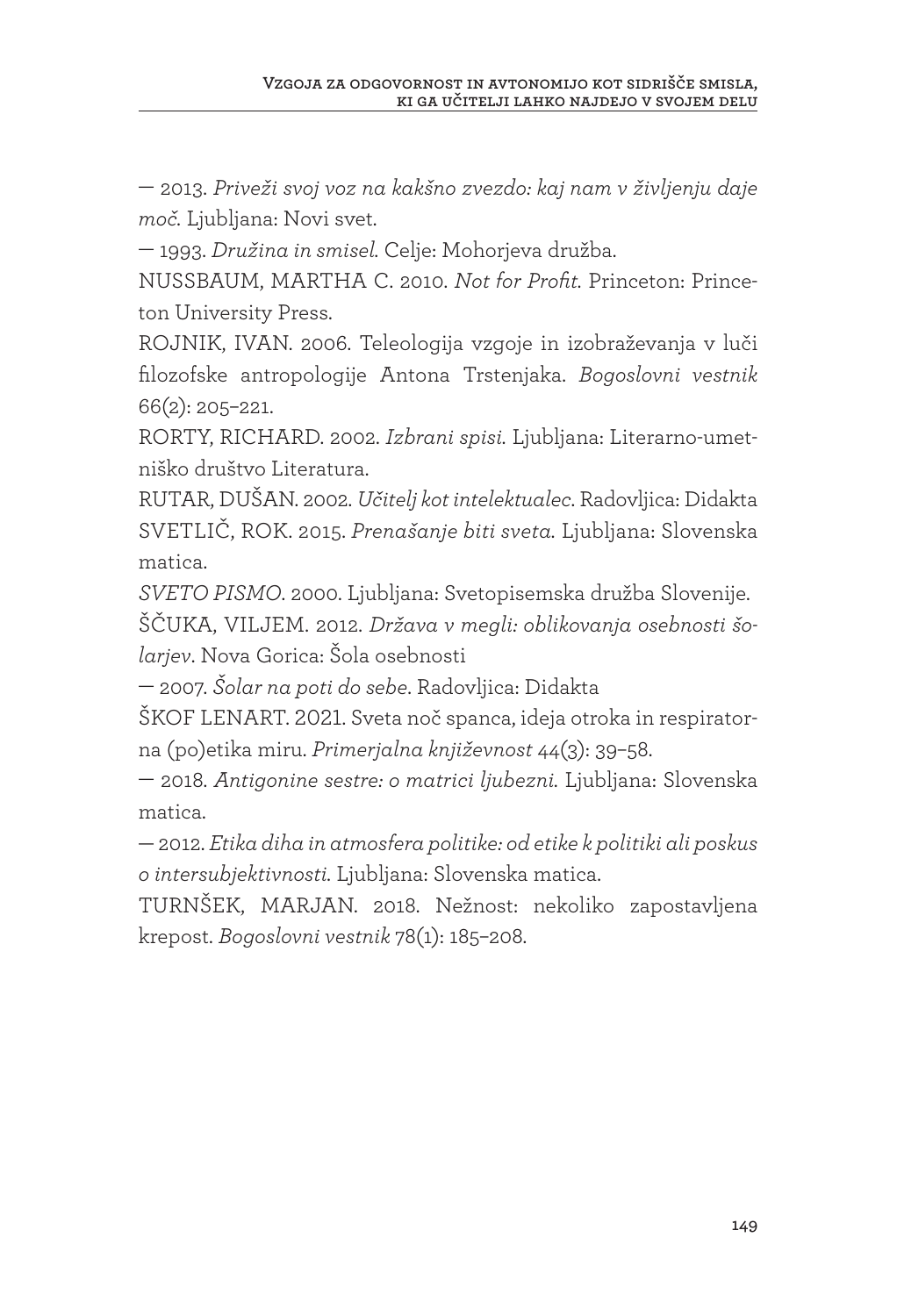Igor Ivašković<sup>1</sup>

# **Samoocene znanja in percepcije koristnosti tujih jezikov pri študentih in diplomantih na področju poslovnih in ekonomskih ved**

**Povzetek:** Članek obravnava stanje na področju znanja in percepcije koristnosti tujih jezikov pri diplomantih in študentih poslovnih in ekonomskih ved. Rezultati kažejo, da je med opazovano populacijo najbolj prisotna angleščina, pri kateri se povprečni anketiranec nahaja med B2 in C1 ravnjo. Angleščini sledi hrvaščina, pri kateri se povprečni anketiranec opredeli malo nad ravnjo A2. Na tretjem mestu je nemščina s povprečnim znanjem pod ravnjo A2. Podiplomski študentje so se v povprečju pri večini jezikov ocenili boljše od dodiplomskih študentov, redno zaposleni pa od zaposlenih prek študentskih servisov in neaktivnih na trgu dela. Pri oceni koristnosti znanja tujih jezikov je prva angleščina, nemščina zaseda drugo, hrvaščina pa tretje mesto. Poleg teh so le še španski, francoski in srbski jezik v povprečju zaznani kot relativno bolj koristni jeziki.

**Ključne besede:** tuji jeziki, znanje, koristnost, poslovne vede, trg dela

### **Self-assessments of Knowledge and Perceptions of Usefulness of Foreign Languages among Students and Graduates in the field of Business and Economics**

**Abstract:** The article explores the situation in the field of knowledge and perception of usefulness of foreign language knowledge

<sup>1</sup> Igor Ivašković je docent na Ekonomski fakulteti Univerze v Ljubljani / Igor Ivašković is assistant professor at the School of Economics and Business, University of Ljubljana, E-pošta: igor.ivaskovic@ef.uni-lj.si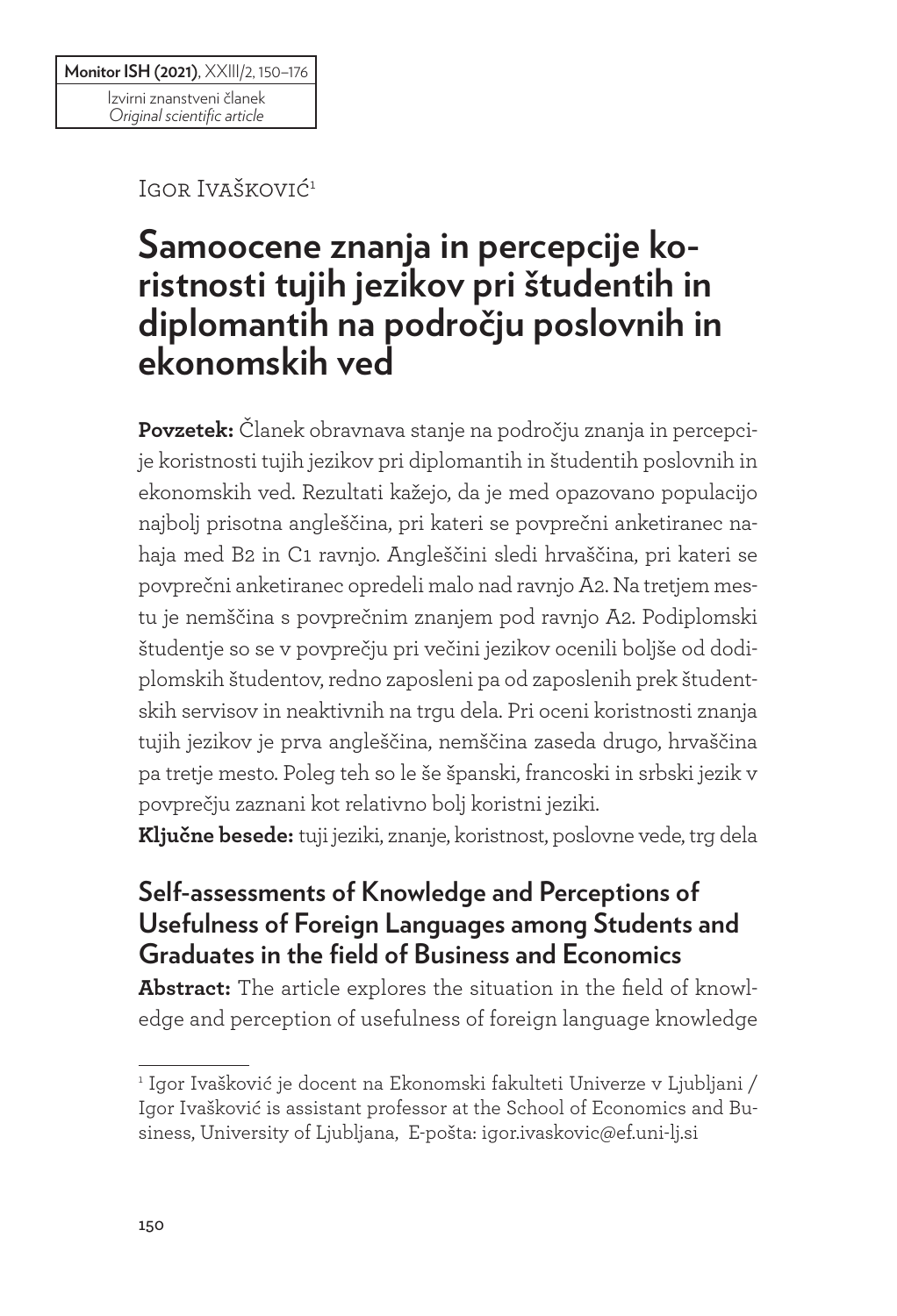among business and economics graduates and students. The results show that among the observed population English is the most popular, since the average respondent is between B2 and C1 level of knowledge. It is followed by Croatian language with slightly above the A2 level of knowledge on average. In third place is German with an average knowledge below the A2 level. On average, postgraduate students rated themselves better in most languages than undergraduate students, while full-time employees rated themselves better than student workers and non-employed. In assessing the usefulness of foreign language knowledge, English is in the first place, German second and Croatian in the third. In addition to these, only Spanish, French, and Serbian are, on average, perceived as mostly useful languages.

**Keywords:** foreign language, knowledge, usefulness, business, labor market

### **1 Uvod**

V zadnjih treh desetletjih je fraza o tem, kako svet postaja vse manjši in da globalizacijski, v evropskem kontekstu pa tudi integracijski, procesi močno posegajo v vse družbene sfere (Altbach in Knight 2007; Kohont 2011, 116), že postala kliše, ki le še peščico ljudi primora k resničnemu poglobljenemu premisleku o tem, kaj nam sodobni procesi prinašajo v prihodnosti. Ob vseh spremembah v zadnjih treh desetletjih, med katerimi so tudi takšne, ki jih je bilo le stežka mogoče predvideti, lahko ugotovimo, da globalizacija danes in pred tremi desetletji nikakor ne morata predstavljati enakega skupka procesov. Obenem se ob pojmu globalizacija v zadnjih dveh desetletjih vse bolj pojavlja pojem lokalizacija, ki le navidezno nasprotuje globalizaciji. Ravno nasprotno, lokalizacija omogoča stike z družbami in posamezniki, katerih v preteklosti nismo bili deležni ali pa so ti bili zelo omejeni. Posledica večje pogostosti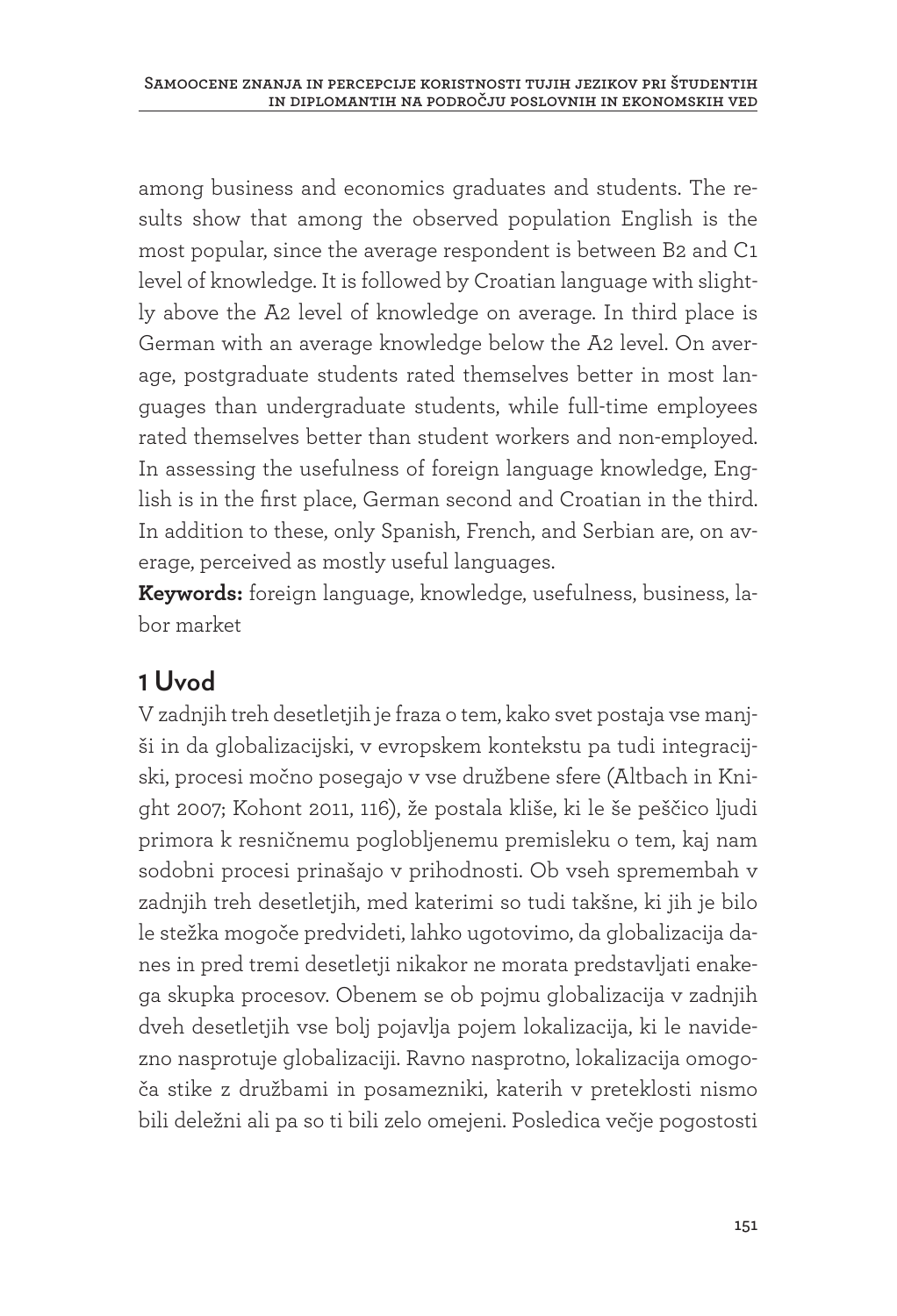teh stikov zaradi globalizacijskih procesov in želja po sobivanju ter sodelovanju z ljudmi iz drugih kulturnih okolij nas namreč sili h komunikaciji, torej k razumevanju in posledičnemu vsaj delnemu prilagajanju tem posameznikom in družbam, s katerimi želimo sodelovati, kar se še posebej močno odraža pri ekonomskih odnosih (Novak Lukanović 2011). Posledično ne čudi, da najbolj vplivne mednarodne organizacije na področju ekonomije in poslovanja, enako kot tudi državne organizacije svetovno najkonkurenčnejših držav, redno analizirajo raven znanja in (ekonomske) koristnosti posameznih jezikov v svetu oz. v svojem okolju. V Sloveniji tega za enkrat še ni. Namen te raziskave je zato prispevati k identifikaciji globalizacijskih in lokalizacijskih silnic, ki delujejo na Slovenijo na področju poslovnih in ekonomskih ved, in sicer z analizo splošnega stanja znanja tujih jezikov pri diplomantih in študentih poslovnih in ekonomskih ved. V nadaljevanju analiziramo percepcije koristnosti znanja posameznega jezika. Pri tem ugotavljamo razlike med zaznavami študentov in različnimi segmenti opazovane populacije glede na različne stopnje vključenosti v trg dela.

#### **2 Pomembnost jezikov na področju ekonomije in poslovanja**

Pogoj za uspešno sporazumevanje je ravno poznavanje jezika okolja, s katerim komuniciramo. V tem kontekstu torej, čeprav drži dejstvo, da so nekateri največji jeziki, predvsem angleščina, v sodobnih procesih »lingua franca« v globaliziranem oz. post-hladnovojnem okolju, drugi manjši jeziki po vsej verjetnosti vendarle ne bodo izginili. Novejše študije, ki so uspele zajeti večje število držav, namreč kažejo, da končni potrošniki, podobno pa tudi predstavniki podjetij, pri svojih nakupih odločitvah preferirajo rabo svojega prvega jezika, in sicer še vedno kar 40% ljudi ne bo kupovalo, če so bistvene sestavine kupoprodajne pogodbe samo v tujem jeziku, 30% nikoli ne kupuje na spletnih straneh v angleškem jeziku,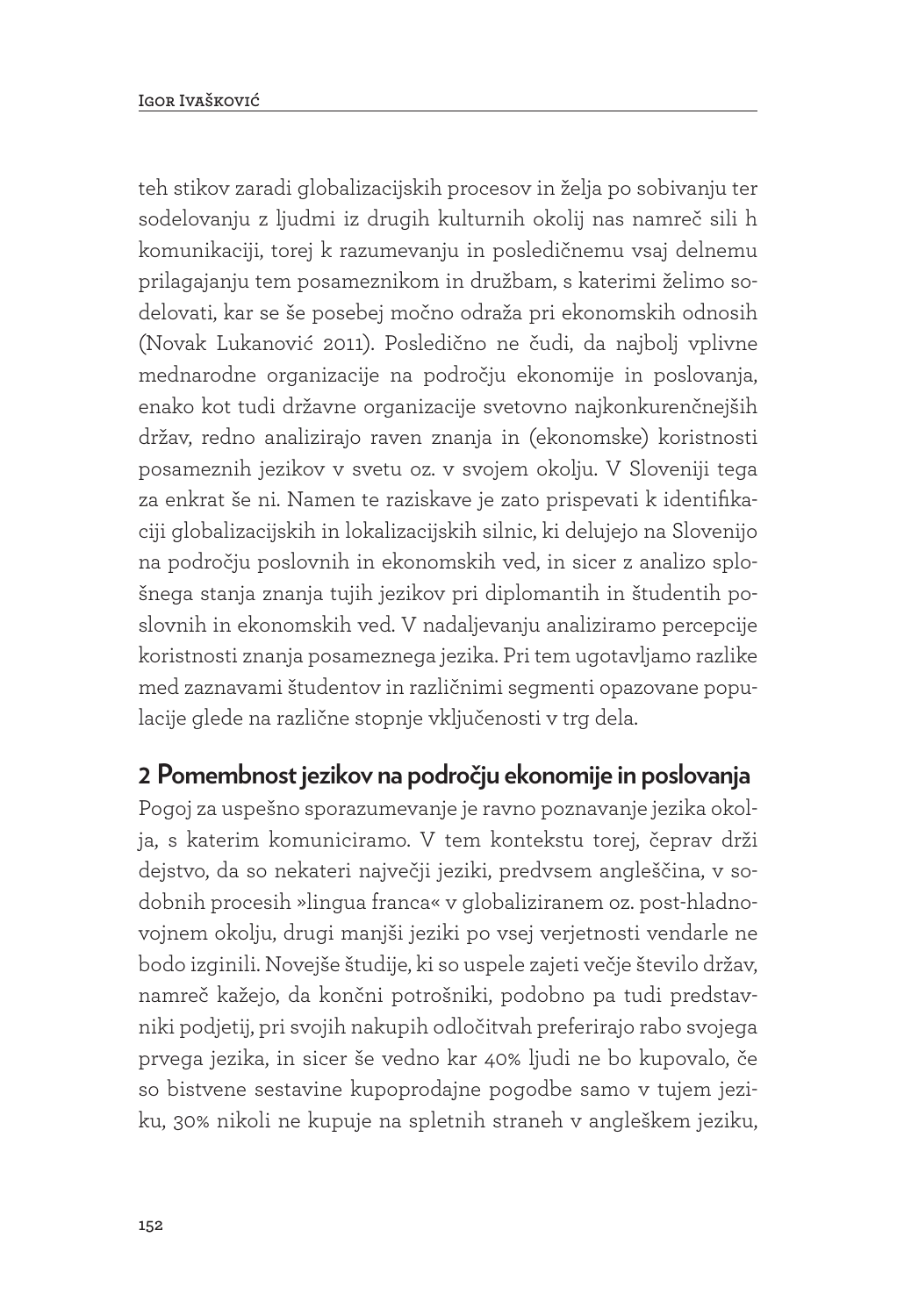dodatnih 30% pa to počne le redko. Še več, tri četrtine populacije si želi opisa izdelka v materinskem jeziku, podobno je tudi z iskanjem mnenj o izdelkih, ki jih nameravajo kupiti (73% kupcev namreč išče mnenja v materinskem jeziku) (DePalma in O'Mara 2020, DePalma idr. 2020). Tudi, v kolikor se fokusiramo le na Evropsko unijo (EU) in vzamemo v zakup, da je znanje angleščine pri njenih prebivalcih sorazmerno na visoki ravni, raziskave kažejo, da se 44% potrošnikov v EU boji, da bodo spregledali pomembne informacije o nakupu, če le-te ne bodo v njihovem prvem jeziku (Alexika 2021). Jarc in Zorko (2013) celo menita, da bodo prebivalci Unije potrebovali znanje vsaj dveh ali treh tujih jezikov, in sicer že zaradi vse številčnejših študijskih izmenjav kot tudi seveda zaradi potreb trga dela in posledičnega pretoka delovne sile. To tezo so nakazovale tudi ugotovitve empiričnih raziskav, ki so bile v Sloveniji izvedene že dve desetletji nazaj (Novak Lukanović 2002). Z več kot 90-odstotnim deležem uporabnikov interneta, ki poleg materinskega uporablja tudi tuji jezik, pa se Slovenija uvršča celo med vodilne države v EU (European Commission 2011, 5). S tega vidika je toliko bolj presenetljivo, da pri nas ni sistematičnega spremljanja pomembnosti posameznih jezikov na področjih, kjer želimo biti konkurenčni. Da je to smiselno, nam kažejo primerljive študije pri mednarodno najbolj vpetih gospodarskih silah, ki posledično lahko usmerjajo globalizacijske tokove v svojo korist. Na primer, organizacija British Council redno spremlja, kateri tuji jeziki so za britanski kontekst najbolj pomembni.<sup>2</sup> Temu se prilagajajo tako izobraževalne inštitucije kot tudi subjekti na trgu, ki nudijo različna jezikovna usposabljanja za delovna mesta v Veliki

<sup>2</sup> Po zadnjem poročilu iz leta 2017 je na prvem mestu po pomembnosti španščina, sledijo mandarinščna, francoščina, arabščina, nemščina, italijanščina, nizozemščina, portugalščina, japonščina in ruščina (British Council 2017, 4).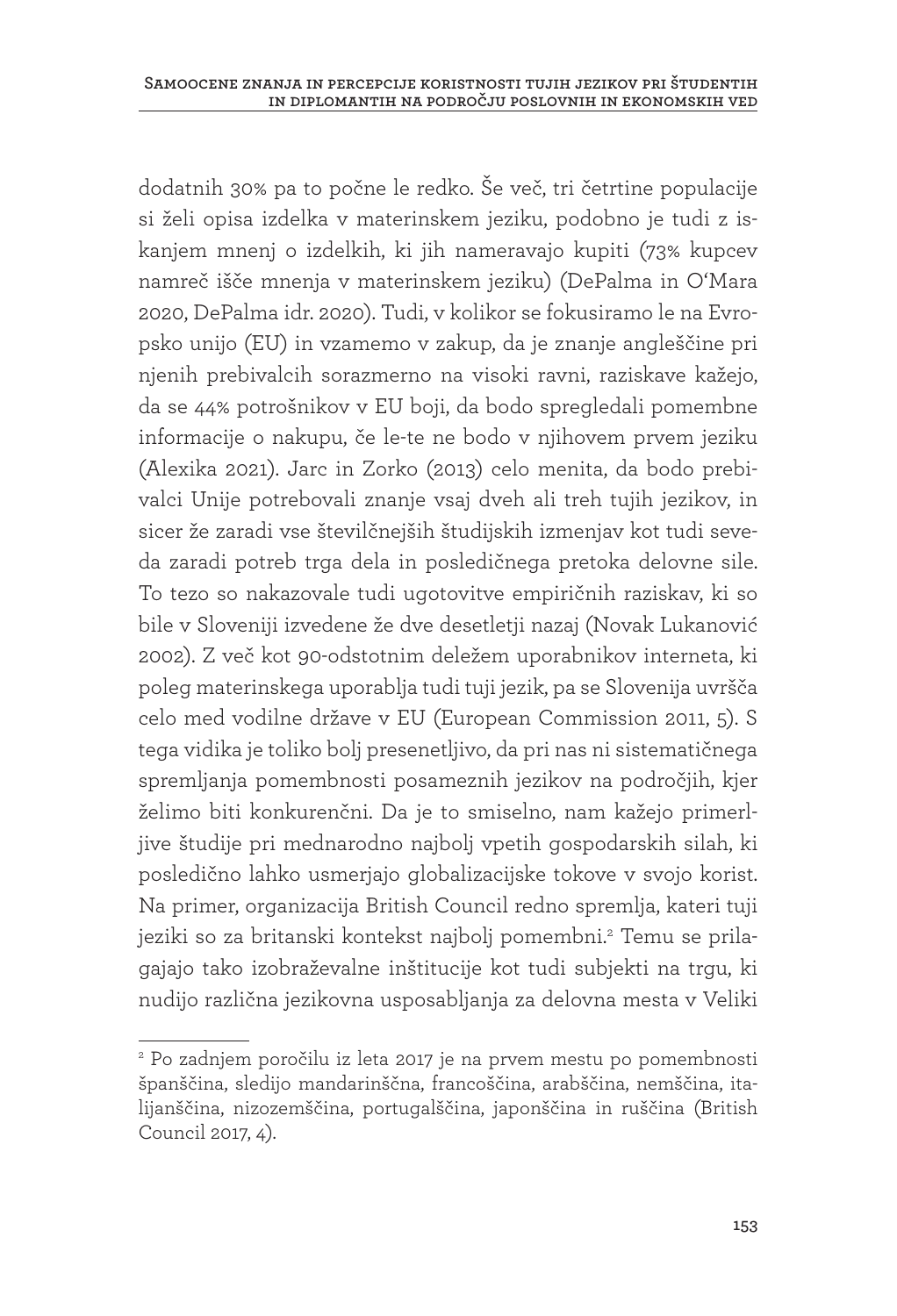Britaniji. Podobno tudi najvplivnejše mednarodne ekonomske organizacije razvrščajo jezike po uporabnosti glede na to, v kakšnem deležu poslovni dogodki v določenem jeziku vplivajo na svetovni bruto dohodek (BDP). Mednarodni finančni sklad tako za leto 2018 ugotavlja, da je na prvem mestu angleščina (skoraj 21% svetovnega BDP), tesno ji sledi kitajščina (slabih 20%), nato pa s precej zaostanka sledijo španščina (6%), arabščina (5%), japonščina in hindujščina (po 4%), francoščina, nemščina, ruščina in portugalščina (vsaka po približno 3%) (Alexika 2018). Takšne raziskave nam ob primerjavi s preteklimi (npr. Sargent 2013) omogočajo lažje identifikacije svetovnih trendov, pri čemer lahko ugotovimo, da na globalni ravni izredno hitro raste pomen kitajščine in arabščine, upada pa na primer ekonomska pomembnost japonščine.

Iz do sedaj navedenega lahko sklepamo, da položaj tujih jezikov na posameznem področju ni konstanten, čeprav v krajšem časovnem obdobju tega običajno niti ne zaznamo. Pomislimo lahko, kakšno je bilo znanje tujih jezikov pri slovenskem prebivalstvu pred nekaj desetletji in kakšno je danes. Kdo se komu prilagaja v kontekstu internacionalizacije, je odvisno od številnih predvsem izven-jezikovnih dejavnikov. V okviru različnih oblik poslovne dejavnosti lahko pričakujemo, da bo stopnja prilagajanja in posledična pripravljenost za učenje tujih jezikov sledila trenutnim in pričakovanim interesom posameznika. Večina družboslovnih študijskih programov v EU vključuje predmete s področja tujih strokovnih jezikov, raziskave pa potrjujejo tezo o tujih jezikih kot viru konkurenčne prednosti. Študija ključnih kompetenc, ki determinirajo uspešnost diplomatov na trgu dela in je ob Litvi, Madžarski, Poljski ter Turčiji vključevala tudi Slovenijo, znanje tujih jezikov uvrstila na peto mesto med 13 ključnimi kompetencami. Pri tem je bila več kot polovica anketiranih med institucijami na področju visokega šolstva in med delodajalci tudi mnenja, da je znanje tujih jezikov najpomembnejša kompetenco dip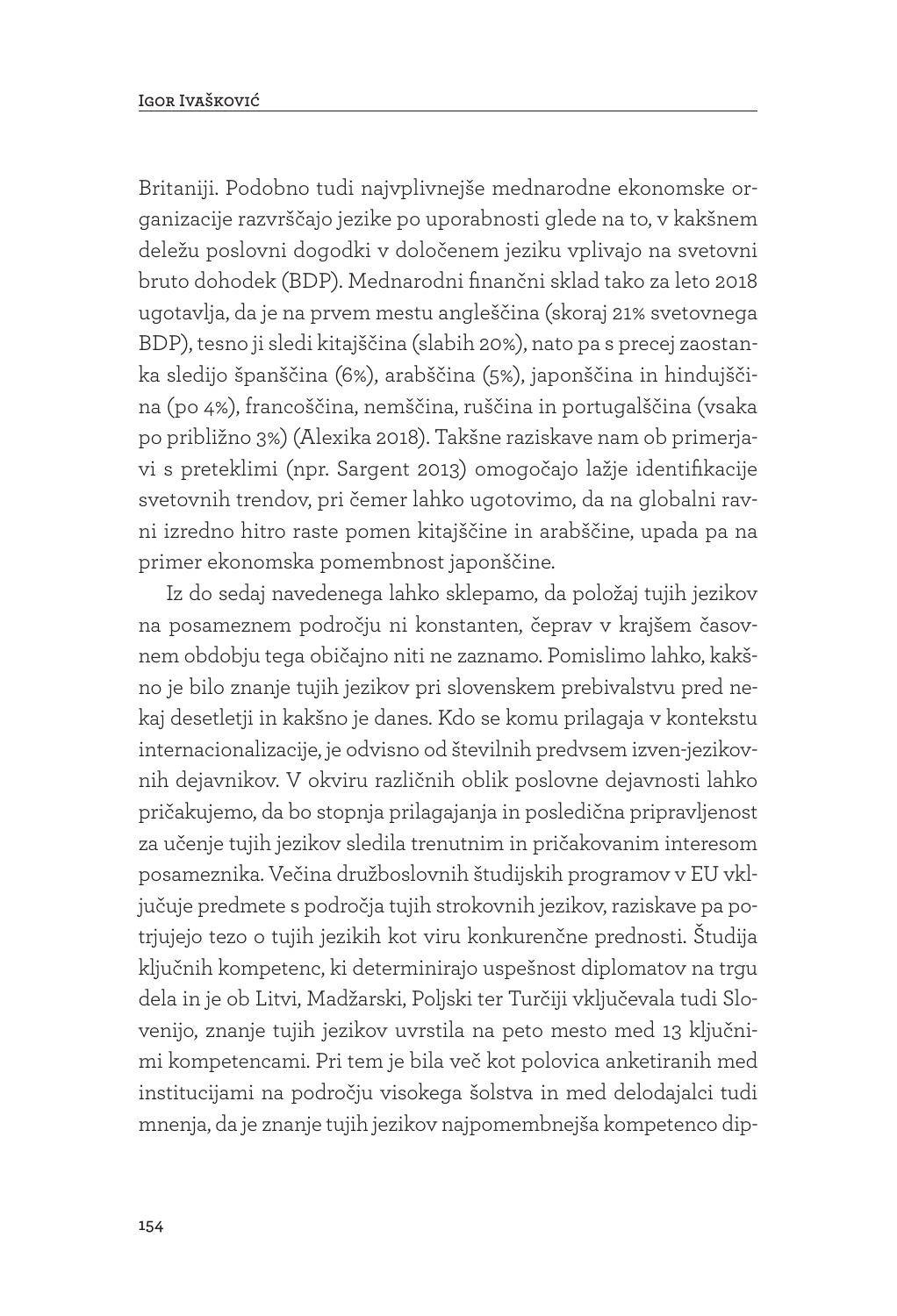lomanta ne samo za vključitev na trg dela, temveč tudi za njegovo splošno vključenost v družbo (Akkuyunlu idr. 2009, 15).

Slovenski prostor ni izjema pri uvajanju tujih jezikov v visokošolski sistem, pri čemer je vsekakor razvidna dominacija angleškega jezika, ki mu sledijo nemščina, italijanščina in francoščina. Jarc in Zorko (2013) menita, da je to v skladu s svetovnimi tokovi. Vendar pa se s tem ne moremo povsem strinjati, saj sta na primer španščina in kitajščina jezika, ki se na svetovni ravni bolj pogosto učita kot tuja jezika od italijanščine (Enux Education 2021, Looney in Lusin 2018). Napačno bi bilo torej poenostavljeno sklepanje, da slovenski prostor predstavlja idealno svetovno povprečje, saj bi pri tem ob upoštevanju globalizacijskih procesov zanemarili lokalizacijske. Poleg članstva v EU v Sloveniji pomembnost znanja več tujih jezikov povečuje tud relativna majhnost slovensko govoreče skupnosti, kar implicira večjo verjetnost slovenskih govorcev za stik z drugimi jeziki. Na drugi strani je razumno pričakovati, da bodo prvi in najpogostejši stiki slovenskih govorcev ravno s tistimi tujimi jeziki, ki imajo največje področje stika med jeziki, ki obkrožajo slovenski govorni prostor. Pri tem se na področju tujih strokovnih jezikov opaža predvsem porast interesa za poslovne tuje jezike, in sicer v prvi vrsti angleščine, kar se odraža tudi na porast diskurzivnih in žanrskih analiz za poslovni svet značilnih tipov besedil, kot so poslovna korespondenca prek različnih medijev in jezik oglaševanja (Kilar 2008; Čepon 2006), obenem pa narašča tudi število učbenikov za strokovne jezike (Hoolinger 2005; Bhatia 2008; Hutchinson in Waters 1987, 21). Posledično se tudi v našem visokošolskem prostoru vse pogosteje ponujajo ekonomske in poslovne vsebine v izbranih tujih jezikih, a se pri tem opaža precej neusklajenosti (Jurković in Djurić 2008; Horvath idr. 2012), kar je indikator pomanjkanja sistematičnega spremljanja potreb oz. pričakovanih koristi od znanja različnih jezikov na različnih strokovnih področjih.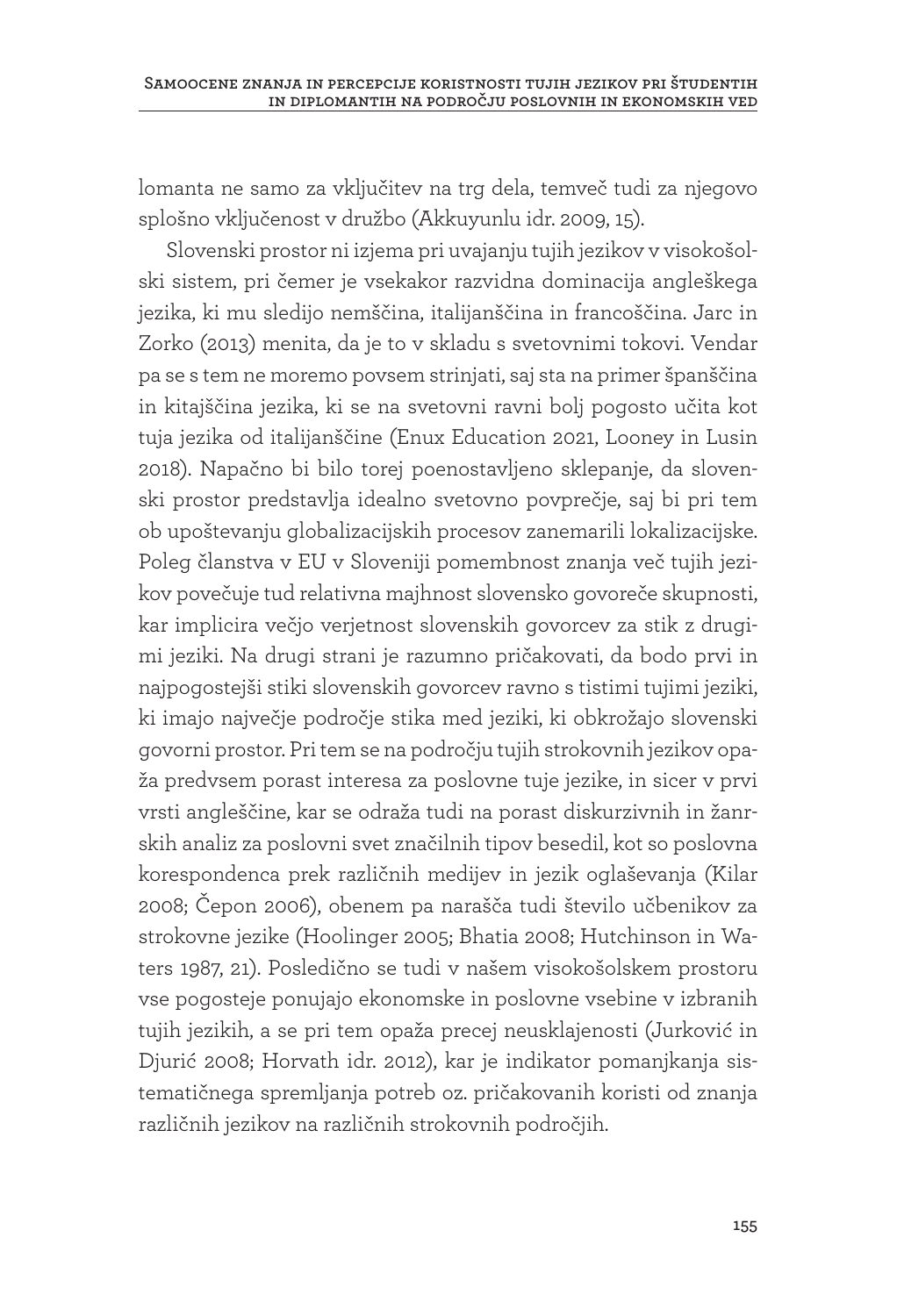Razlogi za omenjeno pomanjkanje so večplastni, a po vsej verjetnosti je eden od bolj pomembnih tudi metodološka dilema, kako meriti znanje jezika. Pri problematiki spremljanja ravni znanja in koristnosti znanja določenega jezika lahko namreč v teoriji naletimo na različne opredelitve, kaj znanje jezika dejansko je. V zadnjih desetletjih se je s tega vidika najbolj uveljavil koncept sporazumevalnih jezikovnih zmožnosti, ki ga med drugim upošteva tudi v tem prispevku obravnavan Skupni evropski jezikovni okvir (CoE 2011), kjer je poleg jezikovnih zmožnosti v ožjem smislu izpostavljena tudi pomembnost pragmatične in sociolingvistične zmožnosti, za kar je v prvi vrsti potrebno poznavanje specifičnega okolja (Skela, 2011). Vendar je potrebno opomniti, da v kontekstu samoocenjevanja znanja tujega jezika posameznik, ki ni del tega drugega kulturnega okolja, težko oceni lastno poznavanje jezika izven jezikovnih zmožnosti v ožjem smislu, zato je samoocena znanja pri posamezniku najpogosteje v največji meri odraz njegove lastne percepcije posedovanja ravno leksikalnih, slovničnih, fonoloških, pravopisnih in pravorečnih kompetenc. To je potrebno vzeti v zakup pri analizi rezultatov raziskave, pri kateri poskušamo odgovoriti na naslednja vprašanji:

- 1. Kakšna je raven samoocenjenega znanja jezikov pri študentih in diplomatih ekonomskih in poslovnih ved v Sloveniji?
- 2. Kakšna je percepcija uporabnosti/koristnosti znanja jezikov pri študentih in diplomatih ekonomskih in poslovnih ved v Sloveniji?
- 3. Ali obstajajo kakšne razlike med zaznavami študentov na različnih stopnjah študija?
- 4. Ali obstajajo kakšne razlike med zaznavami različnih segmentov opazovane populacije glede na različne stopnje vključenosti v trg dela?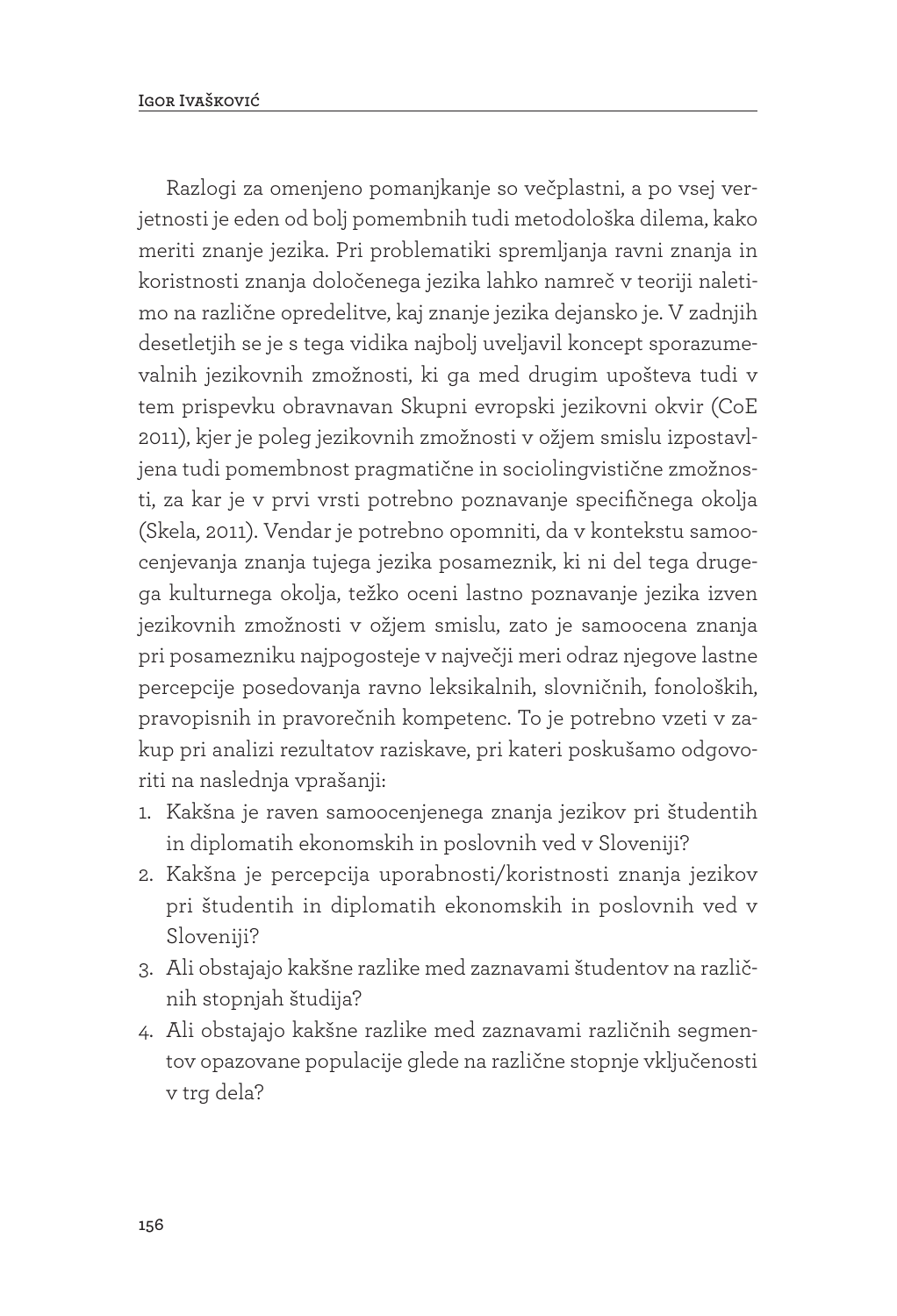### **3 Metodološki okvir**

Spletna anketa je bila testirana v decembru 2020 na skupini 12 študentov (8 dodiplomskih, 3 podiplomskih 2. stopnje in 1 študent doktorskega študija), da bi preverili, ali so vprašanja razumljiva. Podatke smo zbirali od 4. januarja do 4. aprila 2021. Dodiplomski in podiplomski študenti so prejeli informacije o izvedbi ankete pri predmetih Uvod v poslovanje (obvezen predmet za udeležence vseh programov 1. letnika dodiplomskega študija), Ravnanje s človeškimi viri (obvezni predmet za vse študente poslovanja v 2. letniku dodiplomskega študija), Strateški management 1 (obvezen predmet za vse študente poslovanja v 3. letniku dodiplomskega študija) in Strateški management 2 (obvezen predmet za več kot 90% študentov v 1. letniku podiplomskih študijskih programov). Diplomanti so bili vabljeni k izpolnjevanju ankete prek družbenih omrežij in alumni združenj. Na vprašalnik je kliknilo 685 oseb, v celoti pa ga je izpolnilo 272 oseb. V vzorcu je bilo 64,8% žensk in 35,2% moških, povprečna starost anketiranca je bila 23,2 leta. 63,3% je bilo študentov 1. stopnje bolonjskega študija (dodiplomska raven), 24,5% je bilo študentov 2. bolonjske stopnje (magistrski študij), 1,6% je bilo študentov 3. bolonjske stopnje (doktorski študij), 10,6% anketirancev je bilo brez študentskega statusa. Skupno je bilo 21,1% redno zaposlenih, 36,8% jih je delalo prek študentske napotnice, 42,1% jih v času izpolnjevanja ankete ni bilo zaposlenih (Razpredelnica 1). Pri dodiplomskih študentih je več kot polovica neaktivnih na trgu dela (56,8%) oz. so imeli le status študenta, medtem ko je bilo na podiplomskem magistrskem študiju zaposlenih več kot tri četrtine študentov (76,7%), pri čemer je skoraj polovica vseh magistrskih študentov opravljala študentsko delo (48,3%). Med doktorskimi študenti je bila večina redno zaposlenih (75,0%), v vzorcu anketirancev brez statusa pa je bil delež redno zaposlenih 96,2%. Pri tem je potrebno opozoriti, da se je anketa izvajala v tre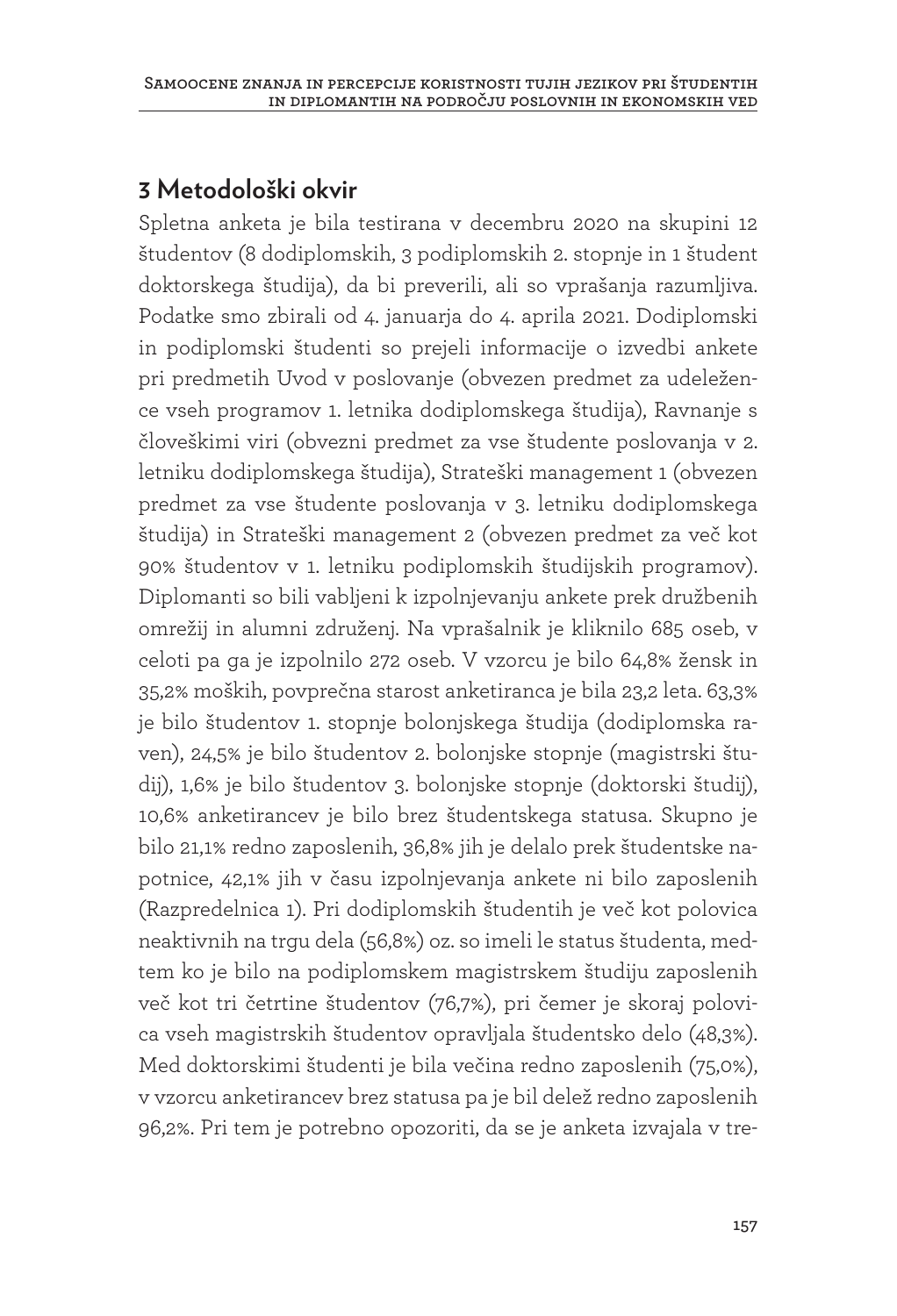nutku izrednih razmer, nastalih zaradi pandemije covid-19, zaradi česar se je obseg zaposlenosti v skupini mladih med 15. in 24. letom starosti zmanjšala za 10,5% v primerjavi z letom 2019 (Kajzer 2020, 8–9).

| Anketiranci            |      | 1. stopnja |      | 2. stopnja |          | 3. stopnja | Brez štu-<br>dentskega<br>statusa |         | Po statusu |  |
|------------------------|------|------------|------|------------|----------|------------|-----------------------------------|---------|------------|--|
| Moški                  | 58,6 | 32,9       | 26,4 | 38,3       | 3,4      | 75,0       | 11,5                              | 38,5    | 100        |  |
| Ženske                 | 65,8 | 67,1       | 23,4 | 61,7       | 0,6      | 25,0       | 10,1                              | 61,5    | 99,9       |  |
| Po spolu               |      | 100        |      | 100        |          | 100        |                                   | 100     |            |  |
| Neaktivni na trgu dela | 84,6 | 56,8       | 13,5 | 23,3       | 1,0      | 25,0       | 1,0                               | 3,8     | 100        |  |
| Študentsko delo        | 67,8 | 39,4       | 32,2 | 48,3       | $\Omega$ | o          | O                                 | $\circ$ | 100        |  |
| Redno zaposleni        | 11,8 | 3,9        | 33,3 | 28,3       | 5,9      | 75,0       | 49,0                              | 96,2    | 100        |  |
| Po zaposlenosti        |      | 100        |      | 99,9       |          | 100        |                                   | 100     |            |  |

#### **Razpredelnica 1: Vzorec**

Opomba: V prvem delu celic v stolpcih (označeno z belim ozadjem) je prikazan odstotek glede na spremenljivke v vrstici, v drugem delu (označene z zelenim ozadjem) pa odstotek glede na spremenljivko v stolpcih.

V trenutku anketiranja je imel povprečni anketiranec 3,8 leta delovnih izkušenj, pri čemer so se v to obdobje štele tudi vse oblike študentskega dela. Med tistimi, ki so bili zaposleni v trenutku anketiranja, je 3,9% delovalo na vodstvenih položajih, 17,1% na položajih srednjega managementa, 79,1% pa na operativni ravni. Za 47,4% delovnih mest, na katerih je del tistih anketirancev, ki je opravljal delo v trenutku zbiranja podatkov, je bila potrebna visokošolska izobrazba, za 52,6% pa manj kot visokošolska izobrazba. Med zaposlenimi je 59,4% delovalo v organizacijah, ki poslujejo s tujino, 40,6% v organizacijah, ki poslujejo samo v Sloveniji. Pomembnih razlik med spoloma ni bilo opaziti.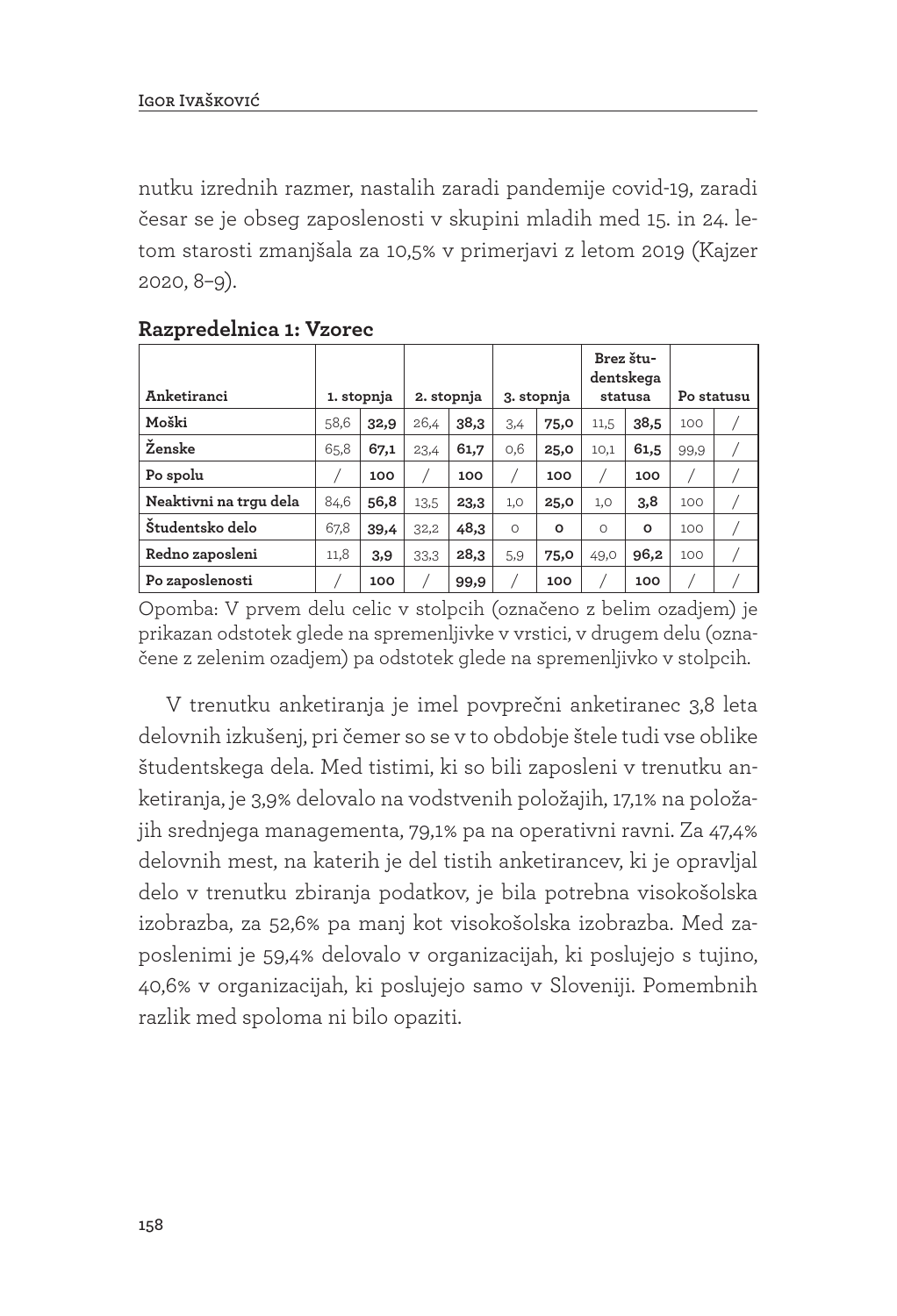Anketiranci so se samoocenjevali glede znanja jezika po CE-FRL lestvici<sup>3</sup> s pomočjo Likertove skale, pri kateri je ocena 1 pomenila, da vprašanec ne zna jezika, višje ocene pa so implicirale samoocenjeno znanje na eni izmed ravni CEFRL lestvice (ocena 2 je označevala A1 stopnjo znanja, ocena 7 pa najvišjo C2 stopnjo znanja po CEFRL). V kolikor anketiranec ni bil prepričan v to, kakšno je njegovo znanje, je bil napoten na brezplačni test, ki pa je predvsem preverjal jezikovne zmožnosti v ožjem smislu (torej leksikalne, slovnične, fonološke, pravopisne in pravorečne), zato so samoocene znanja v največji meri odraz ravno percepcije posedovanja teh kompetenc.

Tudi percepcijo koristnosti oz. pričakovane koristi od znanja posameznega jezika smo merili s pomočjo 5-stopenjske Likertove lestvice, pri kateri je vrednost 1 pomenila, da je z vidika anketiranca znanje določenega jezika povsem nekoristno, druga skrajnost (ocena 5) pa je implicirala mnenje, da je določeno znanje zelo ko-

<sup>3</sup> CEFRL lestvica deli znanje jezika na 6 stopenj, in sicer: 1) A1 oz. preživetvena raven, ki vključuje kompetentnost za sporazumevanje le v osnovnih vsakodnevnih situacijah, slušno in pisno razumevanje je zelo omejeno, posameznik uporablja najosnovnejše slovnične strukture; 2) A2 oz. vmesna raven predstavlja kompetentnost za sporazumevanje v preprostih vsakodnevnih situacijah, slušno in pisno razumevanje ter izražanje je omejeno, posameznik uporablja osnovne slovnične strukture; 3) B1 oz. sporazumevalni prag označuje sposobnost samostojnega pogovarjanja v večini situacij, slušno in pisno razumevanje je dobro, posameznik pozna najpomembnejše slovnične strukture; 4) B2 oz. višja raven predstavlja tiste, ki se sporazumevajo tekoče in spontano, njihova komunikacija in argumentiranje sta suverena, uporabljajo zahtevnejše slovnične strukture; 5) C1 oz. raven učinkovitosti označuje sposobnost tekočega sporazumevanja, ki je naravno v vseh splošnih in profesionalnih situacijah, pisno in ustno razumevanje in izražanje je odlično, jezik se odlično prilagaja glede na situacijo in želeni učinek; 6) C2 ali raven mojstrstva, ki predstavlja znanje na ravni izvirnega govorca, pri kateri se posameznik izraža brezhibno (podrobnejši opis v Lingula, 2021).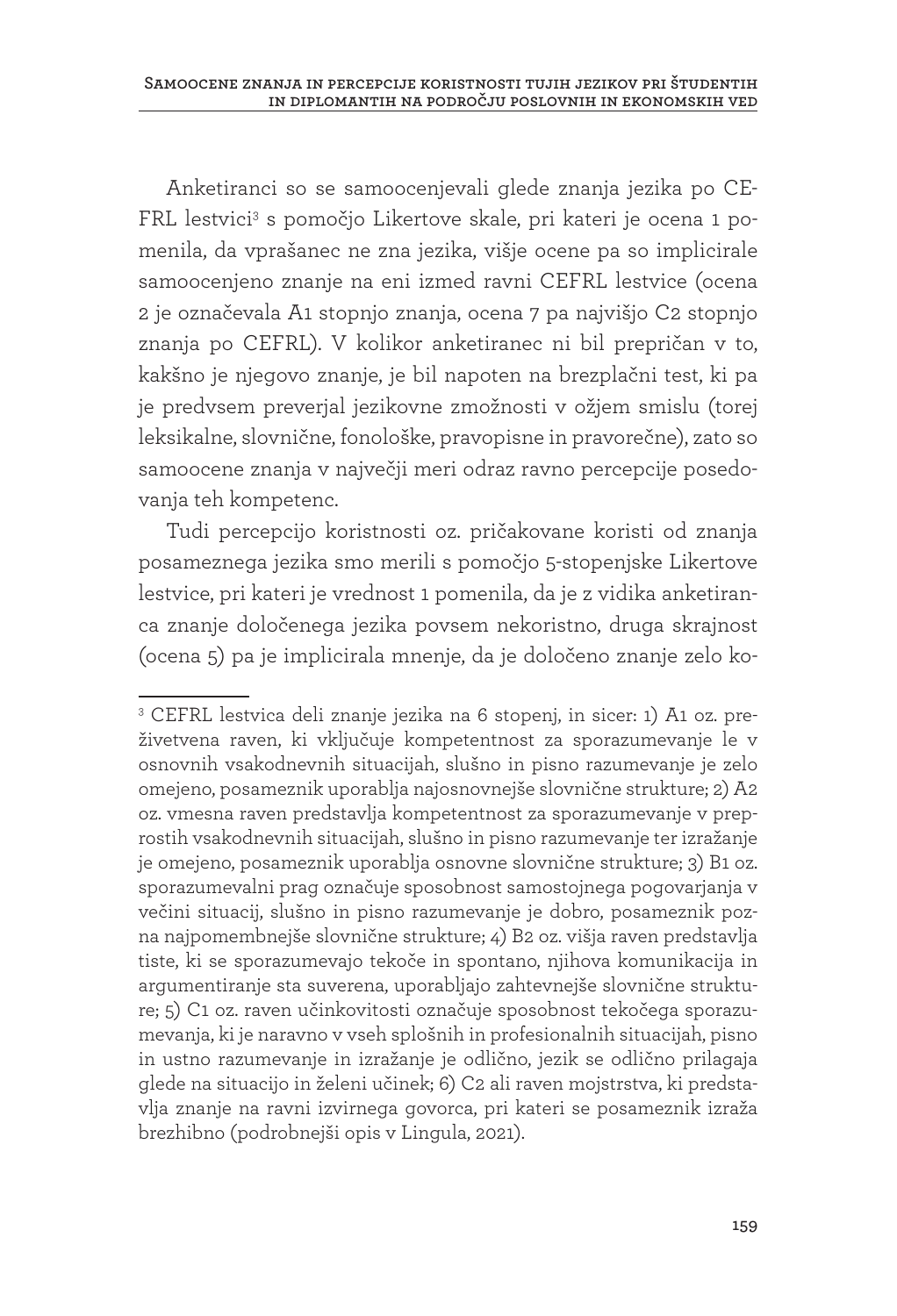ristno. Tako pridobljene povprečne vrednosti seveda ne odražajo dejansko koristnost znanja določenega jezika v slovenskem okolju, a odražajo splošne percepcije, ki so ustvarjene tako na podlagi objektivnih informacij kot subjektivnih interpretacij lastnih in posredovanih izkušenj v okolju, v katerem se anketiranci gibljejo.

#### **4 Rezultati in diskusija**

#### **4.1 Samoocenjeno znanje tujih jezikov**

Rezultati kažejo, da je med tujimi jeziki v slovenskem prostoru daleč najbolj prisotna angleščina, pri kateri je modus pri B2 ravni znanja, povprečni anketiranec pa se nahaja med B2 in C1 ravnjo. Angleščini s precej zaostanka sledi hrvaščina, pri kateri je največji delež anketirancev po lastni oceni na A1 ravni, povprečni anketiranec pa se samoopredeli malo nad ravnjo A2. Na tretjem mestu je nemščina, ki je v povprečju že pod ravnjo A2 (Razpredelnica 2). Statistično značilnih razlik med spoloma ni bilo (p > 0,05), medtem ko sta starost in delovna doba le izjemoma statistično značilno soodnosna s samooceno znanja jezika. S starostjo sicer statistično značilno korelirajo znanje angleškega (Spearmanov koeficient r = 0,19; p < 0,01), hrvaškega (Spearmanov koeficient r = 0,15; p < 0,05) in srbskega (Spearmanov koeficient r = 0,16; p < 0,05) jezika. Znanje hrvaščine (Spearmanov koeficient r = 0,23; p < 0,01) in srbščine (r = 0,19; p < 0,05) pozitivno korelira tudi z delovno dobo. Vse korelacije so izredno nizke, zato težko sprejmemo sklep, ki bi potrjeval soodvisnost preučevanih spremenljivk.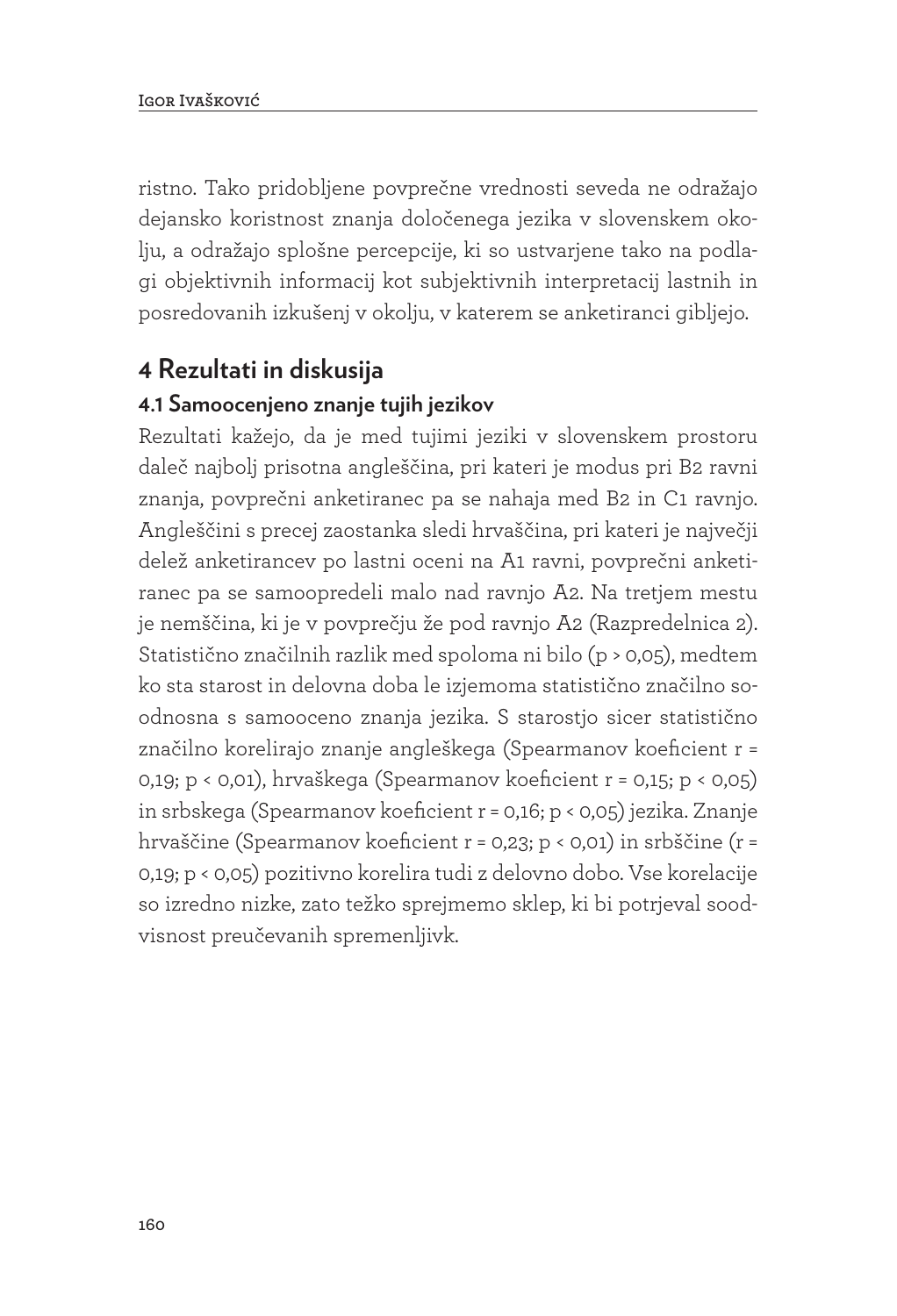|               | Znanje    | $\mathbf{1}$ | $\mathbf{z}$ | 3    | 4              | 5              | 6              | 7              |
|---------------|-----------|--------------|--------------|------|----------------|----------------|----------------|----------------|
| Jezik         | Povprečje | Ne znam      | Ā1           | Ā2   | B <sub>1</sub> | B <sub>2</sub> | C <sub>1</sub> | C <sub>2</sub> |
| Angleščina    | 5,47      | O, O         | 0,4          | 3,1  | 9,3            | 39,0           | 32,8           | 15,4           |
| Hrvaščina     | 3,40      | 12,3         | 24,2         | 20,4 | 20,4           | 6,9            | 8,5            | 7,3            |
| Nemščina      | 2,89      | 24,6         | 22,3         | 17,3 | 17,7           | 13,5           | 2,3            | 2,3            |
| Srbščina      | 2,70      | 40,3         | 16,7         | 16,7 | 7,0            | 5,4            | 6,2            | 7,8            |
| Španščina     | 1,73      | 66,5         | 16,7         | 4,7  | 5,8            | 3,1            | 1,9            | 1,2            |
| Italijanščina | 1,55      | 74,2         | 12,1         | 5,9  | 2,7            | 2,7            | 2,0            | 0,4            |
| Ruščina       | 1,30      | 85,6         | 8,2          | 2,7  | 1,2            | O, 8           | O, O           | 1,6            |
| Francoščina   | 1,26      | 86,4         | 6,6          | 3,5  | 1,9            | 1,6            | O, O           | O, O           |
| Makedonščina  | 1,26      | 90,4         | 4,8          | O,7  | 1,4            | O, O           | O,7            | 2,1            |
| Slovaščina    | 1,16      | 93,8         | 4,1          | O, O | O, O           | O, O           | O, O           | 2,1            |
| Turščina      | 1,07      | 94,2         | 5,4          | O, O | O, O           | O, O           | 0,4            | O, O           |
| Portugalščina | 1,05      | 96,5         | 2,7          | 0,4  | O, O           | 0,4            | 0,0            | O, O           |
| Kitajščina    | 1,04      | 98,0         | 1,2          | 0,4  | O, O           | O, O           | 0,0            | 0,4            |
| Poljščina     | 1,04      | 96,5         | 3,5          | O, O | O, O           | O, O           | O, O           | O, O           |
| Albanščina    | 1,03      | 99,2         | 0,4          | O, O | O, O           | O, O           | O, O           | 0,4            |
| Bolgarščina   | 1,03      | 98,6         | 0,7          | O, O | O, O           | O,7            | 0,0            | O, O           |
| Arabščina     | 1,02      | 98,1         | 1,9          | 0,0  | O, O           | 0,0            | O, O           | O, O           |
| Grščina       | 1,02      | 98,4         | 1,2          | O, O | 0,4            | O, O           | O, O           | O, O           |
| Madžarščina   | 1,02      | 98,1         | 1,6          | 0,4  | O, O           | O, O           | O, O           | O, O           |
| Švedščina     | 1,02      | 98,8         | O, 8         | 0,4  | 0,0            | 0,0            | O, O           | O, O           |
| Češčina       | 1,01      | 98,6         | 1,4          | O, O | O, O           | O, O           | O, O           | O, O           |

**Razpredelnica 2: Znanje tujih jezikov (v %)**

Opomba: Odstotki so prikazani glede na vrstico.

Razpredelnica 3 primerja povprečne ravni znanja jezikov pri študentih na prvi, drugi in tretji bolonjski stopnji. V kolikor nekoliko podrobneje analiziramo te rezultate pri znanju angleščine, lahko ugotovimo, da so študentje na drugi bolonjski stopnji v povprečju na nekoliko višji ravni znanja, pri čemer je zanimivo, da se kar 45,0% drugostopenjskih študentov samoocenjuje s C1 ravnjo znanja (33,3% je na B2, 18,3% pa na C2), medtem ko se relativna večina (46,7%) študentov na prvi bolonjski stopnji nahaja na B2 ravni, na C1 jih je 27,6, na C2 pa 11,2%. Podobno kot pri angleš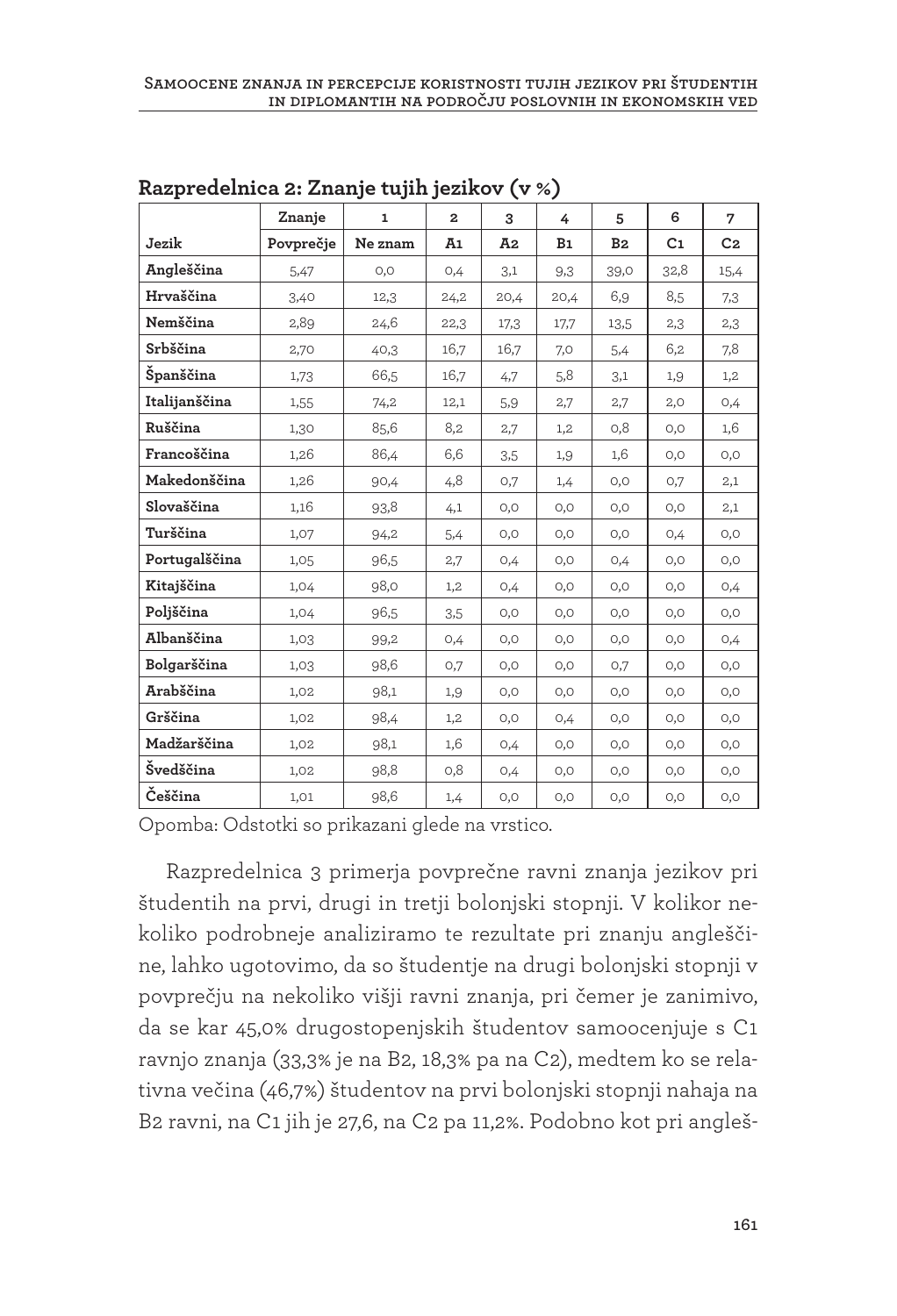čini se tudi pri znanju hrvaškega jezika podiplomski študentje uvrščajo nekoliko višje od dodiplomskih. Kljub temu je modus samoocenjenega znanja pri dodiplomskih študentih pri A2 ravni (24,5%), medtem ko je pri podiplomskih modus le pri A1 ravni znanja (31,0%). Boljše povprečno znanje podiplomskih študentov je predvsem posledica dejstva, da je v tej skupini izredno malo tistih, ki ne znajo hrvaškega jezika (3,4%), medtem ko skoraj vsak sedmi (14,2%) dodiplomski študent tega jezika ne zna dovolj za A1 raven znanja. Na B2 ali višji ravni znanja hrvaščine je 18,8% dodiplomskih in kar 31,1% drugostopenjskih študentov. Tudi pri znanju nemškega jezika so se boljše odrezali drugostopenjski študentje, in sicer so v povprečju malo nad A2, prvostopenjski pa v povprečju malo pod A2 ravnjo. Največ podiplomskih študentov je sicer na A1 ravni znanja (21,7%), a jih je kar 20,0% na B2, skupno pa 26,6% na B2 ali višji stopnji. Pri dodiplomskih je situacija nekoliko slabša, saj jih kar 25,5% ne zna nemščine, na B2 ali višji stopnji pa se nahaja 14,4% tega segmenta študentov.

Tudi pri srbščini, španščini in italijanščini so se drugostopenjski študenti boljše samoocenili glede znanja jezikov od prvostopenjskih kolegov. Vendar je za ta tri jezika, za razliko od angleščine, hrvaščine in nemščine, značilno, da je modus pri vseh na obeh stopnjah pri oceni »1«, kar pomeni, da večina ne zna teh jezikov niti za A1 stopnjo. Medtem ko je v primeru srbščine to le relativna večina, pa absolutna večina študentov ne zna španskega in italijanskega jezika. Na vsaj B2 ravni znanja srbskega jezika je sicer še vedno relativno veliko podiplomskih študentov, in sicer 25,8%, medtem ko je med dodiplomskimi študenti takšnih že bistveno manj, 15,7%. Zanimivo je, da je med mlajšimi kolegi kljub nižjemu povprečnemu znanju vendarle večji delež tistih, ki so na B2 ali višji ravni znanja. Takšnih je namreč 6,0% dodiplomskih študentov, medtem ko je med podiplomskimi ta odstotek bistveno nižji, in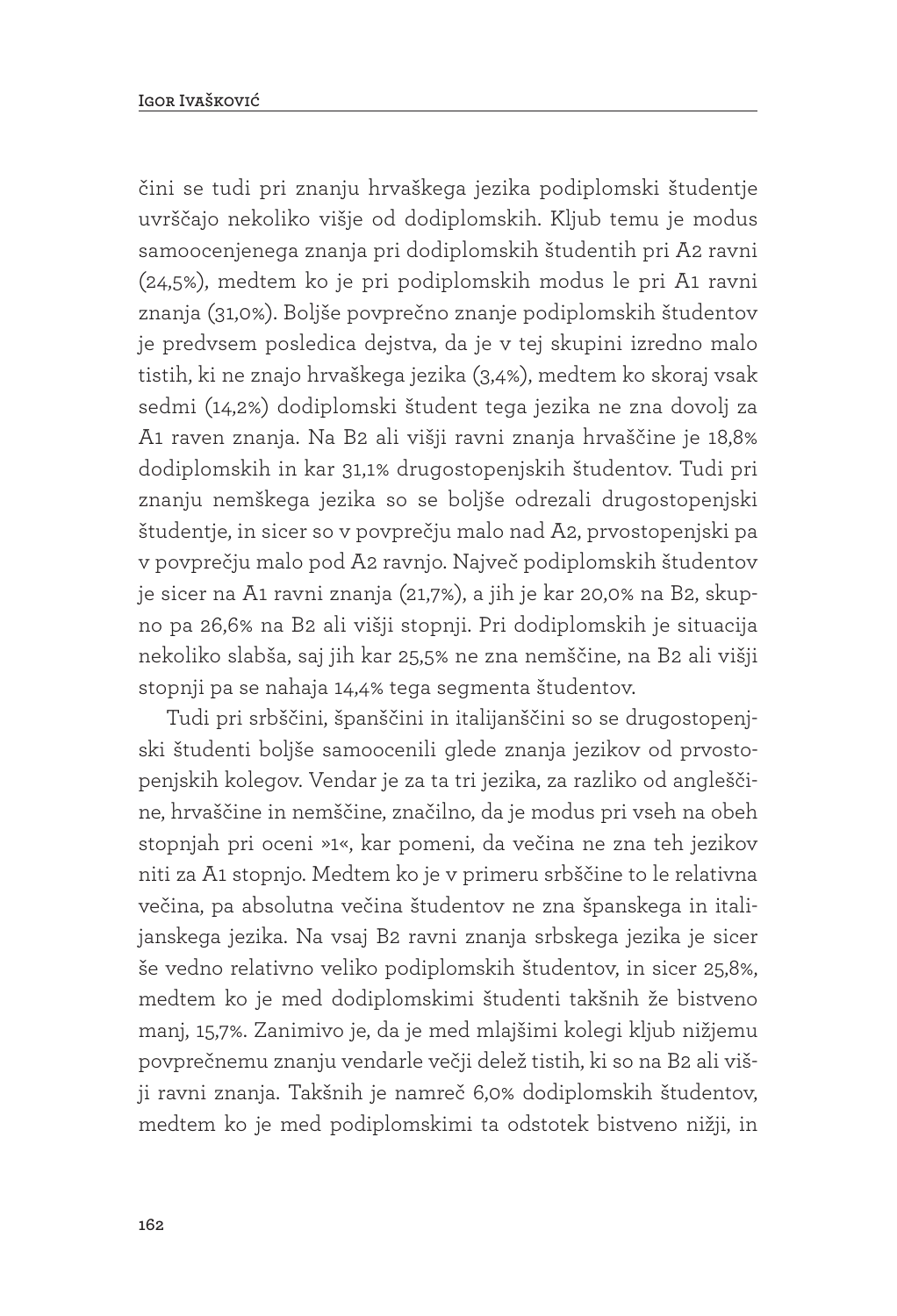sicer 3,6%. Manjša je razlika pri italijanskem jeziku, ki jo 4,6% dodiplomskih in 5,4% drugostopenjskih študentov obvlada vsaj na B2 ravni. Za razliko od ostalih jezikov, obravnavanih v Razpredelnica 3, se prvostopenjski študentje lahko pohvalijo z nekoliko boljšim povprečnim poznavanjem ruskega in francoskega jezika, a je pri tem potrebno opomniti, da je razlika nastala na račun nekaj posameznikov, ki zelo dobro govori bodisi ruski bodisi francoski jezik, medtem ko velika večina (nad 85%) študentov teh jezikov ne obvlada niti za A1 raven znanja.

|               |           | $\mathbf{1}$ | $\mathbf{z}$ | 3    | 4    | 5              | 6              | 7              |  |  |  |
|---------------|-----------|--------------|--------------|------|------|----------------|----------------|----------------|--|--|--|
| Znanje jezika | Povprečje | Ne znam      | A1           | Ā2   | B1   | B <sub>2</sub> | C <sub>1</sub> | C <sub>2</sub> |  |  |  |
| Angleščina    |           |              |              |      |      |                |                |                |  |  |  |
| 1. stopnja    | 5,31      | O, O         | O,7          | 3,3  | 10,5 | 46,7           | 27,6           | 11,2           |  |  |  |
| 2. stopnja    | 5,75      | O, O         | 0,0          | 3,3  | O, O | 33,3           | 45,0           | 18,3           |  |  |  |
| 3. stopnja    | 5,50      | O, O         | 0,0          | O, O | O, O | 50,0           | 50,0           | O, O           |  |  |  |
| Hrvaščina     |           |              |              |      |      |                |                |                |  |  |  |
| 1. stopnja    | 3,26      | 14,2         | 23,2         | 24,5 | 19,4 | 3,9            | 8,4            | 6,5            |  |  |  |
| 2. stopnja    | 3,66      | 3,4          | 31,0         | 15,5 | 19,0 | 13,8           | 12,1           | 5,2            |  |  |  |
| 3. stopnja    | 4,25      | O, O         | O, O         | 50,0 | 25,0 | O, O           | O, O           | 25,0           |  |  |  |
| Nemščina      |           |              |              |      |      |                |                |                |  |  |  |
| 1. stopnja    | 2,80      | 25,5         | 22,2         | 18,3 | 19,6 | 11,1           | 1,3            | 2,0            |  |  |  |
| 2. stopnja    | 3,12      | 21,7         | 21,7         | 16,7 | 13,3 | 20,0           | 3,3            | 3,3            |  |  |  |
| 3. stopnja    | 3,25      | O, O         | 25,0         | 50,0 | O, O | 25,0           | O, O           | O, O           |  |  |  |
| Srbščina      |           |              |              |      |      |                |                |                |  |  |  |
| 1. stopnja    | 2,54      | 43,1         | 17,0         | 16,3 | 7,8  | 5,2            | 3,3            | 7,2            |  |  |  |
| 2. stopnja    | 2,90      | 39,7         | 13,8         | 17,2 | 3,4  | 3,4            | 17,2           | 5,2            |  |  |  |
| 3. stopnja    | 3,42      | O, O         | 50,0         | O, O | 25,0 | O, O           | 25,0           | O, O           |  |  |  |
| Španščina     |           |              |              |      |      |                |                |                |  |  |  |
| 1. stopnja    | 1,69      | 69,9         | 13,7         | 2,6  | 7,8  | 3,3            | 2,0            | O,7            |  |  |  |
| 2. stopnja    | 1,72      | 63,2         | 19,3         | 8,8  | 5,3  | 0,0            | 1,8            | 1,8            |  |  |  |
| 3. stopnja    | 1,75      | 50,0         | 25,0         | 25,0 | O, O | O, O           | O, O           | O, O           |  |  |  |

**Razpredelnica 3: Znanje na različnih stopnjah študija (v %)**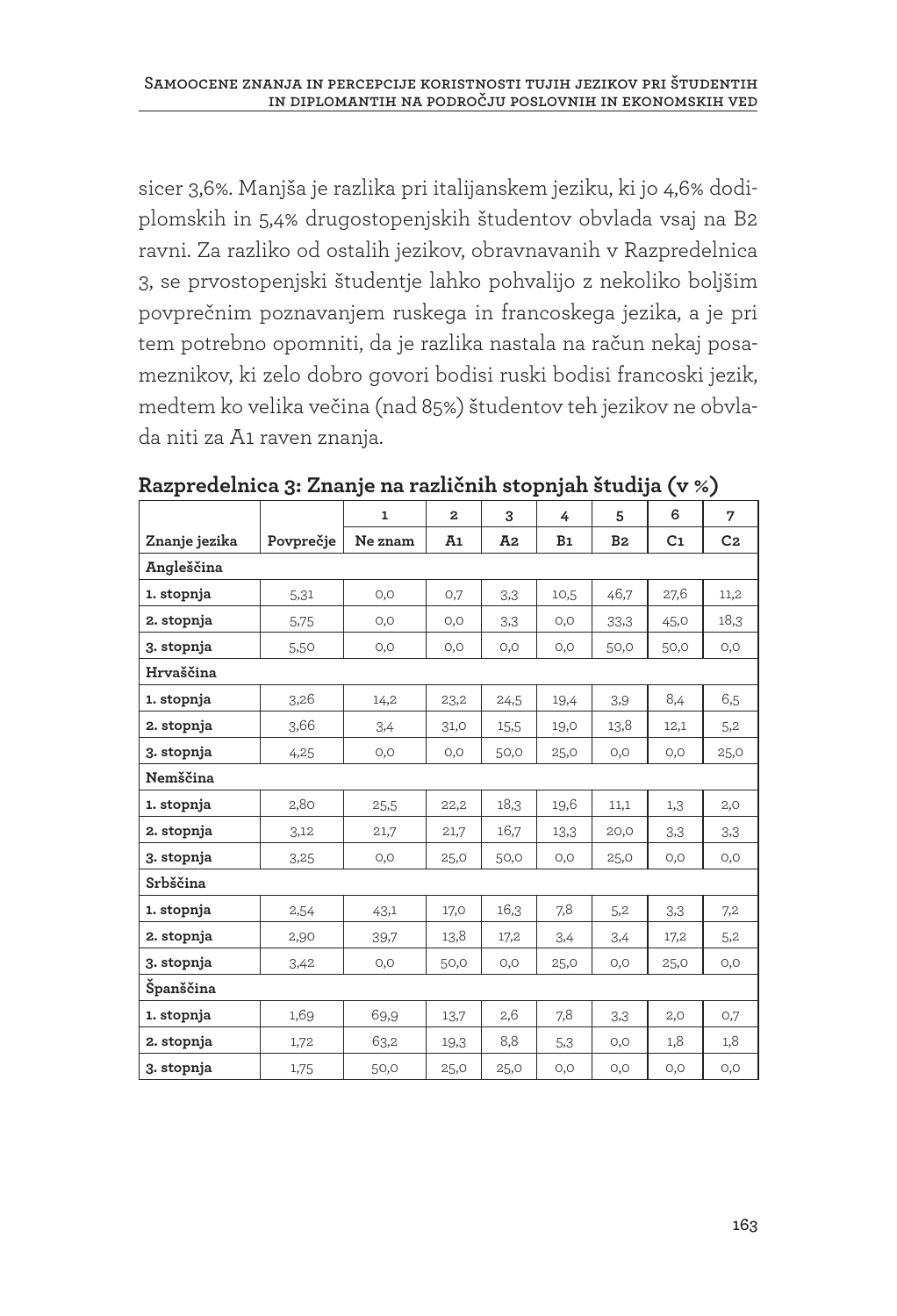| Italijanščina |      |       |      |      |     |      |      |      |  |  |
|---------------|------|-------|------|------|-----|------|------|------|--|--|
| 1. stopnja    | 1,53 | 74,5  | 12,4 | 5,2  | 3,3 | 2,6  | 2,0  | 0,0  |  |  |
| 2. stopnja    | 1,64 | 69,6  | 12,5 | 10,7 | 1,8 | 1,8  | 3,6  | 0,0  |  |  |
| 3. stopnja    | 1,00 | 100,0 | 0,0  | 0,0  | 0,0 | 0,0  | O, O | 0,0  |  |  |
| Ruščina       |      |       |      |      |     |      |      |      |  |  |
| 1. stopnja    | 1,29 | 85,6  | 9,2  | 2,0  | 1,3 | 0,0  | O, O | 2,0  |  |  |
| 2. stopnja    | 1,23 | 87,7  | 5,3  | 5,3  | 0,0 | 1,8  | O, O | O, O |  |  |
| 3. stopnja    | 1,50 | 50,0  | 50,0 | 0,0  | 0,0 | 0,0  | O, O | 0,0  |  |  |
| Francoščina   |      |       |      |      |     |      |      |      |  |  |
| 1. stopnja    | 1,27 | 87,0  | 5,2  | 3,2  | 3,2 | 1,3  | O, O | 0,0  |  |  |
| 2. stopnja    | 1,20 | 89,3  | 5,4  | 3,6  | 0,0 | 1,8  | O, O | 0,0  |  |  |
| 3. stopnja    | 1,00 | 100,0 | 0,0  | O, O | 0,0 | O, O | 0,0  | 0,0  |  |  |

Opomba: Odstotki so prikazani glede na vrstico.

Pri razčlenjevanju rezultatov o znanju angleščine glede na vključenost v trg dela ne preseneča, da najvišjo stopnjo znanja kažejo redno zaposleni anketiranci, nekoliko nižjo tisti, ki ne delajo, in še nekoliko nižjo segment, ki opravlja študentsko delo (Razpredelnica 4). Ravno tako ne preseneča, da je višja poprečna raven samoocenjenega znanja angleščine pri tistih, ki opravljajo delo na delovnih mestih, ki zahtevajo visokošolsko izobrazbo, od tistih, ki ne zahtevajo te izobrazbe, in v tistih organizacijah, ki poslujejo s tujino, od tistih, ki poslujejo samo v Sloveniji. Nekoliko bolj presenetljivo je, da si najvišjo oceno znanja pripisujejo zaposleni na položaju srednjega managementa, sledijo jim zaposleni na operativni ravni, najnižje pa se v tem pogledu samoocenjujejo zaposleni na vodstvenih položajih. Seveda je te ugotovitve potrebno vzeti z rezervo, saj so vsa povprečja v vseh teh segmentih nad oceno 5,0, ki označuje B2 raven znanja. Še več, razpon med najvišjo povprečno oceno (5,81), ki si jo pripisujejo redno zaposleni, in najnižjo (5,20), s katero se samoocenjujejo zaposleni na vodstvenih položajih, je relativno nizek.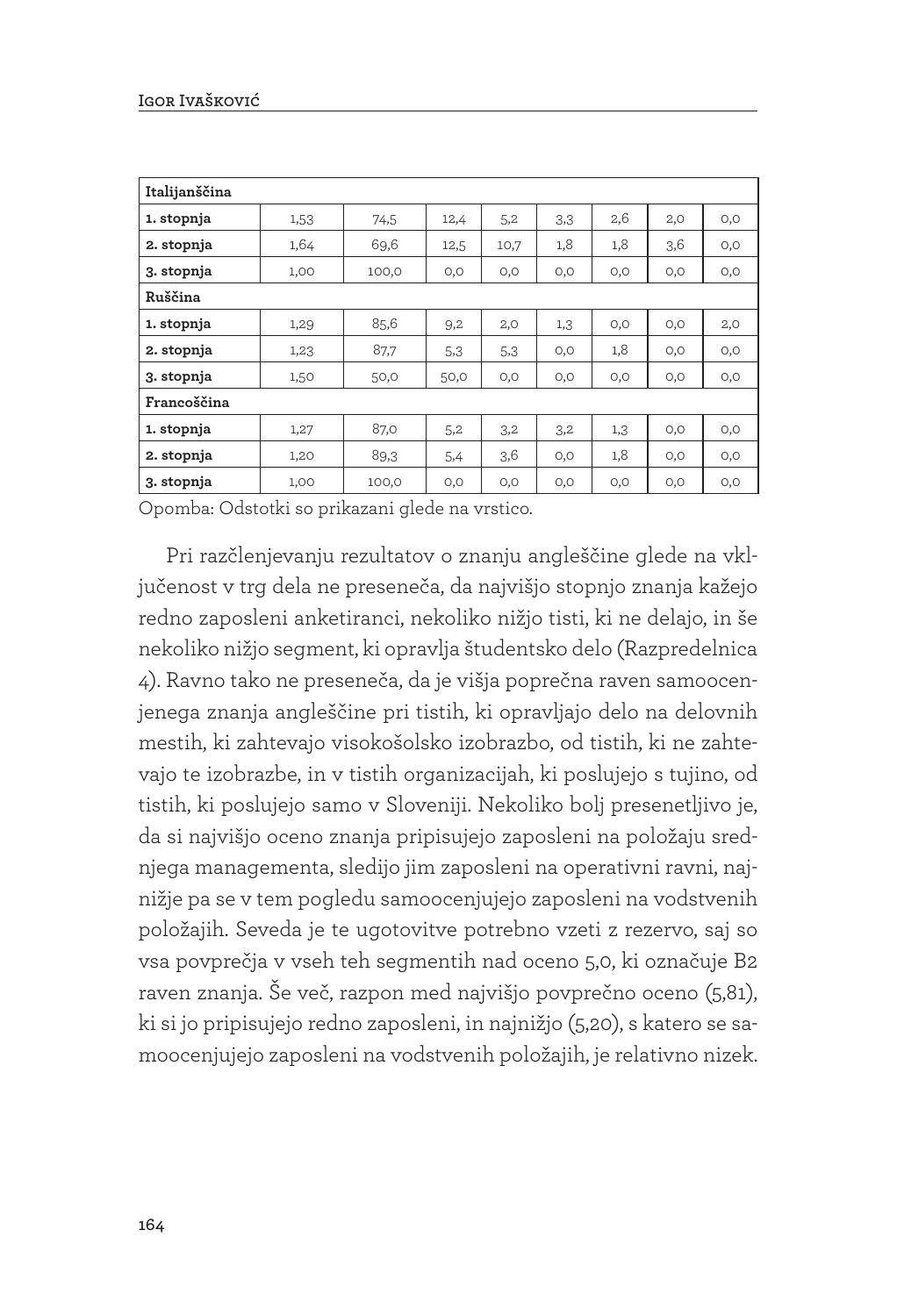| Jezik                                                  | Angle-<br>ški | Hrva-<br>ški | Nem-<br>ški | Srbski | Špan-<br>ski | Itali-<br>janski | Ruski | Fran-<br>coski |
|--------------------------------------------------------|---------------|--------------|-------------|--------|--------------|------------------|-------|----------------|
| Neaktivni na<br>trqu dela                              | 5,47          | 3,26         | 2,95        | 2,62   | 1,61         | 1,59             | 1,26  | 1,30           |
| Študentsko delo                                        | 5,37          | 3,32         | 2,80        | 2,49   | 1,78         | 1,53             | 1,34  | 1,17           |
| Redno zaposleni*                                       | 5,81          | 3,98         | 2,88        | 3,36   | 1,87         | 1,50             | 1,35  | 1,35           |
| Na DM, kjer je<br>potrebna VŠ<br>izobrazba             | 5,59          | 3,77         | 2,95        | 2,94   | 2,08         | 1,59             | 1,21  | 1,12           |
| Na DM, kjer ni<br>potrebna VŠ<br>izobrazba             | 5,34          | 3,17         | 2,73        | 2,39   | 1,67         | 1,33             | 1,34  | 1,30           |
| DM na vodstve-<br>nem položaju                         | 5,20          | 4,00         | 4,80        | 3,20   | 3,00         | 2,80             | 1,00  | 1,00           |
| DM na položaju<br>srednjega mana-<br>gementa           | 5,71          | 4,24         | 2,91        | 3,29   | 1,62         | 1,33             | 1,52  | 1,24           |
| DM na operativ-<br>ni ravni                            | 5,39          | 3,23         | 2,71        | 2,43   | 1,78         | 1,42             | 1,26  | 1,25           |
| DM v organiza-<br>ciji, ki posluje s<br>tujino         | 5,64          | 3,76         | 2,92        | 2,90   | 1,67         | 1,53             | 1,24  | 1,22           |
| DM v organiza-<br>ciji, ki posluje<br>samo v Sloveniji | 5,19          | 3,08         | 2,78        | 2,35   | 1,96         | 1,34             | 1,34  | 1,23           |

**Razpredelnica 4: Znanje jezikov glede na aktivnost na trgu dela**

Opomba: DM – delovno mesto; \* – aktivni na trgu dela s podpisano pogodbo o zaposlitvi (vključno samozaposleni) ne glede na časovno (ne) določenost pogodbe.

Znanje hrvaščine narašča z aktivnostjo na trgu dela, saj se redno zaposleni ocenjujejo z višjo oceno glede znanja od tistih, ki opravljajo študentska dela, slednji pa dosegajo višjo povprečno oceno znanja od neaktivnih. Tudi pri hrvaščini je višja poprečna raven samoocenjenega znanja pri tistih, ki opravljajo delo na delovnih mestih, ki zahtevajo visokošolsko izobrazbo, od tistih, ki delajo na drugih delovnih mestih. Ravno tako je višje ocenjeno znanje pri tistih, ki so zaposleni v organizacijah, ki poslujejo s tujino. Zanimivo je, da si tudi v tem primeru najvišjo oceno znanja pripisujejo zaposleni na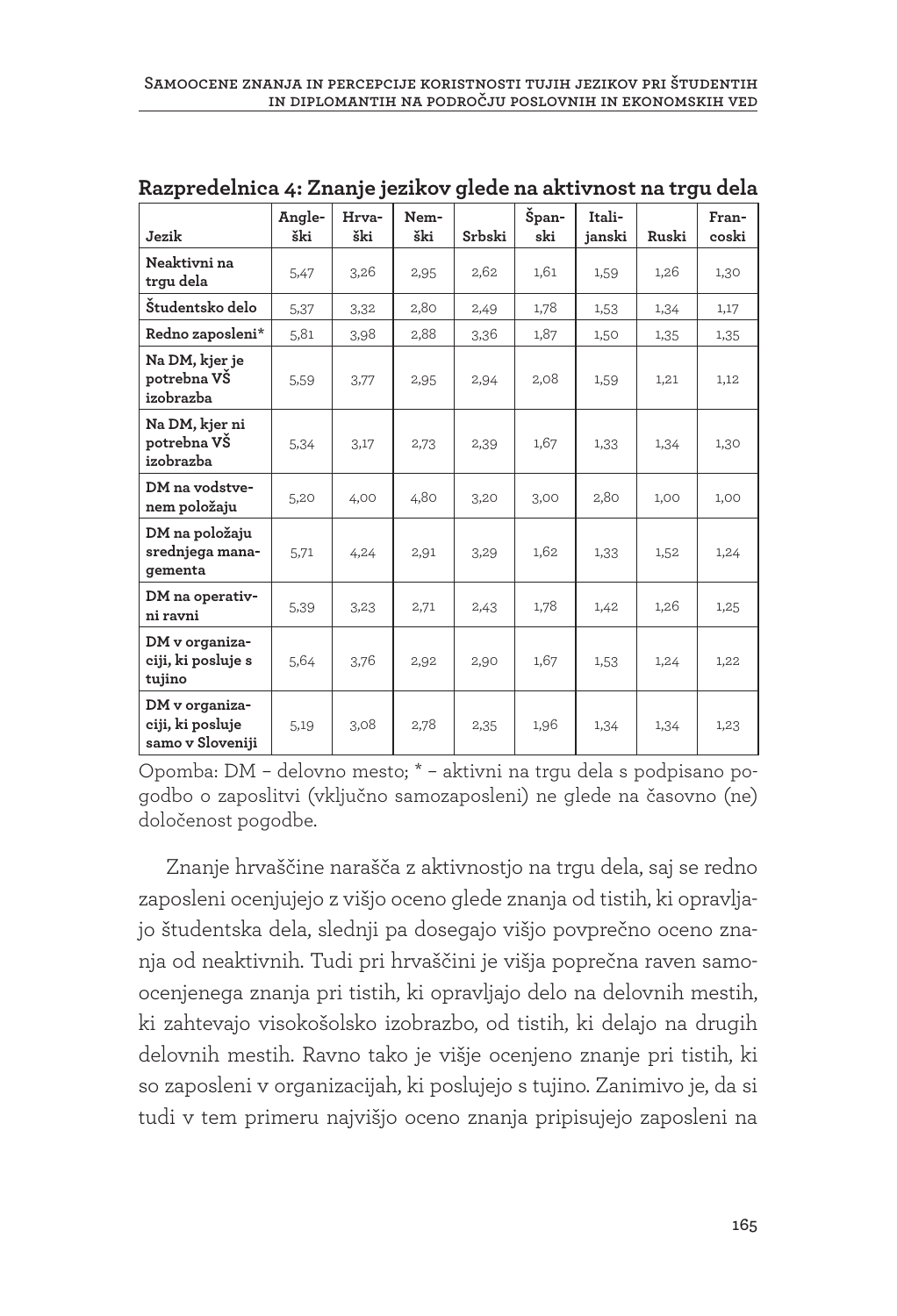položaju srednjega managementa, sledijo jim zaposleni na vodstvenih položajih, najnižje pa je znanje pri zaposlenih na operativni ravni. Obenem je potrebno opomniti, da je za razliko od angleščine pri hrvaščini razpon med najvišjo (4,24) in najnižjo (3,08) oceno nekoliko višji. Nad B1 ravnjo so namreč zaposleni na položaju srednjega managementa, medtem ko so zaposleni v organizacijah, ki poslujejo samo v Sloveniji, v povprečju le malo nad A1 ravnjo znanja. Podobno kot pri analizi znanja hrvaščine lahko ugotovimo tudi za znanje srbskega jezika, le da je samoocenjena raven znanja sorazmerno nižja v vseh segmentih, in sicer v povprečju od 0,5 do 1 točke, kar pomeni od pol do ene ocene nižjo oceno znanja po CEFRL lestvici.

Pri primerjavi samoocenjenega znanja nemščine lahko ugotovimo, da so razlike med skupinami praviloma manjše in večinoma statistično neznačilne (p > 0,05). Izstopa le povprečna raven znanja nemščine pri tistih anketirancih, ki zasedajo vodstvene položaje. Ti se namreč ocenjujejo z bistveno višjo oceno znanja (4,8, kar implicira skoraj C1 raven znanja) od oseb, ki so zaposlene na ravni srednjega managementa ali na operativni ravni. Podobno razmerje ob nižjih vrednostih lahko opazimo tudi pri znanju španskega in italijanskega jezika, kjer so zaposleni na vodstvenih mestih v povprečju pri ravni A2 (španščina: 3,0; italijanščina: 2,8), ostali pa pod ravnjo A1.

Končno lahko pri analizi znanja jezikov glede na vključenost v trg dela ugotovimo, da si redno zaposleni, razen pri nemščini in italijanščini, pripisujejo višjo oceno znanja jezikov od neaktivnih in tistih, ki so na trg dela vključeni prek študentskih oblik dela. Predvsem je to opazno pri angleščini, hrvaščini in srbščini. Tisti, ki so na nekoliko bolj zahtevnih delovnih mestih, oz. na tistih delovnih mestih, ki zahtevajo visokošolsko izobrazbo, se načeloma ocenjujejo z višjo oceno znanja jezikov (razen pri ruščini in francoščini) od tistih, ki delajo na delovnih mestih, katera visokošolske izobrazbe ne zahtevajo. Osebe, zaposlene na operativni ravni, si pripisujejo najnižje ocene znanja tujih jezikov,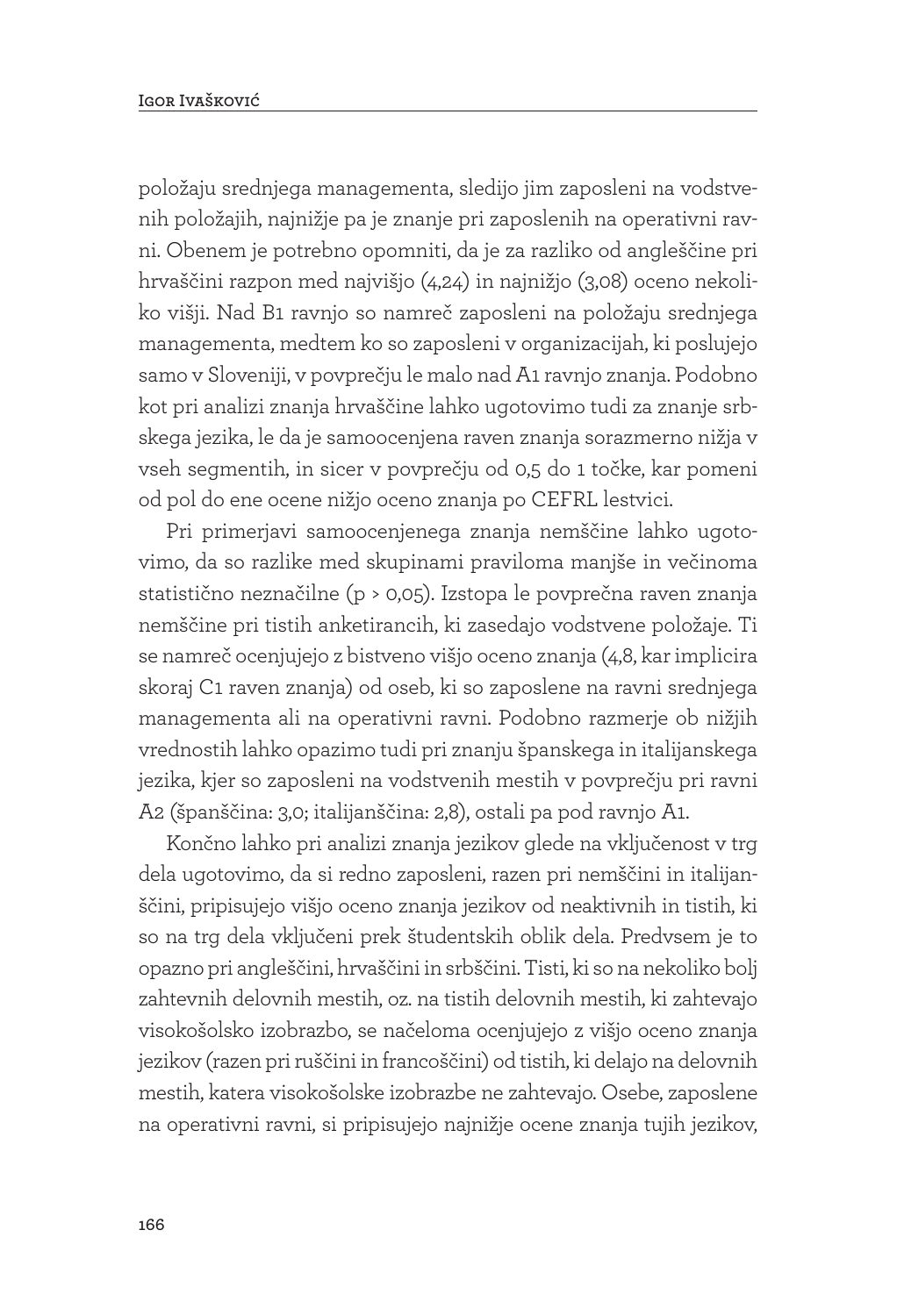medtem ko je pri večini analiziranih tujih jezikov najvišja samoocena znanja na ravni srednjega managementa. Lahko domnevamo, da je to zato, ker so ti položaji običajno v organigramih prepleteni z največjim številom razmerij oz. povezav z drugimi položaji in imajo posledično večji obseg komunikacije. Ravno tako na srednji management običajno odpade tudi največ kontaktov s poslovnimi partnerji iz tujine. Ravno tako je pri večini jezikov zaznati višjo raven znanja pri zaposlenih v tistih organizacijah, ki poslujejo s tujino.

#### **4.2 Percepcija koristnosti tujih jezikov**

Rezultati na področju percepcije koristnosti kažejo nekoliko drugačno situacijo kot pri ocenjenem znanju jezikov (Razpredelnica 5). Na prvem mestu sicer ni sprememb, kar potrjuje dominantnost angleščine med tujimi jeziki pri opazovani populaciji. Kar 95,8% anketirancev namreč ocenjuje, da je znanje angleščine zelo koristno, le 4,2% pa da je večinoma koristno. Nemščina zaseda drugo, hrvaščina pa tretje mesto. Nemščina in hrvaščina sta torej zaznana kot bolj koristna od drugih dveh sosednjih jezikov, in sicer italijanščine, še bolj pa od madžarščine. Ravno tako je glede zaznane koristnosti sosednji hrvaški jezik pred dvema »velikima« jezikoma, in sicer španščino ter francoščino. Poleg slednjih je le še srbščina v povprečju zaznana kot relativno bolj koristna, saj dosega povprečno oceno 3,1, medtem ko sta naslednja dva »velika« svetovna jezika, ruščina in kitajščina, skupaj z vsemi ostalimi že pod povprečno oceno 3,0, ki predstavlja mejo med večjo in manjšo koristnostjo. Presenetljivo je, da je toliko jezikov zaznano kot večinoma nekoristnih. To spoznanje je še toliko bolj nenavadno ob dejstvu, da današnja tehnologija omogoča komunikacijo s praktično celim svetom in z govorci različnih jezikovnih skupin, anketirana pa je bila populacija študentov in nekdanjih študentov s področja ekonomskih in poslovnih ved. Od slednjih bi morda lahko pričakovali nekoliko višjo nagnjenost k podjetništvu in iskanju poslovnih priložnosti tudi na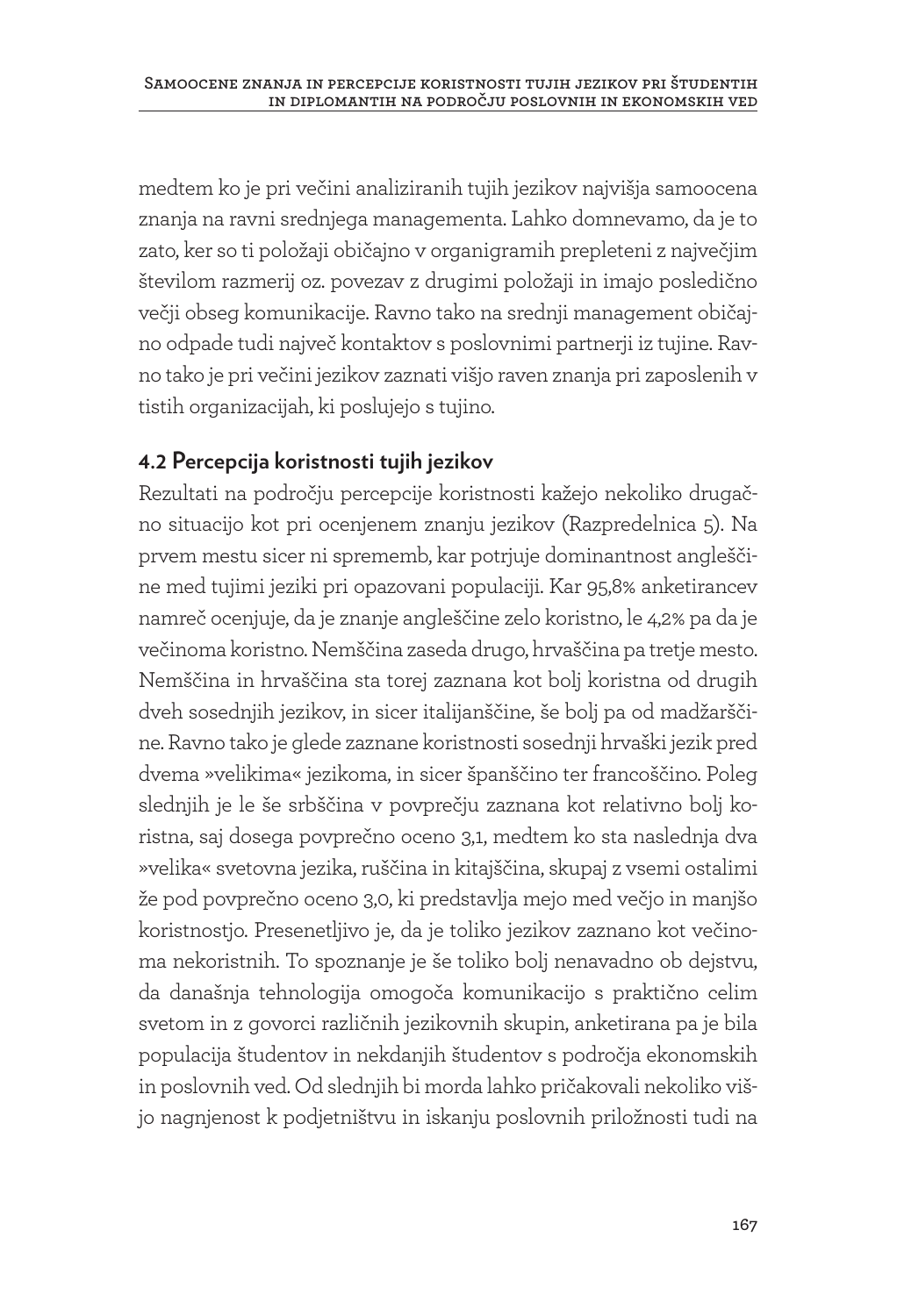tujih trgih, kjer bi znanje tujih jezikov vsekakor bilo koristno. Zaznave koristnosti jezikov se večinoma ne razlikujejo statistično značilno med spoloma, percepcija koristnosti pa ravno tako ne korelira statistično značilno ne s starostjo ne z delovno dobo. Izjema je zaznava koristnosti češčine, kjer je ugotovljena izredno šibka statistično značilna korelacija s starostjo (Spearmanov koeficient r = 0,18; p < 0,05).

|               | Korist    | $\mathbf{1}$              | $\mathbf{2}$                | 3                                                           | 4                    | 5                |
|---------------|-----------|---------------------------|-----------------------------|-------------------------------------------------------------|----------------------|------------------|
| Jezik         | Povprečje | Povsem<br>neko-<br>ristno | Večinoma<br>neko-<br>ristno | Ne<br>morem se<br>odločiti.<br>ali je<br>koristno<br>ali ne | Večinoma<br>koristno | Zelo<br>koristno |
| Angleščina    | 4,96      | O, O                      | O, O                        | O, O                                                        | 4,2                  | 95,8             |
| Nemščina      | 4,31      | 1,6                       | 3,9                         | 10,2                                                        | 30,9                 | 53,5             |
| Hrvaščina     | 3,74      | 4,3                       | 13,2                        | 12,8                                                        | 43,8                 | 26,0             |
| Italijanščina | 3,43      | 6,6                       | 16,3                        | 23,7                                                        | 33,9                 | 19,5             |
| Španščina     | 3,33      | 9,0                       | 16,1                        | 25,5                                                        | 31,4                 | 18,0             |
| Srbščina      | 3,11      | 16,0                      | 17,9                        | 23,0                                                        | 25,7                 | 17,5             |
| Francoščina   | 3,09      | 12,4                      | 21,3                        | 24,4                                                        | 29,1                 | 12,8             |
| Ruščina       | 2,95      | 18,4                      | 21,2                        | 21,2                                                        | 25,5                 | 13,7             |
| Kitajščina    | 2,86      | 24,5                      | 17,1                        | 20,2                                                        | 23,7                 | 14,4             |
| Portugalščina | 2,32      | 26,1                      | 35,8                        | 22,2                                                        | 12,1                 | 3,9              |
| Švedščina     | 2,07      | 40,2                      | 28,3                        | 18,5                                                        | 10,2                 | 2,8              |
| Arabščina     | 2,06      | 43,9                      | 25,5                        | 15,3                                                        | 11,4                 | 3,9              |
| Turščina      | 1,98      | 44,5                      | 27,3                        | 15,6                                                        | 10,2                 | 2,3              |
| Češčina       | 1,93      | 43,8                      | 30,6                        | 16,0                                                        | 8,3                  | 1,4              |
| Madžarščina   | 1,92      | 44,3                      | 29,4                        | 18,0                                                        | 6,3                  | 2,0              |
| Slovaščina    | 1,90      | 46,2                      | 29,7                        | 14,5                                                        | 7,6                  | 2,1              |
| Grščina       | 1,88      | 46,5                      | 28,1                        | 18,0                                                        | 6,3                  | 1,2              |
| Poljščina     | 1,86      | 46,2                      | 31,0                        | 14,5                                                        | 6,9                  | 1,4              |
| Makedonščina  | 1,86      | 46,2                      | 31,0                        | 15,9                                                        | 4,1                  | 2,8              |
| Albanščina    | 1,79      | 52,0                      | 27,3                        | 13,3                                                        | 5,1                  | 2,3              |
| Bolgarščina   | 1,70      | 52,4                      | 29,7                        | 13,8                                                        | 3,4                  | 0,7              |

**Razpredelnica 5: Zaznava koristnosti jezika (v %)**

Opomba: Odstotki so prikazani glede na vrstico.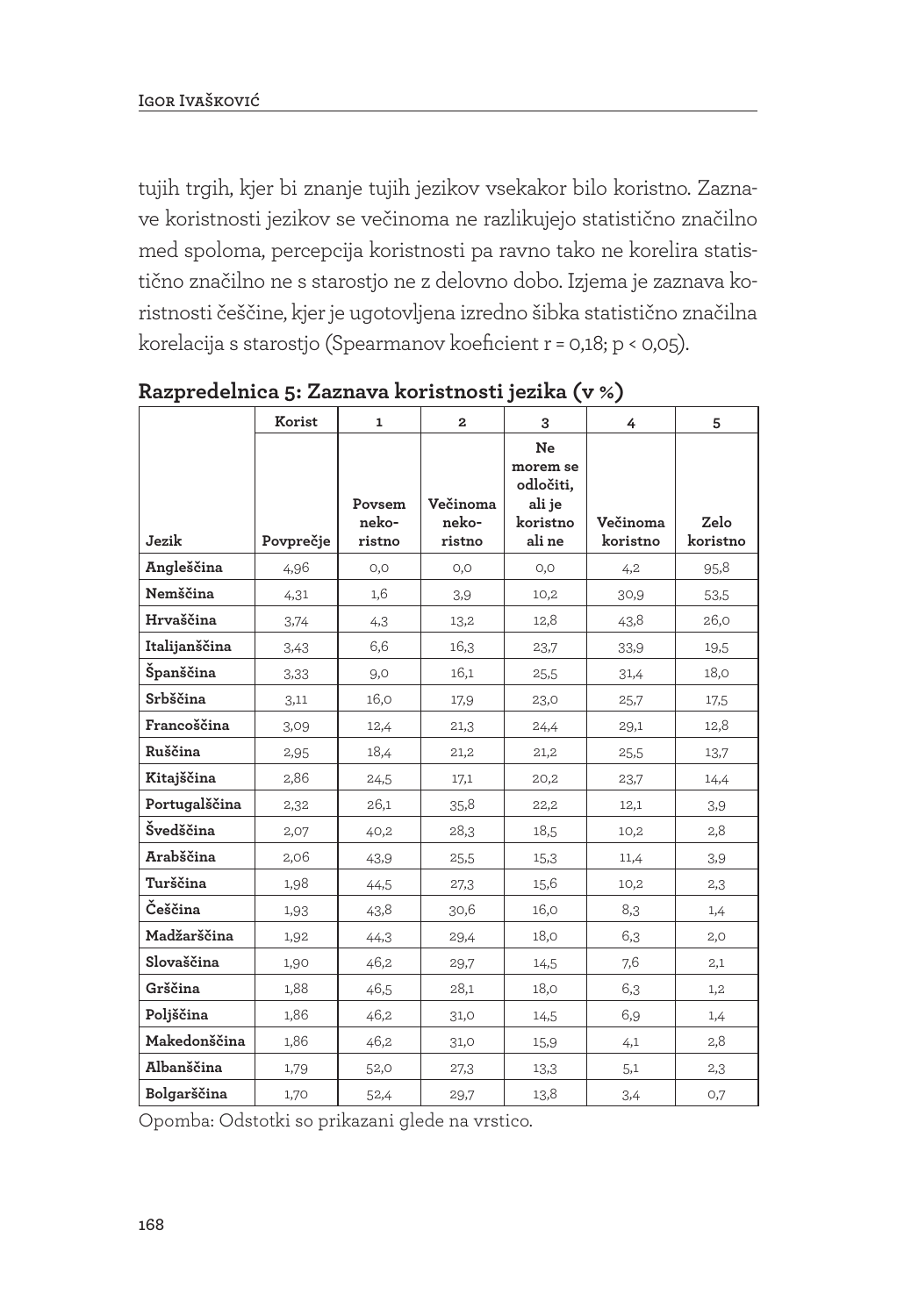V kolikor razčlenimo anketirano študentsko populacijo glede na stopnjo študija, lahko opazimo, da glede percepcije koristnosti angleščine, italijanščine, srbščine in francoščine ni statistično značilnih razlik med študenti na različnih ravneh študija. Nemščino, hrvaščino, španščino in ruščino drugostopenjski študentje zaznavajo kot nekoliko bolj koristne od svojih kolegov na dodiplomski ravni (Razpredelnica 6).

**Razpredelnica 6: Zaznava koristnosti znanja jezikov glede na raven študija (v %)**

|                      |           | $\mathbf{1}$         | $\mathbf{z}$           | 3                                                          | 4                    | 5                  |
|----------------------|-----------|----------------------|------------------------|------------------------------------------------------------|----------------------|--------------------|
| Koristnost<br>jezika | Povprečje | Povsem<br>nekoristno | Večinoma<br>nekoristno | Ne morem<br>se odlo-<br>čiti, ali je<br>koristno<br>ali ne | Večinoma<br>koristno | Zelo ko-<br>ristno |
| Angleščina           |           |                      |                        |                                                            |                      |                    |
| 1. stopnja           | 4,96      | O, O                 | O, O                   | O, O                                                       | 3.9                  | 96,1               |
| 2. stopnja           | 4,97      | O,O                  | 0,0                    | O, O                                                       | 3,3                  | 96.7               |
| 3. stopnja           | 5,00      | 0,0                  | 0,0                    | 0,0                                                        | 0,0                  | 100,0              |
| Nemščina             |           |                      |                        |                                                            |                      |                    |
| 1. stopnja           | 4,27      | 2,0                  | 2,6                    | 11,9                                                       | 33,1                 | 50,3               |
| 2. stopnja           | 4,41      | 1,7                  | 1,7                    | 6,8                                                        | 33,9                 | 55,9               |
| 3. stopnja           | 5,00      | O, O                 | O, O                   | O, O                                                       | O, O                 | 100,0              |
| Hrvaščina            |           |                      |                        |                                                            |                      |                    |
| 1. stopnja           | 3,72      | 4,5                  | 13,6                   | 13,0                                                       | 42,9                 | 26,0               |
| 2. stopnja           | 3,95      | O, O                 | 10,3                   | 12,1                                                       | 50,0                 | 27,6               |
| 3. stopnja           | 3,75      | 0,0                  | 25,0                   | 0,0                                                        | 50,0                 | 25,0               |
| Italijanščina        |           |                      |                        |                                                            |                      |                    |
| 1. stopnja           | 3,45      | 7,8                  | 12,3                   | 26,0                                                       | 35,1                 | 18,8               |
| 2. stopnja           | 3,43      | 5,2                  | 19,0                   | 22,4                                                       | 34,5                 | 19,0               |
| 3. stopnja           | 4,00      | O, O                 | O, O                   | 25,0                                                       | 50,0                 | 25,0               |
| Španščina            |           |                      |                        |                                                            |                      |                    |
| 1. stopnja           | 3,22      | 11,1                 | 17,0                   | 26,8                                                       | 29,4                 | 15,7               |
| 2. stopnja           | 3,53      | 5,3                  | 12,3                   | 28,1                                                       | 33,3                 | 21,1               |
| 3. stopnja           | 3,75      | O, O                 | O, O                   | 50,0                                                       | 25,0                 | 25,0               |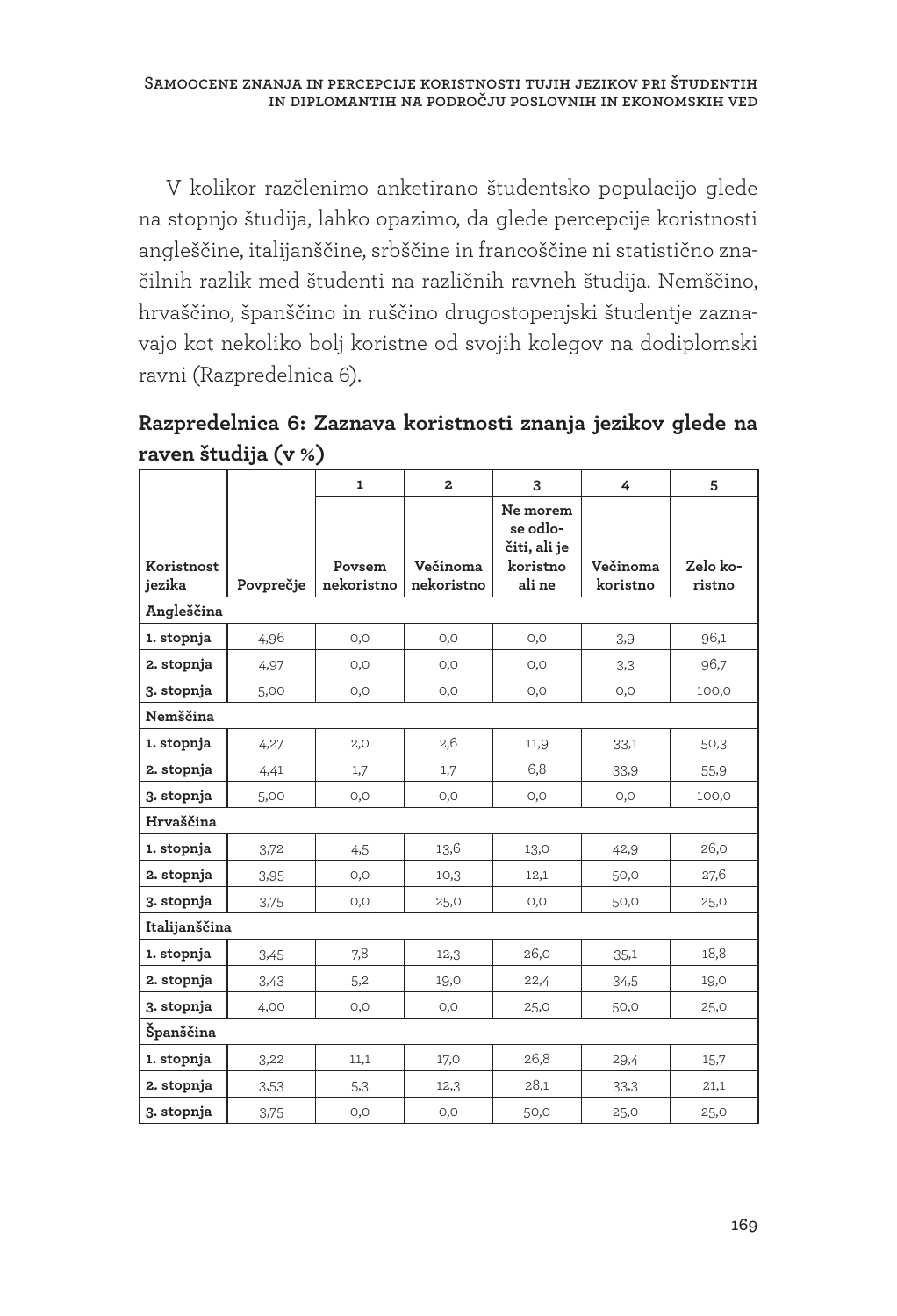| Srbščina    |      |      |      |      |      |      |  |  |  |  |
|-------------|------|------|------|------|------|------|--|--|--|--|
| 1. stopnja  | 3,04 | 15,6 | 20,1 | 25,3 | 22,7 | 16,2 |  |  |  |  |
| 2. stopnja  | 3,10 | 19,0 | 13,8 | 20,7 | 31,0 | 15,5 |  |  |  |  |
| 3. stopnja  | 3,25 | 0,0  | 25,0 | 25,0 | 50,0 | 0,0  |  |  |  |  |
| Francoščina |      |      |      |      |      |      |  |  |  |  |
| 1. stopnja  | 3,08 | 13,7 | 19,0 | 25,5 | 29,4 | 12,4 |  |  |  |  |
| 2. stopnja  | 3,05 | 10,2 | 23,7 | 28,8 | 25,4 | 11,9 |  |  |  |  |
| 3. stopnja  | 3,75 | 0,0  | 0,0  | 25,0 | 75,0 | 0,0  |  |  |  |  |
| Ruščina     |      |      |      |      |      |      |  |  |  |  |
| 1. stopnja  | 2,84 | 19,7 | 21,7 | 24,3 | 23,7 | 10,5 |  |  |  |  |
| 2. stopnja  | 3,12 | 17,5 | 17,5 | 17,5 | 29,8 | 17,5 |  |  |  |  |
| 3. stopnja  | 4,25 | 0,0  | 0,0  | 0,0  | 75,0 | 25,0 |  |  |  |  |

Opomba: Odstotki so prikazani glede na vrstico.

Tisti, ki svoje delo opravljajo v študentkih oblikah dela, načeloma zaznavajo večjo koristnost znanja jezikov. Izjemi sta le srbščina, ki jo redno zaposleni zaznavajo kot bolj koristno od ostalih dveh segmentov preučevane populacije, in angleščina, pri katerih pomembnejših razlik med neaktivnimi, zaposlenimi prek študentskih napotnic in redno zaposlenimi praktično ni (Razpredelnica 7).

**Razpredelnica 7: Zaznava koristnosti znanja jezikov glede na aktivnost na trgu dela**

| Jezik                                      | Angle-<br>ški | Nem-<br>ški | Hrva-<br>ški | Itali-<br>janski | Špan-<br>ski | Srbski | Fran-<br>coski | Ruski |
|--------------------------------------------|---------------|-------------|--------------|------------------|--------------|--------|----------------|-------|
| Neaktivni na<br>trqu dela                  | 4,97          | 4,26        | 3,62         | 3,31             | 3,02         | 2,94   | 2,96           | 2,87  |
| Študentsko delo                            | 4,97          | 4,40        | 4,01         | 3,70             | 3,58         | 3,16   | 3,21           | 3,03  |
| Redno zaposleni*                           | 4,94          | 4,25        | 3,73         | 3,21             | 3,47         | 3,42   | 3,00           | 2,91  |
| Na DM, kjer je<br>potrebna VŠ<br>izobrazba | 4,97          | 4,34        | 3,90         | 3,58             | 3,59         | 3,03   | 3,09           | 3,06  |
| Na DM, kjer ni<br>potrebna VŠ<br>izobrazba | 4,99          | 4,26        | 3,94         | 3,36             | 3,43         | 3,39   | 3,13           | 2,83  |
| DM na vodstve-<br>nem položaju             | 5,00          | 4,40        | 3,60         | 3,80             | 3,40         | 2,60   | 2,80           | 3,00  |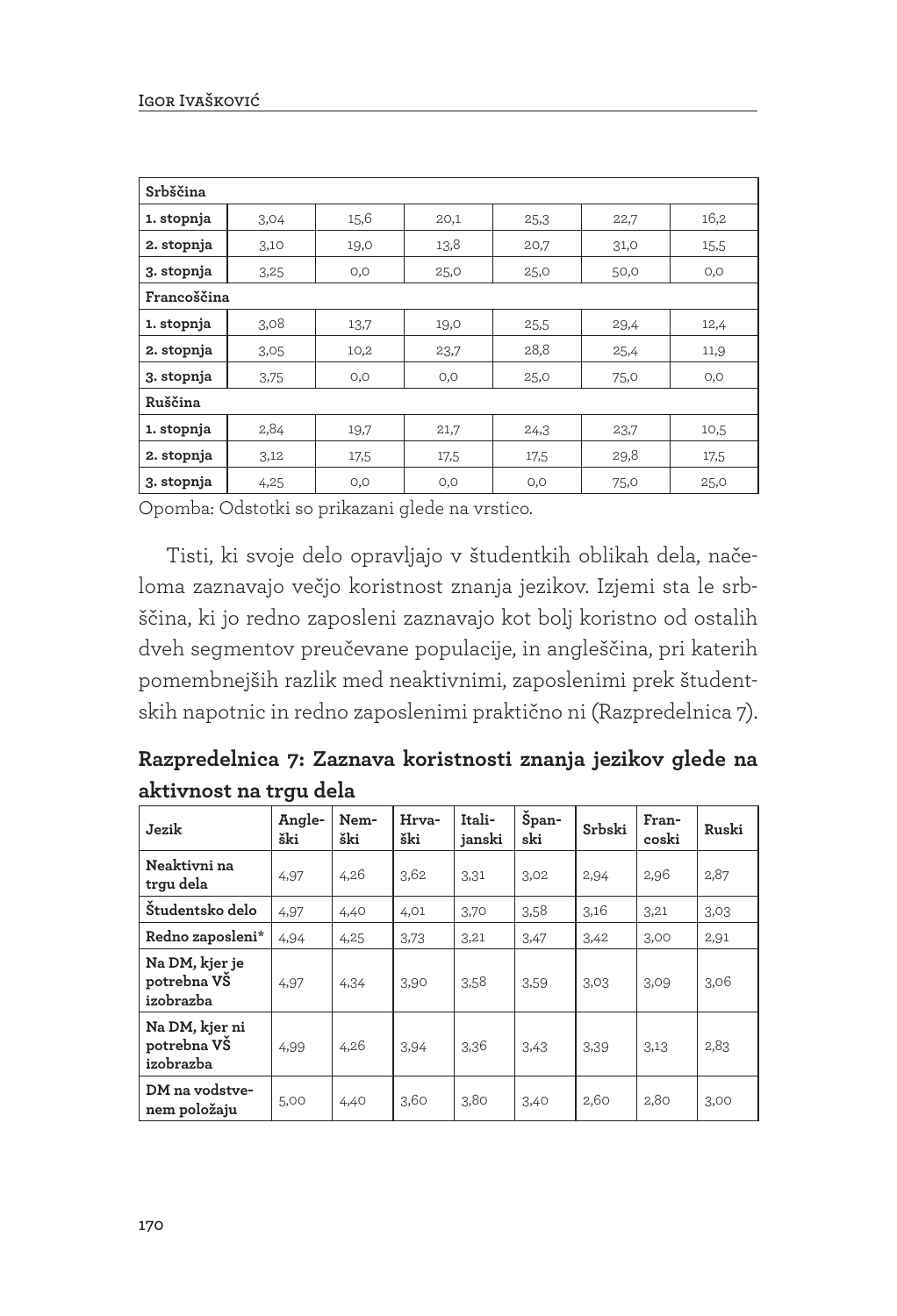| DM na položaju<br>srednjega mana-<br>gementa           | 4,95 | 4,25 | 3,95 | 3,76 | 3,33 | 3,43 | 3,45 | 3,71 |
|--------------------------------------------------------|------|------|------|------|------|------|------|------|
| DM na operativ-<br>ni ravni                            | 4,97 | 4,32 | 3,96 | 3,41 | 3,51 | 3,21 | 3,08 | 2,76 |
| DM v organiza-<br>ciji, ki posluje s<br>tujino         | 4,97 | 4,27 | 3,90 | 3,42 | 3,40 | 3,10 | 3,00 | 2,97 |
| DM v organiza-<br>ciji, ki posluje<br>samo v Sloveniji | 4,98 | 4,40 | 4,04 | 3,56 | 3,60 | 3,45 | 3.31 | 2,91 |

Opomba: DM – delovno mesto; \* – aktivni na trgu dela s podpisano pogodbo o zaposlitvi (vključno samozaposleni) ne glede na časovno (ne)določenost pogodbe.

Med zaposlenimi sicer velikih razlik v percepciji koristnosti posameznih jezikov ni, a tisti, ki opravljajo delo na delovnem mestu, kjer je potrebna visokošolska izobrazba, nekoliko bolj od svojih kolegov, zaposlenih na drugih delovnih mestih, vrednotijo znanje nemškega, italijanskega, španskega in ruskega jezika. Obratna situacija velja pri angleščini, hrvaščini, srbščini in francoščini. Zaposleni na vodstvenih položajih bolj kot zaposleni na položajih srednjega managementa in na operativni ravni cenijo znanje angleščine, nemščine in italijanščine. Zaposleni na ravni srednjega managementa relativno bolj vrednotijo znanje srbskega, francoskega in ruskega, zaposleni na operativni ravni pa hrvaškega in španskega jezika. Presenetljivo je, da zaposleni v organizacijah, ki ne poslujejo s tujino, načeloma bolj vrednotijo znanje tujih jezikov, oz. to znanje vidijo kot bolj koristno. To je po vsej verjetnosti posledica nekoliko nižje ravni znanja, ki jo je ta skupina pokazala v primerjavi s kolegi, ki so zaposleni v organizacijah, ki poslujejo tudi s tujino. Sicer lahko opazimo, da so zaznave koristnosti relativno stabilne, razlike med posameznimi jeziki pa so zelo podobne v vseh segmentih.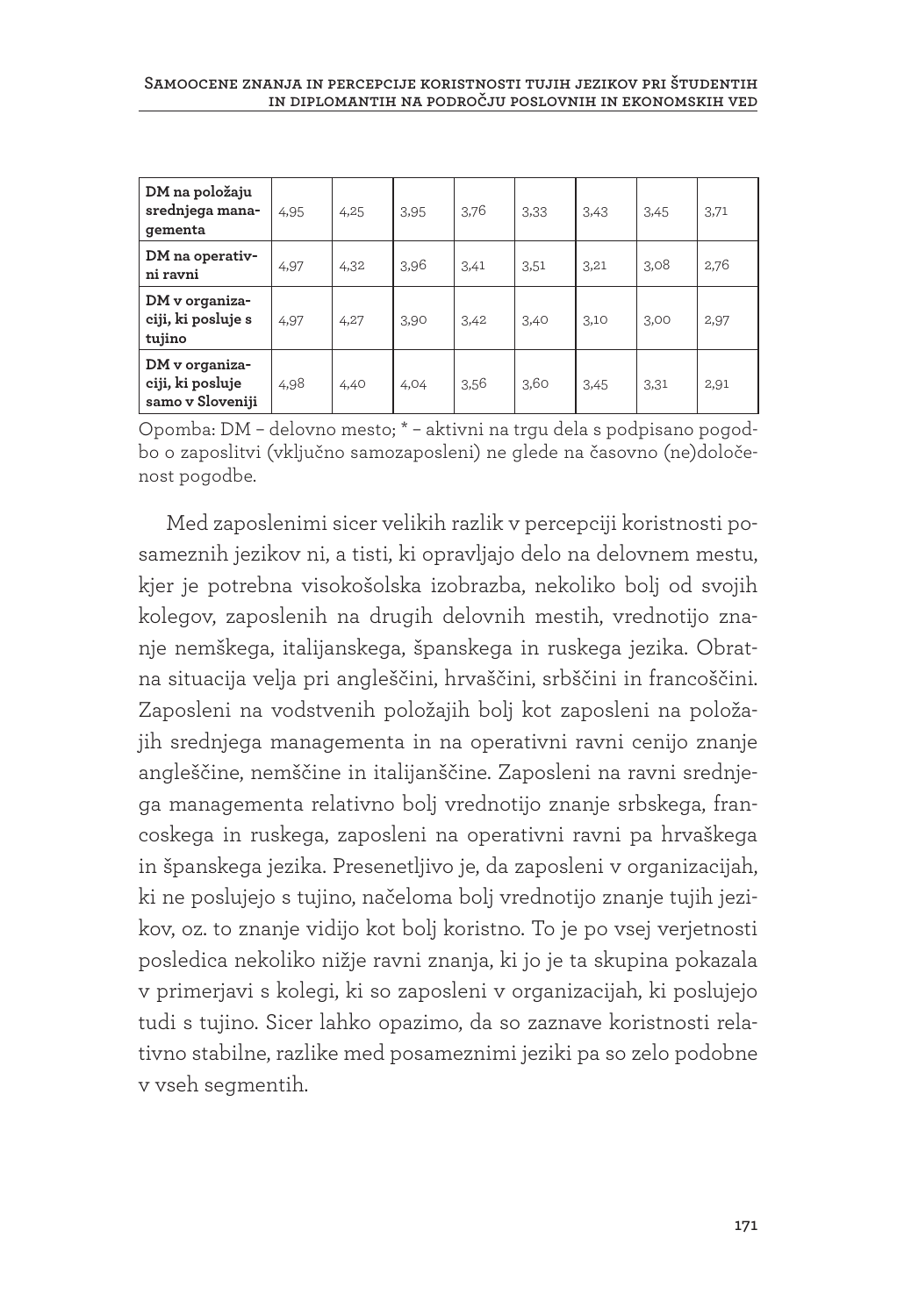### **5 Zaključek**

Razmerja med prisotnostjo jezika v določeni družbi narekujejo različne makro in mikro družbene silnice, pri čemer slovenska družba nikakor ni izjema. Relativna majhnost slovenskega govornega področja implicira več stikov z drugimi jeziki pri večjem deležu populacije. Posledično je večjemu deležu slovenskega prebivalstva omogočeno učenje drugih jezikov tudi preko izkušenj v vsakodnevnem življenju, ne da bi to bilo pogojeno z obiskovanjem izobraževalnih inštitucij. Rezultati raziskave kažejo, da je med tujimi jeziki v slovenskem prostoru med populacijo študentov in diplomantov poslovnih in ekonomskih ved daleč najbolj prisotna angleščina, tej pa s precej zaostanka sledi hrvaščina. Na tretjem mestu je nemščina, ki je v povprečju že pod ravnjo A2, torej pod osnovno ravnjo znanja. Podiplomski študentje so se v povprečju pri večini jezikov boljše samoocenili od dodiplomskih študentov, kar je lahko posledica več priložnosti za učenje, ki so ga imeli zaradi v povprečju nekoliko višje starosti, a je obenem tudi pomemben indikator za visokošolske institucije, ki imajo z vse večjo vpetostjo v mednarodni prostor, tudi vse večji pomen ravno na področju poučevanja tujih jezikov. Dejstvo, da si redno zaposleni pripisujejo višje ocene znanja pri najbolj prisotnih tujih jezikih v slovenskem prostoru, je indic, da se znanje tujih jezikov ceni na trgu dela. Obenem je nekoliko presenetljiva ugotovitev, da si med zaposlenimi boljše ocene znanja pripisujejo zaposleni na srednji ravni managementa, na katere očitno odpade tudi največ kontaktov s poslovnimi partnerji iz tujine.

Pri oceni koristnosti znanja tujih jezikov se potrjuje teza o dominantnosti angleščine, nemščina zaseda drugo, hrvaščina pa tretje mesto. Poleg teh treh so le še španščina, francoščino in srbščina v povprečju zaznani kot relativno bolj koristni jeziki, medtem ko so ostali zaznani kot večinoma nekoristni. To vsekakor preseneča, saj današnja tehnologija omogoča več možnosti za komunikacijo v tujih jezikih, od anketirane populacije s področja poslovnih in eko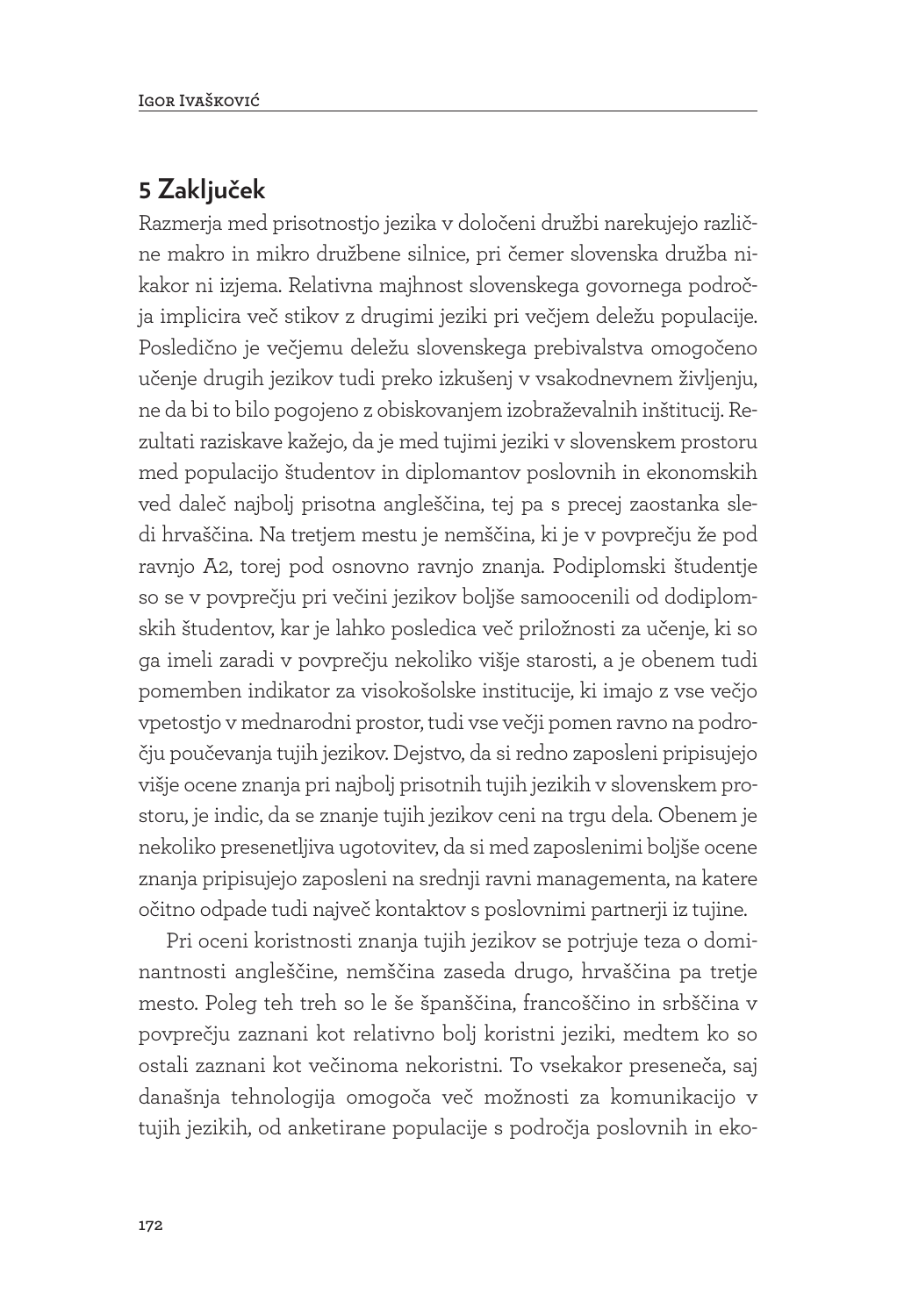nomskih ved pa bi pričakovali nagnjenost k večjem vrednotenju znanja tujih jezikov. Tudi to je pomemben indikator za visokošolske institucije, ki sili k premisleku o morebitnih modifikacijah študijskih programov v segmentih, ki se nanašajo na poučevanje tujih jezikov.

Iz navedenega lahko sklepamo, da ne glede na vključenost slovenske družbe v globalizacijske procese v Sloveniji vendarle obstajajo močne lokalizacijske silnice, kar se odraža na razliko v hierarhiji jezikov po samooceni znanja in po zaznavi uporabnosti v slovenskem prostoru na področju ekonomije in poslovanja. Pri nas se namreč globalno izredno hitra rast pomembnosti kitajščine in arabščine še ne opazi, medtem ko so v slovenski populaciji, vsaj na obravnavanem strokovnem področju, primerjalno še vedno nadpovprečno uporabni nemščina in italijanščina, med pogojno rečeno manjšimi jeziki pa je v slovenskem prostoru še vedno zelo koristno tudi znanje hrvaščine. Strinjamo se lahko tudi z načelno ugotovitvijo drugih strokovnjakov, ki so že desetletje in pol nazaj ugotavljali, da na Slovenskem obstajajo vsa izhodišča, ki potrjujejo ne le potrebnost, temveč tudi nujnost vključevanja tujih strokovnih jezikov v visokošolski prostor. Pri tem ne bomo šli tako daleč, kot sta to storili Jurković in Djurić (2008, 217) s trditvijo, da je neenakomerno uvajanje poučevanja tujih jezikov v različne študijske programe na tak način, da jih v določenih programih ni, ponekod pa se izvajajo le kot izbirne vsebine, lahko pot k diskriminaciji tistih študentov, ki bodo ostali na nižjih ravneh znanja. S takšno logiko bi namreč diskriminacija obstajala vse dokler vsi študijski programi ne bi bili popolnoma enaki, kar bi bilo nesmiselno. Vsekakor pa je zaželeno, da se študentom ponudi čim več različnih opcij študija, kar vključuje tudi večjo izbiro pri učenju tujih jezikov. Nujnost ponudbe slednjih se predvsem nanaša na dodiplomske študijske programe, medtem ko naj bi v sklopu podiplomskega študija bila, kot to opredeljuje Zavašnik (2006, 243), zaželena vsaj možnost izpopolnjevanja v obliki seminarjev in delavnic.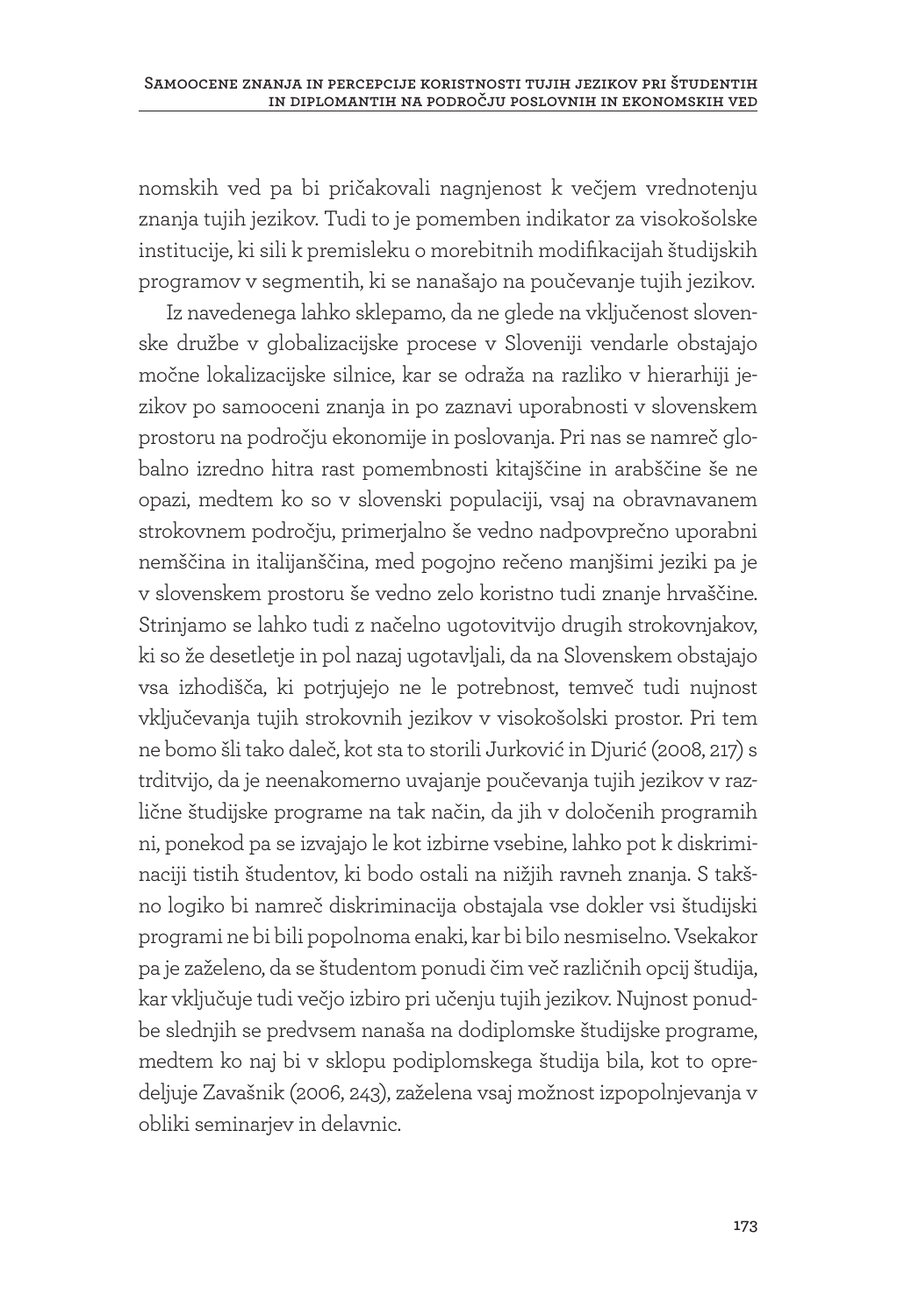## **6 Bibliografija**

ALEXIKA. 2018. *Top Business Languages of the World for Exporters in the Global Marketplace*. Dostopno na: https://alexika.com/ blog/2018/11/29/top-business-languages-of-the-world (11. december 2021).

ALEXIKA. 2021. *40% Will Not Buy In Other Languages – Why Translation Matters*. Dostopno na: https://alexika.com/ blog/2020/08/17/why-translation-matters-40-will-not-buy-inother-languages (11. december 2021).

AKKUYUNLU, ARZU, HELENA KOVAČIČ, IVAN SVETLIK IN SAMO PAVLIN. 2009. *Development of competencies in the world of work and education: report on the qualitative analysis of higher education institutions and employers in five countries.* HEGESCO: University of Ljubljana, Faculty of Social Sciences.

ALTBACH, PHILIP G. IN JANE KNIGHT. 2007. The Internationalization of higher education: Motivations and realities. *Journal of Studies in International Education* 11(3-4): 290–305.

BHATIA, VIJAY K. 2008. Genre analysis, ESP and professional practice. *English for Specific Purposes* 27(2): 161–174.

BRITISH COUNCIL. 2017. *Languages for the Future. The foreign languages the United Kingdom needs to become a truly global nation.* Dostopno na: https://www.britishcouncil.org/sites/default/ files/languages\_for\_the\_future\_2017.pdf (8. december 2021).

ČEPON, SLAVICA. 2006. English language globalism = Globalnost engleskog jezika. V Jagoda Granić, ur., *Jezik i mediji*, 155–164. Zagreb, Split: Hrvatsko društvo za primijenjenu lingvistiku.

DEPALMA, DONALD IN PAUL DANIEL O'MARA. 2020. *Can't Read, Won't Buy – B2C. Analyzing Consumer Language Preferences and Behaviors in 29 Countries*. Dostopno na: https://insights.csa-research.com/reportaction/305013126/Marketing (9.december 2021).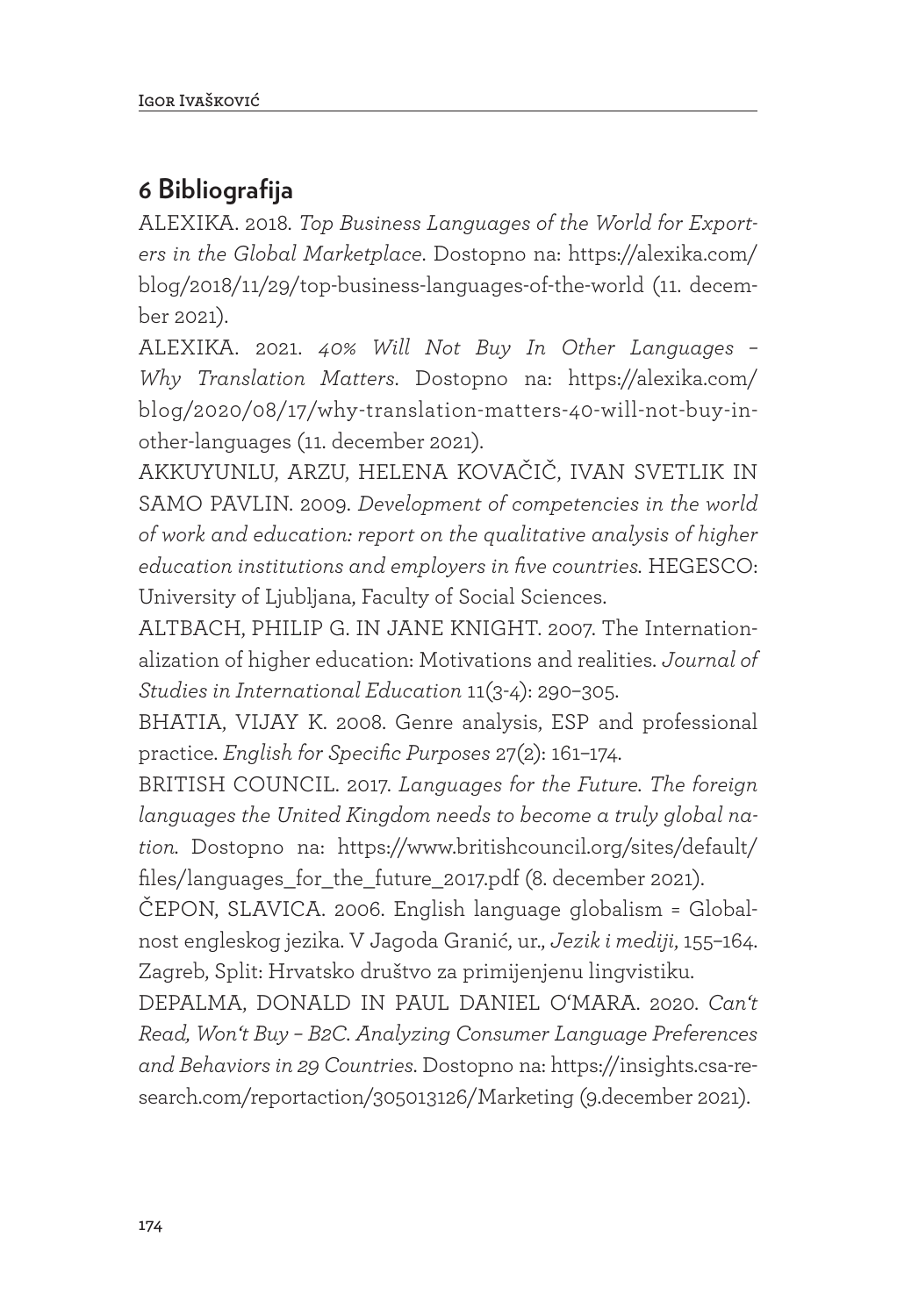DEPALMA, DONALD, PAUL DANIEL O'MARA, REBECCA RAY IN DR. ARLE LOMMEL. 2020. *Can't Read, Won't Buy – B2B. Analyzing Business User Language Preferences and Behaviors in 24 Countries*. Dostopno na: https://insights.csa-research.com/reportaction/305013125/Marketing (9. december 2021).

ENUX EDUCATION. 2021. *The most studied languages*. Dostopno na: https://www.fluentu.com/blog/most-studied-languages/ (2. marec 2021).

EUROPEAN COMMISSION. 2011. *User language preferences online. Analytical report*. Dostopno na: https://op.europa.eu/ en/publication-detail/-/publication/7e48e109-2809-4616-b0e5- 666a4884af11 (8. december 2021).

HOLLINGER, ALEXANDER. 2005. *Written Communication in Business English: Business and Financial Letter-Writting.* Bucuresti: Editura Universitara.

HORVATH, MARGIT, MANICA DANKO, POLONA KOVAČ IN JANEZ STARE. 2012. Tujejezikovno izobraževanje – analiza potreb in praks tujejezikovnega izobraževanja v slovenski javni upravi. *Uprava* 10(1): 71–103.

HUTCHINSON, TOM IN ALAN WATERS. 1987. *English for Specific Purposes: A Learning-Centred Approach.* Cambridge: Cambridge University Press.

JARC, MOJCA IN VIDA ZORKO. 2013. Razvoj potrebe po učenju tujih strokovnih jezikov in vloga učitelja pri oblikovanju tujejezikovno kompetentnega diplomanta. *Teorija in praksa* 50(2): 142–442. JURKOVIĆ, VIOLETA IN MELITA DJURIĆ. 2008. Tuji jeziki stroke v slovenskem visokem šolstvu. V Milena Ivšek in Laila Aase, ur., *Jeziki v izobraževanju: zbornik prispevkov konference*, 215–221. Ljubljana: Zavod RS za šolstvo.

KAJZER, ALENKA. 2020. *Vpliv epidemije na trg dela*. Ljubljana: UMAR.